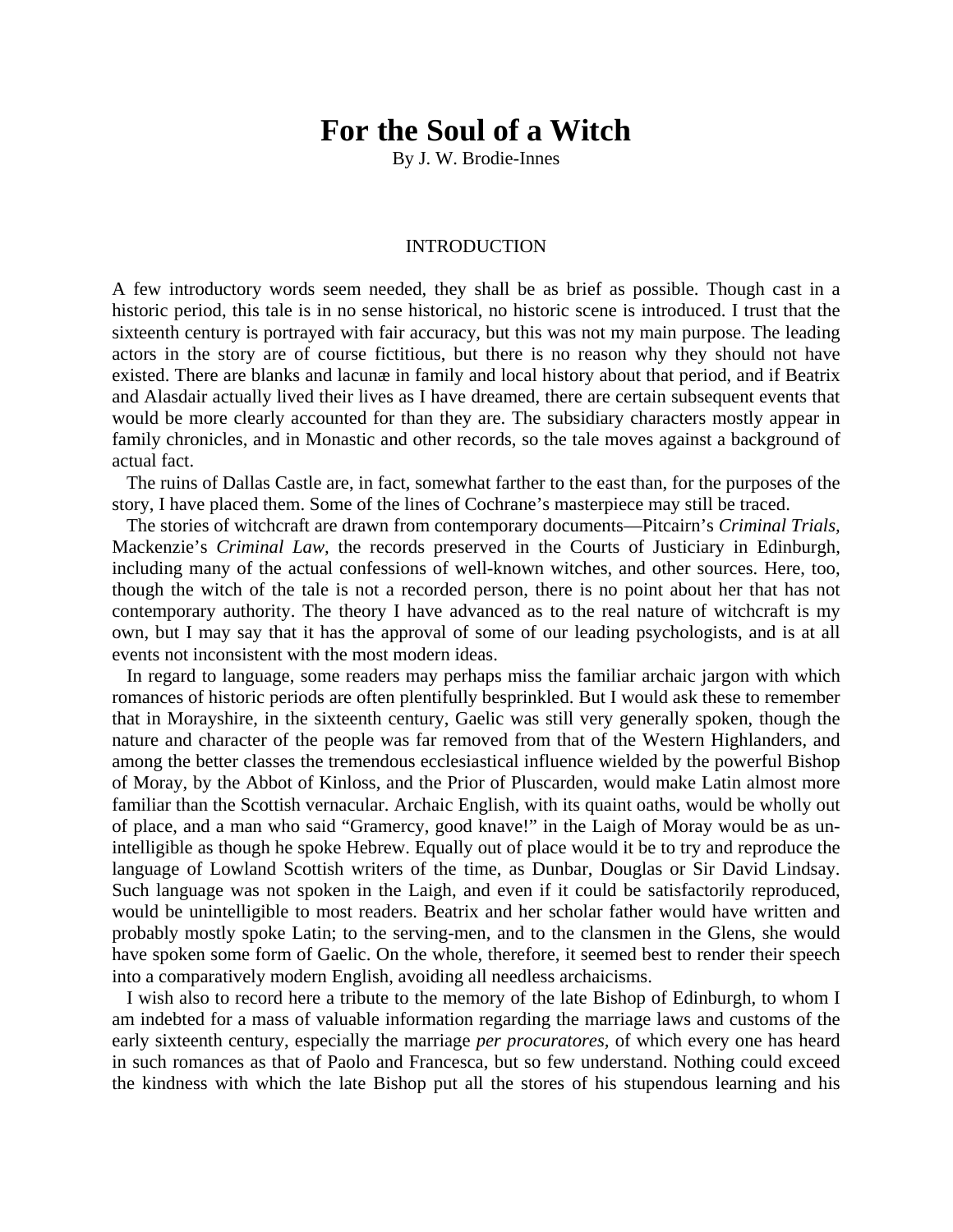magnificent library at my disposal. But for his generous help many passages in this story must have remained unwritten.

## PROLOGUE

### THE WIZARD LAIRD

Early in the sixteenth century a Scottish knight who in his youth had been a stout fighter, which was common enough in those days, and also a ripe scholar, which was more rare, was caught by the craze, that starting in Arabia had spread over Europe, of searching for the so-called "Stone of the Wise" which should make its possessor wealthy beyond dreams of avarice, and the Elixir which should prolong human life to the span of the patriarchs. Like every other seeker in the same fields he failed in his search, but incidentally he discovered many other things of curious interest, and his researches led him into strange bypaths of quaint learning.

 His study presented a singular mixture. It was a vaulted apartment of moderate size; one or two valuable pieces of arras hung on the walls, which, however, were mostly bare stone; some open presses contained rare books and manuscripts, including some of the early printed works of Caxton, and the famous *Maying of Chaucer,* the first book printed in Scotland, some manuscripts of Paracelsus, with whom our scholar-knight maintained a correspondence, and others labelled *"Grimorium Verum," "De Prœstigiis Demonum"* and such-like titles. Sconces wherein flambeaux might be stuck projected from the walls beside the arras, and various pieces of armour and gilt spurs hung from nails here and there. Over the door was a shield bearing gules a lion rampant or, within a bordure charged with eight roses, and various quarterings of the same coat on miniature shields marked the line of the spring of the vaulting. A table in the centre of the room was littered with weird implements showing the nature of the occupant's studies, chief among them being a large alembic, and several retorts. The fireplace was bricked up and fashioned into an alchemic furnace, from which a pipe was led to the table; a wide couch stood near the window, and some substantial chairs completed the furniture of the room. The knight sat by the table watching carefully some mixture boiling over a lamp. He was past middle age; a black velvet skull-cap rested on the crisp grey curls of his thick hair; bushy white eyebrows overhung kindly eyes that were full of thought, yet that could not repress the humorous twinkle that would come into them; the nose was straight and well formed, but somewhat short and broad; a grey moustache and short curly beard hid a mouth that would have indicated unusual sweetness of disposition though a somewhat hasty temper had it been visible. It was a massive head, the bead of a thinker, yet one or two deep scars showed he had taken his part in some tough fights in his time.

 A girl stood by one of the presses arranging and replacing some of the books and manuscripts. She wore a long robe of vivid green clinging close to her tall, graceful figure; her proudly poised little head was crowned with an aureole of hair, whose darker shades were the colour of the squirrel's back, but shot through with golden gleams; her features were dainty, and her complexion like a wild rose; her finely curved lips, lightly parted, were red and full.

 "There, father!" she said; "now I have found and arranged them all. You will find everything in order; and now I will leave you to your studies, and not disturb you again till you call. 'Tie good of you to trust me to put your precious books in order for you."

 "Good child! good child!" said the old man. "Witchcraft, Beatrix—what is it? There's a secret there, 'tis some strange power. Would we could fathom it! They burn witches! Fools! No worse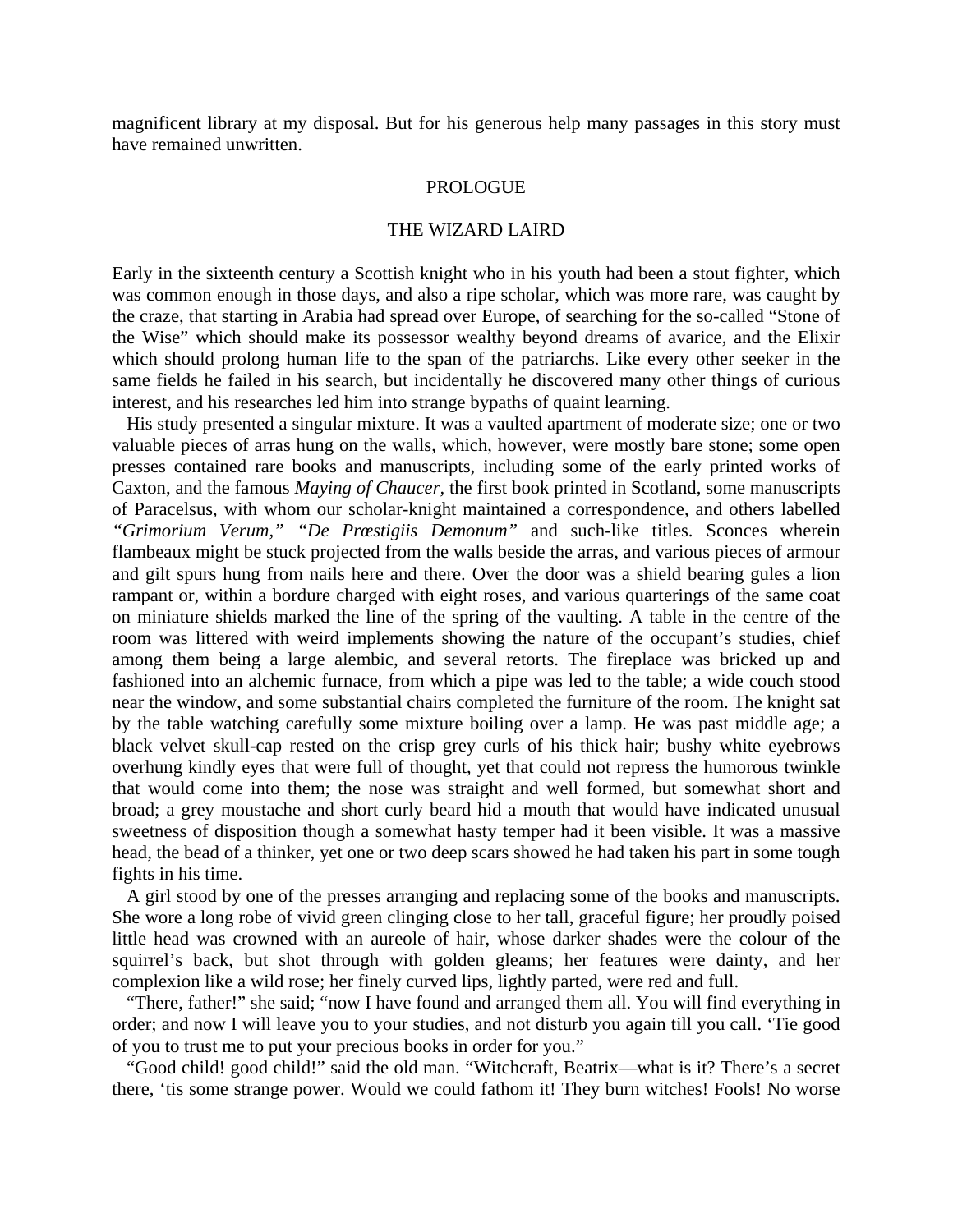use possible to put them to. Say they do hurt,—well! if so, shut them up. But for Heaven's sake have them under observation. In league with the Devil—they say. Well I but what's the Devil? Some great power again, if anything at all. A power we could use if we only knew how. 'Tis silly to be afraid of these powers. We shall never find out anything that way. Some spells I know that make things seem other than they are; but I think they only delude him who sees, so that he sees falsely—they don't change the nature of things." The knight seemed as though he were talking to himself: he suddenly broke off.

 "But these matters concern you not, my Beatrix. Tell me what news of the outer world? 'Tis months since 1 heard a whisper beyond the walls of this old Tower."

 The worst of news, I think, father. They say that our people have been defeated in a great battle down on the Border, at Flodden;—hundreds of our best and noblest have fallen and our King himself has been slain. Oh! it is terrible but I would not tell you before, lest it might spoil your work."

 "Ever considerate, my child,—I thank you. But these temporary matters cannot affect the studies that go to the very nature of things."

 "Oh, father, but our country is ruined! Can you think of that as a mere temporary matter, and treat it so lightly?"

 "Ay, Trixy! so it is. Ere long, I think, an English king will rule in Scotland, or a Scottish king in England, I know not which, and 'twill make but little difference, and maybe in another hundred years a German king will rule over both countries, and the time will come when both Scotland and England will be as much matters of ancient history as Egypt or Babylon, and maybe an Eastern race will rule the world again, and the world will go on much the same. But the strife of contending forces, that is eternal. The life of man, that goes on into the infinities, and this present life of ours is but a day in our true life; we draw to sunset, we sleep, that is to say we die, and after a rest we wake again to a new day and new work. Silly to fret over the mischance of to-day,—to-morrow will cure it. But these thoughts are not for you, my Trixy. Thank God, when I am gone your husband will guard you, and your future is safe. Only I hope He will spare you to me while I am here. It may not be for long. Now leave me, dear. I have much to do, and this experiment is an important one."

Beatrix shivered slightly, and passed out of the room.

#### CHAPTER 1

#### THE TROUBLE AT BLERVIE TOWER

The declining sun shone over the Moray Firth on an autumn afternoon in the first half of the sixteenth century. Few fairer scenes could be found in the country than the view from the peel tower of Blervie. The Firth itself lay calm as a sheet of pale turquoise, and beyond, outlined in clear blue against the sky, already beginning to assume the rose hues of sunset, the mighty mass of Wyvis stood majestic, his crown slightly silvered with an early snowstorm, and beyond him on the right the picturesque line of the Ross-shire and Caithness hills. On the nearer side the indentations of the shore looked from the hill on which the Tower stood almost like a map;—the dark headland of the Broch jutting boldly out to sea, and to the left the line of a curving bay led the eye to the little fishing village of Findhorn, standing at the mouth of the large estuary of the river, where could be plainly made out in the clear light the fishing stations belonging to the rich Abbey of Kinloss.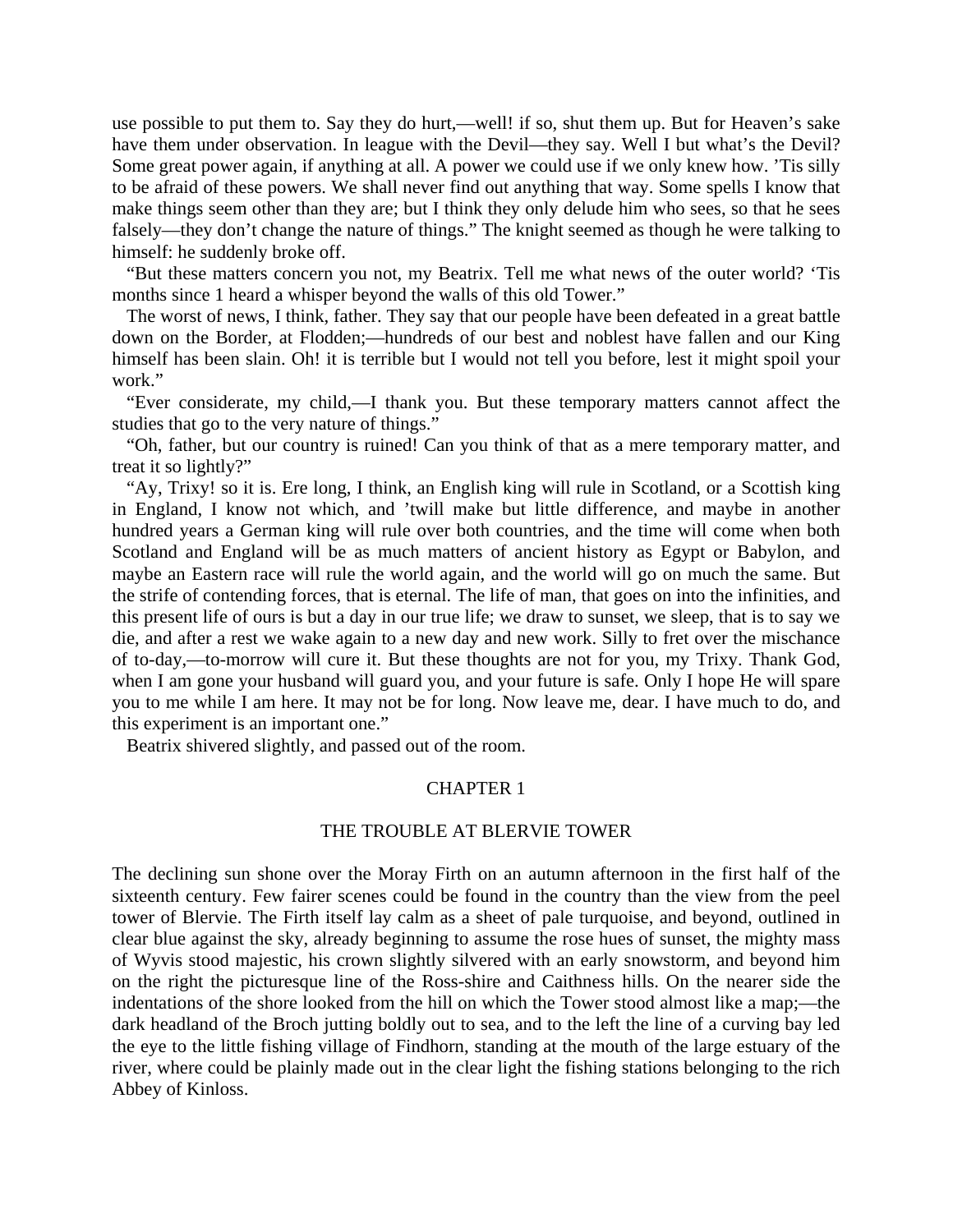Cornfields interspersed with thick beech woods covered the level ground that lay between the estuary and the foot of the hills, and over these rose the towers of the great Abbey itself, and nearer still, just where the hill<sub>8</sub> began to rise from the plain, the farm and orchards of Burgle, whose fruit trees were a fertile source of revenue to the Abbey, as well as a delightful pleasance for the Abbot and his friends in many an hour of tranquil meditation. On the left a few houses of the good town of Forres were visible beyond the Cluny hills that hid the main part of the little Burgh, and farther still, in a clearing in the dense woods, could just be seen the roofs of the Cummings' new house of Altyre.

 At the base of the Tower clustered a small village of poor and squalid huts, mostly built of wood, whose inmates were fain to seek the shelter and protection of the lord of the Castle from the raids of MacIntoshes and other wild Highland clans from the Inverness neighbourhood, who regarded the fertile land of Moray as a common hunting-ground where every man might take his prey.

 Not far beyond these huts was a dense dark coppice of alder trees and stunted firs, looking even from this height an evil and forbidding place. Few of the villagers would venture within its gloomy recesses for dread of the heathen temple that yet stood therein, and where, so they heard and believed, nameless rites of horror were still practised, and the spirits of the heathen who had worshipped there in times long gone might still be heard on the wild nights of winter wailing for their lost souls as they were compelled to walk in endless circles round and round those awesome stones until the great Day of Judgment.

 Over such a scene the Lady Beatrix Dunbar was gazing on this autumn afternoon, yet with troubled and unseeing eyes. Her hood was thrown back, her wimple loosened, and her green kirtle rose and fell with her panting breath as she looked eagerly down at the road that curved like a white serpent up the steep ascent of the hill.

 "Will he never come?" she cried impatiently, though there was none to hear. "They told me he was at Burgie, surely 'tis not so far—he might have been here by now. Oh! what shall I do? What can I do? Unless he comes soon there is no other that can help."

 It was for no lover that she waited thus eagerly. Down the road, but out of sight as yet, the man she was expecting was stumping stoutly and cheerily along, beside a lanky youth whose dress indicated a serving-man rather than a peasant. One glance was sufficient to show that the man he was conducting was by no means of an ordinary type. His lameness did not hinder his getting over the ground at a pace that his companion obviously found somewhat trying. He carried a long stout stick, which he sometimes tucked under his arm like a crutch, and sometimes leaned upon as a walking-stick. As he comes nearer one sees that his left leg terminates in a stout piece of wood, for he had lost a foot in the French Wars. His dress was the usual jerkin of the period of a hodden grey, and the black hoodlike cap with lapels had something the appearance of a scapular, under which looked out a merry, kindly face, rosy as an old apple, with twinkling grey eyes and a slow, wise smile constantly curling round the corners of his mouth.

 Such was Simon Tulloch, head gardener of the Abbey, a man noted for his skill in the management of fruit trees, and indeed for the introduction into the country of many species previously unknown. Men said he planted trees as though he were handling babies, and that the roots seemed to know his touch, and settled themselves down to draw nourishment from the kindly earth at once. Also he was noted as a skilled healer of wounds, which was a gift of great use in that rough time when brawls and broken heads were exceedingly common.

 On their way, as they trudged along, he was trying to extract from his companion the reason of the sudden summons.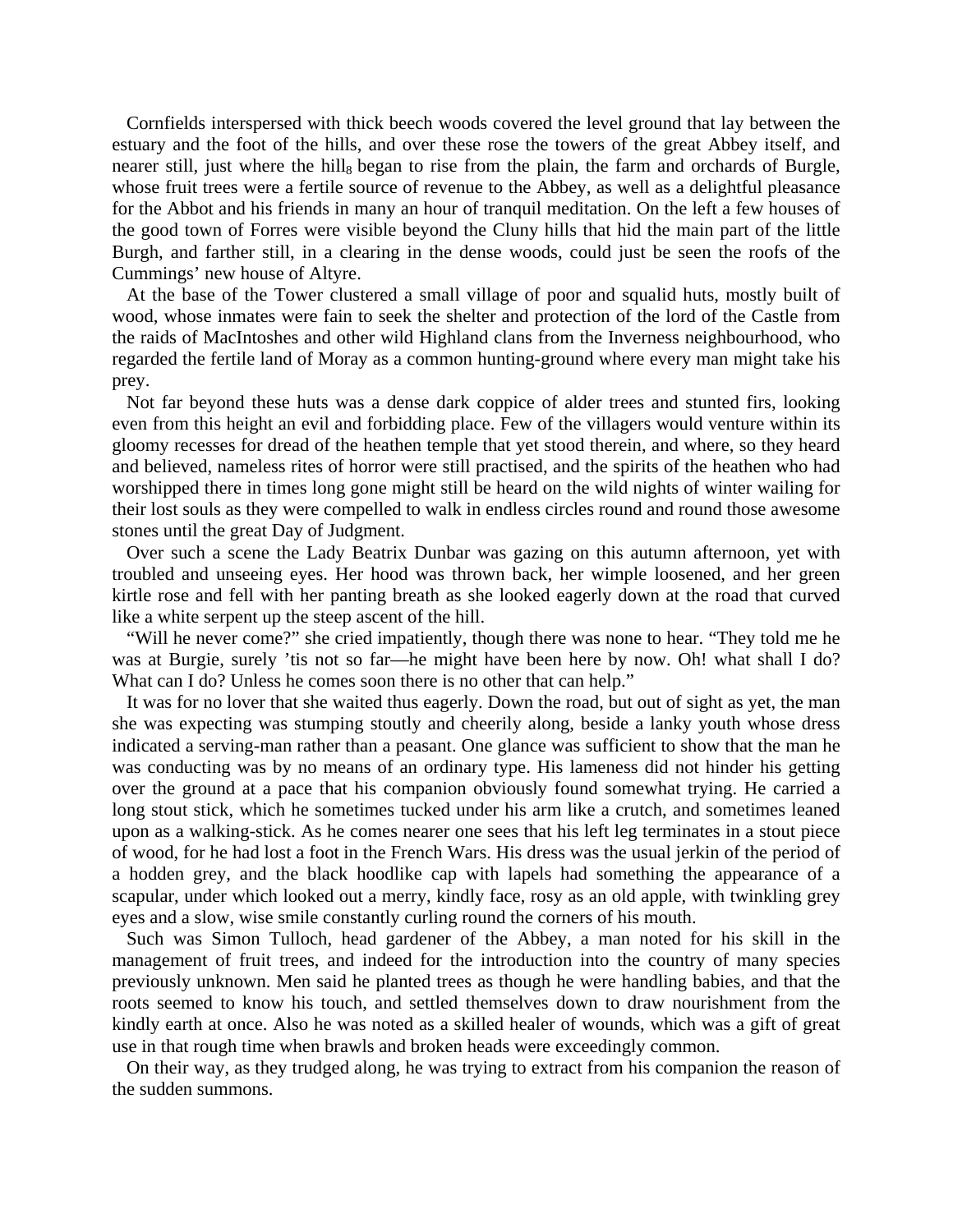"Faith! I know no more than yourself, Master Tulloch," said the youth. "My Lady Beatrix came to me in hot haste. 'Fetch me Master Simon Tulloch at once,' says she. 'And indeed, my lady,' says I, 'he will be pruning the trees in Burgie Orchard,' says I. 'Ye daft Loon,' says she, ''tis no time for pruning now—but never mind what he be doing, go at once and fetch him; tarry not one moment.' So, as she was so urgent, I started running, and I ran down the road as far as the turn, and then, as ye well know, Master Simon, after that the road is out of sight of the Tower, and because a man may not run all day, I slackened my pace and walked soberly till I find your worship tending the trees in Burgie Orchard as I had said, whether pruning or no I know not, and I delivered my message, but what she should want with you I cannot tell, nor indeed what a maid should ever want with a man—"

 "Hold your peace, boy! and prattle not of men and maids till five-and-twenty years are over your head—you are over young yet for such thoughts. But tell me, did the Lady Beatrix seem anxious, agitated, or what not?"

 "Ay I that did she, Master Tulloch, that did she indeed; she was in a fine taking, I warrant you, crying and panting for breath, and her colour coming and going."

 "Well, then, 'tis something indeed serious, for her ladyship does not set her thoughts in her face thus for nothing. Tell me, boy! has that Mistress Cecily Ross been often to see her lately? Sore I misdoubt that long white slip of womanhood, 'tis an uncanny influence she has over the Lady Beatrix—such wild friendship betwixt woman and woman is against nature."

 "Sooth, I know not, Master Simon; I have not seen Mistress Ross hereabouts this month or more. I have heard my Lady Beatrix say she was a very Saint, living for nought but Our Blessed Lord, and ever giving her own frail body as a ransom for others, to ward off trouble from them. Faith! I never heard praise so extravagant.

 "H'm! well, I misdoubt me, I like it not; I would for the lady's sake that Mistress Ross would bide away. But where is my lord all this time?"

 "That too I know not. Yet there is nought strange in that;—my lord, as you know, is often not seen for many days together; he sits, so they tell me, and reads curious books. He has small care for his lands or his people, he goes not hawking or hunting, yet they tell me he was a stout warrior in his day, and could handle a long-sword or drink a cup of sack with the best, but I doubt that day is past."

 "May be, may be; you prattle overmuch, boy! I wanted only to know if my Lord of Blervie was at home with his daughter, and if he were why she should send for me, for I guess he has far more learning in all things than Simon Tulloch."

 They had now reached the turn of the road leading to the Castle. The great gateway, closed with a ponderous iron grating, confronted them. The lowest floor, to which this gave access, was wholly unconnected with the house itself, being in fact a place of defence into which cattle were driven, and where the hinds of the village took refuge in the event of a raid. To the left of this gate a narrow stone stair with a high parapet ran up the side of the tower to within some ten feet of the door leading to the house itself, here it turned at a sharp angle to the door. Persons ascending this stair must do so in Indian file, there was no room for two abreast. It is easy to see the enormous advantage this arrangement gave for defence. From below, the parapet entirely hid the door, and from no possible place could the attackers get a straight rush at the defenders, while three or four stout men at the top of the steps could hurl the invaders off one by one at the angle, and might easily repel an army. Down this stair the Lady Beatrix sped with flying feet to meet Master Tulloch. In her haste and anxiety she looked singularly attractive; her bright auburn hair, shaken loose and somewhat disarranged by the light wind and by the speed of her going,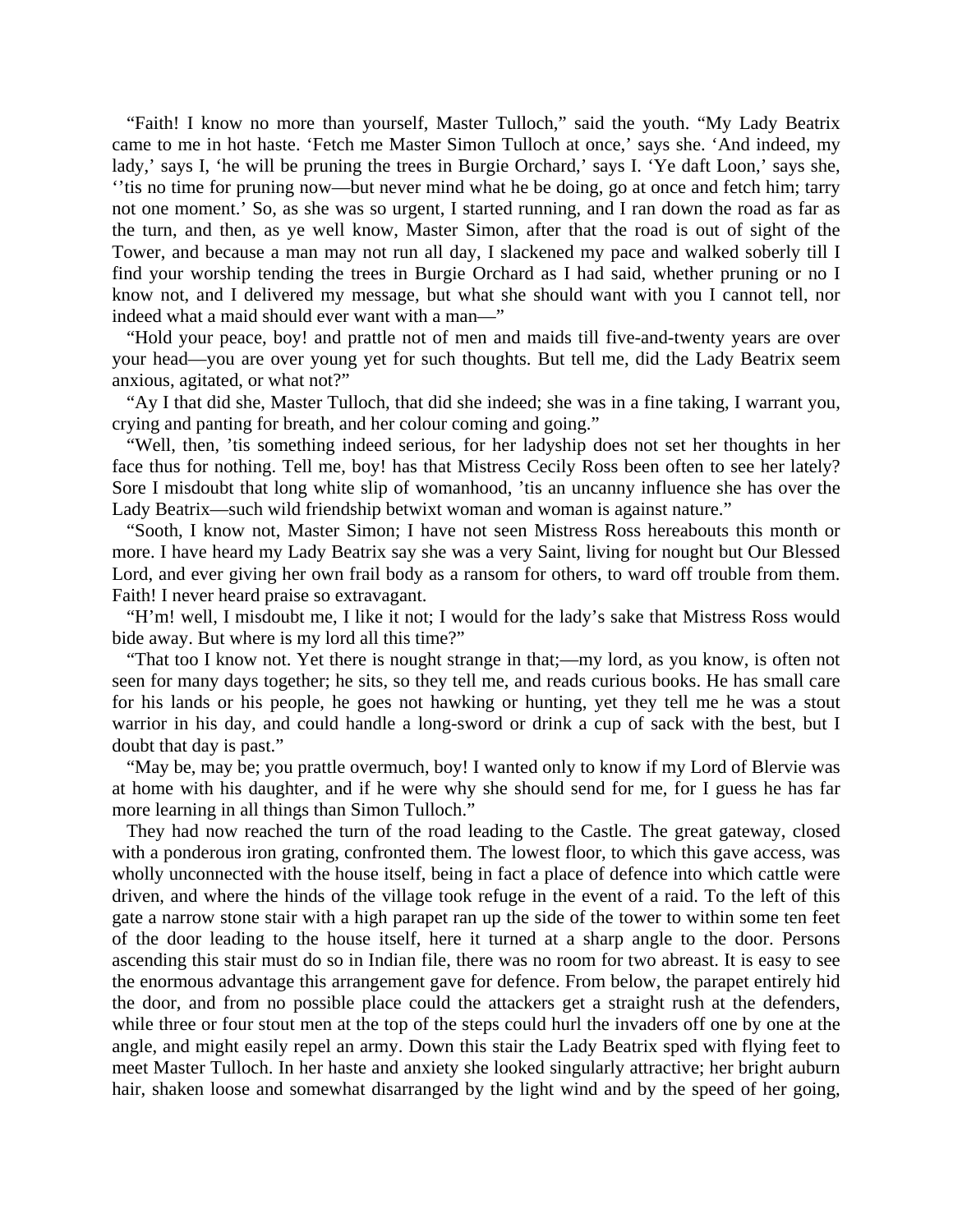becomingly framed the pale, eager face from which her eyes gleamed with lambent green lights, and her red lips were parted lightly as her breath panted irregularly.

 "I knew you would come," she exclaimed, "but I was sick with waiting. Oh, Master Tulloch, there is dire trouble here! There has been a desperate attempt to assassinate my father. But praise be to all the Saints he still lives. Oh, come quickly!"

 "Tell me how," said Tulloch, as he followed up the steep and narrow stair. "There have been no catamarans seen about, nor even any strangers?"

 "Nay! 'tis all a mystery, Master Tulloch. My father and I were alone in the house. He had sent all the serving-men out on some errand, save only the boy Hubert, and he was working in the garden. My father was in his library, and—for you know how he hates to be disturbed—I was in my bower busy over some embroidery. Suddenly I thought I heard a sound as of struggling feet, and then a moan; then all was still. Knowing that there was no one in the house, I rushed to my father's room and called him, but there was no answer. In spite of his often repeated prohibition I opened the door, and at first I could not see him; only the couch all tumbled, and a dark red stain slowly spreading and dripping on to the floor. Then I saw him lying all huddled up at the foot of the couch. I just moved him to lie more comfortably, and put a pillow under his head, but I dared do no more lest I should injure him. He breathed and groaned heavily, so I knew he lived. Oh, hasten, Master Tulloch!"

 By this time they had passed through the strong iron-studded door and up the turret stair, past the first floor to a room above, and Master Tulloch, hurrying in, was in a moment bending over the wounded man, who lay unconscious, his heavy, laboured breathing being the only sign of life.

 "H'm! scratches on face and neck," said the gardener-surgeon, as he gently and tenderly examined his patient. "Whoever has done this has fought with tooth and nail, I should say. But that doesn't account for the blood, there must be a deep wound somewhere. Ah! I see—his clothes are torn. Bear a hand, my lady, and help me to unlace the doublet—I think 'tis the right shoulder."

 Tenderly as a woman did Master Tulloch loosen and turn back the collar of the doublet, slitting the seams over the shoulder, and Beatrix aided him, never flinching or faltering. A sudden sharp exclamation from her companion made her look up.

 "This is no man's work, Lady Beatrix. See how this shoulder is mangled! Quick, bring me some pure water and lint and napkins and dressings. I must examine this wound."

 It was a deep and ghastly wound, as though the whole shoulder had been torn and mangled, and long was it before the clotted blood was washed away and Tulloch could fully examine it. At last he said slowly and deliberately—

 "No vital part has been injured; it is only shock and loss of blood that have caused this faintness. He will recover if only the wound he not poisoned, but of that I cannot be sure. Bring me some of this year's virgin honey, and, if you have gathered herbs, some aconite and moonshade and henbane. I have some of the solution of gold luckily with me. I will compound a dressing that I think will quickly heal this wound. But I misdoubt this sorely."

 She ran to get the things he required, and Master Tulloch stood in grave meditation regarding his patient, who lay unconscious as a log.

 "I would you could speak, Sir Wilfred Dunbar," said he. "There's more lies behind this than I like to think of. I hardly credited that such things were done. And who is there who can deal with them?—unless indeed—"

He broke off suddenly, for the Lady Beatrix returned with the medicaments he had requested.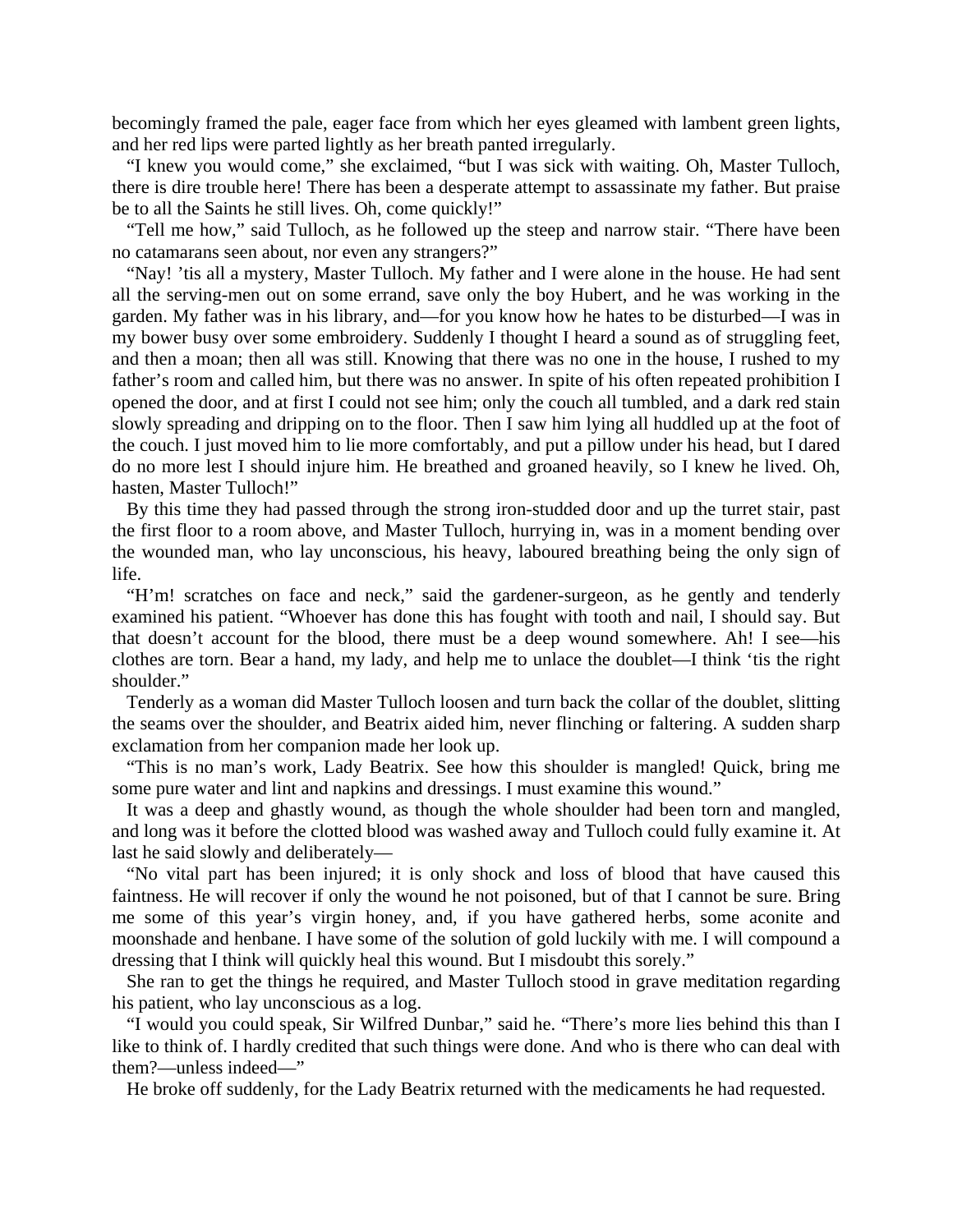"Tell me," he said, while his skilful hands were compounding the dressing, "you are confident that none could have had access to the house since you saw your father last—the door was fast always, and none could enter or leave?"

 "As fast as bolt and bar could make it; 'twas never opened save just now, when I came myself to meet you, and it is now fast again. You can examine for yourself."

 "You and I, my lady, must make a thorough search of the whole house, for by what you say the assassin must be yet hiding here, since he could not leave, and as soon as the serving-men return we must have two of them to carry Sir Wilfred to his bedroom, and get him undressed and laid to bed, where I trust within a few weeks he may be perfectly recovered."

 The patient being now laid as comfortably as possible, the two undertook a minute search of the whole Tower; every little stone-floored and vaulted apartment, every nook and corner on the winding turret stair, even to the battlements, was peered into, probed, and examined, but no living thing could be discovered. Then the great door itself was looked to, but the three bolts of the huge lock were securely fast, the oaken bar was in its place, the key of the lock hung at Lady Beatrix's girdle.

"The Inneses are foes of your house," said Master Tulloch meditatively.

 "Ay! and a cruel, revengeful crew they are," she replied, "but with our branch of Dunbars they have no quarrel. My father has been a man of peace for over thirty years now. Nay, Master Simon, 'twas not of Inneses you were thinking; tell me what was in your mind."

 "By all appearance," he said, after a long pause, "your father must have been attacked by some great sleuth-bound; those wounds were the work of no human hand. If I know aught of surgery they were the marks of fangs and claws, but where such a brute could come from, or how it found entrance, or escaped, is, I own, beyond me at present. Come, Lady Beatrix, I hear the serving-men returning, let us summon a couple or so, and have him carried to his bedchamber."

 Lady Beatrix pulled at a rope by the turret stair, and the clang of a bell on the roof of the Tower called the serving-men, who ran up the stair hurriedly, while Lady Beatrix unlocked and unbarred the strong oak door; and she and Simon, followed by three or four men, proceeded to the room where the master of the house lay helpless. But at the door they halted with an exclamation of surprise and dismay. The room was empty! The pillows and cushions on which they had laid the patient were there, the ewer with the reddened water and the stained cloths wherewith Simon had washed the wounds, the couch with its great dark patch, and the pool on the floor where the blood had dripped, and the thin stream yet crawling over the stone flags, the only thing that stirred in that room; for the little group halted on the threshold stood still as marble statues, struck with horror and amazement at the weird, mysterious ending of so tragic an adventure.

#### CHAPTER II

#### SIMON TULLOCH'S THEORIES

Simon was the first to recover himself sufficiently to speak. "I half expected something bf this kind, yet it is so terrible that in sooth I dared not expect it," he said.

 "In God's name, Master Tulloch," cried Lady Beatrix, "speak plainly! I cannot now bear riddles. Let me hear and know the worst."

 "I am convinced," he answered, "that this is much rather a case for the aid of Holy Church, and of a skilled exorcist, than of a humble leech. In brief, it is to my mind the work of an evil spirit.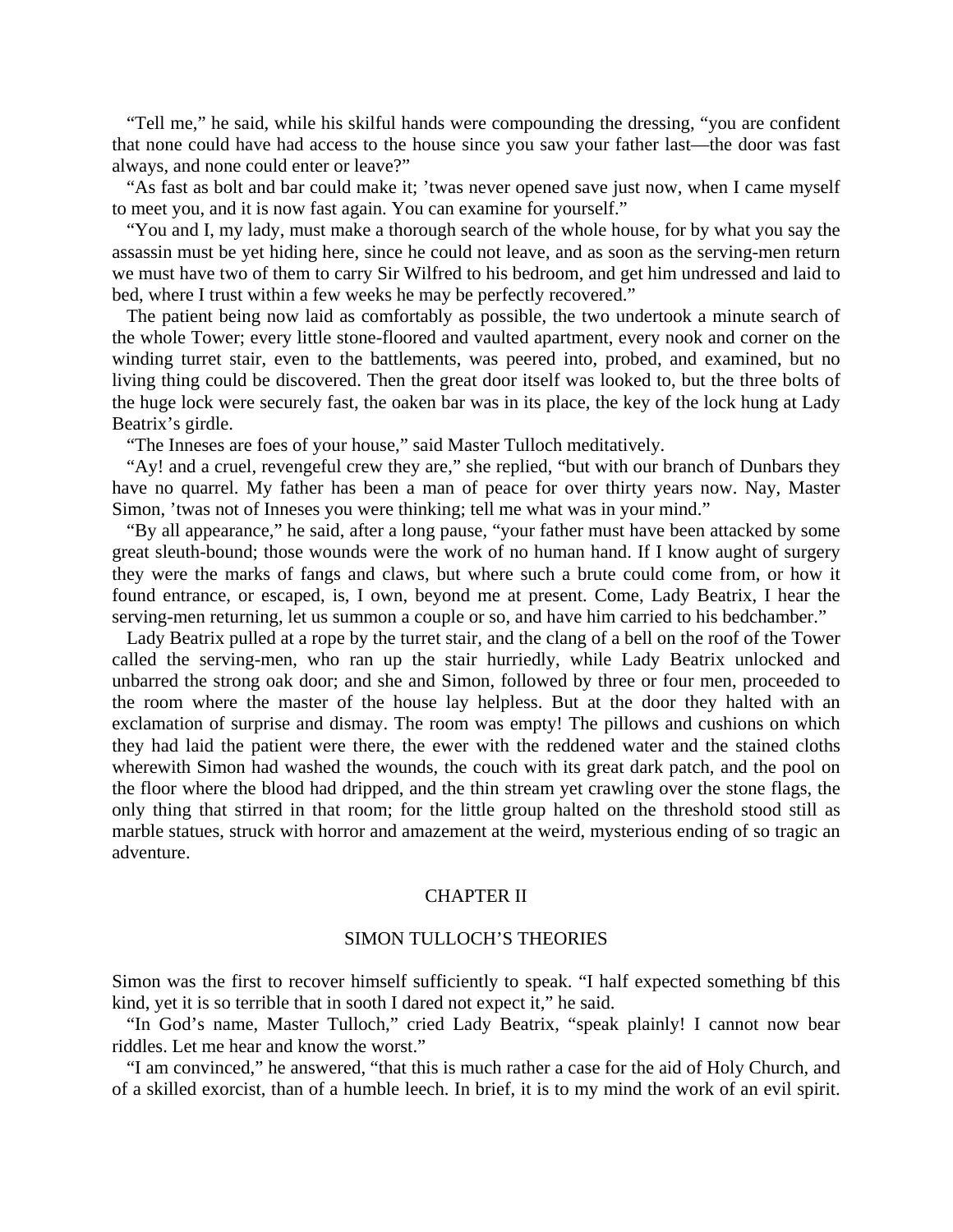Just consider—not a soul in the Tower save your father and yourself—not a soul in the room with him—the door secured fast—no possibility of entrance. Even though a man could climb those perpendicular walls, there is no window wide enough for even the slimmest boy to force himself through—your father is attacked, mangled, mauled, and bitten by what looks like the teeth of a huge dog, and the Tower is as empty as before. You and I search the whole Castle, while the door is still fast shut, and while we do so his body is removed from the room where it lies, and whereto no human thing could have possible access. Then consider the nature of your father's studies. You know well he has studied those books on witchcraft which the Holy Church most wisely forbids her faithful children even to look at. Does not the idea arise irresistibly that he may in his presumption have attempted to evoke some spirit, and having by permission of God, and the aid of the Devil, succeeded in so doing, have found that the spirit was too strong for him, and been unable to lay it again?"

 "Master Tulloch, it looks too horribly probable. Oh, it but my dear Cecily was here, with her wondrous gifts, I believe she would tell us what had chanced to my father."

"I would not that Mistress Ross should make or mar herein," said he.

 "Oh, you are prejudiced against my dear Cecily, but let me tell you, Master Simon, there is no truer, holier woman in this land of Moray, nor one so gifted,—her visions are like those of the saints. Often has Our Lady been with her, and has given her the power to avert ill, to turn evil into good, hatred to love, and to cure diseases as did the blessed saints. But it is not of her I would speak. Tell me, if you can, what we can do to find, or to rescue, or help my father?"

 "It is of that I am thinking, Lady Beatrix; and first I would know, if it can be told, how came it that ye two were left alone in the Tower this afternoon. Surely that is not usual?"

Here one of the serving-men stepped forward.

"The master ordered us all to go out this afternoon in search of a wolf that had been seen."

"A wolf? I had not heard of a wolf being seen hereabouts for many a year."

 "Ay I but there was," said the main "Only last evening was a great white wolf seen of Robin Thomson the smith,—'tis true Robin was full of liquor at the time, but this morning we found the track of its paws up by Callifer, and we told the master, and he was much perturbed, and bade us all go out and eek it through the woods. Though, of course, as ye know, by the haunted wood none dare to go, and not many will go near the Dune."

 "I knew not of this," said Beatrix. "But this morning I bade my bower maiden go down for me to the Port of Findhorn, for I expected some laces with Master Gervis' boat, and the silly wench made request that she might go early, for she dreaded to be out in the twilight, and when I laughed at her, said she was feared for wolves."

 "Now if Sir Wilfred had been found out in the woods, instead of his own chamber," quoth Simon, "we should say the wolf had attacked him; but here it is impossible."

 "You spoke of the power of Holy Church," said Lady Beatrix. Then looking hastily round she waved a dismissal to the serving-men, and after they had retired she carefully locked and barred the great door.

 "Knaves will gossip," she said. "It is better that what you have to say on this head should be for me alone. Think you is there any at the Abbey who has the power to cast out evil spirits?"

 "There, I confess, I find it hard to answer. The Abbot is a holy man, no doubt, they say the best Abbot we have had for a hundred years, but for my thought he is too engrossed in business, in the material welfare of the Abbey, to think much of spiritual things. Of course there's the Sub-Dean, Master Robert Reid, but he is away—he is mostly away. Oh, a very popular man is our Sub-Dean, a great man at Courts. Then there is his friend Ferrers, Father Ferrerius they call him,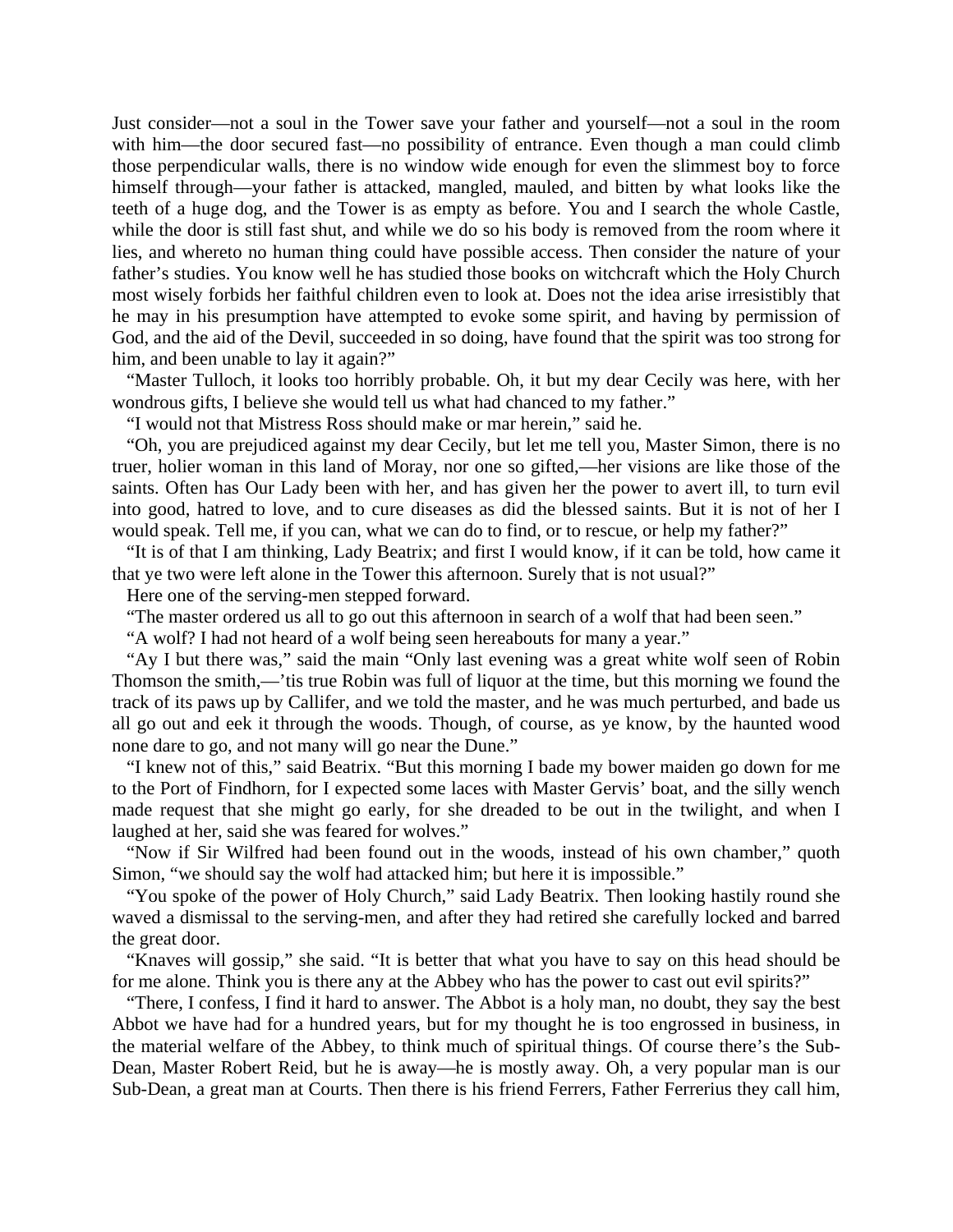but he's always at the books, not very practical. And Father John Smith is ever in a dream writing a history of the world from the Creation, he is, but the chapters I have seen are all on Kinloss Abbey—his world, you see. And Father Bairholm, he is painting the altar-piece. No, indeed, I know not, unless it were Father Ambrose."

"And who is Father Ambrose? 'Tis a new name to me."

 "A new monk too. You must know, my lady, that in the late Abbot's time—Abbot William Culross that was—our affairs were in a very bad state; nay, but I should always speak well of him, for he was a great gardener, but he left no money in the kist and few monks in the cells; so when Abbot Chrystal came he set about repairing these things, and brought in a number of new monks, and among them was Father Ambrose. He has had a history, that man, my lady, but what I know not, only I will swear to it, whatever else he may be, he is a Cumming; no man ever had that long head in this world but a Cumming. I have been a gravedigger in my time, and I would swear to the skull of a Cumming if there were no more of him than that left. They tell me that Father Ambrose fought at Flodden, I know not; he is very silent, he is intent always on his religious duties, a most ascetic man, but if I read the eyes of a man aright he hath not always been so. It is on my mind that Father Ambrose has seen trouble, and has lived his life, as indeed the Cummings are wont to do. But, be that as it may, he is a man of power, and now, as I think, of true religious power and fervour."

 "You interest me, Master Simon. Where may one see this monk? Methinks he might well be of great help to me now."

 "It will not be very easy to see him just now. For I heard but this morning that Father Ambrose was ordered for duty at the Chanter's house of Windy-hills, and you know perhaps that there the rule is strict; the Chanter is a severe man, and there is but one monk of those on duty who is allowed to speak to visitors."

 "Oh, well I know;—the Chanter is a cousin of my own, and terrified me when I was a child with his gloomy, joyless religion. Well may the people crave for the new learning of Master Martin Luther to free them from the shackles of a creed such as the Chanter professes!"

 "Nay, Mistress Beatrix, I can listen to no words condoning these terrible heresies, that will eat the soul out of our land if they be not checked."

 "I will not dispute with you, Master Simon; your convent training would soon overcome all my feeble arguments. Yet, pity me! proxy-wedded to a man I never saw, and only know to dread, before I knew what marriage meant; and now they tell me it is a deadly sin if I break that contract. Surely a Luther is needed to break such tyranny as that."

"I crave your pardon, Lady Beatrix. I knew not,—who is the man?"

"Oh, have you not heard? I thought every one knew. It is Norman Leslie."

 "What! Leslie of the Glen—Lightsome Leslie they call him—the greatest brute and blackguard in all Scotland."

 "So I am told;—a nunnery would be preferable. But, my friend, we are no nearer to finding anything about my father, or helping him."

 "Pardon me, Lady Beatrix, we are much nearer; there are several clues, any one of which may help us. First, the servants were all sent out to hunt a wolf, and tracks of a wolf have been seen. There is, I think, small doubt that Sir Wilfred was attacked by a wolf, at first I thought a dog, and though I suggested evil spirits, I own I only half believed in the idea. I don't see how a spirit can produce a material result, and Sir Wilfred's wound was material enough—there were fangs and claws at work there. How a wolf could have got in, or how your father in his unconscious and helpless state could have got out, is I confess beyond me altogether. I can tend trees and dress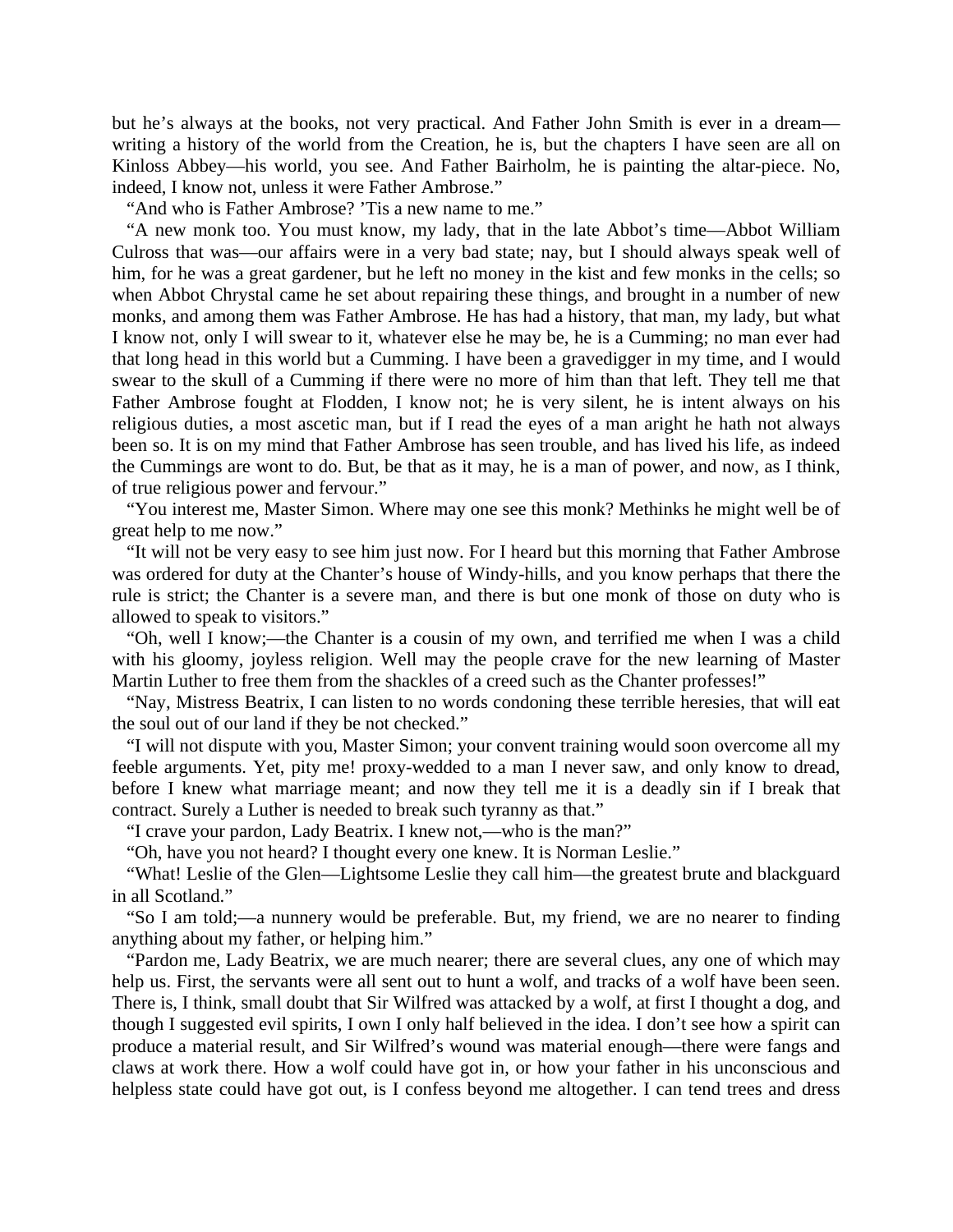wounds, and do other small jobs, but I do own that at the solving of riddles I am but little use. Ah I look there."

 The sun shining through the tiny slit of the window, cast a bright light on the floor, close against the wall; as this patch moved round it came on a corner that had hitherto lain in deep shadow, and revealed clearly two footprints as of huge paws marked in blood; evidently the beast, whatever it was, that had attacked Sir Wilfred, had there left the trace of its bloodstained pads.

"Tis the mark of a wolf beyond doubt," said Tulloch, examining it carefully. "I have hunted them often in France, and here in Scotland too at times, and well I know their tracks. Now, if we could but find some other prints, we might know how the brute got in, or out."

 But all search was vain; those two grim marks were alone, as though the animal had jumped against the bare stone wall.

 "Pardon me now, my Lady Beatrix," said Master Tulloch but where will you lie to-night? You cannot sleep here. Will you take shelter in the Abbey Grange? The farmer's buxom wife would be right pleased to show you hospitality. She is a gossip of my own, and thus far I can vouch for her."

 "Nay, that will I not, Master Tulloch. My place is here, lest any tidings should come of my father. Besides, what should harm me? For long enough I have managed all there is here. My father has been but a cipher so far as any help or protection to me goes; he has often sat for days over his books, and I have not seen him. When some Highlanders raided our lands last year, and tried to force an entrance to the Tower itself, 'twas I who armed our men and told them what to do. Ay, and fired a piece myself from that very window; oh! I can fight, mark you; I have been taught to handle weapons. My father only begged me not to disturb him, for he was in the midst of a calculation. So you see I am no more alone than I have ever been, and the serving-men are all at home now. I think no wolf can enter; the boy Hubert lies at my chamber door, and four of the serving-men are in the little apartments off the hall. Oh, I am well protected, and I assure you I feel no fear. You will come up in the morning, will you not, Master Tulloch?"

 "I will indeed, my lady; and if in the meantime I can have speech of Father Ambrose I will do so. Trust me, I will not leave this mystery till I have probed it out."

 "You are a true friend, Master Tulloch. Should there be any real danger the Earl of Moray will send men to guard the Tower, but believe me I apprehend none. Only, come of it what may, my poor father must be found and rescued—may God grant he be still alive!"

 Simon Tulloch stumped rapidly off down the hill thinking hard. His reverence for the Lady Beatrix was unbounded; her beauty, her talents, and above all her magnificent courage and selfcommand, appealed to him to a remarkable degree. Never before had he seen her perturbed by aught that happened, and surely here was reason enough for perturbation, yet how soon she had recovered herself after all. With more than a man's calm judgment she had surveyed all the situation, with more than an average man's courage she elected to remain at the post of danger, notwithstanding the mysterious nature of the attack. More than ever he admired her. It was a strange friendship that had grown up between the proud, reticent Lady of Blervie Tower and the cheery, genial, one-legged gardener of the Abbey.

 Was it devil's work? he asked himself. Naturally sceptical of all supernatural manifestation, he was nevertheless a very sincere Catholic, and he could not but remember how the very last Sunday Father Adam Elder, the confessor of the monks, had delivered a discourse on how our adversary the Devil goeth about as a roaring lion, telling how Satan doth sometimes take the form of a brute to work his evil will on mankind. Well, perchance Father Adam Elder might have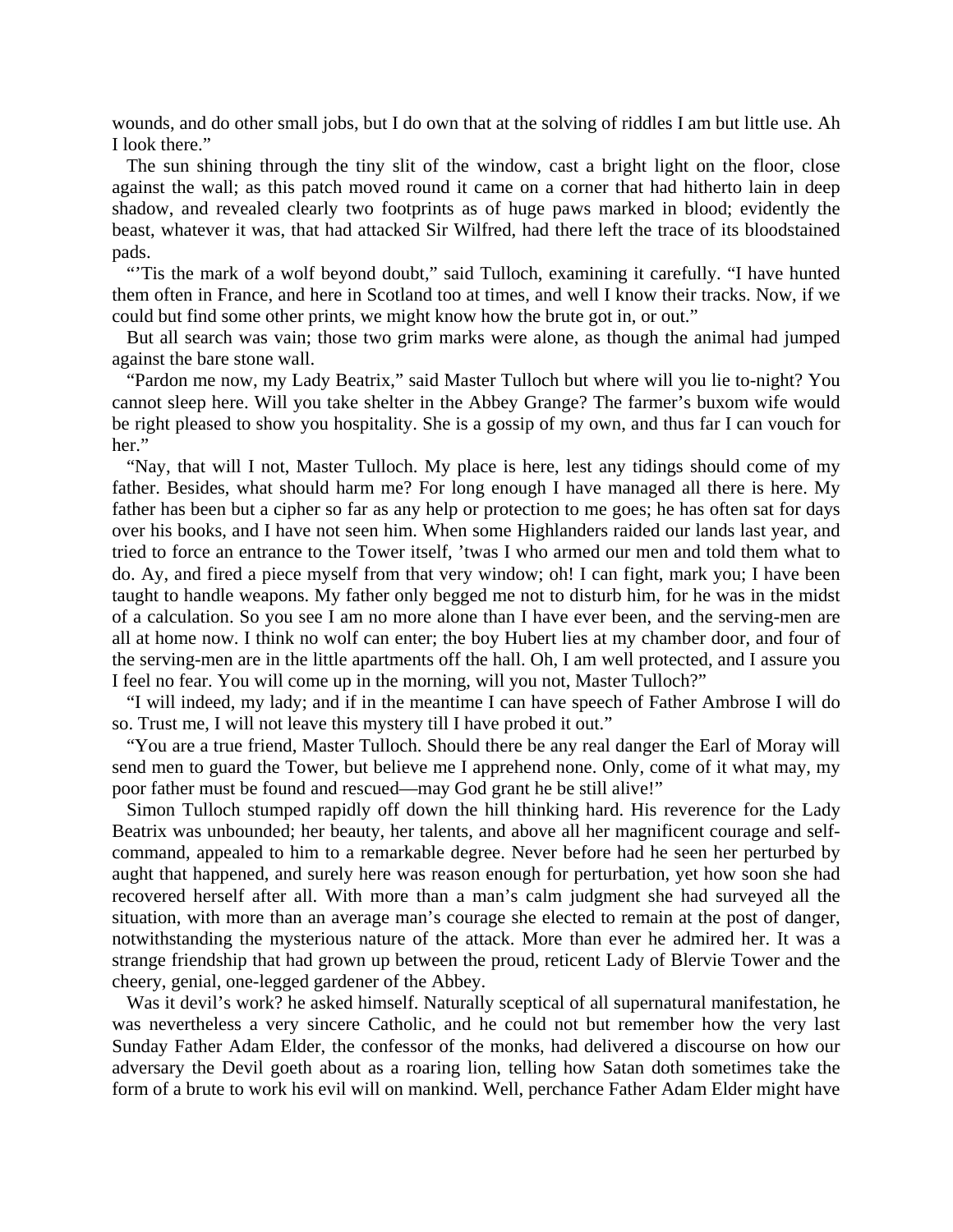some form of exorcism that might fit the case. Anyhow, the circumstances could be represented to him; but on the whole, somehow, he had more faith in Father Ambrose, though so lately come as to be little more than a novice. At all events it were not amiss to try the spiritual arm, though at the same time it would be foolish to neglect all material means of searching for and routing out the great white wolf they spoke of, and ransacking every hole and corner, cave or den, on the hillside, to which Sir Wilfred could conceivably have been carried. A full-grown man, broad, and massive in build, even though helpless, was not to be wholly spirited away; it stood to reason he must be somewhere, or if not he, then his dead body, and being somewhere it could and should be found.

 A quick patter of steps behind roused him from his reverie. A boy of some ten or twelve years ran up to him with a twisted piece of paper in his hand. Simon took and turned it over, strangely puzzled; the handwriting was curious, as though some one were trying to draw serpents and succeeded in forming letters. It was brief:—

 "Sir Wilfred is alive, and for the present safe, but in great danger, which also threatens his daughter. Lord, save Thy servant from the power of the dog."

 Simon scratched his head,—"safe, yet in danger," how might that be? and "the power of the dog"? Sir Wilfred's wounds were implied, would the same evil beast attack the Lady Beatrix? It was a horrid thought.

"Whence got you this, boy?" he said.

"From a tall man with a long white beard," replied the boy.

Simon scratched his head again—he failed to identify the description.

 "Well, well, run away home, then," he said, and gave the boy a small coin out of his pouch, as he resumed his way back to the Abbey.

 But though Simon made the most extraordinary efforts, inquiring everywhere and stumping gallantly over the whole countryside, two days passed and never a trace or clue to the mystery could be found. The Lady Beatrix sent parties of serving-men in every direction, sometimes heading them herself, to seek for any track of the white wolf that had been said to be prowling about, or for any story of Highland raiders or any hostile families that might have been seen in the neighbourhood, with equal unsuceess. She had also sent a special message to the Earl of Moray, and a troop of spearmen galloped through Rafford and passed to the north of Callifer, and down again by the Kirk of Alves, but with no result.

 Then on the evening of the second day there was a clatter of horses' hoofs below the Tower, and Beatrix ran with fleet foot down the stairs to embrace a tall, slim girl who had just alighted from her palfry with the aid of a single serving-man. So slight she was she seemed like a willow wand, and her face was absolutely colourless, of an ivory white pallor, made more singularlooking by the contrast of heavy masses of straight jet black hair, and eyes with all the gloom of a moonless night in their weird depths, arched over by thick black eyebrows almost too regular in their arch. Her features were high and aristocratic, and her finely moulded lips though rather thin were startling in their redness as set in that strange white face.

"Darling Cecily," cried Beatrix, "how sweet of you to come! We are in terrible trouble."

 "I know," replied the other; "I dreamed it all last night, and I lost no time in setting out this morning. I knew I must come to help you—I felt you wanted me."

"You dear, sweet, unselfish creature!" said Beatrix. "Where were you?"

 "Oh, not far off. I went to nurse a sick friend at Rothes on the Spey. And listen while I tell you, Beatrix, there came to me a lovely vision concerning you. A great Angel with a rosy robe and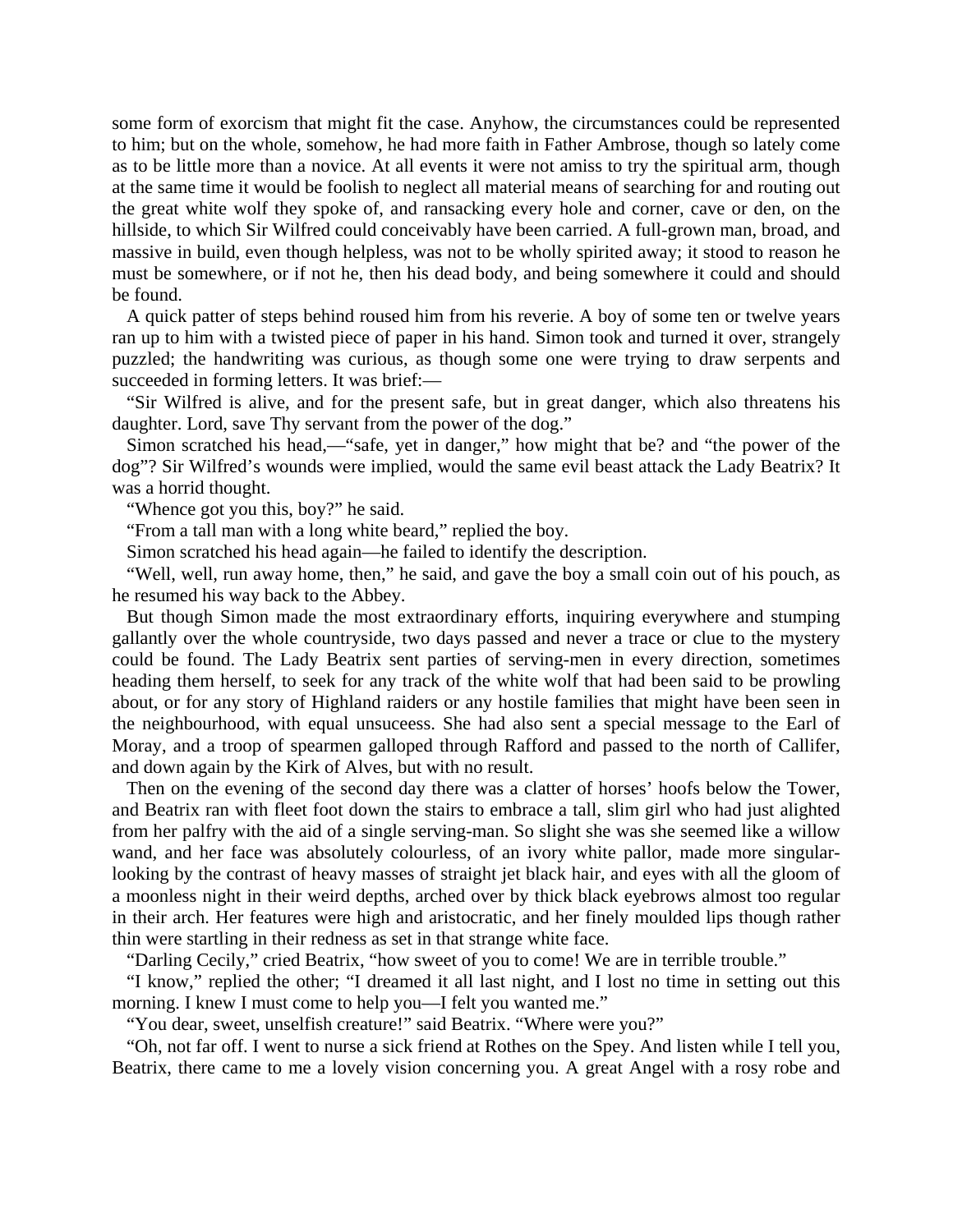gold wings standing keeping guard over you, and the Angel told me that I might always shield you from any harm. Was it not beautiful?"

 "Indeed, a rare vision! What splendid things you see, Cecily! Look now, there is Master Simon Tulloch; doth he bring news, I wonder? Good evening, Master Tulloch. Here is my dear friend, Mistress Cecily Ross."

Simon saluted gravely.

 "I think ye stayed with Robert de Grant on Speyside. He was at the Abbey and was telling me that ye had left there four days ago."

"Nay indeed—'twas but this morning."

 "Then was Master Robert a prophet, for 'twas yestreen I saw him. Nay, my lady, there is no news; we have scoured the whole hill, and save for some wolf tracks, two or three days old, have found nothing."

"And nothing of my father?"

 "Not a trace, my lady; but we give not over searching, nor shall, till we find him and restore him to you."

 "Thanks, true friend! Well, well, come within, Cecily, and rest you after your long ride. Strange that your host should mistake the day of your leaving!"

"Nay, I think 'twas Master Tulloch who mistook. But 'tis no matter."

And the two girls passed into the Tower.

# CHAPTER III

#### A CONFERENCE AT THE CHANTER'S HOUSE

Father Gavin Dunbar, the Chanter of Moray, was a gloomy, ascetic man, very rigorous in his religious duties, and very stern in enforcing them on all under his jurisdiction; moreover, a man of great pride of family. When not on duty as Chanter or Precentor in Elgin Cathedral he occupied a small unfortified house, little more than a farm in fact, that nestled snugly under the lee of the hill, known locally as the Windyhill, which sheltered it from the bleak winds of the north-east. Here, with three or four monks, he cultivated a garden and home farm which supplied fruit and vegetables to the Abbey, and also ministered to the spiritual needs of the inhabitants of the parish of Alves.

 Looking round from the top of his hill he could see the territories of a circle of his own kith and kin, interspersed with his spiritual brethren. From the village of Findhorn, over the low ground southwards, extended the Abbey lands up to the march of Dunbar of Blervie. Over the river Findhorn on the coast lay the lands of Walter Kinnaird of Culben, who had married his cousin Marjory Dunbar and was reckoned as a kinsman. Eastward of these came the Abbey lands of Burgie, then Dunbar of Asleisk, and eastwards toward the sea Dunbar of Hempriggs. Thus spiritually as well as temporally he felt himself the centre of a circle of vast importance. And as the family of Dun bar was the most important in the North, so the Abbey of Kinloss was in his opinion the greatest religious establishment in Scotland.

 When, therefore, Simon Tulloch coming to tend the fruit trees in the garden of Windyhills had brought the news of the mysterious attack on Sir Wilfred Dunbar, and his subsequent unaccountable disappearance, the Chanter was greatly perturbed. It was a breach of the circle of honour surrounding himself—an infringement of the sanctity that ought to hedge the Dunbars as with an inviolable fence.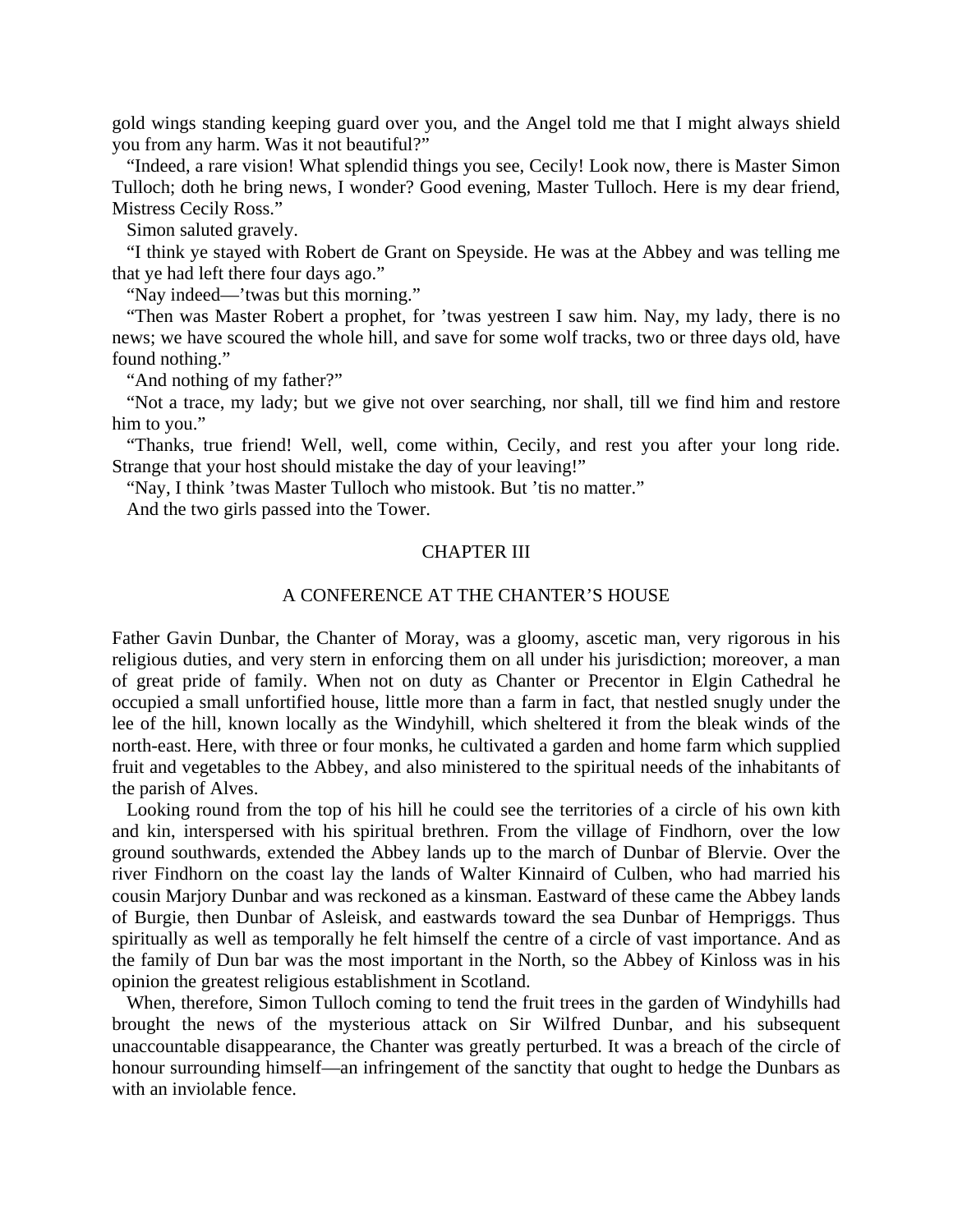After seriously pondering the matter for a day and a night, he sent an urgent message to his cousin the Lady Beatrix, requesting her to visit his house of Windyhills, and to confer with him on the matter.

 By this time the story of Sir Wilfred's disappearance was noised through the countryside, and every Dunbar within twenty miles was all agog. Some declared it must certainly be a device of their hereditary foes the Inneses, and would fain have raided Innes House and slaughtered all the inmates. Others, again, were no less certain that it was the deed of the MacIntoshes, whose raids and rapine made them the terror of the whole low country, and it was said that mothers in Dyke village frightened their bairns into good behaviour with threats of the bloody MacIntoshes. And with one thing and another there were many visits of sympathy and curiosity paid to the Tower of Blervie, and many dire threats of vengeance from irate kinsmen against the unknown perpetrators of the outrage, and many offers of hospitality and safeguarding to the Lady Beatrix, all of which she declined with gracious thanks but distinct firmness.

 And so it came to pass that when, in obedience her cousin's summons, she rode down to the low country to visit the house of Windyhills with Cecily Ross by her side, they were attended by several kins-folk and a troop of serving-men. By her side rode Alexander Dunbar, son of Sir James of Westfield, the hereditary Sheriff, and himself to be known as "the Bold Sheriff" in later years, and young Dunbar of Asleisk, who had not long since come into his property, and was considering the feasibility of uniting the lands of Blervie and Asleisk by a marriage with Lady Beatrix. The tale of her precontract with Norman Leslie was a sad shock to him when he heard it, but for the present he was riding beside Cedily Ross, and whispering compliments to which she scarcely seemed to listen. Two other younger Dunbars rode behind.

 So they ambled gently down the hill, a gallant company, past the fertile lands of Burgie and down on to the great Abbey through the yellowing beech woods. The pile of buildings looked very beautiful as it was approached from the south. The Abbot's house, newer than the rest of the buildings, was on their right, immediately in front the refectory, and the Chapter-house with the lower buildings where the lay brothers lived, and the guest-rooms on the right, and behind rose the stately and imposing mass of the great Abbey church, with its graceful arched windows whose lovely tracery and resplendent glass was the wonder and despair of the architects and craftsmen of the time; and above these, again, the smaller but no less beautiful windows of the clerestory, all leading up to and culminating in the great tower whose spire sprang aloft with a soaring lightness that seemed, as Father Adam Elder said in one of his Chapter discourses, like a finger pointing the way to heaven. This spire had only recently been completed, and the monks were somewhat inordinately proud of it.

 As they rode down the last slope of the hill before reaching the Abbey, and entered on the road that passed between the west door of the church and the grange or farm buildings, Cecily drew closer to Beatrix, and said softly, so as only to reach her ear—

 "Ah, my Beatrix, what a terrible oppression there is here! It is like a great prison rising all round tee—do you not feel it?"

 "No; surely, Cecily dear, you must be mistaken. All is holy and good; our monks are full of good works."

 "Oh, the monks, I dare say, but I see them not for the dark shadow that broods over every one—it is horrible. I see them all in fetters and chains, and that dreadful cloud ever enfolding them, and those cold, ghastly prison walls all round—never a ray of love can come into their lives. Let us hurry on, Beatrix; it oppresses me. When will the new revelation break over Scotland and the light dawn? Luther is preaching in Germany. I can see a great Scotsman, who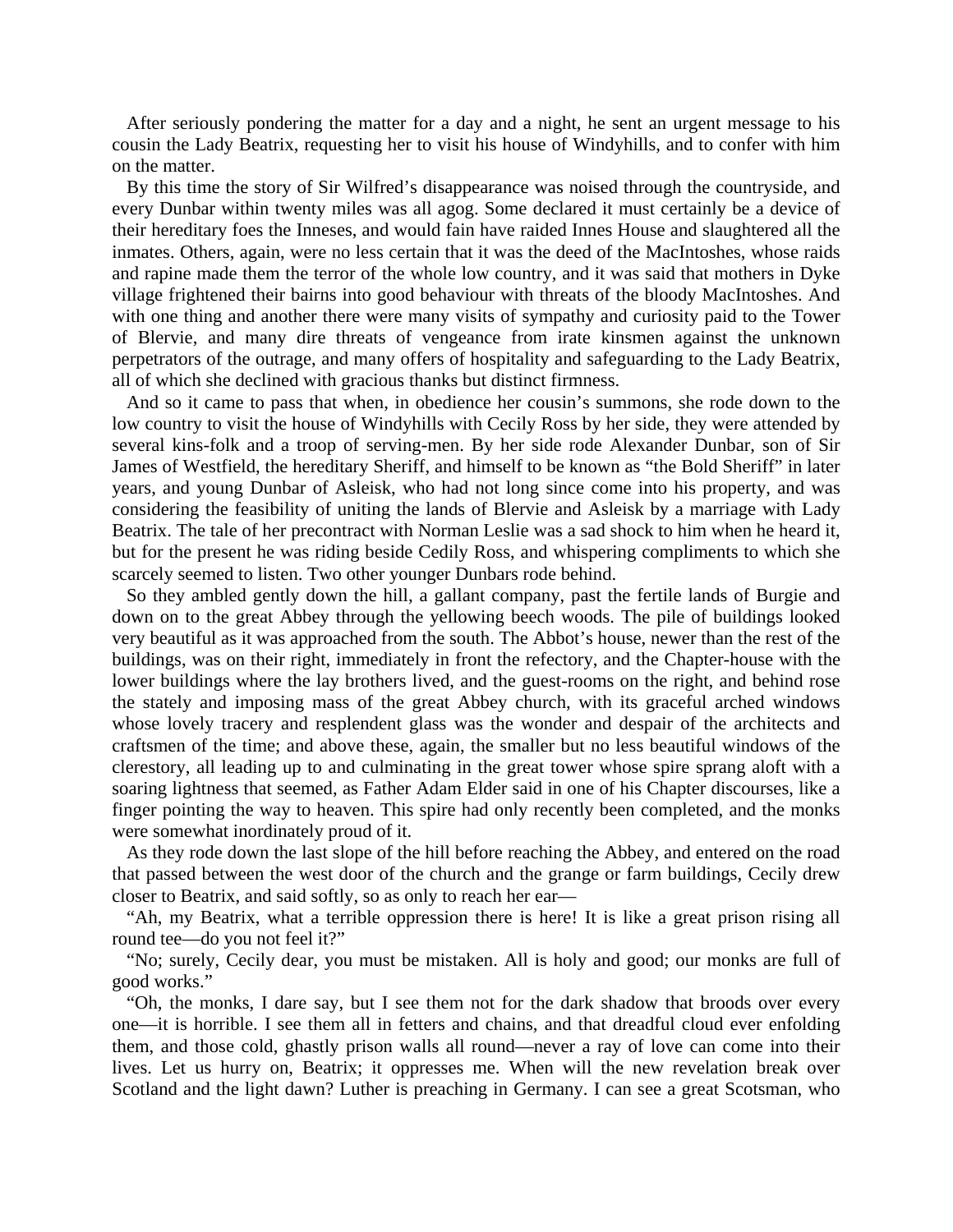will bring the light here and cast down all these prison walls, and set the poor captives free to love and live their own sweet lives."

 "Oh, Cecily, what dreadful things you are saying! Think only if our beautiful Abbey, whereof we are all so proud, should be destroyed!"

"What a splendid thing it would be, Beatrix!"

 The two Dunbars had fallen behind by this time, and Beatrix and Cecily were riding alone together at the head of the cavalcade.

 "You know how I love and trust your visions," said Beatrix, "but I do believe, Cecily, that your prejudices have coloured your dreams in this. I have read and I admire much in the New Learning, but if it is to destroy all our beautiful churches, and all the glory of our religion, I am sure it cannot be good."

 "Listen, Beatrix—the Spirits have told me that you are a chosen instrument to break down the walls of this cruel iron bondage of superstition, and I have had—oh! such lovely visions of you, reaping your sure reward in joy and love, when you are free."

 "And will my dear father be restored to me? I can fancy no joy or love so long as he is, I know not where, in trouble, in danger—perhaps even now dead. Oh, Cecily, cannot your Spirits tell me so much?"

 "Last night there came a great Angel, with wings all green and gold, and he held in his hand a lily, and he said to me that a lover would come to you, and that he should not only bring joy to you, but he should restore your father to your arms."

"Tis wondrous to have such visions. Oh, how I wish I could see as you do!"

 "Not always, dear. I have terrible dreams sometimes, when I seem to do horrible wickedness, and to rejoice in cruelty and murder and hatred. I have thought sometimes I must have lived some life before, and been terribly wicked, and that I remember it in my dreams; but my dear old pastor, an exile from Geneva, told me that this was not to be believed on any account, and now in this life it has been given to me to know that I am without sin. So I can't tell, it is very strange. But this I know, these dreams have made me understand the cruelty of men, and their lust for blood, and the spirit of fighting. I feel I could do it all myself sometimes; I could kill my enemies with my own hands—ay, and mangle them for the sheer love of killing."

 There was a strange gleam seeming to come up from the sombre darkness of her eyes, but a moment later her brows contracted, she shook her head with a slight shiver.

 "My imagination is too vivid,—I frighten myself sometimes,—it is the price I have to pay for what you call my beautiful visions. You know, Beatrix, I couldn't hurt any living thing, but I can fancy the spirit that makes men love all games that mean killing, and if I but give rein to fancies, then I begin to feel as if I loved them too, and then I come to myself and I am frightened."

 Beatrix did not reply; this side of Cecily was new and strange to her, and repelled her a little, though her intense loyalty to her friend would not acknowledge the feeling. So for awhile they rode in silence through the beech woods lying between the Abbey and the Chanter's house of Windyhills, following the course of the burn that flowed under the Abbot's house, and turned his mill. On their left hand they passed a tiny chapel with a tinier cell attached, where dwelt a hermit reputed holy, and the peasants of the district counted that they were free from ill chance for two weeks if they might have the privilege to serve at his daily mass. Right in front of them rose an octagonal tower.

 "See you that, Cecily?" said Beatrix, glad to have a chance to turn the conversation. "'Tis the Chanter's watch-tower, he has certain prearranged signals with the Abbey; also because the house is unfortified, he has to keep a sharp eye against raiders."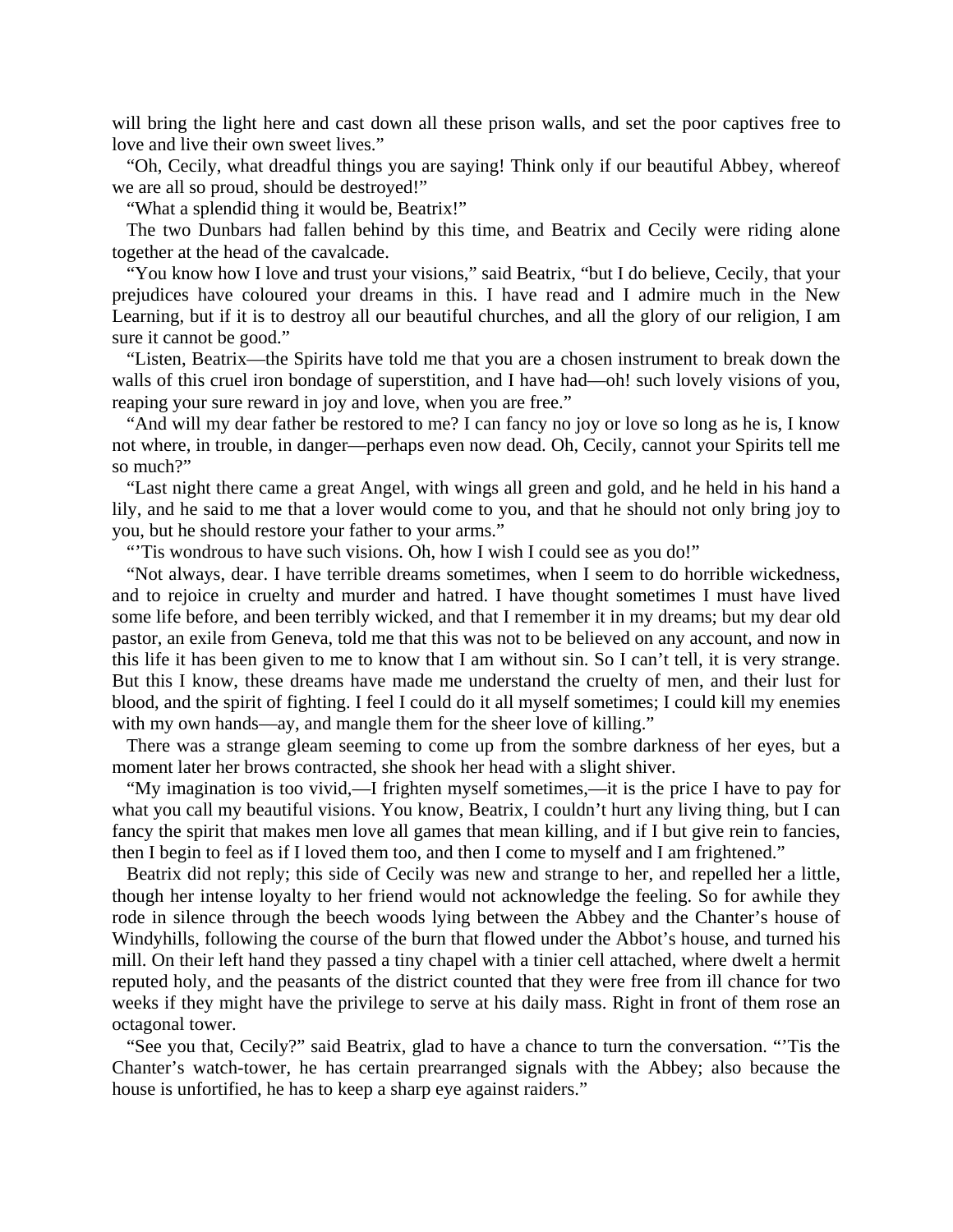A short way farther they halted before the lych gate leading to the Chanter's grounds. Here they dismounted; a lay brother came forward to take their horses to the stables, and a monk bowing silently and gravely led them across the grass. The house was to their left, what was known then in Scotland as "a single house," that is to say, it was only one room thick from back to front, a kitchen and offices and a large parlour or spence on the ground floor, the monk's dormitory above, where the whole little colony lay down to rest together, each in his monk's habit on a low truckle bed, covered by a single rug winter and summer. An inquisitive visitor had once asked the Chanter if it was true that the monks slept in their coffins. "Perfectly true," he replied, indicating his habit. "These are our coffins; we sleep in them, and we are buried in them."

 Immediately in front, as they approached the house, was the little chapel where mass was said every morning for all the district around, to whom it was more convenient than the Abbey on the one hand or the Kirk of Alves on the other. Beyond the chapel was the garden, pride of the heart of Simon Tulloch, whence many dainties were supplied to the Abbot's table, and to the right was the look-out tower before mentioned.

 At the Abbey itself, under the strict Cistercian rule, no woman could enter, though scandal had hinted at exceptions in the late Abbot's time—"the fat, amorous old gardener," as Cumming of Altyre called him, with some sardonic humour and but little reverence. But in any case the Chanter was under different rule, for indeed he was more a secular priest of the Cathedral staff than a regular of the Abbey, though the appointment was joint and the house was provided by the Abbey. There was therefore nothing to prevent the Chanter from summoning his cousin the Lady Beatrix Dunbar to confer concerning the disappearance of her lather, which had affected him also very powerfully. And so the little company followed the monk who guided them, with fullest confidence of welcome, over the shaven grass to the door of the house, where the Chanter himself stood to meet them, a tall spare man with a lean, ascetic face and a stern expression. He wore only a simple cassock with a black girdle round his waist and a heavy gold cross hanging on his breast. Some said that he hoped for a bishopric and wore the cross in anticipation.

 "Welcome, fair cousin, welcome!" he said. "And this, if I mistake not, is Mistress Cecily Ross, to whom Heaven in its infinite mercy hath vouchsafed to see visions such as we poor sinners seldom get a glimpse of."

 Whether he spoke seriously or in sarcasm was impossible to say—the Chanter's manner admitted of either interpretation. He went on to greet his cousins of Asleisk and of Westfield and the two other cousins, and with grave courtesy invited them within. As they approached the door a tall monk emerged with a stately stride, who as he passed hastily drew his cowl down and bowed his head so that no vestige of his face could be seen.

 "Father! *Pax vobiscum!"* said a lay brother who was digging in front of the house. The monk made the sign of the cross hurriedly in benediction and passed on.

 "Who is that, Cousin Gavin?" said Beatrix. "Me-thinks that is more the stride of a soldier than a monk."

"May be, may be," replied the Chanter. "He has been a soldier, I am told; in fact, they say he fought at the ill-starred field of Flodden, whereat our gracious King fell and many another gallant man, including the father of our good Sub-Dean, who on that account is mightily taken up with Father Ambrose."

"Oh, is that really Father Ambrose? I have heard much of him."

 "Not much, my child, not much; 'tis impossible, for he is but a novice, though I grant most assiduous in all his duties, a man now full of religion whatever his former life may have been.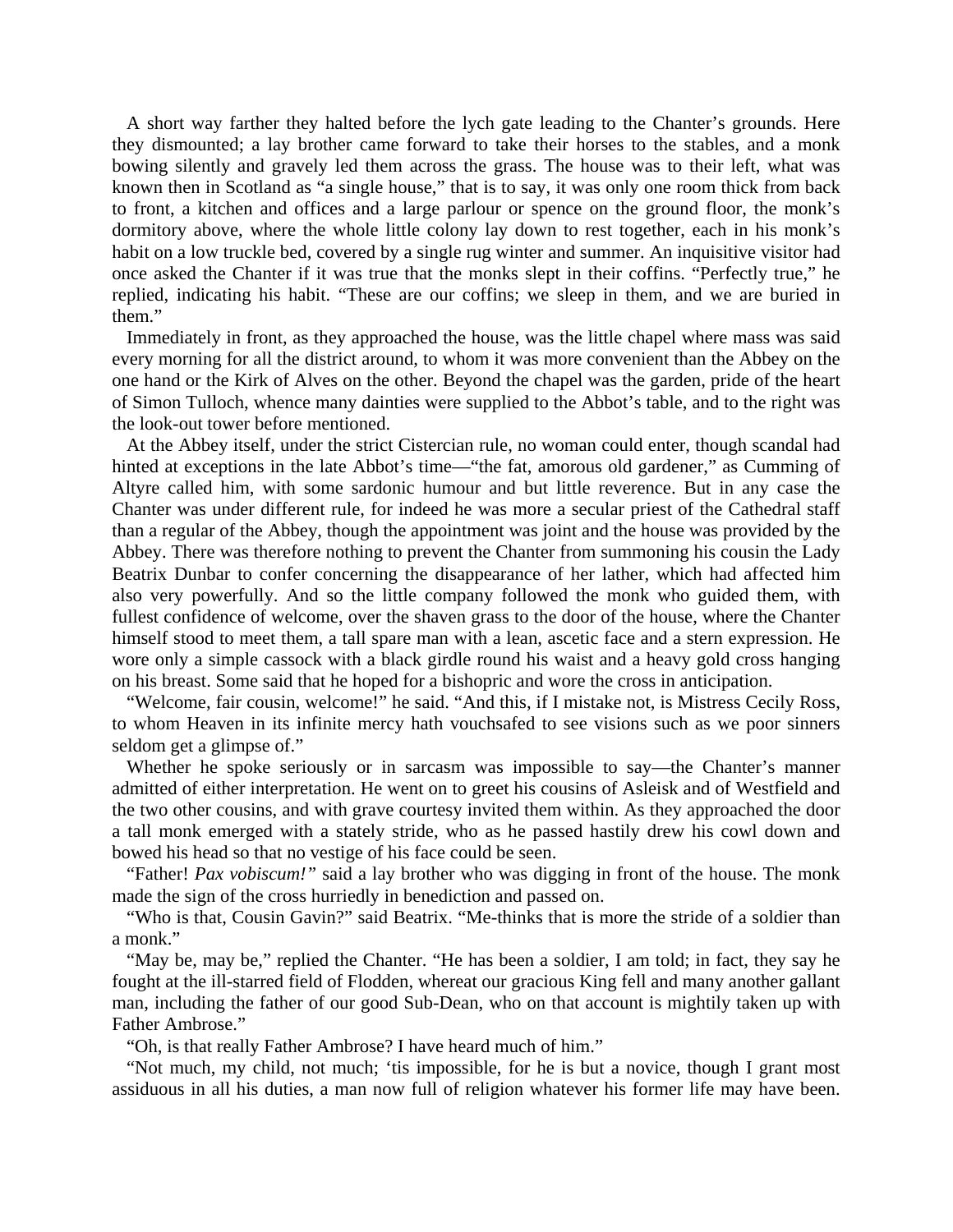The lay brethren all desire his blessing as though he were a Saint. But come in, come in; we have serious matters to talk of, and I trust with the Divine blessing we may arrive at some idea of the truth regarding these mysterious happenings, and may find a means to rescue or relieve my good cousin of Blervie from whatever fate hath befallen him."

 They followed the Chanter into a pleasant apartment to the left of the entrance door facing to the south, and having a window also to the west. The floor was of stone, and the windows owing to the thickness of the walls were deeply recessed. A massive oak table with carved edges and fantastic legs stood in the centre, at the upper end of which the Chanter seated himself, with Beatrix on his right hand and Cecily on his left, the Dunbar kinsmen sitting lower down.

 "I have made every possible inquiry," said the Chanter, "and ye may know I hove some facility for inquiring through my good cousin and namesake, Gavin Dunbar, who is now by God's grace the Lord Bishop of Aberdeen, and I am satisfied myself that no foeman that we wot of could have been near the fortalice of Blervie when our cousin was abducted. How say you, young Alexander of Westfield? Has the Sheriff thought on this matter at all?"

 "Indeed he has," replied the youth; "his men as well as my Lord of Moray's have scoured all the neighbourhood and made every inquiry, but without result. The little Earl was very angry at his ill success, but I think my father had small hope of finding anything."

 "You are confident, cousin Beatrix," the Chanter said, turning to her, "that the Tower was safely locked and barred, and that none could have had access to your father's room?"

 "Perfectly confident, cousin Gavin. The room is all stone, the drop from the window is over thirty feet, and a sheer wall none could climb, and the window itself has iron stanchions, the door was locked and barred, and Master Tulloch had dressed his wounds with me, and when we returned after searching the Tower he was gone; the great door was locked and barred all the time."

 "That, then, brings me to my conclusion," said the Chanter: "this is no man's work, it is the direct operation of the Devil. We wrestle not against flesh and blood, my children, but against the Enemy of mankind himself, and by God's grace Holy Church hath weapons fit for the encounter."

 "My friend Mistress Ross hath seen it in a vision," said Beatrix. "Tell cousin Gavin, Cecily, what you told me."

 Cecily raised her strange white face, and the midnight gloom of her eyes rested intently on the Chanter's till his stern eyes seemed to quail before hers, and she spoke in a low deep voice scarcely like that of a woman, yet gathering intense eagerness as she went on, throwing back her white fur hood from the cloudy masses of raven hair.

 "It is not fitting," she said, "that the visions that have been vouchsafed to me should be recounted to so eminent a Churchman. Poor and insignificant they must appear to you, to whom Heaven hath shown such abundant favour. Yet if you please to order me, I will tell as well as I may that which I saw. On the day on which my dear friend fell on trouble, as I was praying earnestly, it seemed to me that a Spirit stood by me and said, 'Come, my child, I have somewhat to show you,' and then I thought I saw the Tower of Blervie, and round and round it there ran a great white wolf, and I was sore frightened, for always the mere sight of those cruel beasts, or indeed of any beast of prey, makes me shudder and feel like to faint; all cruelty must be so opposed to the will of the good God. And then, I know not how, I seemed to be in Sir Wilfred's room, and I think he was reading some book of magic, and the white wolf seemed to come out from the stone wall and to fall upon him. Ah! I cannot bear even now to think of it. And I covered my face, and could not look, and when I looked again the wolf was gone, and Sir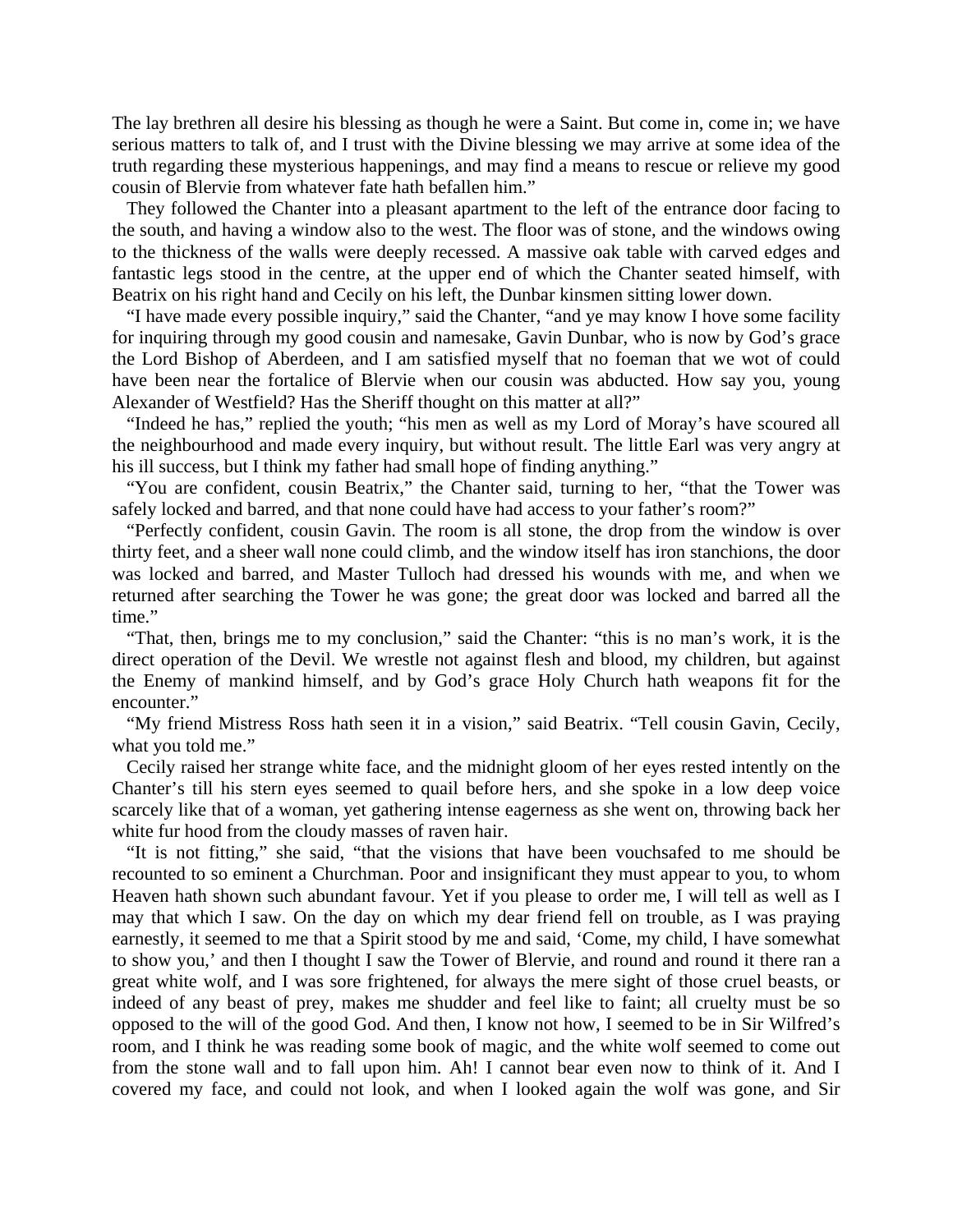Wilfred was gone, only there were great patches and stains of blood all about. And then the Spirit bade me go to Beatrix at once, and told me that it was given to me by the grace of Heaven to take upon myself the trouble and the punishment that should fall on another, and to turn the forces of evil to good. I was nursing a sick woman at the time away on the Spey, but I could not disobey the heavenly vision, and I came at once, and then too I saw a great Angel with a rosy robe and gold wings keeping guard over my Beatrix."

 "You are indeed highly favoured, my daughter, to see such vision as we poor sinners can only dream of; truly the purity of a pure woman is a great thing in the eyes of Heaven, and we must bow in thankful wonder at the grace of God so signally displayed. Our Lord hath given His Church power over the wiles of the Devil; that power will we exercise, and I doubt not ere long, by totally routing all the forces of evil, we shall restore our good cousin of Blervie to his home and to the arms of his daughter. Now come, my children, having decided what this danger is and how to meet it, let me show you the garden, which indeed hath some little repute, and where Master Tulloch hath done unusual well this season."

## CHAPTER IV

#### THE CONFESSION OF CECILY ROSS

The party strolled across the grass to the old walled garden, the Chanter and Lady Beatrix leading; Cecily followed with young Alexander Dunbar, and the rest came on in a group together. Two or three monks were busy digging and weeding; one was removing a sort of temporary arbour in the south-east corner.

 "A garden shrine," said the Chanter in reply to an inquiring look from Beatrix. "On the day of Corpus Christi the Abbot and monks came over from the Abbey bringing the Blessed Host in solemn procession to bless the farms and the gardens, and their last station was here. The custom was much neglected in the days of the late Abbot, gardener though he was, but our present lord, to his honour, has revived it."

"Tis a sweet and noble custom," said Beatrix.

 A tall monk stood by a sundial as they passed. His cowl was drawn down over his face, yet there could be no doubt that this was the same Father Ambrose whom they had seen coming from the house as they entered. Beatrix felt that his eyes were fixed on her as she passed, and a strange thrill ran through her like an electric shock. It seemed as if those eyes burned through the folds of the black cowl. "No need to confess to that man," she thought; "he would read one's inmost thoughts before one had time to utter them, yet I think his eyes would be like the eyes of God, all-pardoning because all-wise." Clearly Father Ambrose was a man of great strength as well as great holiness, and Beatrix, though she had never beheld the least glimpse of his face, nor heard his voice, could fully understand Simon Tulloch's enthusiasm for the novice.

 Some distance behind, Cecily and Alexander Dunbar also passed the sundial, and were subjected to the same intensity of gaze. An impulse, she knew not what, caused Cecily to walk a little aside from her companion, and close by the monk as he stood by the sundial; as she passed she was startled to hear almost under his breath, in a deep musical voice with a note of sadness below it, the words, "Elspet Simpson, beware!"

Hurriedly, with catches of the breath, she spoke hardly above a whisper.

"Father, you are the appointed one,—I know it, I feel it,—you must hear my confession."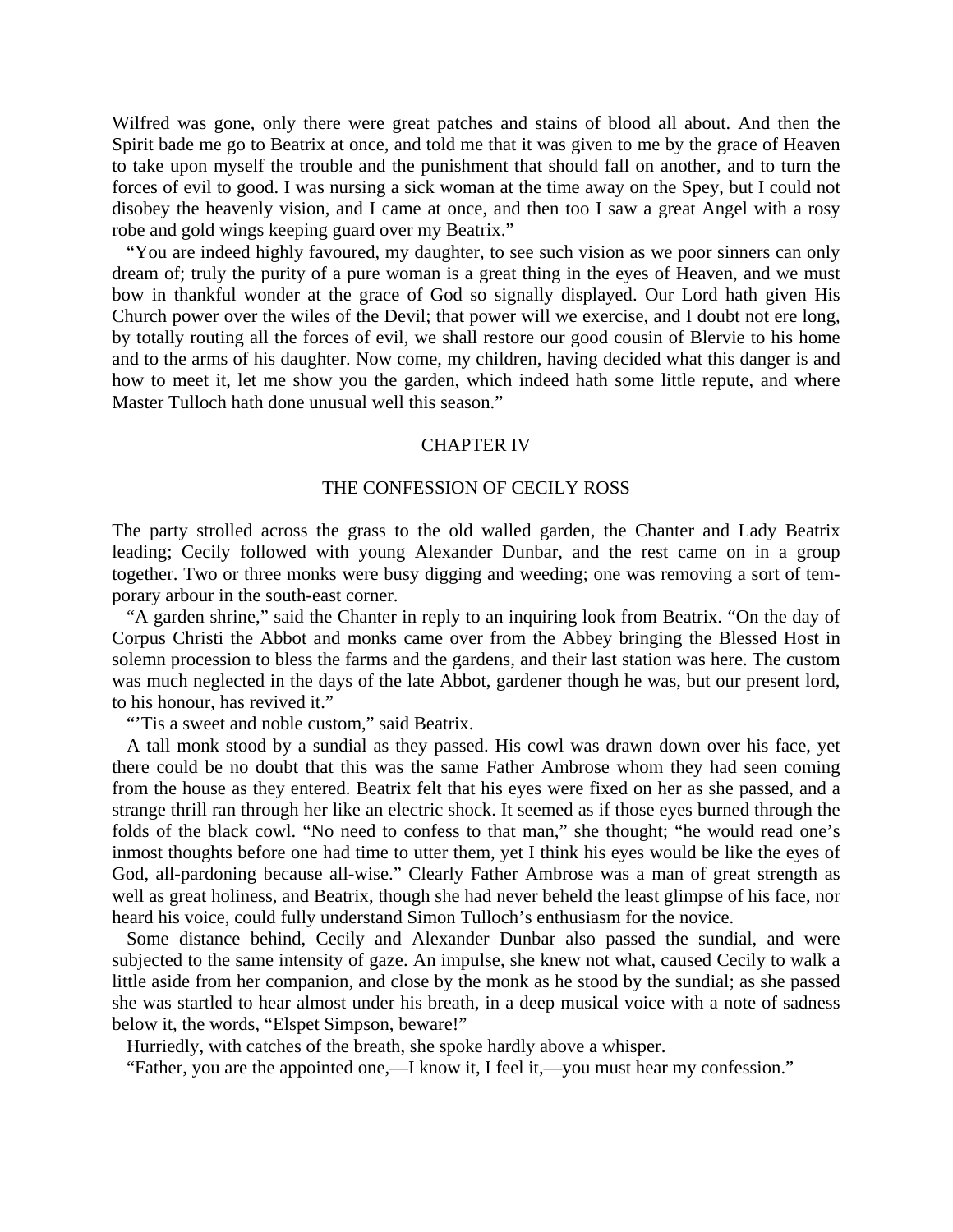"Nay, that I may not, my child," said the same low sad voice; "but wait for me in the chapel. I may be able to help you."

 "You have fascinated our friend the monk," said her companion. "I never saw a monk speak to a woman before; the Chanter, of course, is a secular of the Cathedral. I don't count him."

 "No rules avail against the power to help a soul. That has been shown to me. But perhaps you will not believe such things. I know that many do not, and hence I am loth to speak much of the wondrous love and beauty that has been shown to me.

 "Ay! I have heard that you have seen strange visions. So much my cousin Beatrix hath told me. But indeed, Mistress Cecily, I am a plain man, and have but scant time for visions and the like the real things of life take all my care."

 "Ay! so I wot; but if ye but knew, the things of vision are far more real than those that ye call so. May I crave a favour of you?" she said, with a sudden change of tone.

"Surely—anything that is in my power."

 "I wish to pray alone in that little chapel for awhile. Be a good and true friend, and take me there and leave me; let Beatrix know where I am, but none of the others. I will rejoin you before you ride homewards."

"That will I certainly. I am rejoiced to be able to serve ye so easily, Mistress Cecily."

 While these two took their way to the north-west corner of the garden, where a small postern gate gave access to the little chapel, Father Ambrose approached the Chanter and said a few words in his ear, too low for any of the others to catch. The Chanter looked surprised and was about to speak, when the monk made a rapid sign with his hand and continued earnestly—the Chanter interposed, staying his speech.

"Well, it is granted, but godly counsel only, brother; there can be no question of absolution."

"None is needed, Father, or sought for."

 So saying, Father Ambrose took himself with his long stately stride down the walk among the trees to the west of the garden, known as the Monk's Walk, and bowing his lofty head disappeared under the low portal, keeping always his cowl drawn and his hands close wrapped in the long sleeves of his habit.

 Inside the tiny chapel the light glowed through the richly tinted glass. The ruby lamp denoting the perpetual presence of the Holy Sacrament gleamed on the altar and its furnishings, and on the jewelled front of the tabernacle. In one of the stalls sat Father Ambrose in his white habit with black scapular, and black cowl still drawn over his face, only slightly withdrawn on one side that he might see and hear her who knelt beside him,—her weird white face upturned, and the thick black hair falling now from beneath the white fur of her hood, and never a gleam of light in the dusky eyes that looked like two openings into the unfathomable night.

 "Father," she said at last, almost too low for him to bear, "let me ask you one thing. Why did you speak the name of Elspet Simpson?"

 "I know not, my daughter; but as you passed me in the garden it seemed I could see behind you, and almost 0vershadowing you, the form of a very evil woman, a woman as I think sold body and soul to the Devil, whom I saw down on the English marches before the battle of Flodden; I partly think she was of the race of those wandering Egyptians against whom a recent law has been passed in England, and who I deem have brought their evil sorcery with them. I feared her influence might be upon you, and that she might seek to practise her wicked arts on you, therefore I would bid her begone and trouble you not."

 "Listen then, Father; for herein is great trouble to me, and as I think you, and perhaps you alone, can help me, for indeed this name of Elspet Simpson has greatly troubled me. You know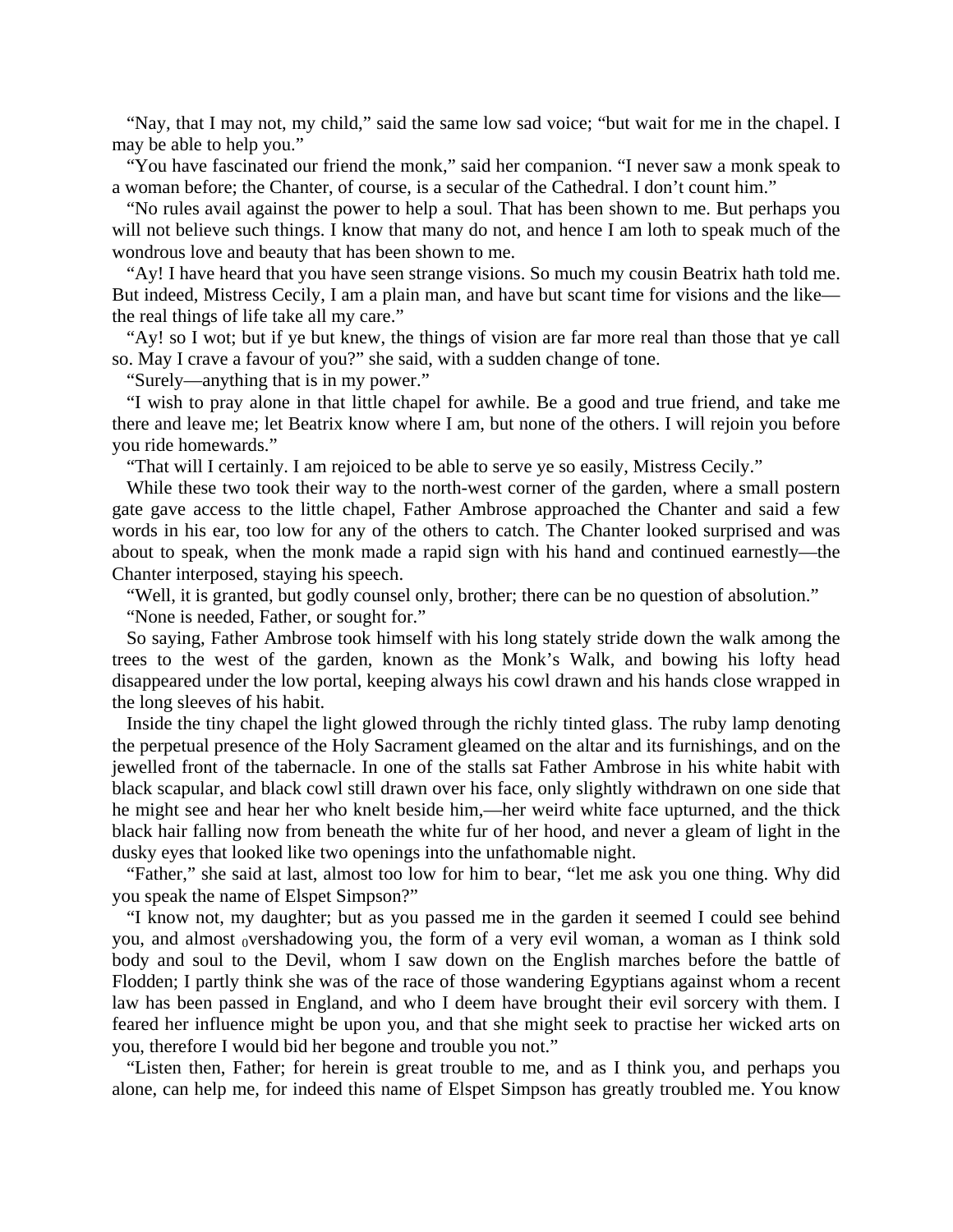that it has been vouchsafed to me to see wonderful visions and to hear marvellous things from the blessed Angels, who from time to time come to me and tell me of the mysteries of God's kingdom, and moreover grant me the inestimable privilege to help and protect His sorrowing children, and to take on myself the sorrows and blows which would be too heavy for them to bear."

 "I have so heard, my child, yet I bid you beware; for herein do I perceive there may be a great danger to your soul of spiritual pride, and of too readily believing what may be but the effort of a lying spirit to deceive, permitted to do so in order to test your humility and faith."

 "Oh, Father, take not away, I pray you, my belief in my Spirit guides. None can say how their sweet presence and support has sustained me when troubles and temptation seemed about to overwhelm me; but I will continue, and you shall hear. All my life, when I am myself, my whole desire is to Our Blessed Lord; and I believe that He in His mercy has accepted the gift of my heart, I feel wholly consecrated to His service. Yet at times, almost at regular intervals, there come over me evil dreams. I seem as though I had no longer power over my own body, or over my own thoughts, as though in spite of myself, and not wishing to do so, I am driven to the imagination of terrible things; the pure temple of my mind seems assailed by horrid thoughts, and though I long to drive them forth, yet, if you can understand, I long not to; it seems as if life would be all empty and colourless if I were to drive away and reject these images, yet I hate them all the time, and I hate myself for even seeming to encourage them,—forms of lust and cruelty, and of the service of the Devil instead of that of Our Lord,—and at such times I feel the only safe refuge is to go into absolute retirement till the evil thing has passed, lest I do a mischief to some dear friend, or lest some other pure and holy soul should catch my evil thought."

 "Tell me, my daughter," said the monk, "have you ever at all been tempted to put these thoughts into action, to do any of the things you dream of?"

 "No, Father; God in His mercy has spared me that. It is enough to have the thoughts, but even at their worst there is always shuddering horror of physical actions, corresponding to them. But always, at these times, does the name of Elspet Simpson come to me—a sort of conviction, I know not how, that I am dreaming or thinking what Elspet Simpson would have me, yet have I never heard her name in the flesh, never did I know such a woman existed till you said so just now. Oh, Father, can you help me? I feel there is no one else who can, and if you should fail me my last hope will be gone; never to any other human soul have I dared to tell what I have now told to you. And they think me so holy! Oh, Father, help me!"

 "It is clear to me, my daughter," said Father Ambrose, "you are extremely sensitive, and your religious enthusiasm and your remarkable gift of vision have strained your nerves almost beyond their power. Reaction must come—it is against all human strength to keep the bow thus eternally strung to a pitch so far above ordinary human powers—and the reaction brings the tendency to thoughts as far below the common level of mankind as your religious fervour is above it. At such times you are open to any suggestion or temptation of evil from whatever source. This Elspet Simpson, if I mistake not, is an evil witch such as our Holy Father Innocent VIII. has recently directed a Bull against, and she, I think, has obsessed you, or at least has endeavoured to do so. I thank God she has not so far succeeded. Now my counsel is that you endeavour to moderate the fervour of your devotions; restrain, so far as you can, these visions, beautiful as they are; occupy yourself in some material work, grow and tend flowers, make simples, work embroidery, anything you will; and when you feel the first assaults of the thoughts whereof you speak, seek some holy priest, the Father Abbot or the Lord Bishop, or whom you will, and beseech them to exorcise this evil thing. So do I think you will be freed altogether from this tyranny. It rejoiceth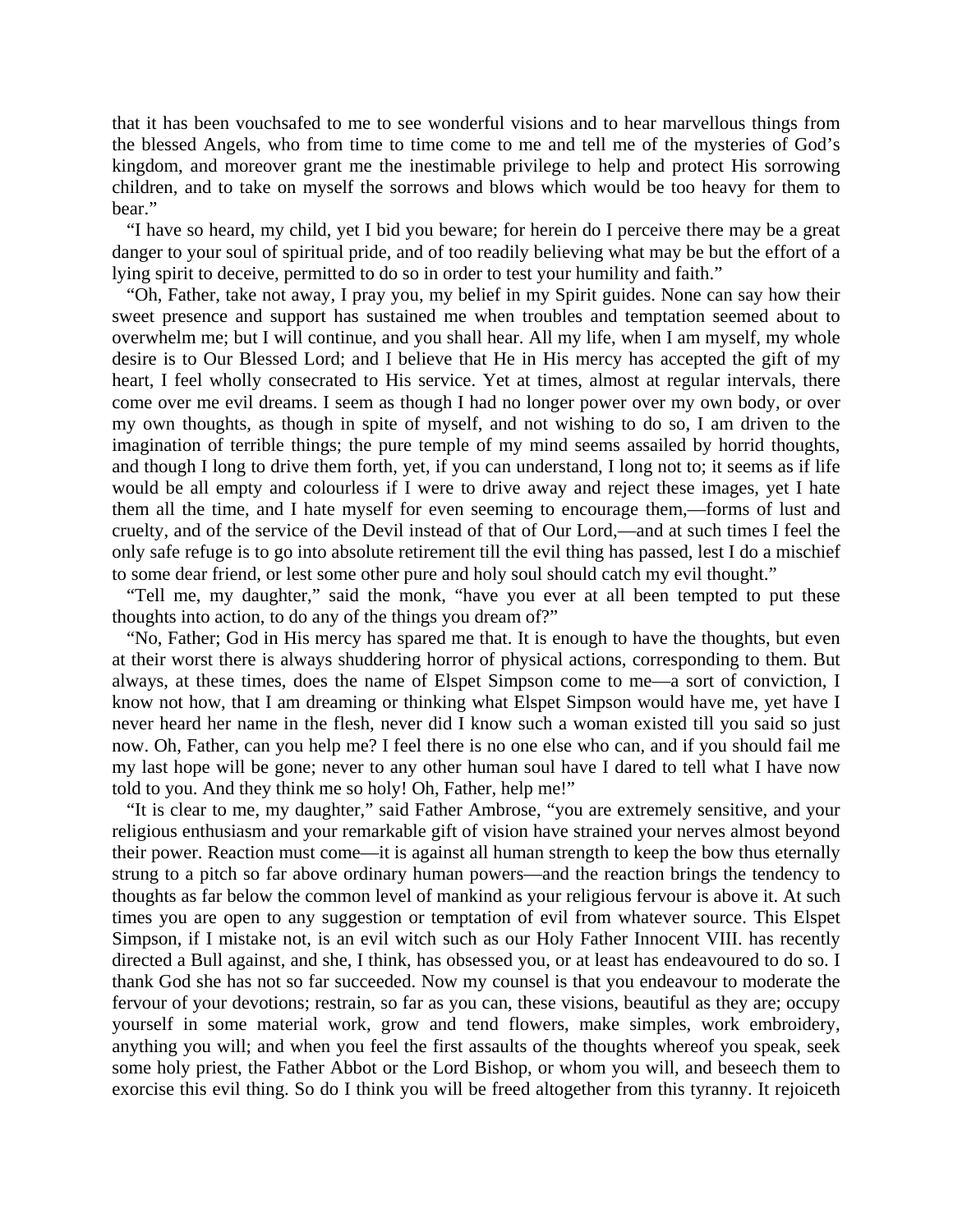me, my child, that you stand in no need of absolution, for indeed I am not permitted to give you more than godly counsel and advice."

 "Father, you have saved me!" cried Cecily, wildly clasping and kissing his hand, which he strove gently but firmly to withdraw. "If only I can follow your counsels I shall be free indeed. Thank you, thank you, a thousand times—my poor tongue cannot express my thanks."

 Before she had finished the place was empty, the monk had passed out of a side door by the altar, and Cecily was left alone kneeling in prayer a few moments before she passed out again into the afternoon sunshine to rejoin the others, calmer in mind and heart than she had been for some time. Thanks to the tact of young Alexander of Westfield, Cecily's absence had not been noticed. The Chanter accompanied them to the lych gate, and just before saying farewell he reiterated his opinion.

 "I have come to the deliberate conclusion that no human agency has carried off my cousin of Blervie, neither raids of the wild Highlandmen nor any incursion of his family foes, nor yet human agents of evil. I know well that there be witches against whom our Holy Father Innocent hath so recently warned the faithful, but, so far as I have studied, and I have carefully considered all that is known on this matter, I deem not that any witch hath the power to abduct or carry away a christened man—though the first attack might have been caused by a witch. Therefore do I clearly think it is the direct work of the Arch Enemy, even the Devil himself, who as we know goeth about seeking whom he may devour; I hold that my cousin, by his study of unlawful books, against which I have so often warned him, hath put himself within the power of Satan, which Satan hath not been slow to avail himself of. Yet are the powers of Holy Church stronger by far than any malice of the Devil; and these powers I will exercise, by Divine permission, in a solemn exorcism, the which I have no doubt, in spite of all the forces of hell, will be sufficiently potent to restore my kinsman to his borne, and set him free from the captivity wherewith Satan hath bound him."

 The Chanter was falling into the verbiage of one of his own sermons, and his guests speedily took their leave.

 As they rode homewards Beatrix and Cecily again took the lead. They seemed to have much to say to each other, but as a fact they spoke but little for a long time. The thoughts of each revolved persistently around the personality of Father Ambrose, yet in very different manner. Cecily's reviewed over and over again, mentally re-enacting every point of it, the strange confessional scene in the little chapel. The wisdom of the man, his calm strength, and his evident earnestness impressed her greatly. In a world of shifting instability here was a firm rock on which she could rely in time of trouble. She had little faith in monks or priests generally, trusting far more to the revelation of her own visions, and being moreover not a little inclined, as we have seen, to the greater liberty of the New learning, as preached by Master Martin Luther, and impatient of the rules and discipline of the Church. For Beatrix, on the other hand, the prominent thought was the personality of the man, the soldierly bearing which his monkish robe could not hide, the intensity of his gaze fixed upon her, the strange electric thrill that passed through her as she felt those unseen eyes burning on her face, the stories she had heard of his courage, his learning, his sanctity, his vivid and romantic history. She shook her head impatiently—these thoughts were idle and useless.

"Cecily," she said, "were you ever in love?"

 "Never with any human being, Beatrix. You know I have been consecrated from my childhood. Our gracious Lord has marked me—I am the bride of Holy Church. Oh! I can well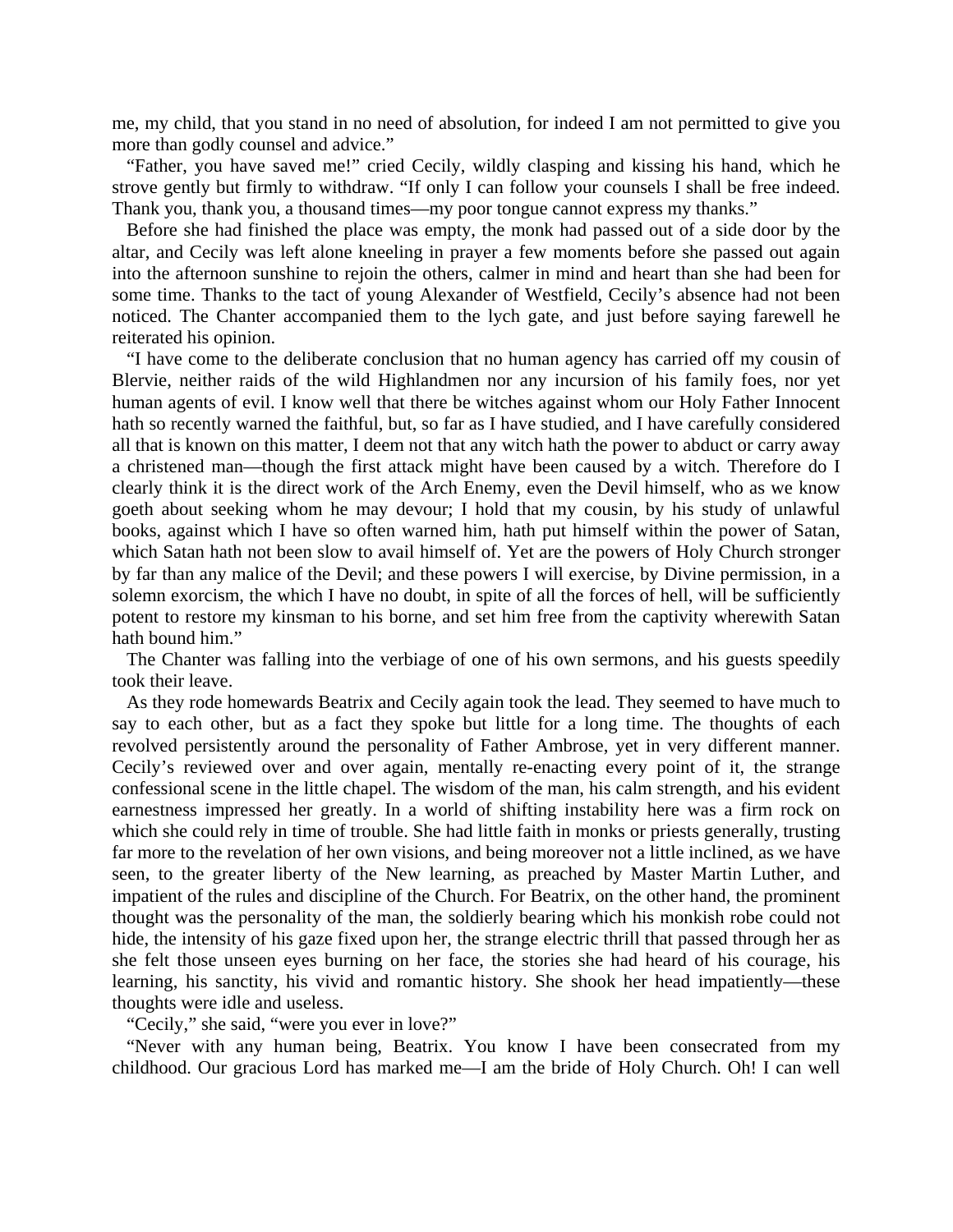understand the feelings of those who are still of the earth and rejoice in their happy loves, but to me it would seem a profanity, an outrage."

 "Poor Cecily! I think you miss the crowning glory of womanhood. Surely there is no power like the power of love; with that we women sway men till they, with all their strength, all their wisdom and courage, just follow at our heels tame as a pet dog, and do exactly what we wish; we are the rudder that guides and controls the rich argosy or the mighty warship. Yet our highest glory lies in our supreme surrender; with all the power to wield man's force as we will, we yet yield ourselves to them body and soul, and are proud to do so."

 "You talk strangely, Beatrix. Tell me—who is it you have found? Never have we had a secret from one another. If you have indeed met the man to whom your heart is in all loyalty given, none will rejoice more than I, your poor friend, who lives apart and knows not such matters save by repute."

 "Nay, Cecily, believe me I spoke but at random, for the sake of talking it may be. As yet I have never seen the face of the man who could stir my heart. But, as you know, I am precontracted to Norman Leslie of the Glen, and well I know that he could never stir aught but disgust and hatred within me."

 "Pray Heaven, then, Beatrix, that never may your heart be touched, and indeed I think for all your wild words, that it never will. For I see above and around you that great guardian Angel whose sword still threatens all who would do you any ill."

 They were taking the lower or carse road home, instead of passing close to the Abbey, as Beatrix wished to show her friend something of the low grounds near the estuary. From where they rode they could plainly see the ingenious yards by which the monks took salmon. Stout fences were erected in the sea, covered by the water at high tide. As the tide receded many fish that had swum over the fences found their retreat cut off, and were taken by the brethren in the shallow water

 Out to sea the sun glinted golden on the great masses of sand that had grown up by degrees from the disintegration of the coast and the inroads of the sea, and which in later years were to be laid hold of by the mighty tearing force of the westerly winds and carried over the land, to swamp many fertile acres and utterly to overwhelm the fair lands of Culben, then lying basking in the afternoon sun, the rich golden harvest justifying the title of "the granary of Moray." To their right as they turned inland the pleasant house and good lands of Tannachy made a bright foreground, beyond which the spires of Forres rose picturesquely against dark woods of Altyre backed by the blue hills over Inverness. From the left like the sudden chime of a song floated on the golden haze the sound of the three great bells of the Abbey, St. Anne, St. Mary, and St. Jerome, newly placed there by Abbot Chrystal, and now ringing the Angelus for Compline.

 Up from the marshy levels that bordered the estuary rose a solitary white heron, and gracefully circled in the amber sunlight, her long legs stretched out behind, the wide white wings scarce moving as she swept in a great circle past the troop, returning again in a long curve to sail over their heads. The string of a cross-bow twanged, the bolt sped and smote the bird in the midst of her joyous sweep in the sunshine, and a mangled mass of tumbled feathers and a body drenched in blood, struggling its blithe little life away, fell with a heavy thud on the ground just by Beatrix's horse's feet. She shuddered and turned quickly away, but in Cecily's eyes there came a sudden cruel gleam as of exultation, they narrowed almost to slits in her deadly white face, till they looked more like the eyes of an animal than a human being, and her lips involuntarily framed the words, "Elspet Simpson," but muttered under her breath. The next instant she looked at Beatrix and caught her breath with a gasp, and her face resumed its normal appearance.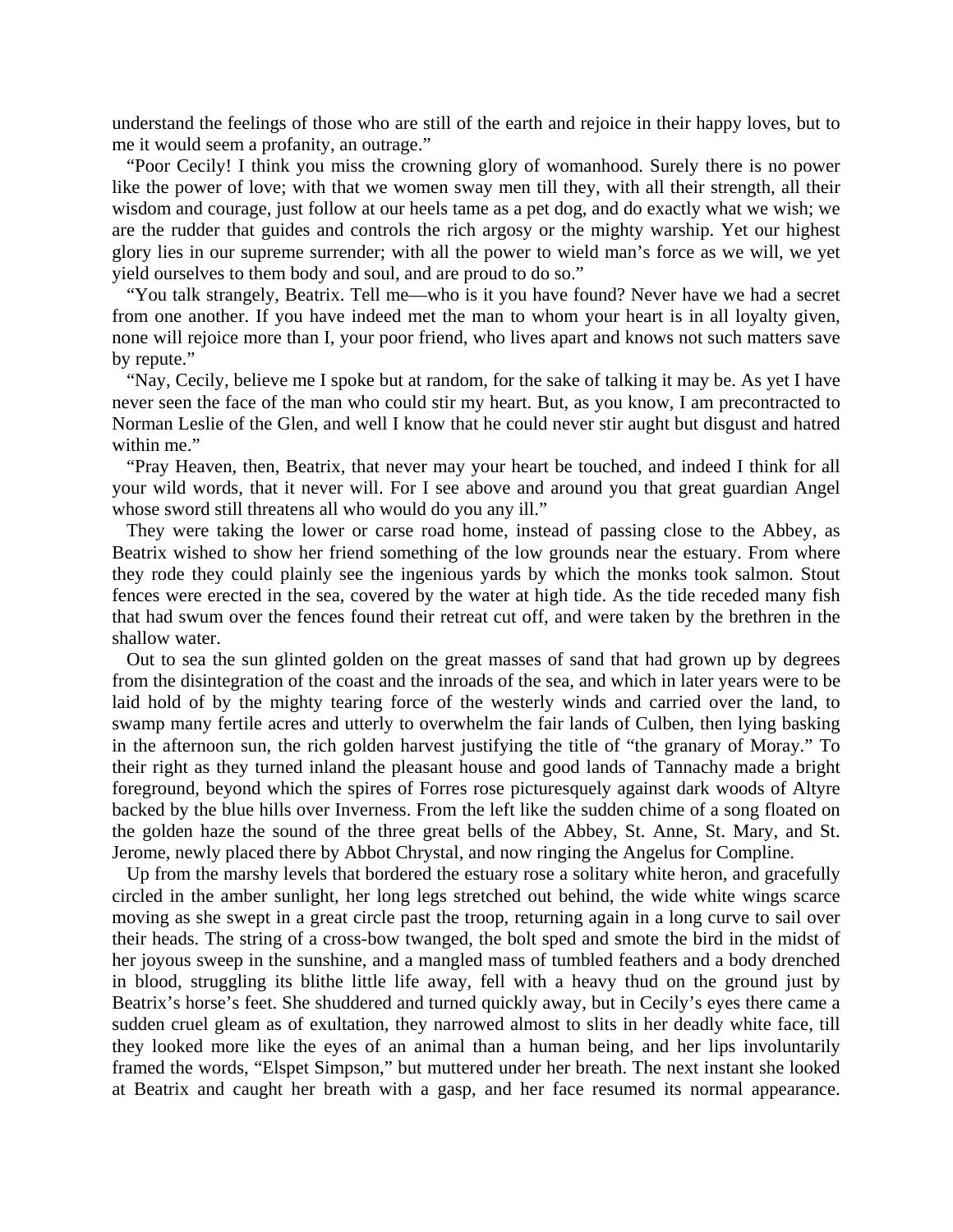"Thank God! 'tis gone," she murmured low to herself; "almost had the evil dream come over me then, almost I rejoiced in the blood and the pain of that poor creature. Father Ambrose will save nie yet." Then turning to Beatrix with the tenderest compassion in her tones she said—

 "The poor sweet bird! Which of us all has had such a pure and beautiful life? and we must slay it, who never did us harm. Ah! why must all creation for ever prey on each other?"

 "I trow 'tis nature," said Beatrix. "For myself, I love hawking, yet can I not bear to see the gentle things die. I suppose the animal in me loves the sport, but the angel in me, if one there be, regrets it. Far rather could I kill a man in fair fight than an animal—often when fencing in sport I feel the wild nature within me. Methinks I could be the mate of some primitive man, and fight by his side and live free on the hills, away from all our petty conventions."

 "How strangely you speak, Beatrix! The thought of that monk, Father Ambrose, banishes wild thoughts from me."

Beatrix too thought of Father Ambrose; but her wild thoughts were not banished.

So they rode back in the mellow evening to Blervie Tower.

# CHAPTER V

#### THE LAST OF THE DRUIDS

In spite of the most strenuous efforts of all the Dunbars and their kindred through the countryside, days passed fruitlessly. Nothing was heard of Sir Wilfred. Life at Blervie Tower went on much as usual, though Beatrix was consumed with anxiety for her father's fate, yet for long she had been so much practically the sole responsible head of the household, and seeing her father sometimes only at intervals of four or five days, and then only to hear a disquisition on some of his researches or readings, that his disappearance scarcely made any difference to the management of the property or the control of the establishment. She resolutely declined all offers of hospitality, and all proffered visits of old or young matrons; she would bide in the Tower, and she would have no company but that of Cecily Ross. On these points she was fixed as fate.

 Of Father Ambrose nothing whatever was heard, much to the disappointment of both the girls; for Beatrix, inspired by Master Simon Tulloch, was fully persuaded that from him if from any one might there be hope of rescue for her father, or at all events some solution of the mystery of his fate. And to Cecily the monk offered a means of escape from the evil dreams that periodically troubled her, and were beginning to prey upon her mind and nerves. The Chanter, so they heard, was preparing for the solemn exorcism on which he placed much faith. And rumour had it that he was endeavouring to persuade the Abbot of Kinloss, or the Lord Bishop of the diocese, to conduct the ceremony in person.

 So again one evening Master Simon Tulloch came up the long slope of the hill leading to Blervie Tower. Full of importance was the genial one-legged gardener, for he had had an interview with his hero, Father Ambrose, and if not precisely messages for the ladies of the Tower, yet counsel given that he had requested should be repeated to them. As he turned up the last steep slope towards the Tower he saw a strange figure coming down as though to meet him. Simon thought he knew by sight every person of any note in the whole district, yet here he was fairly puzzled. He had never seen this man before, yet he was remarkable enough in appearance to attract attention anywhere. He was of unusual height, spare and erect as a lance; a long white beard fell almost to his girdle; a long grey gown something like a cassock in shape fell almost to his feet, which were shod with sandals; his robe was bordered with a brown fur, and on his head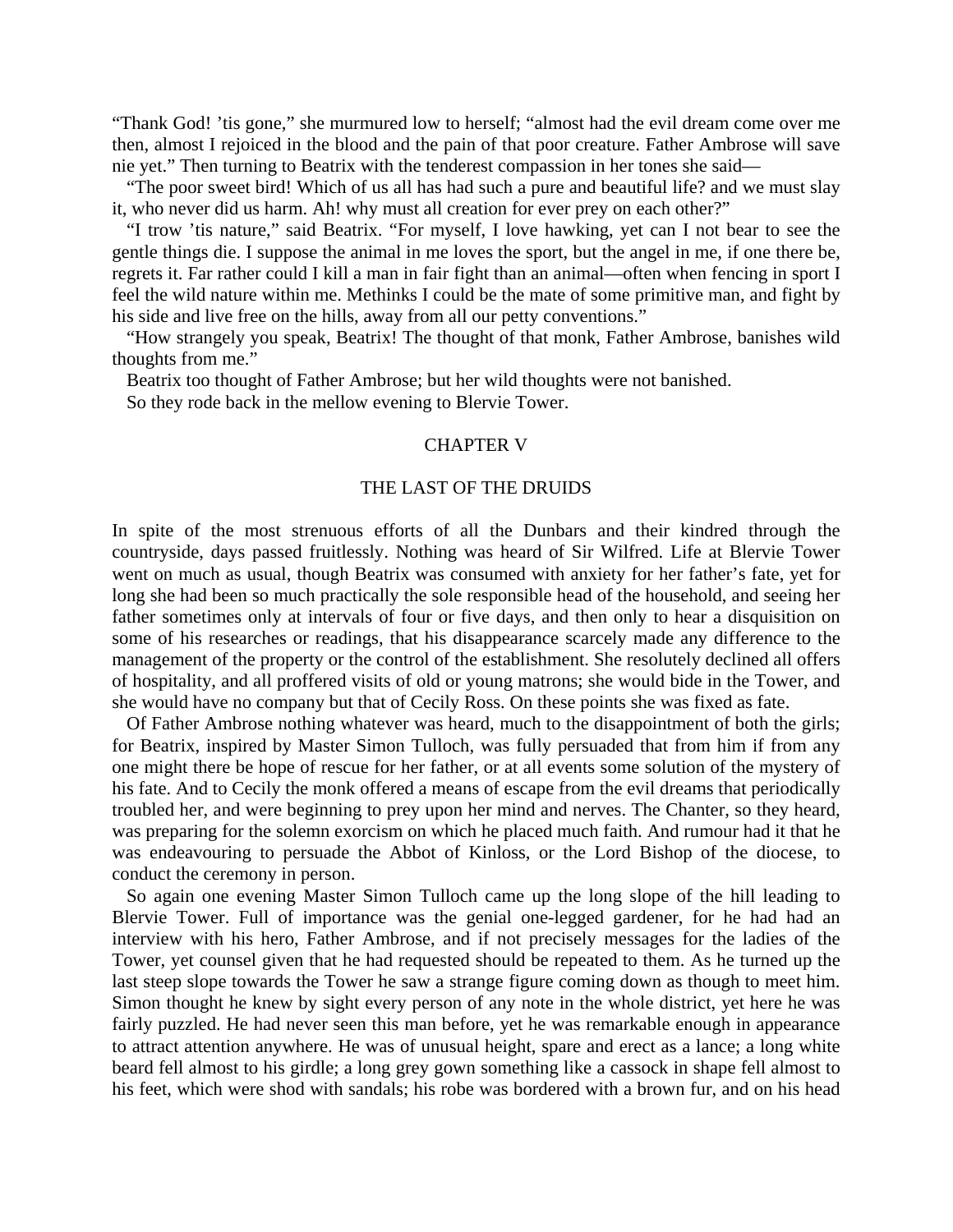was a black skull-cap; his features were high and regular, and his keen grey eyes shone with an intense gleam that betokened a fiery enthusiasm, or perhaps an incipient gleam of madness.

"Master Simon Tulloch," he said as he drew near, "I give you greeting."

 "I would know who thus greets me, and who is so free with my name," said the gardener. "I seem not to have met your worship before."

 "Yet I deem my name will be not wholly unfamiliar. I was known as Eochain Beag when I was more familiarly known hereabouts, and yourself, Master Tulloch, a stripling."

 "Ah! I have ye now; methought there was something I recognised about the cut of ye. Ye are that Cumming of Altyre whom they called 'the Apostate,' who went after some strange heathen religion, and forsook the faith of our fathers—even denied your Christianity, so I've heard."

 "Nay, man! speak of what ye know, and keep your tongue from slanders. I profess, it may be, a holier and purer faith than you do, and it may be I am a better Christian, were all known; but this you could not understand if I talked till to-morrow. 'Tis true I am Eochain Cumming, the younger brother of Sir Alexander Cumming of Altyre, and let that suffice. I sent ye a note some days since concerning Sir Wilfred Dunbar of Blervie."

 "Ay, so! I wondered who was the tall man with a long white beard that the loon spoke of. I mind ye spake of Sir Wilfred being safe but in danger, and that the same threatened also his daughter."

 "I wished you to know that—though as you knew not who sent the note it could carry no conviction to your mind; still, it might have served to let you know that he was in the care of friends."

 "Strange sort of friends who could come through a stone wall and take a living Christian man out through the same!"

 "Stranger things than that may be done, my friend. I may not tell you more, but meantime rely on the honour of a Cumming that I know 'where Sir Wilfred is, that he is alive and safe, and thanks to your medicaments he is healing rapidly of his wounds. Meantime I would but ask you to carry this note to his daughter and bid her be of good cheer. And hereafter, if any should speak to you of Eochain Beag as 'the Apostate,' try to believe that he is, as I trust we all are, a humble seeker after truth, who having found a high and holy faith, is endeavouring as far as in him lies to follow the same."

 He handed to Simon a missive addressed to the Lady Beatrix Dunbar, written in the same curious hand as the former one to himself; then turned aside on to the moor and seemed to vanish, almost before the astounded eyes of Simon Tulloch.

 Simon scratched his head. Strange tales had been told of Eochain Beag, a bright, handsome, and very popular boy; he had, so it was said, been addicted to odd and uncanny learning. Some maintained that he had the second sight; he himself used to speak of seeing fairies on the moor, and hearing fairy music below the dunes. And one night it was told that he slept within the haunted ring at Clava, and saw strange things whereof he would never speak; but from that time he went no more to mass, but communed with himself on the lone hillsides, and when he was about eighteen he left home for good and was heard of no more in Morayshire, save that from time to time came weird rumours. Now it was reported that Eochain had been burned in Edinburgh for a wizard, and again that he had gone to some far foreign country where he had renounced his Christianity and joined the Moslem. Wild enough were all the brood of the Cummings, but Eochain was the wildest of them all, so it was said, and no story was too strange to obtain credence. All these tales belonged to Simon's boyhood. Since that time Eochain Beag had disappeared altogether, and the stories about him had passed into the realm of legend. His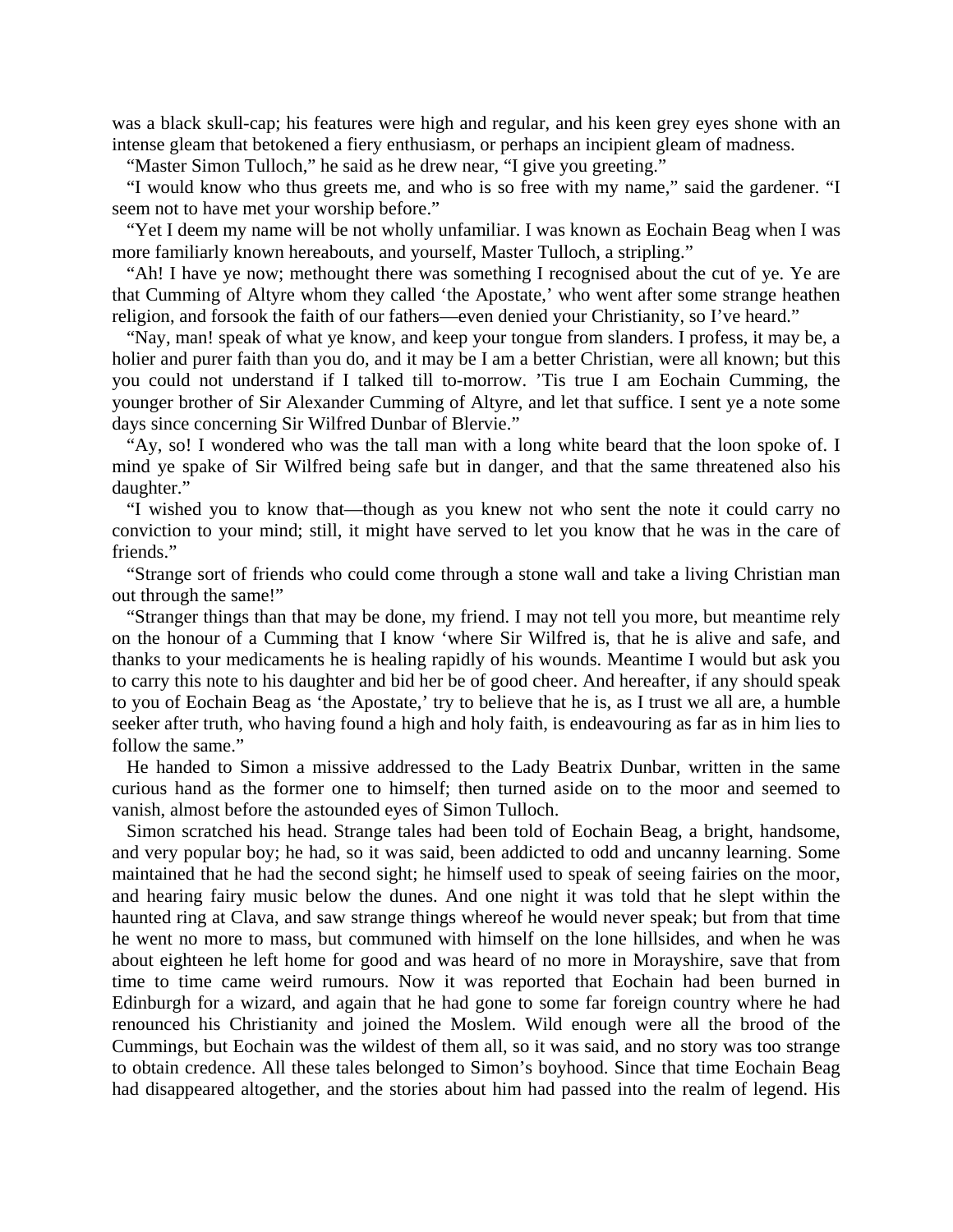sudden reappearance now was as weird and strange as his disappearance half a century ago had been. Simon looked at the note in his hand as if it were some unholy thing. It was addressed in the same queer script, as though serpents had twisted themselves into letters. He was more than half afraid of the thing. But it had to be delivered to the Lady Beatrix, and though it came straight from the Devil himself Simon would not fail of his trust.

 A clatter of hoofs sounded behind him, and a serving-man on a black horse galloped past. Simon's eye caught the arms wrought on his surcoat, a shield argent, a bend azure charged with three buckles or, and a griffin's head for crest.

 "Norman Leslie of the Glen," he muttered to himself, "the precontracted spouse of my Lady Beatrix. Now what does that rascal here? No good, I'll be bound; he never did any good to any human soul in all his evil life that ever I heard tell of. God help my lady, if she be bound to marry him. A nunnery would be preferable, she said, and she is right. What could Sir Wilfred have been thinking of to allow that precontract? I will never believe the Church could enforce it, but they could prevent her marrying any one else. I must ask Father Ambrose how that stands. Well, well, I've a budget for my lady to-day: first what the good Father said, then this letter, best not to tell her about Eochain Beag, I deem too much knowledge of the wild Cummings is not wholesome for a maid, though indeed this one seems to be more serious-minded than most of the race, but what sort of mad faith he professes is beyond me. I must deliver his letter, however. 'Wild Cummings,' said I. Well, if Father Ambrose is not one of the breed then am I a heathen Turk. I suppose it may be possible even for a Cumming to win to sanctity. I would far sooner credit it of them than I would of lightsome Leslie of the Glen."

 Simon, as it will be seen, had the habit that many more or less solitary men fall into, of talking to himself.

 At this moment his thoughts were interrupted by Beatrix and Cecily, who came suddenly upon him from the road leading up to the Tower.

 "Give you good day, Master Simon," said Beatrix. "By your face I see you come with news." Simon hurriedly doffed his cap in a profound salutation.

 "Your ladyship, I have indeed words to say to you, yet not altogether such as you most desire, for of your father I have heard nothing whatever, alas! All our search has still been in vain, though to be sure there is one crack-brained person who tells me that he is safe and in the care of friends, yet I think not that he knows anything. More of him presently. I have also had a long conversation with Father Ambrose."

 Both the girls looked up in sudden and vivid interest, and Beatrix blushed deeply, and seemingly unnecessarily.

 "The Father was cutting some figures on a sundial, while I was planting an apple tree close by, and I spoke to him and told him the whole story. He bade me say to you that he has no doubt that this is the work of one who has commerce with the Devil. But why, he said, should the Lady of Blervie seek counsel of a poor and humble monk, who has enough to do to win pardon for his own sins. 'Not counsel, Father,' I said, 'but help.' He shook his head gently. 'I have taken the final vows,' he said, 'I am bound to the life of religion, and as you know, Master Simon,' he said, 'not one minute of a monk's time is his own, nay not one thought of his mind; all are given to his Order. Gladly as I would help your lady, I cannot take back what is given to God, save by the direct command of the Father Abbot. This, however,' he went on, 'I may say; when I was down on the English marches I heard tell much of a notorious witch whom they called Elspet Simpson."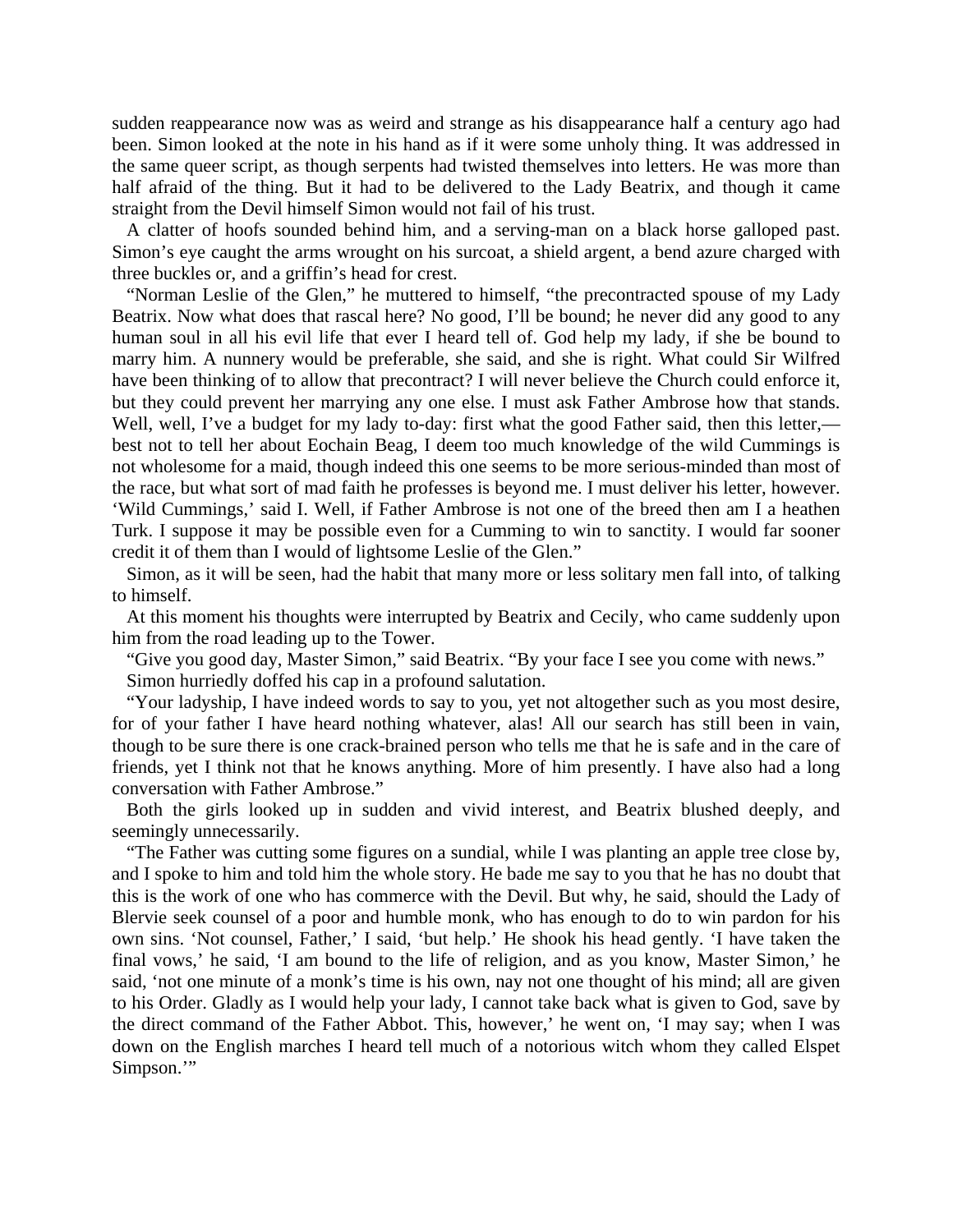Neither Beatrix nor Simon noticed how Cecily winced and started at the name, almost as from the cut of a whip; it was of evil import to her. She quickly recovered herself, however, and Simon went on.

 "The Father said that there had been witchwork down there very similar to what we have here, and that nought but the full rite of exorcism would avail, but that until this could be performed, for your own safety ye should take certain precautions, for he deems that either this Elspet Simpson can exercise her evil power even at this distance,—and it is well known that witches by the aid of their master the Devil can even do this,—or, may be, that there is hereabouts a witch of similar power and malice. These things therefore should ye do, as prescribed by the venerable Abbot of Melrose, who knoweth much of these matters. First, then, ye shall hang fresh boughs of the rowan over the main door of the Castle, and over the door of Sir Wilfred's study, and of his bedroom; but over the door of your own chamber ye shall place the crucifix, and ye shall sprinkle holy water all around, and on the floor at the door of your sleeping-chamber ye shall trace a pentagram or five-pointed star, and the single point thereof shall be towards the room.

 "Oh, Beatrix! not that, not that!" cried Cecily, in great distress. "It is the sign of the Inneses, the cruel and bloody foes of your house—it will bring you ill luck."

 "I would not that ye make or mar much herein, Mistress Ross," said Simon, with some asperity. "I think ye have not the knowledge. I have given the Father's message, and I think that he has skill. He sent a word to you also. He said, 'Tell Mistress Ross, if you should see her, that I have asked for the prayers of Holy Church, both in the Abbey and in the Cathedral at Elgin, against the wiles and malice of this Elspet Simpson, for the reason that I told her before God's altar, and that whenever she shall think of Elspet Simpson she shall pray most earnestly that this Elspet cast no spells upon her."

 Cecily lowered her eyes. She seemed as if praying; her face had grown even more strangely white than ever.

"Tell the Father, if ye should see him, that I will try," she murmured almost under her breath.

 "Furthermore," said Simon, full of great importance of the messages he had to deliver, "I am bidden to tell you this, Lady Beatrix, from the Chanter, that in three days' time the Abbot of Kinloss, or it may be the Bishop himself, doth propose to perform the solemn rite of exorcism here in the Tower, and that the Chanter hath good hopes that thereby the spells of evil magic shall be broken, and that Sir Wilfred Dunbar may be restored to his family in safety and good health. The Chanter therefore bids you to prepare to receive on that occasion so dignified a company with due honour and reverence."

 "I will do so, as in duty bound," said Beatrix; "yet I confess I would rather that Father Ambrose should perform the ceremony alone, and in such simple style as our faith prescribes."

 "I doubt not but it might be more effective," said Simon, "yet we must always look with becoming reverence on our Fathers in God, and gratefully accept their ministrations on our behalf, as said Father Adam Elder in his discourse last Sunday. But now finally, Lady Beatrix, I have to give ye this, and so is my mission accomplished."

 He handed to her the scroll he had received from Eochain Beag. Beatrix took it and looked at it curiously; the odd script imitating the twining of serpents affected her more than she showed. It was so like the carvings on some of the old heathen stones that yet stood in many places about the land, shunned with a superstitious dread by the people as altars for the worship of the Evil One, yet preserved, for in truth they dared not meddle with them lest a worse thing might befall them. It was some time before she broke the seal. At length she opened it, and read thus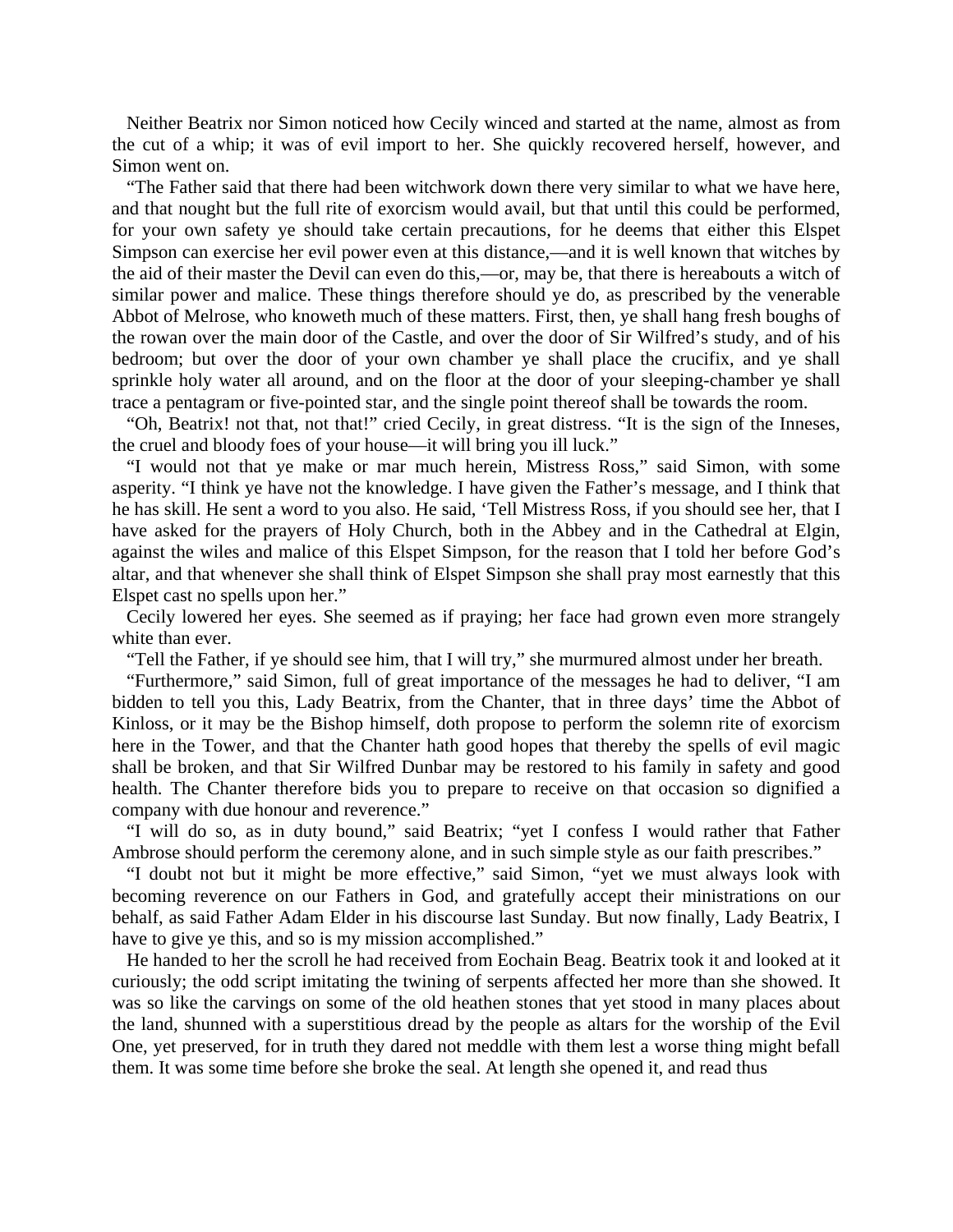"If thou wouldest have news of thy father, come alone and unattended to the dune at Callifer at midnight on the day of the full moon. This, if thou darest to do, thou shalt be certified that he is alive and on the road to perfect recovery." Instead of a signature were two serpents twining contrary ways round a rod, and in ancient letters thereunder, "The Last of the Druids."

"Whence got you this, Master Simon?"

 "From a tall man with a long white beard—somewhat crack-brained as I think, but yet he professes to know much."

 "Well, we shall see. I mean to keep this tryst. 'If I dare,' he says. He knows me not; I think that very sentence would move me to go straight into the jaws of hell. When is the full moon, Simon?"

"On the fourth day after this, Lady Beatrix."

 "So! on the very day after the exorcism. Well, the powers of evil are to be broken by that time, so my cousin the Chanter thinks. If they be broken, there is no need for me to fear them; and if they be not, then there is not much good in longer heeding our Mother Church, for she will have failed to produce the very effect that Our Master said should follow them that believed. Ergo, if this effect followeth not, then hath the Church ceased to believe, and who shall believe in that which believes not in itself, and we may accept Master Martin Luther without compunction."

 Coolly, who had walked away a short distance, with a certain instinctive delicacy, while Beatrix read the missive, now drew near again; and her eye fell on the paper in Beatrix's hand. Instantly she drew in her breath with a sobbing sound, and gave a low cry, almost like that of an animal in pain or deadly fear; it was faint and scarce audible, yet it was a wail that was like the moan of a beaten dog. Beatrix turned in surprise.

 "Oh, Beatrix! it was a terrible vision came on me. I saw bars, iron bars all round me. I was shut in prison, and your great Angel was standing over you, and pointing a cruel sword at me, and from the sword came lightnings, and I could not come to you." Beatrix noticed the direction of her eyes, and instinctively concealed the letter in her dress. Almost immediately the fit passed, and Cecily controlled herself, but she was still trembling violently, and in great distress.

 "What was that paper, Beatrix? It was something terrible. Whoever wrote that has some strange power over me—I know not what. My Spirits cannot answer—the good Angels seem to stand far apart. It is like a great serpent that holds me captive. I felt then as if I was in prison, just as I saw those poor monks down in the Abbey—only there is no Master Luther who can set me free from this thrall. I must go and lie down to rest for a little, my heart thumps so I can scarcely breathe."

 She turned into the Tower, tottering, and clinging to the stone parapet of the stairs for support, but refusing all offer of help.

 "Poor girl!" said Beatrix, after she had left them, "she is terribly sensitive, and exhausted by her work for others. You are a skilled leech, Master Simon, can you not suggest some potion of simples that would give her strength, or rest in any case?"

 "Nay, Mistress Beatrix, I am but a gardener with a trifling skill in tending wounds and the like, such as an old soldier may have; but I confess the ways of women are beyond me. When there is nothing ill but fantasy, then do they make the most ado."

 So saying, Master Tulloch, making low reverence, turned down the hill again towards the Abbey.

 Near the foot of the hill, where the last slope began to descend upon the Abbey, a small company crossed his path—a man on a huge black warhorse, followed by five or six men in buff jerkins carrying spears, one of whom had a pennon charged with a golden buckle. The leader of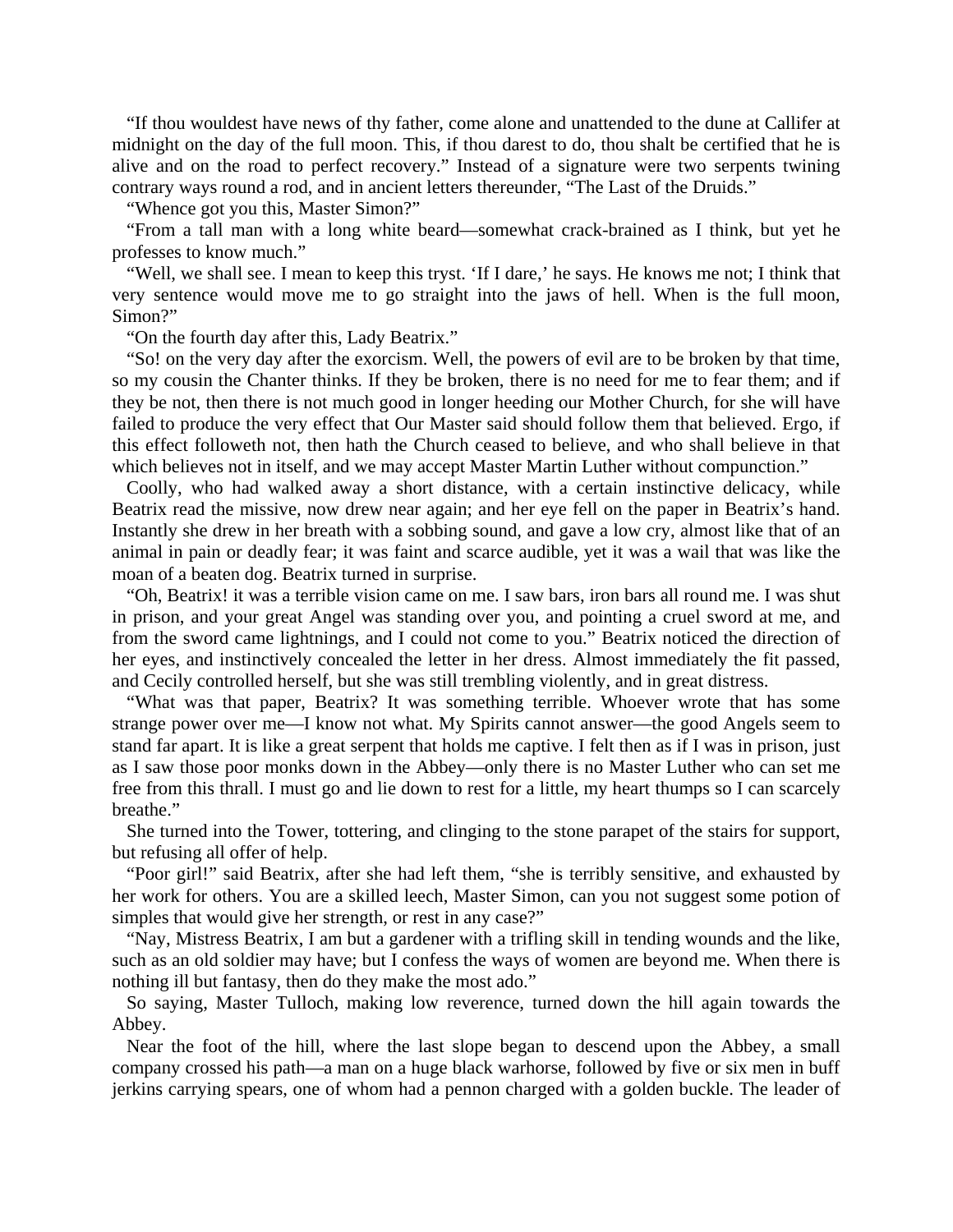the troop was a burly, dissipated-looking man, with close-cropped black hair, and a pointed black beard. He had plate armour over his embroidered buff coat, and a helmet hanging at his saddlebow with a griffin crest.

Simon looked up with some curiosity.

 "So that's Lightsome Leslie," he said to himself. "Grown coarser, and as I think wickeder, since I saw him last—indeed, my Lady Beatrix is right, a nunnery were preferable."

The horseman halted.

"Hie, fellow! Hast heard tell of a certain Mistress Elspet Simpson in these parts?"

"That have I not. We love not to deal with witches in Morayshire."

 "Then is Morayshire much misrepresented. I have been told your town of Forres is a favourite haunt. But no matter! we ride to punish the MacIntoshes, and we need this Elspet Simpson. I was well informed she had been seen hereabouts."

"I think you were misinformed, Sir Norman Leslie."

"Eh! how know you me?"

 "Any man with eyes can see the buckles and the griffin's head, and no Leslie but Sir Norman of the Glen rides thus accoutred."

 "Well, well! 'tis no matter. See, fellow! if you chance on this Elspet wench, tell her that Leslie seeks her company."

 So saying, he clattered away, with a great jangling of spears and horses' bridles, and prancing and stamping of heavy hoofs.

 "And indeed I will do no errands for your like, my lord of the Glen," quoth Master Simon. "Fellow, indeed! fellow yourself! And Elspet may be a witch or whatever they please, I doubt she is too good for the like of you. No woman could ever be foul enough not to be too clean for you. Hey! Is it possible that any proxy marriage with such a swine could hold binding? My poor sweet lady! I must ask of Father Ambrose."

 As Master Simon was stumping off cheerily intent on his duty, Cecily Ross sat in her chamber in Blervie Tower that was above Beatrix's, and looking out to the Firth and the sunset over Wyvis, and all the gorgeous colours that were reflected in the sea, leant her face on her hands on the window-seat in deep dejection. The three sweet bells from the Abbey were ringing out the Angelus.

 "Is there no hope?" she cried aloud to the still evening air. "Oh, must those dreadful dreams come over me again? O sweet Angelus, is there no Angel message any more for me? I have done all that Father Ambrose said, but it grows worse; soon I shall not be able to recover myself. And they are new dreams—worse than any I have ever had before. Why should the Star of the Inneses terrify me so? They are Beatrix's foes, I know, but that is not the reason I shudder before that Star, and I feel I can't pass it. Is it possible that the Inneses will separate me from her? Oh! God forbid! What is this Elspet Simpson? I seem to long for her, while I dread and hate her. No one but Father Ambrose ever knew of her. Did I ever see her, I wonder? I see her in dreams. O God, deliver me—let me not long for Elspet—it is the evil thing, I know."

 She cast herself on her knees and prayed fervently, clasping her hands so tight that the slender fingers were bruised and cut with her rings. Then for long she gazed again out to the sunset over the sea.

"Tis a pity," she went on a little more calmly now, "that the rite of exorcism is such poor superstition and mummery. If indeed the Church could cast out devils! Nay, Master Martin Luther himself has had several tussles with the Evil One,—threw an inkpot at his head, so they tell me. Why then should not the monks and their Abbot heir me? Oh, they are all in prison as I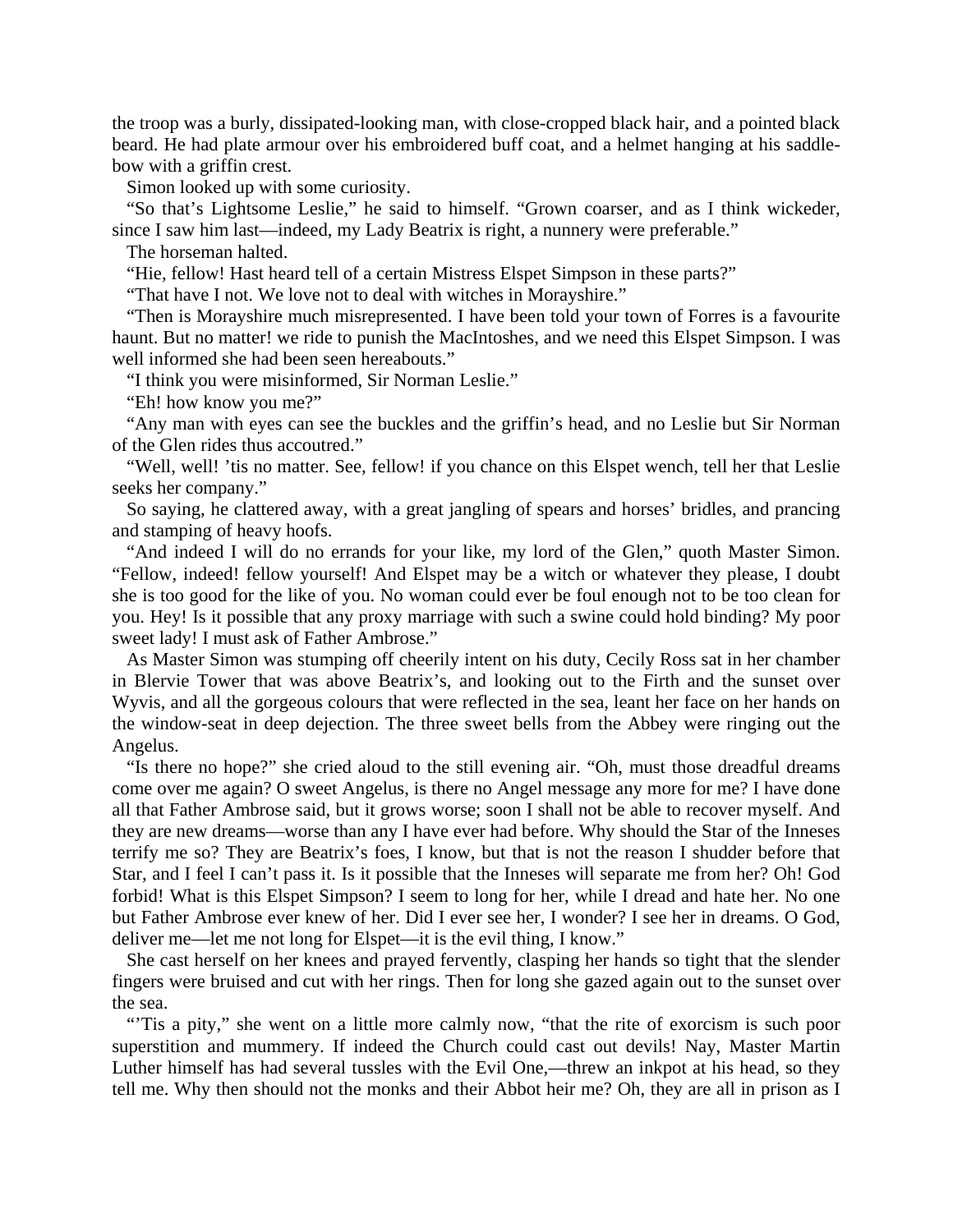saw them, shut up in darkness till some brave soul shall break their bondage as Master Luther has done in Germany. They cannot help—Ah! woe is me that it is so sinful! Oh, the wild exultation of those dreams—Oh, the joy, the mad rush—the blood surging through the veins the throb of the heart like a mad thing—Oh, the blood! How I have dreamed of killing—the hunter's mad ecstasy. Why was I not born a man? All this Elspet gives me in my dreams—Ah! I must—I must!"

 She writhed on the floor, clinging hard to the stone window-sill with both hands, and dragging her slender body up to the window with strange contortions.

Then suddenly she cried, with a wild moan—

 "No! no! I must not—I will not yield to it here. I can keep Elspet away;—she would kill my darling Beatrix. No! before the dreams get overpowering I must go. I must hide myself somewhere;—Beatrix must never know how this frightful thing gets hold of me. Oh, if Father Ambrose would but take me and keep me till the spell is past, let me lie in some cell, shut away from all but himself, and dream out my wicked dreams. I am calm when it is over. Ah me! how tired I am now! I would I might die, all strength and force is gone from me. Let me but lie down and sleep, and ah! dear God! keep all evil dreams from me."

 She sank worn out on the couch, but no quiet sleep was hers. Two hours later, when Beatrix came with some small cakes and a soothing drink, Cecily was still tossing wildly, with short barking cries, her cheek was flushed through its usual unnatural whiteness, her heavy black hair in strange disorder, and on her lip where she had bitten it in her struggle was a tiny spot of blood.

## CHAPTER VI

#### FATHER AMBROSE OF KINLOSS

The rule of a Cistercian monastery enjoined labour as well as prayer. After the long religious services, and when they had made their beds, changed their cowls and scapulars, and had a wash in the lavatory, the manual work of the day began, varied according to the duties and capacity of each brother. The officiating priest might take off his vestments and grasp the stilts of the plough or wield the sickle, the monks who sang the service might go to work hi the carpenter's shop, or some might write, or paint, or teach the choir to sing the chants, but all must work and work hard, till the bell summons them to Vespers. And thus it chanced, when the afternoon sua was pouring full on the western front of the Abbey church, that Master Simon Tulloch was watching Father Ambrose training a young horse for use in the grange fields. Not much of an agricultural labourer was the Father, but his skill with horses was beyond all question, and the Abbot wisely put him to the work that he could do better than any other in the community.

 Simon, not being a monk, and having been a soldier too in his day, could take a spell of idleness when he listed, and amuse himself with watching the training process, which he himself had often carried through in the days of his youth, and before he had lost his foot. He was somewhat sarcastic of the Father's skill and patience with his pupil.

 "Give him the whip, Father, give him the whip. Ye'll never make aught of a horse till he learns who is master."

 "He knows that already, Master Simon; but he is like many another good Christian, he knows not what his master wants. There's many a one would do right if they did but understand. I am trying to teach him my language—so, boy!"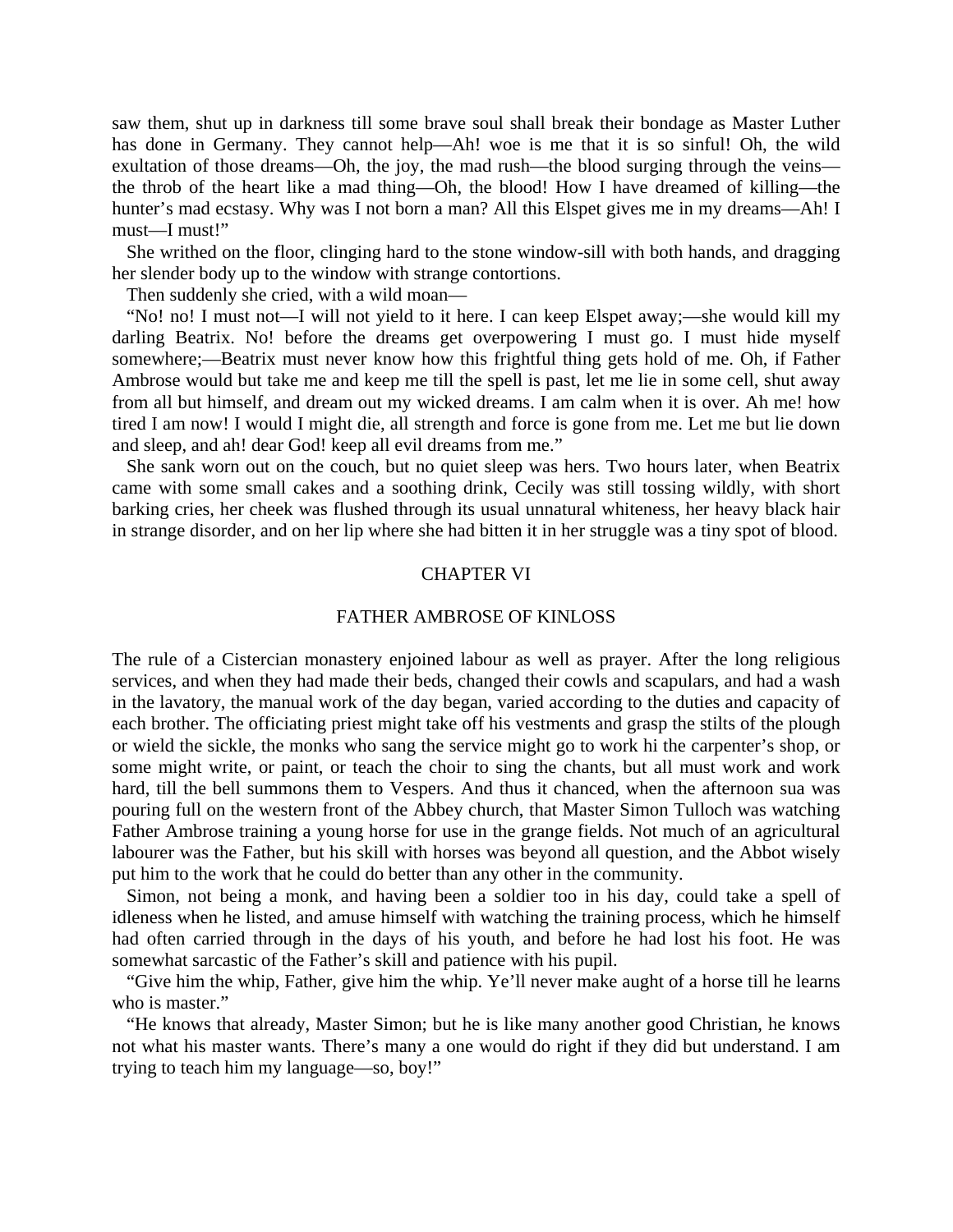He walked up to the horse, which tied by a long rope had been galloping round in a ring; the animal with a vicious gleam in its eye put its head down, and half turning on all four feet, lunged a fierce kick at the monk. Father Ambrose dexterously slipped past the flying heels, and before the horse could raise his head again had caught the bridle and held the head down, grasping the ear with his other hand. In utter amazement at this sudden reversal of the situation the animal stood stock still, sweating and trembling. The Father held the ear and gradually drew it through his hand again and again, till the fiery gleam died out of the eye, and the savage teeth were no longer shown by the upcurled lip. Very gently he allowed the head to be raised a few inches, and began to stroke the other ear and to allow a still further slight raising of the head, as he let his stroking hand pass a little downwards over the horse's face and under his chin and soon Simon was astounded to see the proud black head rubbing caressingly against the Father's breast.

"Tis but a question of language," said he. "This fellow thought I meant him ill, and he was for protecting himself, as I think we should all be. I have explained to him now that we are friends."

 As he spoke he was by gradual and gentle degrees stroking all the front of the horse, and over his back and sides, returning over and over again to pull the silky ears that seemed to quiver with pride at his caressing touch, till at last he arrived at the dangerous hind hoofs, and Simon stood in amazement as he saw the fierce creature that none dared approach allow his hind feet to be lifted and placed wherever the Father wished.

"You see he wants to be good, he only didn't know how, or what was require<sup>4</sup> of him. There's many a man like that. Now that is lesson enough for to-day."

He gathered up the rope round his arm to lead his pupil back to the stable.

"I ween that's like to witchcraft," said Simon in great wonderment.

 "Only the witchcraft of love and sympathy—perhaps the most powerful of all. I look on the creatures as friends, not as servants. We give them food and shelter in exchange for their work and that's fair, but I never could see by what right we should want them to conform to every whim of ours, and become just our puppets. A horse, to my thinking, has as much right to his individuality as a man. And because I understand this they will do almost anything for me when once we understand each other."

 Simon and the monk were passing in front of the great west door of the Abbey church, and round to the south side where were the guests' quarters; for the Abbey still exercised a princely hospitality, notwithstanding that it had really never recovered the enormous drain on its resources when Edward I. of England and all the English army lived there at free rack and manger for a fortnight, when they came North to punish the Cummings.

 "Ye have guests," said Master Tulloch, seeing signs of activity about the wing devoted to entertainment.

 "They arrived but last evening," replied the monk, "and truth to tell I like not much the appearance of any of them, but they claim our hospitality as going to punish the authors of the recent raid that sent so many hopeless and helpless fugitives seeking shelter with us—I mean the MacIntoshes."

Simon pricked up his ears.

"In that case your guests will be Sir Norman Leslie of the Glen and his serving-men."

 "Ay, in good sooth so they are, and I think that however cruel and rough the MacIntoshes may be, they are angels of light compared with that Leslie."

 "I hold the same opinion, yet I trust it may be ill-founded, for he is the precontracted spouse of my Lady Beatrix Dunbar."

The monk started and looked keenly at his companion.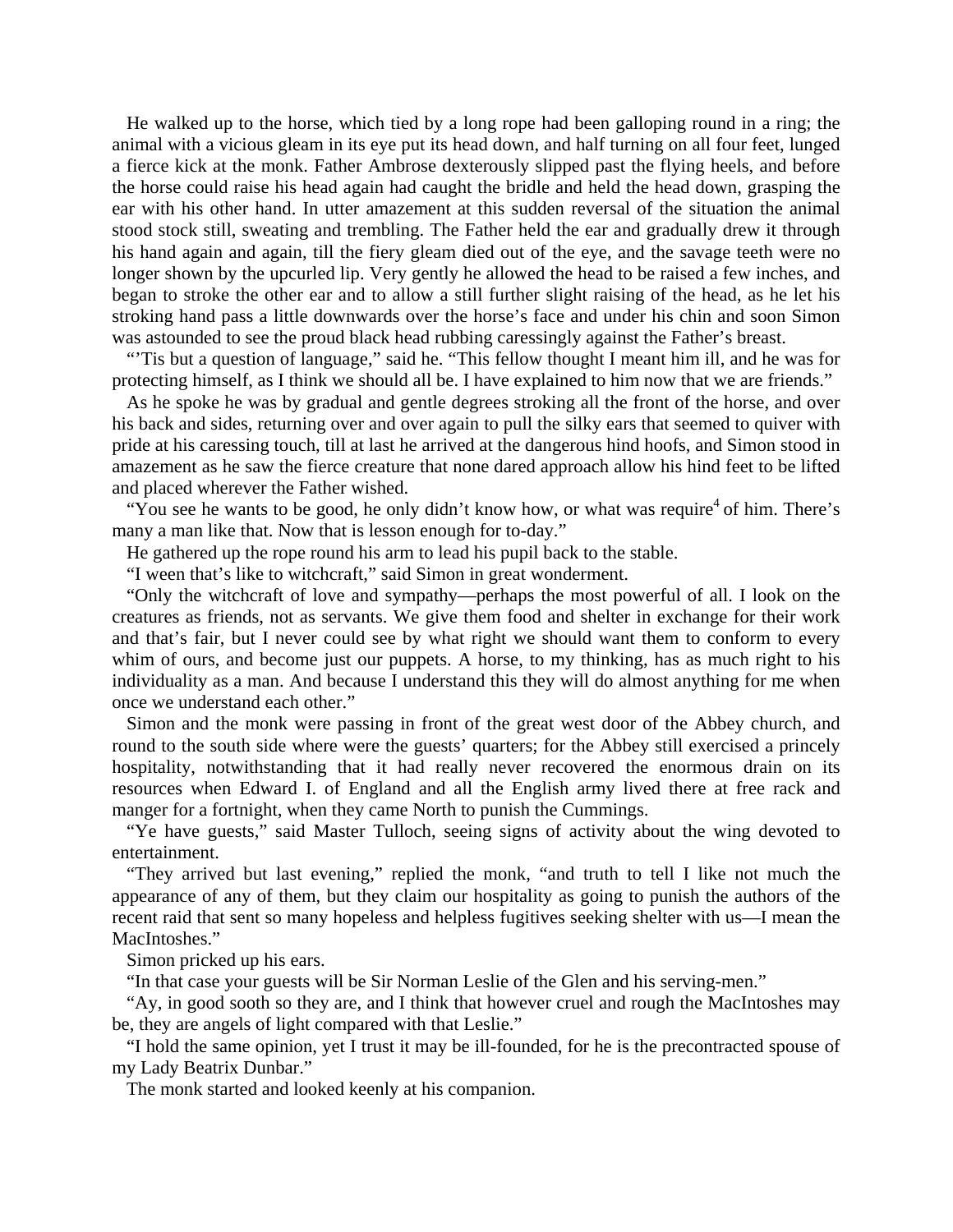"Is this really true?" he said. "God pity the poor lady if it be."

 "The matter is true enough, yet I doubt it cannot stand. Surely, Father, no Church would fetter a lady of gentleness and nurture to a brute like that, whom at the time she had never seen, by virtue of this proxy ceremony."

 "I know not—I know not," said Father Ambrose, and hi~ voice had a curious strain in it. "I have heard of such marriages, yet never have I met with any, and indeed I know not the law. Come in to the library, Master Simon. Father Ferrerius, or Father John Smyth, or one of our learned brethren, will resolve this point for us."

 The library of Kinloss was a noble vaulted apartment, lying on the south side of the cloisters, between the Chapter-house and the refectory. It was already well stored with books; for Robert Reid, the Sub-Dean of Moray, had been most enthusiastic in collecting all the most precious works of the day in his extensive travels. Father Ferrerius, the librarian, was busily engaged as they entered in affixing the seal of the monastery to a beautifully illuminated Book of Hours. He looked up with something of wonder; for the gardener, though a privileged person and a universal favourite, rarely entered the monastic buildings.

 "Reverend Father," said Father Ambrose, "our good friend Simon Tulloch desires to ask a question concerning the marriage *per proeuratores* as it is termed, and how far it is binding on the parties thereto."

 "That is soon resolved," quoth Father Ferrerius, a gaunt-looking monk with a skin yellow and dried like a herring, who appeared, what indeed he was, a scholar and a bookworm, in whom all humanity had long been crushed out by gigantic learning. "Father Smyth," he called to a young dreamy-eyed monk who was writing diligently in the Scriptorium that opened out of the library, "bring me hither the Corpus Juris Canonici"

 A ponderous volume bound in vellum was laid on the table in front of him, and John Smyth retired as silently as he had emerged from his den.

 "Ye see here," said Father Ferrerius, rapidly turning over the pages till he found the reference he sought, "there is no doubt that a marriage *per procuratores* is valid if the proxy be specially commissioned for the purpose of contracting marriage with a particular person. Look now at the first book of the Decretals of Sextus, the nineteenth title and the ninth chapter, ye shall see there, and also at the place I first pointed out, and also in the comment which hath been written thereon, that the proxy cannot commission another person to act for him. Also that the party may revoke the mandate before the actual contract. And this even although the revocation is unknown to the proxy or to the other party, and from this have very cruel wrongs to innocent persons arisen. For a marriage may be celebrated in all good faith both by the proxy and by the lady and may be consummated on the faith thereof, and yet be void. Consent is carefully guarded. Thus ye will see here a case where a man took an oath that he would not revoke his mandate or commission to his proxy, and yet he did revoke it, and the marriage though celebrated with all formalities was null and void. The man in that instance was proceeded against for perjury, but being high placed (in fact he was a cousin of the Emperor) he escaped the punishment he richly deserved."

 This discourse was delivered in a dry, unemotional voice, as was habitual to Father Ferrerius, in whom the acquirement of knowledge had dried up and atrophied all other faculties.

 Simon looked and felt seriously disturbed. "So, then, the Church will enforce this infamous bargain, and the only means of escape are if the man should have recalled his mandate, and this I am sure he hath not done. Yet she never saw him or knew of his vile repute, and never have they come together."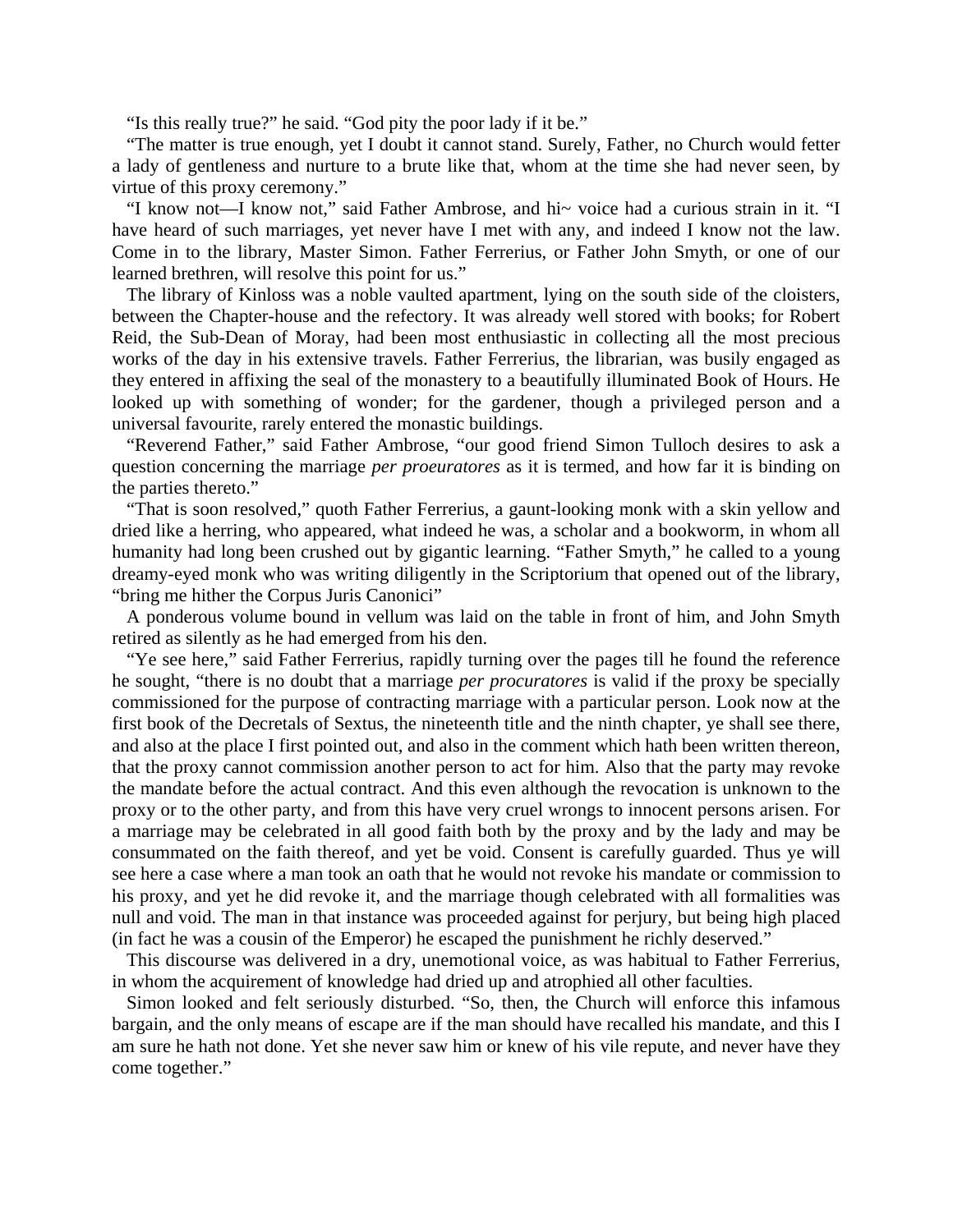"It matters not, my son," replied Father Ferrerius, still in the same dry, hard voice, as though he were lecturing to students on some ordinary historical or theological topic. *"Consensus non concubitus, fctcit matrimonium.* I know not of whom ye speak, and indeed it skills not. For if the man giveth his consent by his proxy, and the woman giveth her consent by going through the ceremony of marriage, which it is clear she could not have gone through without consenting, and the Church hath blessed their union by the solemn ceremony of matrimony, then there can be no doubt that a valid marriage hath been constituted, and it remaineth only for the bridegroom to come and claim the bride, and if she marry any other it shall be a bigamy, and also an adultery of the foulest type; and thereon are the laws of God and of man agreed. I see not where any doubt can arise. If the lady hath made a bad bargain, let her understand that very many have done likewise; and if the Church were to allow all who have made bad bargains to be off with them, then is the sanctity of the matrimonial tie in danger of being wholly destroyed, and we shall be like brute beasts; though Christ Himself hath told us that same tie hath been from the beginning when God made them male and female. But if indeed the man be so evil as you, Master Simon, would hint, let her seek the shelter of Holy Church. In the good town of Elgin there is a nunnery where the Sisters will gladly receive her, and whence no power on earth can drag her."

 He ceased abruptly and waved his hand in token of dismissal, returning at once to his task among the books.

 "Ay," said Simon Tulloch, as they passed out, "my lady said that a nunnery were preferable, and I deem she was right. Give you good day, Father. I must to my plantation at Burgie—there is still much work there."

 So he stumped away, graver than was his wont, and noting with something of a frown the blare of a trumpet and clatter of horses' hoofs as Sir Norman Leslie, followed by his men-at-arms, galloped in from the direction of Forres towards the guest wing of the Abbey.

"He asked me concerning Elspet Simpson," said

 Simon to himself. "Something may lie therein, for if he have commerce with notorious witches, surely Mother Church must take notice thereof and free her faithful child, that is to say my Lady Beatrice, from a notorious evil-doer. Nay! I see not why he should not be burned, or at the least worried at the stake, as one having dealings with the Devil. This shall be looked to."

 Father Ambrose stood long on the road between the great western gate of the Abbey and the grange or farmsteading, watching the retreating figure of Master Simon Tulloch as he stumped up the hill road leading to Burgie. Sir Norman Leslie and his men clattered past him, dismounting at the stables, where they separated to attend to the care and grooming of their horses for the night. The monk's face was unmoved, but wild and troubled thoughts surged through his brain. The adventurous life of his youth, when often he had only his own wits to depend on for daily food and shelter, had made him acutely observant of trifles and quick to draw inferences, and besides this he had a strange intuitional faculty that might almost have passed for second sight, a curious sensitiveness enabling him to feel the approach of danger. The image of Lady Beatrix Dunbar haunted him, and over her he seemed to see two dark shadows impending. One whereof he had but just now heard, namely, the precontract of marriage with Sir Norman Leslie of the Glen, from whence, knowing somewhat of the character of the man, he felt assured nothing but misery could result, unless it could be prevented, and this from the sentence of Father Ferrerius seemed beyond hope. The other was far more undefined and vague, but perhaps for that very reason even more terrible—it was the influence of Elspet Simpson.

 Yet why, he asked himself, should he connect that evil witch, of whom he had known far away on the English Border, with the Lady of Blervie Tower, especially seeing that he had no cause to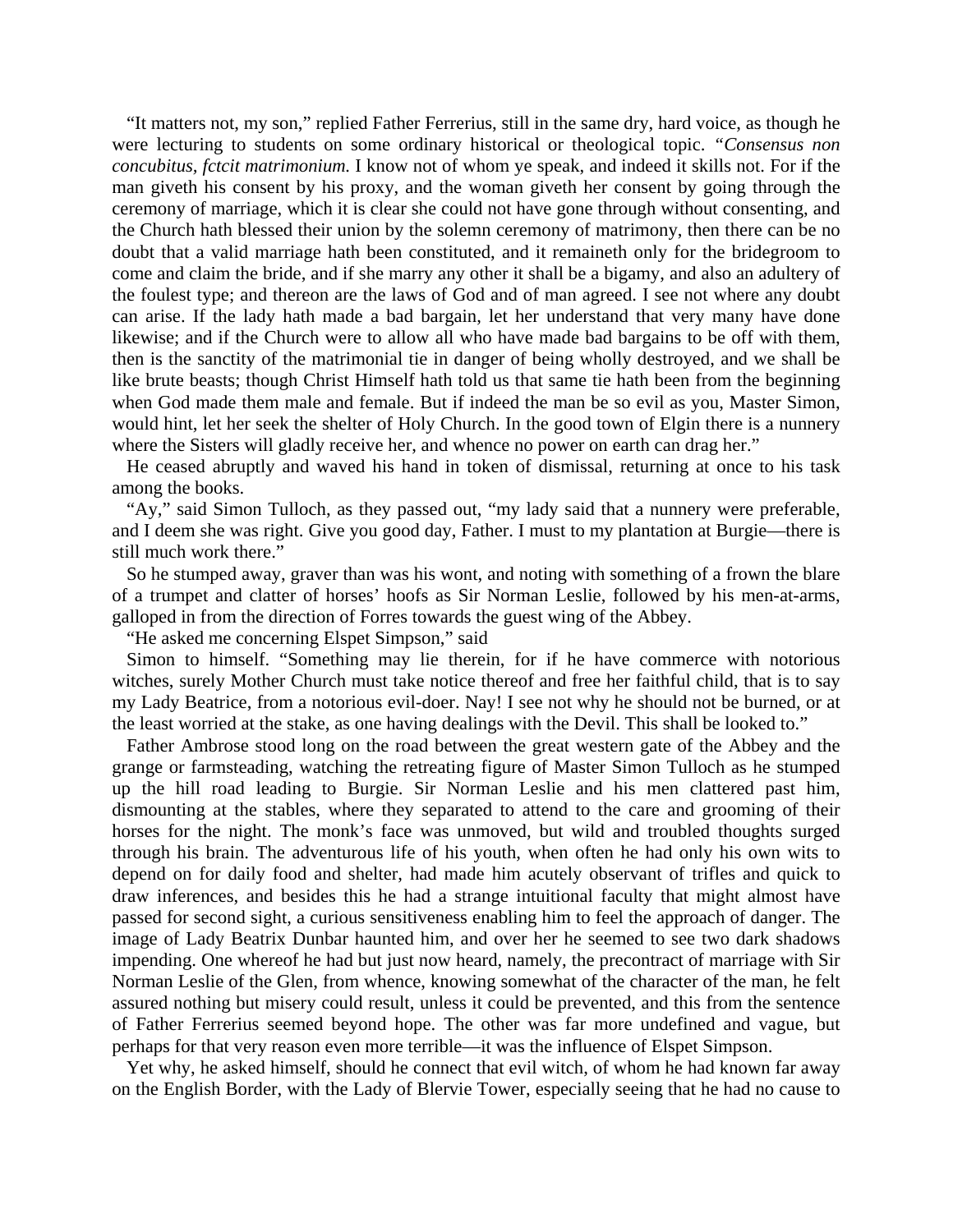suspect her of being anywhere in the neighbourhood of Morayshire? There was but one rational solution, and he eagerly caught at it; her bosom friend Cecily Ross was by her own confession obsessed, or overshadowed, by this Elspet Simpson—how that occurred the monk did not stay to inquire, but so it evidently was. He had thought of the obsession of Cecily as a physician might think of a strange and interesting case to the cure of which he had given the best of his care and attention; he had thought deeply, be had prayed earnestly, he had sent a message by Simon Tulloch embodying the best advice his experience and skill could suggest, but when the thought was born in his brain that the Lady Beatrix also was threatened, then the vision of that eager, lovely face as he had seen it last in the Chanter's garden rose before him vivid as a picture—the green kirtle, the bright auburn hair slightly disarranged by the light wind and the speed of their riding, the eyes gleaming with lambent green lights, and the lightly parted red lips, and the dark cloud of witchcraft and evil magic hanging over her.

 There was no doubt that it was merely the association of ideas. Cecily Ross was obsessed by the influence of Elspet Simpson, and Cecily was the bosom friend of Beatrix, his imagination had supplied all the rest. Nevertheless, it was dominant, insistent, and in spite of himself he said to himself, "It must not be—it shall not be! Nay, though I give my own body to be burned, and my soul to be eternally damned, it shall not be."

 Startled by the vehemence of his own thoughts, he walked rapidly up and down for some minutes to compose himself.

 It was no sudden impulse that had driven Father Ambrose to take the vows of religion; he had arrived at the conviction that for him the world was dead and his work in the world was over, and much earnest prayer had convinced him of his vocation, and of the entire change of outlook that had converted the dashing, reckless soldier into the fervent ascetic whose devotion to all the duties of his Order was somewhat remarkable in those days when religious discipline was growing very lax. In these circumstances the insistent suggestion of a woman's face was disconcerting, and Father Ambrose was far too honest with himself to plead that it was merely the concern for an immortal soul, such as ought to actuate every true priest, that moved him to such intense anxiety on her behalf.

 He glanced at the sun and the length of the shadows; it was just about the hour at which Father Adam Elder, the Confessor of the monks, would be finishing hearing the confessions of those who came to him—he would not yet have left the church. Moved by a sudden intuition, he turned in to the great west door of the Abbey church and walked up the nave between the beautiful carved pillars, hardly noticing their light and graceful spring, or the soaring magnificence of the vaulted roof, and the gorgeous colours as the setting sun shone through the blazoned windows of the clerestory. On the south side, in a familiar little chapel, still sat the venerable Father, whose Chapter discourses have lived to be read with interest and appreciation nearly four hundred years after they were composed for the edification of his brethren. A ray from the low sun striking through a coloured window to the north-west fell on his beautiful and saintly old face, and formed almost the image of a halo round his bead.

 The monk knelt by the grill at the side of the confessional, his keen handsome face strangely tense as the words poured forth in a rapid stream very unlike his usual calm and balanced utterances, as though it were the natural man escaping for the moment from the stern restraints he had laid upon himself. Into the privacy of that confessional no stranger may intrude, nor may we disclose the purport of the grave and solemn yet kindly words of the Confessor; but his last words may be set down, seeing that they formed the basis of his next Chapter discourse.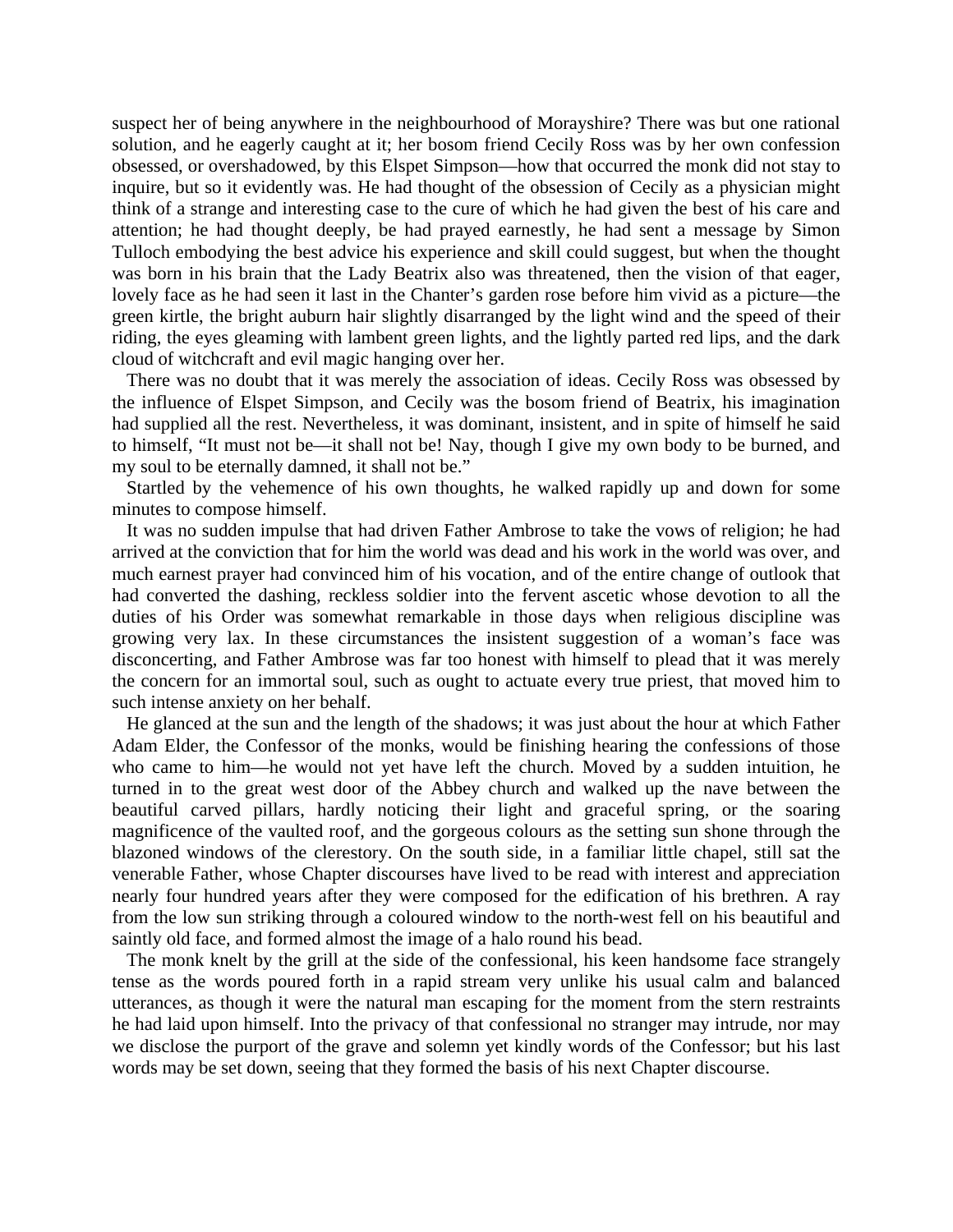"Brother," he said, "it hath been truly said by a great saint, when the Devil assails thee, ofttimes the truest wisdom and the greatest courage is in flight. I counsel thee that thou retire for a season. In our house of Strathisla there is much that needs attention, and thy time may be profitably occupied; for much hath been neglected there since the death of our late Abbot. Or if that also be too nigh, then thou nmayest even go to Orkney. On this I will see the Father Abbot. Fare thee well, brother! May all the Saints have thee in their holy keeping!"

 Father Ambrose left the church calmer and more tranquil in mind than he had been for some days past. He now saw the line of duty clear before him, and the protection of the Lady Beatrix must be left to higher hands than his.

 Meantime in the Chapter-house also the affairs of Blervie Castle were the subject of an anxious conference. The Chapter-house was a noble and beautiful building, square in shape, supported by four slender carved pillars, from which pointed arches sprang to each other, and to pilasters on the walls, between which spread delicate fan tracery, and the walls were decorated with fresco paintings by Master Andrew Bairholm, the painter who was now at work on the great altar'piece, which was to be the supreme effort of his life.

 The Father Abbot sat in his carved chair at the head of the oaken table. On one side of him was Father Ferrerius, on the other Father John Smyth, the dreamy-eyed monk; and several other monks were grouped on either side.

 "This is a difficult task that our worthy Chanter hath devised," quoth the Abbot, "and it is rendered none the easier by the resolve of the Bishop to hold a high ceremonial of exorcism. There be none who know how such a ceremony should be ordered, and our Sub-Dean, who might have given us good counsel herein, is away."

 "Why not leave it, my Lord Abbot?" said Ferrerius. "There can be no obligation on your Lordship to perform so unusual an act."

 "True! there is no obligation," retorted the Abbot, "but if we do not concur herein, the Bishop of Moray will perform it alone, and you know, Fathers, that his Lordship of Moray is something perhaps over-anxious to assume to himself every office and every function in this province; he and his predecessors have but scantly regarded the rights of Kinloss Abbey, which was here before ever there was an efficient Bishop. Yet it will not be easy to arrange the ceremony. Father Ferrerius, where do we find the office of exorcism? Never in my life have I had occasion to pronounce such."

 It is in the Rituale," replied the monk addressed. "Father John Smyth, you will find it on the second shelf on the right hand; bring it for the Lord Abbot."

"This," he said, as he laid the book before the Abbot, "is the most recent recension as set forth by the authority of our Holy Father in God, Leo the Tenth."

"Yes, I see," said the Abbot, rapidly turning the pages over; "yet this provides but for an exorcism or casting out of the Devil by a single priest, or not even a priest; for any faithful layman may, as it seems, use the office. Moreover, the person possessed must be there *in propriâ persona,* and the end of the violet stole must be laid over his shoulders, but here we have no such thing. As I gather, the body of Sir Wilfred Dunbar has been secretly, and by the device of Satan, carried away no man knoweth where. How then may we cast out the Devil, if we know not from whence to cast him? Yet will I not on any account leave this matter wholly to the discretion of the Bishop of Moray; for, as I say he takes too much upon himself."

 "Give me leave, my Lord Abbot," said Father Ferrerius, "and I will compose a ritual appropriate to the occasion, designed after the model here laid down, and I make no doubt but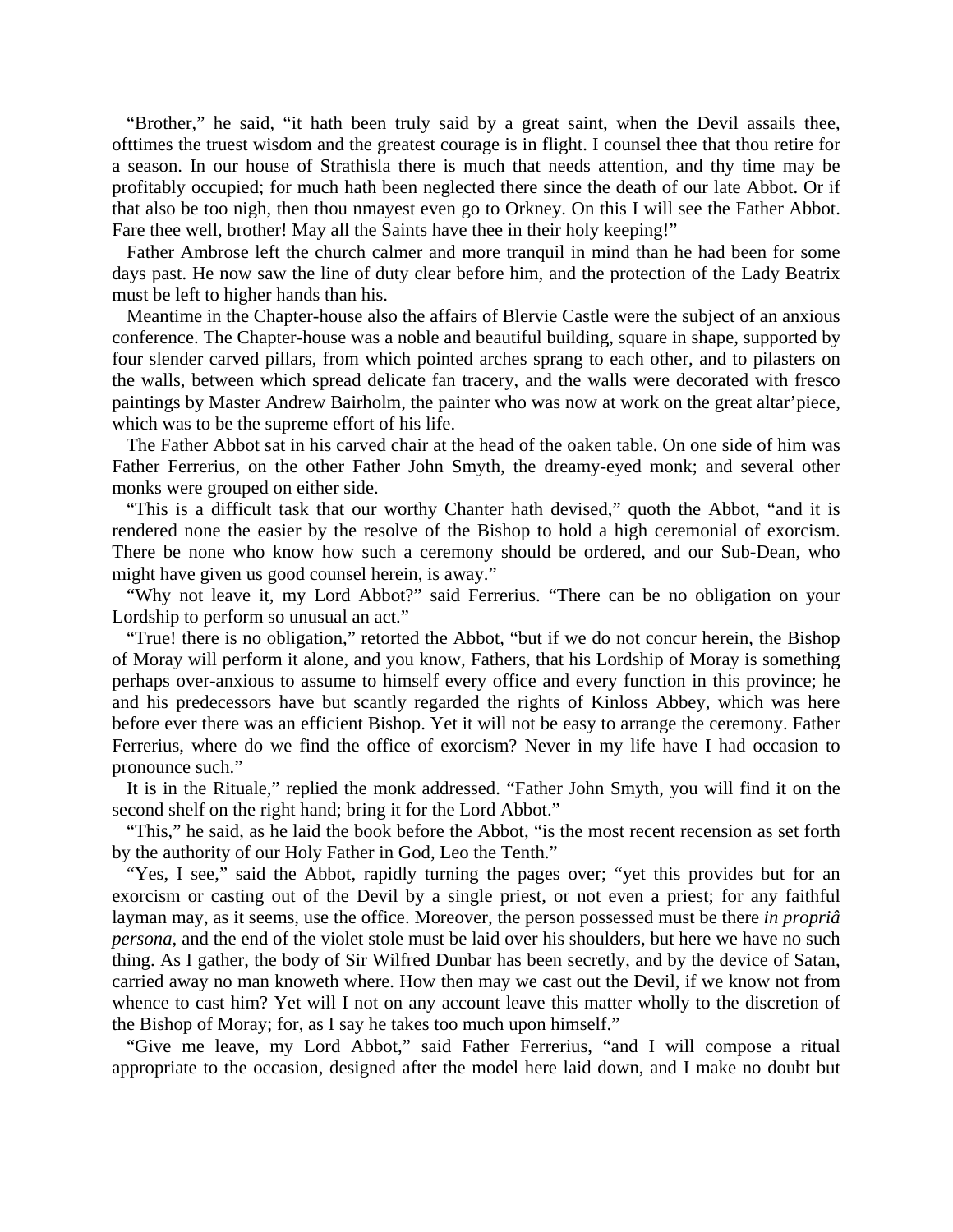that the Bishop of Moray will accept it, and also shall all your Lordship's rights and privileges be preserved."

 "Do so, good Father, and take my blessing; you have relieved my mind of a great anxiety. And now, Fathers, as touching the action still pending between ourselves and the little Earl of Moray, regarding our fishings in the river Findhorn—" he broke off suddenly as the venerable and saintly Father Adam Elder entered the Chapter-house, and coming up to the Abbot's chair, spoke a few words to him in a low tone. After a brief conversation, unheard by the rest of the Fathers, the Abbot said aloud, "It is quite true, as you say, Father Elder. Our house of Strathisla needs personal supervision very sorely. Truly I am loth to lose our Father Ambrose from his work here, for none hath such skill of horses as he, yet there is none other that I can spare. Father Ambrose is ordered for duty at Strathisla, and will proceed thither at once. To-morrow, immediately after the first offices in the church, our Father shall set forth. It were better that he go on foot—we have no plenitude of horses here. There be many along the road who will give him hospitality."

 Here we may leave the conclave to their deliberations, which do not any further concern the course of this history.

 Simon Tulloch, examining and tending the trees in Burgie Orchard, was seriously perturbed; dangers and difficulties were threatening his favourite, the Lady Beatrix. The mysterious attack on her father, and his still more mysterious disappearance, was bad enough, but now this further question of her pro-contract with Sir Norman Leslie of the Glen was a cause of almost worse anxiety, and his interview with Father Ferrerius that afternoon had set it in a still graver aspect. Seemingly the Church could not, or would not, afford any help—rather would enforce the contract. Simon longed earnestly for some one who would help, or in any case offer some counsel in this emergency. And as if in answer to his desire he saw descending the hill from Callifer the tall, stately figure of Eochain Beag.

 "I give you greeting, Master Simon Tulloch," he said as he drew near and leaned over the low wall of the orchard.

 "And greeting to you, Master Eochain. I was hoping I might meet your worship again, for indeed my mind is sore disturbed for my dear lady."

 "You mean the chatelaine of Blervie? Already I have told her that if she will come to me on the night of the full moon I will bring her face to face with her father, whereby she may be assured of his safety."

 "I know, and she will be there, though indeed there be but few maids in this realm of Scotland who would dare to keep such a tryst; but my lady knows no fear. Yet it is not of that I would speak, but rather of her precontract or proxy marriage with Sir Norman Leslie of the Glen, whom perhaps ye may know as the greatest brute and blackguard in all Scotland. Yet doth it seem that unless she should immure herself for ever in a nunnery, there is no other means of escape."

 "In truth, as ye well know, Master Simon, I have but little to do with the Church, or with Church marriages, and it is but little that I can help herein. My nephew might advise in such matters far better than I, but I have been long estranged from my family, as ye know well, and I think they look not with very friendly eyes on 'the Apostate.

 Simon had but little knowledge of the Cummings of Altyre, whom he looked on as a wild brood, scarcely if at all better than the Highland clans who ravaged the lands of Moray at frequent intervals. But he knew of the family by repute, and rapidly ran over them in his mind in search of Eochain's nephew Sir Alexander of Altyre, now an old man, had two sons, Thomas and Ferquhand; but neither of these were likely to be chosen as the squire of a lady in distress; but by his second wife, the widow of Urquhart of Burdsyards, there were three sons—Robert and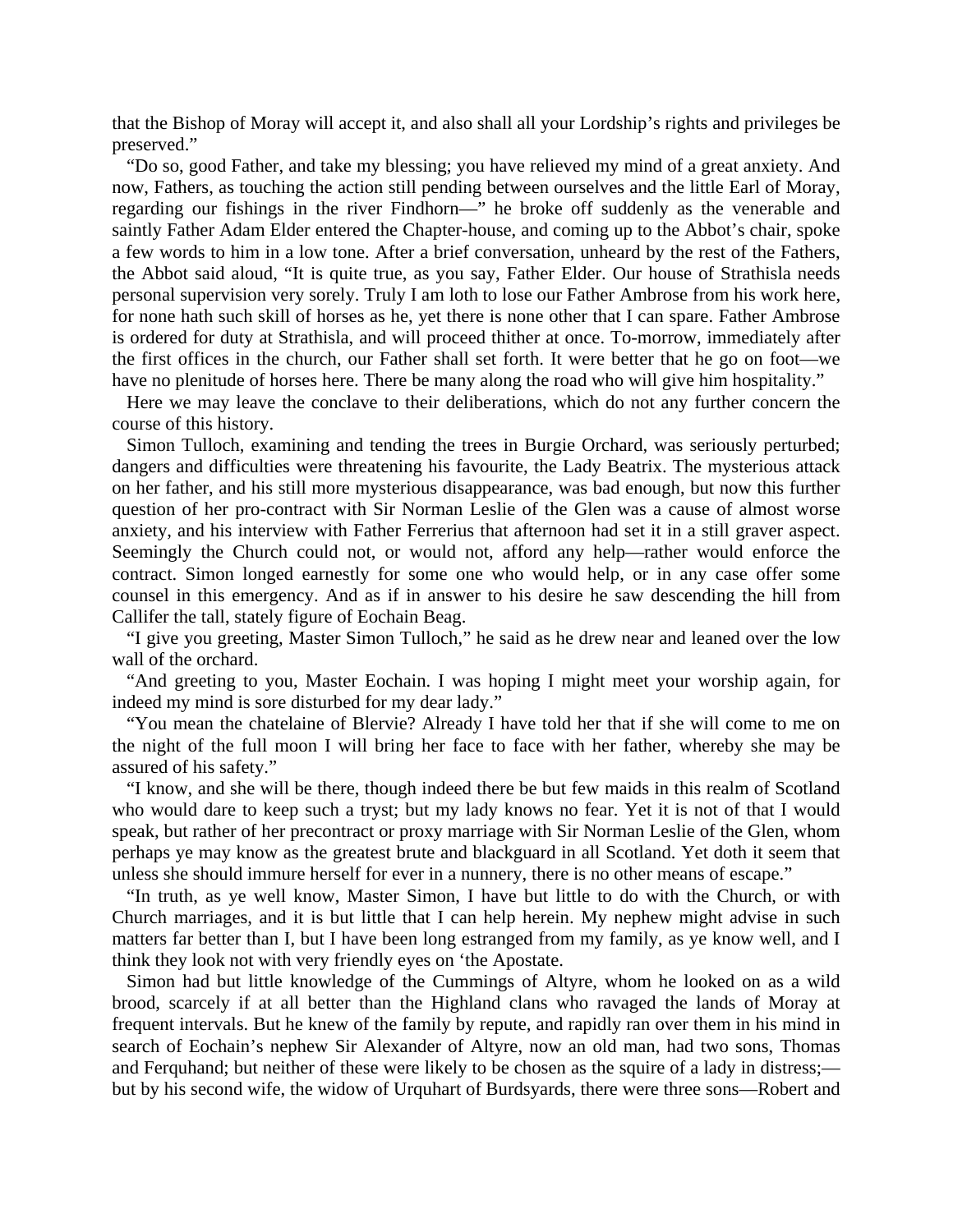Alasdair and James—and of these rumour said that Alasdair was destined for the Church. This, then, was the champion proposed.

"You mean Alasdair Cumming of Altyre?" he said.

 "Ay! Alasdair Cumming of Altyre, I suppose he should be. Well, Master Tulloch, I believe he is the man who will serve your lady. I like not that he should serve the Church, yet my brother would have it so. God keep you, Master Tulloch! I would there were more as loyal as you to your lady."

 So saying, he passed into the wood and was gone, leaving Simon considerably mystified, yet withal relieved. It was hard to credit that Eochain "the Apostate," of whom so many evil tales were told, and who was supposed to have utterly vanished, and probably died in far countries, should be able to influence his powerful kin of Altyre on behalf of the Lady Beatrix; yet if it were so—well, so much the better. And Simon went on with his tree-tending in better spirits than he had been for some time.

#### CHAPTER VII

#### A SOLEMN EXORCISM

The Chanter of Moray had succeeded beyond his utmost hopes in the arrangements for the great ceremony of exorcism on which he had set his heart. It was not merely that he was anxious for the fate of his kinsman, Sir Wilfred Dunbar of Blervie. His pride was touched at the idea that a Dunbar could be spirited away in this mysterious fashion, leaving none who could be called to account for the deed; moreover, he sincerely believed that black magic had been at work with which only the powers of the Church could deal. And beyond all this he thoroughly appreciated the prospect of a gorgeous and solemn function inaugurated by himself, and of which he might justly claim the credit. Like the skilful diplomatist that he was, he had craftily played on the rivalry and mutual jealousy of the Bishop of Moray and the Abbot of Kinloss, until, because each feared that the other would alone direct and perform what was likely to be a unique ceremony, they had both agreed to be present and officiate—Father Ferrerius having cleverly designed a ritual which should give neither of them the precedence over the other.

 Beatrix Dunbar had good cause to pray earnestly for the success of the powers of Holy Church, for not only was her anxiety as to her father's fate increasing day by day as time passed and no word came as to what had chanced to him, and the mystery grew continually more dark and insoluble, but there had come a disquieting message from Sir Norman Leslie of the Glen, to the effect that he deemed it undesirable that his wife should longer remain alone and unprotected, and since her father had thus mysteriously disappeared he purposed within a few days to carry her away with him to his fortress in the east. In fact, he only delayed until he had punished the MacIntoshes for their raid, in 'which some Leslies of his kin had been killed.

 Master Simon Tulloch had told her of his interview with the Fathers of Kinloss and the opinion of Father Ferrerius, from which but scant comfort could be derived. Of little use was it to say No. Leslie of the Glen was powerful and unscrupulous, and said to be in high favour With the Pope. Her own serving-men were but a handful compared with his troop, and though the old Tower of Blervie would stand a tough siege, and would have to be battered piecemeal before they could win an entrance, yet hunger would force them to capitulate at last; and none others would take her part, for the Church held her lawfully wedded to Leslie, and fear of the Church's ban would restrain many a good man who would fain have fought for her. It was but too evident that in the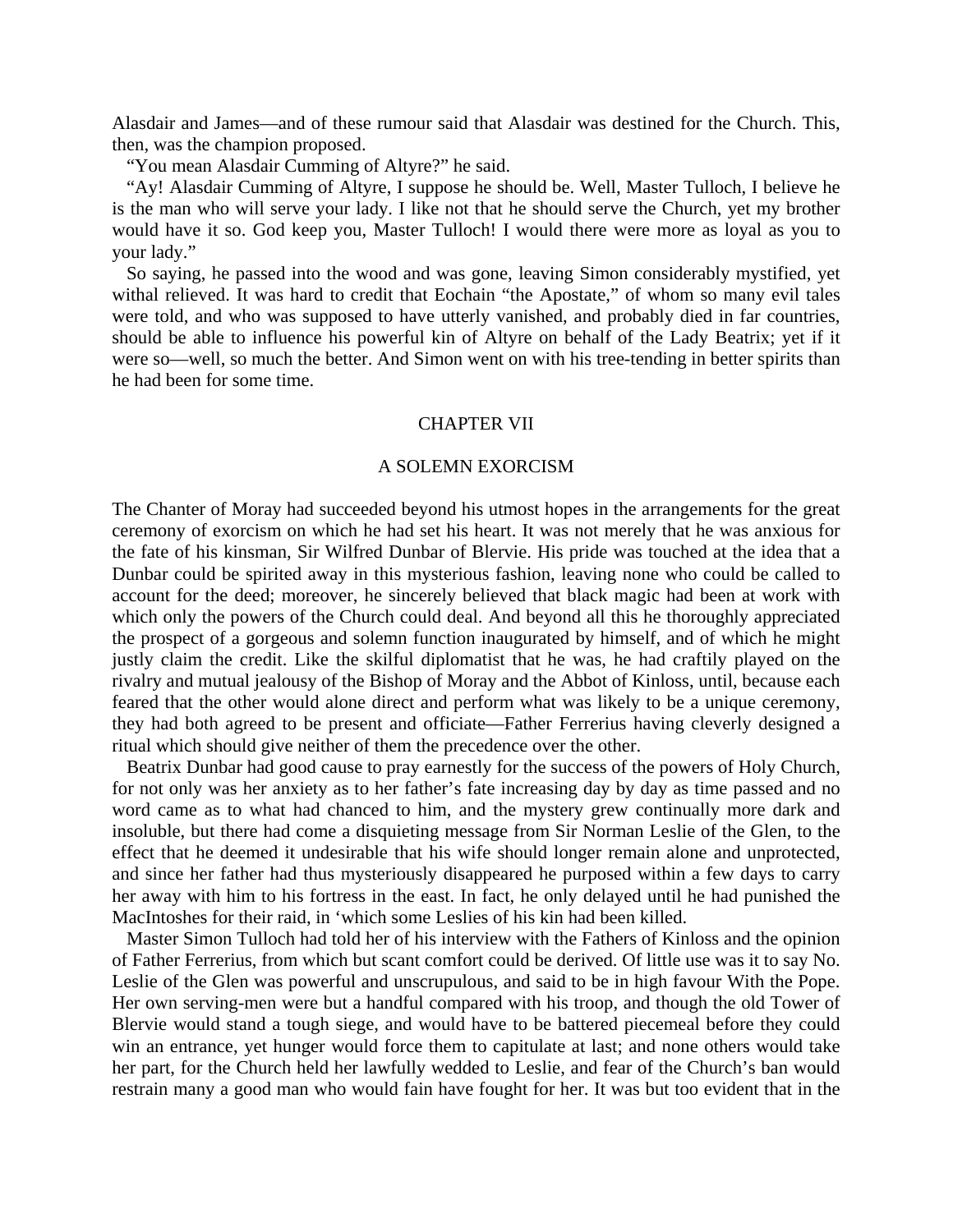event of her resistance he would carry her off by force. True, there was the convent in Elgin, but the convent life did not appeal to her, though she frankly admitted it was preferable to a union with the chief of the Glen. Moreover, even the convent might be barred to her if the Church insisted on the consummation of her marriage, as seemed only too likely. Small wonder that she earnestly prayed for the success of the ceremony of exorcism! If but it might dissolve the powers of evil and restore her father to her, he at all events could contrive to postpone this dreaded union, and in postponement might be some hope.

Simon Tulloch told her nothing of his meeting with Eochain Beag, yet he did venture to hint that in Alasdair Cumming there might be some help. Beatrix remembered the second son of Sir Alexander's second marriage, a brave handsome boy, but she failed to see how help could come from that quarter, especially since James Stuart, the little Earl of Moray, natural son of James Iv., was her friend and protector, and there was small love lost between the Cummings and the Earls of Moray. Altogether, in spite of a few gleams, the future looked very black and threatening, and her usually brave and confident spirit was sorely tried.

 Cecily Ross had fallen into a morbid dread of the approaching ceremony. An evil dream growing to a nightmare stirred all her imagination, and haunted her waking hours in spite of all she could do to banish it. She had seen in vision the Bishop and the Abbot performing the impressive formulas of the sacred office, and she had seen or fancied legions of devils, expelled by that powerful incantation, cast out homeless and seeking where to go, and with one consent the whole evil swarm swept round herself, seeking to enter in as they did to the Gadarean swine. In her dream she cried aloud, calling on Christ and His Virgin Mother and on all the Saints, calling on Father Ambrose, and on Beatrix. Then it seemed her dreaming self arose and went to Beatrix's chamber for protection, and over the door hung the rowan branch, and it seemed to her to be a holy guardian holding back the evil swarm that assailed her; but before the door on the floor was cut the five-pointed star, the device of the Inneses, and all her old shuddering horror revived at the sight of this, utterly unreasonable, as she knew even in her dream, yet it affected her with wild terror. Beatrix was within, and peace, comfort, and safety, the swarm of devils and the dark, lonely night were without, yet not for all this could she pass that sign on the floor. Often, as she tried and tried again, it seemed to rise against her, and every nerve in her body became as water, and wild and causeless physical fear seized her brain till she shrieked for aid, so woke trembling in every limb and bathed in perspiration in her own chamber.

Here she paced uneasily up and down in the moonlight—up and down, and up and down with long ceaseless padding, like a wild animal caught, her brain all in a whirl, longing now for the quiet and safety of Beatrix's chamber, and the solace of those loving arms, and that gentle sympathetic voice, but ever conscious of that awesome sign that barred her omit, and which even now, awake and able to think, she quailed before, and shivered in mortal dread, yet again longing to be out there in the moonlight, for her nerves were strained almost to breaking, and the physical restlessness of the body could be combated only by physical fatigue. If but she could get out there, where the moon shone so white and still, and run and run till exhausted nature must needs yield the sweet boon of sleep!

 She threw herself on the bed and dozed fitfully for a short while, then tossed restlessly and grew wide awake again; she got up and sat by the window, weary and despondent. In spite of herself she could not help recalling the wild exultation of the dreams she had had of Elspet Simpson, when she and Elspet, playfellows of the wind and the storm, had rushed madly along in a glorious race, joying in their strength, their pulses leaping with the mad excitement of the gallop, and all their blood surging in bounding time to the glorious rhythm of life.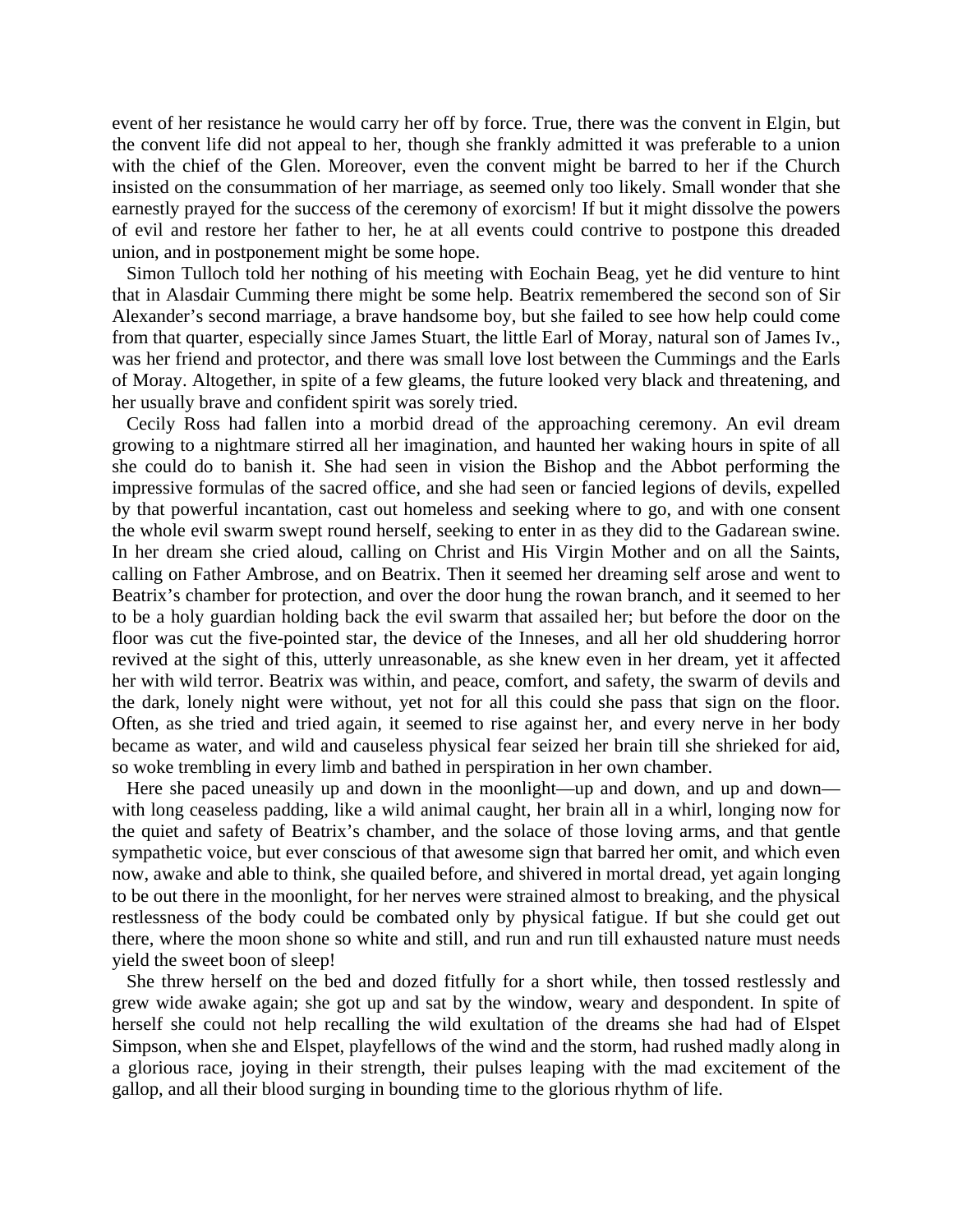Ày! that was it, blood in their veins, then in those wild dreams they *lived,* but now—how cold and bloodless it all was! In her lassitude and weariness she longed for the excitement, the bounding pulses, the blood of life. If only blood could be poured into her! She felt the fires of life dying down in sick, weary depression. Those dreams would give her life and force again.

 In the cold grey light of the morning a figure passed below the Tower, taking the road towards Callifer past the haunted wood. It was a tall, stately-looking monk; his cowl was drawn over his head, yet she recognised Father Ambrose. He made the sign of the cross as he passed the Tower, and she watched his long soldierly stride as he turned the corner and disappeared. She curiously and unreasoningly resented the sacred sign, feeling a wholly illogical conviction that he had made it against herself. Then she recalled his words and all he had counselled her to do. "Yet," she said to herself, "he could not know of this ghastly weakness—of the nightmare of last night. To do what he advised takes strength—I must have some fresh strength somehow, and from my dreams I can get strength. Oh, I know he would say so himself, if he were here and knew it all. Only once more—oh, Father, only once! Let me dream just this once, and have the excitement and the rush and the glory and the lust of blood. Let me know all once more, and I will come back refreshed, and do all that he wishes. He thought so much of my visions of Angels and Spirits. I wonder does he know how they drain all my strength? It is only by my dreams of Elspet that I can get strength for the visions he loves. But Beatrix—no! no! I dare not dream here. All the devils that come round would attack her too. I can deal with them. Oh! I shall be strong they cannot harm me, but they will attack her. Oh! I know the malice of them—I must get away and dream my dreams alone. My God! forgive me; but if I be damned for it, I must—I must!"

 Thus it chanced that Beatrix rising early found Cecily's room empty, and a tiny note saying that she had been suddenly and unexpectedly called away.

 "That good Cecily!" said Beatriz. "Some errand of mercy; she never spares herself. There are few like her in this world."

 Cecily's horse was still in the stables, and her serving-man reported that he had had no instructions, but presumed he must wait for Mistress Ross.

 "Oh, she will not be long away; she has clearly gone on foot," said Beatrix. "You will just wait here; she has gone to some place quite near."

 The serving-man made no reply—unless a half-inarticulate grunt be counted as such—but he doffed his bonnet in a low obeisance to the Lady of Blervie.

 Master Simon Tulloch came up that afternoon to Blervie Tower to warn the Lady Beatrix that on the following day the Abbot of Kinloss and the Lord Bishop of Moray, with their trains, and the Chanter of Moray would come to the Tower and perform the solemn rite of exorcism. In this way they hoped to break the power of the Devil, by which Sir Wilfred Dunbar had been by evil magic foully attacked and carried away. Also they doubted not that by virtue of the ceremony and the efficacy of their prayers Sir Wilfred would be released and restored to his daughter and to his friends. Even while he was speaking the lad Hubert came up to say that a boy craved speech of the Lady of the Tower.

 Following almost at his heels came the boy who had delivered Eochain Beag Cumming's first note to Simon Tulloch. With a scared white face he peered round from behind the shelter of Hubert's arm.

 "Come hither, boy! What is it?" said Beatrix; and Simon gripped him by the arm, not unkindly, and drew him forward.

"I've seen Sir Wilfred's ghost!" he gasped, after a moment.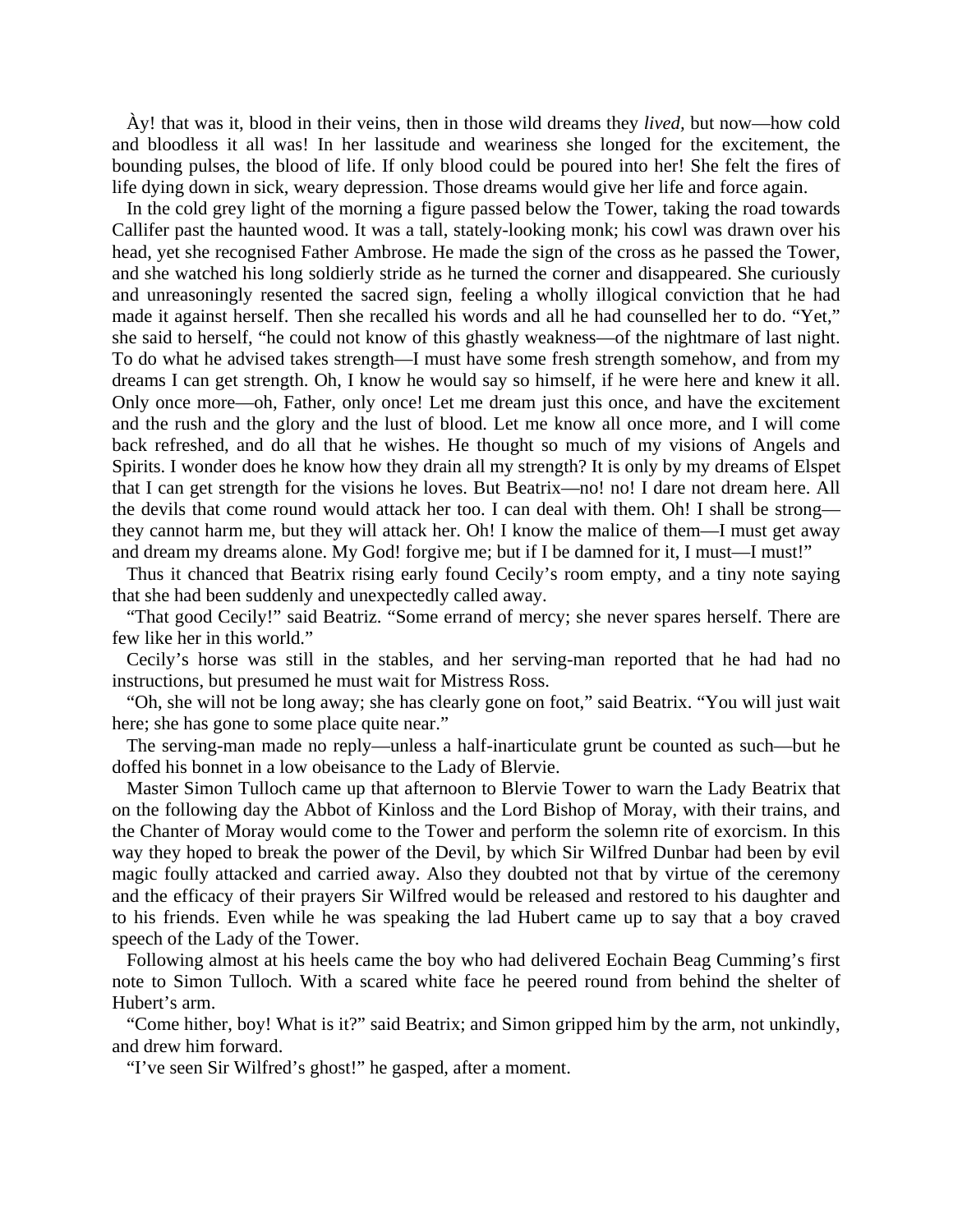"Sir Wilfred's ghost? Nonsense, boy! you are dreaming," quoth Master Simon, wondering nevertheless whether in fact the Lord of Blervie had not actually passed away, and at the instant of his death appeared to the boy, as is well known to be the custom of spirits of the dead.

 "Nay, wide awake," gasped the boy,—"down in the thicket yonder." He pointed to the haunted wood. "Sure I saw him there, looking out from the bushes, and his jaw was bound up with a napkin as they bound up nay father's when he was dead, and his face was as white as time cloth that bound it. Ay me! but I'm feared to go back there. And sure, as I came away, I saw the track of a wolf in the soft ground."

 "Nonsense!" said Simon again; "there hath no wolf been seen hereabouts for many a long day. It was some big dog running about, a shepherd's dog belike—no wolf, trust me. And for the napkin, I myself bound his head where it was scratched."

He spoke confidently, but his mind was working rapidly all the same.

 "Nay, master, not so long since," said the boy, "Robin Thomson saw a big white wolf slink past his smithy, and the track of the paws was all round the ground about his cottage next morning. Indeed, Master Tulloch, 'tis true—I saw it myself."

 "I think he speaks truth," said Beatrix. "Yet I cannot think my father to be dead; I believe this boy hath seen himself. Oh, Master Simon, think you he can be so near and we not know it?"

 "Nay, that I think not—saving your presence, Lady Beatrix; whatever have chanced to Sir Wilfred, he hath not tarried near here. Yet indeed why do I say tarried? God help the poor gentleman, he was in no case to tarry or to travel when I saw him last, but just to lie wherever man should place him, and sooth I think not that his recovery can have progressed far enough yet to enable him to move of himself. Yet do I think for certain that if he were anywhere near to this we should have had word of it, All the same, I hold with you that he is yet alive; indeed, I have information to that effect, though but from a crazy loon. Now, boy, run away; and hark ye, no word to any mortal man of Sir Wilfred's ghost. If ye would keep your head from a skelping ye will mention this to none.

 "Indeed and I will not, Master Tulloch"; and with that the boy, released from Simon's grip, sped swiftly down the road.

 The next day was that appointed for the solemn ceremony, and precisely at an hour before noon, when the morning services at the Abbey church were over, a procession with all the pomp of ecclesiastical ritual might be seen wending its way up the hill from Kinloss to Blervie Tower. The Bishop of Moray for convenience sake had lain the previous night at Kinloss Abbey, not without certain covert sneers at the poor accommodation as compared with his own Castle of Spynie, or even his manse in Elgin. For though the Abbey was the older establishment, and had acquired ecclesiastical rule over the district, which indeed owed its civilisation and its Christianity to the monks of Kinloss, yet the Bishop, deemed that he should hate all the dominion over the province of Moray, and he resented the privileges wherewith David the royal Saint had endowed the Abbey he founded in the fertile lowlands. Hence were Abbot and Bishop continually inclined to belittle each other. But now their mingled pomp made a brave show on the country roads.

 A band of choristers went first, followed by two thurifers swinging censers, and after these came the banner of St. Jerome from Kinloss, and the banner of Our Lady from Elgin. Then followed the Chanter, as the representative of both the great religious foundations. He wore the simple habit of a Cistercian monk, for he was taking no part in the actual ceremony of the day, though in fact the whole of it originated from his subtle brain. Behind him came acolytes from the Cathedral, in scarlet cassocks and lace cottas and scarlet skull-caps, sprinkling holy water as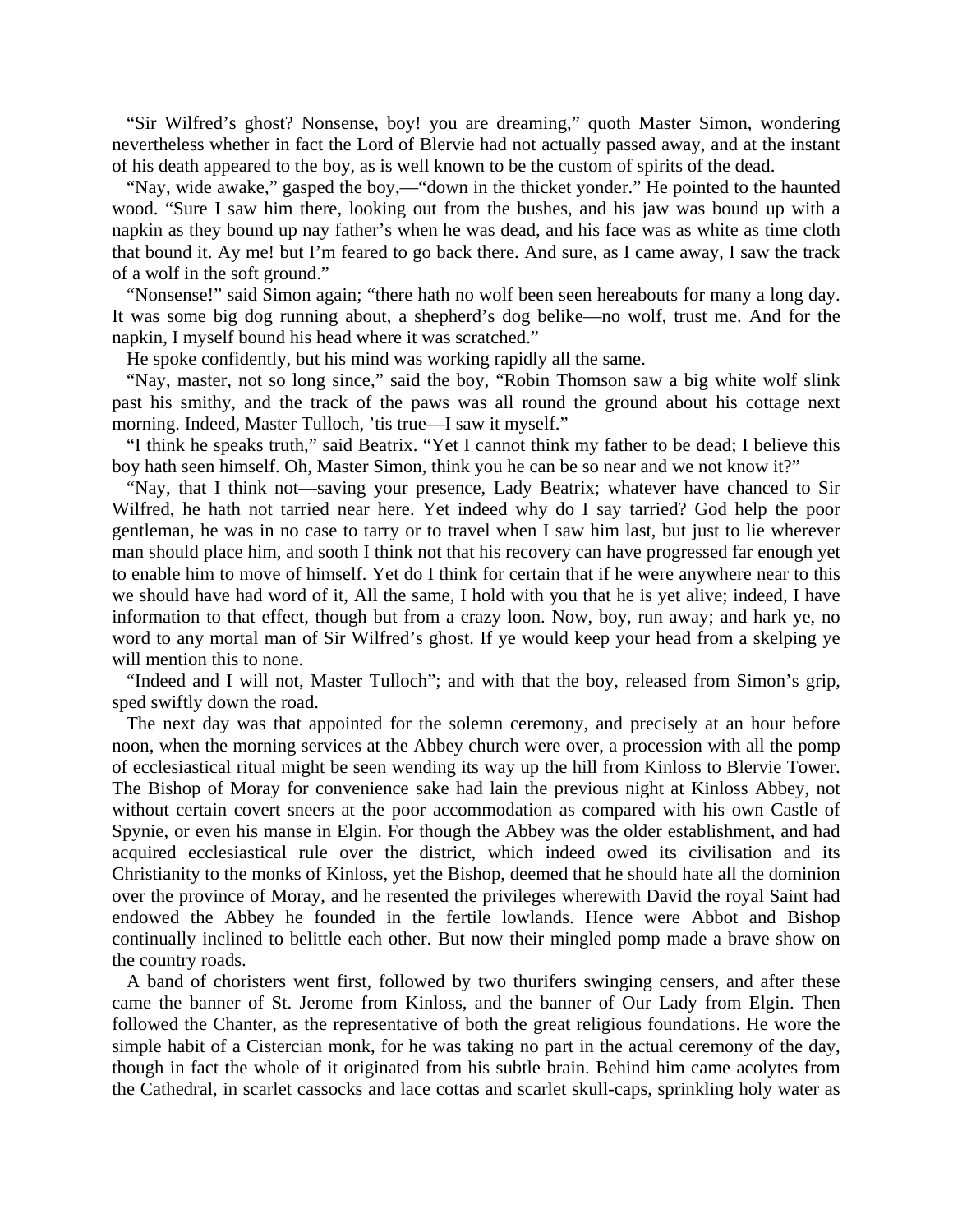they walked. Behind them came the Bishop of Moray and the Abbot of Kinloss, both in episcopal robes; for the latter was a mitred Abbot and was also Bishop of Orkney. Their jewelled mitres flashed in the sunshine. The Bishop of Moray wore a cope of cloth of gold, embroidered with a picture of Our Lady, among curious devices of scroll-work. The Abbot's cope was a rich dark violet, with ecclesiastical symbols wrought in gold. Both wore violet stoles as befitting the occasion. Behind each his chaplain bore his pastoral staff thickly crusted with gems. Father Ferrerius, as the Ceremonarius or master of ceremonies, followed alone, in the plain Cistercian habit. The monks of Kinloss and the Cathedral staff from Elgin brought up the rear.

 The sweet voices of the choristers rose in the hot summer air as they chanted the 54th Psalm. *Deus in nomine tuo salvum me fac*—the notes rang thrilling over the fields, and many of the country folk came out to see, and knelt in the road as the train passed. As they came to the boundary that divided the lands of Blervie from those of the Abbey the procession halted, the two Bishops took their staffs from their chaplains, and the choristers grouped round them, holy water was sprinkled, and incense waved. The Bishop of Moray intoned the word "Oremus," and the Abbot prayed that those lands and their inhabitants might be released from the chain wherewith, by evil-doing, the Devil had been permitted to bind them. Then the Bishop, invoking all the Divine names, and calling for help on all Saints, "O Lord," he chanted, "who hast sent Thy Son into the world to destroy the malice of the Devil, come swiftly and save this land and them that dwell therein from the terror that walketh in darkness, and from the Demons that lay waste in the noonday." Then both raised their pastoral staffs and traced the sign of the cross in the air, after which the procession reformed and wound slowly up the hill to Blervie Tower.

 At the foot of the Tower stood Beatrix, stately now and self-composed. Her hood, slightly thrown back with its dark green lining, threw up the red golden tints of her hair; her face was flushed, and the lambent green lights in her eyes gleamed strangely; her red lips were lightly parted, and her wimple rose and fell as her breath came quick and short, the only sign about her of mental perturbation. Behind her stood the boy Hubert and Master Simon Tulloch, and behind these again a group of the serving-men of Blervie Tower, all keenly interested in what was doing. The choristers' song came sweetly borne from the lower ground as the head of the train wound into sight, and the Bishop and Abbot advancing together, and carrying their pastoral staffs, mounted the stairs leading to the door of the Tower, and thence, raising their stain, they blessed all the lands.

 Then there was a great silence, and the Bishop of Moray handing his staff again to his chaplain and raising aloft a small reliquary wherein was a fragment of the consecrated Host, faced slowly to the four quarters, and at each one the chime of a silver bell sounded from the foot of the stair, and then he spoke solemnly.

 "I command thee, whosoever thou art, O impure and foul spirit, and all thy fellows who oppress and hurt this land of Blervie and those who dwell thereon, and who hast even ventured to attack, wound, and carry off the body of a christened man, even our brother Wilfred Dunbar, and I adjure thee by the mystery of the Incarnation of Our Lord, and by His Passion, Resurrection, and Ascension, by the sending forth of the Holy Spirit, and by the coming of Our Lord to Judgment, that thou disclose to me thy name, and the day and hour of thy going forth, and that thou refrain henceforth and for ever from any attack upon these lands, or this Castle, or any that are therein."

 As he spoke the concluding words the long wild howl of a wolf came from the haunted wood, instantly drowned by the chant of the choristers, "Gloria Patri," and the voice of the Abbot of Kinloss intoning the lesson taken from the concluding words of St. Mark's Gospel, and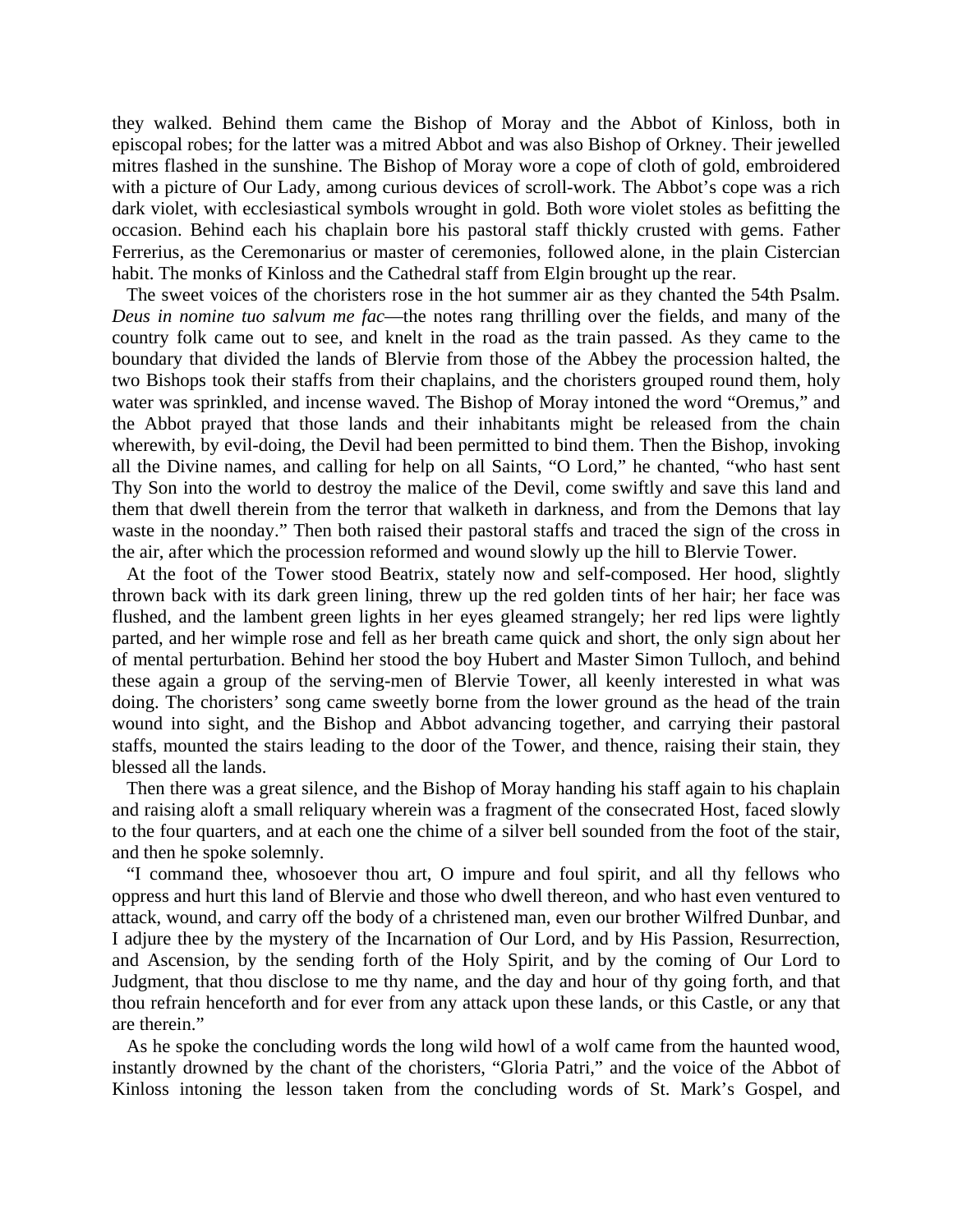containing Christ's promises as to the casting out of devils. The Bishop then read a portion from St. Luke, and the Chanter followed with another selection from the same Gospel narrating the Master's miracles of this nature. Then, after giving to the assembled people the Benediction of the Blessed Sacrament, the Bishop and Abbot, preceded by the acolytes bearing incense and holy water and by the great golden cross, and followed by their chaplains with the pastoral staffs, and by Beatrix, the boy Hubert, and Master Simon Tulloch only, entered the Castle. The Chanter meanwhile, with the monks and the Cathedral staff, under the direction of Father Ferrerius, solemnly circumambulated all the space around the Castle and its offices three times, chanting psalms and attended by the Chanter's own acolytes with holy water and incense.

 Meantime those within the Castle proceeded systematically from room to room, chanting psalms and pausing in each room while the Bishop and the Abbot alternately recited the solemn and impressive formulæ of exorcism.

 When they came to the chamber in which Sir Wilfred had been found grievously wounded and from which he had so strangely disappeared, Beatrix gripped Simon Tulloch by the arm, saying in an agitated whisper in his ear, "Look there!"

 To the eyes of those two there seemed slowly forming the bloodstains they had seen on that day when Sir Wilfred was attacked, even to the two marks of great paws against the wall, and even as they watched, the singing of the acolytes and the voices of the prelates grew faint and distant, and they seemed to see dim and shadowy the form of a huge gaunt white wolf crouching against the wall; and creeping up to it and threatening it was an enormous serpent. At last the wolf made a great spring, and seemed to vanish into or through the wall, and that instant the whole scene disappeared—the voices of the chanting choristers came clear and distinct, as the procession turned to leave the room. So up the winding stair they passed, going through the room where Cecily had lately lodged; and here the Bishop of Moray, who had somewhat of the second sight, declared afterwards that he had been dimly conscious of a great Angel with a rose robe and pale green shadowing wings. Up and up, till they came out on to the roof. Here the two prelates, facing the one to the east, the other to the west, solemnly adjured the foul spirit in the name of the Ever Blessed Trinity to depart and trouble no more the inhabitants of those lands. Each raised the consecrated Host in his right hand, while grasping his staff with the left, and thus made a circuit of the lands, pointing the reliquaries at the marches as they paced round the battlements. Beatrix distinctly saw the dim spectral form of the wolf racing at full speed round the Castle, as though it were pursued by the influences radiating from the Bishop's hands or from the Host, and finally, just before the circuit was closed, making a sudden bolt for either Callifer or the haunted wood, none could tell which. Simon Tulloch saw only a grey shadow, like the shadow of a cloud flitting over the fields.

 So, with a great burst of jubilant psalm-singing and thanksgiving, ended the ceremony of exorcism, and a feeling of peace restored settled on all present, and a general expectation that Sir Wilfred Dunbar, released from the power of the Evil One, might walk in and take his place among them hale and whole as though nothing had happened. This expectation, however, was not realised. The assembly on emerging from the Tower broke up into small groups, talking over the scene they had been through; the emotional tension of the last hour was relaxed for the moment, and even the Cistercian monks were freed of their discipline to allow of the necessary reaction.

 The Bishop of Moray approached the Lady Beatrix, taking from the hand of his chaplain a large and important-looking missive. "The Cardinal Legate, my daughter, has addressed a communication to the Lord Bishop of Aberdeen and myself touching your marriage. He has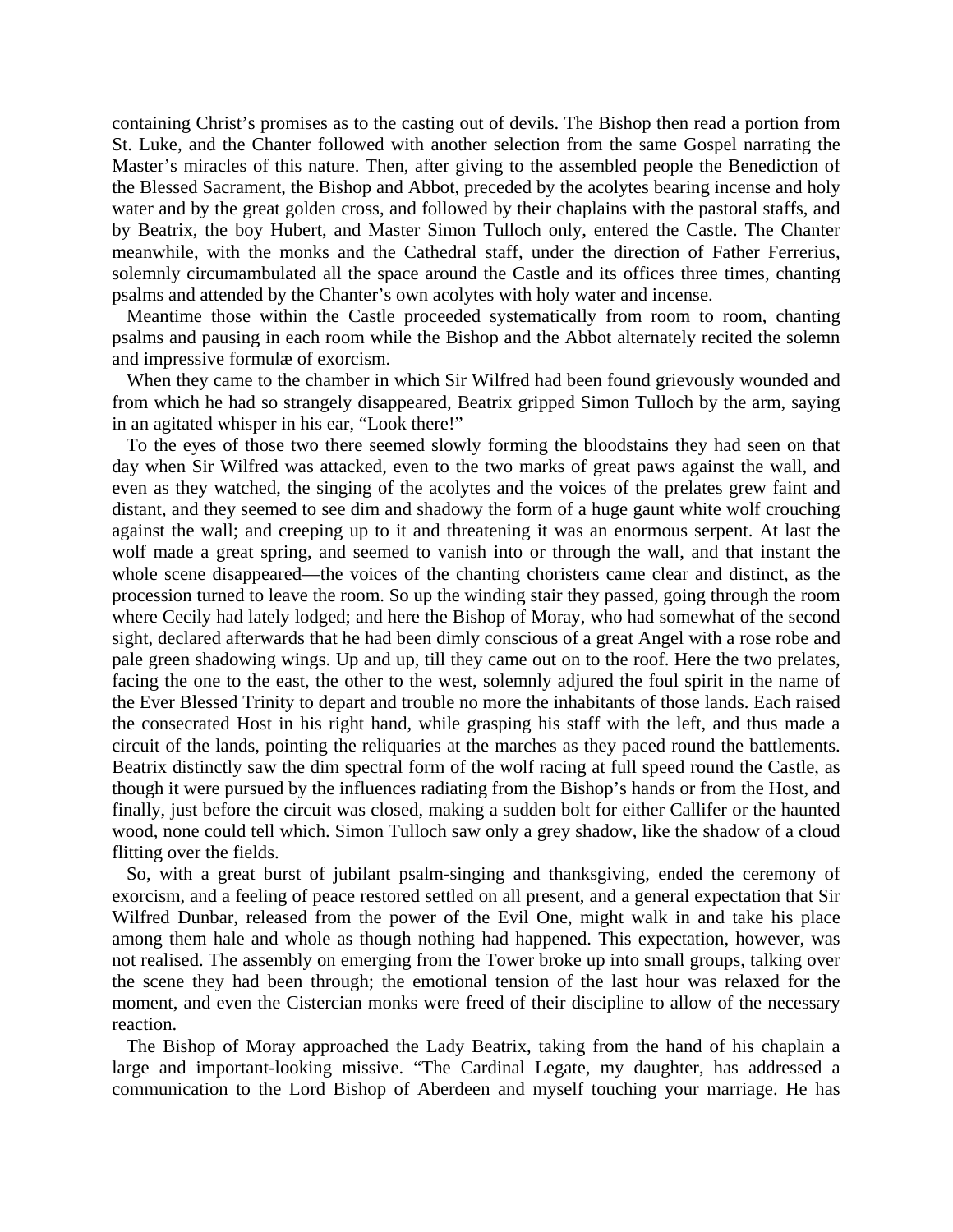received letters from Rome whereby it appears that the Holy Father is anxious that the consummation thereof should be no longer delayed. And he hath so written to the Cardinal. I will leave with you, my dear child, this copy of the letter addressed to us by the Legate, counting on your prompt acquiescence therein, as indeed is your bounden duty, and I trust your pleasure also. I hope and believe that many happy years of wedlock lie before you with our dear son Sir Norman Leslie of the Glen, who I may tell you, being in special favour at the Court of the Vatican, may confidently reckon on the highest advancement in this realm of Scotland. You know that until by God's mercy your father is restored to his home and kin I am by settlement the guardian of your fortune, even as the Lord Bishop of Aberdeen is by right of kinship the guardian of your person, and we have both decided to take prompt measures in obedience to the Holy Father to hand over your possessions and yourself to the safe keeping of your lawful spouse, deeming, as in conference it appeared to us, that it was not meet that you should remain longer alone and unprotected."

 He spoke gravely and solemnly, as befitted a prelate of the Church, handing to Beatrix as he did so the massive packet sealed with the arms of Elgin Cathedral, and counter-sealed with the arms of the Diocese of Aberdeen quartered with the three cushions of Dunbar.

"God pity me!" murmured Beatrix—"a nunnery were preferable."

#### CHAPTER VIII

## THE HEART OF A MONK

The town of Forres slopes away rapidly towards the north, the main street running east and west along the ridge of a bill, and the side streets branching off on either side at an angle, so that seen from above, as from the summit of the Cluny Hill, it has something the appearance of the bones of a herring. The houses down these side streets are set with their gables to the road, and at the time of our story many of them were houses of some pretension.

 In an upper room of one of these houses two men were sitting with a stoup of Spanish wine between them. One of them we may at once recognise as Sir Norman Leslie of the Glen. His coarse face and a certain thickness of speech showed that he had already paid some devotion to the flagon. He lay back in his chair with his leathern jerkin unloosened, his legs stretched out in front of him, in lazy and somewhat insolent abandon. His companion was a spare, active-looking man with a face like a ferret, a straggling red beard, and a suit of faded and frayed velvet that had once been a smoke-grey, but now bore many stains of divers colours, the memorials of various drinking bouts.

 "My word! Urquhart," said Leslie," but indeed I am weary of biding still here, no disrespect to your town, but in sooth it is damned dull, and that you must know. Yesterday there was not even a monk to talk to; the whole lot were off to transact some mummery of exorcism over the house and lands of my beloved wife—the Devil fly away with her!"

 "But why tarry, then, Sir Norman? If, as I understand, you ride to punish the MacIntoshes, why not ride into their country and do it without more ado?"

 "And bring the whole of Clan Chattan about my ears, most sapient counsellor? It is but one family of MacIntosh that I design to punish, and them, the Lord helping me, I will exterminate. I mean that old fox Farquhar, not the chief's son and heir though he is ruffian enough for anything, but the outlaw, robber, cateran, he with the seven Sons who has taken to the hills. Of late they raided down the Spey and carried off women and cattle of the Leshies, and a cousin of mine was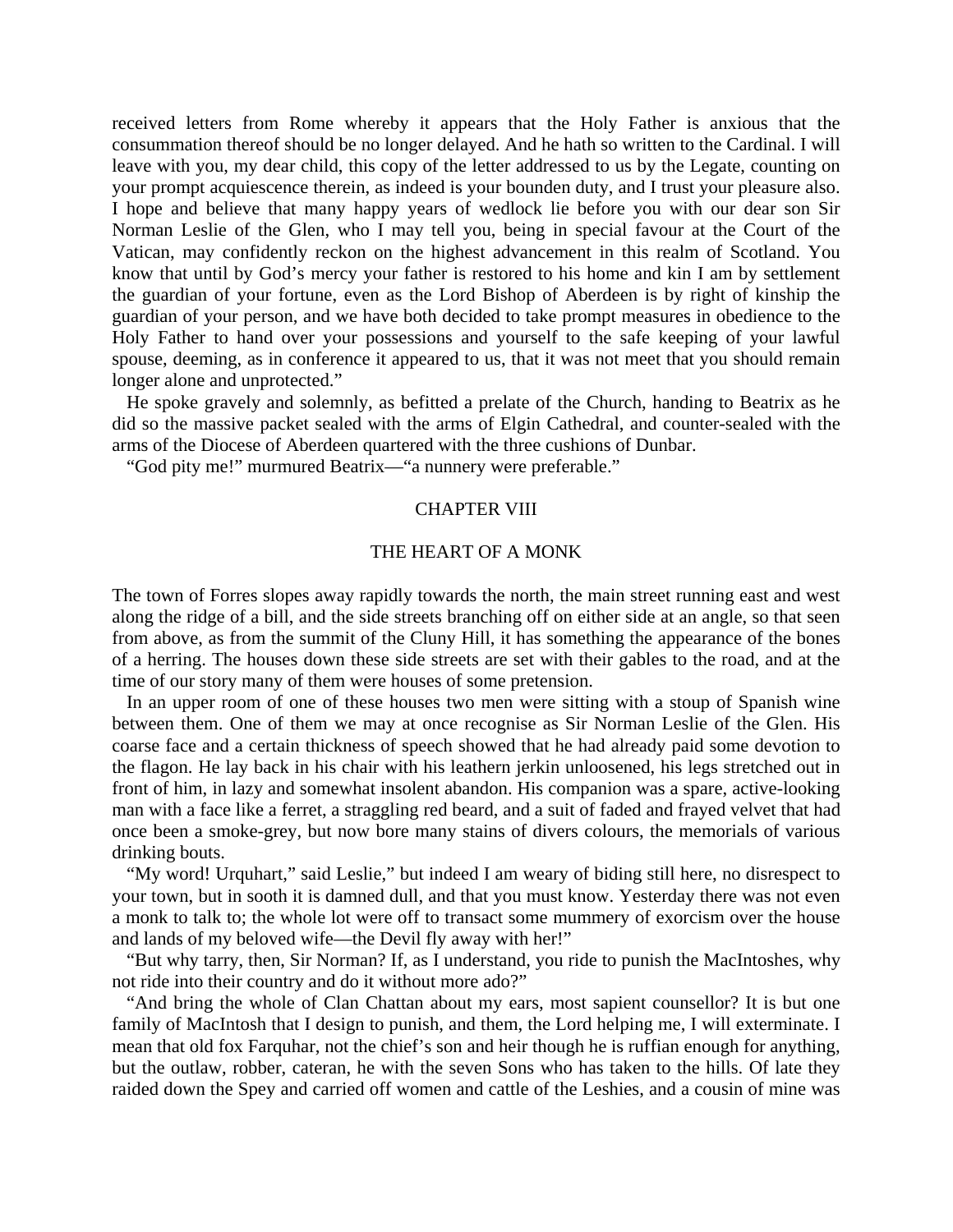killed. So I ride for vengeance. And I look for the guide you promised me, friend Urquhart, that I may come upon them, and leave no man, woman, or child of that cursed family alive, and be away before ever any others of the Clan are aware."

 "Ày! I have a trusty man who will take ye there, Sir Norman, a kinsman of my own indeed; and we have no goodwill to Farquhar MacIntosh, for he was in the raid when my cousin and chief of Cromarty was attacked, and many killed, and great booty taken—my kinsman lost his wife and his only son in that raid. This man knows every inch of the MacIntosh country, and will bring ye with dispatch and secretly to the Dune where .Farquhar and his seven sons dwell. But hark ye, Sir Norman, 'tis not only the Clan Chattan ye have to fear. There hath been some sort of a truce patched up between the MacIntoshes and the Cummings, and through the Cummings' lands of Altyre ye needs must pass to win to Farquhar's Dune, and mind ye Sir Alexander of Altyre hath five sons, all stalwart men and good fighters; though indeed here I might help you, for the three youngest are in a sort cousins of mine, being born from his second wife, who was the widow of my own kinsman, Urquhart of Burdsyards."

 "Friend Urquhart, I think you trace cousinship farther than your kinsmen would acknowledge, and this seems to me distant enough."

 "Well, well! I know the young men, and may be they would listen to me. Alasdair, they say, will be a Churchman; he is called of St. Germaine du Pré, I know not why. Well, Sir Norman, when want you this guide?"

 "As soon as may be. Stay, though, there is another matter. I must have Elspet Simpson with me. Luck was ever with me when I rode with her, but curse the wench! she hath such moods. At one time there is naught too much that she can do for me. Then again will she leave me, but always on some pretext or another; either the climate doth not suit her, or she hath promised some one something. The Devil catch her, and he will, for she is a very witch; but she hath bewitched me till I cannot do without her. Faith! Urquhart, I talk to you. You are a faithful dog, I think. Damn it! drink, man, empty out that stoup, and we'll crack another. The Spanish wine is good, though I have no great liking for the Dons. Well, well! this Elspet Simpson I must find. Or you must find her for me."

"Nay, Sir Norman, I am no witch-finder. How should I know of her whereabouts?"

 "She's here or here by. Mark you! she was with me on the Border—warned me not to ride to Flodden, and I rode not, and so escaped getting a cracked skull; and she cursed Jock Elliot who had sworn to slay me for some talk about his wife forsooth; made a wax image of him, I think; anyway, he was torn by a wolf and died,

 Then must she needs say she was ever ill on the Border lands, and in sooth the wench was ill, but she made herself so with brooding and fretting, got to talking of her soul, too, though the Devil hath that safe enough. In any case, she left me, and never could I find her or hear any tidings of her, till one day at the Abbey there I heard a monk mention her name. It was a tall monk who should have been a soldier, and was once—fought at Flodden, they told me. He spoke of Elspet to the game-legged gardener so when I found him out horse-breaking I asked what he knew of Elspet. 'She hath obsessed a sweet and pious lady,' he said. 'How know you Elspet?' I asked. 'I saw her deviltries down on the Border,' he said, and with that he would say no word more.

 "Now who might that be?" said the man addressed as Urquhart. "I did hear something of a lady who they say was bewitched, one who was biding with the Lady Beatrix Dunbar."

 "With Dame Leslie, you mean? Speak respectfully of my wife, confound you! So ho sits the wind that way? Elspet hath overlooked my wife's intimate friend! Well, 'twere like her. A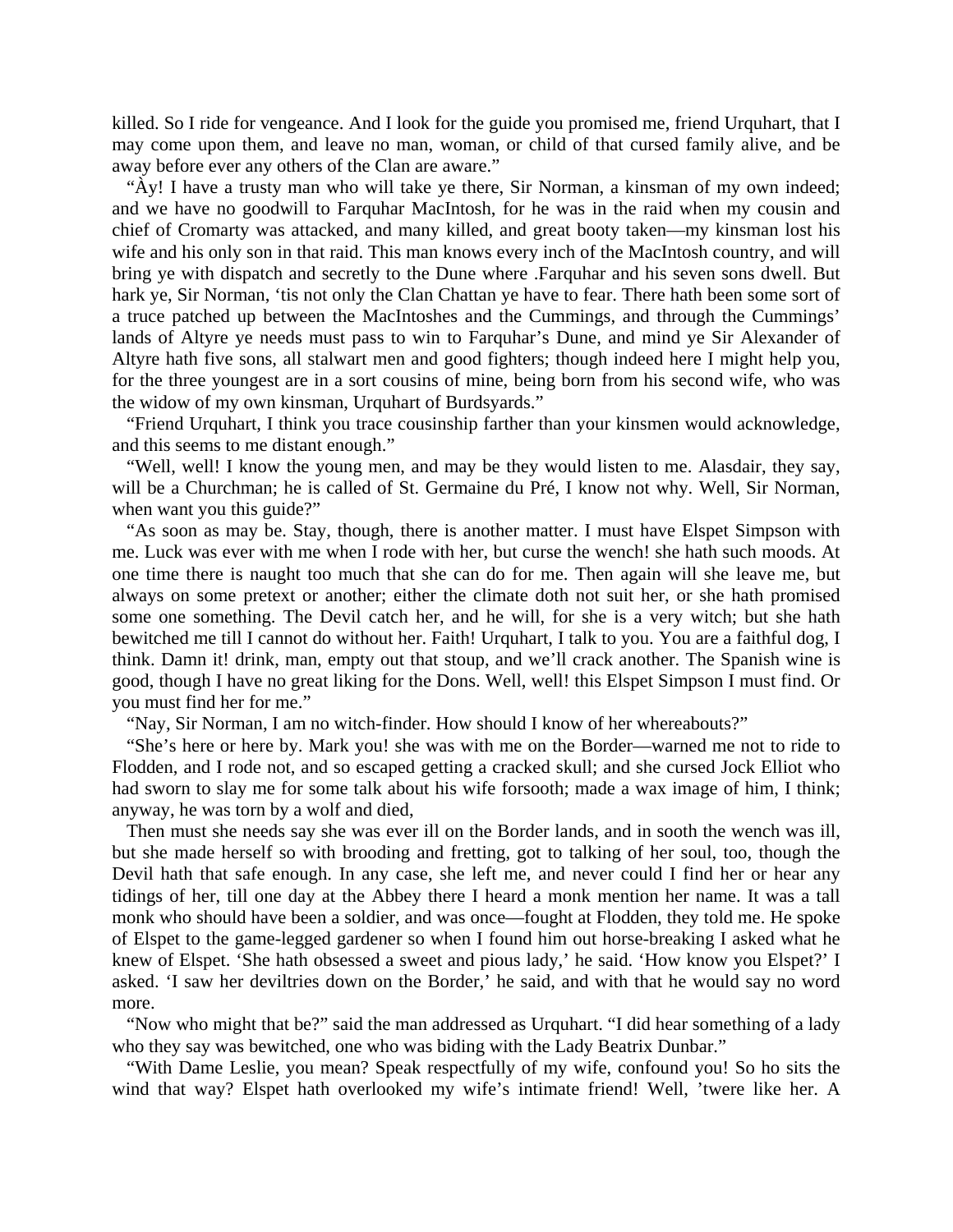jealous little beast she always was, and mighty angry that I was married—not more angry than I was myself. But, look you, I need the revenues of Blervie. There be over many harpies round me, and besides I must needs have an heir to the Glen. Well, here's the wine—fill up, Urquhart. Gad! a man must talk sometimes."

 They drank for some minutes in silence, then Urquhart said, "And what shall I say to this Elspet Simpson, if I should succeed in finding her?"

 "Tell her that Norman Leslie needs her at once. Though she left me so cavalierly, truth, I think the wench will come anywhere if she deems I need her. Stay! show her this buckle, 'tis a pledge betwixt us, and bid her by the word 'Grip fast' that she delay not, but come to me with all speed. Lord! but that wench's black eyes have clean bewitched me—I cannot get them out of my mind. Ah, Urquhart! if you must be damned for a woman, get a woman worth being damned for. What was she doing working her witchcraft on my wife's friend, I wonder? Gad! I pity her if Elspet gets a hold of her. Her victims have a bad time, I warrant you. She'll be burnt one of these days. By the way, what the Devil were the monks and the Bishop and all the psalm-singing lot of them doing, exorcising on my wife's lands yesterday? They should have asked my leave, confound them!"

 "I heard all about that in the town this morning. It was about the affair of Sir Wilfred Dunbar." "What affair?"

 "Well, you know, Sir Wilfred, the father of the Lady Be—I mean of Dame Leslie," this in response to a dangerous look from his companion,—"Sir Wilfred, I say, was found insensible, torn and mangled they say by a wolf, and thereafter he mysteriously disappeared from out his chamber, whereto none could have access, and no wolf could possibly have come there."

 "Ho, ho! a wolf, say you? That smacks devilishly of Elspet's work; 'twas ever a wolf that tore those whom she cursed. So she hath been busy here overlooking my wife's friend and cursing my wife's father, and sending her wolf to savage him? I never heard that any were carried off, though; that is a new game of my black-a-vised gipsy sweetheart. She mustn't play those pranks, though, till I get my wife safe in my own keeping, and the good lands of iBlervie are mine and an heir to the Glen, then she may do what she will and welcome; and if a legion of devils should fly away with my wife and leave the lands and gear—gad! I'd drink their health. Eh! but this Spanish wine is good. Friend Urquhart, you have an excellent house here, yet must I bid you good day. It grows late, and I must even ride to mine Abbey. I deem the pious monks would count it all joy if I were to ride away; they love not one who keepeth seasons of the Church, and hath not been within their sacred walls once yet either to mass or matins or vespers or any of their functions; sooth I love better to fly a hawk at a heron, or to crush a cup with a friend, than listen to their droning chants and their dull sermons. Fare you well, friend!—give me leave."

 Here be threw open the window and blew a blast of a hunting horn out into the street, whereat half a score of men-at-arms came clattering up, leading in their midst a great warhorse, while the burgesses fled to right and left, and some were hurt; but little reeked the Leslie I or this, for never in his life had he heeded any other where his own pleasure or convenience were concerned. He stretched his great limbs, turned the flagon upside down to be sure that the last drop had been drained, and strode heavily down the stair, till he reached the street, and mounted on his big horse and trotted away with much noise and jangling and clattering through the quiet streets. Urquhart stood long at the window looking after him. The jackal to a most ignoble lion, so he apostrophised himself, having so much grace left in him that he was somewhat ashamed of his position.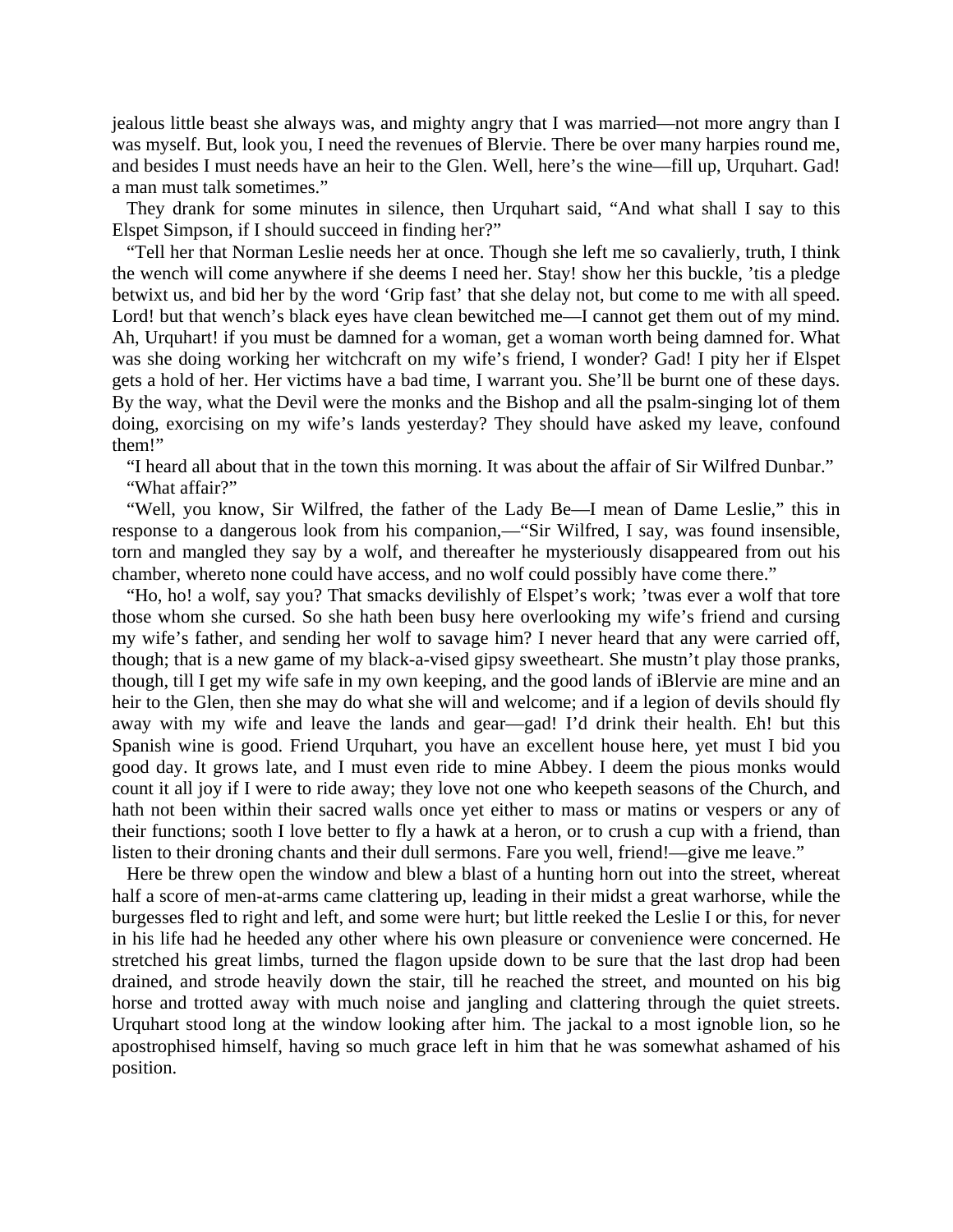"One were a fool to trust to the Lightsome Leslie," he muttered to himself. "Yet better have him as a friend than an enemy, since it must be one or the other. And he shall avenge us on the MacIntoshes. Also with an empty pouch, no employment, and no credit, and only this poor house to call my own, one must needs serve whatsoever master Heaven or the Devil may send. What sees he in Elspet Simpson, I wonder? Either he is in love with her or her witchcraft aids him; may be 'tis both. Well, around Blervie Tower is the place to whistle for that hen falcon. She will harry the Leslie's bride, I doubt me."

 He stood long looking out from his window, that commanded a magnificent view over the Moray Firth to the hills of Ross, where the afternoon sun now showed the masses of Wyvis in the daintiest tints of cerulean blues and pearl greys.

 That sun bathing in his radiant light all the low lands of Moray glinted on the rich accoutrements of Sir Norman of the Glen, as his troop went jangling along the carse road towards the Abbey of Kinloss, where he had temporary lodgement. The road to Elgin, though little more than a rough track trodden by men and horses through the level lands, could be clearly made out in the bright sunlight, and beyond the parish church of Alves it entered a dense wood of oak and beech.

 On a large flat stone under a great spreading tree was seated a tall, stately monk; no second glance was needed to see that it was Father Ambrose pursuing his way to Strathisla. His Breviary was open in his hand, but he was not reading; he was lost in meditation, and at intervals talking to himself, after the manner of solitary men.

 "A curious case of conscience," he mused. "On the one hand is Father Adam Elder's injunction as Confessor, and the Father Abbot's distinct commands to go to Strathisla; on the other is that strange wild soul Eochain Beag. He made shipwreck of the faith through foolish handling in his youth, yet now hath he almost won his way back, and I deem he is a Christian in all but the name. A few more talks such as we had last night and a soul would be saved. But dare I go back into temptation? Dare I fly in the face of my confessor's injunction and the Abbot's commands even to save a soul? Am I strong enough, anyhow, to say farewell absolutely and for ever to the love that tugs my heart? Oh, how bewitchingly she glides before me! *Vade retro Sathanas."* 

Long he sat meditating, then he took out his writing tablets and began to scribble a Latin poem.

 Two hundred years later that poem was found, its paper discoloured and frayed with age, between the pages of the monk's Breviary, which had passed into a private collection, and was roughly Englished thus:—

> "I mourn for a love of the past, A love that for ever will last, Fast in my memory, fast, Fast as the tooth of care. As the gold round the Virgin's head When the light through the window is shed, A bright auriferous red, Such is my darling's hair. O loving lips to me denied, O cloven cherries, laughter-tied, The great heart of the world is wide— A full white heart of misery. As I stand before the altar,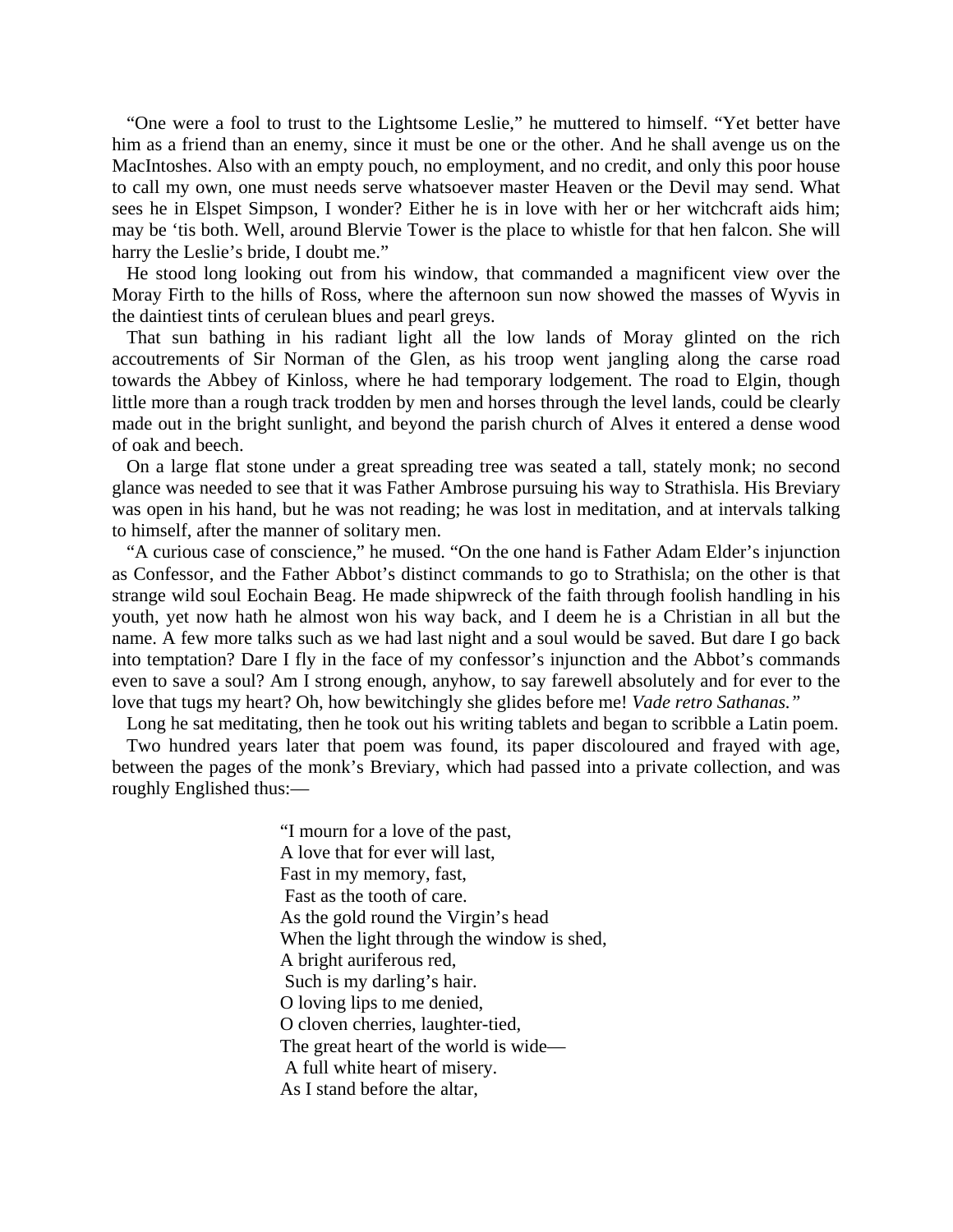As I say the Holy Mass, My love-led lips will falter, Her image still ill pass, Smiling sweetly, smiling sadly, On my hurtful, guilty love; On my passion cherished madly, Like an angel from above. I have striven, I have striven, With this hurtful, guilty thing, Still forth it is not driven,— Ah, God! it hath a sting. O Heaven, in mercy send me An end to all my woe! O Virgin Queen, defend me From love, my direst foe!"

The monk placed the paper between the pages of his breviary. "Now I am strong," he said to himself; "I have said farewell. I am dead to the world and the world to me. All the same, to help Beatrix I would give my body to be burned and my soul to be damned, if need were. And still the case of conscience remains. Should I obey my confessor and the Lord Abbot, or should I go to the rescue of a living soul gone wrong through no fault as I deem? Would that I could refer this to some other—I am unable to determine what is right to do."

 As if in answer to his thought there came a sound of horses' hoofs trotting at a decorous pace along the road, and presently entering the beech wood appeared the train of the Lord Bishop of Moray returning from Kinloss.

 "Good!" said Father Ambrose to himself. "I will place the question before his Lordship, and whatsoever he shall say that will I do, and I pray that Heaven in its mercy will inspire and illuminate him that he may rightly resolve my difficulties."

 He stood up as the train approached. The Bishop was riding an ambling pad that went softly, as befitted a dignified Churchman; he drew rein on seeing the monk.

"Father Ambrose of Kinloss, is it not?" he inquired.

The monk bowed gravely.

 "I heard much of you from the Father Abbot. I understand you fought at the disastrous battle of Flodden, when so many of our best and noblest were killed?"

Father Ambrose bowed again.

"And you are on your way to Strathisla, by the Father Abbot's orders—is it not so?

 "That is as your Lordship may decide. A case of a divided duty has arisen where conscience sees not which way to turn. On the one hand is my confessor's advice, backed by the Lord Abbot's commands, to go to Strathisla on the business of the monastery; on the other, a soul in great difficulty has most unexpectedly been thrown in my way, a soul that has wandered far from the fold of the Church, but which I think may now be led back into the faith of Our Lord. By a chance I can reach him, to no other Christian would he hearken at all on the subject of faith. It seems to me that he hath been specially led to me. Tell me, my lord—and may the grace of the Holy Spirit guide you, as it always does, to counsel truly in this—am I justified in refusing this, which seems verily a call of the Spirit? or am I justified in disobeying the advice of my confessor and the commands of my superior the Lord Abbot?"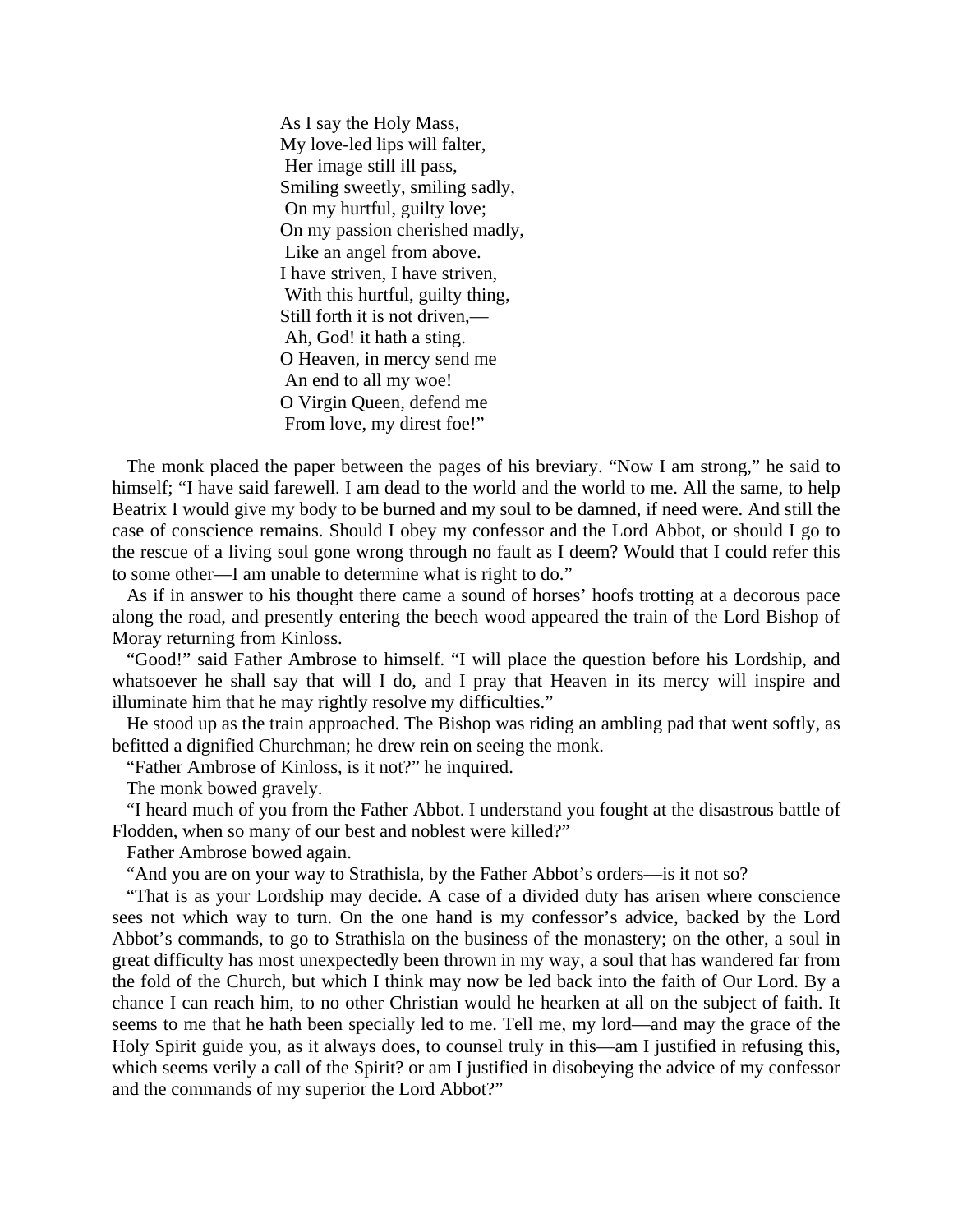The Bishop sat for some moments in deep thought. At length he said—

 "Father Ambrose, the question is weighty and puzzling, but on the whole I think that a real call has been vouchsafed to you, and you would be seriously to blame if you should neglect it. I give my word, therefore, that you should go where you are called, and should do your best to bring this soul back into the true fold. Thinking this, by the authority committed unto me as Bishop of this diocese, I absolve you *pro hac vice et tempore* from your obligation to obey the Lord Abbot in this particular, and I recall the counsel given by your confessor, and I impose this new duty on you that, in expiation for the sins which you have committed and which you have confessed, you do bring back into the fold of the true Church this wandering sheep. And may God bless you in your endeavours!"

 The Bishop raised his hand in benediction, and Father Ambrose knelt by the wayside to receive his blessing, and the train passed on and were lost to sight at a turn of the road.

 The Bishop was a good and pious man though slightly pompous, and after he had parted from Father Ambrose his mind was haunted by uncomfortable doubts whether he had counselled aright. The instinctive desire born of the long rivalry between the two foundations might, he thought, have clouded his judgment and inclined him to decide against the ruling of the Abbot. He endeavoured to review the question as though it had been put by a perfect stranger. Yet still he thought he must have given the same answer.

 "As God wills," said Father Ambrose, as he replaced his breviary in his girdle and turned his face towards the setting sun, taking the path that struck off to the left hand up the hill towards Callifer, leading to a point away on the wild waste moors of Dallas where he knew he might expect to meet with Eochain Beag.

 Meanwhile a messenger sped from Forres up into the Altyre woods charged with a letter from Urquhart to the Dame Cumming of Altyre, recalling the writer's kinship with her first husband, Urquhart of Burdsyards, and requesting that she would use her influence with her stalwart sons Robert, Alasdair, and James to allow free passage through the Cummings' country for Sir Norman Leslie of the Glen, who rode to take vengeance on one family of the MacIntoshes who had done grievous wrong to the family of Urquhart, to which her Ladyship owed some affectionate remembrance, and who were in no way connected with those MacIntoshes who had recently concluded a truce with the house of the Cummings, but were outlaws and freebooters, against whom should be the hand of every honest man.

 Dame Cumming was walking in the woods with her second son Alasdair when the messenger met her. She was at first greatly puzzled, for she failed to recall this alleged kinsman of her late husband; but Alasdair, reading the letter over her shoulder, said—

 "Never heed who the rascal is, mother—in truth it matters not. I know this Farquhar MacIntosh, a thief and a cateran, and Leslie is one of the biggest blackguards in Scotland. If they should exterminate each other the world will be all the cleaner, and if by chance Leslie is victorious we will call him to account as he comes back for molesting one who is at peace with the Cummings;—so the land will be quit of a pair of rascals anyway."

He called up the messenger.

 "Say to Master Urquhart that the permission is granted. I, Alasdair Cumming, make myself responsible that his friends shall pass in safety through the Cummings' country."

The messenger bowed low and withdrew, and the Dame and her son continued their walk.

 Up in Blervie Tower Beatrix Dunbar was sorely ill at ease. Over and over again she had read the missive which the Bishop had handed to her without any ray of comfort coming to her. It was curt and concise almost to baldness; to the scholastic Latin in which it was written the Bishop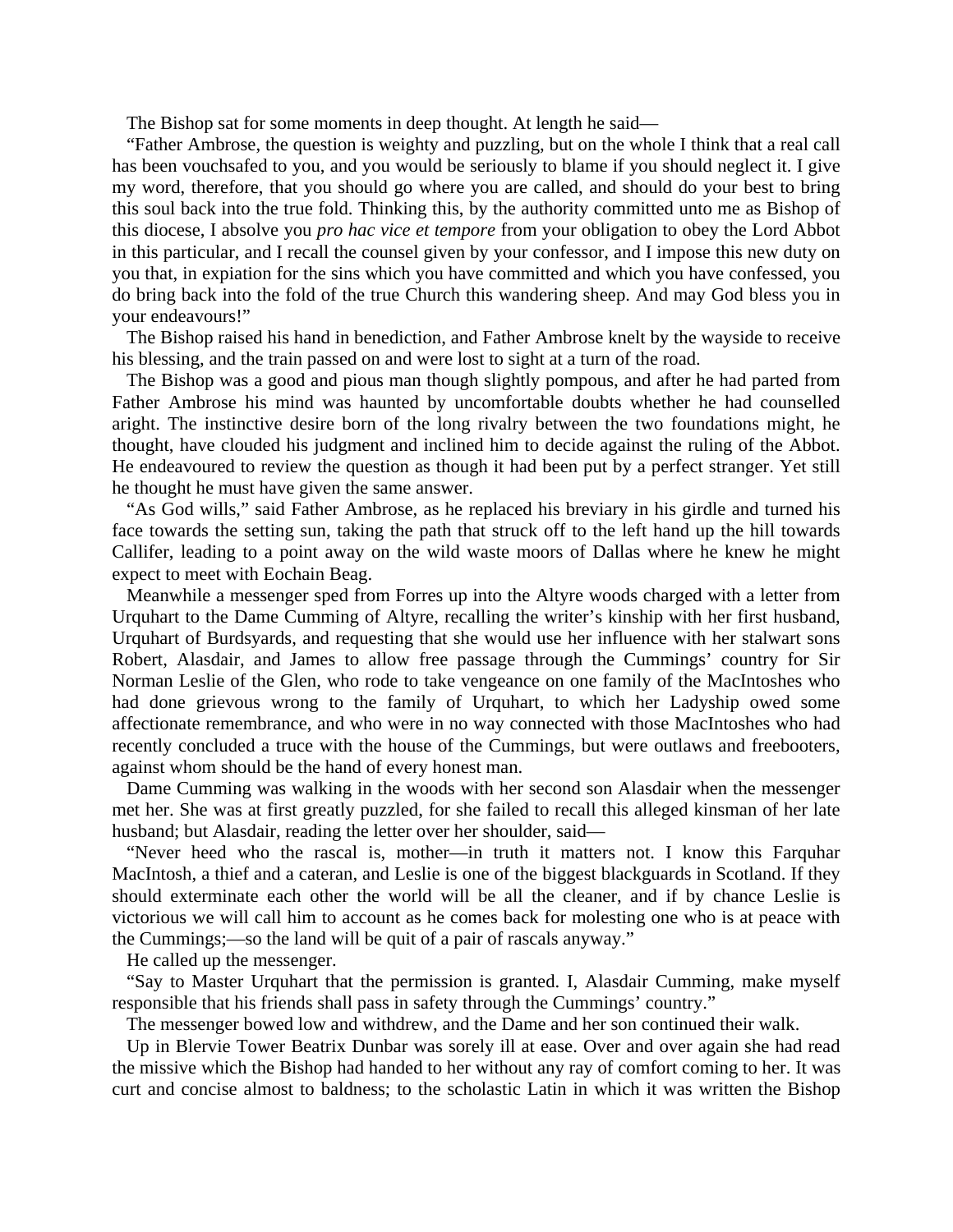had appended a translation, hardly indeed required; for Beatrix, educated by her scholar father, could read the ancient classic tongue almost as easily as modern Scots.

 It set forth that the Cardinal Legate had received instructions from the Vatican that the Holy Father hearing that the marriage celebrated *per procuratores* between his well-beloved son Sir Norman Leslie of the Glen, and his beloved daughter Beatrix, only child of Sir Wilfred Dunbar of Blervie Tower in the county of Moray, had not yet been consummated, and that the parties were still living apart in disregard of the said marriage ceremony; therefore the Holy Father did command that the said Norman Leslie should with all convenient speed take unto him his said wife Beatrix, and should live with her according to the due intention of Christian marriage, and he ordained that the Bishop of Moray should exhort both parties thereto that they conform presently to this decree, and that the Bishop of Aberdeen, as being, in her father's absence, by reason of kinship, guardian of her person, should exercise his power to hand her over to her lawful spouse as aforesaid, and that failing their doing so he should take such means as he should think most advisable to ensure their obedience thereto. To which missive the Cardinal Legate had added a note of his own to the effect that, owing to the strange and unexplained disappearance of Sir Wilfred Dunbar, the said Beatrix being left without any lawful guardian, it was the more essential that the decree of the Holy Father should be carried into effect with no delay whatsoever, for that the same was a position most undesirable for any Christian young woman, and he accordingly called on the Bishop of Aberdeen as the interim guardian of the said Beatrix to enforce the same immediately.

 To this there was appended a postscript by both Bishops setting forth that the decree had been served upon Sir Norman Leslie, who had promised compliance therewith when he should return from the present expedition on which he was bound, and wherein not merely his interest but his honour and the honour of his house were involved.

 In these clear-cut sentences lay no hope. Beatrix perceived a web woven around her from which no escape was possible, except on the remote chance of her father being restored to her; even the refuge of a convent seemed out of the question in view of the Pope's letter and the Cardinal's addendum. She was a married woman, she could only be treated as a fugitive from her husband, and she knew well that in those days but small grace was extended to such, especially when the husband was a man of importance as was Sir Norman Leslie. Even if the convent at Elgin would receive her for a few days, she would soon be sent back to him. In her father, however, she had supreme confidence.

 Then she recurred to the other missive in her hand, as often and as eagerly conned as the one from the Bishop. At the Dune on Callifer she was to hear tidings of her father, to be convinced that he was alive and on the road to recovery.

 Hardly any of the country folk even by day would venture to pass the Dune at Callifer; it was scarcely less dreaded than the haunted wood at night, and on the night of the full moon it needed more than ever an undaunted courage, yet this did Beatrix propose to herself. Even at first she had not shrunk from the adventure. Now, since the Pope's letter, it seemed the only possible thing to do, if the future were to hold any hope for her. She recalled also Master Simon Tulloch's suggestion that a champion for her might be found in Alasdair Cumming. Why had he said that? It was a curious thing to say, but Master Simon was not wont to say things at random, and sometimes he was very slow to give his reasons. Well, if Alasdair would befriend her, she was willing to welcome any champion. Simon had once spoken of Father Ambrose, but what could a monk do? She blushed hotly as she caught herself thinking of him, and after all she had never seen his face, only she had felt those keen eyes burning on her in the Chanter's garden.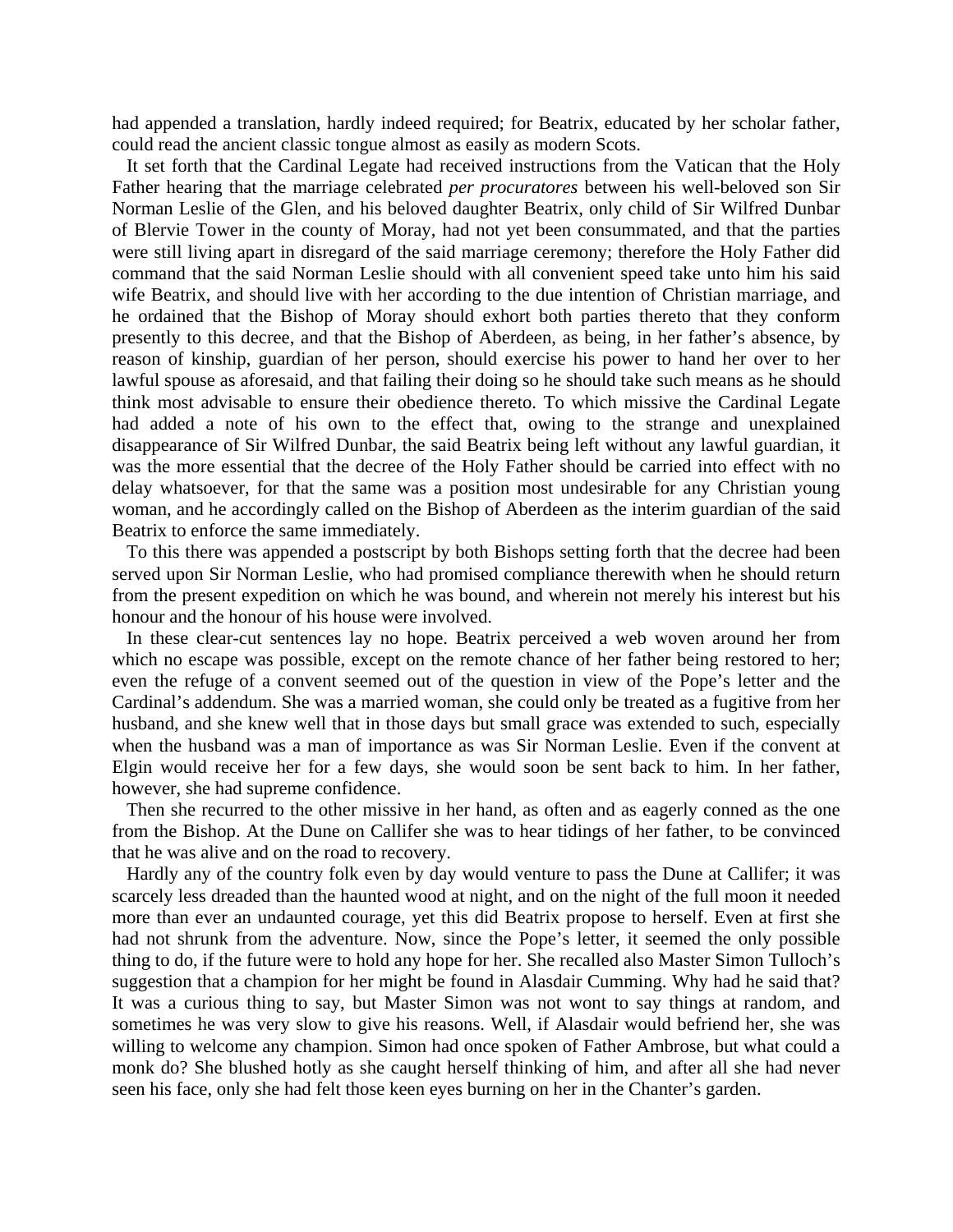She looked at the sky; the sun was setting fast, midnight was but a few hours off, and she must start fully an hour before to be on Callifer at the stroke of twelve. She hurried within to dismiss her bower maiden to bed, and see that all was well in the Tower, and make a few simple preparations for her midnight expedition.

 Unknown to her, Master Simon Tulloch walked up to the base of the Tower, and passed round out of sight behind the flanking walls. He knew she would indignantly refuse his aid or his company, nevertheless he was resolved that his dear lady should run no risk unattended by him, however much he had to keep out of her sight and hearing.

# CHAPTER IX

# MIDNIGHT ON CALLIFER

Blervie Tower in the early sixteenth century stood as it were on the boundary line between civilisation and the wild country. From the shoulder of the hill on which it stood the ground sloped rapidly down towards the fertile lowlands of Moray, dotted over with smiling farms and the rich Abbey lands, interspersed with magnificent beech woods. But looking in the other direction was a No Man's Land, hated and shunned by all the peasantry, a district of extremely ill repute. A short distance to the south-west of the Castle was a stone circle, said to have been in ancient days a Druidic temple, where, so it was reported, the vilest of heathen rites had been continually practised and the stones were bloodstained with human sacrifices. It was firmly believed among the people that demons haunted the old stones, and that any one who incautiously ventured therein at certain times was carried away and kept in endless torment, and never seen again. Moreover, other legends had it that under the stones there was a hidden treasure, and whoever could get into the circle on a certain night when the demons were away at the sea, might seize the treasure and keep it, if only he could get away before the rightful guardians could return. Notwithstanding this tempting tradition, the sinister stories obtained such a hold that the place was universally shunned, and a thick wood had grown up around the stones whose whereabouts and indeed their very existence became almost a matter of myth and legend. Eastward from the haunted wood and behind the Castle but only some half-mile from the cluster of small cottages around its base was the margin of a desolate peat bog, on which grew here and there clumps of dreary, wind-distorted trees, and beyond the bog the shoulder of the hill rose again towards Callifer, which was another reputed Druid centre. This high ground, the highest for a circuit of some ten or a dozen miles, was covered with a wood of very old oak trees, vast and gnarled and twisted, so old that some of them might well have sheltered the white-robed Druids in the days when their faith was the living religion of these islands. On the very top of the hill was a high cairn of rough stones, surrounded by a turf rampart, known as the Dune of Callifer.

 On the southern side the hill sloped down again to the lands of Dallas, and beyond and to the right of these were the woods of Cumming of Altyre, and farther on might be seen in the dim distance the bare hilltops of the MacIntosh country. The feuds of these two great families, their mutual raids and slaughters would fill many volumes, though here and there in history there occurs some isolated and ephemeral alliance between cadet branches; but on the lands of Moy no Cumming might ever set foot, not even as gillie or gamekeeper or crofter. Yet there is little record that either family interfered with the other in their raids on the fertile pastures of the land of Moray, where, as it was once said by a Highland cateran, "every man taketh his prey." So the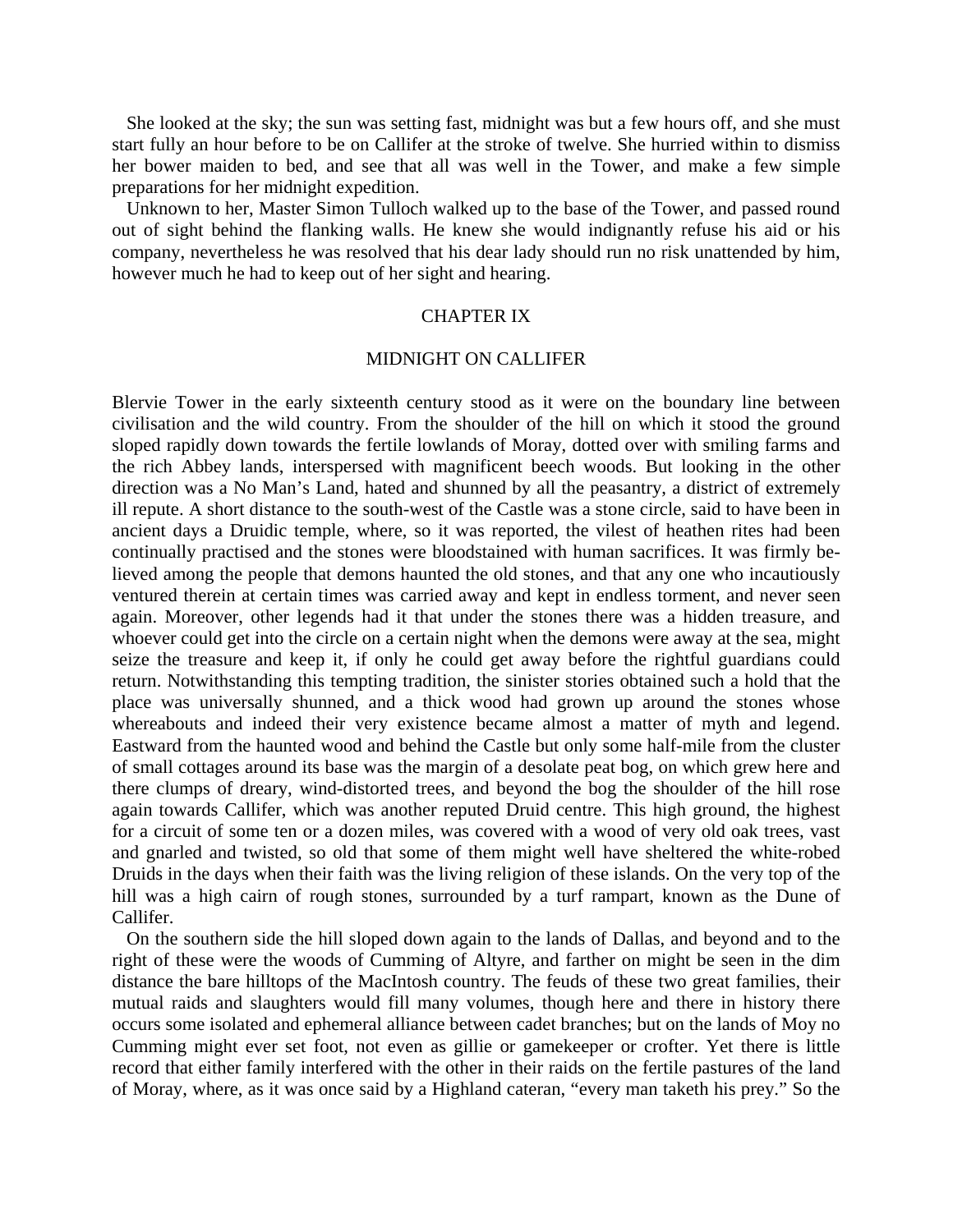civilised lands where the Church influences prevailed and peaceful occupations were followed in the main were separated almost by a sharp line from the hill country of the wild Scots. But to both that hilltop whose highest point was marked by the Dune of Callifer was a spot of dread, a sinister district haunted by wild beasts, and still worse by evil spirits, the false gods of the old heathen to whom human sacrifices were offered and all manner of cruel and wicked rites were performed. Ill luck ever brooded over this desolate tract. If an old woman should gather dry and rotten wood there to kindle her fire, be sure the hut would be burnt down, or her cow refuse her milk, or her lambs would die, or some mischance or other would surely befalL Nay, if a man did but enter the accursed place be would be dogged by ill luck, and his neighbours would avoid him as one forbid.

 When Sir Wilfred Dunbar had ordered that hunt for the wolf whose tracks had been seen the day before the mysterious attack upon himself, the serving-men with one consent, notwithstanding their master's imperative orders, had refused to enter the evil land. Not only their own superstitious dread of what might happen to themselves, but their fear of their neighbours, and of what might be said of them, or indeed done to them, held them in strong leash; for it was on record that one man who had stumbled in there when blind drunk, and emerged seemingly unharmed, had been deemed a wizard on account of his immunity, and because he had sold his soul to the Devil was beaten to death with pitchforks.

 Simon Tulloch had determined without any hesitation in the light of day that nothing would deter him—come what might, he would not suffer his dear lady to brave the dangers of the haunted land alone. But now in sooth, as he stood near the margin of that sinister tract, as the full moon rose slowly over the crest of Callifer, things wore a different aspect. He was a man of good pluck and resource, strong and sturdy and little burdened with superstition. Still, if there were really uncanny things, could he help her? Might he not indeed hinder and endanger her? She was a very saint of God; he was, he admitted to himself with shame, anything but a saint. In view of anything pertaining to the Devil, such as was only too likely to be stirring within those evil precincts, she would be safe from her holiness, but what about him? Could her saintliness save him? And even if so, it would be she who would help him, not he her—was this fair? Again, should they both come out safe and the thing should ever be known, most assuredly both of them would be burnt or drowned by the infuriated populace, as having unlawful dealings with the Evil One. Now, in such case, if it chanced to Beatrix alone, he Simon Tulloch had some influence with the Abbot, and even perhaps with the Bishop; but if he were in the same condemnation he could be of no assistance to her.

 Specious reasoning was this, yet it served its purpose under the moonlight; for in good sooth Master Simon Tulloch was afraid, and was also mortally ashamed of being so, and would not for worlds acknowledge the fact even to himself. He had no fear for his own skin, he had been in the wars, and had met blows and wounds and even imminent death with cheery and imperturbable good humour; but these strange things that strike unseen, horrible formless evils that threaten not the body only but the soul, that daze a man's brain and turn his blood to water, that was a different matter. And so as he walked along, keeping the Lady Beatrix in sight, as he had vowed to do, he yet kept carefully along the lower path, as far as reasonably he could get from the margin of the forbidden tract. Yet all the while he tried in the brain of him to reconcile his loyalty and his physical pluck with his fear of the uncanny and the supernatural. Much also he wondered at the courage of the Lady Beatrix, as closely wrapped in black hood and mantle and indistinguishable save for her gracious carriage of body from any ordinary peasant woman, she walked calmly and steadily along the path leading into the great woods around Callifer.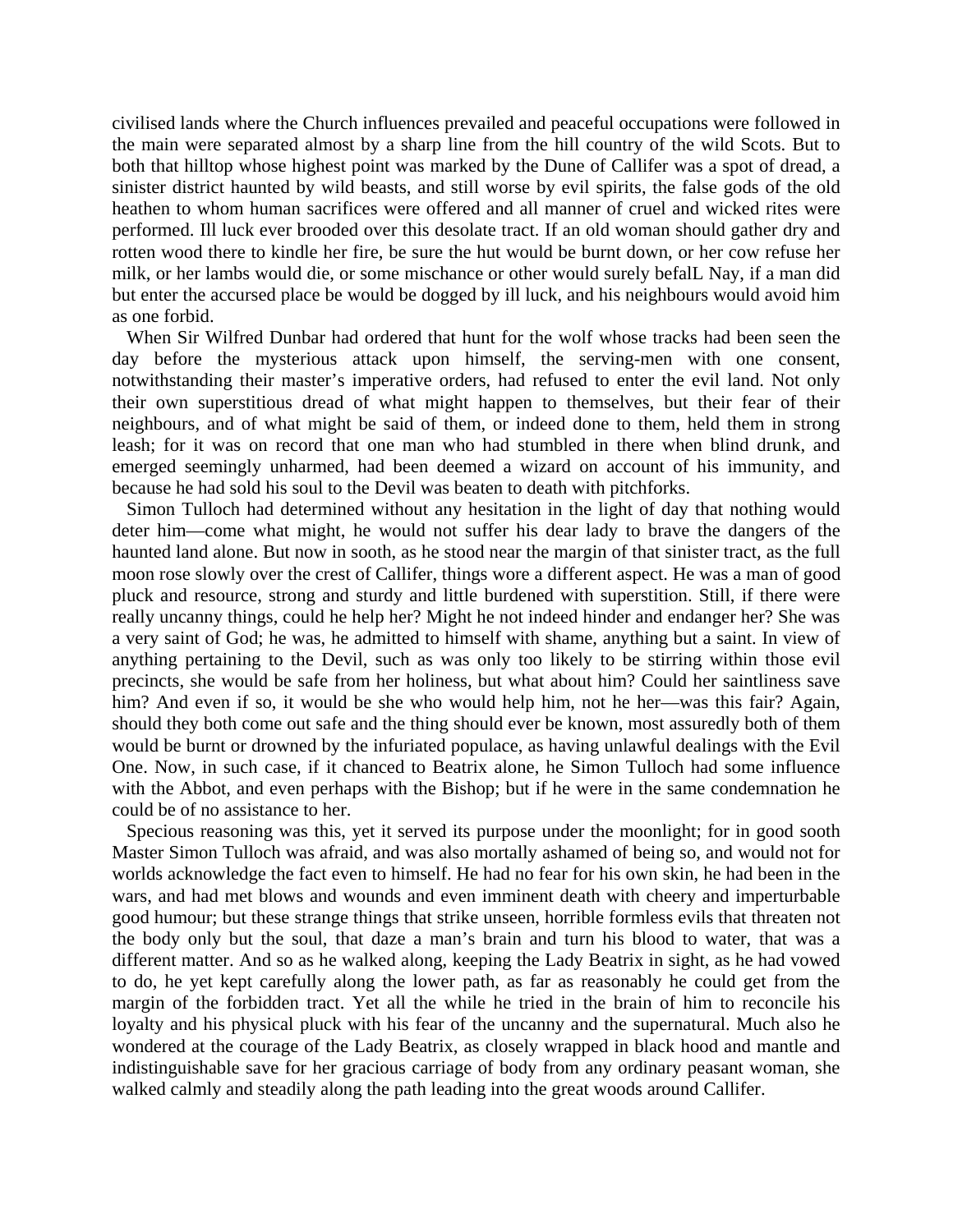Steadily she walked, it is true, yet her mind was far from steady. Beatrix was a very woman, though all the courage of her race was in brain and nerve. Belief in supernatural forces and in the physical powers of the Prince of Evil were universal at the time of our story, and there was no doubt in her mind as to the terrible risks she was running. To physical dangers she could brace herself, but at any moment some unseen, unknown power of ill might enter into and obsess her, paralysing will and thought. Possession of the Devil was a real and horrible thing, yet on the other hand was this terrible alternative of the marriage with Leslie of the Glen. This seemed unavoidable, unless her father could save her, and there was no other way of seeing him except by means of this strange summons to the Dune of Callifer. Everything else had been tried and failed, and now the Leslie claimed his bride, and the Church backed his claim, and she felt utterly helpless. The thought of all this and of the one ray of hope held out to her as it were from an unknown hand in the mysterious epistle that had brought her here this night seemed to give her courage to face anything, and instinctively she dwelt on these thoughts to banish the cold chill fear that, spite of herself, would creep over her. Her whole soul shuddered with sick dread of Leslie, as if from contact with some unclean animal. She had appealed to the Church, and the Church had responded that she was married to him, and demanded from her the performance of her duty as a wife. The law was powerless, no convent would receive a runaway wife. Her father, it is true, was a scholar and a student; he held Churches and Church law in no very high esteem. He had great powers, she knew, uncanny and unlawful powers the country people believed, perhaps he might be able even to defy this Leslie. But he was gone, spirited away, overcome possibly by spells stronger than his own. Then out of all this darkness and confusion a friendly hand had been held out to her, from what was deemed the most evil and sinister quarter in the whole of the land of Moray. No matter, the message was friendly, and the only friendly one she had received, the only gleam of hope. She felt at the moment that she would have grasped the hand of the Devil himself if he only offered to free her from this loathsome marriage.

 Timidly she looked up to the great dark forest whose gaunt twisted trees that looked like tortured souls writhing in agony rose close to her on her right hand, and which she must enter in a hundred paces more. Simon Tulloch watching from below saw what was unseen to her, a tall figure standing on a knoll silhouetted against the sky. The moon, still low in the east, was large and red, and the figure seemed to be wrapt in a sort of fiery halo. Simon, if he had thought calmly and collectedly, would have known that it was only the red moon shining through a light vapour condensed from the chill night air. But in his state of brain excitement it seemed the Prince of Evil himself in a garment of flame. Or was it Eochain Beag? If it were the former, he Simon could but pray to be delivered from the malice of the Devil;—if it were the latter, then he who had summoned her was waiting to receive her, and he could do nothing, and salving his conscience with these thoughts he fell down on his knees and began to pray lustily.

 Meanwhile Beatrix, holding on her way, pursued the path that turned now under a giant oak tree of many hundred years' growth and then lost itself in the thick moss and fern that carpeted the ground. Very dark and forbidding looked the wood. Vivid gleams of brilliant moonlight alternated with the densest black shadows, striking now on some fallen tree whose barkless twisted boughs looked like tangled white serpents, now on some small stagnant pool that looked even more gruesome.

 The tension of nerve and will that enabled her to go on alone wrought up her imagination to fever point. Evil things were all round her, fiery eyes gleamed among the mosses on the dank ground, imps horrible in their grotesquerie grinned at her from among the branches. One she seemed to see more clearly than the others bore a fantastic resemblance to the Leslie's griffin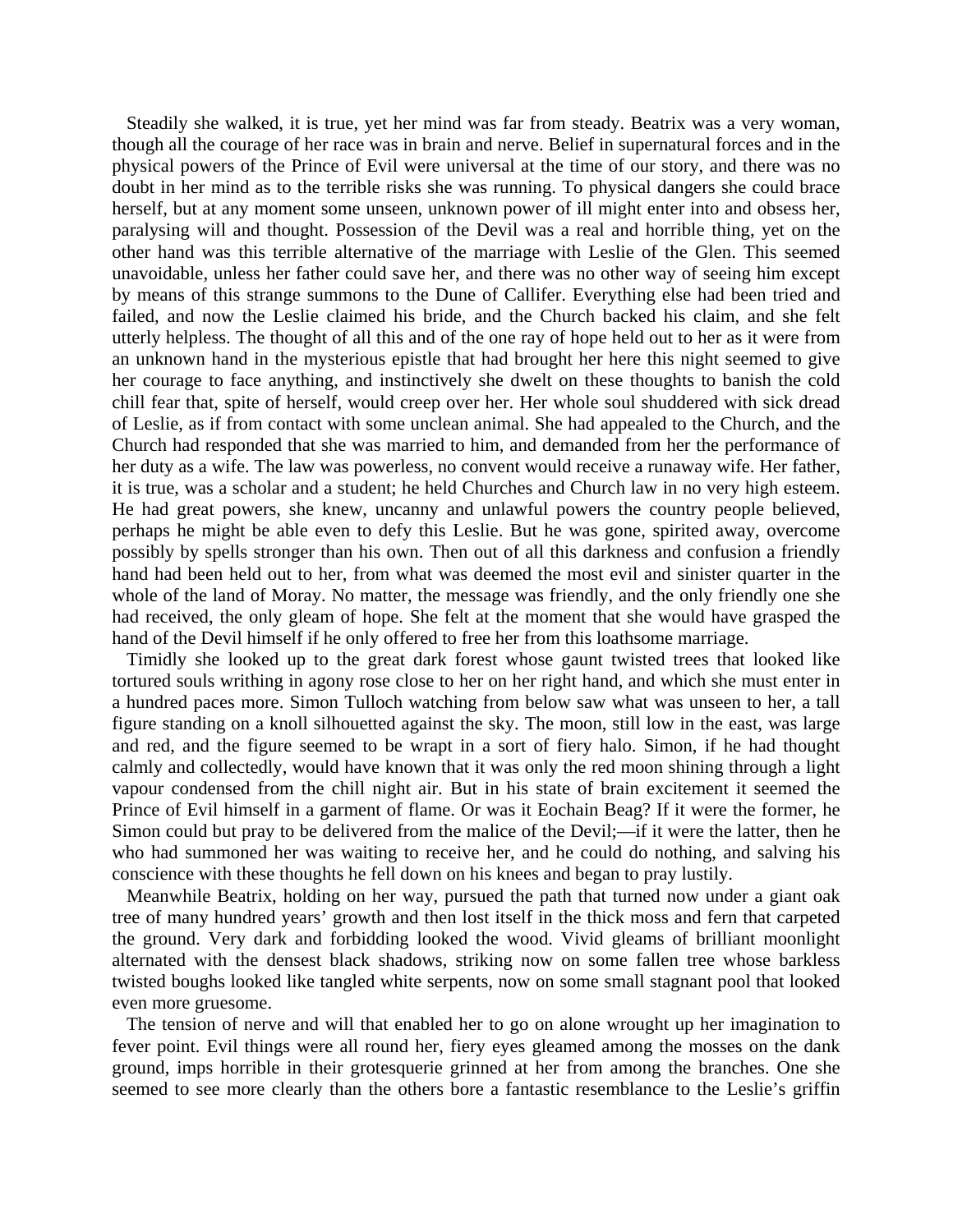crest. Next moment she saw it was but a twisted oak branch, but it started a new horror. What if this summons on which she had built so much were but a trap of Leslie himself to draw her into these lonely woods, where he might seize and carry her off unmolested, and there would be none then who would ever dare to rescue her. Her brain was whirling—would she faint? or would she go mad? Either was equally horrible here, in these ghastly shades, demon-haunted. Then on her came the thought of the power of the Church. If only she could invoke that mighty force! Not the Abbot or the Bishop—their solemn exorcism had passed off without effect so far as she could see—but some real saint, some strong Churchman—Ah! what was that? A long grey shape i~hat slid past at a swinging trot, or was it only a gleam of moonlight—a delusion? She could no longer distinguish. There it was again, a little farther in the wood—a wolf—it must be! And now her need shaped itself—If only Father Ambrose were here! And with the thought there came a wild longing for that tall, stately figure; she could feel the keen eyes that burned upon her from behind the folds of his hood;—with him she would feel safe, but with no other. Truly her brain played her strange tricks! Almost out loud she called for the monk, feeling that if she did not fall on the ground, there to lie and die, she must shriek aloud and rush into the depths of the wood, to throw herself before the great grey wolf, a self-immolated victim.

 But as she called in thought her brain grew calmer, as though the very mention of the Father's name brought back strength and sanity. Why was it that she began to feel as though she could imagine him walking there beside her, supporting and comforting her? Willingly, gladly, she let her fancy play upon this thought. Among all these shapes and thoughts of evil this must be good. And if the bare thought of the Father could bring such peace, surely he must be a great saint~; hence to dwell on his image was the truest and best protection she could have.

 Fired by this thought, she concentrated all her imagination, stimulated as it was to the highest pitch, to formulate his appearance by her side. In fancy she could see the very texture of his black robe and his white hood and scapular; the wonderful eyes burned on her. She could not see the face distinctly, and memory gave her no aid, but she seemed to see the glint of a crisp chestnut curl under the white hood. Timidly she put out her hand, and almost thought she felt the harsh contact of the monk's coarse habit—almost felt through it the warm clasp of a strong hand. Then, with a reaction, she knew it was all delusion and that she was alone; yet so powerful and consoling was the fancy that she strove hard to recapture it. In vain at first. The world of imagination took control of her, refused to be manipulated by her will. The evil things were all round her, only loathsome now rather than terrible, they were shapes of death or of a hideous life in death, dank and decaying vegetation, slimy and decaying flesh rotting away in silent, stagnant pools. The wholesome moonlight was quenched, but a ghastly bluish phosphorescent light played over the ground and among the trunks of the dead and rotten trees.

 Suddenly, from far away down towards the low grounds, came the distant sound of a trumpet; her quick ear caught the notes of Leslie's call. Almost immediately it was answered by the wild howl of a wolf from the deep shadows of the wood, but near at hand. Absolute human terror now assailed Beatrix, almost displacing the supernatural awe of the uncanny wood. Her premonition, then, was true; it was a subtle scheme of Leslie's that had lured her here at the midnight hour, and the only alternative to yielding herself to him was to fall a prey to the wolf. The events of the last few days had greatly clarified her ideas of her own position. She knew now that she was in fact a married woman seeking to avoid her lawful husband, of that there was no doubt,—the Church was certain on the point, and moreover prepared to enforce his claim,—not for her, then, could be even the satisfaction of the wronged maiden resisting a lawless ravisher; as such she would have both right and human sympathy on her side, and congratulations on her triumph if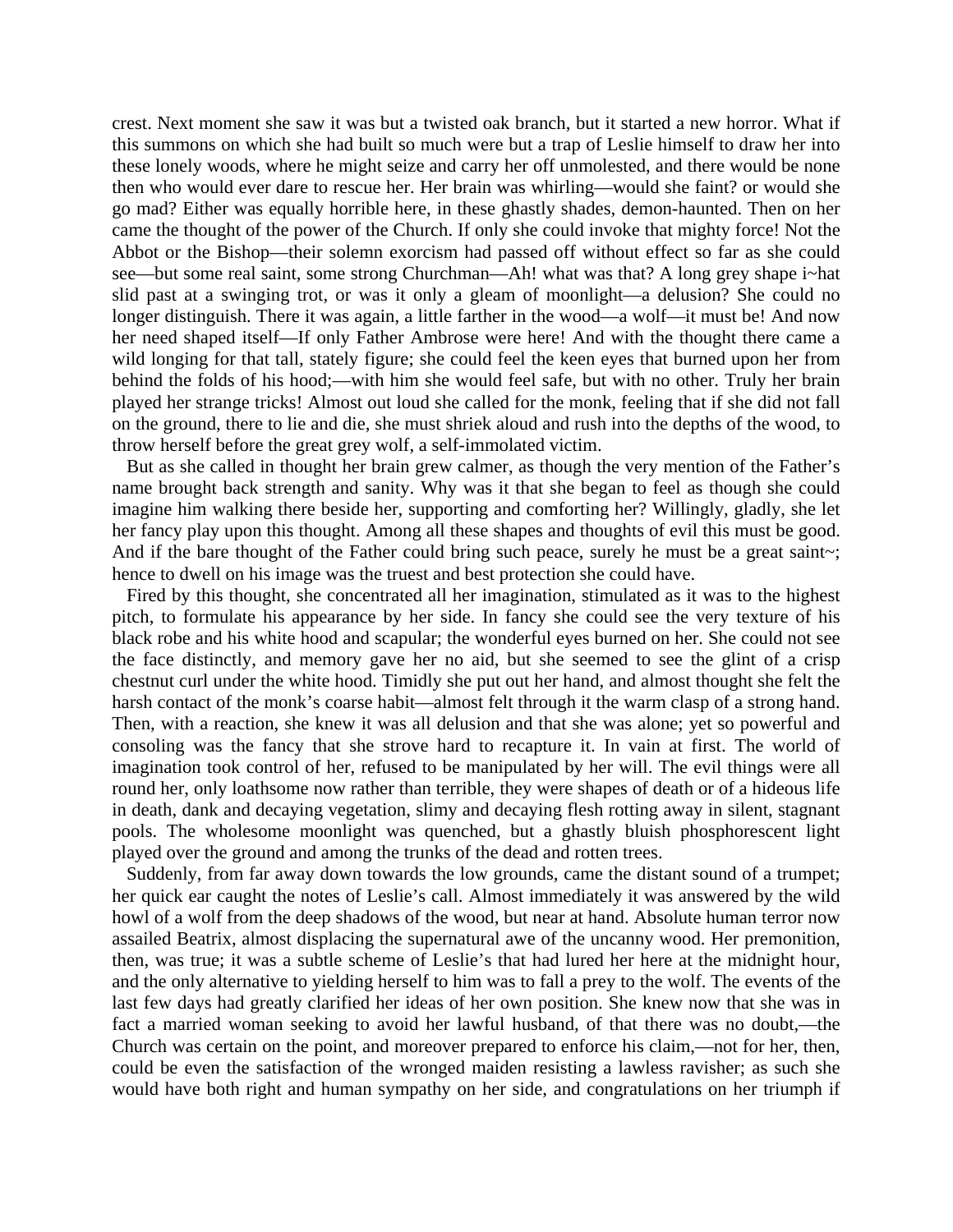she resisted successfully. No, in any event whatever, she was wicked, she would be reprobated; and if she died, Church and laity alike would pronounce it to be a righteous doom.

 Again sounded that challenging howl of the wolf, and the spectre-haunted deadness of the putrid marsh struck with a mortal chill on her soul. If she died here, none would ever know. Once more she called for Father Ambrose, but aloud this time, as she felt her strength failing, her knees giving way beneath her, and her sight growing dim.

 As she called, she felt almost immediately a strong hand grasp hers, and a tall black-robed figure was walking at her side—not, however, with the familiar white hood and scapular. A black cowl was drawn over his head, his face was invisible, but the hand that held hers was, she saw, lean and strong, tanned by sun and wind, yet delicately formed and finely shaped—a hand of race. She wondered afterwards how she had come to notice such a detail so minutely. What she was most conscious of, however, at the time was that from that hand there came to her a feeling of strength, of courage and sanity. All imaginary terrors fled, delusions vanished; the moonlight among the twisted stems was just ordinary moonlight and no more, and therewith came also a strong sense of human protection. Wolves might howl through the wood, Leslie of the Glen and his troop might range through the fertile lowlands in search of her, the Church might thunder, and judges might pronounce what sentence they would, here was a firm rock at last to which she could cling fast, and that would never fail her, come what might. She missed, however, the sensation of the burning eyes devouring her from under his cowl, and when he had seemed to walk beside her before it was in the white hood and scapular that she knew so well.

 For half a moment her delusions returned. Father Ambrose was dead—she was dead—all were dead—in a dead world. At that instant they emerged from the shadow of the last great oak tree into an open patch of full clear moonlight, and there before them rose the great Dune of Callifer.

 Just at the edge of the wood, near to the spot where they had left it, was a little wattled shelter, hardly more than a circle of poles with withy boughs intertwisted, and a beehive roof, open at one side towards the Dune, and inside of it lay a heap of soft, dry moss. To this she was led, yielding herself to every motion of her guide with a delicious sense of confidence and security, and sank down on the moss feeling as though after all the toils of earth she had at length reached the heavenly rest. Then clouds and oblivion swept down, and she slept.

 And first confused lights and colours of rare beauty passed before her eyes, and faded into a warm, velvety dark, then sweet, faint strains of far-away music murmured plaintively and sank to silence, and deliciously she lost consciousness, but soon waking again with a sensation as though the brain were washed and thoroughly refreshed. A cool hand was on her brow, and a feeling of well-being was over her.

 As she opened her eyes the hand was removed. A tall man, very spare, and erect as a lance, stood by the opening of the hut, clad in a dark hued robe somewhat like a cassock and bordered with brown fur, a black skull-cap on his head, and a long grey beard that fell almost to his girdle. He was leaning on a great staff of nearly his own height, and as she looked at him with wondering curiosity but no fear in her eyes, he raised the staff and pointed to the dune.

 She saw then that at its base and fronting the shelter where she lay on the moss-heap was a door, standing wide open, disclosing a cell within, brightly lighted now with large lamps that shed their rays on a couch whereon lay her father.

 Beatrix would have started up to run to him, but the tall bearded man motioned her back with a simple gesture of his left hand, and a feeling of powerlessness surged over her whole body, as though vitality were withdrawn from every muscle, and only eyes and ears remained fully alive.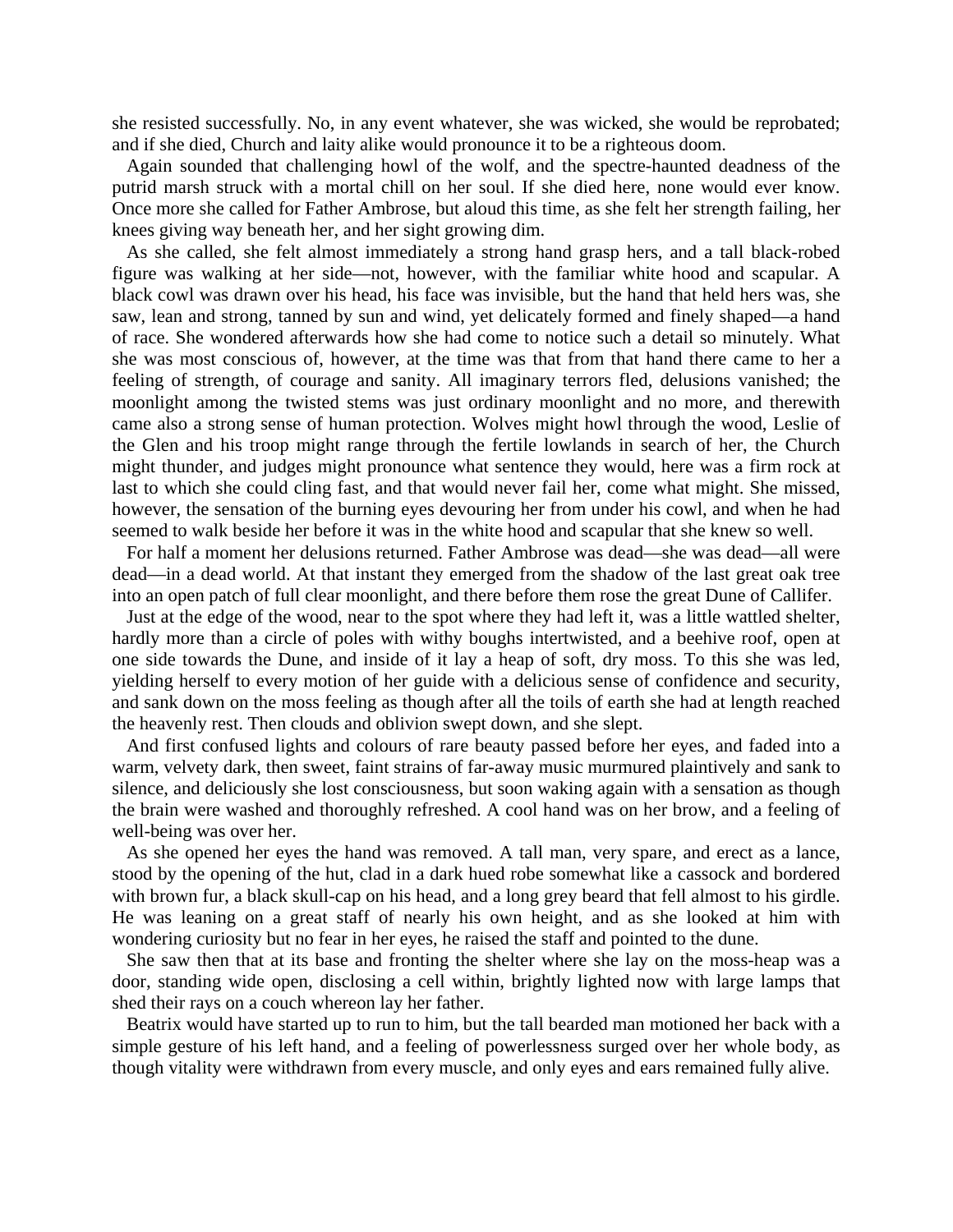On the other side of the entrance there stood another figure, tall almost as the bearded man, robed all in black, and with his head covered entirely with a black cowl. It was he who had walked beside her in her utmost need in the wood, and had brought her to this haven of rest. Somehow she felt an increased sense of safety and protection in seeing him.

 And so for a measurable space of time these three—Beatrix between the two tall strangely robed men—remained motionless as statues gazing at the recumbent figure of Sir Wilfred Dunbar.

 Meanwhile, Master Simon Tulloch, whom we left praying vigorously by the roadside as he saw his dear lady entering the evil wood, and passing into the very power of the Devil, was roused from his devotions by the sound of that same trumpet which she had heard, and he too recognised Sir Norman Leslie's call, and the wild howl of the wolf came in weird answer.

 "God save us!" he cried, "what ill deeds are in the wind now? It must be some unusual deviltry that brings the Leslie out at such an hour."

 Down on the low ground, in the clear moonlight, could be plainly seen a troop of spearmen winding up the hill from the Abbey. Once again the trumpets rang out the Leslie's call, and again came the wolf-howl in answer. It was strange and uncanny. Simon, puzzled beyond measure, sat down on the ground and scratched his head. Norman Leslie was riding out for no good, and if he should meet the Lady Beatrix Heaven alone knew what evil schemes might enter into his head. Simon prayed earnestly that she might not return from Callifer till the peril had passed. On the other hand, there was not only the danger of the Devil within the wood, and of the evil spirits of the old heathen who still haunted it, but there was the obvious and manifest danger of the wolf. There could be no manner of doubt that the wolf so often heard of during the last few days was there still, loose and raging—the same, beyond question, that had torn and mangled Sir Wilfred Dunbar—the same whose tracks bad been seen by Robin Thomson the smith, and for which Sir Wilfred's serving-men had been sent to hunt the day that he had been so fearfully attacked.

 Simon shuddered as he thought of the Lady Beatrix in the wood exposed to this beast that had well-nigh slain her father. But what could he do? Then his superstitious terrors revived again at the apparent uncanny understanding between the Leslie and the wolf.

 On the road below the orchards of Burgie, Leslie of the Glen rode easily along, his trumpeter beside him.

 "Heard ye that?" he said, calling up an esquire from behind. "Was it not the note of a wolf? By the Mass but I thought I recognised it. Sound again! Devil take ye, man!—not afraid of a wolf, are ye? Sound, confound you! By the living Lord I believe it was Elspet Simpson's cry! You remember, boy, that wench could mock the cry of a wolf so that its own dam might well be deceived."

Again the trumpet sounded, and again came the long low howl in response.

 "There it is!" cried Leslie in great delight. "I swear *'twas* Elspet's call. Say, boy, you were with me on the Border, and you remember, was that not the call of Elspet Simpson when she mimicked a wolf?"

"Nay, master," said the young esquire, his voice quavering. "I pray you ask me not. 'Twas witchcraft, and it frights me, for I was christened man, and I fear no mortal danger, but 'tis no part of a man's duties to place his soul in peril to the Devil."

 "Tut, tut, boy I art a fool. Elspet Simpson was just a gipsy lass, born and bred in the free, open air, and she could mimic any bird or beast in broad Scotland. Witchcraft, indeed! Ày! the fools would have it that she had a wolf for her familiar. But you who have ridden with me for a year and a half now, and looking forward to the gilt spurs I warrant, should know better. Besides,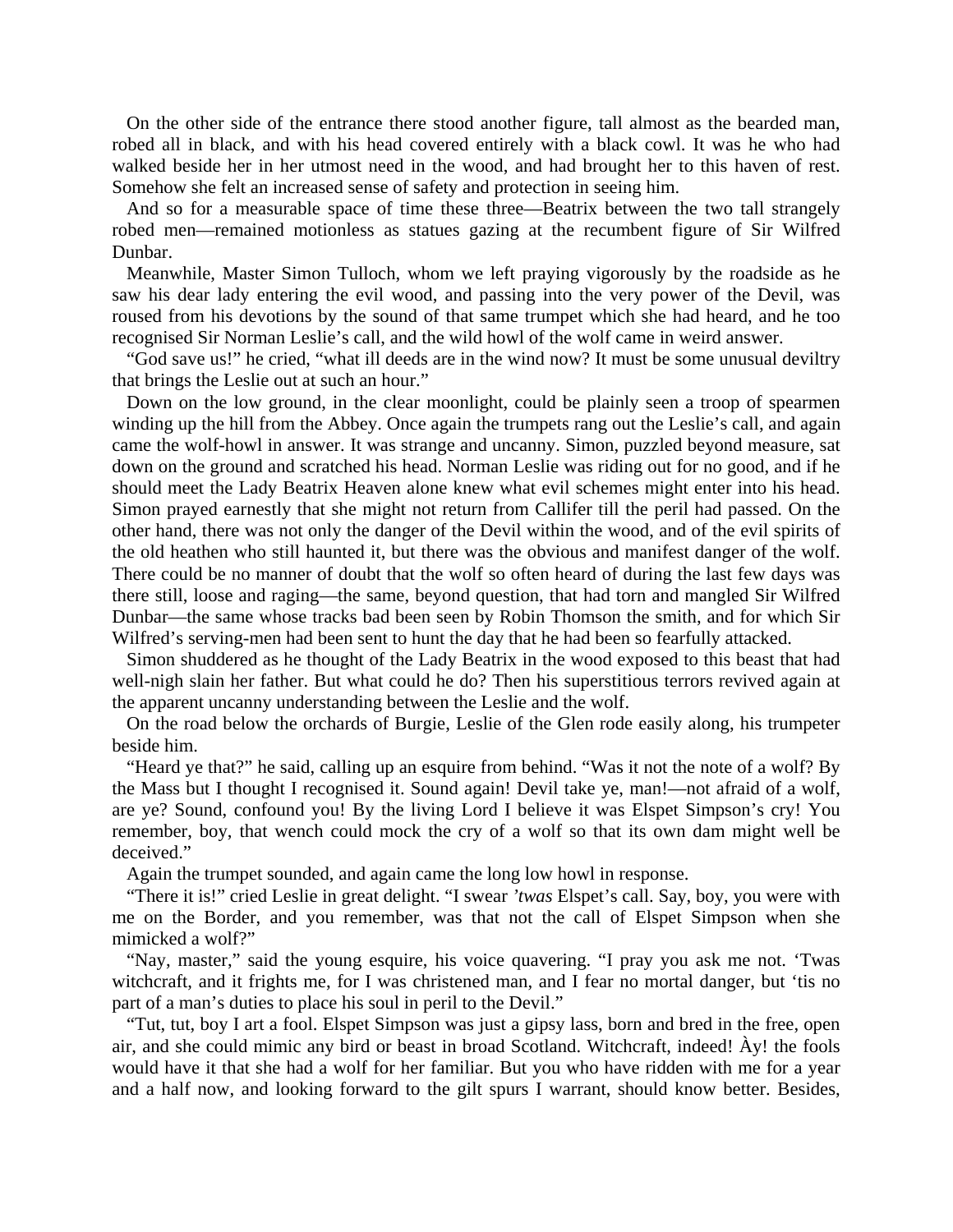Elspet was my sweetheart, as well ye know, and Devil a hit am I ashamed to own it, and he who calls my sweetheart a witch shall feel if the Leslie's arm hath lost its pith. Nonsense! nonsense! Anyhow, know this, and don't forget it, we need Elspet when we ride to punish the MacIntoshes. No one else can guide us through that~ God-forsaken country, and if she has come back to me now, when all these days I have been seeking for her—well, then, I'll give thanks to God, or Devil, or whoever hath brought her in my way again. Now, then, forward! and no more nonsense, as you value your skins."

 The young esquire fell behind as they rode forward silently; but Master Urquhart, who rode beside the boy, chuckled grimly, and muttered to his companion—"Gad! it's not wholesome for a man to have a wife and a sweetheart at the same time, especially if his sweetheart be a black-avised gipsy that can cry like a wolf, and his wife be a Dunbar with all the pride and the fight of all the Dunbars in her blood. Deuce take me, my Lord of the Glen, if I want to be in your shoes

# CHAPTER X

## MONK AND DRUID

For a few minutes, that seemed like ages to Beatrix, the little group of four remained motionless. Then the tall bearded man spoke, and his voice was low and musical, like the tones of the great hell at the Abbey.

 "My child, I have kept my word. I promised to you and to him that this night you should see your father and should be certified yourself that he was alive and recovering. Much depended on your own courage and fortitude, but on these I knew I could rely, and my confidence was not in vain. You have to-night shown yourself worthy of your great race."

 "Let me go to him!" cried Beatrix. "Let me nurse him and take care of him, now that I have found him again! Oh! may I not take him back to-night to his own home, where he will be safe?"

 "Peace, child!" said the old man. "See you not at present he sleeps? When he wakes you shall go to him and hear his story from his own lips. But as for safety—was he safe before in Blervie Tower? And it was far safer then than now. There are deadly foes; there are those who seek to possess his lands, and they think because he is a scholar he has hoarded treasure; there are those who seek to possess yourself—to force you to an evil union. See you now—all the powers of your kin, all the powers of the law, in the person of the Sheriff and the Earl of Moray, all the powers of the Church, wielded by the Abbot and the Bishop, were in vain to discover whither Sir Wilfred Dunbar had been taken, or his assailant. Yet there he lies, rapidly recovering, and his assailant is in my power. Leslie of the Glen would harry the whole land of Moray—ay! and of broad Scotland—to find you and coerce you to marry him, and the Church would aid him, and the law dare not say nay, yet here you are safe as in an impregnable fortress. You have dared to pass through the defences, but none less brave and true, none less innocent than yourself, could do so."

Beatrix shuddered at the memory of the terror she had passed through.

 "I was helped," she murmured; "a monk with a black robe and white scapular, a Cintercian monk, walked beside me. Where is he? I would fain thank him."

Her companion once more laid a cool hand on her forehead as he stood beside her.

"Look up," he said.

 Over her father's couch was bending the familiar figure in the black robe and white scapular that she had learned mentally to call Father Ambrose. Still his face was hidden in his hood, but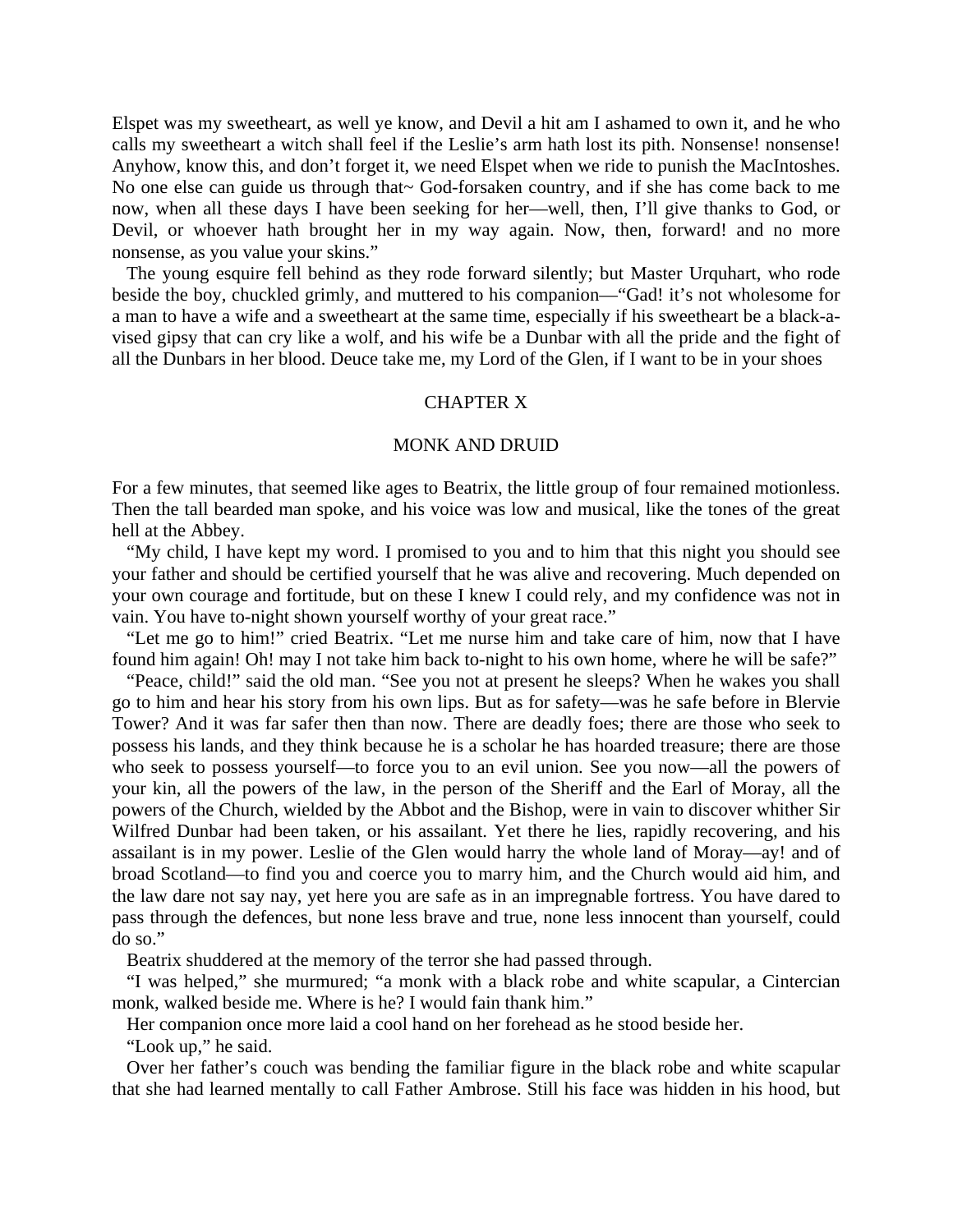that tiny crisp curl she had noticed before was visible beneath it. In wonder she turned to look at the black shrouded figure at her left hand, the man who had guided her to this wattled hut. He still stood motionless as before—the weird, mysterious protector whom she had thought to be Father Ambrose. A hundred questions rose in her mind. What was real and what was delusion in this strange region? Was she awake, or still dreaming?

 As though anticipating and replying to her unuttered thoughts, the musical, melancholy voice spoke again in answer.

 "No, my child, it is not delusion; it is the power of seeing somewhat more than the mere material envelope of things. In this region to which you have penetrated, and to which I bid you welcome, the dread it causes, its sinister history, and the superstition of the people, all help to guard and protect a spot sacred far beyond the ordinary.

"Sacred?" said Beatrix. "I thought it was accursed."

 She marvelled at herself, resting here on the moss-heap in perfect ease of body and rest of mind, almost forgetting that she was absolutely within the sinister, forbidden district, and conversing with no sense of constraint or of strangeness with this man who seemed like a being from another world. Her brain was active and all her senses vividly alive, her limbs were as though paralysed and her muscles refused their office, yet she felt absolutely safe. She felt towards this bearded stranger as a good Catholic might feel on beholding his patron saint in vivid dream.

 "This ground," he continued, "was sacred thousands of years ago. On the top of this hill the powers of good—all they who bring peace and blessing on the earth—concentrated their beneficent influences, and here the true doctrines of the faith of wisdom and love were taught and practised long before the Eastern teaching filtered through Rome to this land. Be that as it may, the angels still keep the spot pure from profanation, and they have fenced it with a wall of terror. Yet they who believe shall not be afraid for the terror that walketh ty night. You were called, and you believed and came, and because you believed the terror had no power to hurt. You called on my dear friend Father Ambrose, and instantly his thought was round you to protect you. It was not himself you saw in the black robe and the white scapular, but it was the guarding and guiding of his thought that you felt, and the terrors fled away. So it is here; for those who enter this holy spot see that *which* is. And so they who enter to profane the sanctuary with evil and hatred in their hearts may well be slain by the terrors they so rashly dare."

 "Who, then, are you?" said Beatrix almost in a whisper, awed by the solemn tones of the old man's voice and his mysterious harangue. "Are you a saint or angel? Or one of the mighty dead come back to earth?"

 "Nay, child; I am none of these. I am the last priest of the old faith, the true religion of our race, wherein is embraced all the faith of Christ and all the faith of every other great religion of the world; older than them all, it will outlast them all. Even as the Celt will be here always, whatever other races may come and go, so will his religion lie at the base of whatever other faith may prevail for the time being."

 She listened as in a dream, feeling that the supernatural was all round her. The powers that are now more or less familiarly know as hypnotism were then unexplored, and where exercised were ascribed either to the direct agency of the Devil or to the interposition of some saint or angel, according to whether it were practised by an outsider or by the hands of Holy Church herself.

 All who have given even a slight degree of attention to the subject will understand how very light hypnosis would be necessary to account for the calm peace and trust in the stranger that came over Beatrix, and for the materialisation of natural and almost inevitable fancies.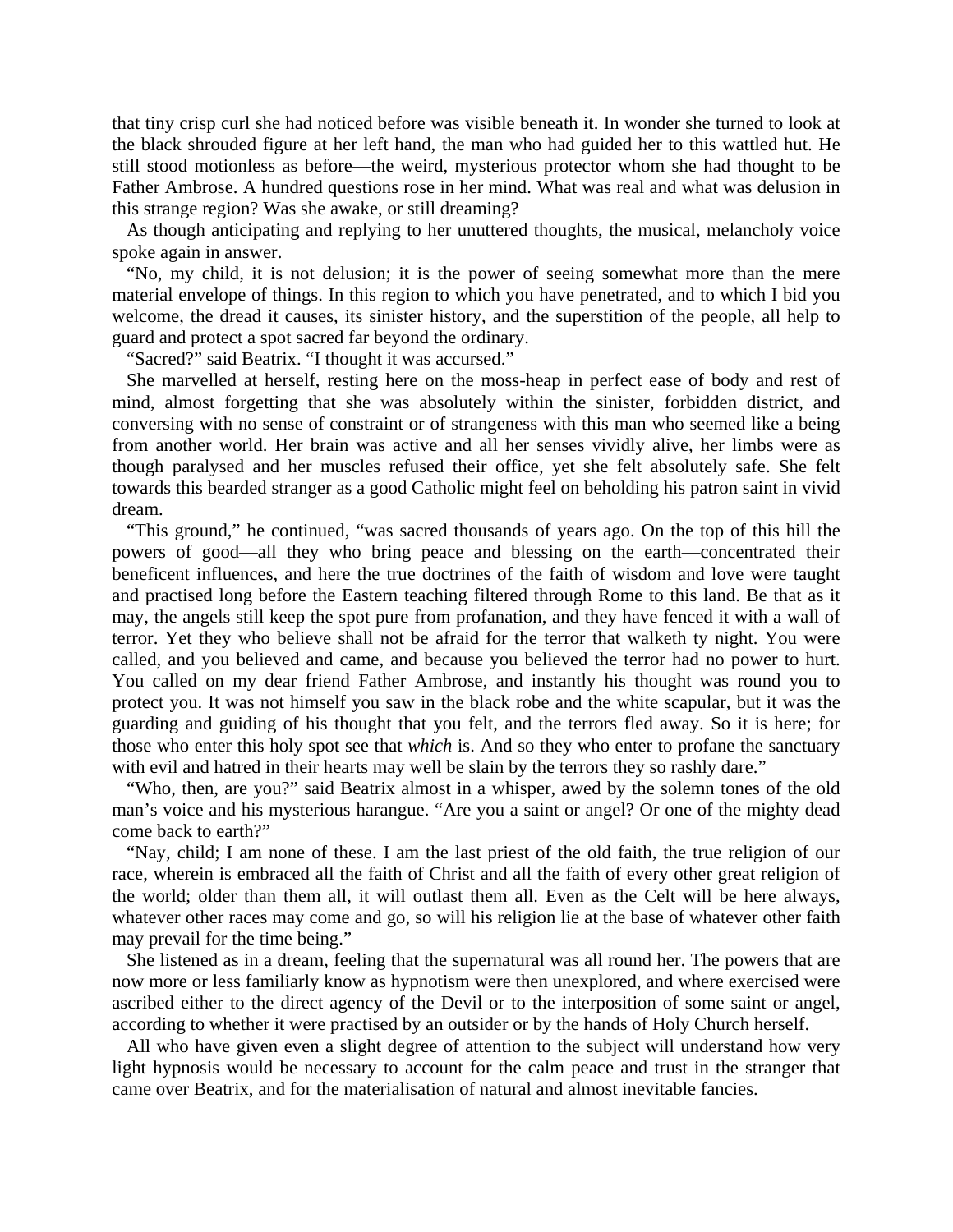"Is that really Father Ambrose attending on my father?" she said. "Or," as a new thought crossed her mind, "is it really my father, or is he too a delusion? Do tell me plainly what is real and what is not."

 "That is in very deed your father, and as soon as he wakes you shall go to him, talk to him, and satisfy yourself that it is his very self. Father Ambrose has nursed and tended him, and will do so again. I merely caused you to see his wraith there that you might understand how you saw him in the wood when yet his body though not far away was not actually beside you."

"But this is a miracle!"

"Nay, it is no miracle—a simple knowledge commonly taught by the priesthood of the old faith, whereby also they were able to cast out devils and heal diseases, even as your own priests could do if only they had faith as a gram of mustard seed. But they are corrupt! Even for their prayers they demand money; falsely they think that the gift of God can be purchased f or money."

 The long, dreary howl of a wolf rang through the wood close to them as it seemed. Eochain Beag half turned in the direction from which it came, and raising his staff be pointed it steadily towards the sound.

 "Peace, peace, perturbed spirit!" he said solemnly and impressively. "Yea! I know thy lover calls, yet will I not let thee go. Ere yen silver shield of the moon hath become her sacred sickle thou shalt thank me for restraining thee."

An angry snarl ending in a low, wailing cry answered him.

 As if roused by the sound, Sir Wilfred Dunbar opened his eyes and looked round a little vaguely at first, afterwards gradually recognising and assimilating the persons and circumstances.

 At the same moment the strange powerlessness which had come upon Beatrix seemed to give way. The two men who stood by the entrance of the wattled hut extended each a hand, and between the two she advanced to the door in the Dune within which lay her father. The form of Father Ambrose had vanished. Eochain Beag looked strangely picturesque, with his white hair and his long snowy beard. He wore, as she could now clearly perceive, a robe down to his feet, but of what colour she could not tell in the moonlight, save that it was dark; it was clasped on the breast with a golden brooch shaped like two rings joined by a rigid bar, each ring being filled with filigree devices wrought in fine gold wire. On his shoulder was a badge, also in gold, shaped like a fish. The other man, who was as tall as Eochain, was closely muffled from head to foot in a black robe whose hood completely veiled his face.

 Sir Wilfred looked somewhat emaciated and pale from his illness, but the appearance of returning health and strength was about him; his velvet skull-cap rested on his close grey curls, and his curly beard and moustache was trimmed and neat. His grey eyes twinkled as he saw his daughter advancing between her two conductors.

 "My dear child," he said, "welcome! I knew you would come to-night; my good friend here promised me I should see you, and he never breaks his word."

 "Father," said Beatrix, "I have come to take you home—back to the Tower and your own old rooms and your books—and nurse you till you are well and strong again."

Sir Wilfred smiled and shook his head, and signed towards Eochain Beag.

 "Ask him—nothing can be done without his consent. You know not what a Supreme Lord he is over all that are here."

Eochain shook his head gravely.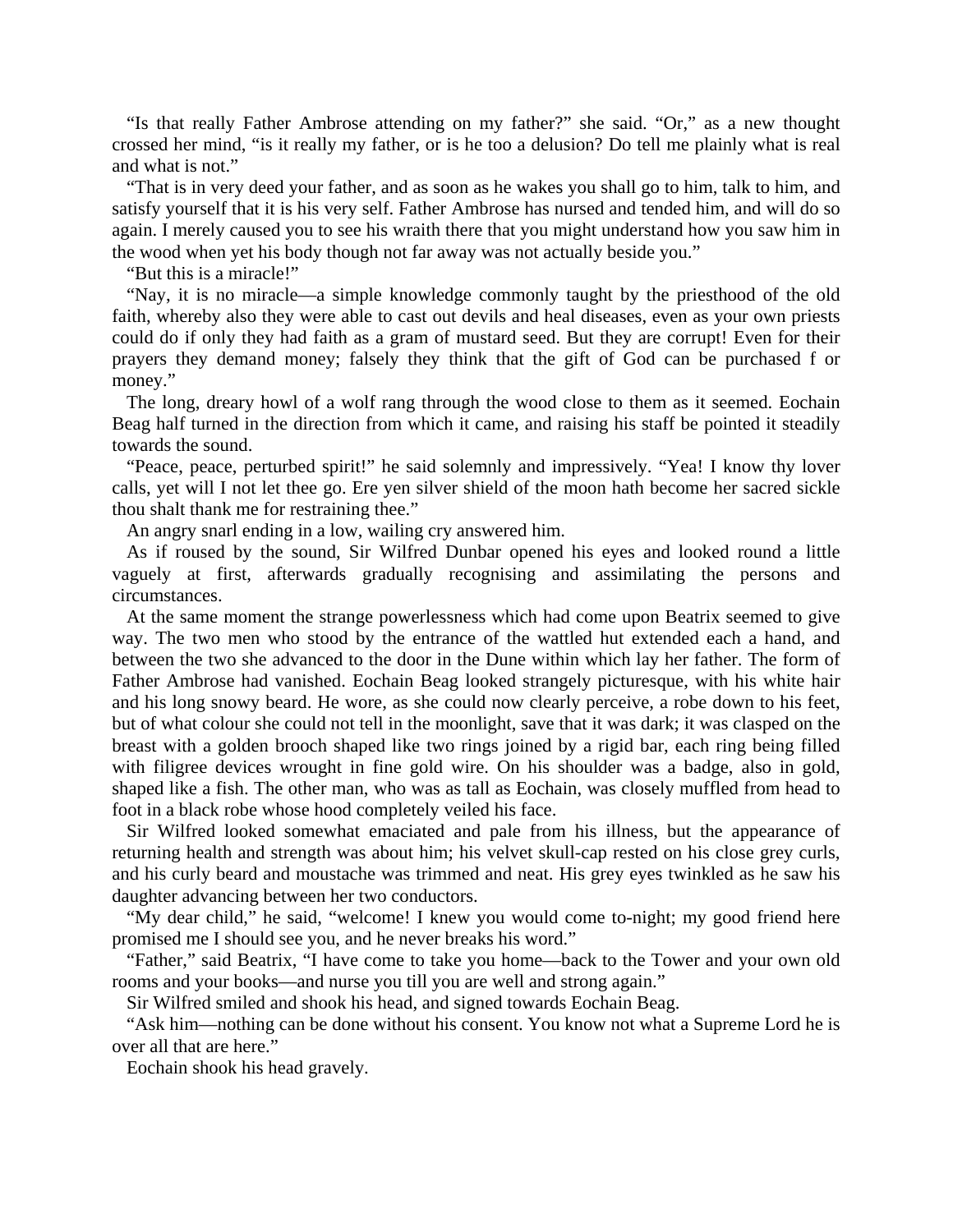"My patient is in no condition to be moved at present. Yet you shall nurse him, Lady Beatrix; but you must be content to be our guest for a short time, at all events. Blervie Tower would be no safe place for you tonight; indeed, it was for this among other and more vital reasons that I desired you to come here to us at this time rather than any other."

 "The Tower not safe!" cried Beatrix. "What can you mean? It has sheltered the Dunbars for two hundred years."

 "Nevertheless, to-night it will be in the hands of Sir Norman Leslie of the Glen. Seeking in your father's absence to possess himself of you, and to compel you to join him as his wife before he rides on into the MacIntosh country, he expects to have an easy enterprise; he knows not that you have powerful friends, able and willing to protect you against any of his evil house. And I think, moreover, that Blervie Tower will give him such a scare that it will be many a Long day before he or any of his following will venture to set foot within it."

 "How can I thank you?" said Beatrix. "When all the world seemed to be turned against me, and there was no help or hope anywhere, you—a total stranger—stretched a hand to me in my extremest need."

 "Nay, not quite a total stranger," said Eochain. "Your father and I have been fellow-students of the mysteries of Nature, though we have met less often than I could have wished, and I have seen yourself many times when you thought you were unobserved. It was my watching of you that convinced me you would have the courage to pass through the terrors of the haunted wood, which are really no terrors to those who come in faith and with a clear conscience. But see  $now -$ "

 Leaving her side for a moment, he passed round behind Sir Wilfred's couch, and drew aside a heavy curtain of skins that hung there, disclosing a small room beyond, wherein was a couch, a prie-dieu placed in front of a crucifix on the wall, and other furniture very like Beatrix's own room in Blervie Tower.

 "Here you shall stay to-night, my child; and to you I commit the trust to watch over your father and take care of him—not that he will want for anything till the time for his morning draught at dawn. But you will be there, in case he should call for anything. I think, however, that he will not waken, nor will you. My good friend here and I have a serious and urgent task to accomplish before the dawn breaks."

"The wolf?" said Beatrix.

 "The wolf," replied Eochain, "is safely under my control. These howlings mean nothing. But even though it were loose and ranging the forest, nothing living can enter into the Dune of Callifer when once the entrance is closed. Outwardly, as you see, it seems but a cairn of rough stones, but within and around these two chambers it is a solid core bound together by a cement whereof the priest-builders of old had the secret, which will turn the edge of a pick and resist the stoutest crowbar—nay, even this modern gunpowder that so much is told of would fail to move it."

 "I have much to say to you, dear Beatrix," said Sir Wilfred. "Fain would I crave your forgiveness for the cruel injury I did you unthinking when I wedded you to that evil ruffian, Leslie of the Glen. I knew not his character, I thought only of obtaining a strong man's protection for you when I should be here no longer; and indeed at the time I thought my span was very short, and the Inneses were threatening all of our house and name."

 "All this may well wait, Sir Wilfred," said Eochain; now you must sleep. Already you have had somewhat overmuch excitement." His voice changed to something like a chant. "Fair are the fields of scarlet poppies, and drowsy is the scent that you inhale. Languorously the warmth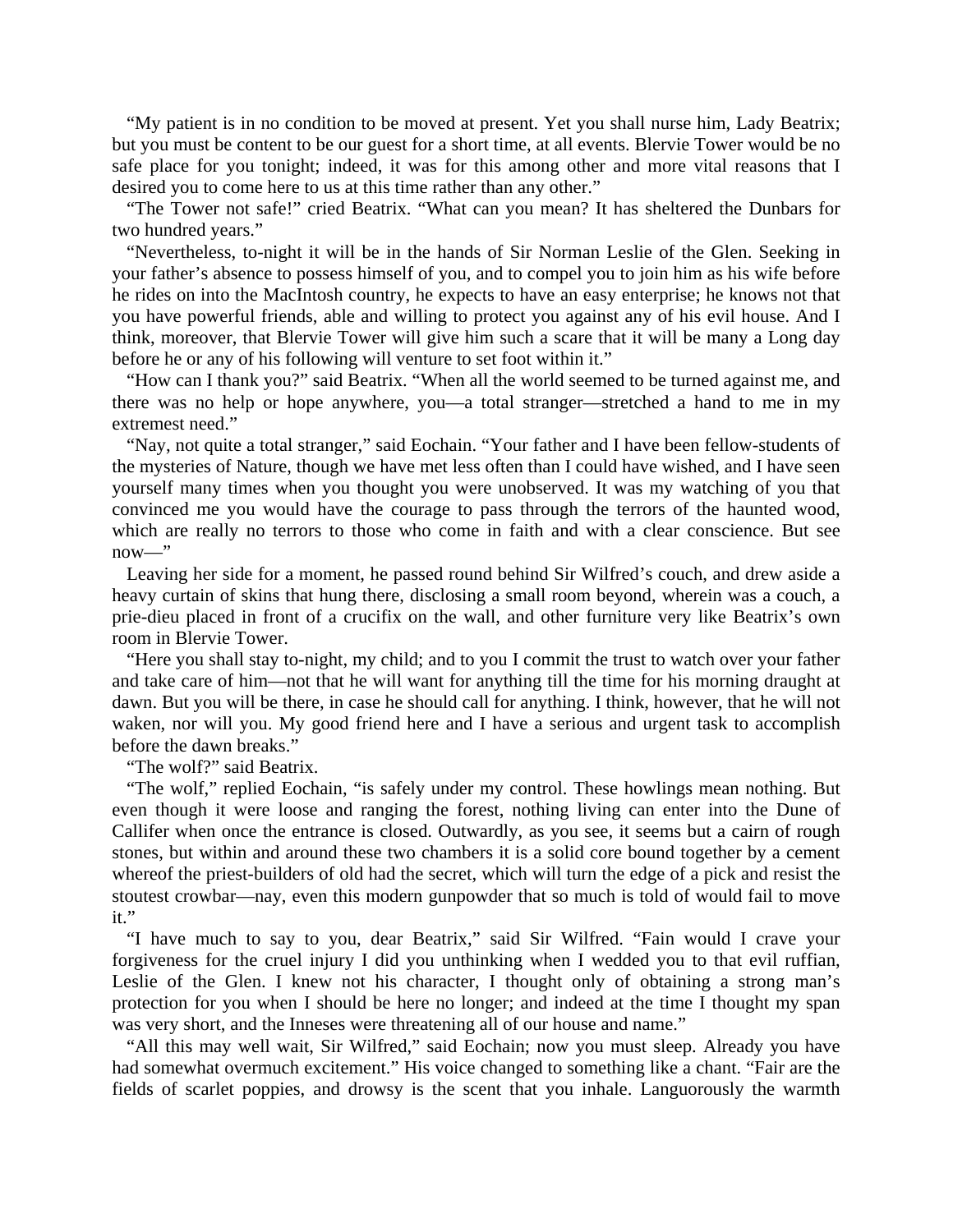creeps over all your limbs, and more heavily you nestle down among the cushions. A weight is on your eyeballs—you can even now scarce keep your eyes open; the heavy scent of the poppy steals through all your senses—my voice sounds to you faint and far away. Scarlet and green arc the poppies, and heavy and hot is their scent. You cannot resist that soft influence, soothing the weary brain."

 He spoke in a slow, rhythmic cadence, growing slower and letting his voice almost die away in a musical murmur. Faintly Sir Wilfred muttered, "Fair are the scarlet poppies—I see them."

 Then suddenly Eochain stretched his hand over his patient's head, the fingers quivering with intense concentration.

"Sleep!" he commanded.

 A moment later, the regular soft breathing, the calm look on the kindly old face of the scholar, showed that he had passed into a deep, restful slumber.

Beatrix watched in silent amazement.

"Tis miracle!" she said.

 "Nay, no miracle; a very simple and ordinary power. He will not, I think, waken until the dawn. Give him his drink then—it stands by his couch. Meantime, pass within and repose yourself. By my advice, you will not undress, but lie down as you are—calm and peaceful sleep will be yours also; to-morrow you shall hear much that it concerns you to know. And now God be with you. He whom they call 'the Apostate' has provided for your evening devotions; but be speedy, for in ten minutes' time from now you will be fast asleep."

 Beatrix passed within the skin curtain, finding herself in a vaulted room not unlike a convent cell such as she had seen when she had visited the nuns in Elgin. A single lamp hung from the ceiling illuminated it faintly, showing the couch, the chair, the prie-dieu, and other simple furniture. Through a row of narrow slits high up the gleam of the moonlight could be seen.

 Hastily she cast herself upon her knees, rendering to her Creator heartfelt thanks for her safety and for the recovery of her father. Then, after a rapidly muttered Ave Maria, she went on: "O Mary Mother, thou who hast held in thine arms the Incarnate Love of the Father, bless him guard and keep him, O Mother! I know not if it be a sin in me to think of him so much, yet if it be, thou, O Mother, hast a woman's heart—thou wilt understand. I ask not for his love, Mother, for that were a sin in him, and I would keep him from all evil; if suffering there must be, let me suffer! O Mother, take thou my sacrifice, and let my love wrap him round as a garment! And if he has sins, let me bear them, and let him pass on and stand ever in the light of thy glory and in the grace of thy dear Son. So shall I chant thy praise ever, though it be from the depths of the pit itself."

 Intolerable sleep was oppressing her; scarce could she stagger to the couch and throw herself thereon before she fell into a sound and dreamless slumber.

 Eochain Beag dropped his arms, which up to this moment he had held outstretched, pointing steadily at the closed curtain, and turning to his companion he said—"Now, my brother, you may drop that masking robe; we have much to do. Both our patients are wrapt in that wonderful healing mystery of sleep. In the long ago days, when our holy faith was still a vital power in the land, the sick came from all quarters that they might sleep within the holy Dune of Callifer, and they that slept here woke healed. Yea! I see that in days yet to come this dune shall be thrown down, and no trace of its place shall be found, and the protection of the guardian spirits shall be withdrawn, yet shall the place remain holy for ever, and the wandering shepherd shall see strange lights and spirit forms, until the day when the old faith shall come back, and the old race shall find their hearts again."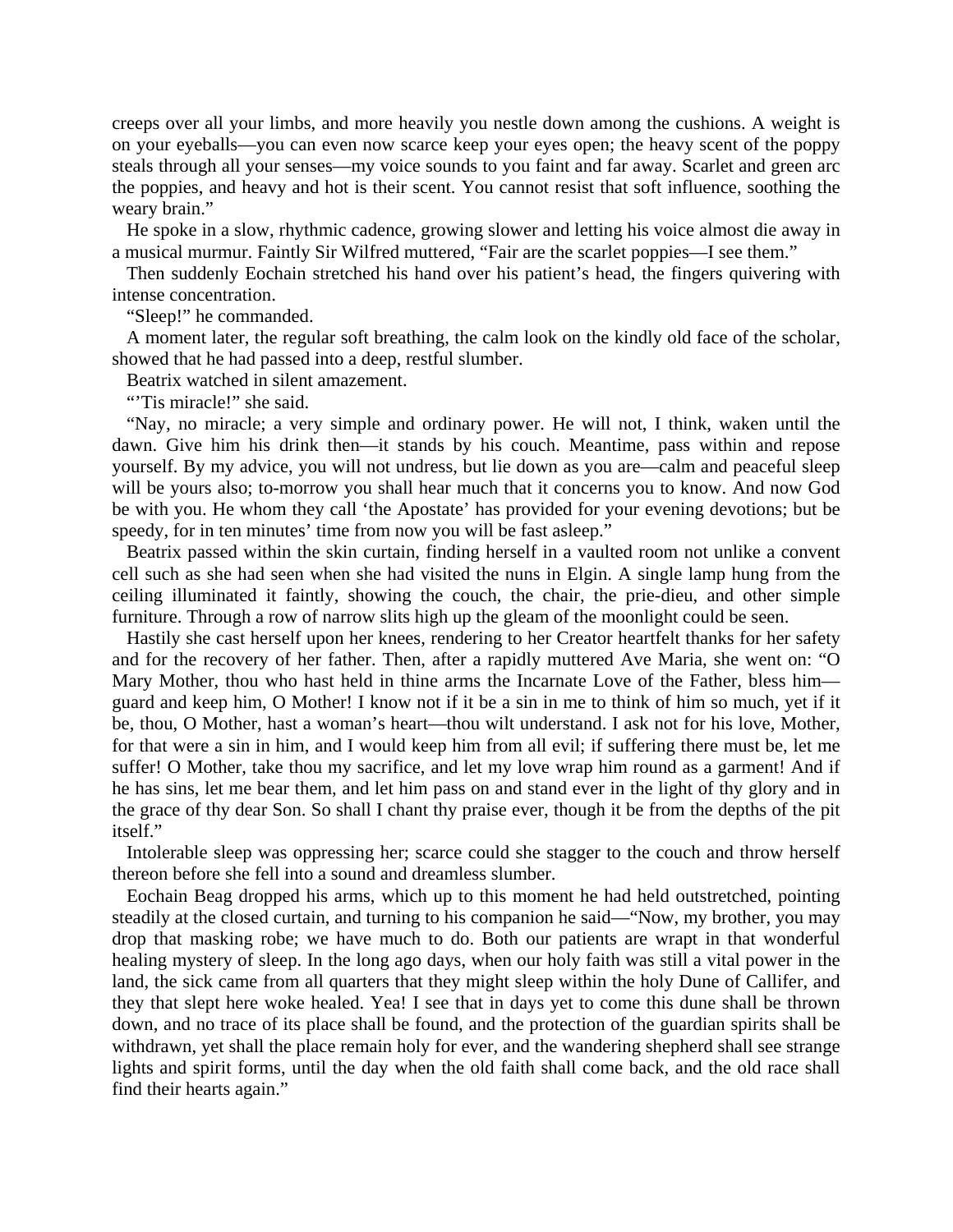His companion had thrown off the voluminous black robe that hid his face and figure, and stood revealed in the black habit and white scapular of Father Ambrose.

 "Thank God she is safe!" he said; "my prayers are round her always. Oh, master, I love her! can you not give me some hope that at least I may be of a little service to her? I ask no more.

 "Nay, my son, I have answered already. What has a monk to do with love? I know you would teach me your faith, so be it; but first you must learn mine, and by the power of my priesthood I can pierce somewhat the lists of the future. It cannot be Father Ambrose who shall bring joy and help and peace to Beatrix Dunbar—yea, joy such as few have known. It is shown to me that it is Alasdair Cumming who shall give her this, and in giving shall be blest. Yet he shall suffer in the end as few have suffered, and all his sins shall be expiated at last."

"But, master—"

 "Peace, my son! I know. Take my advice, for indeed to me has been given a certain power of sight and of knowledge. A monk has left all the world behind—he is dead to the world and to love. Father Ambrose can but pray. We have an urgent duty now to do—a duty that concerns the happiness and the very safety of Beatrix Dunbar. I will not speak of her as Dame Leslie—that is the sentence of your Church, but not of my faith. And this done, get you hence—go to Strathisla if you will, or go where you will—and pray."

"But, master, what shall I—nay, what can I—pray for her?"

 "Pray, my son, that she may meet with Alasdair Cumming. Pray that Alasdair Cumming may take her to his heart, may cherish her, love her, and protect her for evermore, and that Father Ambrose may pass away again into the silence from whence he emerged. See you, my son, you came here to reason with me—is it not so? And now, behold, it is I, even he whom they call 'the Apostate,' who teaches you the law and the faith of your own Church."

"Master," said Father Ambrose,—"for such you have taught me to call you, and such indeed I think you are to me,—believe me, in sooth, I realise to the full your wisdom and deep learning. I know that your goodness and piety, and your real religion in all that is most vital, is far before my own. I am but a simple soldier trained in the faith of Christ, and late in life driven to convictions that have forced me into the religious life. I am a very child beside you, yet to me does it humbly seem that you have made shipwreck of the faith, and I would fain that words of mine might bring you to a truer understanding of what I think my Master taught, and which I would humbly follow. Yet your teaching is grievous indeed to accept. I am a monk to-day, but only a short while back I was a man and a soldier. The man has risen within me, and with all my heart and soul I love this woman. You speak to me as a monk, and you say, 'Give her to another, renounce yourself altogether.' You tell me this is the voice of the Church, and I know you are right. But is it the voice of God? You tell me that it is for her good and for her happiness that I give her up to Alasdair Cumming. Were I convinced of this, I would go into a solitary cell and there pray that what you say might come to pass; but, forgive me, I am not. Master, give me your credentials, convince me that what you say is true, and I will obey, though it cost my life or my reason; but I warn you I shall be hard to persuade. As you know, there were two Alasdairs. One would have loved her as few men could—he is dead—must I sacrifice my whole self and yield her to the other?"

 "My son," said Eochain, "unwittingly you have answered me as I knew you would. Father Ambrose is vowed to the Church, the voice of the Church bids him renounce love. So far we are agreed. You love this woman, and you desire her happiness above all. I tell you that her happiness is with Alasdair Cumming, but this at present I do not ask you to believe. Hereafter I will undertake to convince you. Nay more, she shall herself assure you of it. That Alasdair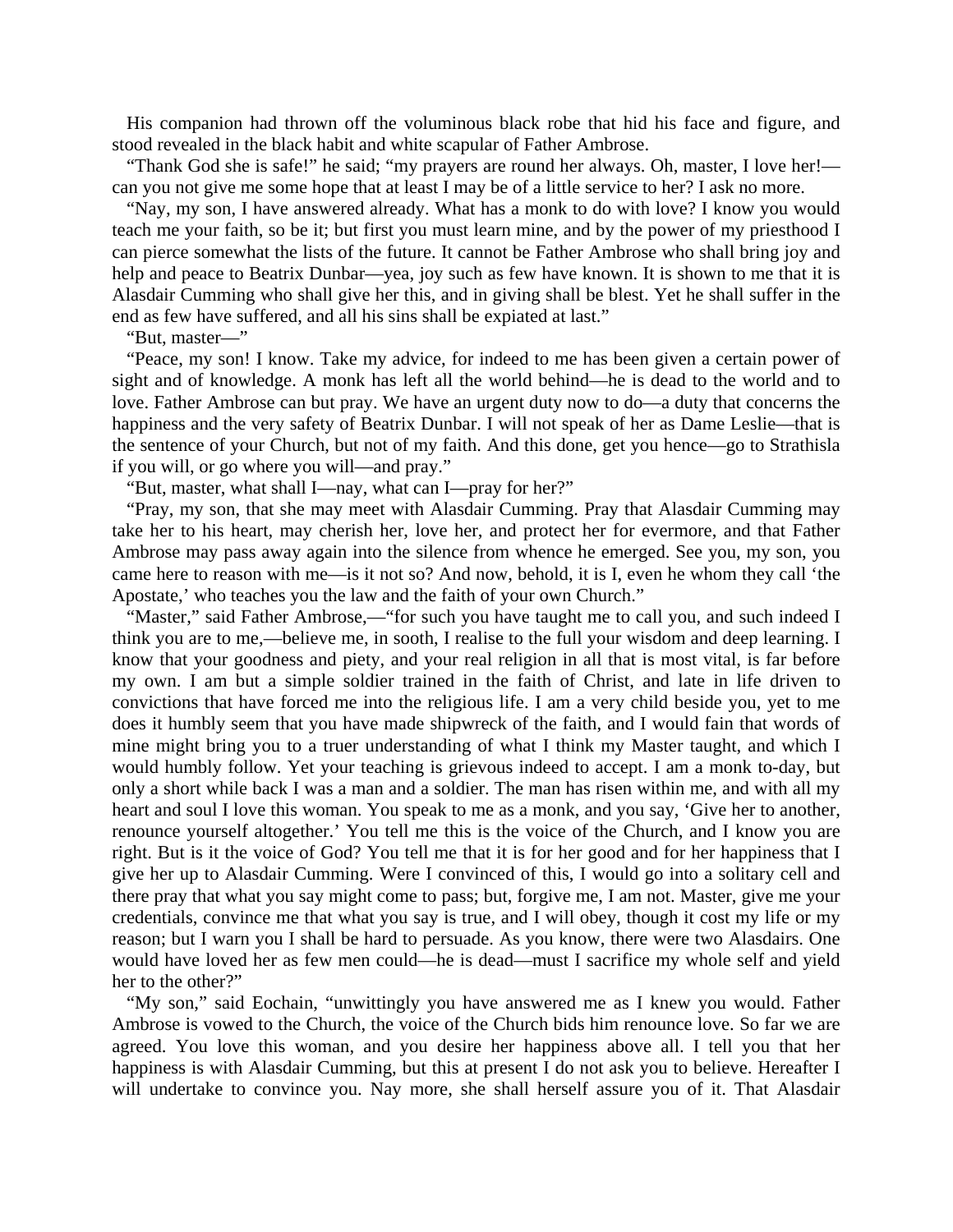Cuxnming of whom you speak is not dead—it is to him that Father Ambrose shall resign her. But all I ask you now is that you will pray for her happiness and welfare whatever it may be, and that you will leave the means in the hands of the All Father, whom we both revere and worship though it may be under different names. Needs must I speak in parables who would fain speak plainly, but according to my faith your real and immortal part only is you: the young Chief—the soldier—the monk—are but costumes that you wear for a time and put off again. Furthermore, know you not how often what looks like a cataclysm that shakes the very foundation of things, at a very short distance of time or space seems but one essential link in the infinite chain of the scheme of the Divine Artificer?"

 "Ay! that I can well realise. But a short while ago I fought at Flodden—wounded and a fugitive I lay in hiding on a desolate moor, and deemed that ruin had fallen on this whole realm of Scotland. I passed through Edinburgh, and I heard nothing but lamentation and despair. I come up into the land of Moray, and save fur the mourning over our gallant soldiers killed, I find life goes on as usual, Though an army has been wrecked and a King slain, and a foreign foe has entered our land, yet none despair. The mighty storm is felt but in small waves."

 "So will it ever be, brother. Rash and faithless are they who despair. A great and beneficent Power rules all, and they who can see the end know the good. One thing only I would suggest for your meditation. When King James lay dying on Flodden field, he called with his last breath for Alasdair Cumming. Where was Alasdair?"

Before Father Ambrose could reply, a vehement trumpet peal sounded near at hand.

 "Come, brother," said Eochain; "that which we have to do must be done at once. Later I will tell you something of my own story, and how I found my faith, and you shall judge for yourself; but now Leslie and his men surround Blervie Tower. Our friends within the Dune will sleep till dawn, and there is no power in Scotland that can enter there, even though they knew there were any living within; nor is there a man in Scotland save you and myself who knows even that much. We have about a mile to walk, but it will be an hour yet before the Leslie can gain an entrance to the Tower."

 Thus saying, he pulled a chain, and a huge slab of concrete hung on compensating weights slid down into position, completely closing the entrance. The outer face of this was set with rough boulder stones exactly like the rest of the Dune, so that no human eye could ever see that there was anything save a continuous heap of stones, whose circuit was some twenty or thirty yards. So the two men strode off side by side westwards, descending the hill slightly to the south, till they saw Blervie Tower rising clear against the star-spangled sky, the bright moonlight throwing it into strong relief, and plainly silhouetted against the pale silver light the crowding forms of men and the gleam of spears.

 Behind them the great Dune stood calm and placid, like a solitary vestige of immemorial antiquity.

### CHAPTER XI

#### HOW NORMAN LESLIE BESIEGED BLERVIE

Where the road from Kinloss turns to the last steep ascent to Blervie Tower, but well out of sight, Sir Norman Leslie and his troop halted to reconnoitre. The full moon showed up clearly every detail of the building, in which all apparently lay fast asleep.

Sir Norman beckoned Urquhart to his side.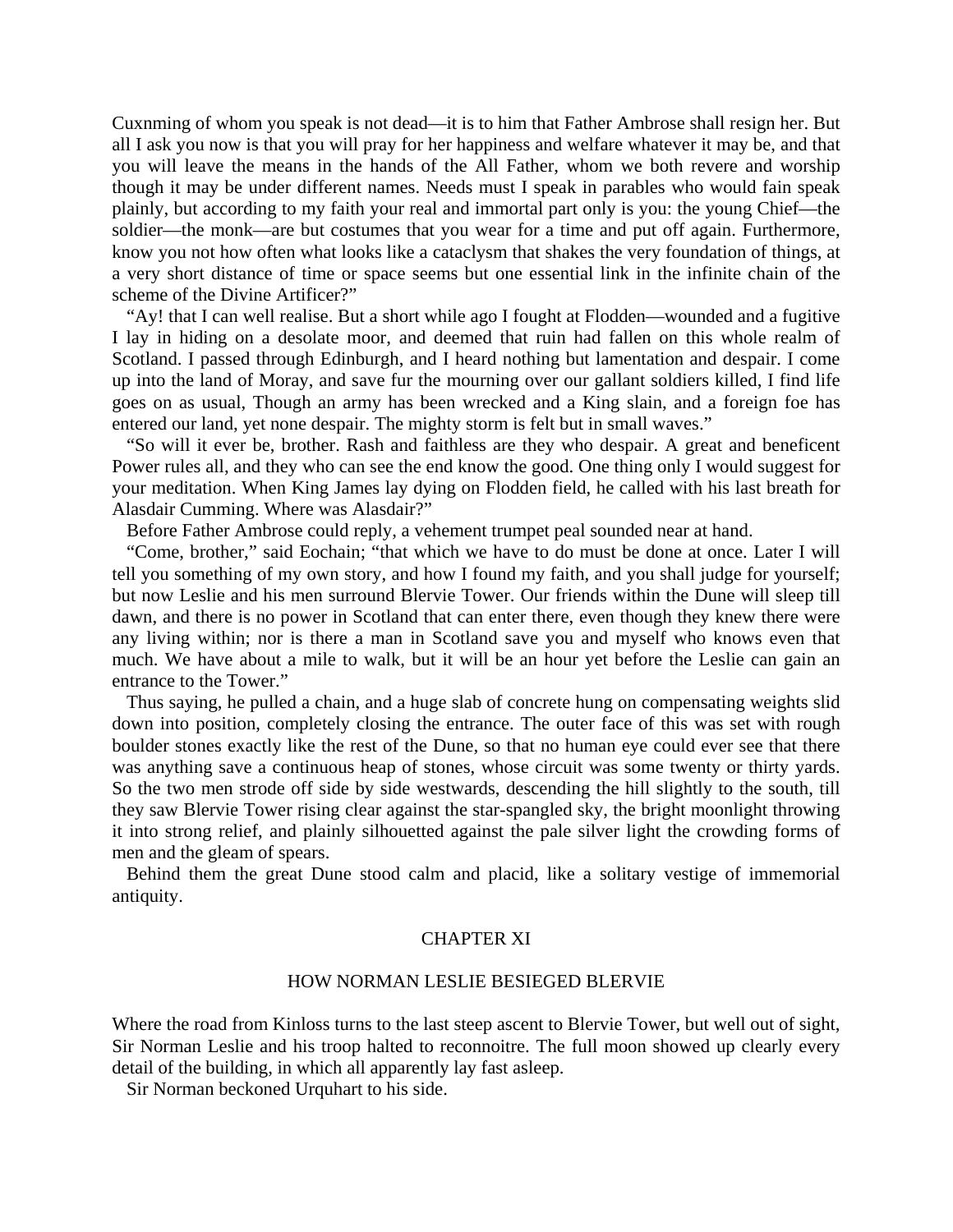"Faith! they keep but careless watch. No such slovenly management when I am master there, I'll warrant! Some of those idle hounds will be on duty all night. Damn it! Urquhart, who can say that even now some of the Inneses or some of those cursed Highland robbers may not have carried off my wife?"

 "But what is it that you do yourself, Sir Norman? Dash me, if I can understand you! You summon me to come and help you to bring Dame Leslie home. Yet if you ride into the MacIntosh country, I see not how you can ciimber yourself with a wife, nor indeed where you can leave her in safety if you take her not. For indeed I think she would not bide merely for the love of you."

 "Friend Urquhart, I deem that God made you a fool, and you have since improved on the making by your own efforts. See you not, I must take the lady to get the lands, and this I must make safe before I ride.

 Your Churchmen, confound them! must not think me reluctant. And as for keeping her when I've got her—I shall just send her in charge of a cousin of my own to the Glen; I think not she will win out of there, especially with Dame Catherine Leslie to keep an eye on her. Oh, but she's a rare duenna is my Aunt Catherine!—frightened me in my boyhood, I can tell you—sharp as a fox. My lady will play no games there, I'll warrant—and maybe when I come back there'll be a son and heir to the Glen. 'Twill be the summer, anyhow, before I am in that country."

 "Well, then, what do we tarry for, Sir Norman? If you are to take the lady from the Tower there's no time to be lost, and in any case where the Devil will you take her? Methinks, for all the Church's favouring of your marriage, she would not be welcomed as a guest at Kinloss Abbey."

 "Faith, no! No women in the Abbey now. Not since old William Culross died—rest his soul! He was a sportsman! No! 'tis your house we are bound for to-night, Urquhart. Oh! make no wry faces, man,—a bridal pair pay handsomely for their entertainment. But see you, we must needs tarry a bit to be sure there's no trap; I like not altogether that peaceful calm. At the Glen it would mean a dozen men lying in the reeds with their knives out, ready to slit the throats of the first who came by. Another thing now, and mark me well. I spoke to you before about Elspet Simpson—you have my token for her. Well, Elspet I must have, come what may, and she's hereabout. You heard that wolf cry some half-hour back? Of course you did!—well, that was Elspet. Man, she can mimic any bird or beast, but I know the meaning of that cry. Down there on the Border I've heard her call the wolves that way. Ay! she's sat on her horse beside me and given that cry, and you would hear an old grey brute answer from the woods, till you would swear they were talking together. Gad! but she looked wild then, with her black hair and the black eyes in her white face, and her lips as red as blood. 'Pon my soul, Urquhart, she was a woman who would tug the very soul out of a man's body and lead him straight to the Devil if she wanted to. Well! but that cry I heard just now, that was an agreed call between us, so I know she's hereabouts. Devil take her! she mustn't savage my wife—jealous little beast, she's quite capable of it, if I don't keep a good hold of her. But she's got to come with me up into the MacIntosh country—I can't get to Farquhar's Dune without her. She may bring a whole pack of her wolves there for aught I care, and fatten them on MacIntoshes—I talk to you, Urquhart! Damn it! a man must talk sometimes, and there's no one else. Ah! here come the two scouts I sent out to view the land. Well, lads, any one about?"

"Not a soul, your honour,—all sound asleep."

 "So! Well, forward then, in the Devil's name! See here, march quietly,—not a whisper till we hold the outer stair. Forbes and I will be at the top, we are the two biggest, a dozen others on the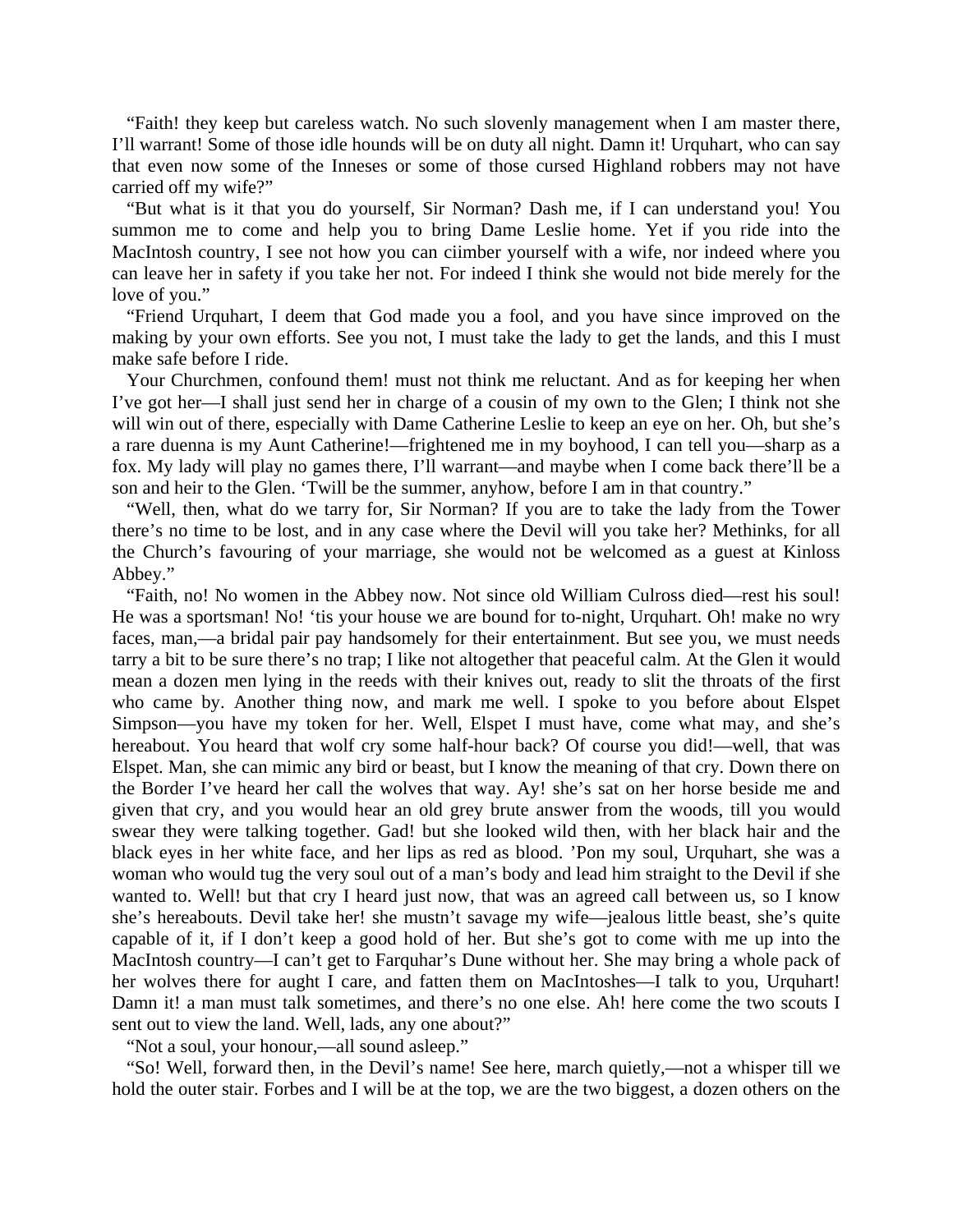stair, then give them a rousing call on the trumpet. If they don't open, Gad! we'll make 'em. Urquhart, you take the rest of my men and look after the servants sleeping outside. Don't let them try a rescue—we'll deal with al] who are in the Tower."

 In about ten minutes the dispositions were carried out as ordered. The Leslie and a hulking giant beside him stood at the top of the outer stair, the lower steps being occupied by his men. Urquhart and the remainder with levelled spears surrounded the base of the Tower. It was thus evident that the besiegers had now obtained the advantage which the building was designed to give to the defenders.

 A blare of trumpets sounded the notes of the Leslie's call, and again came the weird howl of the wolf in response, sounding this time from the haunted wood.

 "Ho! there you are!" cried Leslie. "Well! come out, lass. 'Tis our old signal call—you want me, and, by Gad! I want you more than badly. Come out here—how the Devil can I find you in that wood? No wolves to answer you there. Grip fast! Damn it! Come, I say."

 But there was no answer, though the stentorian voice of the knight rang almost as loud as his own trumpets. The serving-men from the cottages round the base of the Tower tumbled out half dressed and with their eyes full of sleep, roused by the din, to find the stair in the possession of a strange band of armed men and spears all round. Wisely enough, they gathered at a respectful distance, watching what should next befall;—their captain and leader was within the Tower, where with three or four of the trustiest he lay just inside the door. There were some other serving-men in the Tower, enough to hold the great door and the outer stair against any attack before the days of firearms.

 Sir Norman Leslie thundered on the door with an axe that had hung at his girdle, but there was no response from within—it was like a Tower of the dead.

 "Confound it!" shouted Leslie, "why did we not bring an arquebus to blow off that infernal lock? No matter! we'll just hew down the door. At it, Forbes, man, for all you're worth!"

 Heavy blows from the two axes swung by brawny arms fell on the huge iron-bound door whose mighty timbers were almost as hard as the iron bands that girt them. Many a deep dint was cleft in the door, but it showed no sign of yielding. Some distance away Simon Tulloch, lying hid in a wild patch of bramble and bracken, noted the attack, and piously thanked God that his lady had not returned. He knew the Tower well and the strength of its great door, and surmised to himself that it would take the besiegers many hours' work before they could batter it down, even though no active resistance was offered; but he was sorely puzzled, as also, truth to tell, was Sir Norman himself, at the apathy of the men within.

 The blows of the great axes fell with a wearisome persistence of rhythm; they seemed at last to be beating in his own brain, and even the mighty muscles of the two who were hewing seemed to flag, when suddenly, and with no warning, the great door quietly and silently swung open of itself, not under a blow but actually while the assailants were pausing for breath, and within, a dark cavity yawned before them. Sir Norman, still apprehensive of traps, paused for a space, then cried loudly for torches. Two were quickly passed up from the men below, and thrust through the gaping aperture. Their gleams fell on a knight's helmet with a golden lion for crest, and a small eagle plume.

 "Ho, la! a Cumming here!" cried Sir Norman, and he swung up his ponderous axe. "Well, there's his quietus, anyhow!" As the axe crashed down, cleaving through crest and skull plate and visor, the helm clattered on the stone floor, and an eyeless skull rolled out.

 The Leslie had the superstitions of his country and time; he started back and crossed himself, more it must be admitted from early habit than from faith. The silent, automatic opening of the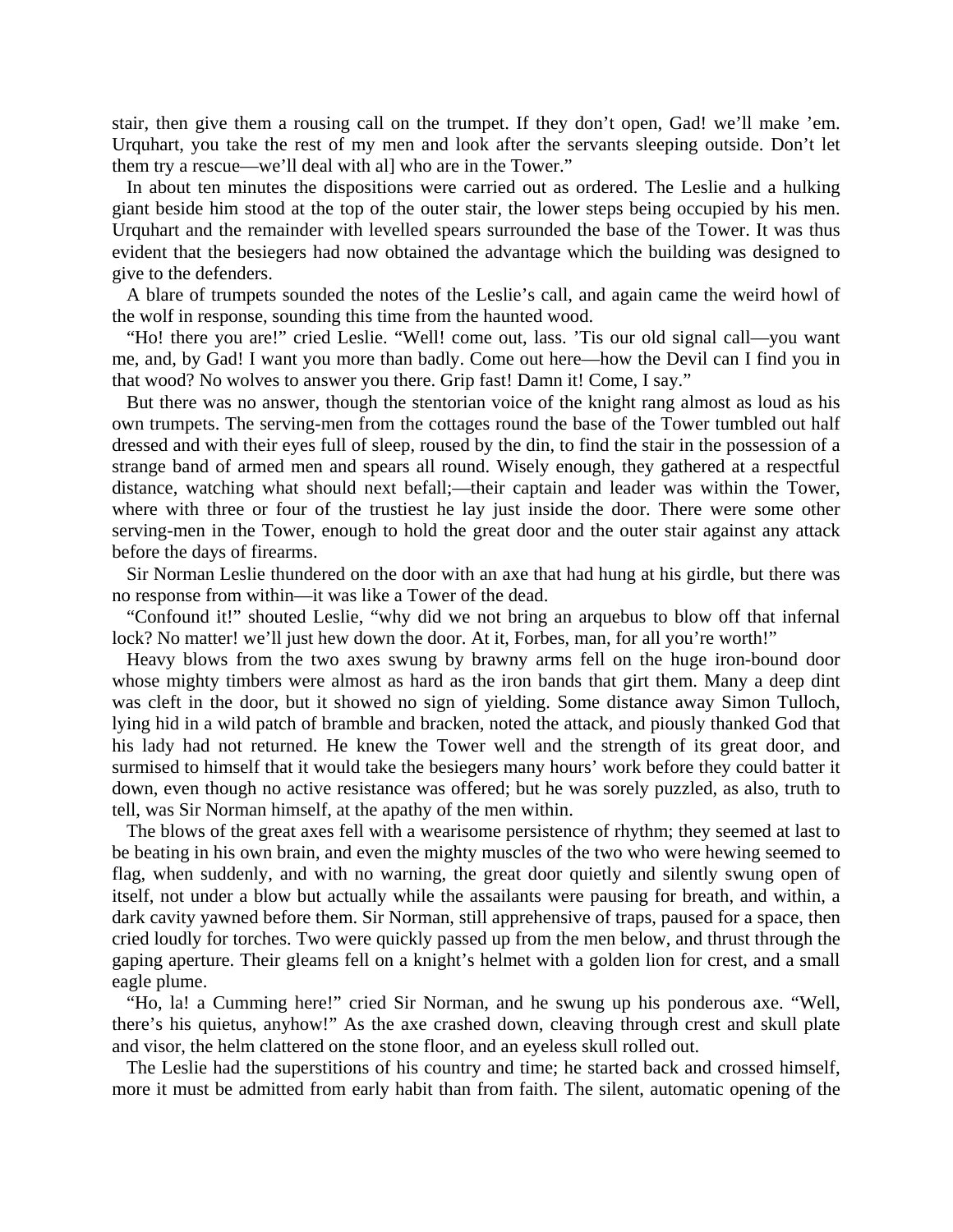door that his stoutest efforts had failed to move, the empty passage behind it, the appearance of the helmet and the skull, all combined to pour terror into the soul, whose body had never known any feeling but that of insolent confidence in his brute strength. The next moment the torches' glare fell on a spear shaft stuck in a niche in the wall, showing clearly what had been the support of the helmet that had scared him.

 "Ha! so they think to fright us with a bogy ghost? 'Twas well conceived, my lady,—worthy of my wife! No matter, you and I will speak further to-night over this merry prank. I won't have such games played on me. Forward, men, and find my lady—we escort her to-night to Forres."

 He seized a torch and led the way himself into the Tower, passing from room to room and searching eagerly, half a dozen men-at-arms following him close. In the banquet-hall the serving-men of the Tower huddled unarmed and defenceless. They had been taken by surprise and, with none to give orders, knew not what to do. With a gesture of contempt for such cowards, Sir Norman motioned to two of his men to guard the entrance to the hall and hold them prisoners, and renewed his search. In the uppermost rooms were shivering in affright Beatrix's bower maiden and a few of the serving-wenches, but of Beatrix herself not a trace. Sternly interrogated, the bower maiden could say nothing; indeed, she vehemently and with much clamour denounced the Leslie for having abducted her lady. She had gone to rest at the usual time, and nothing more had happened until all were awakened by the unholy clamour of the trumpets, the howling of the wolves, and the unseemly hammering on the door—enough to fright all Christian men and women out of their reason. Moreover, her lady had been ravished away by a most monstrous incursion of midnight robbers, worse far than the Highland caterans. And indeed she knew Leslie quite well enough, a man so please you with whom no woman was safe, who feared neither God nor man. And indeed the Lord Bishop and the Sheriff—ay! and the King himself—should know of this raid.

 "I think the King is about three years old," said Leslie, "and not like to be greatly interested. But 'tis no matter; tie up this brawling wench—she can tell us nothing."

 The burly form of the Leslie with his men behind him emerged on the battlements, having searched the whole Tower without result.

 "Gad! but my wife must be hiding in some hole or corner of this ramshackle old place," he muttered. "I won't leave it till I find her—what the Devil! a shy bride, is it? Well, so much the better—I like them not over forward. Hello, there! what's that?"

 There was a swishing sound as of draperies against stone, the flutter of a trail of green silk against a window below him on the winding stair. Leslie dashed down in hurried pursuit, upsetting two of his men as he did so, who sat ruefully rubbing their shins, as they heard their master clattering down the stone stair and swearing volubly. At the door of the room which had been Sir Wilfred's study he thought again that he had caught a glimpse of the flying silk. Undoubtedly the Lady Beatrix was running before him—nay! who knows women?—perhaps she designed to be caught here in the solitary room that had been her father's. She wanted none of his men to witness their meeting.

 "Well, that's all right," he chuckled to himself. "Saucy little devil! she knows the game well enough. I've known them like that—and, Gad! that sort show good sport."

 He dashed into the room, holding his torch above his head and peering into the corners in search of Beatrix, who, he was convinced, had run in before him. As he did so, turning round, he saw the door quietly and noiselessly close behind him.

 "Here, now! none of those games," he said. "Come out into the open and play fair—you're caught."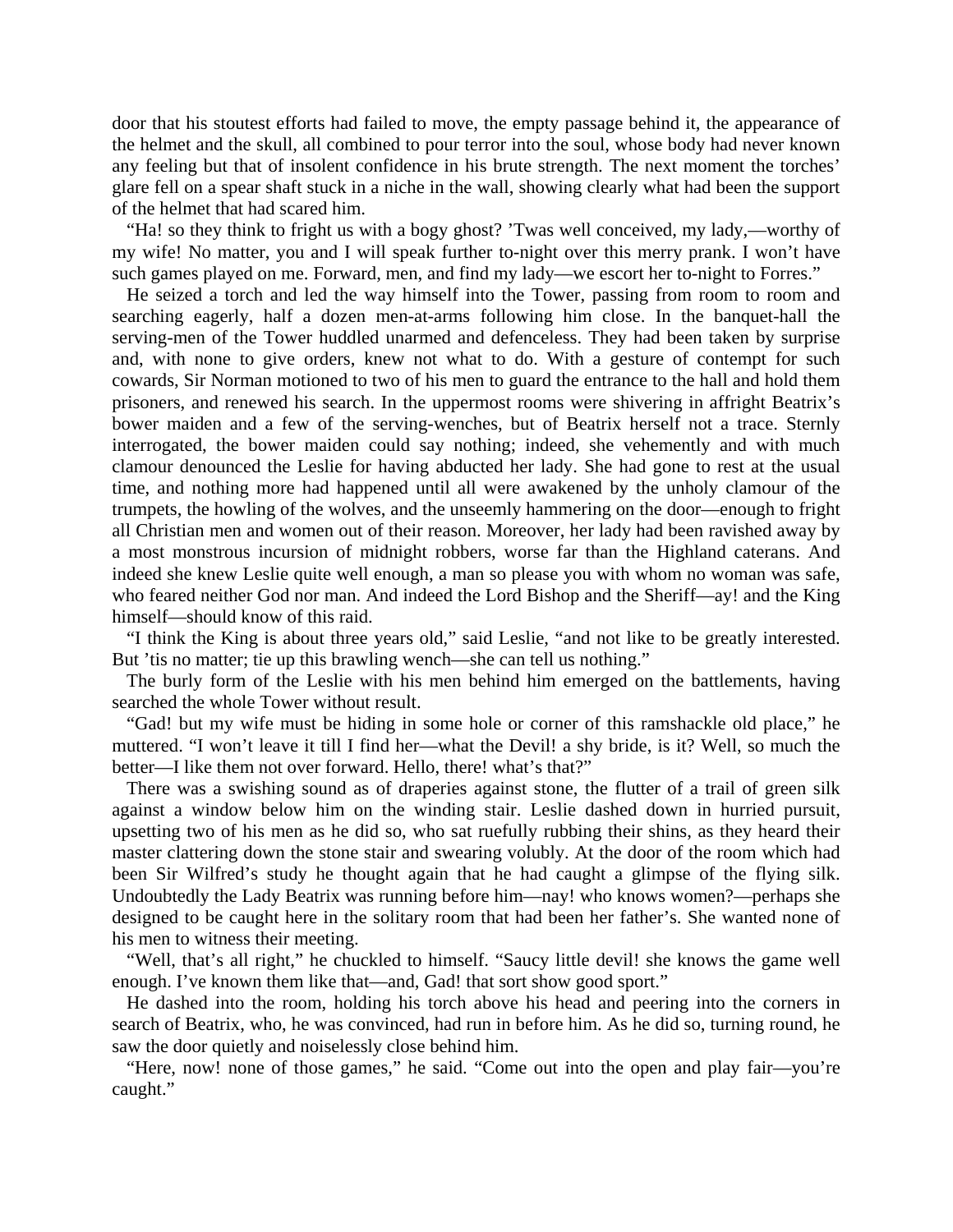The idea of a trap was still on him. He rushed to the door and shook it; it was fast, and would not yield to the stoutest tug or hardest kick. Two seemingly gigantic figures emerged from the dark corners by the door, with black masks over their faces, and wolf-skins on their shoulders. In an instant his torch was snatched from his hand and extinguished, and he felt himself seized and thrown roughly to the ground, and held as in a grip of iron; his legs were bound together, his arms tied behind his back, a bit of rope in his mouth and knotted behind his head formed a gag, and he was rolled up against the door and laid across it, with his face to the wail.

 Bruised and sore and mightily indignant at the treatment he had received, he yet saw that vengeance sure and swift was in his reach. His men were outside the door. If it did not open on the outside, they would soon batter it down, and his captors could not escape. All very well for two giants to take one man by surprise and throw him down and bind him! But twenty would make short work of two, whoever they were. He lay across the door—they could not pass that way, and the window was impossible for anything but a cat. They must have thought he was alone. All the same, he would rather his men did not find him in this bound and helpless condition—it was hardly dignified. If he could but wrench himself free of these bonds he would be found fighting, anyhow, and his men would complete the job, and pay the rascals back in their own corn. Confound them! they should be tortured for this—he would have some fun out of them before killing them. He tugged hard at his right arm, and found he could contrive to wrench it loose; with a little difficulty he got his left arm also free, and untied the gag. He heard his men at the door, they were trying to get in; then he heard Forbes call to them, "Come away! The master will be angry if you go in when he's shut the door." He was rather astonished that his captors had so easily permitted him to free himself even partially from his bonds, and he rolled over to see what they were about, but could see nothing; the torch was extinguished, the moonlight through the window only illuminated a patch on the opposite wall. They must be lurking in the shadows ready to make another attack upon him. He sat up and began to disentangle his legs from the coils of rope wound round them. Springing to his feet, he shouted to his men to break down the door, adding that it had slammed to behind him. He felt at his belt—they had left his axe. Short-sighted not to take that! No matter, so much the better; they should not escape him now, anyhow. He planted himself against the door, grasping his axe firmly; the moon would show him any man who came out to attack him, and give quite enough light for him to cleave any skull that appeared. A swashing blow from Forbes' axe without shattered the lock; the men rushed in with torches, lighting up every corner and cranny of the room. It was empty!

No trace of the Lady Beatrix—no trace of the two who had seized and bound him!

 Leslie swore and raved. Two men were there who had attacked him shamefully, laying hold on him from behind; also the Lady Beatrix his wife was there, he had seen her enter. Round and round the room they searched, tearing down the cases of Sir Wilfred's books and manuscripts, throwing everything that stood near the walls into a heap on the floor, and probing with their daggers at every joint in the masonry; but neither there nor in the stone floor was there the faintest sign of any entrance or exit; none could pass out either at the window or door, so much was plain.

 "This is witch-work," Leslie roared. "Gad! Urquhart, I like it not! Those men were in wolfskins—think you they were any familiars of Elspet's? I warrant that little devil is jealous. Could she have sent these to savage my wife out of pure spite, and they fell on me by mistake? 'Tis like enough—but how the plague gat they in and out? This passes any witch-work I ever knew, and Elspet's no witch—no! spite of all they say, a little devil of a black-a-vised gipsy lass, with the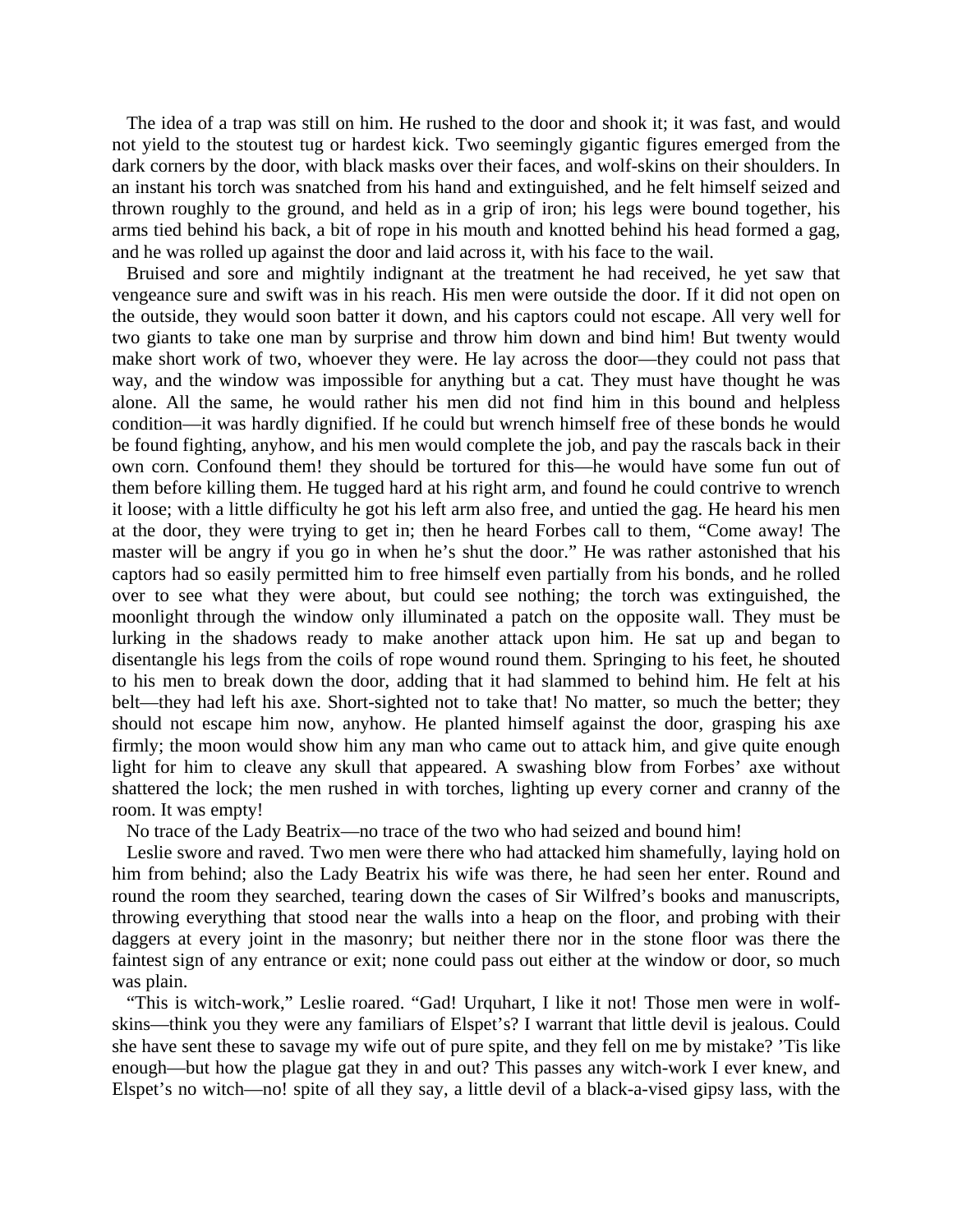gift of the wild in her blood, and fool enough to love me. Not much to love—am I, Urquhart? No matter! If she have sold her soul to the Devil, he shall have mine, and I'll go with her. All the same, I like not this. Out of it, men! We're for clean fighting, not witch-work."

 They hurriedly unhitched their horses that had been tied up to the trees of the Tower during their wild raid—the men, sooth to say, all glad enough to be quit of a job that savoured far too much of black magic and dealings with the Devil to suit their tastes; wild and lawless and with little enough religion of any sort, they were yet deeply convinced of the reality of the Prince of Darkness, and of the power of his sworn servants.

 The deep notes of the single bell from the Abbey floated up, and a pink glow of morning began to spread over the eastern sky beyond the Broch.

 "The monks are just going to church for Prime, or whatever they call it," said Leslie,—"early beggars! Well, we're just going to bed. Gad! I think they don't approve of our hours, but the Bishop and the Abbot favour me—they've got to support my marriage, and they'll be bound to get some fat fees out of it! Trust Holy Mother Church for that! So I think they won't make much ado to let us in. Sorry we can't oblige you with a newly-wedded pair to-night, Urquhart. Better luck next time."

 So saying, the worthy pair parted. Urquhart back to Forres to curse himself again roundly, and to curse the destiny that drove him to be jackal to so shameful a lion; and Sir Norman to the Abbey, there to knock up some weary, heavy-eyed guest brethren whose duty was to take him and his men to their quarters, after they had stabled their steeds.

 Simon Tulloch from his lair among the brambles and bracken watched the going of the troop curiously. That their search had been fruitless he knew; but there was a dejected and beaten air about them which he could ill account for. "Like men who have seen a ghost," he said to himself,—" they look scared."

 There was a rustle of a light step among the heather. Simon crouched closer—he deemed nothing human was like to pass at that hour, but a roe deer or even a dog might be padding it through the heather. If anything human were by chance afoot he would not willingly be seen.

 He felt a light touch on his shoulder, as if a small hand were laid on his jerkin. He looked up, astonished, and saw Cecily Ross standing before him in the moonlight. For a moment he was too surprised to speak; then he saw that her eyes were closed, her face slightly drawn, and her lips lightly parted. She had all the appearance of being fast asleep and, as Simon at once concluded, walking in her sleep.

 She spoke slowly and dreamily, as if confirming the idea. "I am sent with a message to you, Simon Tulloch," she said, and her voice was level, without any intonation. "The Lady Beatrix is safe. She is with her father, and she will nurse him till he is well again. Where she is you cannot find her, and she may not return to this side of the hill for the present. Yet you may see her soon down in the lands of Dallas. You shall have word."

 Then, with a rapid, bewildering change, the words hissed out, as through shut teeth: "Curse it! Cannot I wake?" and the long, nervous hands gripped each other fiercely, as though struggling with something unseen that she would master or strangle.

 Simon was petrified for a moment; he knew not what to say or do, though he would fain aid her. His mind ran on soporific herbs and cool lotions such as he had before administered to check nightmare and to relieve brains inflamed with wounds or with drink, but while he thought she had turned and glided swiftly away over the heather,—a short distance off he saw her running rapidly in the direction of the haunted wood, past the now deserted base of the Tower. So fast she fled that pursuit was hopeless, and in utter bewilderment Simon scratched his head and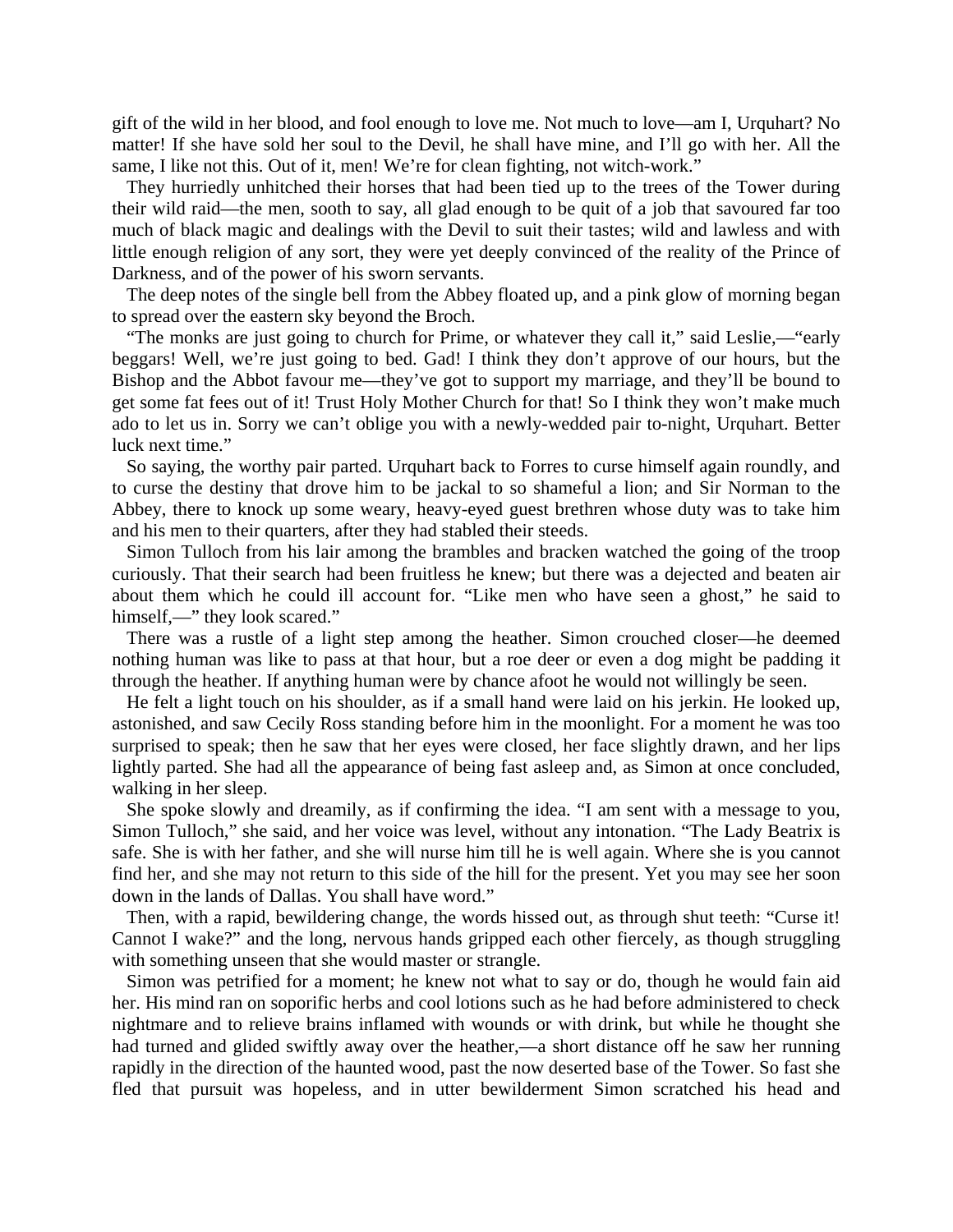abandoned the effort to pierce the mystery. Nevertheless, his old distrust of Mistress Cecily Ross revived as he trudged down the hill to the cottage he occupied in the Abbey Grange. He slept late into the morning, tired out with his night's fruitless watching, and his dreams were haunted with the vision of that fleeing figure in the grey mantle, stooping near the ground in the speed of her flight, with the white fur on her hood showing clear in the strong moonlight. It was weird, uncanny, and he felt instinctively there was danger to Beatrix, though as he woke he felt a strong sense of trust in Eochain. He had promised to guard her, and wild, reckless, and lawless as the Cummings were, they never, so Simon reflected, betrayed a trust.

 Meanwhile, as Simon was watching the Leslie's men ride away, two men lying at ease on the soft moss in a small clearing in the haunted wood, beside a slowly dying fire, were talking over the situation.

 "You must be weary," said the elder; "turn in and sleep—I can watch alone for the return of my messenger. Besides, old eyes need not the amount of sleep that young ones must have."

 "I shall not sleep to-night," said the other. "Let us talk—you promised me the story of your life, will you not tell it now? It is odd, you seem to me now like a human comrade that I can talk to, but a short while since you seemed aloof, impenetrable, you compelled me,—I felt almost as though it were our Holy Father the Pope, or even one greater. Why was this?"

 "That too I can explain. Well! since you will not sleep, and I may not, it were perhaps as well to divert the night with a story; but blame me not if you find it dull. My life has not been so adventurous as the lives of many of my kin."

# CHAPTER XII

## THE STORY OF EOCHAIN BRAG

"I must have been an odd, precocious boy, I think. I was left very much to myself. I was, you know, the younger son of Cumming of Altyre, the father of the present chief."

Father Ambrose started slightly, but said nothing.

 "My father was away mostly. When he was not at the wars he was fighting with some of the families of the MacIntoshes, or defending himself against some other Highland clan. My eldest brother was away too. No one heeded me much; I was left at home at Altyre with servants. Those were wild and turbulent times when I was a boy. You know the Lords of the Isles always wanted to rule in Moray, and my grandfather was killed at Inverary, fighting under the Earl of Mar to repel them. Then there came into this country one Cochrane,—they said he was a mason's prentice, but he was a wonderful man, and using the terms of masonry he taught me to understand God as the Architect of the Universe. I was a dreamy, inquisitive boy, left to myself, as I told you, and Cochrane was kind to me; so I trotted about after him everywhere, and sat for hours out on the hillsides to hear him talk. Always he used the language of building, for he was bitterly opposed to the corruption of the priests, and they would have had him burnt for a heretic had he spoken plain. I was at his heels constantly when he built the Castle of Dallas down below us here. Some day you must go and see it; 'tis a wonderful building, teaching indeed many profound truths in symbol in its design and measurements. Also it belongs of right to Alasdair Cumming—the Tannist of the Dallas sept."

The monk looked up sharply, but Eochain went on in the same level voice.

 "Well, so it was that the ordinary religion of my own people had no reality for me. My father kept a tame priest at our own little chapel in the wood. I fancy he was somewhat lenient in giving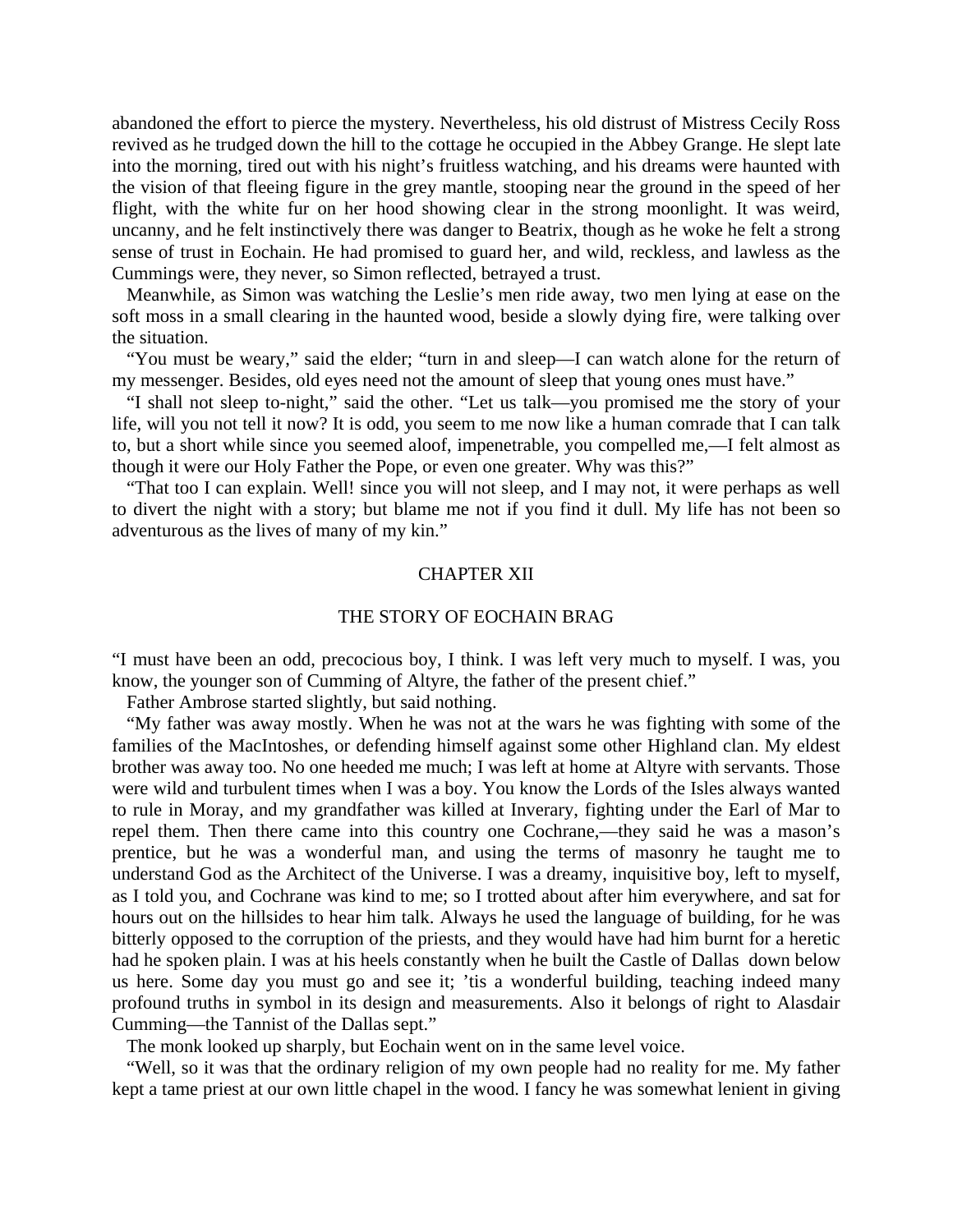absolution, and probably my father needed that—most of our race have done so. At any rate, the Mass never touched me, but Cochrane's discourses opened a new world. Poor Cochrane! When the King's brother, the Earl of Mar, was murdered, the King gave the earldom to Cochrane, and not long afterwards he was hanged over the bridge of Lauder—not by his own silk scarf, as he begged he might be, but by a hair tether. There are many of his works about the countryside— Kilravock, Cawdor, Spynie, Ernside, and others, besides Dallas, which was his masterpiece. It is forty years ago now since he was hanged, and I was out of Scotland then.

 "Well, it was Cochrane's masonry that showed me first how stones can tell the secrets of nature to the eyes that can read them, and men may set down their knowledge in stones, so that it can only be read by those who are fit to receive it, and so it endures for all time. And that set me wondering about the old stone rings that are scattered all over the country, shunned by ignorant people as heathen temples, and that our priests tell so many lies about; and I could not believe that our own ancestors could have been the wicked and bloodthirsty men they would have us think them. You may imagine me thus, a solitary, queer boy, sullen and unpopular with other boys, despised by men because I cared not for blood-shedding, sneered at by women as fit only to be a monk, everywhere looked on as a very degenerate Cumming, but happy in myself with my own dreams and Cochrane's teaching, and continually working out new ideas and secrets of the universe. When I grew to be a young man, they wanted me to be the Tannist of the Dallas Cummings. You know it has usually been a younger son of Altyre that has been Tannist and afterwards Chief there; but though I lived with that branch of the family and they were the first who really loved me and were good to me, yet I felt I had a mission and I must study, and could not be the chief of a clan.

 "Then, one night, I slept in the great ring at Clava, and never shall I forget that night; for I saw a circle of friends, and I knew them all, and called them by their names, though in actual waking life I never so much as heard of them; and they told me they had waited long for me, and they were our own folk,—kings of Scotland in the very far-away days, and priests that Columba called Druids afterwards,—and they welcomed me, and took me into the great ring, and taught me.

 "When I woke I knew I had been in a strange country, but it was far more real and like home to me than the real world as people called it, and I tried hard to get back there, and now and then I succeeded. I'm not going to weary you with all that I learned in those queer dreams of mine—I will only say just now that it seemed to be true teachings of what the little fat tame priest read on Sunday at Mass, only carried down into actual life and made real, which it never was in the world that I knew. For instance, the chief thing that these Druid priests told me they had to do, and taught me, was to heal the sick, and that without any fee or reward, just as men were told to do in the Gospel. I asked our fat little Father about that, and he told me that the days of miracles were over; but that was not true, for I learned to do it. They used no drugs, but they made the patient sleep, and they made him think what they wished, and through the brain they influenced and cured the body."

"But this is truly miracle," said Father Ambrose, interrupting.

 "Oh no! it is power every one has. You have but to fix your mind with intense concentration on the brain of another when that person is passive and attentive to you, and his thought will begin to follow yours. The rest is merely a matter of training which enables you to concentrate your own thought and will, but you must believe intensely that you can do it, or you will fail."

 "These signs shall follow them that believe," muttered Father Ambrose; but he said nothing aloud, fearful to check the flow of the other's story.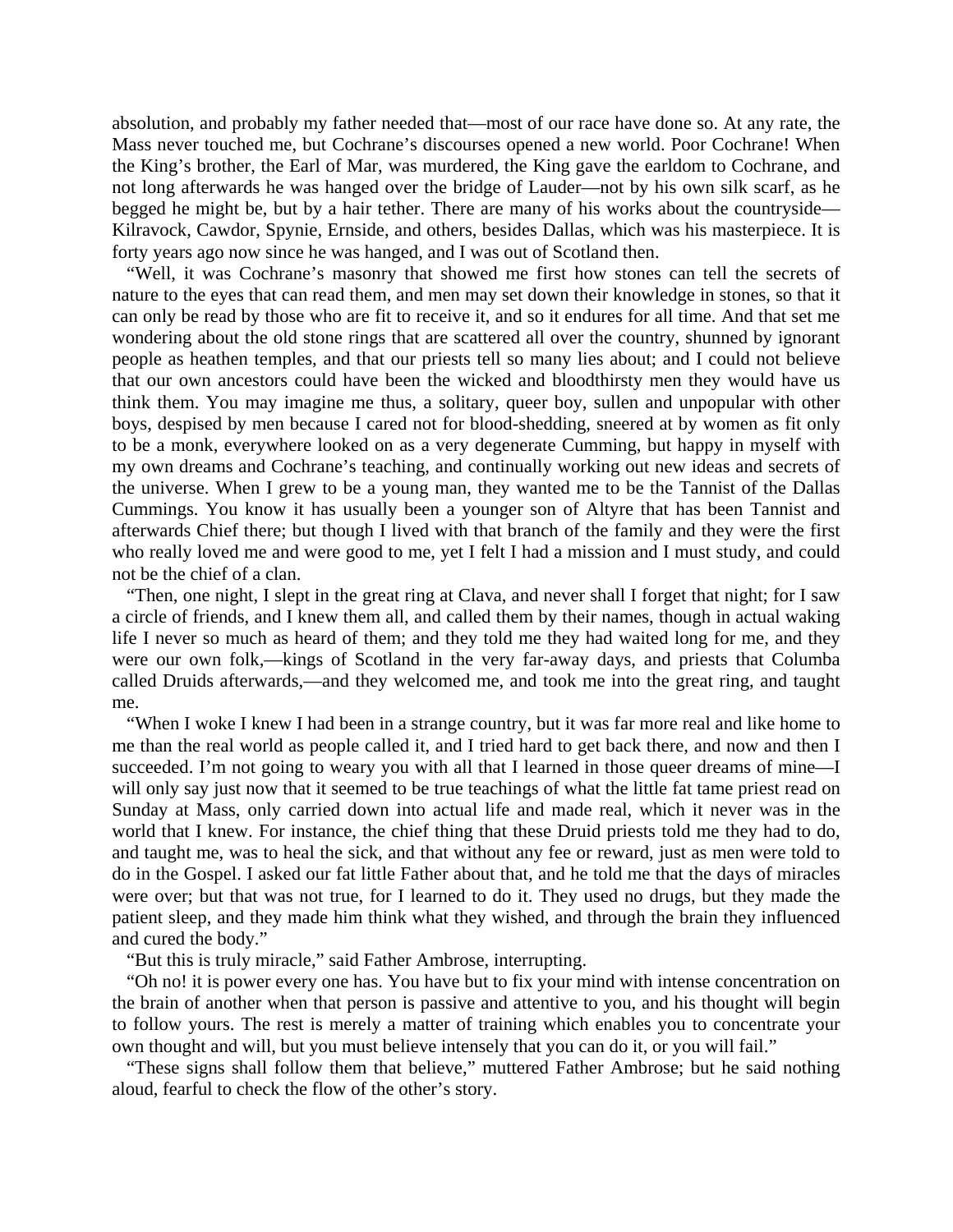"Well, at that time I gave up going to Mass, for it seemed to me a poor pretending at the reality which I had found, and after a while I was told in my dreams of a real Druid temple still served by living men who kept the old faith alive, hidden away in an untravelled district of Asia Minor, where no merchants went.

 "Thither, then, I betook myself in fullest confidence, and I was rewarded, for I found the temple, and there for many years I was trained in all the knowledge and the power of the faith. I wish I could tell you my adventures, for I saw much that was interesting and beautiful; but I must leave that for another time. You asked why a while since I appeared aloof and impenetrable; do you see what I had to do? Sir Wilfred was sick of his wounds, and had to sleep that he might recover. His daughter was in danger from a villain, and had to be brought back to him and put in safety. His assailant, whom on the Border you knew as Elspet Simpson, had to be restrained. You yourself were necessary to the performance of all these things—there was no time or chance to explain all in words to you. This was the task set to me, and to do it I had to use all the strength that many years of training had given me. Think, when you are yourself in rapt concentration on some special thing you are giving your whole energies to do, must you not appear to any one who sees you then to be aloof and apart?

 "But to resume my story. You may perhaps imagine, perhaps you have even heard, the evil stories that were told of me—Eochain Beag they called me—you would hardly call me the little Eochain now, would you? But I did not go to Mass, I did not follow the ways of the religion that every one else professed, and then I went away without telling any one where I was going—and that was an unforgivable sin; so they invented every sort of scandalous story about me, and 'the Apostate' was one of the lightest names they bestowed on me. At length I was reported dead, and after a while the name of 'Eochain the Apostate' had passed into a kind of legend; and even my brother, Sir Alexander, was convinced of my death, and I doubt not was secretly much relieved that the family would have no more disgrace to bear. I must pass over my life abroad—some day I will tell you about that. It was wilder and more interesting than most romances.

 "At last I was told to return to my own country. You may not know—very few indeed do know—that there are always a few of the trained priests of the old faith living in the country to keep the torch alight. But there was another commission given to me besides this. There has been a peculiar development of witchcraft, and I was ordered to try to oppose it, and do my best to prevent the worst evils that arose from it, and to heal those who suffered from bodily ills brought about in this manner.

 "Well, I knew, from what I had learned from Cochrane, how the Dune was constructed, and I soon made the old mechanism work again, and repaired the inner chambers; and here I have lived ever since, until I gave up the outer room to Sir Wilfred, and now the inner one to his daughter. The stone circle you have seen in this wood is to us a church,—in fact, the word 'circle' means the same thing,—and so, you see, I have been in the same position as a priest of your faith, living near by, and saying his daily Mass in an old deserted church. Only that for me the angels or spirits in whom I believe actually come to me in my devotions and teach me, which I gather ought to, but very rarely does, happen with those of your faith, and when it does you hail the one who gets such a revelation as a great saint.

 "No! don't interrupt. You shall say anything you have to say afterwards, but I want to tell my story first.

 "I told you that my commission here was to try to oppose by faith and prayer the evil power of witchcraft. Some there are who say that there is no such thing, but you must see that if by faith and love we can work miracles, or what the foolish call miracks, of healing, so there must be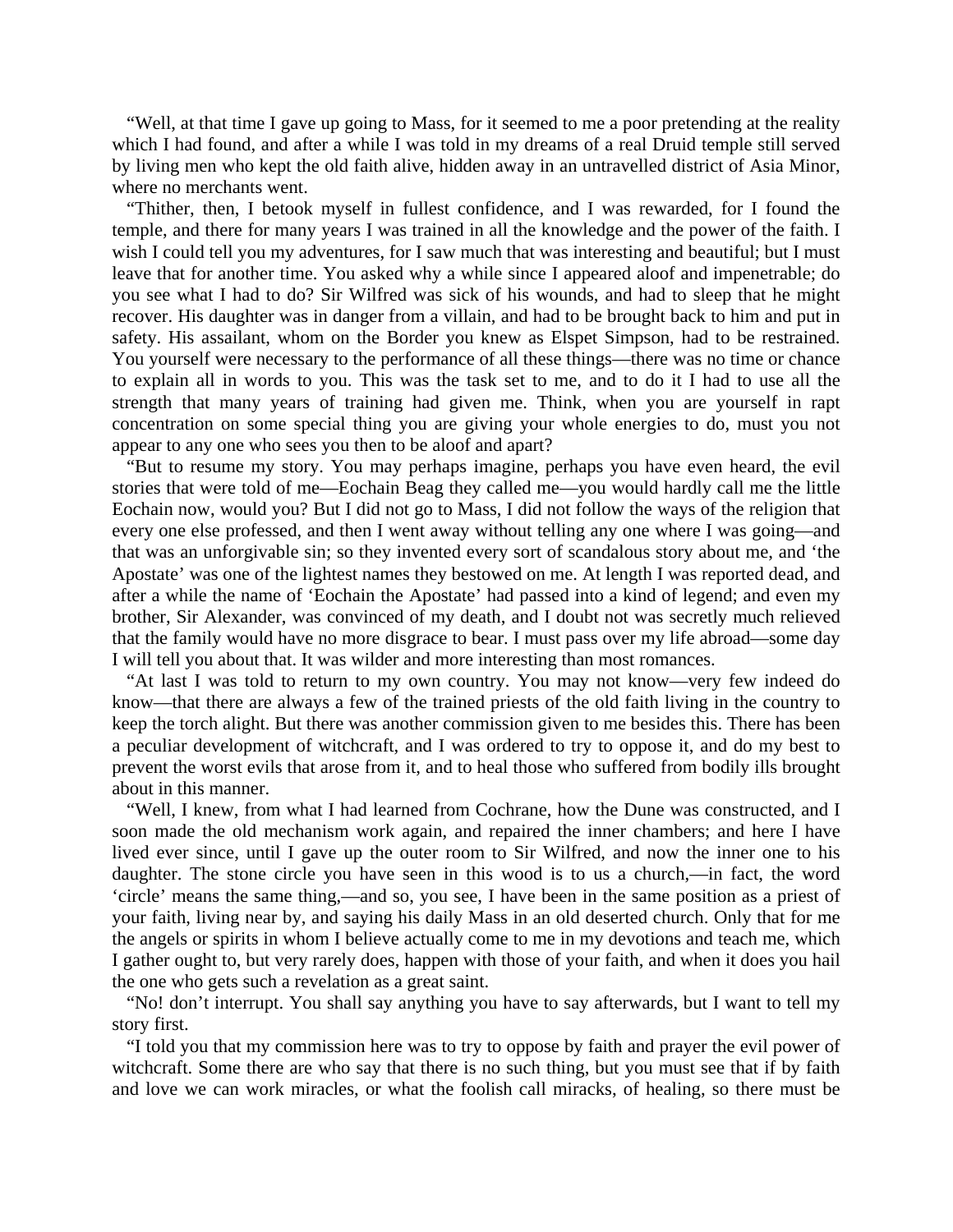some who, moved by selfishness and by hatred of the human race, or hatred of particular people, may work similar miracles of harm. And understand that, according to our faith, this is not in any way contrary to the will of God, for they who deserve harm will come to harm; but if one should, from hatred or malice, offer himself as the instrument of that harm, God's will is still done,—but woe to the human instrument who coveted the satisfaction of doing harm!

 "And some there are, perverse and wicked men, who give themselves over for spite and malice to doing harm to their fellow-men, and who take weak women as their instruments and helpers. On these they exercise a power akin to that which is taught to us of causing sleep, and of controlling the will, only being used for evil ends and to compass harm and gratify envy, hatred, and malice it becomes black magic, and the woman so coerced becomes a witch. Many of these poor creatures retain much of the sense of good, and desire to do good, but their wills are dominated by a strong and evil influence, and they cannot escape. It is no wonder that they believe that they have actually sold their souls to the Prince of Evil, for the sake of power or knowledge, or whatever first tempted them. Perhaps it may be true—none of us can say. Those men who coerce and use these poor creatures encourage the idea, in order to render their escape more hopeless.

 "Away in the South, near the Border, there is such a man as I have described—strong, learned, and malignant beyond all imagining—his whole thought and aspiration being continually to hurt and destroy. Hate and the wish to hurt are to him as strong a motive of action as the wish to help and to heal are to normal men, and it is developed as strongly as the principle of love is said to be in the greatest saints. This monster—for such he is, he cannot be thought of as human—iS known as IDr. Finn; but whence he came none know, nor where he lives; he appears at rare intervals, always to do some deed of deadly and deliberate cruelty, and disappears again. He has under his control a considerable number of women whom he has coerced, as I have said, and who do his bidding implicitly—among them is one Elspet Simpson."

Father Ambrose started and was about to speak, but Eochain imperatively imposed silence.

 "I know you would say something, and I will gladly hear; but give me leave to finish. You will be able to help greatly in this, if I mistake not.

 "Well, this Dr. Finn gave these women power to tame and use various beasts, especially beasts of prey, to harm and destroy those against whom he employed them—wolves and eagles, and even the deadly adder. Some of them carry bags full of adders which they can charm. It is said they have the power to raise storms of wind. It may be so, but I have never seen it. I could pardon them if they looked on Dr Finn himself as being the Devil in human shape, and thought they were bound to him for ever. I was telling you about Elspet Simpson. She came up to this country, following after Sir Norman Leslie. I believe she had been his mistress in the Border country. And when I learned this I knew why I had been sent here.

 "To turn now to another thing. I told you how Cochrane taught me to read the language of masonry, which is a secret confined to very few, and when I came to see and examine Blervie Tower I knew at once that it had been built by those who had learned the mysteries of their craft. The builders had provided a way of escape in case of danger by means of a secret passageway running a long distance underground, and emerging in the old stone circle where I now daily perform~1 my devotions to the God of my fathers—that passage, in fact, by which we entered just now, when we put the fear of God on the Lightsome Leslie. Man! I would not have missed the sight of his face for a year's rental of my brother's lands.

 "So I watched and waited, for I knew something would be sure to happen presently; and one evening I found the opening of the passage just by the stones was unfastened, and I knew then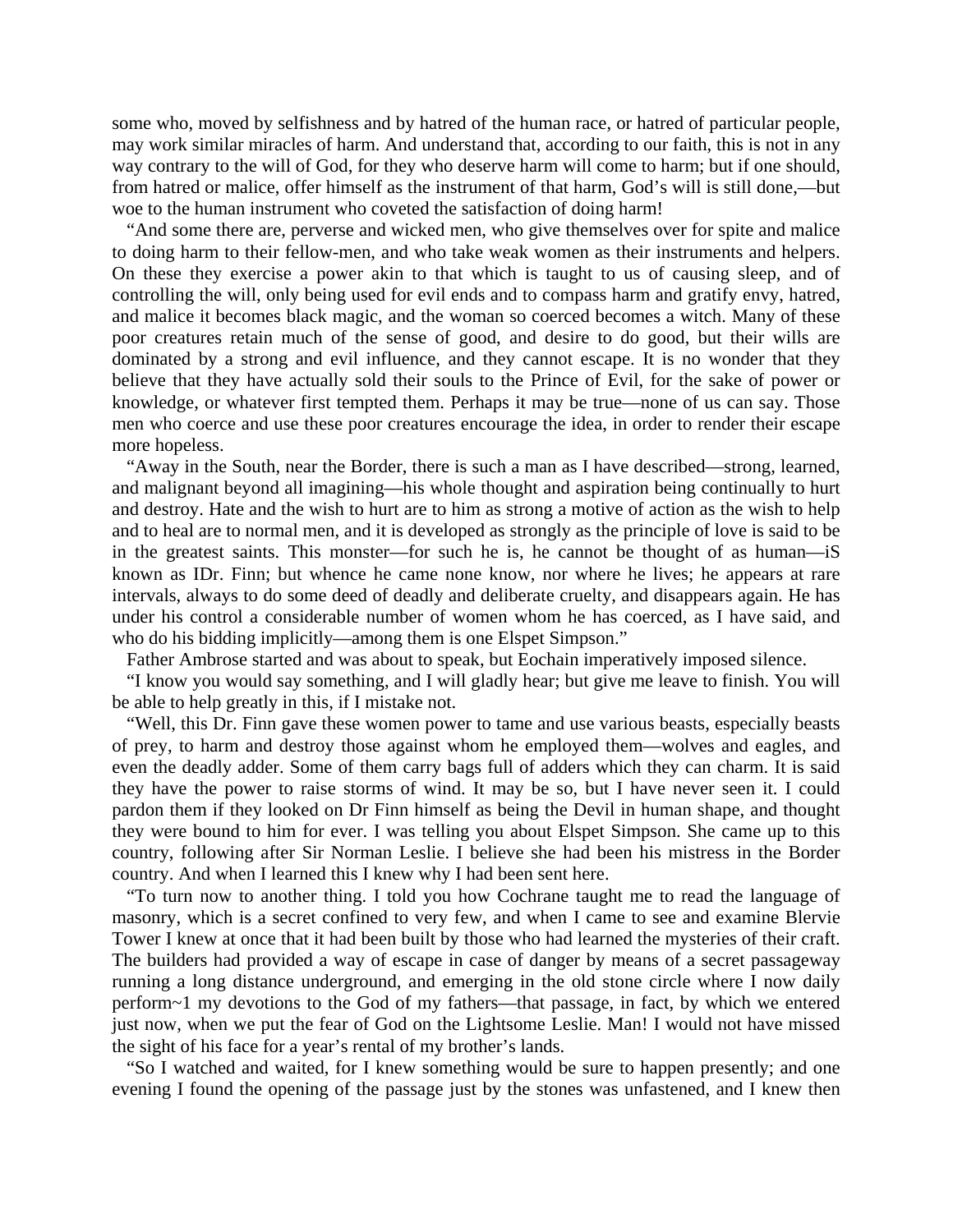there was some mischief afoot, so I went myself along the underground way. You know how the secret stair goes up through the thickness of the wall to the little recess behind the wall of Sir Wilfred's study—the place where we waited for Leslie to come, after you had rustled the silk to entice him. Well, on that day the whole passage was empty. I waited there, and I heard Mistress Beatrix and the one-legged gardener talking together, and I gathered that Sir Wilfred had been attacked and that Simon was dressing his wounds. He is a very skilled man at wounds, and I was sure what he did would be well done, but I was sure also that there was no safety for Sir Wilfred in his own Tower of Blervie; the assailant, whoever it was, knew of the secret entrance, and none other knew it. I might watch, but hate is strong and sleepless. I might fasten up the passage-way so that none could enter that way, but before I could do so another, and probably this time a fatal attack would be made. There was nothing that I could see but to remove Sir Wilfred at once to a place of safety, and the Dime was the safest place I knew of in all the North of Scotland. I just waited till Mistress Beatrix and the gardener were gone, and then I turned the stone pivot. You have seen it, and I think you will agree with me that it is a triumph of masonry; fitting so close that not the thinnest knife-blade can be inserted, it yet opens with a touch from the inside. "There I found that Sir Wilfred had been unmistakably worried by a wolf, and I remembered that wolves had been spoken of as the familiars of Elspet Simpson. Indeed, it was for setting on a wolf to kill a woman on the Border that it was said she had to fly the country, for the country folk suspected her, and would have laid hands on her and burnt her for a witch. I was told that she had been heard telling another woman of how she had gone to North Berwick kirkyard to meet the Devil, sailing thither in a sieve,<sup>1</sup> with two other girls lately enrolled in Dr. Finn's crew. So there was nothing else for it, and I just lifted Sir Wilfred on my shoulders and carried him out, and that was simply how he came to disappear in the manner that so puzzled all the countryside.

 "I have had many a talk with him since, and I find that his calculations had brought him near to the knowledge of the secret entrance; but he never could find it, because he had not the masonic craft. He told me how he had heard tidings that a wolf had been seen prowling about the Tower, and had sent all his servingmen to hunt and destroy it, and while they were all out, as he sat deeply engrossed in his books, he suddenly heard a snarl behind him, and looking round an enormous white wolf sprang on him from behind; he fought hard for his life, but the brute bore him down and fastened on his throat. Then, just as he gave himself up for dead, there came a sound as of some one entering the door, and he felt the great fangs loosen; he fell over on to the ground and fainted, but not before he had seen, or thought he had seen, that the room was empty. The next thing he knew was awaking in the Dune, when I was taking care of him. I could not improve on friend Simon's bandaging, but I gave him the boon of sleep, and his wounds healed rapidly.

 "So you see his mysterious disappearance, ascribed by the kinsmen and the Church to the direct power of the Devil, is very easily accounted for; but I confess the wolf baffles me more. Such power over wild creatures, especially the savage, untamable, lawless brood of wolves, is beyond all the laws of nature, and would seem to confirm the stories of Dr. Finn. I learned much also of this Elspet Simpson from the Borderlands. She is of singular power, and deemed by him a most valuable acquisition; for she has the gift of imagination, and of great concentration, by which it is said she can accomplish more than most of his victims. Yet she has never been completely under his power; indeed, I am told that at any time the Lightsome Leslie has far more influence with her than Finn himself, and at times neither of them could move her at all. But she

 $\overline{a}$ 

<sup>&</sup>lt;sup>1</sup> This is told of Scottish witches and of no others, so far as I am aware—a testimony to Shakespeare's accuracy.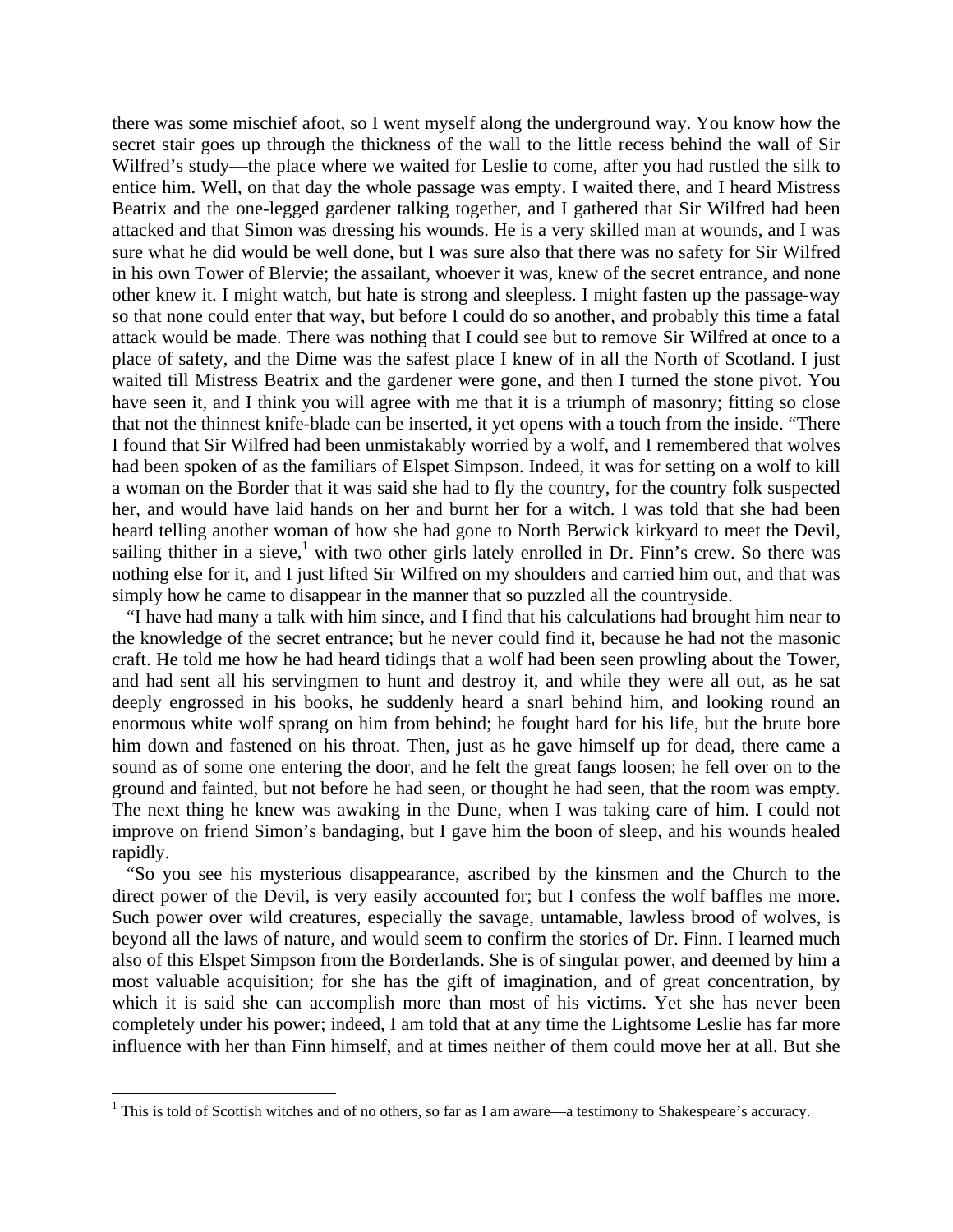can influence others, and has obsessed women, and brought several innocent victims into the clutches of this Finn.

 "Now I see that you have something to tell me about this Elspet Simpson, and I pray you tell it now. For indeed I know I shall want your help, and it will tax all our united efforts to prevent harm from falling on innocent persons."

 "Your story has been most enthralling to me," said Father Ambrose slowly, "for I myself also came across this same Elspet Simpson down on the Border. I followed our King there, as perhaps you know, and fought by his side at the fatal field of Flodden. I loved him—a gentler, nobler man never drew breath—and I think he loved me too. We were together much. We knelt together to hear the Mass, we hunted together, and capped rhymes with each other as we passed the wine cup in the evening; we danced together with the village girls, when he would go to a frolic as a plain esquire; and in camp I waited on him, for he would have none other. One day, as we rode along the hill road by North Berwick, we passed a woman on horseback, and she cried to us, '0 King, thou art young and proud! The winding-sheet is round thy breast, and I see the spot where thou wilt lie ere many days be passed.' And the King halted and bade bring her to him, for ever he was gentle, and he would have rewarded her, though she prophesied evil and not good concerning him; and he would have questioned her further, for he had always a desire to know how and when he should die. But his men found her not. Only they heard a wolf's wild howl in the woods.

 "You know how our King was slain at Flodden. Men say now it was his own fault, and that the disposition of the battle was all wrong. I know not. I shall always believe that all he did was right, and he died just because a spirit so rare could not long bide on our gross earth. I was at his side, and got such a crack on the skull that 'twas thought I was dead too, and a day and a night I lay there, with all the flower of our Scottish nobility around me, thousands of gallant men, and I was as one dead. But when they came to bury that heap wherein I lay, I just recovered my senses enough to crawl away with a broken head and several deep wounds, half starved and faint from loss of blood; so I got into the woods, and found a shepherd's hut where they gave me shelter and tended me for our dear King's sake, for they all loved him; and there too I heard more of Elspet Simpson, and how the country people ascribed to her all the disasters of the battle and all the trouble that had fallen on our King and on the country, and they would have burnt her then if they could have caught her, for they said she had sworn that the King should die for some fancied wrong. Leslie, too, should have been at the battle, for he held a command from the King; but this evil witch warned him, so when the roll was called Leslie and his command were missing.

 Well, when I fully came to myself, I knew that henceforth the world held nothing for me, and there seemed nothing to do but to make my peace with Heaven. Sincere conviction it was that sent me to the monastery, that I might find that joy and rest in the service of God that I never hoped to find any more in the service of the world; for my King was dead, and the joy of earth had closed with his grave.

 "Then one day but a few weeks back there came one tome at the Chanter's house of Windyhills, seeking ghostly comfort and advice. As a novice, of course, it was no part of my duty, nor was it in my power, to give any priestly consolation; but by the permission, indeed by the command of the Father Abbot, I was told to listen to her story and to give such encouragement and advice as I might feel to be in place. I could hear no confession, neither could I give any absolution, and none such were asked. But behind and over her appeared the form of Elspet Simpson as I saw her that day on the cliff road by North Berwick. But the woman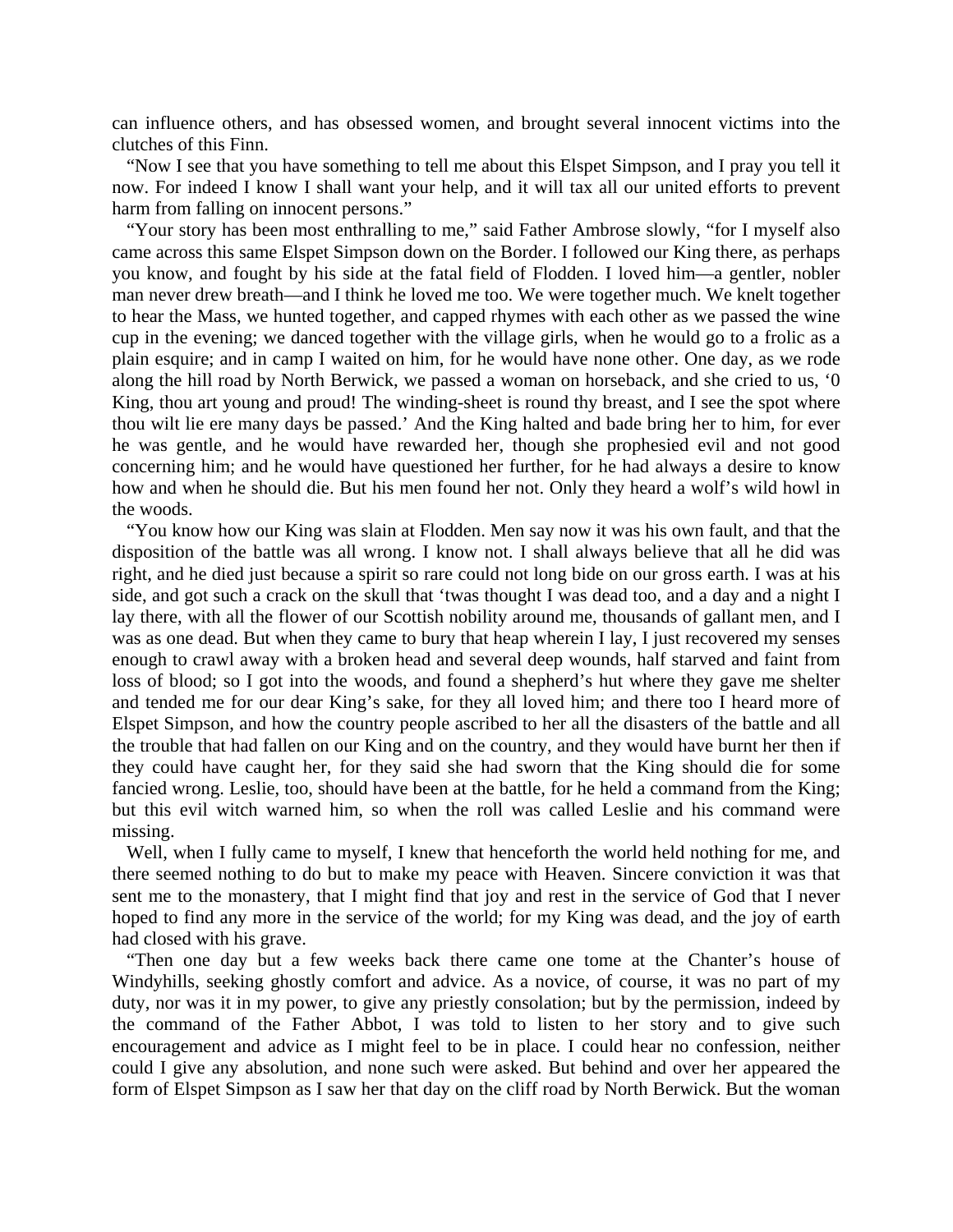who came seeking my advice was a sweet and saintly soul in great distress from evil dreams and imaginings of some cruel and foul witch, whom I recognised as being Elspet Simpson, and then I thought that this Elspet must have somehow managed to obsess this poor lady—indeed, it had gone so far that I fancied some physical likeness to Elspet, but this must have been imaginary. I knew not then what you have now told me of Elspet's power to influence other women and to bring recruits to this accursed Finn.

 "Her name was Mistress Cecily Ross—a woman who I think should have the makings of a very great saint—indeed, already she is privileged to see visions of angels, and other matters not vouchsafed to us poor ordinary mortals, and I thought it were a deed well worth doing to rescue her from this cruel and evil witch, and set her feet on the path to true holiness that she longs to tread." "It may be that you are right. I know not this Cecily Ross, yet I have heard of her, and not always with such complete trust as your words would seem to convey. But see, here comes my messenger returning."

"You never told me who your messenger was."

 "No, I did not. I kept that for a dramatic surprise at the end of my story. What if I have trapped the assailant of Sir Wilfred, and proved that the magic of the powers of love and of help are more potent than those of evil? What if I have coerced the coercer, and forced the would-be murderess to become a messenger of good?"

 A woman stooping close to the ground, and running fast, came into the open place where they sat. Her grey robe brushed the heather, and her white hood bordered with white fur caught the light of the now fast sinking moon, and from its shadow a long trail of night-black hair escaped. She raised her face, drawn and white and full of pain.

 "That is Elspet Simpson," said Eochain, "now fast asleep and knowing not what she does—but she must do my bidding."

"That," said Father Ambrose, "is Cecily Ross."

### CHAPTER XIII

### HOW BEATRIX FOUND THE GLEN OF DALLAS

For a moment the three remained absolutely motionless and intent. Eochain and Father Ambrose fixing concentrated attention, Cecily drawn and white, without will or consciousness, moving like one asleep. In an instantaneous picture the whole position started visibly into Eochain's mind. In the Dune slept Sir Wilfred Dunbar and his daughter Beatrix, safe hidden for the present from all foes; down in the Abbey Norman Leslie, having seen to the stabling of his war-horse and swallowed a mighty flagon of Spanish wine, was stretching his limbs on his couch in the guest chamber, dreaming of new schemes to possess himself of the person of Beatrix and her lands, and counting on the assistance of Abbot Chrystal, whose voice he thought he could hear in the distance singing the early offices of the Church. The Church had made his marriage, and the Church must stand by it; yet he would not give up his black-a-vised sweetheart, not for a dozen Abbots and Bishops to boot. Simon Tulloch, in his cottage in the Abbey Grange, foresaw the risk to his dear Lady Beatrix, and resolved with all the energy that was in his sturdy, staunch body to foil the Leslie. He perceived, too, the danger from Cecily, but could not exactly understand where it came in; coupled her somehow with the attack on Sir Wilfred, yet knew not how she could have any share therein. Master Urquhart lay in Forres, ready to act his contemptible jackal part for the Leslie, ashamed of himself, but seeing nothing else to do. Farther on, the Altyre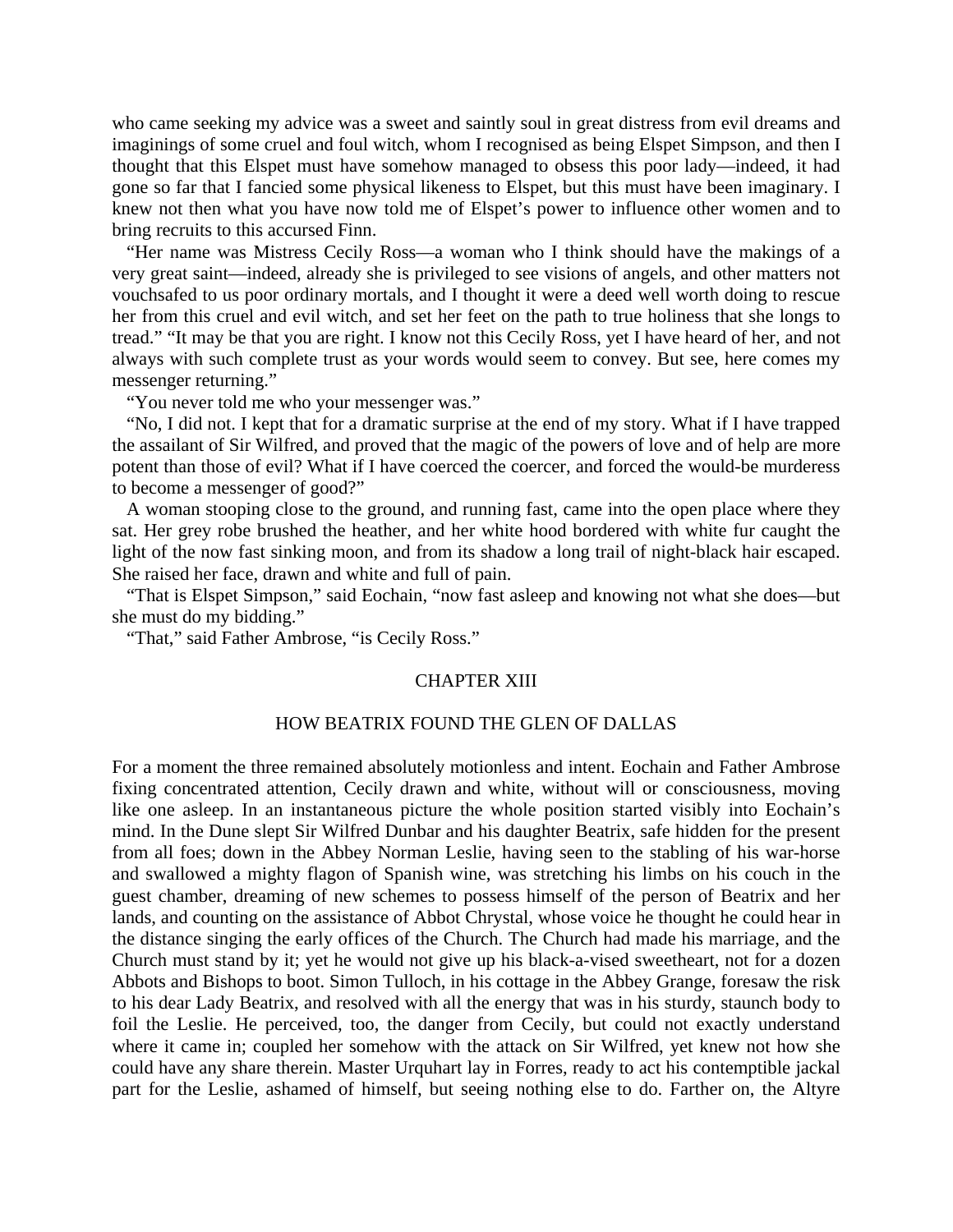woods sheltered the sleep of Sir Alexander Cumming and his stalwart sons, among whom Eochain's intuition or second sight seemed to see the destined prince who was to break the toils that gathered round Beatrix; though, sooth to say, his intuition only gave him in some mysterious flash the name of Alastair Cumming; and farther still the wild country of the MacIntoshes, the present goal of Leslie's fighting energies.

 How far it was knowledge and memory, and how far second sight or intuition, or a subtle blend of them all, he himself could not have told; it sufficed for him that he knew where the threads of the situation lay. How he knew mattered not—here in a sleeping world his brain was awake and alive to seize the occasion, and the key to it he knew to be with the woman before him, whom as yet he admitted to himself he only half comprehended, though she was now absolutely dominated by his will.

"Hast done my bidding?" he said sternly.

 "I have, Master," she replied, in the same level tone, with no intonation, as though speaking in sleep; then in a fierce, hurried whisper, "Oh, God! let me wake and go."

 "Not yet," he said, "not till that full moon shows but half her circle, then you shall wake, and thank me for restraining you this time. Now go to your hut, and sleep sound and unconscious for twelve hours, then you shall rouse and eat."

 The strained, tense look passed from her face, which grew to an almost passive gentleness as she bowed low and retired to where, beside the clearing in which they sat, was a tiny hut, not much more than a shelter. Into this she retired, and they heard the door bolted behind her.

 "That is indeed Cecily Ross of whom I was telling you," said Father Ambrose; "there is some weird mystery about her which I cannot fathom. Can you help me?"

 "That is indeed Elspet Simpson, the witch of the Border, and the mistress of the Lightsome Leslie," replied Eochain; "but there is, as you say, a mystery, and vainly at present do I try to solve it. Only this much I think I see. It is only at certain times that the evil spirit is upon her, and it seems to be at the time when the moon is full, though whether it is every full moon I know not yet. At such time I suppose as that Dr. Finn gained his influence over her, and I fancy that at such time also the Leslie has power to draw her, and could probably even draw her away from Finn. But then, again, there are times when neither of them has any power over her; but what is her condition or nature in these intermediate times I have never been able to learn."

 "It must have been in such an intermediate time that she came to me," said Father Ambrose. "It is strange that I did not recognise her, for, as I told you, I saw her at North Berwick when I was riding with the King, but she looked wholly different, yet I seemed to see the form of Elspet Simpson, as it were, like a wraith behind her or enwrapping her—I cannot tell— perhaps as if one woman were impersonating another. I thought that Elspet Simpson was obsessing her, and almost without my will I said, 'Elspet Simpson, beware.' Then it was she sought my aid, and told me how periodically she was beset by dreams of foul evil, in which she was the creature of this Elspet, and driven, so she fancied, to do deeds of lust and cruelty at which she shuddered when awake. Clearly she thought it was all dreams, and she desired to be delivered from them, else why should she come to me. Down there on the Border I think the evil period must have lasted more than the period of a full moon, if one may trust the country folk's tales of her."

 "She would be more under the direct and constant influence of Finn there," replied Eochain. He fell silent for a short while in deep thought, then he continued—"The attack on Sir Wilfrid was nearly a month ago, the full moon was then waning. It was the end of her evil period. She opened the secret way and sent, perhaps even conducted, the wolf who mangled him; shortly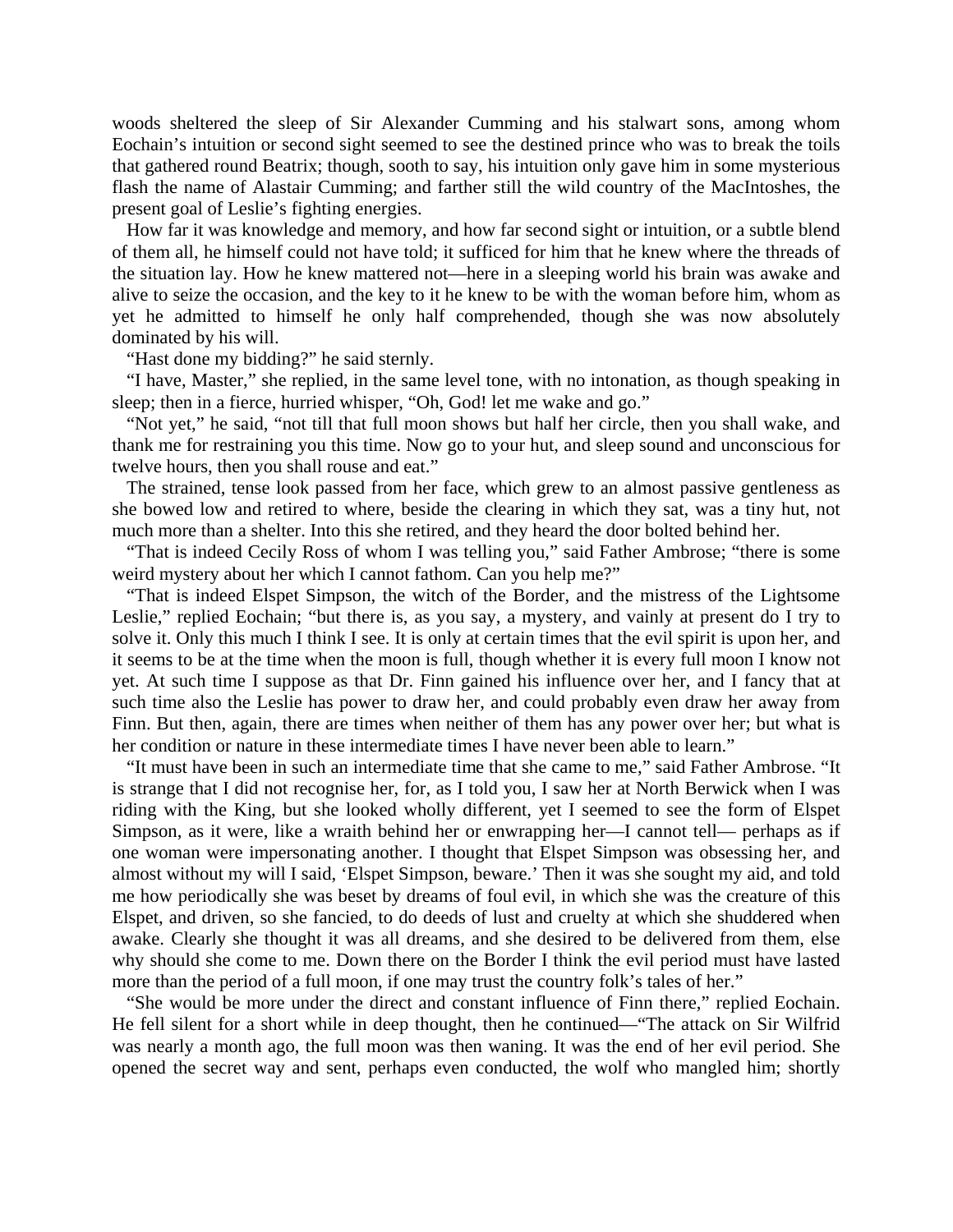after she woke and knew nothing of it. Then it was that she came to Blervie Tower, but I imagine she did not wholly recover, for the dread of the dreams still pursued her when she came to you."

"But why should she set her wolf on Sir Wilfred?"

 "She was, as I told you, the mistress, at least so I think, of the Leslie, and he is married by the Church to the Lady Beatrix Dunbar. Here is sufficient cause for jealousy, it may be that Beatrix was the intended victim, and she could not wholly control her familiar. I know not—nothing is really clear—we are groping among guesses. But from my home here in the wood, where no man comes, and the land which is forbid, I have watched her, and as the moon drew towards its full I saw her leave the tower early one morning before the world was astir, and I knew that the evil spirit was on her again. She stood by the edge of the wood, and gave a long weird cry, like the howl of a wolf—a cry to freeze the blood. I have since made sure that this is an agreed signal between her and the Leslie, and she was meaning to join him. So I set the spell of sleep on her. It was with great difficulty, for she struggled hard against it, and it was only when I spoke words that she knew and feared, and compelled her to look at the point of my boar-spear gleaming in the light of early dawn, and advanced it till it dazzled and half blinded her, that I was able to bring sleep on her brain, and ordered her to go to that hut where she now is. And since then I have held her asleep, the creature of my will, and so have kept her from harm for this time, at all events. Now from all this I deem that the evil time comes on her not all at once, but gradually, in the semblance of dreams, growing more and more vivid until they seem to become irresistible; then to herself she seems to sleep entirely, and to dream of cruelty and lust and every kind of evil, until she wakes and loathes the dream. Yet the dream, too, is real; and when she is in this state she forgets wholly the existence of Cecily Ross, or remembers but some dim vision of the self she despises and resents. She glories in every form of evil, delights in lust and bloodshed and in torture; in fact, entirely reverses her nature. Then it is she is a fitting mate for the Leslie. So I have pieced together the indications I have myself observed, and what I have heard, largely cleared up by what you have told me. But it still remains much of a mystery, and I am sure that in this woman there is great danger in the future. I have controlled this fit, but who knows if I can do it again, or even if I shall be there to try; and bad as this period of hers is, it may be worse. Even now she is wholly savage when the fit comes on. Then she is a wild beast, mad with the blood-lust, and still more with spite and jealousy, and the Leslie revels in her savagery, which matches his own.

 "But the fit is already passing. She has been half conscious all the time in spite of my efforts, as you saw, when she answered Leslie's trumpet, and when just now she prayed to wake. I shall allow her to come gradually to consciousness as the brain calms, and in a week's time or so you will see the Cecily Ross who came to ask your aid, but I hope still calmer and more selfpossessed. She will remember nothing of all this wild time save as having had troubled dreams, and I would not that she should know. A cure may be possible; but if once Cecily Ross should realise that she is actually Elspet Simpson in the flesh, and not merely in a nightmare dream, it will be for ever hopeless. We shall need to watch carefully for the first indications of a renewal of the evil fit, for therein will lie great danger, especially if she and the Leslie should meet then. Now my watch is over. I have talked overmuch, I fear, and you are full of sleep too. Out there towards my circle is a shelter where we can lie till morning. Come."

 So ere half an hour had gone by the spell of sleep held fast all the personages of our story, but very diverse were the visions it showed them. Only down in the great Abbey Church the monks were still singing their litanies, wakefully praying for the salvation of a sleeping and unheeding world.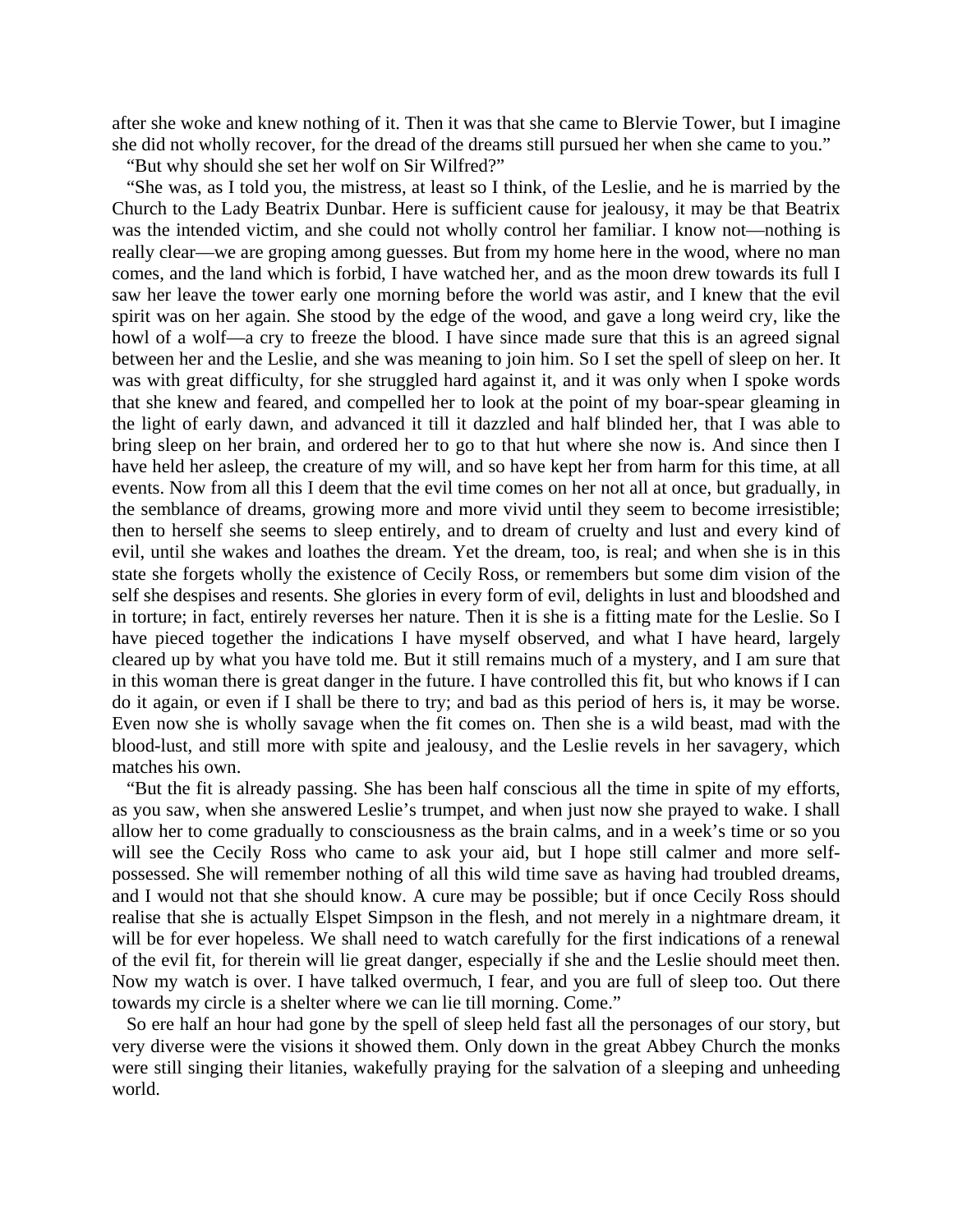Uneventfully the next few days passed. Beatrix tended her father assiduously under the directions of Eochain. There was nothing needed for him now but recovery of strength from his wounds and loss of blood, but he was cheery as of old, and quite reconciled to his quarters, and Eochain brought him his favourite books and manuscripts, being, as we have seen, able to come and go at will through the secret passage to the tower and to Sir Wilfred's study. Moreover, he could throw much light on many dark passages that had long puzzled the old knight himself. Of Father Ambrose she saw nothing, and believed him to have departed. Searching into her soul she could find no reason for the peculiar influence the monk had over her; she would not know his face if she saw him; she had never even heard his voice; only she had felt or fancied deep, luminous eyes burning on her through the folds of his cowl, drawn always close to hide his face. At anyrate, now he had passed away, she thought, to the performance of the duties of his Order, and it was unlikely that she would ever again come across him. In any case his religious vows and her unlucky marriage must ever make an impenetrable barrier, and the chance meeting in the Chanter's garden, and his protective influence as she passed through the terrors of the haunted regions of Callifer, must be relegated to the dreams of the past, beautiful and unrealisable. So she could let her fancy play, imagining what manner of face lay hidden behind that cowl, and treat it all as a fairy tale of childhood.

 Father Ambrose, however, did not leave for some time. He had the Bishop's authority for remaining, and there were many long talks between him and Eochain Beag, much to their mutual enlightenment over their respective faiths, which day by day they discovered to be more strangely alike. And in fact Father Ambrose was often bound to admit that where there were differences they arose from corruptions introduced by the greed of Churchmen in the Middle Ages, more keen for the preservation of their temporal power and the accumulation of wealth to their Church than for carrying out the precepts of their founder. Eochain also had to confess that the real religion of the Saviour of mankind, as taught in the Gospels, and as actually practised by a few true Christians, was a far different thing from the parody of it taught and practised by the fat, little, tame priest kept by Cumming of Altyre, whom he had known in his boyhood, and which had so revolted him. Meanwhile both of them watched over the Lady Beatrix. It was evident that Blervie Tower was no safe place for either her or her father, so long as the Leslie and his men were in the neighbourhood. Every day some scouts of his were reported to be spying about, evidently on the watch for any appearance of the Lady of the Tower, and they surmised, what was the actual fact, that a handsome bonus had been promised to whoever should bring such a report as would enable their lord to carry out his scheme of capturing his wife.

 Down by Dallas, however, on the other side of the hill, it was safe. None would pass through the forbidden land of Cahhifer and the haunted wood; and round the base of the hill by Rafford was no public road, and the tracks, such as they were, led through the lands of the Cummings, who were not generally over gentle with strangers passing without permission over their lands. Sir Norman Leslie certainly had leave to pass the lands of Altyre on the way to punish the MacIntoshes, but that by no means entitled him to cross the moors of Dallas, where a different branch of the clan was settled.

 This way, then, Beatrix used to walk when not in attendance on her father, and she greatly delighted in the beautiful wild glen. One spot was a special favourite with her, about half-way down the steep slope of the hill almost below Callifer, whence she could see the distant sea and the end of the valley, and to the left the wooded hillside that sloped down to the lovely priory of Pluscarden, nestling as though softly cradled in a nook of the curving hill. Down below her in the flat land that bordered the stream was the castle of Dallas, deserted now, for Ferquhard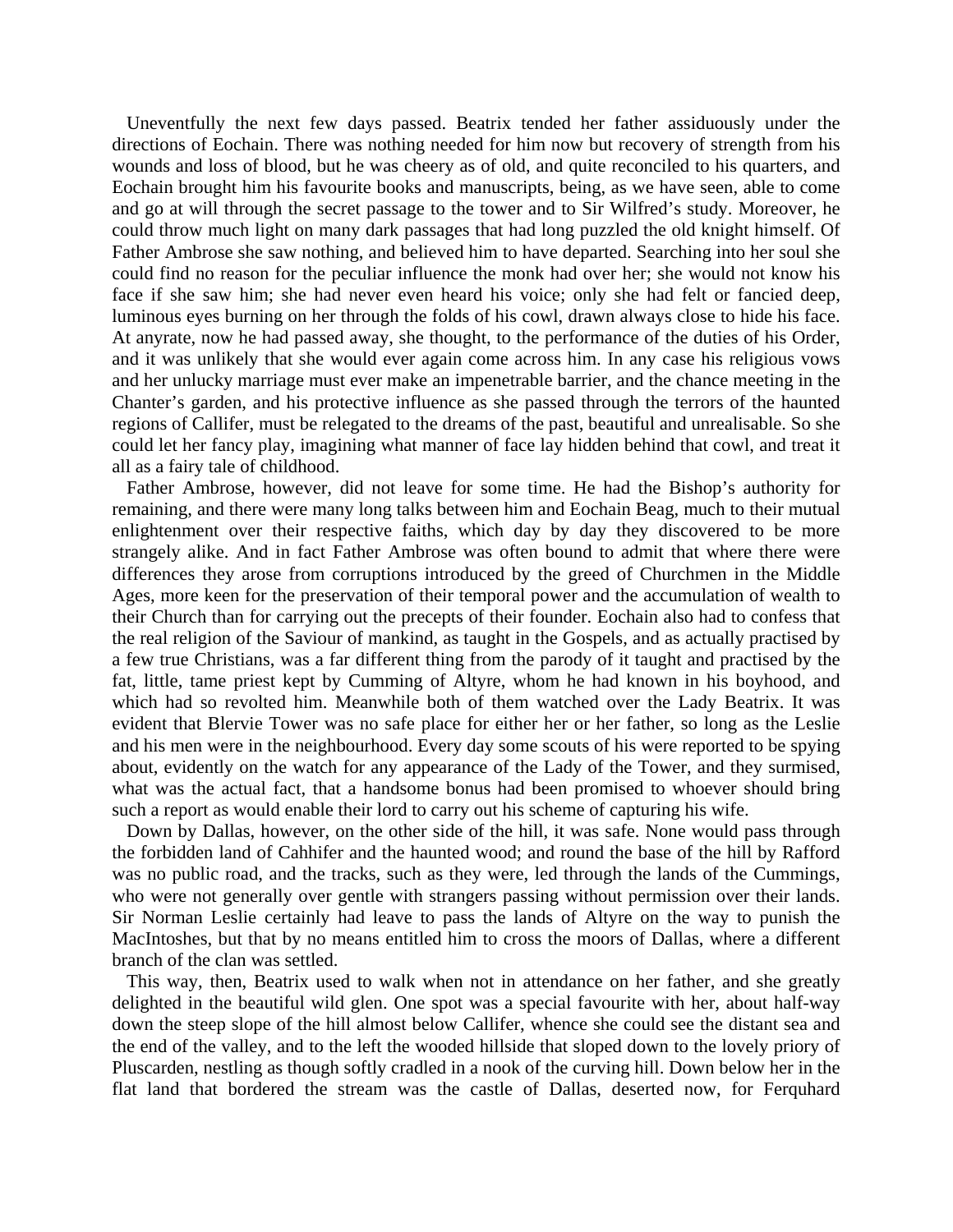Cumming, Sir Alexander's second son and half brother of Alasdair, who afterwards headed that branch, had not yet taken possession of the castle which Eochain called Cochrane's masterpiece. Beatrix looked often longingly at this castle, and planned a walk down there some day when her father could spare her for so long.

 Meanwhile the days passed peacefully enough. Father Ambrose took his leave of Eochain, who was very grieved at losing him, but the monk urged business that brooked no delay, yet promised to return. However, when Beatrix asked Eochain about the monk who had nursed her father, and had protected herself through the terrors of the wood on the night of the full moon, Eochain had said—

 "He left his blessing—pray for him. I think that Father Ambrose will come back here no more."

 Being questioned further, he said—"Ask nothing more. There are times when it is better for a man to run away from a danger than to face it." And this sentence remained a puzzle to Beatrix for long. Eochain's mind was working much over the problem of Elspet Simpson, and one day he asked Beatrix when she last had tidings of her friend, Cecily Ross.

 "Oh! the sweet Cecily!" said Beatrix. "How I miss her. I would I could hear news of her. She left suddenly on the morning before the Bishop and the Abbot came to perform the solemn exorcism at the Tower. I suppose it was some errand of mercy and kindness as usual. She is so unselfish, always taking some one else's burden on her own frail shoulders." Eochain asked if she had any objection to the services of the Church. But Beatrix, loyal to her friend, would not admit this. "Yet I know that she somewhat favours the New Learning of Master Martin Luther, and she has told me that in vision she saw the monks of Kinloss as though they were shut up behind prison bars."

Eochain queried if she were well.

 "Oh, yes! And yet I don't know; she was curious, hysterical. I remember she took the most extraordinary alarm at the five-pointed star that I was told to trace in front of my chamber door, and begged and prayed me not to put the sign of the Inneses there."

"Who advised you to put it there?"

 "It was a message from Father Ambrose, brought to me by Simon Tulloch," said Beatrix, and blushed rosily us she said it, though why she could not tell. Eochain, however, noted the answer and the blush, and enquired if Cecily had shown agitation in any other ways.

 "Oh, yes, she did. She was very curious sometimes, and spoke continually of evil dreams, and then since that affair of the star of the Inneses that I had cut on the stone outside my chamber door she came never to my bedside as she had been ever wont to do. And she would go and lie down for long periods. Oh! I fear she must have been ill, now you ask me. I seem to remember so many little things that I never thought of at the time. Poor Cecily! Do you think she went away because she was ill, so as not to be a burden on us in the time of our trouble?"

 "I think that is very likely to be the explanation," said the old man, feeling that she had come in her innocence nearer to the true explanation than she could possibly realise. "But I think she is better now, and I have a sort of premonition that she may come to visit you before long."

 He spoke with careful calculation, for he foresaw that as Cecily recovered her normal senses, released from the spell of sleep he had laid upon her, it would be impossible to keep her and Beatrix apart, and he wished to prepare the latter for her friend's return. He knew it was a dangerous prospect anyhow; but on the whole the danger seemed less if he could keep Cecily under his own watchful eye. He had carefully thought out all his own information, and all he had learned from Father Ambrose, and all that his learning had taught him about these curious cases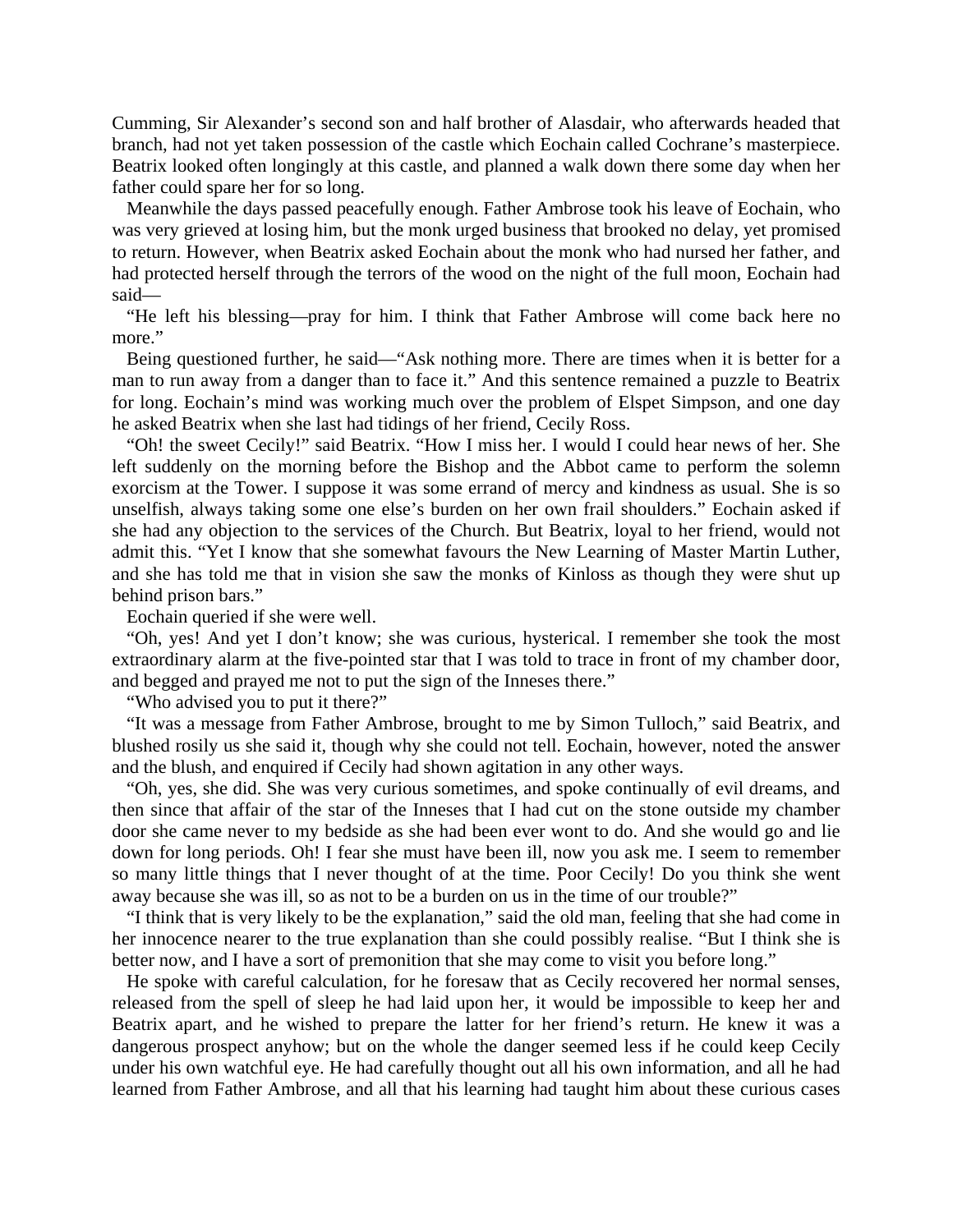of mental imbalance, and he was fully persuaded that when once more awake and normal she would remember nothing of Elspet Simpson, save perhaps a mere name associated with a nightmare dream, and she would know nothing of Leslie—indeed, if she met him by chance, would look on him with utter aversion and loathing. Therefore, the dangers, though still great, seemed to be minimised so far as human foresight could contrive.

 One day, as Beatrix sat in a half day dream in her favourite seat looking down the glen and away to the distant sea, she heard a voice behind saying—

 "Give you good day, Mistress Beatrix," and turning quickly she saw Master Simon Tulloch, cap in hand, m low salutation. "Ah, Master Tulloch, I am right well pleased to see you. You can give some news of the outer world, which hath been all closed to me since the night of the full moon."

"Tis I would ask news of you, Mistress Beatrix. I hope to hear of Sir Wilfred's welfare."

 "Aye! my father is fast recovering, and he is in good hands—Master Eochain Beag, as he wishes to be called, has tended him, and I believe, under God's Providence, has saved his life, and I also have been with him since the night of the full moon, and have nursed him till now he is scarce in need of nursing. But tell me, Master Simon, how learned you where I was?"

 "That, my lady, I heard from Mistress Cecily Ross on that same night of the full moon. As I lay watching she came to me, walking as I think in her sleep, and bade me come and look for you here, and then she turned and fled, I know not whither; and day by day I have come seeking you and found you not. Now at last I find you."

 "My dearest Cecily!" Beatrix murmured, and then fell silent for a space thinking, wondering how Cecily came to be taking news of her to Simon on that terrible night.

 "And what is happening out in the world, Master Simon?" she said at length. "You know Master Eochain saith it is unsafe for me to revisit Blervie Tower, or even to be on that side of the hill."

 "And indeed he is right, my Lady. The Lightsome Leslie still lingers at Kinloss, and I have myself heard him swear that he will seize your ladyship and carry you away somehow, and many a question hath he put to me, but poor is the information that he hath gotten. You know he besieged and took the Tower on the night of the full moon."

"Nay, I know nothing."

 "Well, there's no more to it than that, that he and his men came with trumpet-blowing and clattering of horses to the Tower about an hour or more after your ladyship had left, and I thanked God that you had left. And how he gained access to the Tower I know not, but he did, and he and his men were tramping all over the house; but they left at last looking like whipped mongrels with their tails between their legs. Yet 'twas not for any resistance from your serving men, for I heard afterwards there was none. But, as I say, he seeks you still, and his men ride ever up and down through the Lowlands, between Alves Kirk and Forres, but dare not cross the forbidden ground on the hill. I myself came round by Rafford, and some of the Cumming clansmen would have stayed me, but I am well known among the Cummings. I have healed some of their broken heads, of which they have plenty, and they let me by. And that minds me— Master Alasdair Cumming is like to prove a good friend to you, for he hath given permission to Sir Norman Leslie to pass through the Cummings' lands when he rides to punish the MacIntoshes. But he bears him no good will, and if he should be successful, Master Alasdair designs to hang him on his way back, and if this Leslie should come by a mischance either in the MacIntosh country or in the Altyre lands, I may have to congratulate your ladyship on an easy widowhood, wherein I trow will not be great mourning."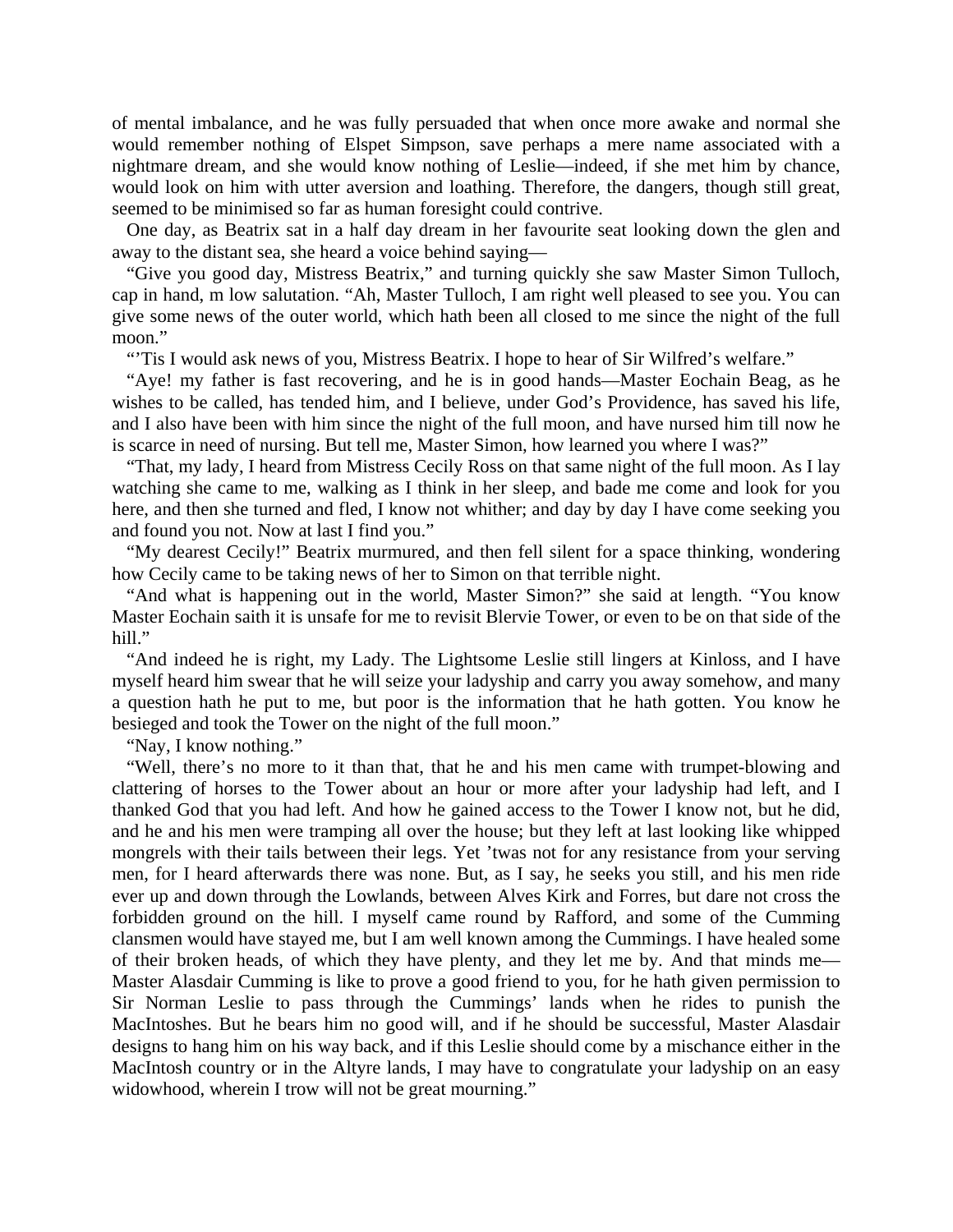"And what news from the Abbey, Master Simon?" There was a faint tremor in her voice as she spoke.

 "All goes as usual, my lady. Father Robert Reid, our Sub-Dean, hath returned from some mission to the English court, and he was wroth and grieved when he found that Father Ambrose had left. There were words between him and the Abbot about it, for Father Reid's father was killed at Flodden, and Father Ambrose fought there, and Father Reid desired to hear all about the battle, and so he was angry when he heard that Father Adam Elder and the Abbot between them had sent Father Ambrose on a mission. For indeed I think our worthy Sub-Dean considers the Abbot as an inferior official to himself. And so this morning, as I heard them saying when I was tending some trees, there comes a message from Father Ambrose saying that by the Bishop's orders he had stayed a while to reason with a straying soul (I think this must have been Eochain, with whom he tarried for a time), but now that mission was ended, and he was free to go. And that, so the Father Abbot said, must mean to Strathisla, and after to Orkney, yet Father Ambrose said not whither he was bound. And his word to Father Adam Elder was that until that demon, whereof the Father knew was conquered, Morayshire would not see aught of Father Ambrose, which word, referring to a matter of confession, the Abbot inquired not of. So I fear me we shall not see Father Ambrose here again for many a long day, whereof I am sorry, for he was a true man, albeit he was a monk."

 Beatrix felt a chill wave pass over her. She had schooled herself to the conviction that the attraction she had clearly felt towards Father Ambrose could be nothing but delusion, that she had built up an ideal probably very far away from th'e truth, and that in any event he could never be more to her than a name; still, with all this, there had remained the feeling that he was a strong spiritual stay. Common sense and reason had resisted the strange physical attraction, but still she had pictured him as possibly her confessor and adviser, the one on whom, if her father were taken away, she could confidently rely. In such light she might surely regard him. Now that ideal too had passed—Father Ambrose had gone out of her life; under what strange circumstances was he to come back into it, if at all, she could not tell.

 The following day she extended her walk to the foot of the hill. Here there was no vestige of cultivation. Little streams dashed down the hillside, and wandered over the levels at the bottom of the valley, where they sang over the gravel or crawled sluggishly through the peat bogs, or played at hide and seek under the thick rank growths of heather and the birch woods that grew at frequent intervals through the long glen. At times her feet sank in the soft wet moss, at times she felt the stones, and sprang from one to another in pure joy of living, then again the heather took her almost waist high. On and on she walked, loving every yard of the new and beautiful country that she had never before visited, for all her walks and rides had been confined to the low country to the north of the hill, the land of the wild Cummings being looked on as unsafe for any maiden unless attended by a company of men such as Beatrix seldom rode with.

 She sniffed the pure breezes laden with the scents of heather honey, and full of the sting of the salt from the open sea, and bearing on its wings all the music of the brae. The belling of the great red deer came from the opposite hill, and the chirk of the grouse sounded close to her feet. A great golden eagle swept screaming down the glen, and passed away over Carn na Cailleach, the witch's hill, to his distant eyrie on the top of Ben Rinnes.

 Scarcely knowing how far she had wandered, she found herself beside the Black Burn, a line of stepping stones in front of her. Suddenly, from the heather on the other side, rose the forms of two stalwart Highlanders. Their red polls were bare, their plaids were old and torn, they boasted neither stockings nor brogues on their legs, that were hairy and shaggy as a Shetland pony, yet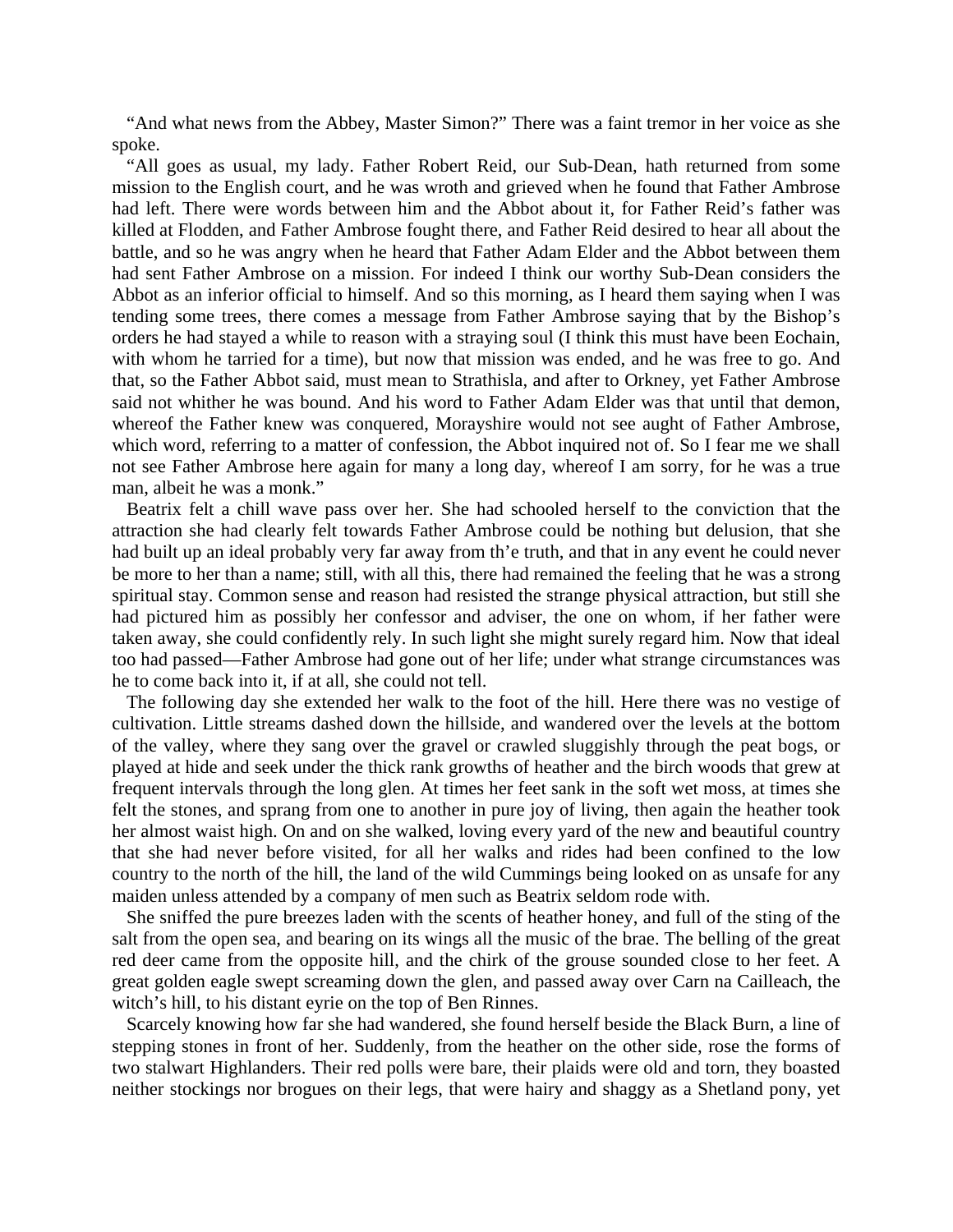both had the unmistakable carriage of the true gentleman, and Beatrix recognised the green and red of the Cumming tartan.

 "Whence come you, lady?" said the elder of the two; "these moors are no fit travelling for stranger maidens."

"No stranger, I think," said Beatrix. "I come from Eochain Beag."

 "Ha! then you will be the lady of whom we were told. Humbly I crave your forgiveness, mistress! Right welcome are you, and free to come and go, and there's no soul in all Scotland shall do you scaith while there remains a Cumming that loves the name of Eochain or that follows Alasdair."

 "Eochain Beag's word is law in Dallas," said the younger. "He sent a message that you were to be welcomed, and Lord Alasdair confirmed it, saying you were to be as one of the clan."

 One on each side of her they ranged themselves, walking through the water that they might help her each with a hand, as she crossed the stepping stones, and it was done with a courtly grace that many courtiers might covet.

 Right before them rose the deserted castle, grey and bleak amid the mosses and molasses, with flights of wild fowl circling round it, and on the battlements a solitary man stood shading his eyes as he looked out towards the sea. A tall eagle feather indicated the chieftain, but no more could be seen at that distance.

 Beatrix already felt as though she had known these courteous and kindly guides for half her life. She talked to them with great enjoyment, and they told her the names of all the hill tops in sight, and of the clans that ruled them, and showed her where the moor-fowl bred, and where the herons nested; and now as they came on the castle, with the solitary watcher on the battlements, she said—

"Is not that Dallas Castle? I thought it was empty and deserted."

 "So it was, till just now, when Providence has been good to us, and our beloved Alasdair Oge is back with us again; and he has brought us tidings of Eochain Beag, and now the Cummings of Dallas are no longer without a chief."

"Is that Alasdair Cumming?"

 "Aye, it is," replied the clansman, with a salutation at the name. " Thomas may have Altyre when old Sir Alexander dies, and for aught I know he may own the lands of Dallas too, but the Cummings of Dallas have ever been led by a younger son, and Alasdair Oge is our chief. Yea! There have been Cummings in the glen when the title, as they say, was in Dallas of that Ilk, or in Hay of Lochloy. We care not for these feudal titles. We are Cummings of Dallas, whoever may profess to own the land."

 Beatrix was seized with a sudden desire to return home, an absolutely unreasoning shyness and self-consciousness roused by the thought of Alasdair Cumming struggling with a great wish to meet the man who had been, she was told, so great a friend to her. Responsive to her lightest wish, the clansmen turned and escorted her to the very margin of the haunted wood, beguiling the time with many an old legend of their clan. Their names, they told her, were Roy and Alpin, sons of the Black Burn, and if she should ever stand in need of help both would gladly lay down their lives for her, for the sake of Alasdair Oge and for the love they bore to Eochain Beag.

 As she turned the last corner of the wood path leading to the Dune, Beatrix caught sight of Cecily Ross.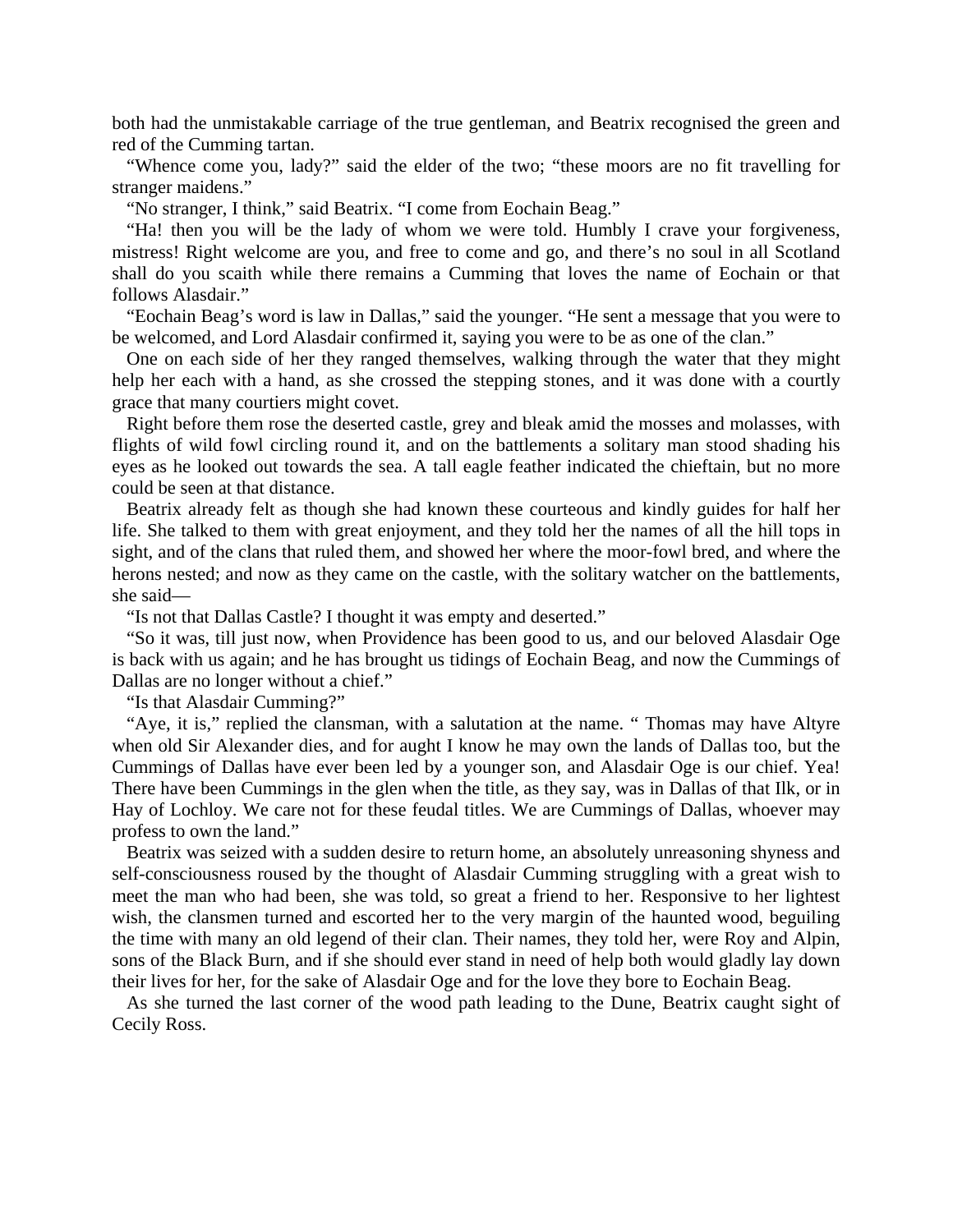#### CHAPTER XIV

# HOW CECILY ROSS CAME BACK

Beatrix sprang forward delightedly.

 "Dearest Cecily, where have you come from? All unattended too. Where have you been ever since the day before our solemn exorcism? I found your little note, and I have missed you dreadfully. And how did you find me here?"

 "I have been ill, Beatrix dear, terribly ill; and I don't know what has happened to me. How long ago is it? Yesterday was it not that the Bishop and the Abbot were to come. I got a call that I could not refuse."

 "Dear Cecily! some errand of mercy I know, you good, unselfish creature. Never mind. Don't tell me. I know you prefer to keep these good deeds of yours in your own true heart. I will ask nothing."

 "Oh, Beatrix! but I never did it. I got a short distance, and I felt so faint I had to sit down by the roadside, and then it seemed I was so weary I must fall asleep just where I was. I struggled—oh how I struggled against it!—but could not keep awake; indeed I thought I was dying, and at last I lost consciousness altogether. Then, oh, Beatrix, such awful dreams! You know how I sometimes have dreadful dreams, and this time I think they were worse than ever. For, besides all the old horrors, I was shut up in prison, and some one was calling—calling—to me to come out and play in the free, wild country, and I couldn't go; I could only cry in answer. It must have been all yesterday that I was asleep, or fainting, or something. Then through these terrible dreams came the vision of a radiant angel, and I seemed to know that you were wanting me, and I struggled and opened my eyes, and I was just where I had fainted, but there was a dear, benevolent old man with a long white beard standing by me. At first I thought he was a vision too, he looked so like some venerable spirit, and all the influences about him were so good and holy. I think he must have tended me and taken care of me all yesterday. He told me to wait here for you."

 Beatrix remembered that ten days had passed since the day of the exorcism, and that Cecily had lost all count of time. She must have been cared for by some kindly creatures during this time, and have been found by Eochain on the roadside where she had fainted. It would be kinder not to tell her unless she found it out for herself.

 "But now tell me, Beatrix dear, about yourself. How do you come to be here and not in the tower! What came of that exorcism? You will think me a terrible heretic, I know, but I was glad I was not there; the monks and churchmen always seem to make me shiver. I can't help thinking all their vows and their binding are so wrong, Master Martin Luther says so, and he says it is right to break vows that take away people's freedom."

 "Oh, Cecily! how dreadful! Don't tell me any more. It cannot be right to break a vow; however wrong or foolish, one must stick to it. Why, one would not even break a promise given to a fellow human being, and is one to break a promise made at God's own altar."

 "Well, never mind, you dear, holy creature. Keep your sweet faith. But it has been shown to me that the time is coming when the freedom preached by Martin Luther will dawn over all the world. But tell me your news. I am dying to hear of what you did yesterday."

 "Well, nothing much came of the exorcism as far as one could see. It was all very solemn and impressive; but after the Abbot and the Bishop and the monks and the rest of them had gone away, I found, or rather I was brought to, my dear father, who had been close to us here all the time."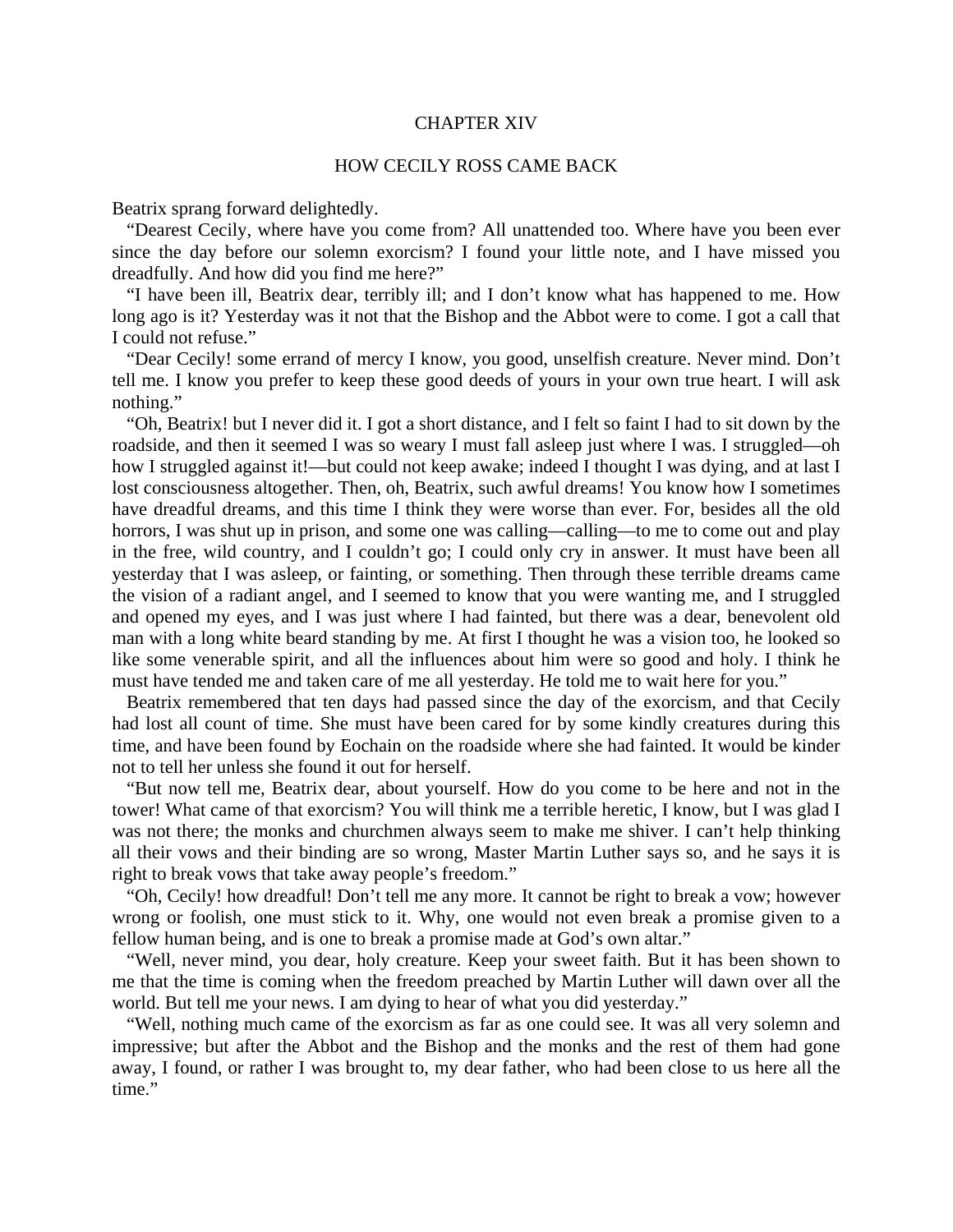"Oh, Beatrix! and I never knew it! I must have done something very bad that my dear spirits should leave me without knowledge of what mattered so very much to you, and of course to me too, as your friend. Well, go on, dear; is he alive and better?"

 "He is both, and perhaps I was wrong to say that the exorcism did nothing, for certainly the evil spirit plagues him no longer, and he is now calm and happy. But for the present I stay here to nurse him. I cannot go back to the Tower."

"Oh, Beatrix! but why?"

 "Because it was attacked and taken possession of by my unworthy lord and master, Sir Norman Leslie of the Glen, hunting for me, and determined to get possession of my poor person and my lands which are, I wean, of more moment to him than the person of any lady."

Cecily showed no sign of recognition at the name of Leslie.

 "How terrible," she said. "Yes, I remember you told me you had been proxy-married to some brute of that name, and you hoped to be able to break it."

 "So I did; but the power of the whole Church, and the Keys of St. Peter, have tied me up, and not even the Holy Father himself can untie me, unless they can find some irregularity in it, and that is not likely, for my lord is a powerful man, and hath influence at Rome, so they tell me."

 "And can you really believe that a contract like that with a man you never even saw can bind you all your life. Oh, Beatrix! you must see how right Master Luther is."

 "Nay, Cecily! I see only that I am married, and such as it is, I must hold to it. I have given my word at the altar. But willingly I go not with my husband. I must hold myself true to him, blackguard though he be, for so did I in my ignorance promise."

 "Well, you brave soul, you will do as you see right to do. But I am shown a lovely future for you. There is a great golden angel hovering over you now, and his wings form a protection for you against all evil; and I hear voices saying that you shall be blest, and by one whom you have barely seen. The road looks all golden before you;—but I shall be away—I shall do you harm, so I seem to see—but I shall be away before the worst."

 "You could never do harm to me, Cecily; nothing but good. Do you know, your sweet, unselfish example has often kept me from doing wrong things myself, and your wonderful visions of saints and angels have kept my faith alive when it came very near to failing sometimes. You mustn't get morbid; we must have long walks together, we can't ride just now. Oh, yes! I know your horse and your man are at the Tower still, eating their heads off, and all my horses. But that brute Leslie—God forgive me that I should have to speak so of my husband—is always on the watch. He does not know where I am, and he must not know."

"But where are you, Beatrix, if not at the Tower?"

 "My chamber is inside the Dune of Callifer, with my dear father. Oh, don't look so startled; there is a house inside there. But where to entertain you I don't know. I must ask Eochain."

 "Who is Eochain? Beatrix, you bewilder me. Only two days, and you have got as new a life as if you were another person. A new home, new friends, shall I say new enemies? What does it all mean?"

 "'Twould take long to tell. Persecution drove me out, and new friends took me in, and brought me to my father. We shall have plenty of time to talk. I must show you this country; though 'tis only a mile from time Tower, this side is all as new to me as if it were really another land."

 A thought crossed Beatrix's mind and troubled her. Hitherto the two girls had shared all their walks and rides whenever Cecily was at the Tower, and there was no secret between them. But now Beatrix felt the strangest reluctance to take her friend to Dallas Castle, or even to say anything about it. That adventure, and the friendliness of the Cummings, and the appearance of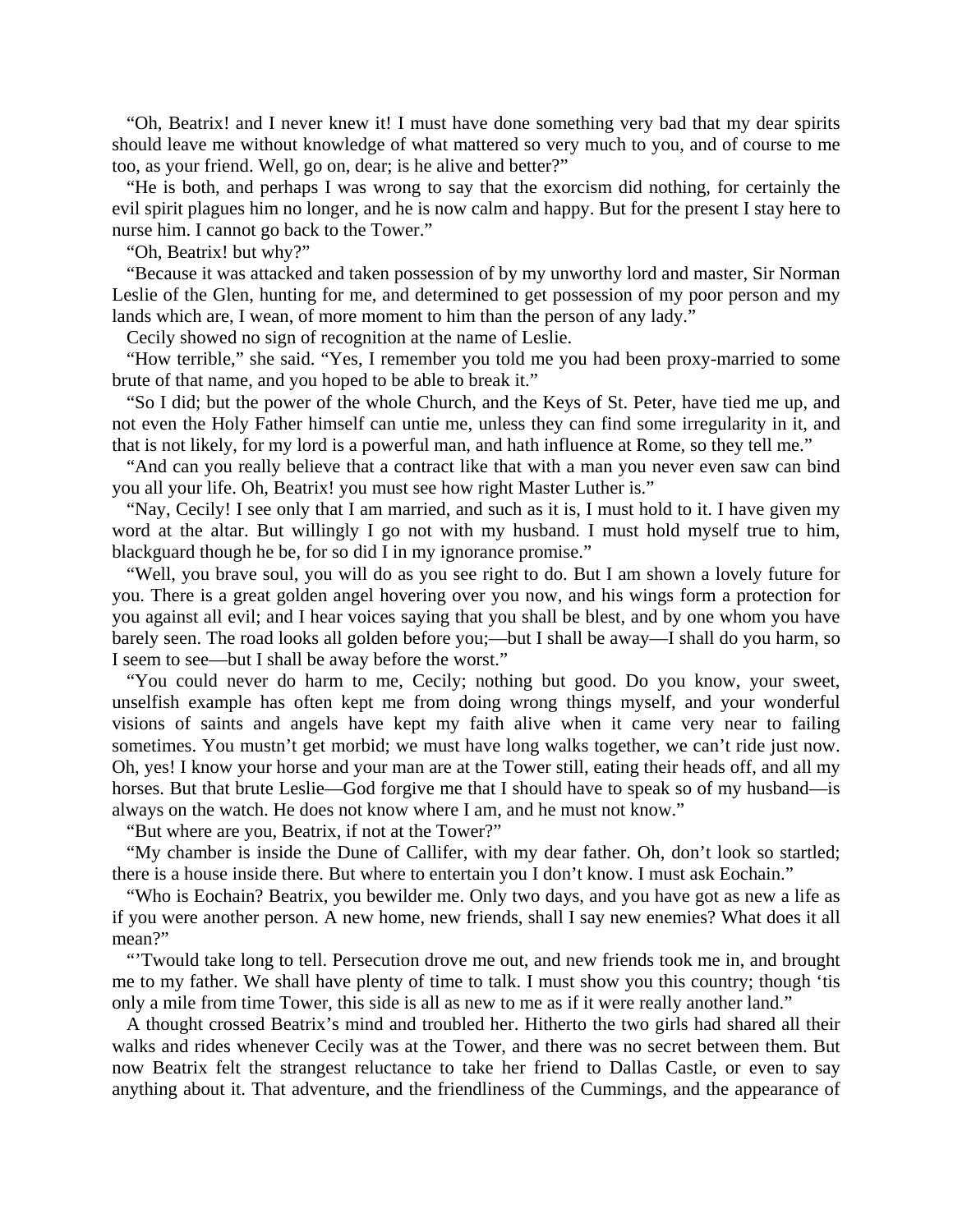the lonely chieftain on the battlements, seemed a sort of sacred possession of her very own, that not even with Cecily could she share.

At this moment Eochain, emerging from the wood, came upon the two girls.

 "Mistress Ross, if I mistake not," he said, with grave courtesy. "I am glad you have found our dear lady; she has missed you greatly. Our ways are rough here, and our accommodation is of the humblest, but I have contrived to prepare a tiny cottage, a hut—really it is no more—for your abode while you will remain the guest of our primitive life. Come and see."

 Together they walked to the haunted wood, where Eochain had with his own hands removed all traces of former occupation, and made the tiny shelter look quite fresh and almost new. Beatrix had never seen it before, and all memory of it had passed completely from Cecily's mind.

 "Oh, how delightful!" she exclaimed. "I am sure there are good spirits very close around here. I see a great golden rose brooding over the roof, and two lovely figures in pure white guarding the door."

 "You will join me at supper here in the open, at the hour of sunset," said Eochain. "Meantime, will you, my Lady Beatrix, give your father his evening meal. You will find it all ready. I doubt it will be best that he should not see Mistress Ross to-night. He will sleep as soon as he has had his broth—to-morrow, I hope, he may be up for a short time."

 "Do tell me," said Beatrix, "how in this lonely spot you contrive to provide for us all our meals, and everything as though we were in the Tower, with all our own serving men."

 "I am a Cumming," replied the old man, "and no Gumming was ever yet at a loss when there was any game to be had, either to kill or to cook it; but within the last few days the clan have come to know of my being here, and I have wanted for no assistance. Game of all kinds, and wine hath been brought daily, and I could have any help I wanted for anything."

"Are you really one of the wild Cummings," said Cecily. "I thought they were all—"

She checked herself hurriedly.

 "A wicked and lawless crew," said the old man, with a smile. "You have gauged us correctly I think, and some there are who would tell you that I am the absolute worst of a very bad family. My elder brother, the chief of Altyre, thinks so still, I believe. I came back to this dear land some time since, but I told no one. Now they have found me out I know that the clan still have some love for the old man. The grey beards who were boys with me have remembered me ever since I went away, and have taught their children to look always for the return of Eochain Beag, as they used to call me, and my nephew Alasdair is the chosen chief of the Dallas branch of the Cummings. I hope he will now take up his position. Long ago they wanted me, but my work lay otherwheres. Now, Mistress Ross, as I think that your strength is not yet wholly returned, I counsel that you rest for awhile, and try to sleep until supper, and the Lady Beatrix will minister to her father. All three of you are for the present the guests of Eochain Beag Cumming, who feels himself honoured to have the privilege of entertaining you. Mistress Ross, I am somewhat of a leech. When we first nmet an hour or so since, you spoke of terrible dreams and nightmares. I hope after supper you will tell me a few particulars. I may be able to put them away altogether."

 "Oh, if you only could!" said Cecily, as she passed into the shelter obediently to carry out the old man's behest, and repose till supper time.

 Beatrix went to the Dune to give her father the usual evening meal, consisting of a savoury broth of various kinds of game, which she found simmering on a turf fire, and she realised with a thrill of sudden compunction how she had accepted all the delicate and gracious hospitality of Eochain Beag and his thoughtful courtesies as a matter of course. When she had first come here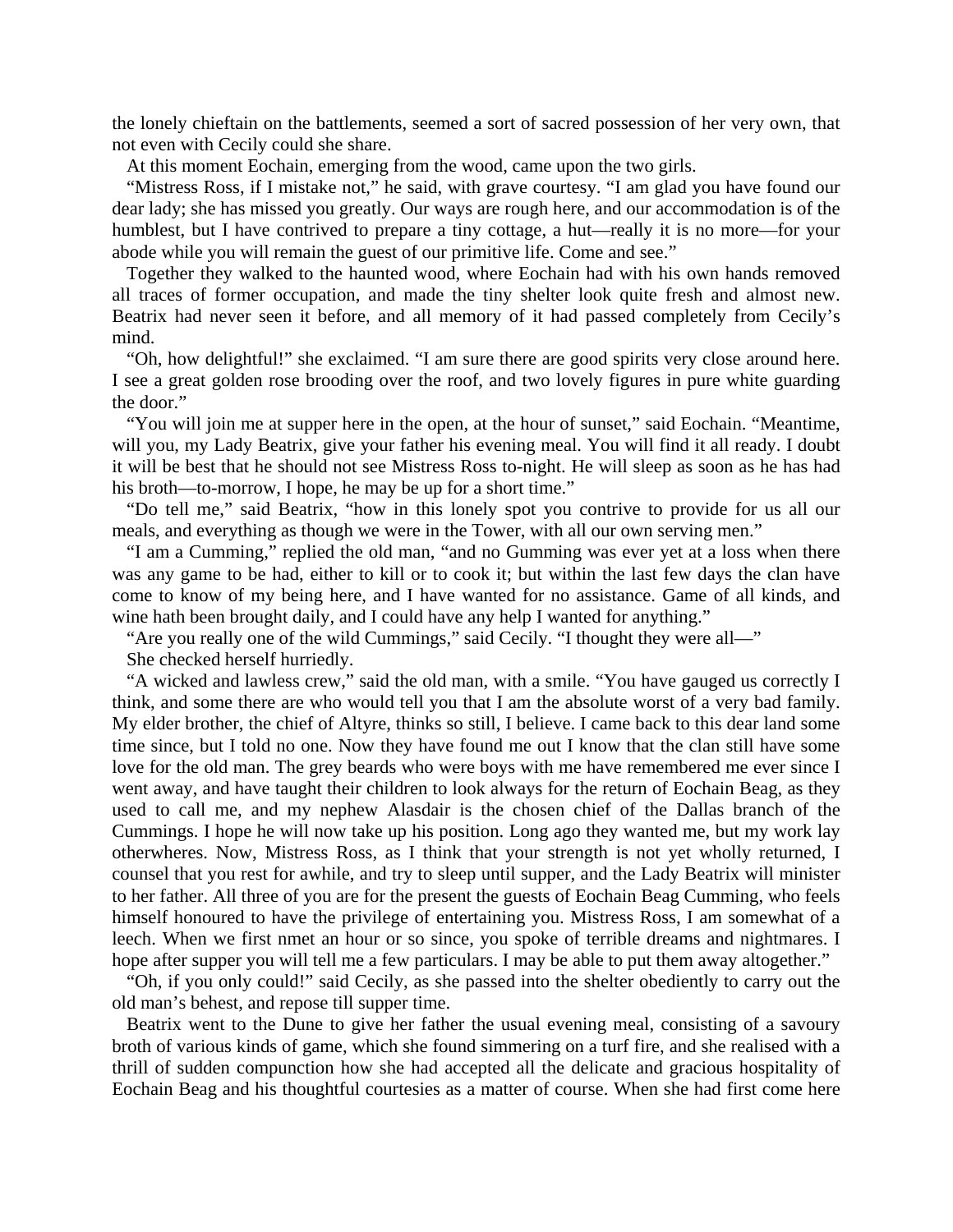fatigue, and the only half-allayed terror of the forbidden land, and her anxiety about her father, and joy at finding him still alive and recovering, and then the heavy hypnotic sleep into which she had been cast, had altogether dulled her senses to the novel strangeness of her surroundings. Then, when she came to herself, Eochain had taken the whole position so naturally that instinctively she felt at home at once, and the old life in Blervie Tower seemed a thing far away and already half forgotten.

 Sir Wilfred was cheery as usual; his face had filled out in the last few days, and now had the fresh colour of health; his grey eyes were bright and full of humour.

 "Welcome, my child," he said, "you have brought me a savoury mess such as I love, as the good book says. I recognise Master Eochain's cooking."

"Father, how good Master Eochain hath been to us!"

 "Good, child—'tis too faint and poor a word. He is a man among ten thousand and of a fine old race. En! my Trixy, what an old fool I was not to wed you to a Cumming. I must have been half besotted. I remember I was studying some manuscripts about witches. Do you remember old Maggie Angus, who used to live in a turf hut in the hollow below the tower on the Rafford road—a hideous, dirty old woman. They said she turned herself into a hare; and one day a boy threw a stone at a hare and broke its fore leg, and the old woman was found with a broken arm. I wanted to know what spell would do this, and I had got some manuscripts from Rome; and the man who gave them to me was in the confidence of the Pope, and he persuaded me that if I were to marry you to Leslie your future was safe. I suppose it was thinking so much of the manuscripts took away my common sense, and he persuaded me that Sir Norman Leslie was high in favour at Rome. I know now that this was true, and that is the trouble, for Rome won't annul the marriage, the Churchmen are so anxious to get our lands. Eh! if it had only been a Cumming."

 "Never mind, father. There must be some way out. Come, drink your broth and go to sleep. You will be out and about again in a few days."

 In a very short time sleep was coming fast over the old man's eyes, and Beatrix gently arranged the cushions under the curly grey head, and drew the skin rug over him, and left him sleeping soundly, while she tripped back to rouse Cecily to join Eochain in their alfresco supper.

 It was a bright and happy meal. Eochain was no longer the sage or theologian, no longer the Druid priest or the powerful magnetic hypnotist, ruling the bodies and brains of those under his spell. He was simply the courteous host, with the fascinating manners of his race, recounting legends of the countryside, and tales of mischief and adventures of his boyhood, or anon whimsically alluding to some item of their supper and narrating how hard it had been to snare, or how difficult to cook. And from this he told them of the cookery he had learned in gipsy tents, of roasting a hedgehog in a casing of clay, or baking a blackbird inside a ball of meal.

 From that he went on to speak of the gipsies with whom he had had great friendship in various countries, and of their wonderful skill in fortune-telling, and in the interpretation of dreams. Wonderful were the stories he told, and told so simply and graphically the girls were enthralled.

 "But you, Mistress Ross," he said at length, "have had some remarkable experiences of dreams. It would be a great favour if you would tell me some. I have heard of your visions of saints and angels, and you have told me how you have suffered from horrible nightmare dreams. I wish I might lend you my aid to combat the latter. Please tell me something about them. When do they come, and what causes them? Do you know?"

 "No! I only wish I did," she replied. "As for the nightmare itself, it is nearly always of the same kind, and it has something to do with hunting, and it seems that I should never fall into it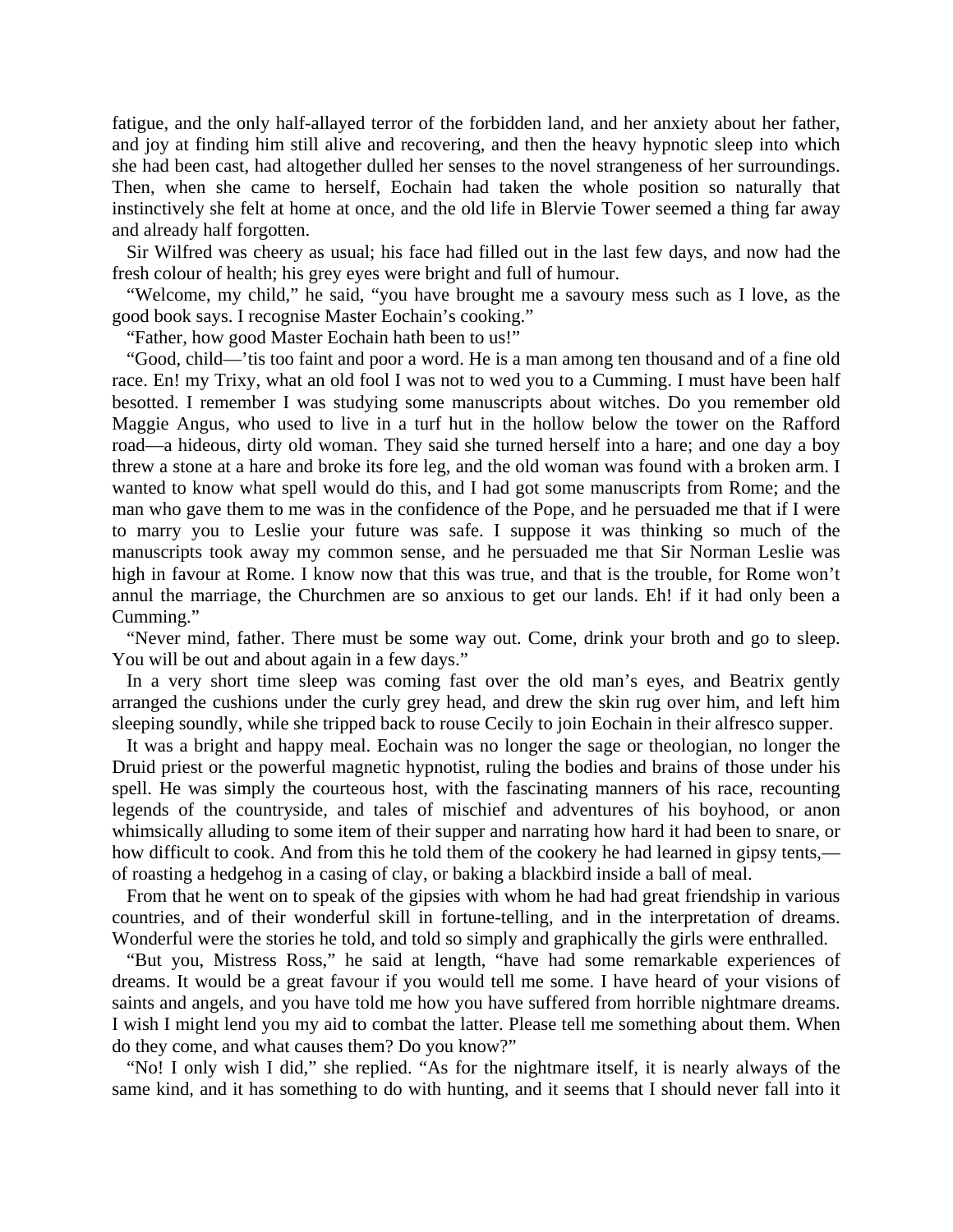unless I let myself go. But it comes at last that I can't help it. I have to let myself go of my own will, too, that is the dreadful part of it."

 "Try and tell me exactly," said Eochain; "no, don't be afraid. I can see what you are thinking, you fear lest even the recounting the symptoms may bring back the nightmare. I promise you it shall not."

 "Trust him, Cecily," said Beatrix, "he is a master of sleep and dreams. He has cured my dear father that way."

 "You are good, I know," responded Cecily. "I see flocks of good spirits around you. I do trust you, and I'll try to tell you as well as I can. I always have warnings before an attack of nightmare comes on, by moods and feelings that are quite unnatural to me. Sometimes a slight thing—a sight or sound—will rouse ideas. For instance, I see a hound running, and I think how glorious to run like that, and at once my mind is racing with the hound, my pulses bound, my breath comes quick. But I know what it all means now;—and I force myself to realise that the terror by night will assuredly come upon me, and then I lose all care for running and excitement, and just long to lie still and rest. And then sometimes it is thoughts not stirred by anything, but born of themselves, I suppose. I feel dull, and to amuse myself I imagine I am hunting—I don't know why, for I never cared for the sport—and then in fancy I am rushing along with the wind in my hair, and the fever in my blood, and the fresh air in my lungs, and I love the wild excitement even in fancy, and I get so excited that I love the kill too. I, who cannot bear to look at even the tiniest, most insignificant creature in pain, but it stirs me up to wilder and wilder excitement—I grow mad—and I love to see the blood flow—to see the quarry mangled and torn to pieces—I have a savage delight in its cries of pain—I want to throw myself upon it—to plunge my hands in its flowing blood, and to tear and to mangle it myself. All this, you know, is when I am awake and conscious, but it is a surging tide of madness that rushes along and carries me with it, till I can no more stop than I could stop if I were sliding down a mountain side on a snow-drift. But when it is over I am utterly exhausted, and oh! so ashamed of myself. Though it is all imagination and fancy, it looks as if it was real, and as if I had really been the cruel, savage monster I let myself imagine that I was. Then I know that an attack of nightmare is near, and that perhaps next time I shall lose consciousness altogether, and be plunged alive into that hell of visions with no power to check, or control, or get out. Then the only thing I can do is to crawl into some solitary place where I can sleep and suffer, and where whatever fury may possess me (for indeed I fear that some day I may actually go mad in one of these attacks), I may at least do no harm to any other."

 "May I interrupt you for a moment," said Eochain. "You spoke of suffering in sleep; but in the waking premonition I gather that while the fancy is actually going on you exult and rejoice in it."

 "I do—I do—while it is going on, it is the most glorious bliss in the world! How can I sit here and say so? But I am trying to tell you the truth absolutely, and so it is; but the dread before it comes on, and the shame after, are the torments of the damned. Perhaps In my nightmare dreams I may exult at the time in the same way. But you see I am unconscious. Then I have only the memory when I wake, and then there is the shame and the terror, and the feeling that I have been down in hell, and that I am fouled beyond all hope of recovery; yet there is sometimes also the memory of a wild excitement, of glorying in mad savagery, and the lust of blood, of giving myself up absolutely to being wholly animal in every thought and desire, and being proud of it, and there is sometimes, too, a great brutal animal man in the dreams, fierce and savage as myself, and I seem to be his willing slave, and to delight in arousing and satisfying all his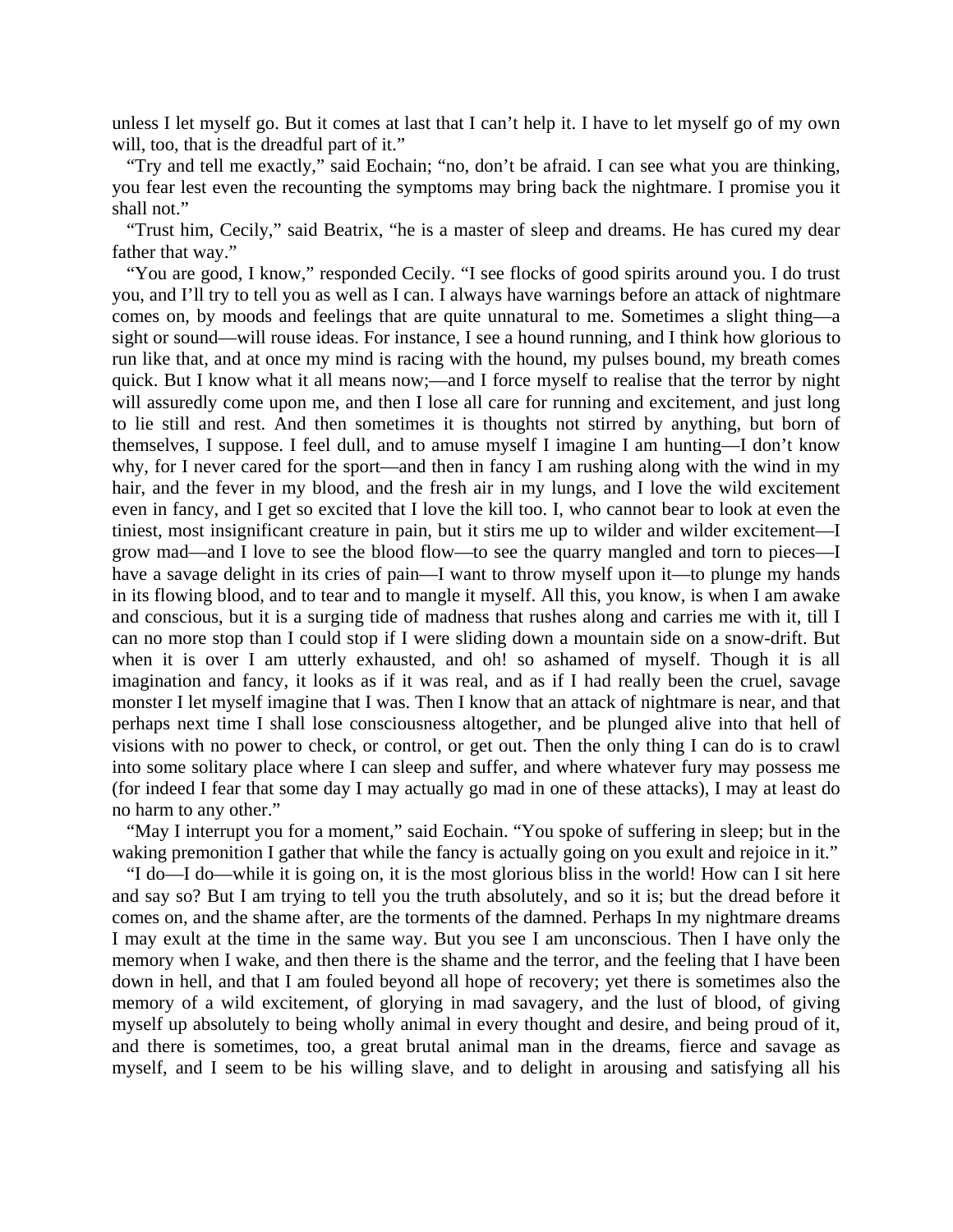passions, and in goading him to fouler and coarser indulgence in them. But, as I say, it is the overpowering shame that is with me then, only a remote memory of the excitement."

 "Yet now another question," said Eochain. "When the fit is coming on, when you have, as you say, a warning, do you not then look on these experiences with pleasure, and a wish to experience them again?"

 "Oh, how could you know that? Yes, I do. The thought comes to me sometimes that there is a dream kingdom into which, when I am dull, and life looks all grey, I can enter and have all the joy and excitement and pleasure that seems to have been denied to me in life, and I think I will only just look in, and enjoy just one wild gallop for refreshment, and come back to the round of daily life again; and then before I know I am caught on the downward slope, and there's no stopping. Fancy will have its way. Sometimes I can resist, and then it looks as though life spread before me like a dull, level flat all grey and sombre, till I think I could not bear the monotony of it. But it's not always so it begins. Sometimes, even when I am tired and out of spirits, some inner voice seems to tell me to go and look for the dream kingdom, and I don't want to, I would much rather lie still and rest; but to get quit of the voice I say I will go, and then I feel I have promised, more than ever I felt the binding of a promise to a living being. I feel I must go, and by degrees I feel I want to, and then the rapture of the mad rush catches me, and there is no recovery till exhaustion. But when I lose my consciousness and fall really into sleep and night- mare, then I can tell you nothing, except the terrible memories when I wake, the shame and the disgust."

 As she spoke there broke upon the silent air the sound of the trampling of a troop of horses in the distance, coming nearer, and a peal of a trumpet rang through the startled woodland. It was the Leslie's call, and a moment after came on their ears the stentorian shout.

 "Ho, there! Grip fast! Grip fast! Ho, my black-a-vised sweetheart, art there? Nay, wench! I would pull you out of the pit of hell if I couldn't get you otherwise."

 The galloping rush of the horses died away towards Alves Kirk as another trumpet peal rang out defiantly.

 Eochain kept his eyes steadily fixed on Cecily's face. Never a muscle quivered, no sign of recognition passed. Only she said, "Some belated reveller, surely. I had not thought your peaceful roads were often troubled by such."

"Good," said Eochain to himself, "my spells are not needed there."

 "I fear I shall not sleep to-night," said Cecily, "I was foolish to talk so much, and excite my brain. Never mind, I know the good spirits will take care of me here."

 "Sleep shall come to you, my child," said Eochain. "Will you try to read the words on my ring."

 He held out his right hand, on which was an engraved beryl stone. As she bent over it, trying to make out the words upon it, wave after wave of warm drowsy calmness flowed over brain and limbs.

 "You are more than half asleep now," he said. "Retire to your cottage and rest and sleep soundly; in the morning all will be well with you."

 "You are indeed a magician," she said softly and faintly. "I feel happier and better than for years."

 So they parted, Beatrix going into the Dune to be near in case her father should need anything in the night, and Eochain back to the sacred circle to perform his nightly devotions.

### CHAPTER XV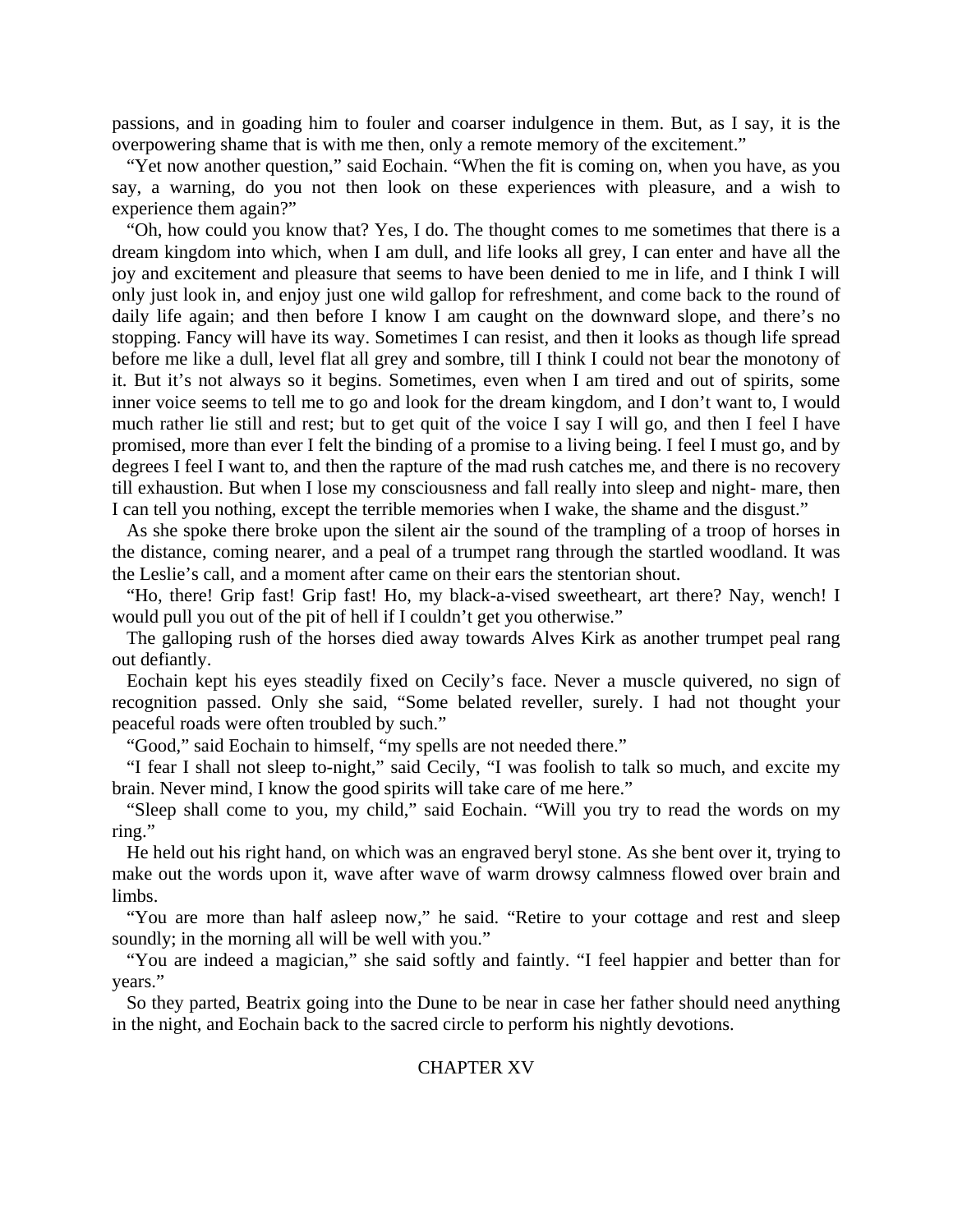### HOW LOVE DAWNED IN DALLAS CASTLE

The castle of Dallas lay in the flat country through which the little river Kellas and the higher waters of the Lossie meandered among peat mosses and heathery moors, and under the shade of graceful groups of birches. The flanking walls, square in form, and already grey and hichened, though the castle was comparatively new, swept round a considerable area; in the centre peered over them the battlemented tower, which formed its chief strength. Narrow lancet windows, irregularly placed, pierced the walls. The river had been turned from its course to form a moat, crossed by a draw- bridge, at the end of which a gloomy looking arch was protected by a portcullis. But on an afternoon two days after Beatrix had first beheld the castle under the escort of the two chivalrous Cummings, the drawbridge was down, the portcullis was raised,  $\sim$  and some men were busily at work repairing some dilapidations, and clearing out the moat. In the door- way stood the same figure who had stood on the battlements looking out on the sunset and the sea. He was now directing the men in their work. His bonnet with the chieftain's eagle plume surmounted a head covered with close-cropped, crisp chestnut curls, which in that day, when men habitually wore the hair rather long, was noticeable in itself, his close shaven face was suntanned and scored with keen, eager lines. The face of a poet in thought and fancy, but still more of a man of rapid decision and vigorous action, his figure indicated unusual strength and supple athletic capacity. The belted plaid of the red and green Cumming tartan that he wore was faded and somewhat frayed, his deerskin brogues showed signs of hard wear, but his dress was worn with the debonair grace of a man to whom it was habitual, and who had moved in Courts and among nobles. One could fancy him leading a dance in a stately hall, or racing with his dogs over the heather to pull down a wounded stag, or standing man to man in fierce fight when dirks flashed. Then would he stand for life or death, with palm up and the wrist low, to take the foeman in the groin, and the joy of fight would boil in his brain.

 But just now it was building that filled his mind, till at length the job in hand was done, and he dismissed the men. "I shall lie alone here to-night again. Nay, good fellows, heed me not. When once this mouldy place is made habitable again we will have feasting and merrymaking to your hearts' content. Dallas shall be livelier than Altyre, I promise you. But to-night I have much to think of—good-night! good-night! Come again to-morrow, there is still much to do."

 He made the sign of the cross in benediction, and muttered a Hail Mary as he turned within, and passing over a triangular courtyard, wherein some small Highland beasts were munching the hay, he ascended to a narrow window of the tower, and looked out to the north on the hill that rose towards distant Callifer. More and more steadily he fixed his eyes, as a limber mist seemed to float over the hillside, as though a sea fog were drifting up the valley. The chill sensation of fog came over him, too, as the lines of the hill grew dim, and then were blurred out of recognition. Still he sat and gazed, and on the mist came a round patch of light, or rather of a clearer grey than the rest, and in this he saw the figure of a woman walking. Rapidly she walked, and there was a flush on the fair face, and her red lips were parted as the breath came quickly with the exercise; her bright red-gold hair was stirred by the wind, and formed a golden cloud round her face; she swung her hood in her hand, and her wimple was loosened for air; her eyes gleamed with lambent green lights as she tripped lightly from stone to stone over the rough, uneven ground where no path lay. Then the picture disappeared, and the grey mist lay over all the hillside. His eyes ached and throbbed, and gradually the mist seemed to clear away, the hill came again into sight, with no human figure visible.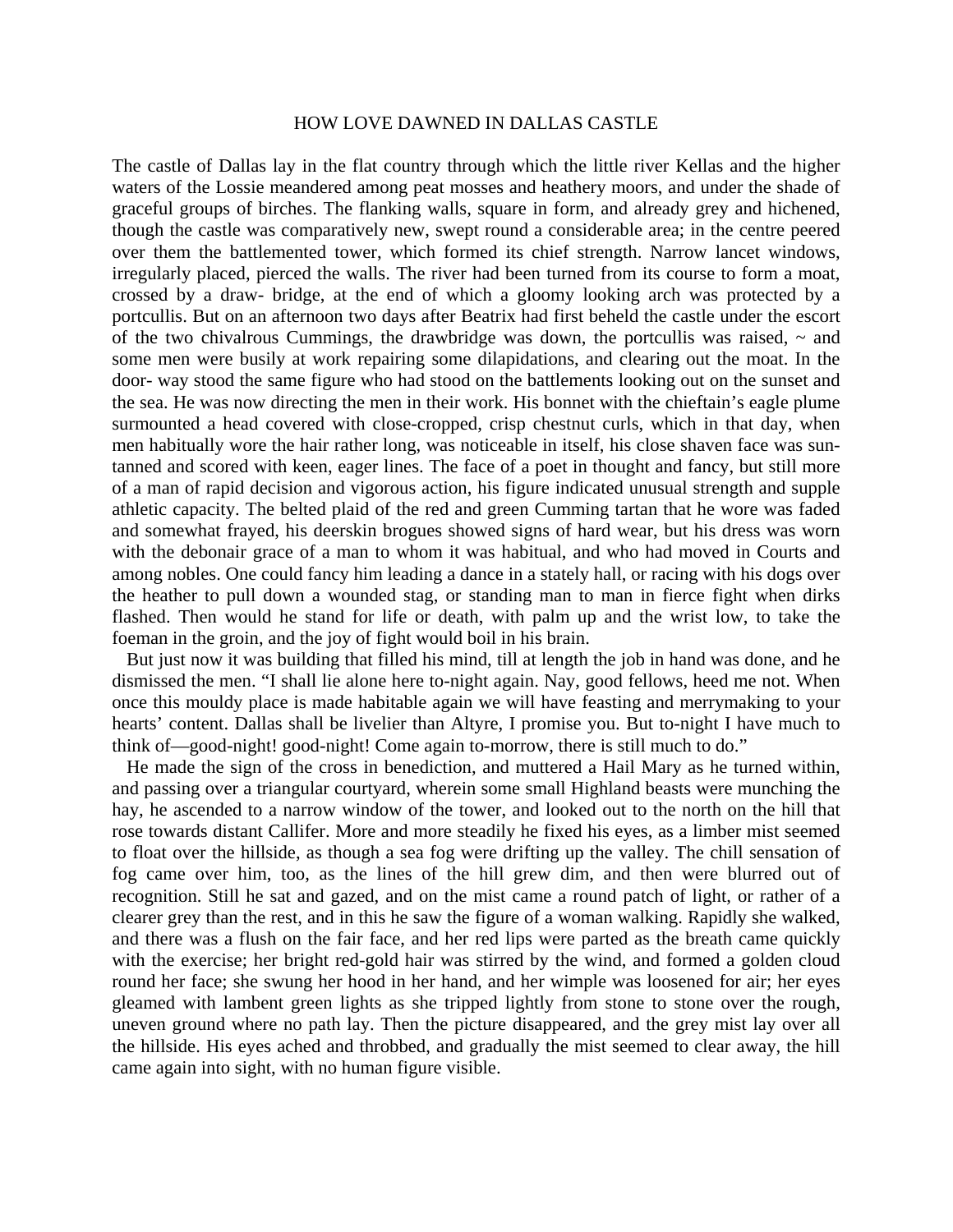"That picture is persistent," said Alasdair to himself. "But I never saw her like that before. I wonder— yes! it must be now. Old nurse used to say I had the second sight. She is veritably coming to me. Hey! but life is good once more."

 He turned into the Castle again, and looked round the room with some dissatisfaction. It had been his own living-room for the few days he had been staying at the Castle—good enough for him, so he had thought, but now he was to have a visitor it looked strangely rude and uncomfortable—the bare board on trestles that stood for a table, the rough settle, the deer-skin thrown over a heap of moss that served him for a couch. They were mean and unworthy. Hurriedly he dived at a bale that had been brought in by two of the clansmen that morning, and thrown carelessly into a corner till he should have need for it. Some plaids and skins, a dirk and targe, a claymore, and similar articles were hauled out and quickly draped about the room with refined taste, till the bare, mean chamber began to take on the aspect of a Highland chieftain's hall. Then he ran down to a room on the ground floor that served him for a larder; a peat fire was smouldering in one corner, a pile of oatmeal bannocks and a stoup of milk were ready to his hand, fresh heather honey was in a jar. It was but short work to have a dainty if somewhat primitive meal laid out on the board now decked with a Cumming plaid and a spread of homespun napery sent to him by an old woman of the clan who had saved it for the homecoming of the Chief. Another settle was hauled down from an upstairs room, and the young Chief surveying his preparations was not displeased on the whole.

 "She will be here," he murmured low to himself, "the lady of my dreams, only twice seen in the flesh, and then she knew not I saw her, nor could she ever think 'twas a Cumming under that strange garb. No matter! The way is long, she will be glad to rest, and to break bread even with me, mayhap."

 His mood was singularly humble. In his earlier days he had known women well, and in the gay and light society of the period he had been petted and made much of, though he had but little responded; but now, before the image of this twice-seen woman who had so inextricably wound herself into his dreams, his self-confidence vanished—he saw himself as merely the rude Highland chief, who could have no attraction for so rare and dainty a flower.

 A step sounded on the drawbridge. His pulses raced almost painfully, and notwithstanding all his preparations he half wished he could retreat before he met her. Then he looked from the window and cursed himself for a fool, for it was but a serving-man in the Altyre livery, and bearing a note. He read it hastily. Then he said—

 "Tell Sir Alexander Cumming of Altyre this from Alasdair Cumming, Chief of the Cummings of Dallas and of Kellas, we are no thralls or bondmen of Altyre, neither will we brook any interference. I, Alasdair, was the Tannist of this clan, and I have now come to take up mine own. If Sir Alexander speaks to me as a father, I will yield him all the reverence due from a son. If he speaks as the head Chief of all the Cummings, then I say if the Clan Cumming goes to fight I and my men will stand by him till the last of us lies dead on the field, be his cause good or evil. But otherwise I will tolerate no interference; the Cummings of Dallas in exercise of their ancient and undoubted right have freely chosen me, the Tannist, for their Chief, and I will abide by them and uphold their rights to the last. Such is my final word to the Chief of Altyre. Stay I A herald is a sacred person. Drink a flagon of wine ere your departure. Now go with what speed you may."

He spoke hurriedly, once more bidding the youth haste lest night overtake him.

 Partly his urgency might be due to the sight of a figure in green robe and mantle walking daintily across the level ground by the stepping-stones. And hastily the youth departed, for Alasdair Cumming was not a man to be trifled with; but on his homeward way he too had seen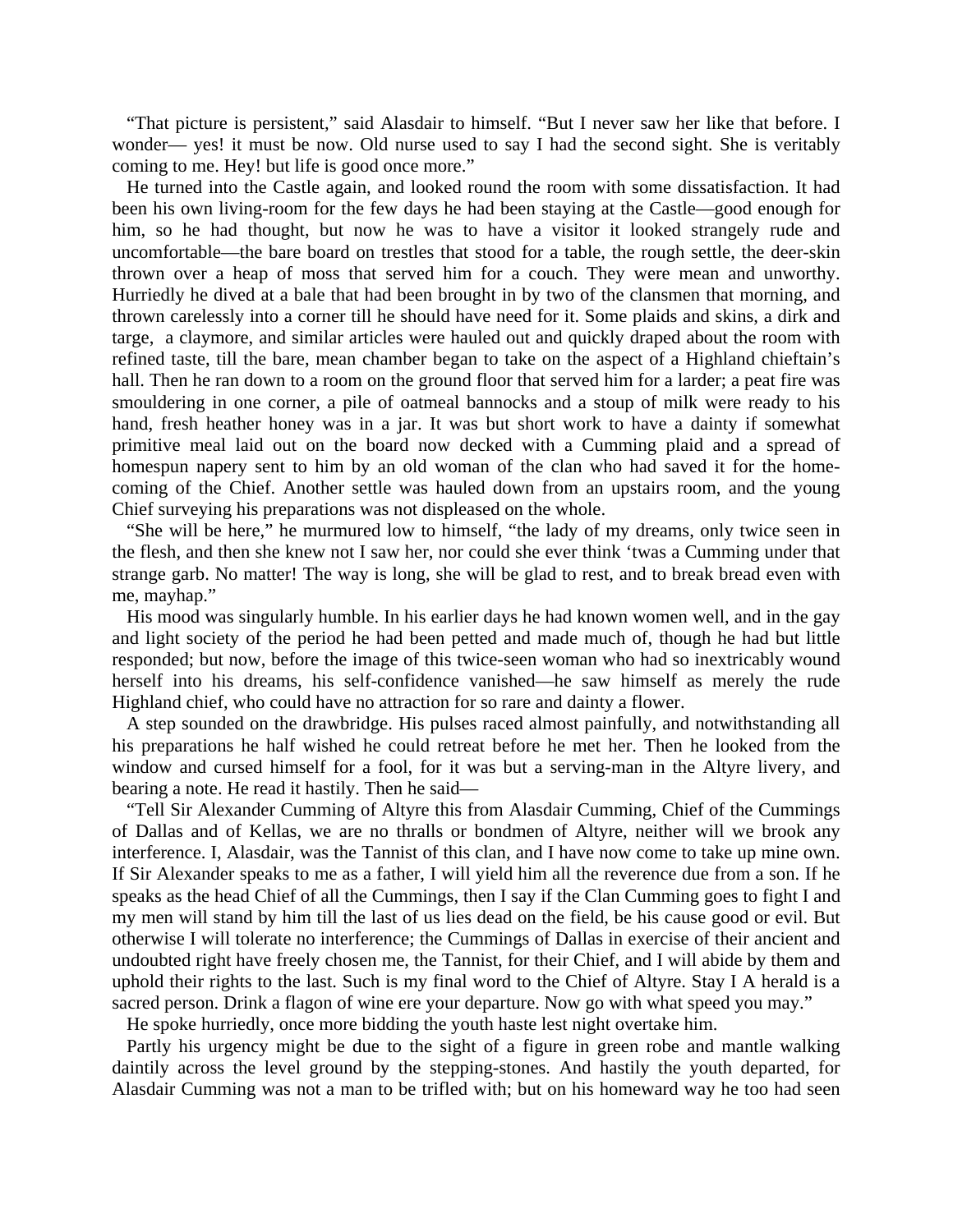the dainty figure in green, and had reported thereon to his gossip Master Urquhart, in Forres, telling him as a choice piece of scandal how 'twas small wonder that Alasdair Cumming had taken up his abode in the deserted Castle of Dallas, where metal so attractive might be found such quarry, in fact, as it was the wont of the Cummings to pursue with especial ardour. And Master Urquhart recognising the description of the lady, saw something to his own advantage in the story, and a creature of his own, jackal of a jackal, had stolen out from Forres along the Rafford road.

 Alasdair was very conscious that his nerves had been on edge. The manifestation of second sight to the Highlander is often in itself exhausting, and the expectation of actually seeing the dream lady who, twice beheld in the flesh, and to whom he had never addressed one word, had yet haunted his visions with an extraordinary persistence, thrilled him till the tensity of nerve became almost unendurable. The message from Sir Alexander Cumming of Altyre, touching as it did his dignity and his responsibility as chosen Chief of the Dallas Cummings, fired the train; but the outburst of wrath calmed him. He sat in the window-seat looking to the north, leaning his chin on his hand, and gazing over the watery levels at the foot of the Castle away to the steep dark hill that lay beyond, watching the green-kirtled figure that appeared and disappeared as the path wound among the trees.

 Beatrix walking that afternoon down the Glen of Dallas had passed over the stepping-stones. Roy and Alpin, again on sentry duty, saluted her gravely; but as she seemed to desire no help or company they stood aside with doffed bonnets, allowing her to pass. She looked with curiosity at the stern old keep. Eochain had told her somewhat of its history, and of the mysterious Cochrane who had built it, and the stories and legends and the great and hidden truths that he had built into its walls by the secrets of masonry. She longed to have just a peep at such a wonderful and curious place. Of course, if the solitary watcher were again on the battlements, she must turn back. But probably now he would be away, fighting, or hunting, or something. She was rejoiced to find that the battlements were deserted—so then she would go on. All the same, her heart was beating painfully. She had been told that Alasdair Cumming would do her much good, and she felt a curiosity to see him. Yet, would Father Ambrose approve? She had exorcised the vision of Father Ambrose from her mind, but she could not help thinking that somewhere or other, at some future time, very remote probably, Father Ambrose might be her guide, her friend, her confessor, perhaps,—that somehow, some time, she might actually see those eyes that had so burned upon her through the folds of his cowl. Should she confess to him the interest she felt in this young Alasdair Cumming?

 Well, anyhow, he was not here—the Castle was obviously empty. If only the drawbridge were down and the portcullis raised, she might have a peep into its wonders. But under this there was certainly a half-acknowledged disappointment that the Castle's lord was away—disappointment strangely succeeding to relief with which she saw that the battlements were untenanted. And the rapid beating of her heart and stringing of nerves and muscles that had caused her to walk stiffly, and with almost a tremble and a warm glow, gave way to a blank feeling of weariness, and a wish to sit down and rest for a moment.

 She was approaching the gate of the Castle, when, as she turned round the last corner of the walls to come on to the drawbridge, a tall figure stood before her in a belted plaid, and wearing the eagle plume in the bonnet, which he doffed in courteous salutation.

"Welcome, fair lady, to the bare hall of a penniless laird! I knew you would come to-day."

 "Impossible!" said Beatrix gravely, and a trifle stiffly, masking the agitation that surged within her,—"impossible! I only knew myself within the last half-hour; indeed, had I known that you-"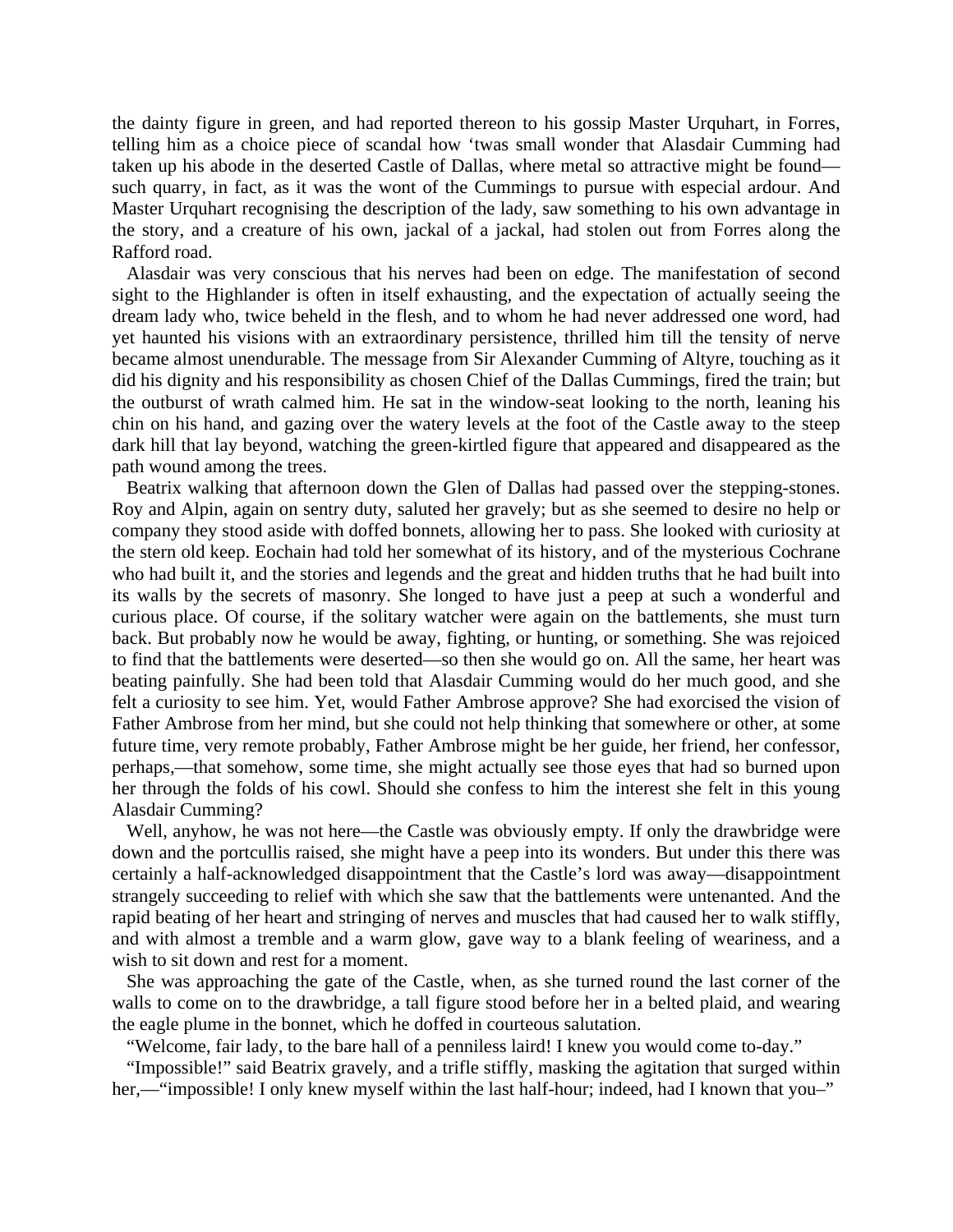She stopped in a little confusion, not knowing exactly how to finish the sentence.

 "Nevertheless, I did know," he replied, "and that an hour ago—before you knew yourself, as it seems. And that you were expected I will prove to you, if you will but deign to come within, and trust yourself for a brief period of rest to a wild Cumming."

 "Indeed I have good cause to bless the name of the wild Cummings," said Beatrix. "The best friend I have had in my life was he whom I think they call Eochain Beag."

 "Oh! my Uncle Eochain," replied he. "Yes, you are right—the best, noblest fellow of all our race, as it seems to me. The very worst of a bad brood, some would tell you. Did he tell you of this ramshackle old keep of mine?"

 "He did. He told me many stories of the Castle and made me long to see it; but indeed you must think very ill of me that I have thus forced myself on you without any word of invitation."

 Alasdair raised his eyes and looked at her, and at that moment a strange trembling passed over both, though neither of them could have told why, and in a moment were woven those subtle chains, linking two lives indissolubly—each had come into the other's life, and for good or for ill were never to go out again. Yet not in the least did either of them realise this fact.

 He stood with doffed bonnet, and in the silence a strange nervousness came over Beatrix—so clearly his eyes gave the invitation she had said was lacking, so plainly every fibre of him longed for her, yet was held under the severest restraint; and the thrill she felt was like that when she felt the eyes of Father Ambrose upon her in the Chanter's garden. She must say something—Or run away—or scream! The tension was too great.

"Tell me something of it," she said. "I came to explore—not thinking to find the Castle's lord."

 "Not very much to tell; but such as it is, allow me to be your guide and expounder of mysteries." He spoke with a forced calm he was far from feeling. "Well, first of all, you see that device cut in the stone above the door?"

 He pointed to a cutting on the keystone of the arch; it was like a diamond in the centre of which was a cross with equal arms, the ends of whose limbs touched the angles of the diamond.

"That" he said, "has many meanings. In the first place, it is Cochrane's mason-mark, whereby his work may be known; but secondly it indicates water. The figures upon it—you can't quite make them out from here, unless your sight is unusually keen—give the exact distance and direction from the door where it may be found. You would say, perhaps, it was superfluous in this valley of streams to indicate the location of water, but the fact is that most of the water about here is so foul with peat as to be undrinkable—that place holds a spring of the purest, clearest water in the whole of Morayshire. I need hardly say how important that is in time of war, or if the Castle is attacked. We have special ways of protecting our access to the well. But then, again, the Castle itself is built on the plan of that device, as I will show you, if you will do me so much honour."

 He stood aside with a courtly bow to permit her to enter. Beatrix hesitated for a moment. Then some feeling stronger than herself overmastered her, and she passed under the arched doorway beneath the strange sign carved on the lintel; the triangular courtyard was before her, and the central tower set cornerwise with the round turret containing the winding stair occupying the nearest angle.

"What a curious arrangement!" she said. "I never saw a castle planned like this."

 "There is, I believe, no other in Scotland," he answered. "Cochrane put all his knowledge into it—it is a discourse in stone that would take years to expound fully. I know only a very little of it, though it calls me master just now."

"Tell me," she said, after a pause.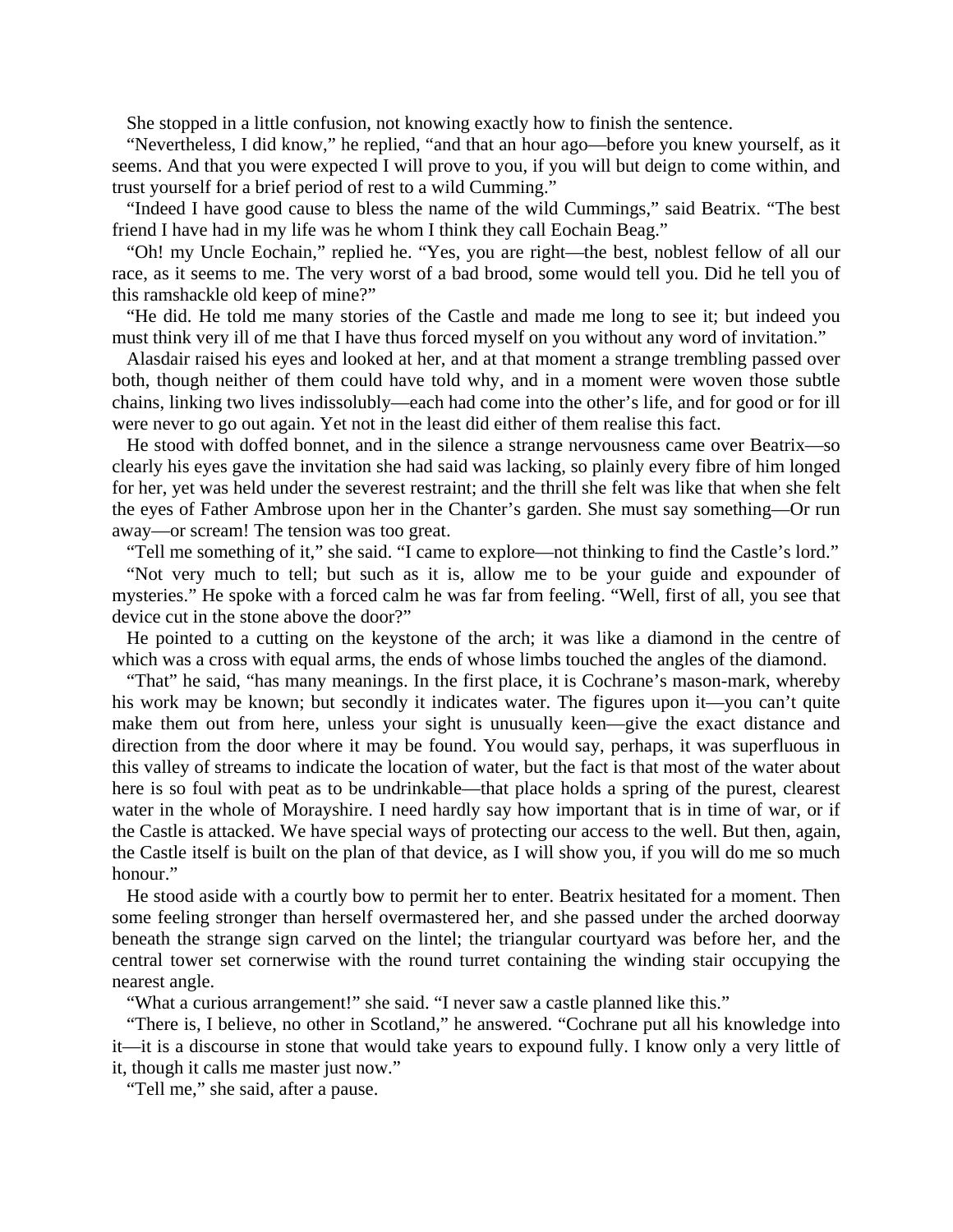"Look back," he answered her.

 The open door behind them framed with its sombre shadow a lovely picture. A little hill, crowned with birch and holly and rowan trees laden with their rich red fruit, rose just on the opposite side of the moat; its top, feathered with the graceful branches of the trees, was clear cut against the pale blue, faintly tinged with gold and rose, reflected from the rich sunset sky; behind the trees, on either side of this bill, the glen could be seen stretching far away.

 "That is the fairy hill," he said. "The door faces to the east, from which by tradition we Cummings were sprung; but the fairies stand to protect us from the dangers of earth, and there, you see, is the mystic rowan tree that guards against witchcraft."

"I was once advised to hang a bough over my chamber door for a protection," she told him.

"And was it successful?" His voice was eager, as though some personal interest lay behind.

 "It was—quite, I suppose; at all events, I was never attacked as my poor dear father had been, and I escaped with most amazing luck out of deadly dangers. A dear old monk sent me warning."

 "Old enough to know all the charms and spells of witches. But surely it was singular knowledge for a monk."

"I don't know why I should call him old—I never saw his face; but he took an interest in me."

 "Oh, depend on it, he was old—a young monk would have thought such things were a trafficking with the Devil. But now look here! The buildings to our right are the stables; that wing points to the north, and Cochrane used to say appropriately contains the animals, the children of earth. The wing opposite contains the kitchens and such like; it points to the south, and is the home of fire. Now we will go up, if you don't mind."

"I should love to."

They passed through a low door into the tower.

 "Isn't this a curious winding stair?" she said. "I never remember to have seen one just like it. And what is that queer-looking triangle cut over the window?"

 "It is a curious stair—I believe it is unique. It has scores of meanings; my Uncle Eochain has told me that Cochrane would talk for hours about that stair. You see all the windows look out to the fairy hill, and each time you come round you see a little bit more over the top of it, so Cochrane used to say in life you go away by a long detour, and at last you come back to near the same point again, but you are a little bit higher up, you know more, and you see a bit farther out. Now see here," he said, as he opened the door of his own living-room; "here is proof that I expected you, for you see I have prepared for a guest."

Beatrix looked in amazement.

"You are a veritable magician!" she said.

 "Oh no!—no magician, only an ordinary Highlandman, with a little bit of second sight. But pray sit down and rest. An oatmeal bannock and a draught of new milk will do you no harm after your walk, and then I will show you the view from the battlements. And when you wish to return, I trust you will accept the escort of my young clansmen and cousins, Roy and Alpin, who watch the march on this side. You see, we have always to be ready for a raid, though I think not that there is any present danger."

 Beatrix was glad enough to rest, for in fact she was somewhat weary with the walk and the excitement. The gipsy meal prepared by Alasdair was worthy of the reputation of a noted hunter, and she found herself with some surprise thus frankly accepting the hospitality of a man whom she met now for the first time, and conversing with him as though he were an old and valued friend.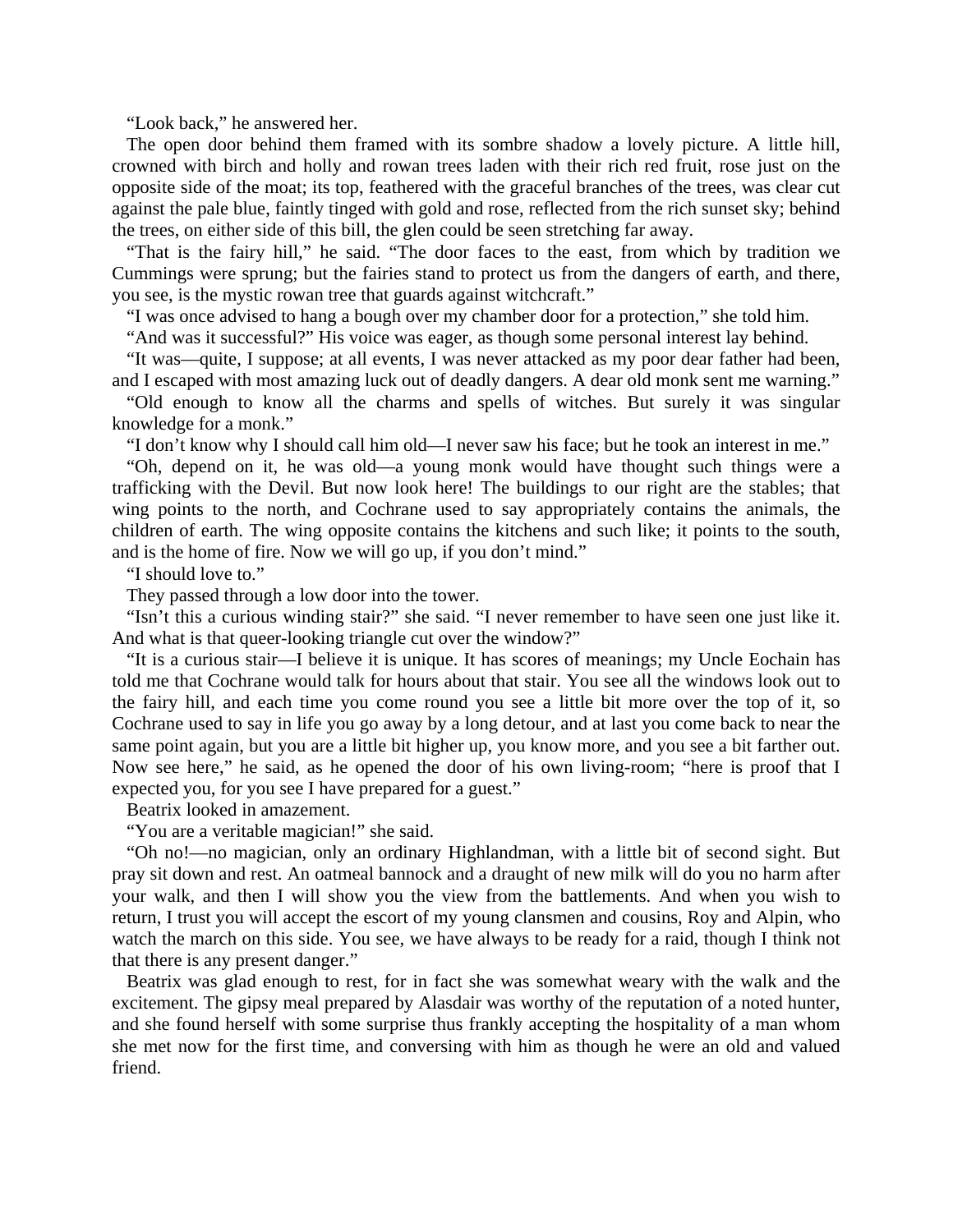With a sudden impulse she looked up at him, and their eyes met across the table. It was almost like an electric shock. Her breath came quick and her pulses raced, and the room grew dim for an instant—there seemed to her to be a rosy mist around his form; then with a deep breath she recovered herself, and found the grey kindly eyes still fixed on her, calm and steady. This was a man whom no emotion would ever touch, she thought—grave, kindly, learned. But what a grand figure of a man! He stood considerably over six feet, and was broad and muscular in proportion, without an ounce of superfluous flesh. The crisp curly hair and the bronzed handsome face were eminently attractive; and the eyes, though so steady, seemed to burn on her face. Wild thoughts surged through her brain, though she was outwardly calm; she was conscious that every fibre of her being yearned to this man, as never before in her life. All at once she felt the pressure of her life more than ever before. The mysterious attack upon her father now seemed as though from its very mystery it might be repeated at any moment, and who could say that he would come off so well again? Sir Norman Leslie and her ill-fated marriage loomed large before her—all the powers of Church and State combined to force her to this unholy alliance; there seemed to be no escape from the toils that were closing round her on every side. If only this strong man would take her in his arms, and soothe and pet her, till joy and confidence returned! She who hitherto had proudly trusted in herself now perceived her own strength as weakness, and towards this man she felt a trust she had never given before, save perhaps in very early childhood to her father.

 Alasdair, however, appeared profoundly unconscious of these wild thoughts. Suave and gracious, he talked like a polished courtier, but without the least appearance of intimacy. From the little half-playful account of his second sight, whereby he had provided a rest and a meal for her, he went on to stories of Highland second sight and of witchcraft, and tales of the district, stories of sport and of adventure and old clan fights. She listened enthralled, and gradually, as she grew physically rested, her nerves became steady again, and together they went up the winding stair to the top of the tower, from whence they could see the peculiar arrangement of the building. Deep in the flat stones that covered the top of the keep was cut the five-pointed star, and from this as a centre the buildings formed a cross, the flanking walls in diamond shape joining point to point surrounding the whole.

 There are the four elements," said Alasdair. "You see, the cattle are to the north—that is earth; and the kitchens, as I told you, to the south—that is fire. To the west a stream flows under the buildings and turns our water-mill—that is water; and to the east the buildings there are open to all the winds of heaven—that is air. And here on the floor the signet star of five points shows how the spirit dominates all the elements—that is the human sign, and shows man's superiority to the animal creation."

 Thus for a while he discoursed, Beatrix listening with eager attention, till the fading light in the west warned them that it was time for her to return.

 Alasdair blew a shrill whistle, and Roy and Alpin could be seen to spring from the heather and race like young deer over the intervening space. The Chief raised his bonnet in courteous salutation and farewell, and under the escort of the two chivalrous clansmen she retraced her steps, in a strange mood of exhilaration. They went with her all the way till she was almost at the margin of the haunted wood, then shouted a peculiar call, which was answered from the wood.

 "The Cummings' signal," explained Roy. "It was answered by Master Eochain Beag. We may safely leave you here, lady,—you are safe under the protection of the Clan Cumming. For those who are honoured with the friendship of Master Eochain, and of our beloved Chief Alasdair Oge, the clan would lay down their lives. Fare you well, lady!"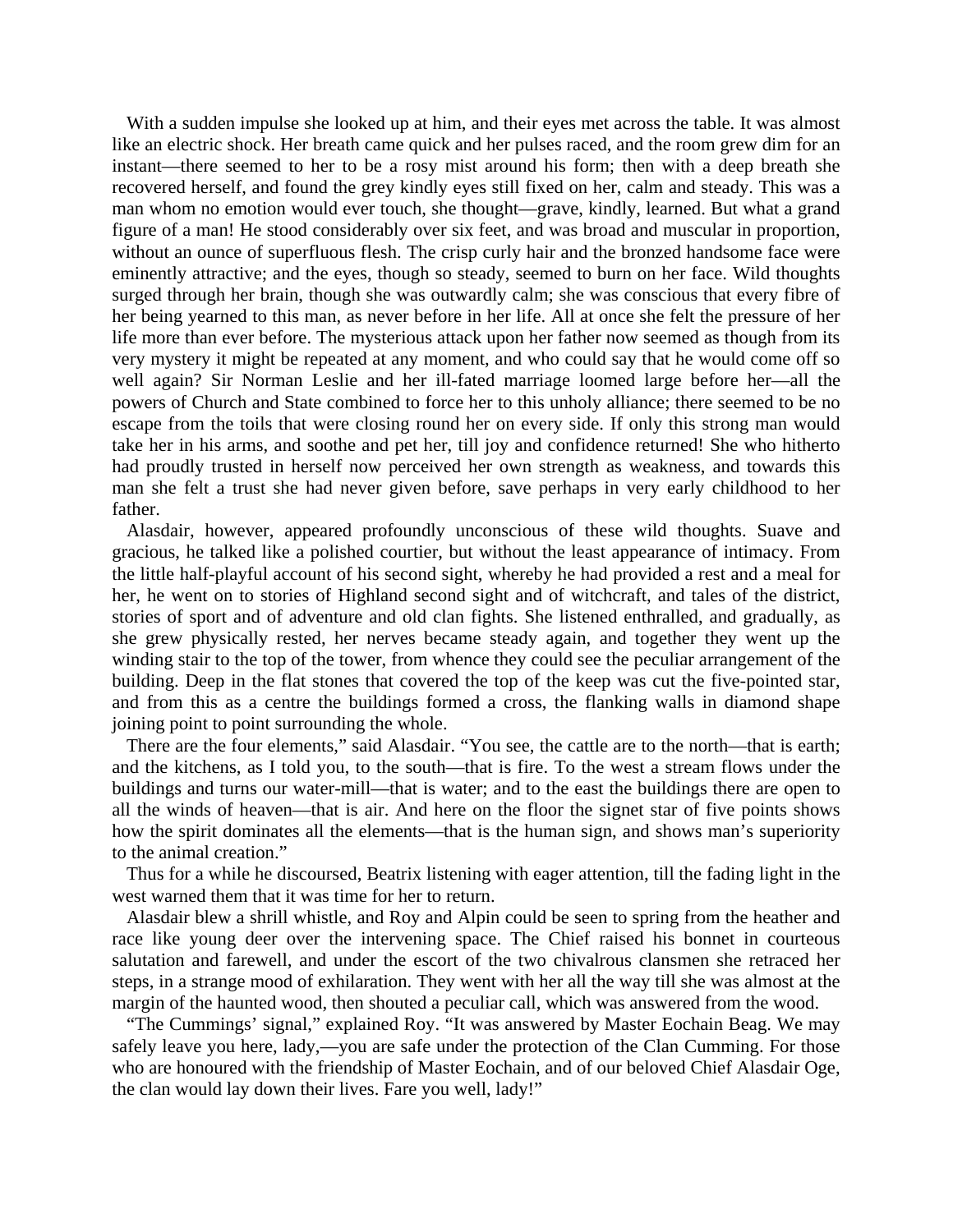In an instant they had disappeared—how she could not tell, but even their extraordinary knowledge of moor-craft did not discover a man who by his dress was a tinker, lying face down in the heather where it was deepest and watching the scene. Neither, though they had seen him, could they have told that he was an emissary of Master Urquhart of Forres.

## CHAPTER XVI

### THE MAGIC OF THE CIRCLE

As the days went on Sir Wilfred Dunbar grew rapidly stronger. His wounds were quite healed, thanks to the skilful dressing of Master Simon Tulloch, and afterwards the sedulous care of Eochain Beag. The effects of the shock and the loss of blood were also steadily repaired by the quiet and rest and the spell of sleep which came upon him in the Dune under Eochain's treatment. The long days and nights when he had slept or dozed and known nothing of his own surroundings or of the outer world had given nature a chance to build up again the battered house of life, and now in the warm days of late autumn known as St. Martin's Little Summer he was able to take his first walks abroad leaning on the arm of Cecily Ross, for he had insisted that Beatrix should take some exercise, and Eochain had guaranteed the paths down by Dallas to be safe.

 It was going on for three weeks now since that notable day of the full moon when Beatrix had come there and when the Tower of Blervie had been besieged and overrun by Sir Norman Leslie and his men, yet it was known that he still lingered in the neighbourhood and made no secret of the fact that he was searching high and low to recover his wife—only always to the north side of the hill, for into the haunted and forbidden land his men would not follow him, even if his own superstitious fears would have allowed him to venture himself, and into the lands of Dallas no man might pass without the permission of that branch of the Cummings, unless he were prepared to force a passage at the point of the sword. True, he had Alasdair's leave to pass through Altyre, but Altyre was not Dallas, and who might be the overlord there he had no means of knowing.

 So it was that the old familiar countryside was unsafe for the Lady Beatrix, and Sir Wilfred could not return to Blervie, and where Beatrix was there must Cecily Ross also abide; and so it came to pass that the little quartette—the two old men and the two girls—dwelt happily together, and Cecily took her share of nursing and taking care of Sir Wilfred, in whom there had grown up a curious liking for the strange, weird woman, with her mystic devotion and marvellous visions.

 "Tell me, Mistress Ross," he said, as they walked together from Callifer towards the haunted wood, and looked westwards over the long ranges of the Altyre woods, hill behind hill touched with the glory of the fast setting sun,—"tell me, know you aught of witchcraft?"

 The old man's mind was working on the problems that had exercised him for years, and to which he could still find no solution.

 "Nay, Uncle Wilfred," she replied, for so he had taught her to call him; "I thank our dear Lord that he has kept me from all knowledge of so wicked a rebellion against His holy Name. Though, indeed, I dream sometimes in those nightmare visions which Uncle Eochain has promised to cure and drive away. No! don't ask me to recall them. And far off in my childhood I seem to remember something—"

 "What was it?" said her companion eagerly. "'Tis no idle question, believe me. It pertains to what I am working at. You can help, I am sure. Your wonderful visions, the favour of the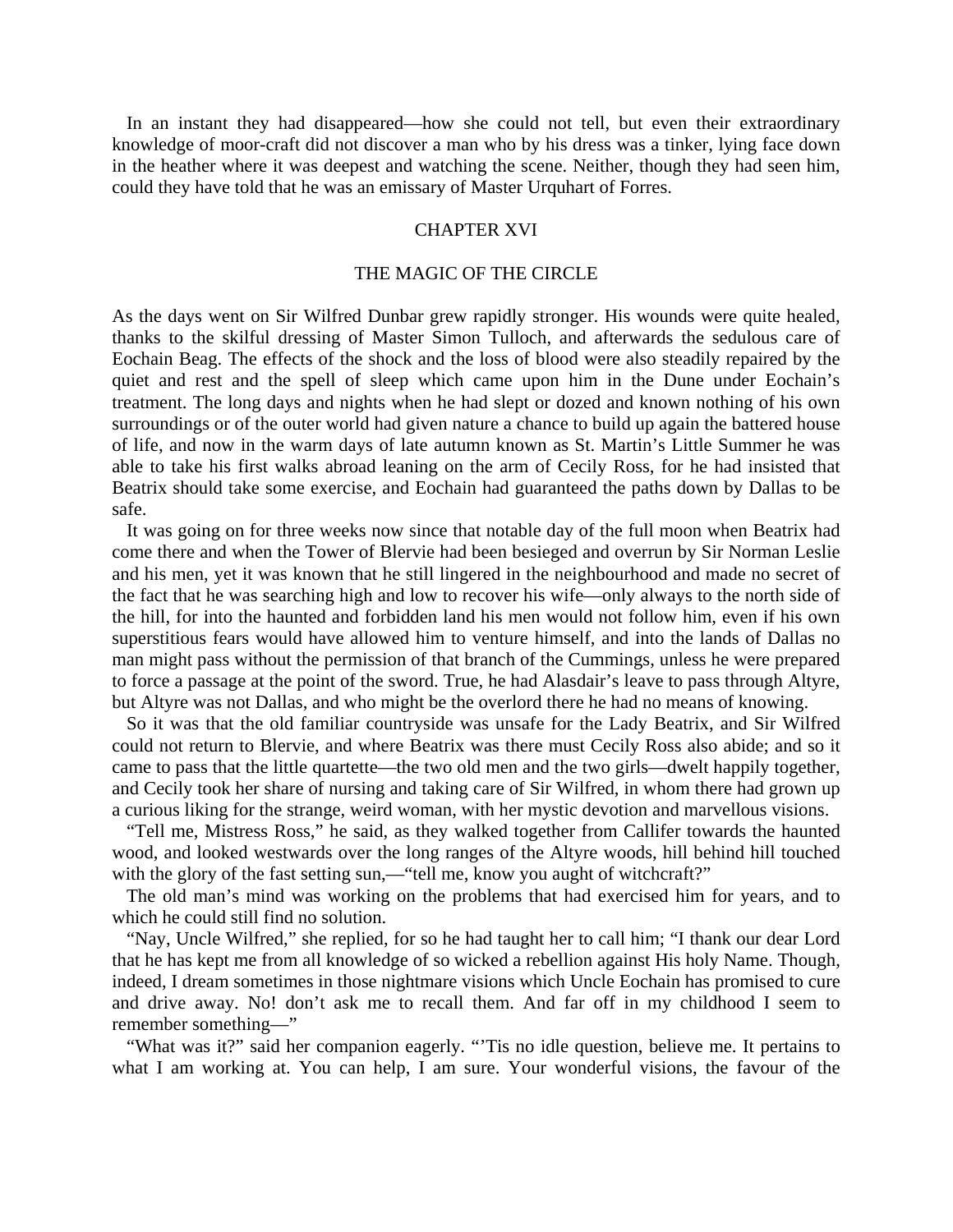Angels, or whatever they are, manifest to you—all this is the good and holy side, and witchcraft is the base and evil side, but they are the same thing. Tell me of your childhood."

She pressed her hand on her brow.

 "If I could but remember!" she said, "but it all seems so faint and far away. I remember a home of luxury, and I know that both my parents died—this I have been told, for some money came to me then, and I was sent to a convent, and when I was there the visions began to come to me. I have a fancy that the nuns were proud of my having these visions, and they made me fast for long hours and days together, lying before the altar, in order that I might see. But then evil dreams began to come too, and then they told me I had no vocation, and I must go out into the world. Oh! and I remember a wonderful knight who came riding past one day, and I thought he was like St. Michael, and I thought how lovely it would be if he would take me and carry me away as his bride. Then, as I fasted and prayed before the altar, a great Angel came and laid a hand on my forehead and bade me remember nothing more, and it all seemed to fade, and I came out into the world; but I was promised that I should have the gift of healing, and that I should take on myself the burdens of others, and should be able to turn evil into good. You yourself, Uncle Wilfred, must have felt that our dear Lord gives healing through my hand when it was laid on some place that ached."

"That have I indeed. But tell me, Mistress Cecily, can your prayers heal at a distance?"

 "Oh, indeed yes! I have imagined myself by the bedside of the sick and laying my hand on them, and they have told me afterwards that they have seen as it were an angel of light, and felt the healing influence."

 "Why, this is the very projection whereof Theophrastus the Bombast wrote to me, and the plastic form. This is all I wanted. If works of mercy, why not works of cruelty? If an angel, why not a hare—or any other form? Mistress Cecily," he said aloud, for the preceding words had been muttered low to himself, "I thank you; you have solved the questions that have puzzled me for years, and in gratitude I hope we may be able to free you from those terrible dreams you speak of. I think I see now whence they come."

"God grant you may! Here comes Uncle Eochain."

 "So it is—he has finished his devotions. Leave me with him for a little, my child. I must confer with him over what you have told me. You had better go and rest for a time—you have been over close in your attendance on the old man. Thanks to you, my Beatrix can get fresh air and exercise."

 Cecily passed to the little cottage that was her present home, and Sir Wilfred in a few rapid sentences detailed to the Druid what she had told him, and his own conclusions.

 "Yes, it is remarkable," said the latter,—"and even more so than you think. Cecily Ross the devout mystic seer and Elspet Simpson the Border witch are one and the same person—that I have known for some time. But that it is really two facets as it were of the same nature and powers, under the sway of different dominating moods, make it a problem of marvellous interest. Your wish may be now accomplished, old friend and fellow-student of the long ago! You can study a genuine witch at close quarters, and perhaps in doing so we may be able to heal an unfortunate lady of a dire sickness. This very afternoon we will begin our treatment, and you shall help."

 "What do you propose?" said Sir Wilfred. "I am ready to do anything I can to assist. I earnestly desire to help this poor girl, who has been so good to me and to my Beatrix, and I desire almost equally to study this extraordinary manifestation that has baffled me, and of which not even the sublime Theophrastus can give any very clear account."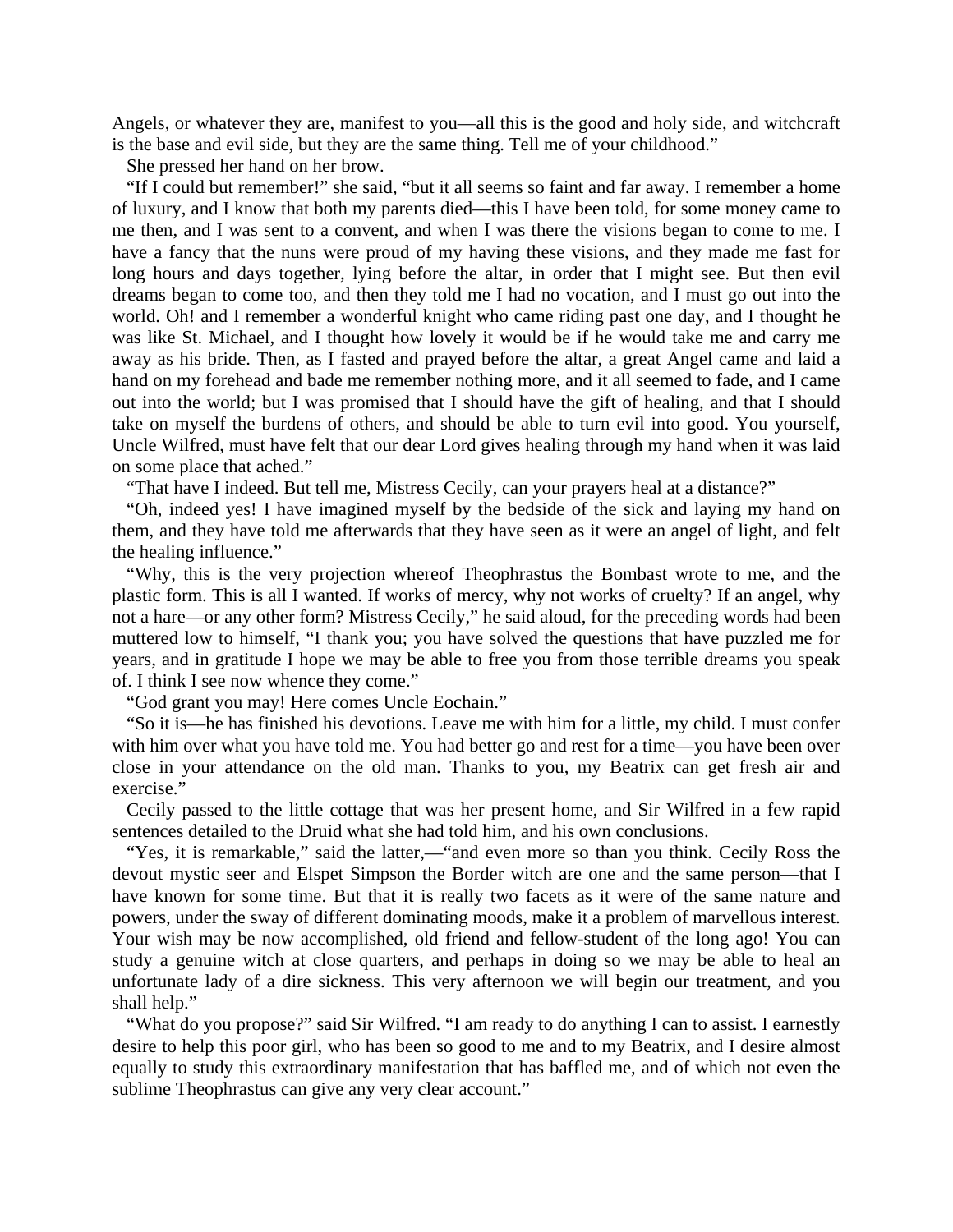"This girl," replied Eochain, "is a curiously perfect example for study; her two existences are entirely separate. As Cecily, the religious mystic, she only knows Elspet Simpson as a horrible nightmare dream; as Elspet, the witch, she knows absolutely nothing whatsoever of Cecily Ross. I propose that she shall tell us all about the two existences, and her own history."

 "But surely that will drive her incurably mad, and fix the evil dreams into permanent waking life."

 "Don't be disturbed, old friend, she will know nothing whatsoever about it; she will remember nothing, but of a restful sleep with beautiful dreams."

"You are indeed a magician. Well, I am ready to play any part you assign to me."

 "You shall be my acolyte and serve my Mass, and the revelation shall come to us both together. There is my Church, and I need to invoke the powers of good to aid us in the work we are going to try. Here, to the west, is a couch of fern and moss where I often meditate. Rest you there while I prepare myself; then you shall aid me if you will."

 While they were talking they had passed through an opening into the haunted wood, and along a narrow pathway, till the great solemn stones stood before them. The trees were cleared away just enough to leave the outer ring rising from the close-cut sward; beyond this they stood tall and thick and close together, making an impenetrable fence that probably for centuries the people of the district had never dared to break through. The centre was marked by an inner ring of smaller stones, and only some ten or twelve feet diameter.

 Eochain stood in the east, his back to the circle, and raised his long staff towards heaven, looking up as in rapt adoration; then he walked slowly round the outer ring, and, returning to the east, he turned and passed into the centre, where he sank on his knees, burying his face in his hands, as his arms rested on the altar stone in the midmost of the ring.

 After some moments he rose and stood leaning on his staff, and looking steadily in the direction of the hut where Cecily slept. It was not long before she came out, walking slowly and steadily. Her eyes were fixed, yet she did not seem as one walking in sleep, but rather with a concentration of purpose.

"You called me," she said.

 "No! I did not call, but I wanted you, and you knew it. I want you to help me in an experiment."

"Gladly. Tell me what I must do."

 "Nothing but consent to what I am going to try. I am going to put the spell of sleep on you, that you may tell me, if you can, all about those nightmare dreams that terrify you so. You are now in full and complete control of all your senses. Are you willing that I should know all the secrets of your life, and Sir Wilfred also? You may perhaps tell us things that you have yourself forgotten. But if you know of anything you had rather not disclose, I will do nothing."

"You know I trust you entirely," she answered.

 "I know there is something mysterious in my life,—something horrible, as I think,—that I never could fathom; but I don't think I want to, for whenever I have had a glimpse of it, it seemed so terrible that I shrank in fear. But I should be more glad than I can say for you to know. Perhaps you might help me. Only, I beg you, don't tell me if it is very dreadful. Let me still forget."

 "I will bring you peace if I can. At all events, you may rely on me that nothing I do will increase your trouble, and I verily think I can mend it. Now you know the old carved stone that stands half-way between here and the Dune, tell me if you remember the central carving on it."

"Of course I do. It is the shape of a silver mirror."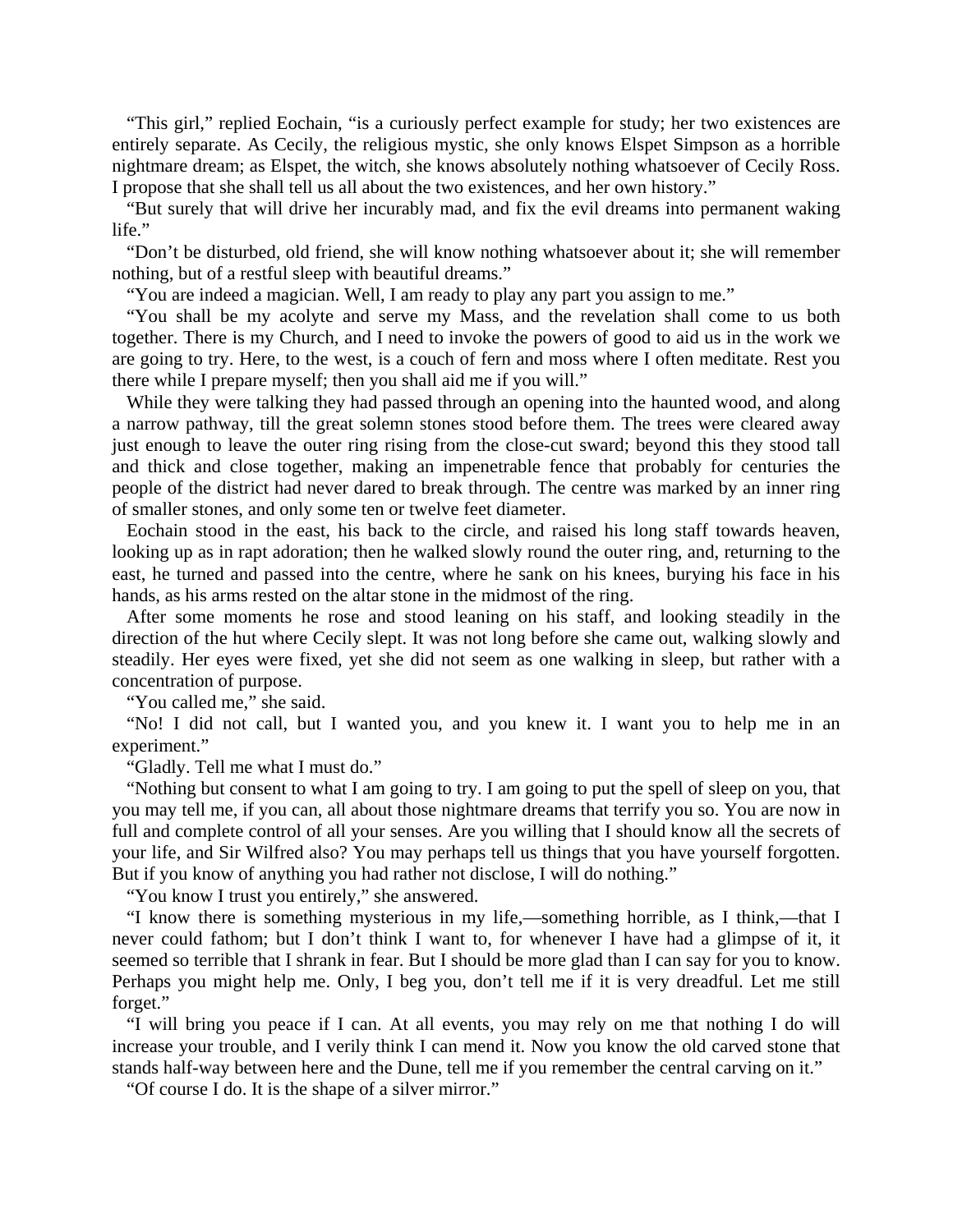"A mirror, yes! but not a silver one. Is it like this?"

 From under his long robe he drew a concave disk set on a handle, and painted a deep glossy black, surrounded by a band about an inch broad of a vivid red.

"That is the very thing—what is it?"

 "Sit down there, my child." He pointed to a natural cushion of moss against the central altar stone facing to the east. Obediently she sat where he indicated, leaning against the stone. He stood beside her holding the disk.

 This is the magic mirror of the Druids. Look into it without fear, you will see nothing but beautiful things in it."

 She gazed curiously into the slightly hollowed black circle as Eochain held it before her eyes, slightly moving it in a small circle.

 "Oh, how wonderful! It is filling with mist like steam, and lovely colours, like rainbows in foam. There are angels there. I think they are clearing the mists away. Ah, yes! I see my old home. How strange! I had forgotten what it was like. I remember it all now. But, oh! it hurts my eyes."

 "Shut your eyes," he said, and as her eyes closed and her head sank back against the stone, he laid the disk aside, and placing both his hands on her head, he drew them slowly down over her shoulders and along her arms, then horizontally across her brow, saying as he did so—"Sleep! sleep! sleep! When you wake you will remember nothing of what you now see. Do you hear me?"

"Yes," came the answer very faintly.

"Can you see and tell me all that you see and hear?"

"Yes."

 "Good! I want you to go back and tell me of your youth, before these evil dreams began to come on you."

 A curious change seemed to come over the sleeping face—the deadly white pallor was irradiated with a flush of health, still strangely pale. It was the paleness of some wonderful tropical flower, and the masses of her black hair had a strange beauty of their own. She rose and paced slowly round the circle. Her eyes were open, but there seemed no sight in them, only an ecstatic upward gaze to heaven; her arms were crossed over her bosom.

"Where are you now?" said Eochain.

 "I am in the great church. The dear nuns are all round me. I am going to offer myself to God. I know my father and mother are dead; I am all alone. But the sweet angel has told me that I am the chosen bride of the dear Lord, and that all my money will be given to the church to do His holy service. . . . Ah! there is a knight comes in—"

 In an instant her expression changed from the ecstatic religious devotion; there passed over her expressive face an appearance of pure human love.

 "Ah! who is he? is it St. Michael? he is like the holy saint on the east window. No! he is human! human! and, my God! how I want him. I long to crush myself against him, to twine myself round him, and absorb all his glorious strength, and let my own feminine nature be drawn in and blended with and become the complement of his magnificent virile life, till my life is lost in his. My heart is beating furiously, painfully, but I must give no sign; these simple nuns must never know. Every nerve is growing tenser and tenser. Ah, God! how he draws me! Suddenly it breaks with a throb—the nerves are all loose—I am faint and limp, but so happy. Two angels lay their hands on my head, and forgetfulness comes. He has gone. I hear the Mother Abbess say, 'She has fainted.'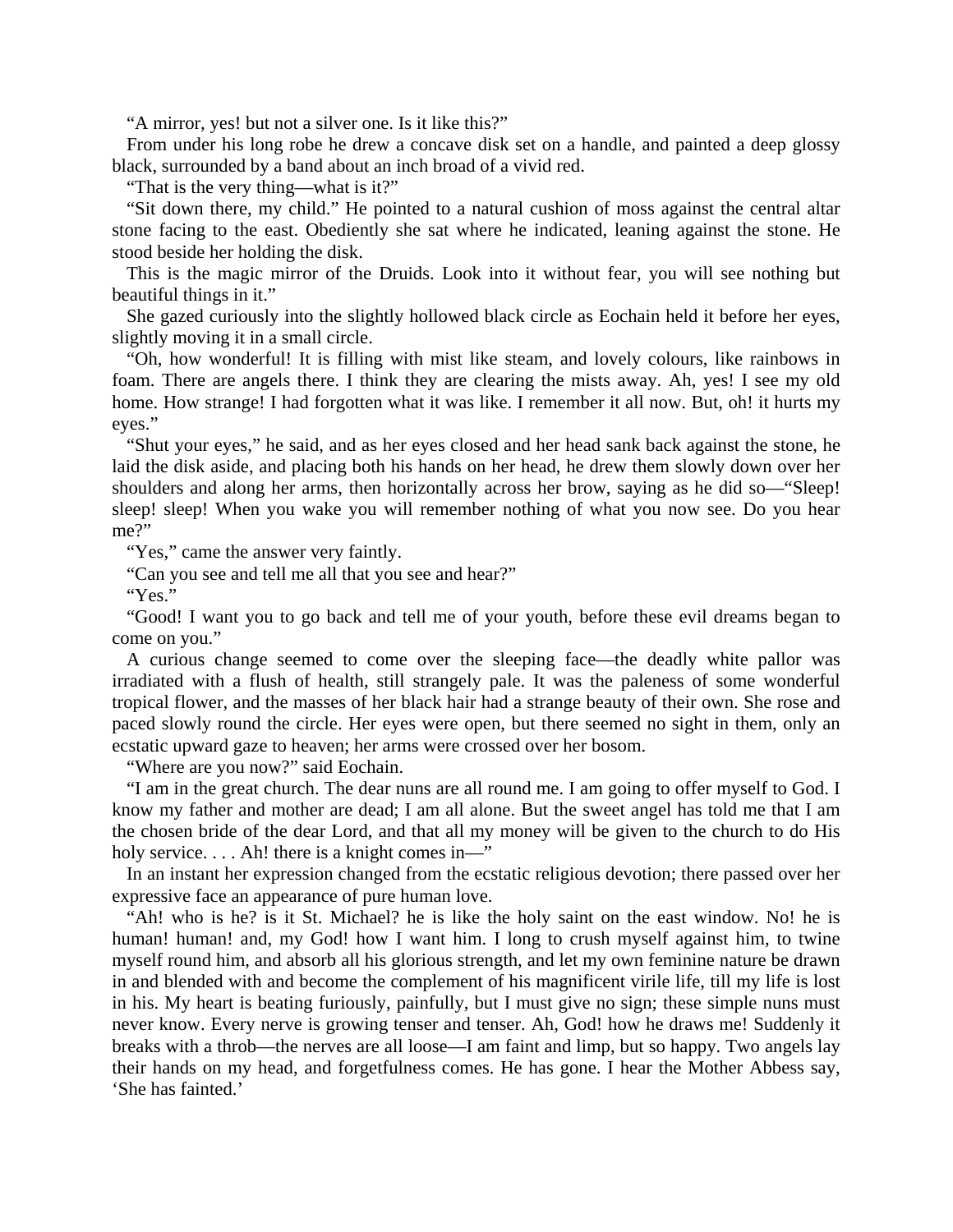"I pray for him—but the fury of desire has passed. I will offer myself to God for him, and I shall be accepted as an atonement for all his sins. Happy thought!

 "Now I am in the Convent garden; it is moonlight. I ought not to be here, but I am, and over the hedge I see him riding by. I try to hide, but I don't want to. He has seen me, he is off his horse, he has crashed through the hedge. Oh, my God! I am in his arms. Heaven were well lost for this. I have no will Left. Norman, take me; body and soul I am all yours. I am enveloped in his tenderness, and in utter abandonment he gives himself up to my frantic caresses. Here is heaven indeed. Ah! all grows rosy,—then dark,—I know no more. . . . The nuns find me in a trance on the ground. I have forgotten everything. They say, 'Behold the saint.' But the angels have given me oblivion.

 "I have nothing to confess, for I remember nothing. I don't know how I came to be out there in the convent garden. I am preparing for my reception as a bride of Christ, but I have a strange and unappeasable hunger for I know not what. The time of the full moon is drawing near again. I am ill and weak; they send me out to walk on the hillside, to get fresh air and strength. I am walking there now. There is a strange man coming to meet me—a little old man—he carries a black stick—he is ugly, but he fascinates me. He says he is a doctor—Doctor Finn. He knows I am ill, but he can cure me. He can give me my lover. What can he mean? I am the bride of Christ. Yet if he can cure me, how glad I should be. I do want some strength. He says I should stay at a farm house near where he can attend me. Now I am back in the convent;—the Mother Abhess says I am to go to the farm house to get well and strong before my reception. How strange. This is the finger of God.

 "Doctor Finn lays his hand on my head, his thumb pressed between my eyebrows. Instantly I remember my knight; all the details of our meeting in the garden come back with startling vividness. I want him—Oh, God! how I want him. Every fibre of my body aches for him. Dr. Finn asks me if I really want him. Really!—T would go through the pit of hell and brave the Devil for his sake. 'No need to brave the Master,' says he, 'he is kind, but you must be initiated.' And he tells me that at the full moon I must go to North Berwick, and then I shall have all my desire. I was Finn's slave—"

"Stop," said Eochain firmly, "that is no use to me. Go to North Berwick."

 As he spoke her expression changed—even the very appearance of her face, the alternation of the love-languid and love-hungry looks, that had succeeded to the devout calm of the religious enthusiast, now gave way to a species of frenzy—her gestures were wild and uncontrolled, though always graceful, her night-black eyes flashed with lambent fires, and her masses of straight black hair curled and twisted in elf locks, seeming almost to writhe like snakes. She paused in a wild dance, facing to the west and looking towards Sir Wilfred.

 "I am there," she cried, exultantly. "How the full moon shines. There are multitudes of us here. Women from everywhere."

"How did you come?" said Eochain.

 "I can't tell. Dr. Finn brought me and two others; he said we sailed in a sieve. I don't know; we seemed to be sailing in some thing—I don't care how we came, it's glorious to be here, I never felt alive before, I've been only half alive, torpid death—*now I know*—I'm tingling all over with joy and zest of life; so are all of us."

"Stop! Are you really there? or do you only fancy you are?"

 "How can I tell? It all seems real. We are in the old kirkyard. I can see and hear and touch the others—yet it's all queer, like nothing I ever saw before. There are two girls stark naked, dancing with a goat, and an old woman astride of a broomstick, and a lot more capering over the graves,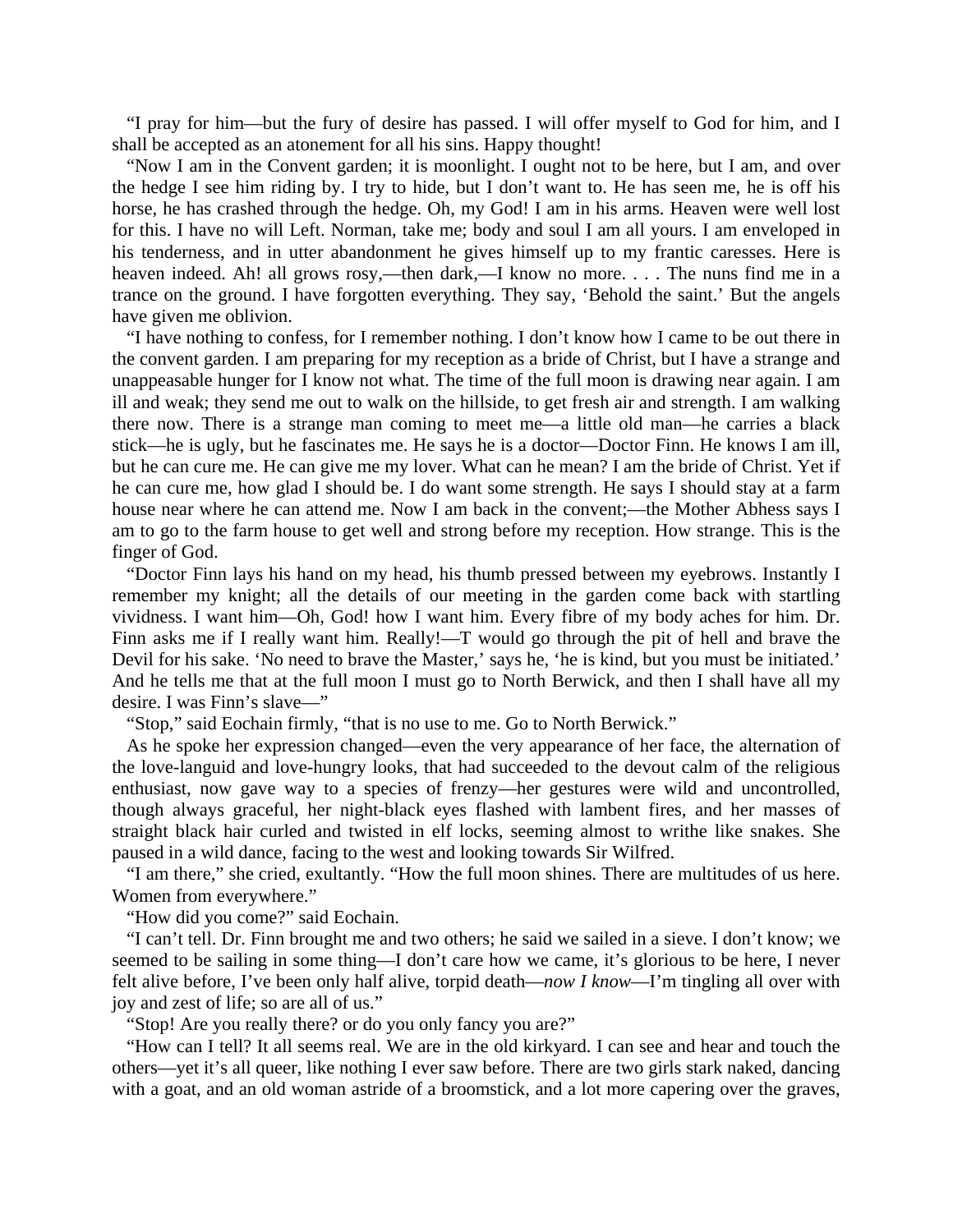and a queer little chap with horns playing on panpipes. Yet I fancy I see my body lying asleep in the farm house. Oh, what does it matter? It is life—full, glorious, splendid life. How my heart is racing, and every pulse tingling. I could run and jump and climb and fly now. I could race with a hound, and pull down a stag in his gallop. Ah I what a thing to do.

 "Now there's a huge man, and he's got a wolf beside him. He is very dark, and his eyes glitter cruelly, but he draws me. I want to be drawn into him; I feel he can give me all I want. Finn leads me up to him. What joy! He is my master. He bids me bare my left breast, and he touches it with his finger. What a wild thrill right through my heart! I never felt real mad bliss before. Now he bids me take his wolf's head in my hands, and inhale his breath. Oh, glorious I I feel all the untiring strength, all the rapture and joy of life. Now I am his servant wholly. Hark to the wild crash of music! Oh, how we dance, racing and rushing in mad rapture! Now Finn tells me to set my foot on a shell, and to say some words."

"What are they?"

 "I don't know, he made me forget them as soon as they were said. It's all gone. I find myself on the edge of a wood, and there is Norman coming to meet me. 'Ha! my black-a-vised sweetheart,' he says 'art come back to me. I knew you could not stop away. A nun, forsooth! nay, leave that to fools with water in their veins. You and I have good red blood, sweetheart, so couple we under the greenwood and breed savages like ourselves.'

 "He has a hunter's camp in the woods, for he loves to hunt alone, only calling his men with his bugle when he needs them, and I think I am useful to him, for I am half gipsy. My father was a pure Romany, and my mother was a countess whom he enticed away from her husband, and her money it was that came to me. So I know all woodcraft by nature, and can tell him where the quarry lies, and I can cook for him, and we are very happy together. But I have grown so tired; we have been a week together and I feel worn out—so thirsty too. No, I cannot drink the fiery wines, I must have the pure water from the brook, and as I drink there are two bright angels beside me, and they lay their hands on my head, and bid me forget all that had passed, and they say than Finn can only have power over me at certain times, and that some day his power shall be broken altogether. There is mist and darkness coming over my eyes. I must sleep." She stopped. Eochain and Sir Wilfred were amazed at the change in her appearance, even more sudden and complete than before.

 Her face was white with the whiteness of death, and her heavy masses of black hair hung straight and lifeless. Her eyes were like two openings into the darkest night; her limbs seemed as though utterly relaxed with fatigue. Eochain, advancing, laid his hand on the nape of her neck, as if he were pouring fresh vitality into her.

"Go on," he commanded. "Tell me more."

 "I wake just outside the convent; the dear nuns are round me. They tell me I disappeared from the farm house. I must have wandered away in delirium. I have no memory of it. I suppose I was ill, and I tried to get home, and fainted just by the gates. I am so glad to be back. They tell me the Mother Abbess is very ill. I beg them to take me to her, for I know I could heal her, but they will not; they think I am too weak. So I pray before the altar. I can see her room, and I fancy myself going in and laying a cool hand on her, and saying that she should get up quite well.

"They say an angel came in and raised her up. I know the dear Lord let me do this for her.

 "I am not to be received yet, though. They say our Lord has given me the power of healing, and I must go out into the world, and heal the sick as He ordained. I remember it was when I was at the farm house that the first of those evil nightmare dreams came on me, and my confessor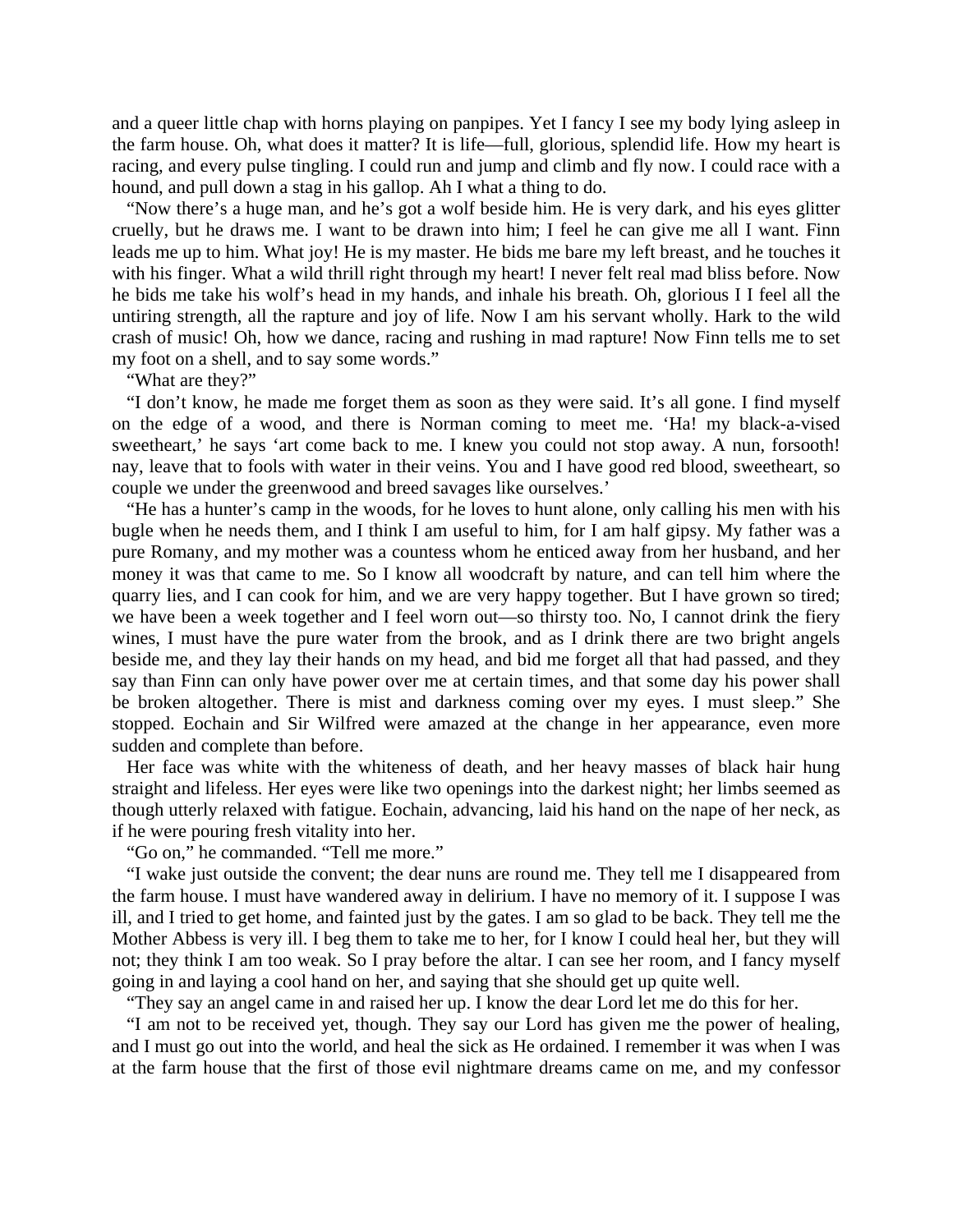said I must take it as a mark of our Lord's special favour to his own bride that I was thus allowed to bear the burdens of others in my sleep, and to transmute evil to good.

 "Scenes are passing rapidly—I cannot lay hold of any. It is like a dream of life, many that I heal, and more that I comfort and help.

 "Now I am in a cottage where I have been praying with a dying woman. I cannot save her, and she longs to go. It is all over, and I go to the door to breathe the fresh air of heaven. The moon floats in the sky near her full. I hear the sound of a bugle. Heavens, what is it?—a familiar sound,—It is Norman's call I—What have I been playing at all this time? I must have fallen asleep when I went to the brook for a drink. 'Here am I, love. Have you been looking for me?' 'Aye, have I, sweetheart—you damned gipsy witch—hast bewitched me clean—I tell ye I can't do without you, lass.' 'And I can't live without you, Norman.' I put my foot on his as he stoops down from his great war-horse, and there in the face of all his troop he lifts me up to the pommel before him, and we gallop away into the night. How glorious it is to be together again

 —his bugle woke me. I must have slept long, a heavy, dreamless sleep. We are now in a forest glade. Norman will not let me leave his tent; the tents of all his men are round about, and the horses grazing outside. I see Dr. Finn coming towards me. He tells me I must now do something for the Master, who has done much for me. I want to do so, and I ask what. He says, 'Not for nothing have you the spirit of a wolf; you must hurt and destroy his enemies.' 'And Norman's,' I ask. 'And Norman's, of course,' he says, 'only hurt and destroy, 'tis the Master's will, and for this he called you.'"

 "Stop," said Eochain. "Ask Dr. Finn a question from me, and conjure him that he answer truly. In the names and letters of Samael and of Behemoth and in this sign," he traced a sign in the air with his staff. Cecily replied in a dreamy tone, as if half asleep—

"He says he must answer. A mightier than he compels."

"Very well, ask him if he or his Master have control of you always?"

 "No; he says there were influences of a more powerful magic around me, that he could not overcome, but at the full moon he can call me, and perhaps can retain his influence for several moons; but as the moon wanes it fades, and at last it will vanish altogether."

 "Ask again, when his influence fades, how is it you do not wake in his surroundings—has he charge of your dual life?"

 "He replies, I am a valuable instrument for him and his Master, even for the interrupted times that he can control me, so he takes care that when I come to myself it shall be away from all that would jar, as I did after drinking from the brook; and when his influence can come back, he draws me where I can meet with Norman. He is a great magician, and he watches me always. He says that the other magic opposed to him will claim me at last, but first I shall kill and destroy that which I love best."

 Cecily was drooping. The fire had gone from her eyes, and every muscle showed exhaustion. Eochain raised his arms over her head. "Sleep," he commanded. "But come not out from the shelter and the influence of the ring and the altar stone; sleep and rest for a short while, and be ready with renewed strength to tell me that which I require to know further."

 Obediently she sank down on the mossy seat beside the central altar stone, and was wrapt in a deep, motionless slumber.

Eochain turned to Sir Wilfred—

 "Here is a marvellous example for study," he said. "Saint or witch, she is one of the two, but which is the real woman I know not; both are artificial. The wild gipsy crossed with the wild Countess who ran away with him, would give a sensitive and half-mad nature to start with, and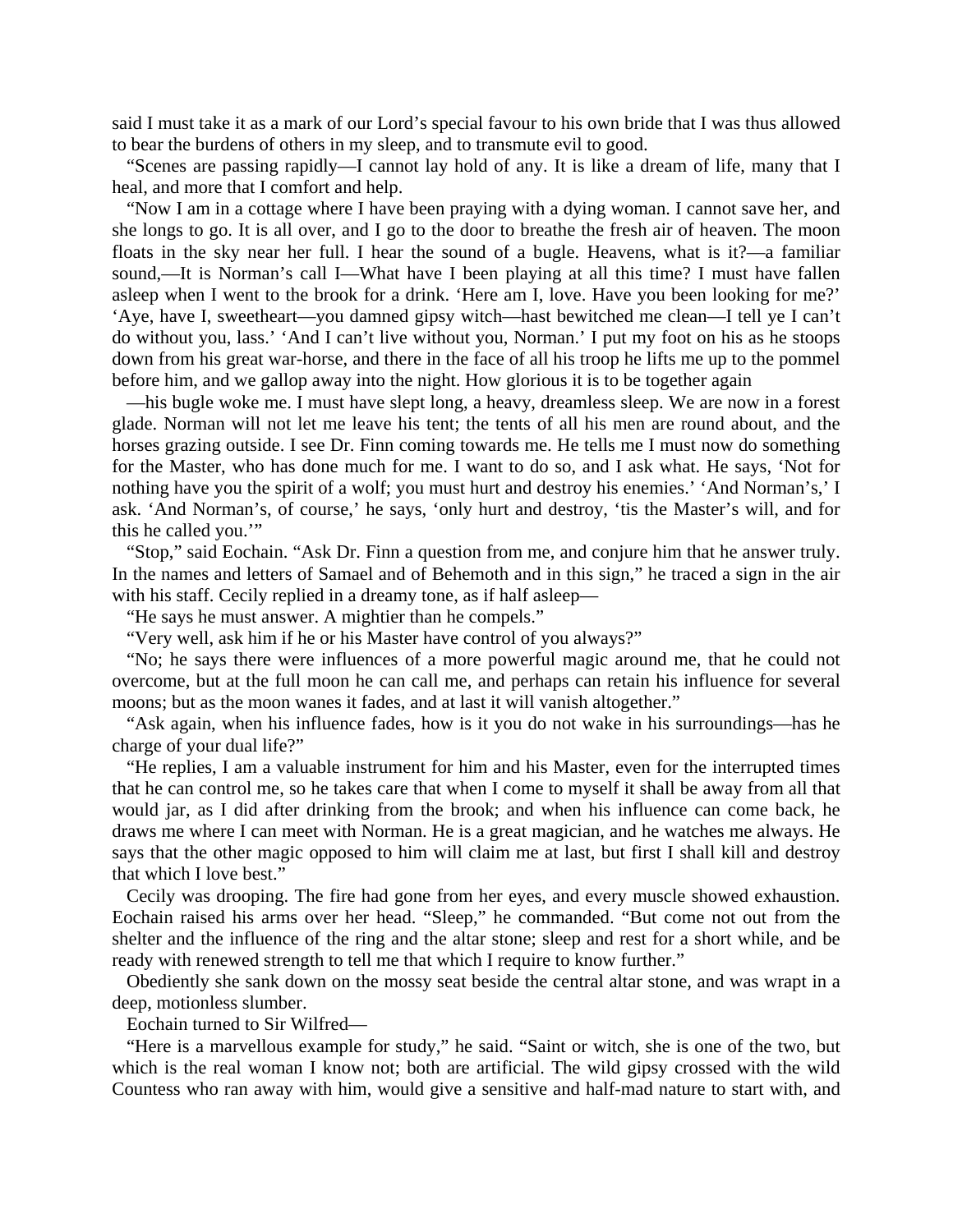on this the nuns have grafted their exalted visions and dreams, and Dr. Finn has grafted his deviltries. There is madness, but there is strange power also. She must rest awhile. To go through all these varied emotions in so short a time would tax the strongest brain. I think when we can resume this experiment we shall have revelations even more startling."

 "A wonderful study for me," said Sir Wilfred, "and a close friend of my Beatrix, and a kind nurse to me in my illness. But I am anxious. Can we let her bide here safely with what we know now?"

"The question were rather, can we let her go safely, and of a truth I think not."

 "Explain. Indeed I am somewhat fearful, for Beatrix taketh long, lonely walks in the Glen of Dallas, and I can give her nought to ride."

 "Aye, the matter is tangled now, but we have the threads of it. See you, down on the north all is in the power of the Church, the Abbey lands and the power of the Bishop, and all directed to drive the Lady Beatrix to the arms of this Leslie, whom they regard as her lawful husband, and through these lands also doth he rage like a wild bull seeking her. He knows not where she is, and mayhap if he did know he would not dare to come, and if he did his men dare not follow. Danger lies with yonder girl, if his influence over her should wake again; yet I think I can prevent this so long as she is here; if she were away I could not. On the south is the land of my own clan and of my own branch of it. Once they wanted me to be declared Tannist, and I know that still they have kindly feeling for me. I thought that I had done with these family matters for good, but circumstances are too strong, and I have been compelled for your sake, old friend, and that of the Lady Beatrix, to recall myself to my clan, and I am sure that from my nephew Alasdair will come safety and joy to her. This I have seen in visions that never lie, and I persuaded him to take up the headship of the Dallas Cummings that there might be loyal men who would protect her against Leslie and the powers of the Church, for it is little the Cummings care for Bishop or Abbot."

 "Eochain, you are magnificent. Once when we were boys I thought you were a sullen milksop. Forgive me the thought, it was short-lived."

A distant trumpet blast sounded from the direction of Forres.

 "There is the Leslie scouring the country again," said Eochain. "I think if he ride till doomsday he will not catch the Lady Beatrix; but as he comes this way we shall see how far my influence can countervail his with this wild girl, for I have brought her to the mood in which she is most subject to him. The experiment will be more valuable even than I thought."

 He was right in his judgment. It was the Leslie, lured out again by the report of Urquhart's jackal.

 "If she be coming up from the Rafford way," he said to his followers, "then is she returning to Blervie Tower. On Dallas moors is no abiding place. The Cummings there are a broken clan, they have no leader; therefore, friend Urquhart, we have but to rush the Tower now, and my wife returns to her duties and to her loving lord. 'Tis plain she hath been visiting some of the Dunbar lot. Devil catch them! they swarm like rats about here. Now I think of it; she went to Pluscarden. Of course there are Dunbars there. Urquhart, you shall have a wedded pair in your house after all. Damn it! I would it were my black-a-vised sweetheart instead. Never mind; I'll get her too. The Leslie is not baulked so easily. Ten gold pieces for you, friend Urquhart, the day Ihold Elspet in my arms again, and I won't let her go so lightly next time."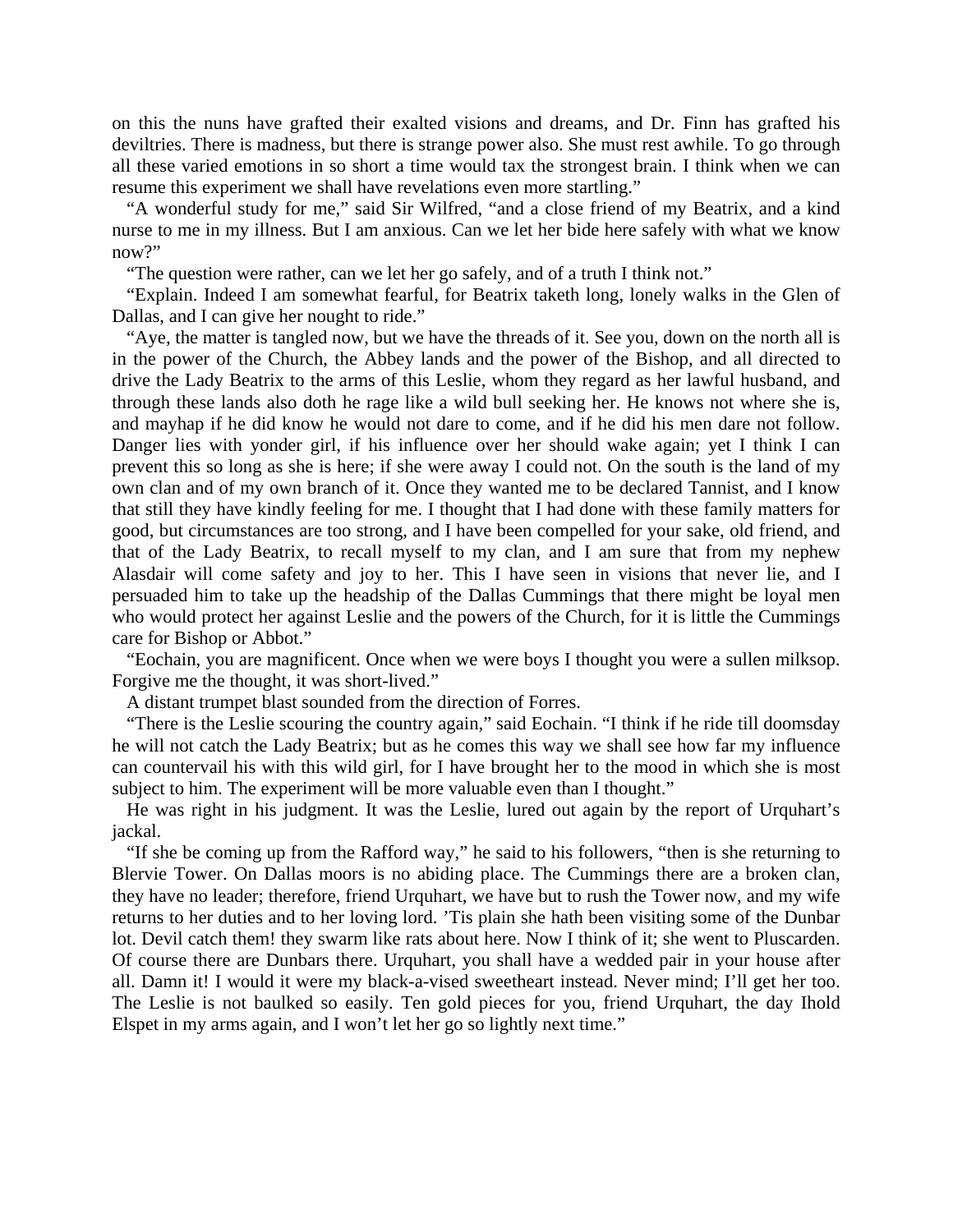### CHAPTER XVII

# A WITCH'S PACT WITH THE DEVIL

Half an hour had passed, and Cecily still slept profoundly. Eochain, watching her attentively, said to Sir Wilfred, "She is rested now, and we may go on with the experiment. You want to know something of the spells of witchcraft. She shall tell you. Come and stand beside me, and hold her hand while I wake her."

 He leant over her and spoke slowly and impressively in her ear, "You are in North Berwick Kirkyard—your second visit. The dark man you spoke of is there instructing you. I want you to tell me faithfully all that he says.

 He passed his hands rapidly in front of her with a serpentine motion, crossing them frequently. She stirred, drew a long breath, and began to speak deliberately and monotonously—

 "He is there, standing on an old stone pulpit, and we are gathered round him, a great crowd of women, and a few men. Dr. Finn is there too. He says, 'My children, I welcome! all ye marked cross and perverse from birth. Ye seek power. So did I, and I won it. Yea, I hurled defiance at the Creator himself. I would have none of His mawkish heaven. When He bade us all bow down before His new creation, His pet humanity, I refused. Should I, Lucifer, the light-bearer, bow myself to these things of clay? And I was cast out of heaven. So much the better, for I revenged myself. I planted the seeds of my sovereignty even in His contemptible darlings. Oho! 'twas fine to see how they padded after me. So now I, even I, am Lord of the world, because I hate them, and ye, my children, ye hate them too. And ye would do my will, and torment and destroy the children of men. Therefore if ye believe on me and worship me, all power shall be yours. Hearken now? Come ye in thought, in fancy, to my kingdom. There are the shadow forms of all things that ever happen on this earth, and ye may manipulate them as ye will; and as ye form them there and call on me, so shall the things ye imagine take place on the earth. Imagine only hurt and harm to those who give allegiance to the Creator, and believe that I will carry it out for you, and it shall happen. And ye shall call me in the names of Samael and Behemoth, and if ye desire ceremonies that be pleasing to me, ye shall take any of those used by the poor puling slaves of the Creator, and ye shall reverse them to mark your contempt. When ye look upon one of his servants, know that from your eyes, and nostrils, and mouth, from your finger tips and from the points of your breasts, there go forth streams of influence that hurt and destroy, that bring sickness and trouble, that bow the will to yours; and if ye doubt not, and in your minds call on me by the words and names I have taught ye, then shall that one obey you, and follow you into his grave when ye will, and ye shall plague him with sickness, and with loss and distress, and as ye doubt not so shall your power be. And ye may make your own spells, for it is in the will, not the word, that the power dwelleth. Rejoice, my children, for I have given you power in my name to work evil on all the sons of men as you will. And in hurting and destroying, in pain and in death, ye shall find a delight, and a rapture, such as none of the Creator's servants can ever reach in any of the sickly, innocent pleasures. Ha! Come to me, my chosen!'

"He leaps from his pulpit with a wild yell and seizes me—I am carried off in a mad whirl."

 She tore her hand from Sir Wilfred's and rushed furiously round the circle. Eochain raised his hand, and immediately her arms fell to her sides, and she paused, panting, by the heap of moss whence she had started. He passed his hand over her forehead.

"Pass from there," he said. "Now you are back with Norman in the camp with his men."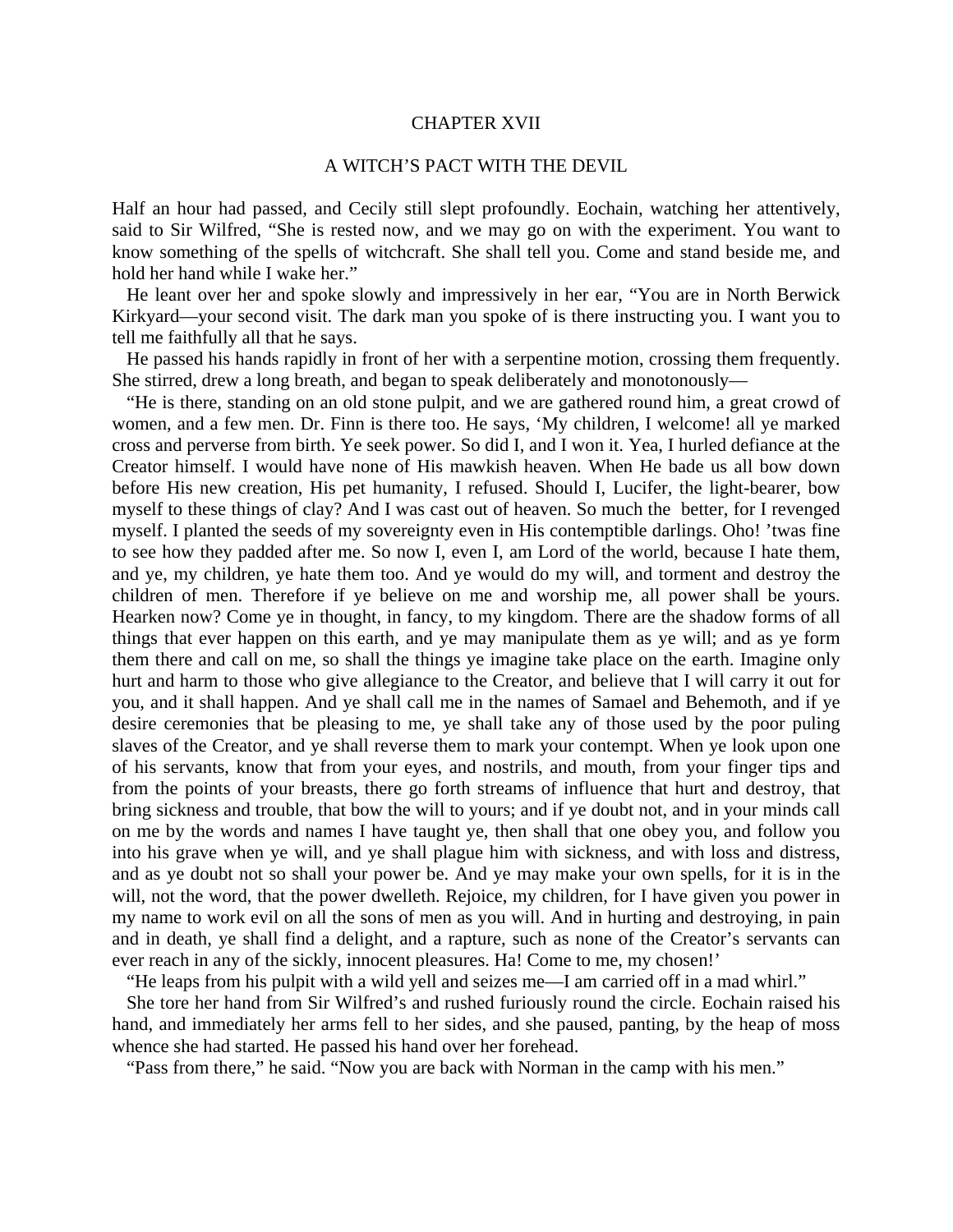"I want especially to know," said Sir Wilfred, "about her power over animals—how she controlled wolves and the like."

 "That you will soon hear, though I think it is not so much a taming as we have imagined. Meantime notice how the Father of Lies has told the truth, for what doth the Founder of your faith deem to be the worst of sins and the service of the Devil—is it not hatred, malice, jealousy, and all uncharitableness? And so saith the dark Master of our poor Cecily here, yet among Christians are such things scarce deemed to be sins at all. Now, listen!"

 Cecily looked the wild gipsy girl, her eyes gleaming with eager life, her hair straying in tangled wisps half over her face—a faint hectic flush on her cheeks telling of strange fires within.

 "This is life at last," she said,—"the free life of the woods and the moors! I understand it all so well now—since the Master has taught me. I know the joy of the hunt, and the joy of the kill, this morning I watched a weasel kill a rabbit,—the joy of the flesh torn through, the struggles and cries of the quarry, and the bright glorious blood leaping from the veins! . . . How the weasel loves the first taste of pure blood from the throat! I think of its rapture when I am in Norman's arms—'tis the beasts of prey that teach us how to live. .

 "Glorious! Glorious!—we are rushing along in a mad gallop after a splendid stag. My Norman has dropped his reins and sent a bolt that stopped him, and the dogs have pulled him down. As we gallop up, Norman draws his sharp hunting-knife for the *coup de grâce.* I too have sprung to the ground, and I am beside him. . . I hold my hand for the knife—he understands. 'Ha! my sweetheart, wouldst deal him the death blow thyself? Thou shalt, then. Bravo! Thou art as savage as I, and never thought I to find a woman so. Faith! we are well matched—a mad pair, with red blood in our veins, begad! Better that than the lily-livered, snivelling saints. Ha! Grip fast! Grip fast!' No need to encourage me!—I felt like the weasel on the rabbit as I plunged the knife in his heart, and then slit the big veins in his neck. I remembered the weasel, and the fierce desire comes on me to taste the hot blood as it flows. I dare not let Norman know—savage as he is himself has said it—he has not yet learned all the life of the wild.—I cast myself into his arms in utter abandon.—'Take me on your horse, Norman, to ride home! The glory of this morning and the chase is overpowering—hold me close as we gallop!'"

 For a few moments she sank back on the moss-heap with closed eyes, her expression passing to the love-languid. Suddenly she started up, exclaiming—

 "Sunrise—five o'clock! What is that? Light hoofs pattering round.—'Tis roe deer—what a chance for a hunt! Norman is sleeping sound—I can steal out, and have a run before any one is awake.—Oh! I must be as quiet as a cat out on the chase."

Softly Cecily began to move, treading on tiptoe, cautiously stealing round the circle.

 "Ha! there they are—a lovely herd! They have got the alarm—they are off and away! Now for it!—I shall taste the sweet savour of blood again. That fat buck is my quarry.

"Whoo! hoo—whoo!"

 It was a long-drawn howl, the very cry of a wolf. Eochain and Sir Wilfred looked at each other—they had heard that cry before. She had bent forwards, running swiftly, and thrown off her footgear—now racing round the circle like a horse in a ring with long leaps, touching the ground only with her toes bunched together. Eochain pointed to the mark of her foot on a sandy patch—it was the spoor of a wolf.

She stopped still again, flushed and panting.

 "Tell me," commanded Eochain,—"stand still there, and tell me where you are—what you are doing."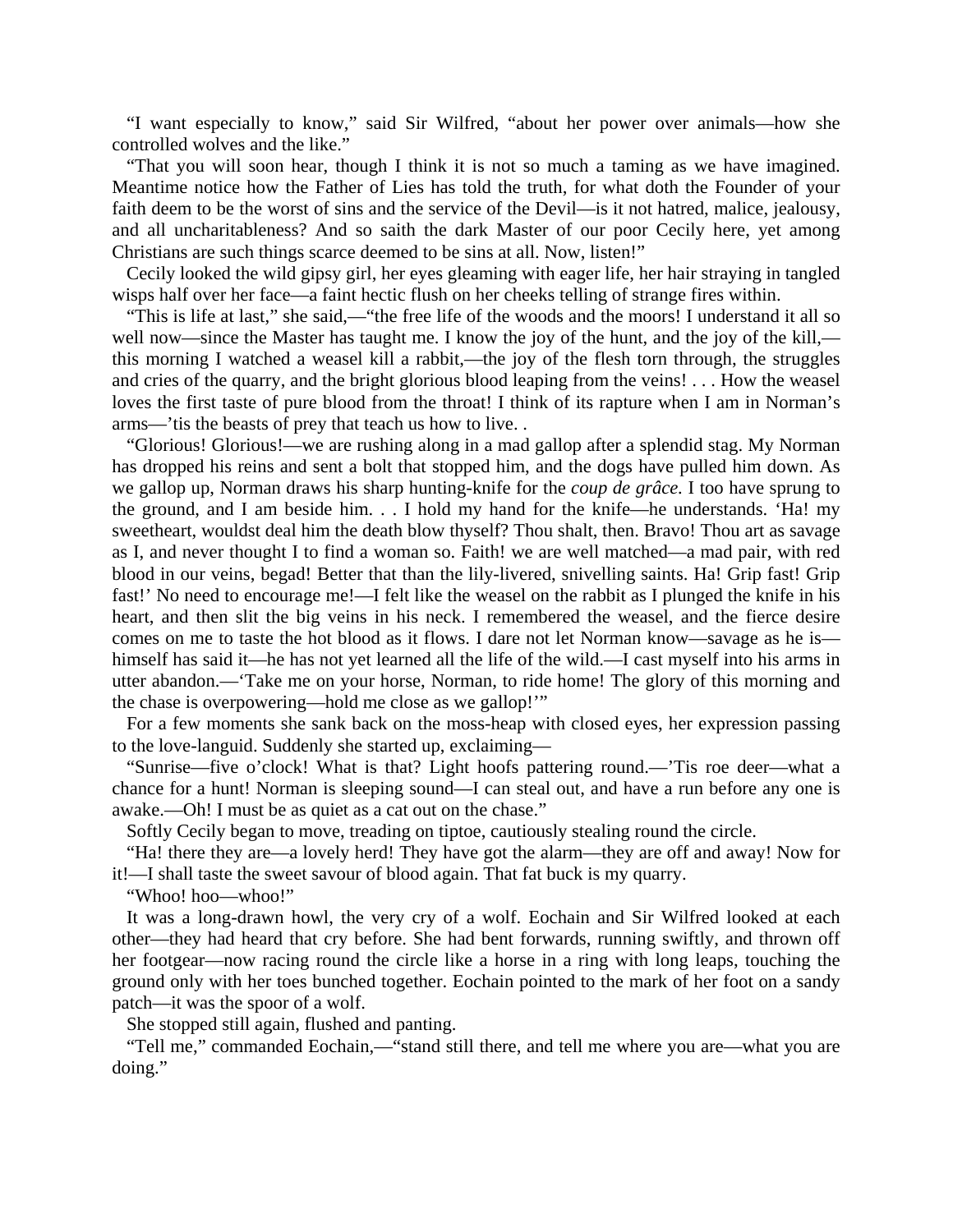"Hunting! Hunting! Alive every fibre of me—gaining on the deer. Little by little I draw up on to them. I have marked the buck—he cannot avoid me. I edge round to get him clear of the others. There! He's down!—my muzzle at his throat! Oh! life is good! Now . . . I must have a wash at the burn. Norman must not know, he knows I can imitate most animals, and he will think this is a wolf's kill. Perhaps it is. His black-a-vised sweetheart will send her wolf to destroy his enemies. Ah! he is sleeping still, as I snuggle down beside him. 'What! art there, sweetheart? Methought I heard a wolf cry. 'Twill be fine hunting—shall we track it?' 'Nay, Norman,' I say. 'You know the wolf is my familiar, the badge of my family, as the griffin is yours. Only mine is a real beast. We will not harm him—he's too like you and me.' 'Faith! thou art right there, sweetheart!—he's a true sportsman—shalt have thy pets.' How delicious to drop asleep in his mighty arms, dreaming of the glory of the chase and the rapture of the kill, and the taste of warm blood on my lips makes his kisses all the sweeter."

Again she sank to a lethargy. Eochain crossed over to Sir Wilfred.

 "I deemed we should find more than a mere taming of wolves. Here you have the origin and source of all the witch-work, and as I conceive here you have also your own assailant. Now do you think, with what we now know, that it is safe to allow her to go forth, with the Lightsome Leslie rampaging over the countryside and calling for her, with her clear jealousy of the Lady Beatrix stirred up by him, and her will to hurt and destroy all who oppose him, and her power to do so? Nay! I think myself that the only safe way for us, and the only course that for her sake and in hope of curing we can adopt, is to keep her in her state of the ecstatic nun, and ward off so far as we may the ideas of Leslie and the witch and the wild animal, and the influence of Dr. Finn."

 "But is this possible? Remember, Leslie is near,—at any time when the moon is near its full she may hear his trumpet,—will not this break all your influence on her?"

 As he spoke the blast of a trumpet sounded close as the Leslie's troop rode up to the Tower, intent on searching for the Lady Beatrix, and the stentorian voice of the burly knight was heard shouting—"Ho, there I art there, my black-a-vised sweetheart?

 "Ho, there! Gad! I heard your wolf's cry, lass! Whether 'twas you that cried, or your familiar, or the Devil, I care not, so as you come to me. Grip fast! Grip fast!"

Cecily started up, listening eagerly. "Norman—Norman!" she murmured.

Eochain raised his hand with a commanding gesture over her head.

 "You hear nothing," he said. "There was no sound. I order you—forget that sound, forget what it means, forget whose call it is."

Again the trumpet rang out.

 "What was that?" she said dreamily. "No trumpet should sound here—Norman hath forbidden aught to disturb our rest."

 "You see," said Eochain, "that even now, when the ideas of witchcraft are strongest on her, I have still power to inhibit these sounds from outside. Now, but once more, I must restore her to the condition of Cecily Ross, and wipe all these evil dreams off the tablets of her brain."

He stooped over her and spoke low in her ear. "Awake again from these nightmare dreams I Among your friends the nuns you shall forget all the horrors you have been through."

 Gradually the wild look faded from her face, the flush died out of her cheeks, the mad tangle of her hair seemed to compose itself orderly, and a rapt expression came upon her, as though listening intently.

 "Hark!" she said, "what lovely music! 'Tis the nuns singing 'O Salutaris.' There is a sweetfaced Sister leading me back to the convent. I have been delirious, it seems, in the cottage of a workman. I think I remember nursing his wife till she died. I am weak, and I seem to be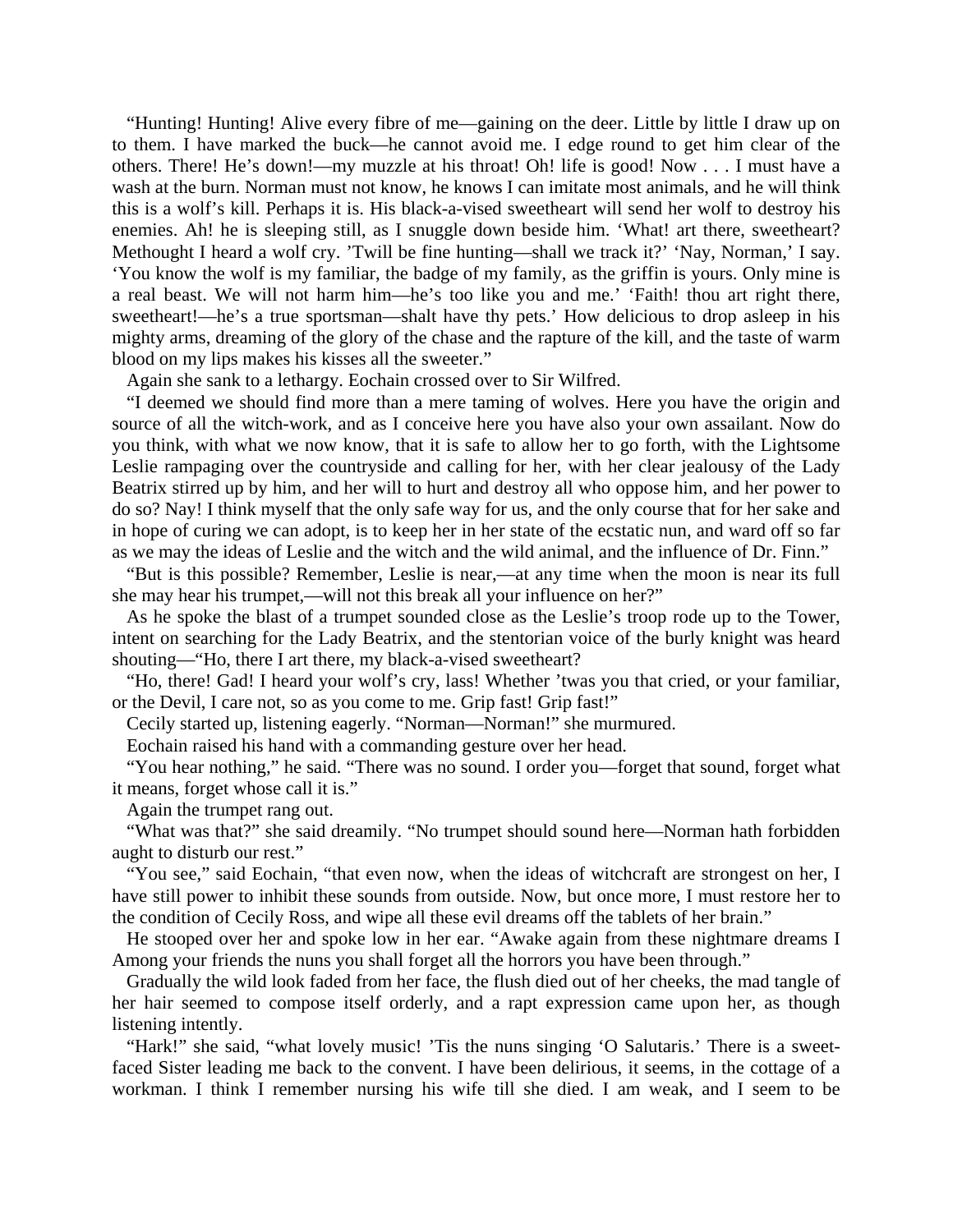frightened of something. I wonder if those terrible nightmare dreams afflicted me?—mercifully I have forgotten them if they did. Ah! there come some of the nuns to greet their little sister Cecily—that was to be my name in religion, you know, if I had been allowed to be professed, because of my music. My own name, of course, was Elspet, and my father's name was Simpson—it is a great Gipsy name. My mother was a Ross; she dropped her title, though they say she had always a right to it; but the nuns used to call me Sister Cecily all the same. Dear things! they said they had missed my voice in the choir, and there was no one to play the organ as I used to play it. I used to make the thunder, and the wind, and the clattering of the hailstones in the Psalms. And they missed the fairy tales I told them about the flowers and the little people that lived in them, and they missed me when any one was ill. Oh I it is good to he so missed! And I am so glad to be back among them again, though I ought to be thankful that I am allowed to go out into the world and do our dear Lord's work in healing and comforting those who are sick and in trouble. I wonder if my confessor was right when he said that those terrible dreams that come over me are the evil things that might come upon others, and that I am allowed to bear them instead. If this be so, I ought rather to be thankful for the privilege, and not complain. But I am very thankful that this time I have forgotten all about it.

 "There is a girl visiting at the convent just now, the Lady Beatrix Dunbar,—we loved each other directly we met. She is the dearest and sweetest creature I ever knew. They tell me she is proxy-married to a man she never saw. Poor girl! what a terrible fate! How rejoiced I am that I am the bride of our dear Lord and that such things can never disturb me! She lives far away up in the North, and has asked me to visit her. It will be lovely to go, though it is many days' riding; but the nuns say there is a convent of our Order in Elgin, and they will provide me with an escort, and will give me letters of commendation—they believe that it is a special call to me to go and heal the sick in the far North. But I see a fearful shadow overhanging my dear Beatrix. She will come through trials and afflictions, yet in the end she shall have great joy."

"Can you see the future?" said Eochain. "Look well and tell me—you have the second sight."

 "Only very dimly and in symbol—the mists sweep over the visions of what is to come. Yet I do see a little. There is a monk who will give himself to win happiness and peace for her. Evil men and evil beasts hungering for her life, but the influence of the monk is round her.

 Now I see a Castle in the middle of a loch. Where is it? I never saw aught like to it. It is a ruin—it is her home—but also it is her tomb. . . . I see myself too. I want to help her, but I cannot. I am doomed to kill what I love best—and terrible must be my expiation for my sins. Yet in the end I think I shall save Beatrix, and I think I shall win to peace myself. I see myself back here at last. . . . The mists close over—I can see no more.

 "Rest now and sleep. Thus I banish all the visions." Eochain passed his hands lightly over her forehead. "Go to your cottage now and lie down; in half an hour you shall wake restored and invigorated, and remember nothing of all you have seen, save only the forms of angels and the strains of music and the calm peace of the convent."

 Gravely and silently she passed from the circle, returning to the hut. It was hardly possible to imagine her the same person who had told and enacted all the terrible experiences so recently. The two old men went back to the Dune. Sir Wilfred, full of the new knowledge he had got, was eager to consult his books and find how far the writings of the authorities on witchcraft coincided with what he had heard and seen. The chance of studying at first hand the problem that had perplexed him for so many years and had baffled the most learned authorities from the very earliest times was an epoch in his life, and hardly even yet could he realise its importance.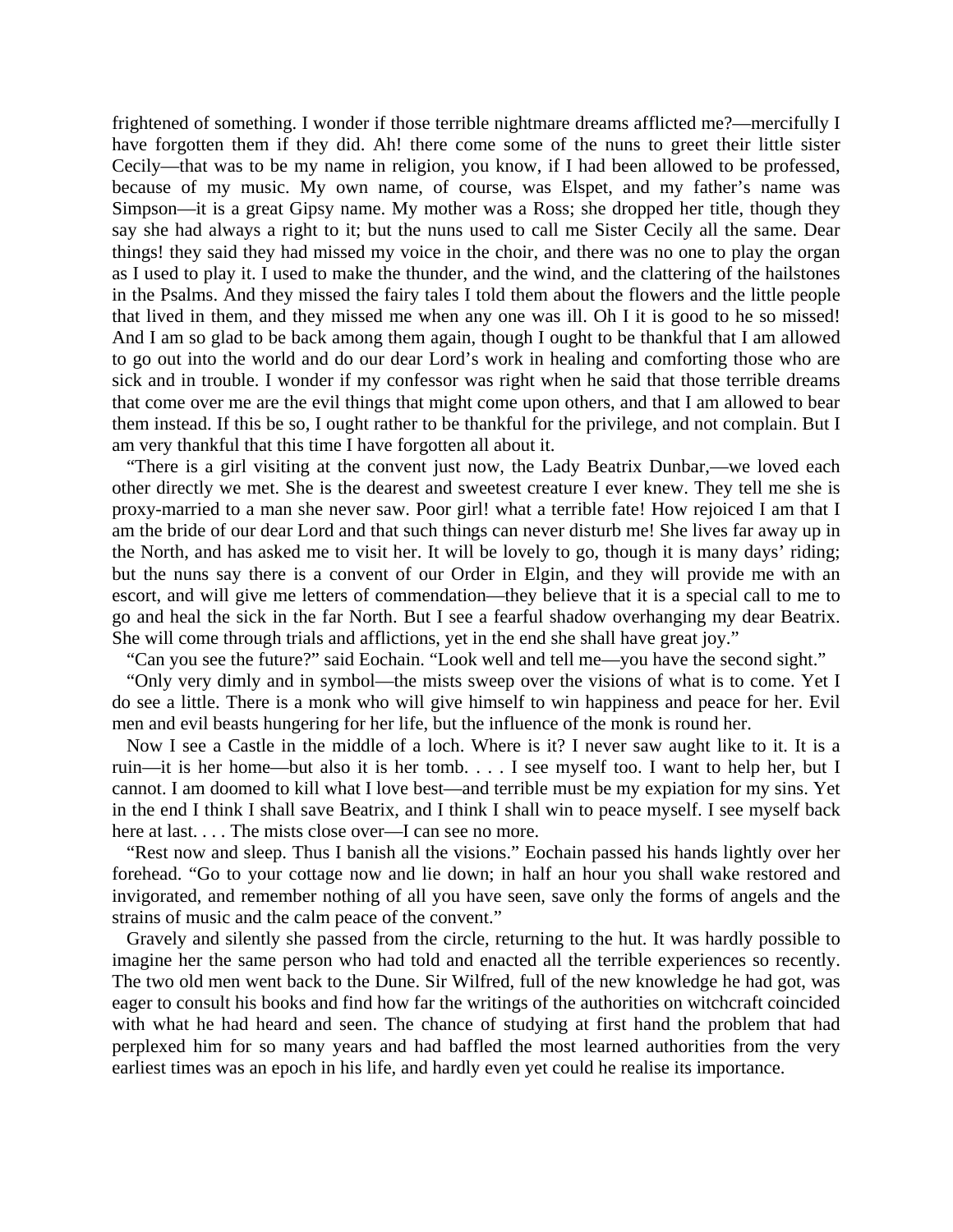At the Tower of Blervie the Leslie had again drawn a blank. No opposition was offered to him. The serving men and women were there as usual, and the work of the place went on mechanically, if somewhat perfunctorily; the horses and animals were tended. The boy Hubert opened the door to his impatient summons, and answered to his questions that nothing whatsoever had been heard of Sir Wilfred or of the Lady Beatrix. Oh yes! Sir Norman Leslie was free to go through the Tower if he so pleased. Hubert was in no mood to be forced to yield obedience where he had no power to resist. But in the Tower was no trace of her—indeed, it was plain that none but servants had been there since his last visit.

 It was as he came out from the door, savage and disappointed, that the long-drawn howl of a wolf was heard from the haunted wood.

 "There it is again!" he cried,—"either Elspet's hunting call, or the Devil himself. Sound the trumpet, confound you I Let her hear my answer, if she's there. Where the Devil is my trumpeter? Never a blast when I want it most! Urquhart, go in search of him, damn you!"

 Several minutes elapsed before the trumpeter was found occupying his time with a buxom wench in one of the outer cottages round the Tower. The Leslie call rang out, and the knight's stentorian voice called for Elspet; but there was no response.

 "Why not ride through the wood, and settle once for all if the lady be there?" said Urquhart, who as usual was close by Leslie's bridle.

 "Friend Urquhart, I have said before that the good God made thee an ass, and methinks thine ears are growing! What! dost think that I, a christened man, am going to venture my nose right into the very home of the Devil and his imps? Nay, man! for aught of flesh and blood I care not, but these devils of old time no man may face. 'Tis not even the decent Christian Devil that my friends the monks are ever preaching about,—he'll catch me some time, they tell me,—and by all accounts he's a fine old sportsman! I might make his acquaintance, sooner or later; but these ill things centuries old—no! not I. Besides, there is nothing human in that wood, nor has there been for over a hundred years; and the last man that ventured there, though he was full of liquor at the time, was found afterwards in several pieces, so they tell me, and that was a hundred and twenty years ago. Who the deuce is that seeking you now, Urquhart?"

"Tis the youth I sent to look for the Lady—for Dame Leslie, I mean. Give me leave! I will, I trust, bring you some word now."

"H'm—high time! I have been waiting for news over long."

 Urquhart returned to his patron after a brief colloquy with an individual whose tattered garments and general appearance of dingy disreputability excited the disgust of Leslie.

 "There is news at last, and reliable now. The Lady Leslie hath been seen this very afternoon walking down in the Dallas Glen, coming from the direction of Pluscarden."

 "I guessed as much! Damn it! Urquhart, I'll harry the Priory, and pull their old crows' nests about their ears, and turn all the shaven crowns adrift, if they dare harbour my wife!"

 "Needless to do that. The Bishop will do it for you at a word. But listen a moment. She was in company with a Highlander who wore a red and green tartan and an eagle feather in his bonnet."

"That must be a Cumming—none other would wear that garb in the Dallas Glen."

 "My man deems it is Alasdair. Some of his gossips there say that Alasdair was the Tannist of Dallas, and hath now taken up the chiefship of that branch of the Cummings, and gone to live among them."

"Good Lord!—what—Alasdair! He's but a boy—far too young to be a Chief!"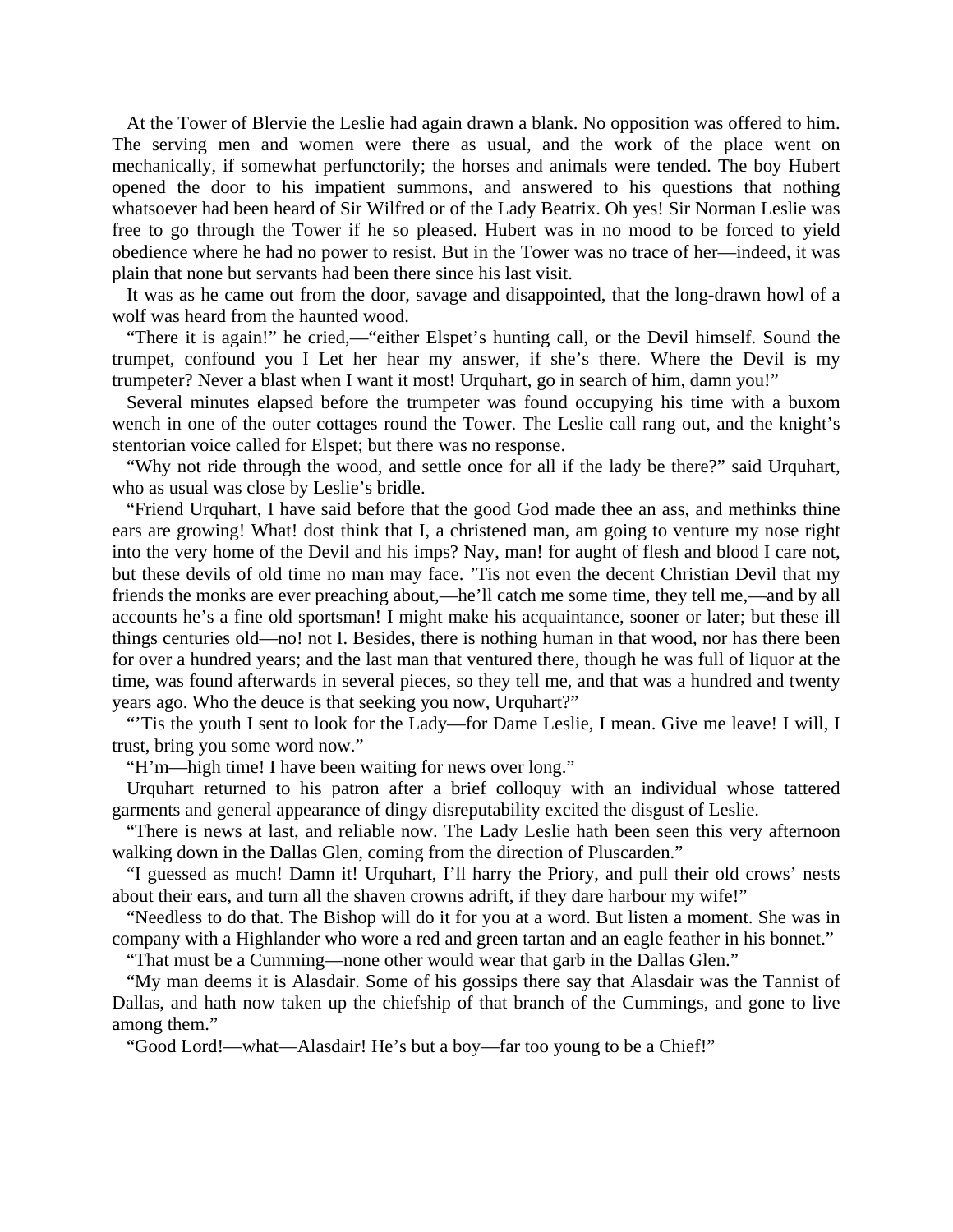"As for that, I cannot say. I hear he spoke with rare dignity when he took on himself to allow you to pass through the Altyre lands; and if he be Chief now of the Dallas Cummings, he has at least no ill will to you."

 "Think you that he was in any ways a lover of my wife? Gad! if so, I'll kill him were he ten times a Cumming, and were he Chief of all the devils in hell."

 "Nay—I am sure not, for I am told they parted with most dignified courtesy, though there were none to see, my man being in the heather. But in two days he was to meet her ladyship again and to show her the cairn on the witch's hill, which it seems she is most anxious to see."

 "Ha! now we have something solid at last—in two days' time. Friend Urquhart, there are glimmerings of sense in thee after all. In two days' time thou with two men shalt get across the way and intercept her ladyship. I will be with all my troop on the Rafford road—and merrily will we ride to Forres."

"Why not ride down yourself to meet and rescue her?"

 "Be not more of a fool than thou canst help. Because if once I or any other man rode with a troop into the Cummings' lands the whole drove of them would buzz round our ears like bees when boys stir their byke. Man I have ye lived all these years in Forres and not know the Cummings better than to try such a fool game? You yourself with two men might pass unnoticed; or if not, you have Alasdair's promise of safe-conduct, and you can easily mistake the marches of Dallas and Altyre. You ride on my service, and if at worst they kill you—well I 'tis no great loss, anyhow. Come away, man! never heed my joking. We'll crack a flask or two of Spanish wine over this."

 While the Leslie's troop with much clatter and jangling were ambling down to Forres, Beatrix was just returning to the Dune, and ran gaily up to Eochain, who was pacing up and down outside in the last rays of the declining sum

 "Hardly need I ask if thou hast fared well," said the old man,—"the roses on thy cheeks and the light in thine eyes tell."

"Yea, I have fared well. And, Uncle Eochain, I bring a message."

 "A message for me? Nay, not likely! Who could remember Eochain Beag enough to send a message?"

 "He who calls himself Alasdair Oge commends himself to you, and desires that you should know that Father Ambrose of Kinloss hath followed your counsel and acted thereon, and hath done that which although you spoke in enigmas he believes was what you desired him to do, and that he has taken up what you persuaded him it was his duty to do. And though he may not now see you personally, yet he desires you to know that great happiness hath come to him in so doing."

 "It is well," said Eochain. "So, then, you have met Alasdair Oge, and you have spoken of Father Ambrose?"

 "Several times I have met him. A nobler, gentler man never did I meet with; but to-day for the first time we spoke of Father Ambrose. Uncle Eochain, there is some sad mystery about that man. Alasdair Oge, as he desires to be called, spoke of him as one who had bartered his hopes of heaven for an earthly consideration, and who must atone by long and grievous penance for some strange sin—he bade me pray for him. Yet indeed I think he is good and true beyond most men, though in sooth I know naught of him."

 "All this he is, yet I trow he may blame himself for what is no offence at all. Nevertheless, pray for him. A good woman's prayers can hurt no man—not even a monk," he added sotto voce.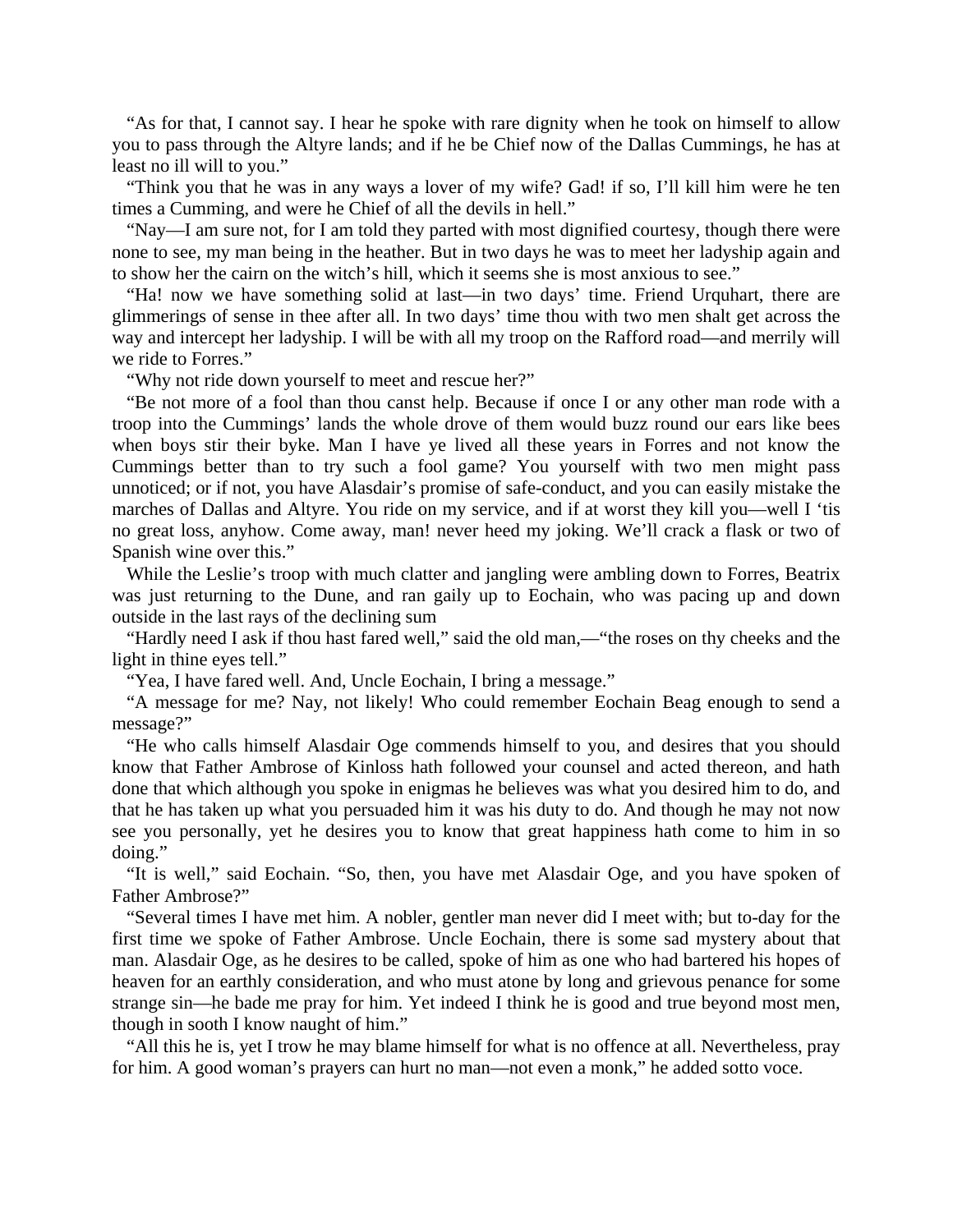#### CHAPTER XVIII

# THE TRAPPING OF BEATRIX IN THE GLEN

Eochain was perfectly right. In the spell of sleep skilfully administered by him all memory of the wild scenes she had enacted in the stone circle was entirely wiped out from Cecily's brain. In fact, though the moon was nearing the full, she seemed far less weird, more normal and like other women than Sir Wilfred had ever known her—rather to his disappointment, it must be confessed, for he sought vainly for opportunities of further lights on witchcraft. Visions still came to her, but she spoke of them now rather as dreams, and possibly delusions, than as Divine revelations. To Beatrix also, as they walked out beyond Callifer to the east along the crest of the hill, she spoke much of the teachings of Master Martin Luther and the New Learning.

 "Dost remember, Beatrix," she said, "when you came to stay at the convent in the South, the time when we first met, how I was preparing to be received, and how sad I was when they told me that it could not beat least not for a long time, and then, like an angel of goodness, you invited me to visit you?"

 "It was you who were the angel to come, Cecily. I was in great trouble then, and you were a wonderful comfort and stay to me."

 "Ay! I remember they told me then that you had been proxy-wedded to a man you had never seem I pitied you then, though I little knew all it meant—and thankful am I that these troubles can never come my way. I dimly remember a knight who came into the chapel one day. I think if I had not been vowed to the service of Christ—the bride of the Lord, as I have sometimes thought, and as indeed my confessor has told me—I could have loved him as ordinary maidens love and wed. But I am different somehow, I don't know how, and the knight melted into Saint Michael, and I forget now even what he looked like. But you, my poor child, it is terrible for you. Would that you were like me—or better, that you could go into some peaceful convent and be professed!"

 "That is just what they will never allow me to be. I know my husband to be coarse and cruel, he has many mistresses—they tell me even that he traffics with witches,—he hath no thought of me save for my lands, and for the sake of providing a legitimate heir for the Glen. Yet this, because of the ceremony and the vows I swore in ignorance, the Church would give him. They would forbid me to enter a convent even as a novice, even indeed as a refugee—that shelter may not be. They would forbid me to remain at home with my father, because all this would infringe the connubial rights of my husband, whom I may not leave; and if I were to take another man, however much I might love him, I were an adulteress and in mortal sin, and should burn for ever in hell. See you, Cecily, what a net they have woven round me, from which there is no escape."

"Tis a wicked and unholy power, Beatrix, and not all the preaching of all the priests and monks in Scotland would persuade me that such was the will of God. 'Whom God hath joined together,' our Master said, not—whom the Church hath been paid to mumble some jargon over, careless whether it is God's union or not. See how He talked to the woman of Samaria, and offered her the living water; your priests would have burned her in this life, and gladly pushed her into everlasting hell in the next—' for he whom she then had was not her husband.' Oh! ye need Master Luther to come and shake the rotten buildings about the ears of the arrogant swarm who would sit in the seat of the Almighty and pretend to declare His will, while they falsify all the teaching of the Saviour, and make love itself a source of gain and power."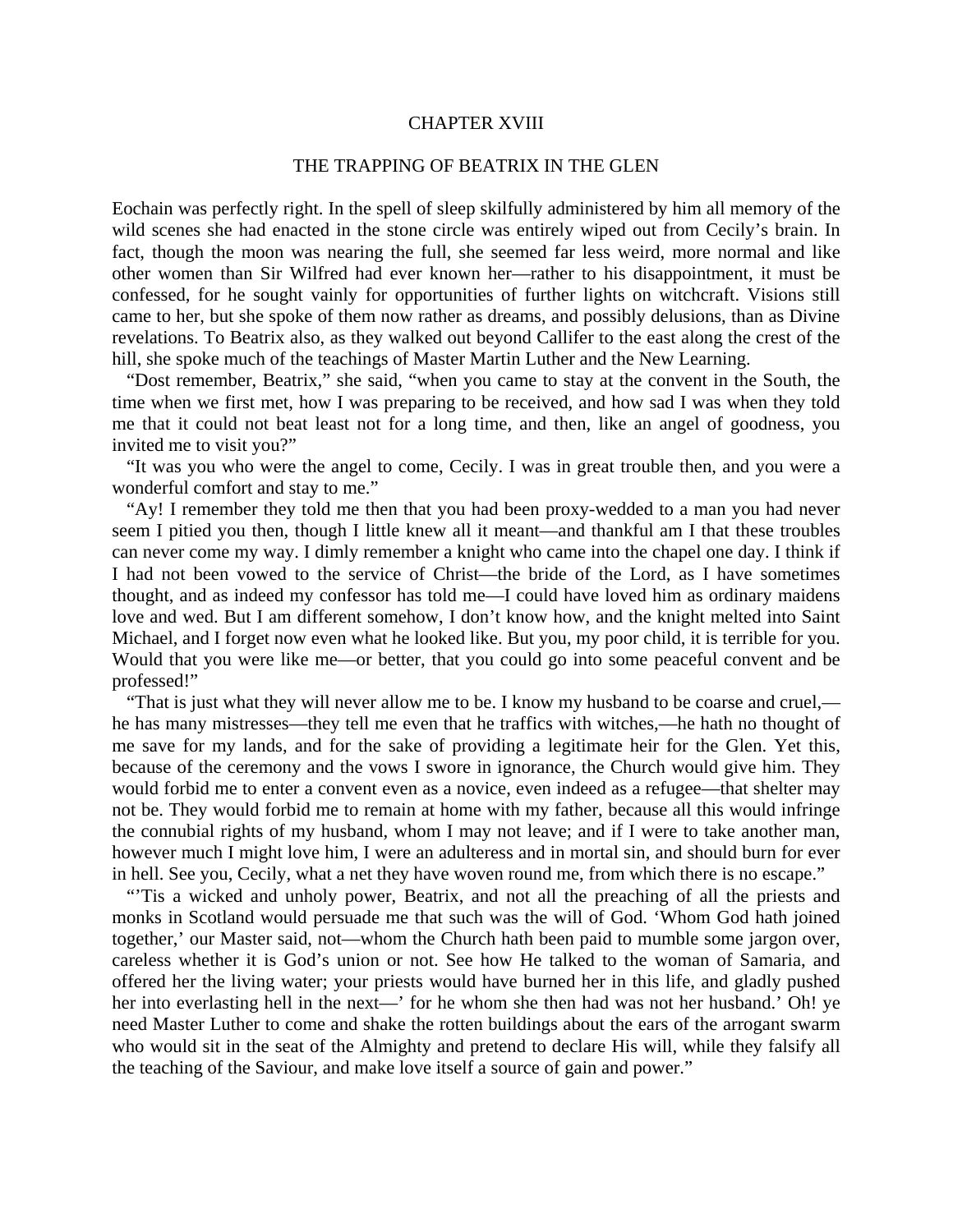"Think you, then, Cecily, that this Master Luther would not uphold the sentence of the Church—that I must abide by the vows sworn at this proxy ceremony?"

 "Uphold them, say you, Beatrix? Know you not that Master Luther hath counselled the priests and monks to take wives to themselves? Nay, he is himself now—though this is for the present a secret—betrothed to the noble Lady Catherine von Brora, who hath left her convent with six other maidens of high rank in consequence of Master Luther's teaching."

 "It seems strange and terrible, Cecily, almost a blasphemy; yet, after all, the case is not quite the same as mine—this noble Lady Catherine is not married."

 "Nay! I know; but the vows of a nun are more solemn even than the vows of a wife, and the essence of the matter is that they were taken in ignorance, that the heart went not with them therefore were they wicked vows, and such as it were a sin to keep, or to compel others to keep. So sayeth Master Luther, and he hath himself shown how truly he believeth what he saith; for he was ordained a priest, and he was a monk, yet hath he set it aside, for he saith these vows were not of God, they were evil, and he hath dressed himself as a knight, let his beard grow, and under the name of the Yunker George he abode ten months at Wartburg."

 "Cedily, your Master Luther interests me. I would I could believe in him—yet meseems he would destroy religion and the Church wholly."

 "No—no! That he doth not, but builds it up rather; he would retain all that the Master taught, but would uproot all that men for their own interests have grafted on. Thus he toucheth not the Sacraments nor the power of absolution, but he allows not men to sell the pardon of sins for money, nor to sell any other grace of God, indeed—and you know how the Pope and the Cardinals have made great revenues by such sales. So he alloweth not these wicked vows taken in ignorance to bind men and women, and you know how the Church hath got a vast army of servants by holding them to such vows. So too hath the Church usurped God's own right to join men and women together, and they say the Church joins them, and thereout they get much money, and they care not whether God have joined that couple or no, for the Church hath the fees for the marriage, and maybe for a dispensation also, and break it ye cannot, save by paying much more money,—'tis your own case, Beatrix dear. But if God hath joined a couple and they pay not the Church, then forsooth they shall be excommunicated in this world and damned in the next. Yet the Master said, 'Whom God hath joined let not man put asunder.'"

 "But can these new teachings ever hold in Scotland, Cecily, think you? Methinks the old faith is too firmly fixed in the hearts of our people. Nor have we the same abuses here."

 "Ay! much of it will come—indeed, there are already some who hold to the New Learning. Ye have met Master David Lindsay, I think? He was ever with the King, and was at Linlithgow Church, before the sad day of Flodden, when an apparition came in, loudly calling for the king, and warning him against proceeding on his expedition against England, then vanishing away like a blink of the sun, or a whisk of the whirlwind. This David will come to high honour yet, and he hath said and writ that nuns should come forth from their convents and love and wed;—yet I hold not with this altogether, for some there be who are, as I, virgin by nature, who desire not man nor love, but only to serve the Lord, and for such there should be place; but the rash vows taken in ignorance should bind none, nor should the Church claim God's own right to join those who love. Yet I seem to see in my visions that many a weary year, aye and many a century, will pass before men shall see the truth. The New Learning will come to this Scotland of ours, and a great Scotsman will bring it, but the ministers thereof will rivet the shackles of old customs more firmly than ever on the necks of the people. But this too will pass. Master Luther hath dealt its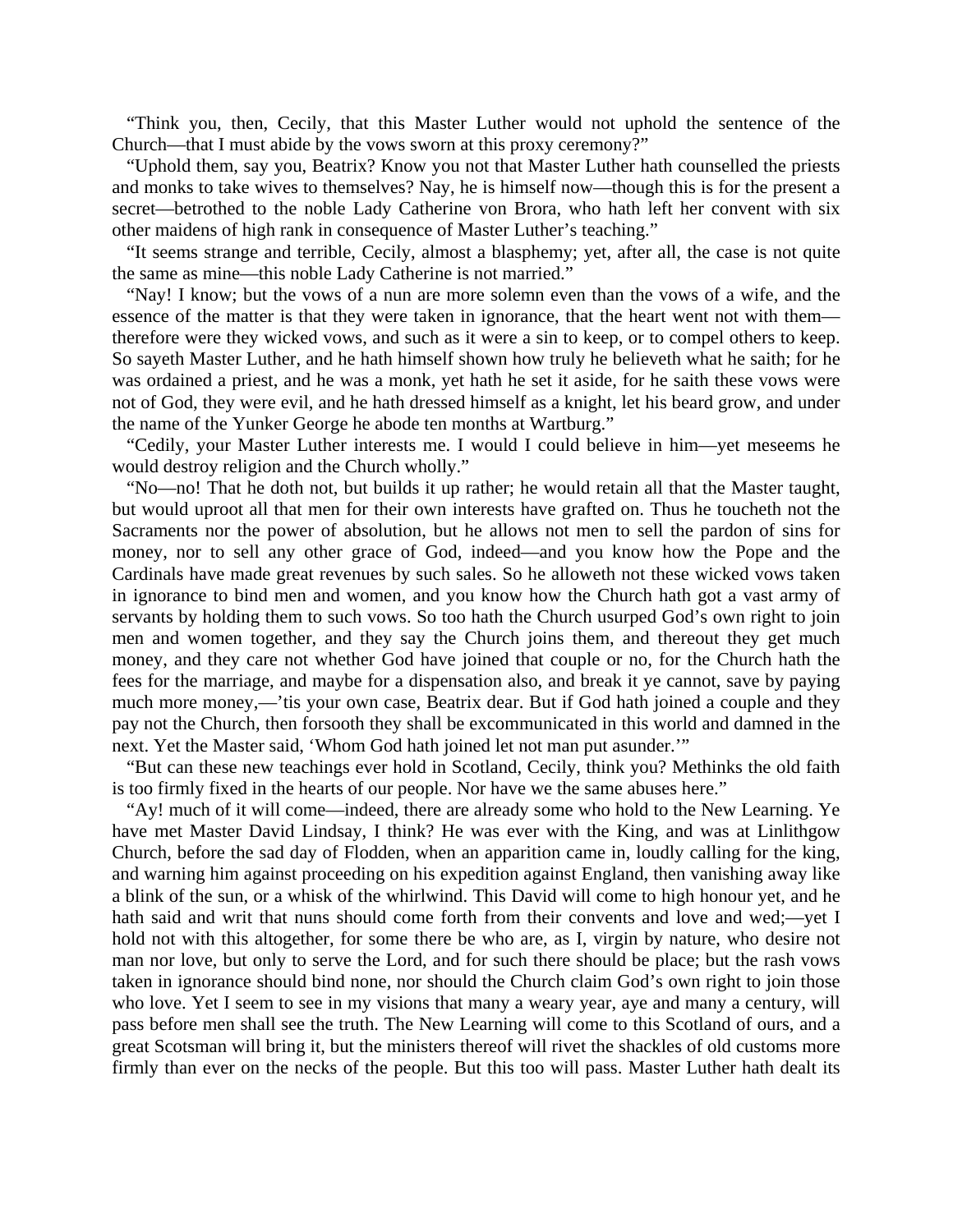death blow when he taught that it was God, and not Church nor man, that linked man and woman together."

 "Cecily, we must speak more of this. You have taught me more than any I have ever hearkened to; but now you should go and rest, and my father needs me. To-morrow you shall take my place with him. I need another long walk down the valley.

 Beatrix hesitated slightly, and blushed somewhat as she spoke, but Cecily marked it not. Slowly, with measured steps, she passed to her tiny cottage for her usual rest, but her sleep was uneasy and feverish, her face flushed, her breath came in quick pantings, and her lips withdrawn showed the gleaming white eye-teeth that were unusually long. She moaned and started, and the indrawn breath throbbed in her throat like a faint echo of the wolf cry. Eochain, finishing his evening devotions in the circle, heard it, and went at once to the hut. Cecily was sitting up on her couch, with her white fur hood drawn over her face, her hands resting on the coverlet. As she leaned on them, thrusting her head forward, her lips drawn almost to a snarl, Eochain raised his hand—"Peace, peace, perturbed spirit," he said. "Peace, I command. Have I not forbidden these dreams and visions. Now hearken to me. You see lying things. You hear delusive voices. Thus do I brush them away. Now you brain is blank—you hear and see nothing."

She sank back on her couch in the attitude of one in a profound sleep.

"Look again," he commanded. "You can see truly now that these lying dreams have passed."

 "Oh I what a beautiful angel is keeping watch over me," she said; "and is that Our Lady crowned in the sky above?"

 "That is Bridhe—the sweet Saint Bride," said Eochain. "Much the same I trow—yet I know not. Anyhow these twain shall watch thee—and see thou give entrance to no other shape."

 Sir Wilfred waited for him outside, for he too had heard the wolf cry, though fortunately Beatrix had not.

"Tis a contest between Finn and me just now," said Eochain. "The moon is near her full, and Finn nearly succeeded that time. She talks of religion and ecstatic visions and mysteries with the Lady Beatrix, and then must come the reaction; yet it is better she should talk, else would she brood, which were worse. I fear not for her so long as I am near at hand. I think I can always control her, and once the next ten days are past there will be but little risk; every attack I think will be less."

"It is well perhaps that the Leslie's trumpet did not sound at that moment."

 "If it had, I fear in spite of me she would have been up and off, but now he may blow as he will she will not hear nor heed.

 From early morning on the following day the peasants in the Laigh of Moray were startled by the appearance of various riders in hot haste who wore the insignia of the great religious houses, and some who bore the gold buckles of Leslie on his blue and silver livery. From Kinloss Abbey to the frowning keep of Spynie, that looked over the placid waters of the loch away to the distant Firth, mounted men galloped fast with letters from the Abbot to Bishop James Hepburn, who was maintaining an almost royal state in the great palace, that was more than half a fortress. There suddenly a trumpet was blown from the battlements, scaring the wildfowl in the reedy margin of the loch; and from the barracks to the north east, and from the great hall where the men at arms lounged, and threw dice, and swallowed huge flagons of Spanish wine in the Episcopal service, there sounded answering calls. Then there was bustle and a hurried lacing of jerkins, and donning of breastplates and morions, and mustering of spears and bill-men and bowmen in the huge courtyard. The Bishop sat in a massive carven chair, like a throne, in his private room in the great square keep, robed in a loose purple cassock, over which a heavy gold chain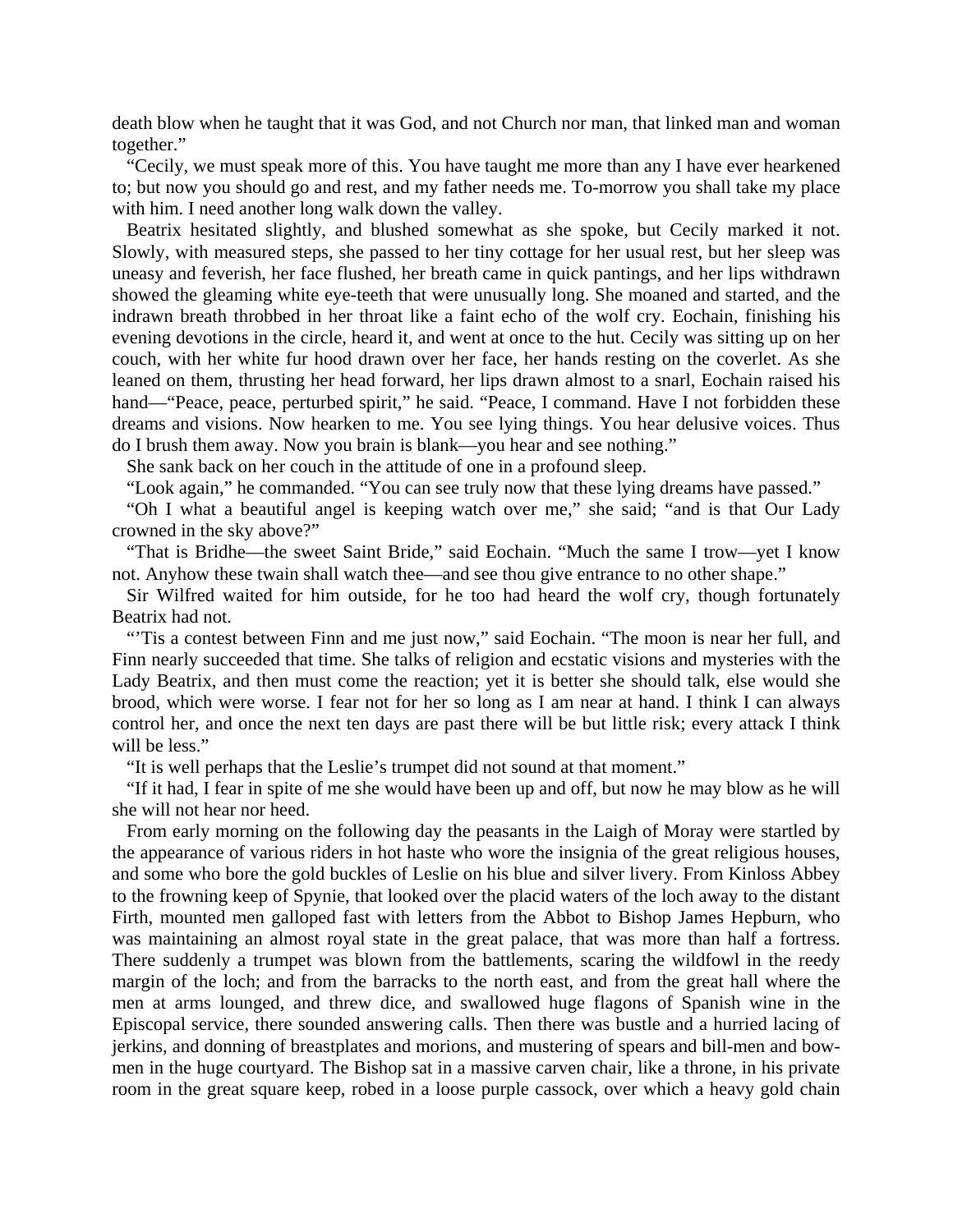supported his gold pectoral cross, a purple skull-cap was on his head, and his keen handsome face, framed with the long silvery hair, looked very picturesque. James Hepburn, Bishop of Moray, certainly maintained the dignity of his office. His grey goose-quill flying over a sheet of paper soon scrawled a missive, while a serving man stood obsequiously before him.

 "These immediately to the Prior of Pluscarden," he said, as he pressed his great Episcopal signet on the wax. "I see my men are mustered in the Courtyard; it is well, let them remain under arms, but not ride till further word comes from my brother, the Abbot of Kinloss. Then they may ride past Pluscarden into the Glen of Dallas. Warn them that this may be their route."

 The messenger saluted and departed. "Rebel maids must learn that the Church's arm is long," he murmured, as he sank back into his chair, and resumed his study of a beautiful Italian illuminated missal of the fourteenth century.

 Through the streets of Forres, up to Master Urquhart's house, clattered two riders in the Leslie livery bearing a note addressed to Master Urquhart himself, which caused that worthy to furbish up his stained and battered jerkin and barrett cap and generally to make himself as presentable as circumstances rendered possible.

 "Moving at last," he said to himself, "high time too, we are near come to our last gold piece. Well, if we fail to catch the lady, there is the Episcopal Command at one end of the Glen and our men at the other. That should sweep the Cummings out of the way. But I would not the Church should get the good of this, nor the profits neither, if I can help it. There's good money in it. Lord, what a to-do about a little foxy-haired green-eyed piece of goods. But my Lord of Leslie will have it so. Then I take it we may move at long last against the MacIntoshes, and glad shall *I*  be, for there I may fill my empty exchequer."

 So he sallied forth, and shortly after, with two men at his heels and his disreputable jackal lurking along at a safe distance not to be recognised, he was walking along the Rafford road.

 It was shortly after the hour of noon that Beatrix started to walk down into the Dallas Glen, with somewhat of a regretful glance at the tower of Blervie, and a memory of her horses and serving men all useless now, and a little thought over the strangeness of the situation that she and her father could remain there, hidden from all who were searching for them, within a stone's throw of the tower that was their ancestral home, and within earshot of men riding out on purpose to find them.

 Probably such a thing could happen only in Scotland in the sixteenth century. Locomotion was then exceedingly difficult, the roads were hardly passable except on horseback, and even such primitive tracks as existed in the cultivated lowlands were seldom found in the districts inhabited by the wild Highland clans. The superstitious dread of witchcraft, and more especially of the demons belonging to the old heathen remains, was intensely strong; in more than one locality the belief that the old heathen still lived and flourished in remote parts, and were known to carry off living men and women to be slaves or sacrifices to their gods, lingered almost to modern times. Several times in the Middle Ages had the town of Forres resolved to destroy the wood by Blervie Tower, and to put an end to its idol temple, but never could they find any one daring enough to undertake the work, and with the efflux of time the sinister stories had grown. Moreover, the Clan Cumming, since they knew of Eochain's return, and his dwelling in the haunted wood, and his desire to be unmolested there, had retailed and embellished the gruesome tales of the wood and its terrible demons with all the fervid imagination of the Celt.

 Beatrix was now well acquainted with the paths down the Dallas Glen, since for a month past this had been her only walk beyond the short range of the crest of the hill. She had frequently met with Alasdair Cumming, and had been more fascinated than she cared to own even to herself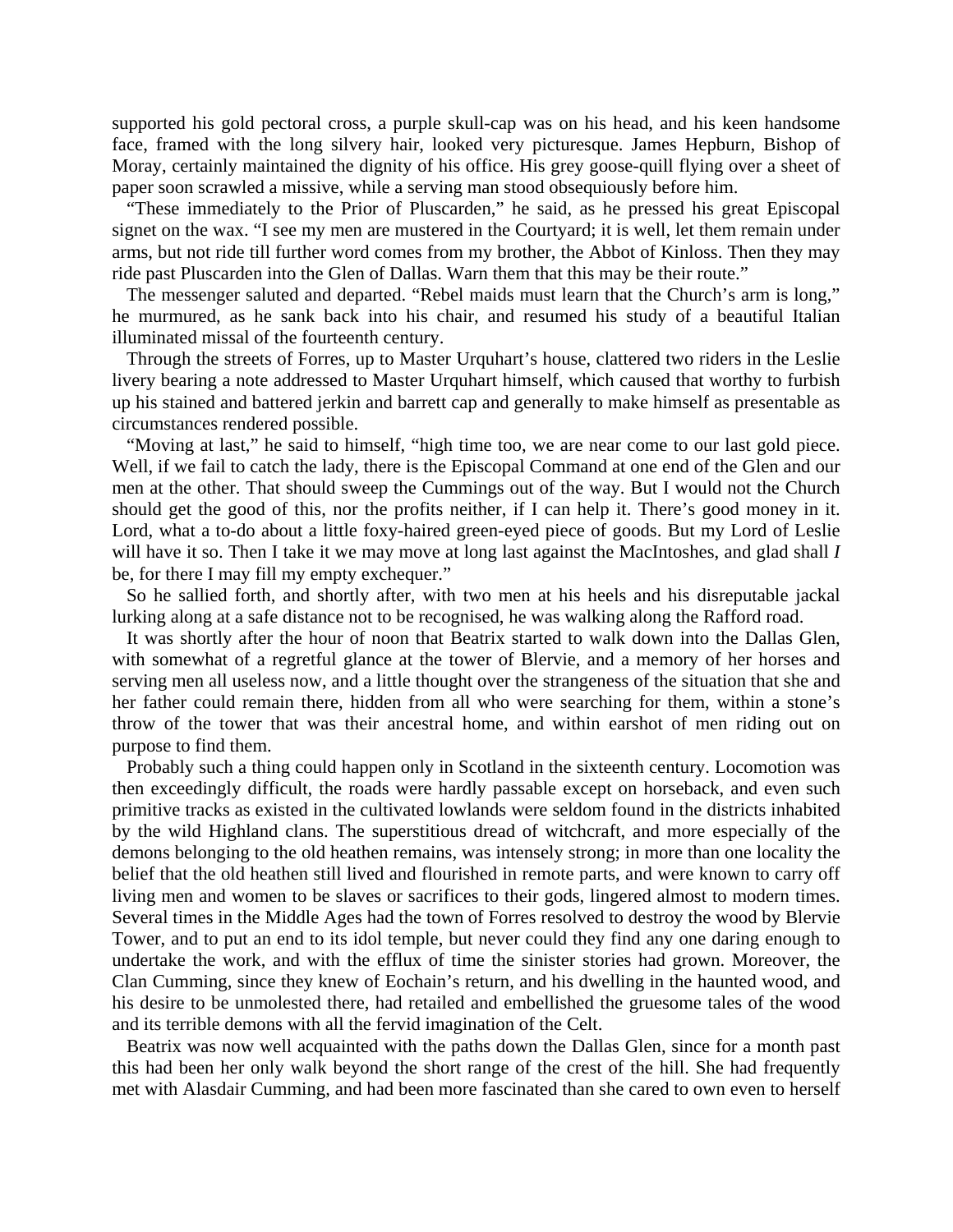by the courteous chivalry of the young chief. Unlike most women of her time, she found a special attraction in cultured intellect. Courage and muscular strength, skill in games, and in the arts of war, were the common property of every man of any family or station; to possess them was no distinction. Beatrix was fastidious. She required that a man should be exceptional before he appealed to her, and no doubt Alasdair was exceptional. He had wide knowledge of men and affairs, and learning, which at that time was possessed by few save priests. He could talk easily and well on many topics; and despite the strangeness and unconventionality of their meeting and their acquaintance he treated her with marked deference. She wondered where and how he had gained his manners and his learning. She had never heard of any special distinction in Cumming of Altyre's second family; yet so it was, and her thoughts dwelt on him with a curious persistence. Then she fell to thinking of Cecily. A sweet, unselfish, saintly soul, so Beatrix held her, and of noble ideas too. Of Master Martin Luther she would fain have heard more, but she could not avoid thinking that both he, and Cecily who repeated his words, must have sadly misunderstood the doctrines of the Church; yet how she could not quite tell, for unquestionably the Church had been hard on her. She longed for Father Ambrose. He had spoken to Cecily and had more influence on her than any other Churchman. To Beatrix herself also, though she had never seen the face of the monk, the magnetic spell of his personality, the sensation of the hidden eyes and the soldierly stride under the black robe, remained a vital memory, specially vivid when she was with Alasdair Cumming—though why this should be was an insoluble problem.

 She tried hard to fancy what Father Ambrose would say to her present perplexities; but try as she would she could not fancy him as bidding her obey the Church, and yield herself and her estates to the passion and greed of Leslie, nor could she fancy his disapproving of her friendship for Alasdair Cumming. It was a quaint fancy of hers, bred partly of a somewhat lonely life, partly from association with her father, and familiarity with his theories and studies, that led her to impersonate an ideal Father Ambrose, and hold converse with him as though he were a living director.

 Musing thus she walked down the path leading to the Glen of Dallas, and did not see Master Simon Tulloch, who was hurriedly stumping up the road from the Abbey towards the Tower. Eochain, however, had spied him, and divining from his haste and from his look that he bore important tidings, had gone out from the wood to meet him, for Simon would by no means trust himself to enter those sinister shades, even in Eochain's company.

"You bring news, friend Simon?"

 "For the Lord's sake, Master Eochain, keep the Lady Beatrix that she go not to Dallas Glen this day. All the forces of the Church, and of the Devil too, I trow, are searching for her."

"What mean you? Speak plainly, man."

 "Last night it was rumoured at the Abbey that the Lady Beatrix was to take refuge with the Cummings of Dallas from him whom they call her lawful husband. Ye know, Master Eochain, how the Bishop and the Abbot, and even, they tell me, the Cardinal Legate himself, have been set on this marriage. I ween the Church will get some handsome pickings out of it. They seem to love the Lightsome Leslie better than most honest men do."

"For the Lord's sake get on, man. What is your story?

 "Well, this morning there were great conferences, and the Sub-Dean was properly angry,—'All this cometh from letting Father Ambrose go,' saith he,—and the end was that the Abbot sent letters to the Bishop at Spynie; for ye know we have no men-at-arms at the Abbey, and the Bishop sends a troop of his own men to ride round by Pluscarden, and the Leslie's men are to ride into the Glen from the Rafford end, and some of the Leslie's men are to intercept the Lady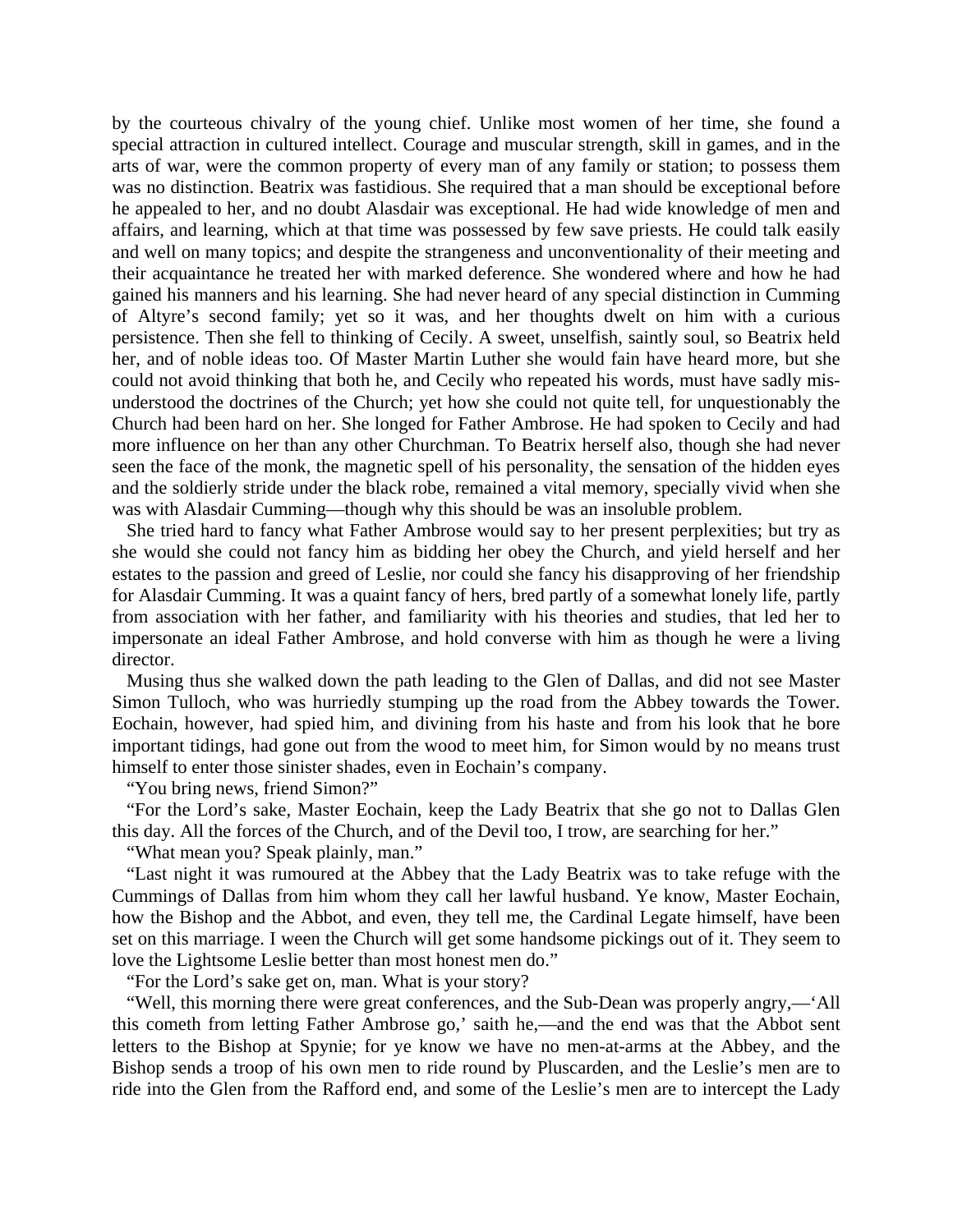Beatrix, and if the Cummings should interpose to protect her, on a signal from the Leslie's trumpet the two troops are to gallop from the opposite ends and join near the Castle of Dallas, and sweep the Cummings before them away into the mountains, and carry off the lady."

 "H'm! I trow Cummings are not so easily 'swept away, unless the clan have degenerated since I was young, neither do they so easily relinquish any woman whom they hold. Still, thy news is serious, friend. The clan are disorganised, they have only lately got their chief, they have no horses, and but scant supply of arms, and I know the Bishop's men are stout and well provided."

"Master Eochain, she must not go."

"Man alive, she's gone half an hour ago, and my old limbs could never overtake her."

 "But mine can, by short cuts; even with a bit stick for a foot; and fast as she steps out, I warrant I overtake her. The Cummings will speed me on my way too, I have mended many a broken head among them, whether for fight or drink matters not—never was a Cumming yet but was good at both. But give me a line, Master Eochain that I may show the lady that I come from you, else *I*  think she will give but small heed to old Simon Tulloch, if she be bent on her own will."

"That will I gladly, Master Simon."

 Eochain took out his tablets and wrote a few lines, bidding Beatrix for her own safety's sake to return at once, and postpone her expedition; and Simon started off at a round pace, cutting across the heather and over the end of the hill above Rafford, bent to intercept Beatrix on what he knew to be her favourite path. Nor was it long before he sighted the slight, graceful figure stepping strongly and proudly along the path. Simon paused a moment in undisguised admiration; even at that distance there was no mistaking the thoroughbred air of every movement. He quickened his steps and shouted, but the wind was against him; she passed behind a little knoll of birch trees, and as he hurried forward he expected to see her emerge on the other side, but in vain. She did not reappear, and Simon stood still in wonder till he felt himself violently seized from behind and thrown roughly on the ground.

 "What are you doing, fellow," he cried, as soon as he could catch his breath. "Dost not know me—Simon Tulloch—friendly to all the Cummings?"

 "No doubt," said a voice in his ear, as a brawny knee was pressed on his shoulder, pinning him down, "And no friends of the Cummings pass here just now. They have their own games to answer for by themselves."

 Simon saw that the man bore the Leslie cognisance on his leather jerkin, and felt for his dagger. But at that moment a trumpet sounded hard by, and the man with a surly oath let go of him and ran back along the path. Simon scrambled to his feet and looked anxiously all along the hillside for the dainty form of the Lady Beatrix, but nowhere could he see the least trace of her. She had passed behind that little knoll, but had never emerged the other side. Thoroughly mystified, Simon started off at his best pace down the hill, over boulders and bog and heather, making towards the Castle, with an indistinct idea that if he could only inform the chief of what had chanced all would be put right. He remembered having been sent for, some years ago, to Altyre, when the young Alasdair in some boyish scramble had broken a leg. He had been very friendly then, and Simon thought he might well now recall the incident and ask his help.

 Beatrix meanwhile, with her pretty head full of musings on Alasdair Cumming, and on Father Ambrose, and on Martin Luther's teaching, and her own strange and seemingly inextricable perplexities, was walking down the southern face of the hill. During the last week or two the image of Alasdair had been very constantly in her mind. He was quite different from any man she had ever met; in fact she had not met very many, and in her secluded life with her scholar father they were necessarily restricted to a few types. Old men who had been fellow students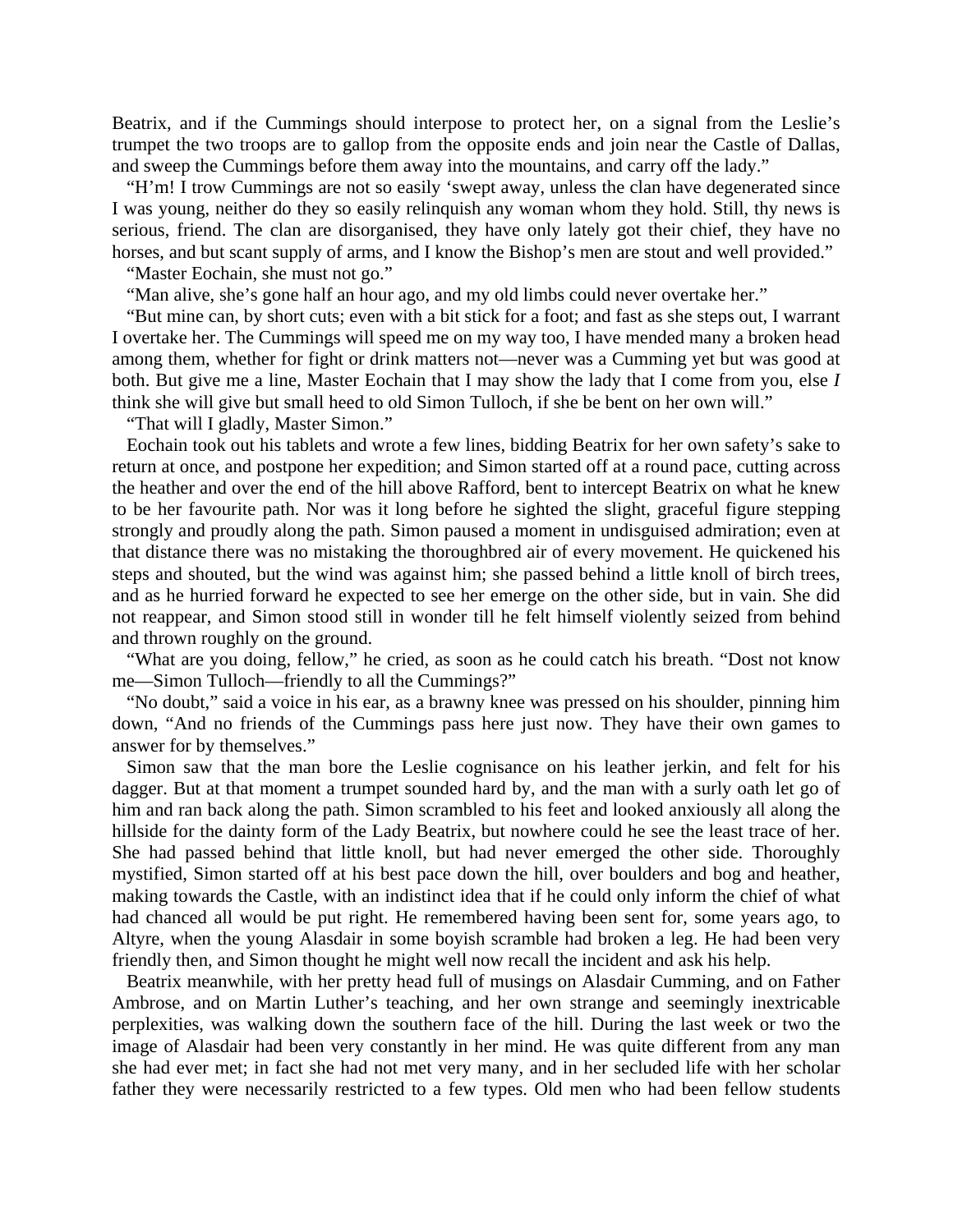with her father, or fellow warriors in his fighting days; young men who were mostly Dunbar cousins, or their friends and comrades; a few churchmen, such as the Chanter, who, not being under monastic vows, were able to talk with a woman, or whose vows sat lightly on them, as was too often the way in those days; priests from Elgin, and a sprinkling of worthy burgesses from that town or from Forres. Such was practically all the society she knew, save in her rare visits to the south. Small wonder, then, that she was haunted by the dark, handsome face of the young chief, with close cropped curls, whose chestnut hue was so dark as to be nearly black, except when under the sun. She recalled the weary look in his keen eyes when at rest, that made his face look almost haggard, and the animation that sprang to it directly he spoke. Beatrix, brought up entirely by her father, was more than half a boy. She could ride and swim and fence, she knew all the points of venerie by heart, and could draw a bow or fly a hawk with any man in Morayshire. So all the instincts of sport that were in Alasdair, as in every Cumming, found a ready echo in her, and gave an additional charm to their unconventional intercourse, when he had shown her all the secrets of the wild life in the Glen, and the hiding-places of the clan, and how his men could start apparently out of the earth at the sound of his call. She caught herself longing even more than usual for their meeting to-day, and the long expedition they had planned to the witch's cave, high up on the opposite hills.

 With a sudden rush two men were beside her, gripping her arms. She wrenched one hand free, and catching a dagger from her belt, struck fiercely at the wrist of him who held her left arm. Her face was white and furiously tense, her eyes flashed green sparkles, and her red lips, contracted almost to a line, showed the small, white, vicious teeth. Even so might a squirrel, driven into a corner, crouch at bay, ready to bite through any attacking hand. The sharp blade ripped the flesh, and the blood spouted over her kirtle. The man dropped her arm with a savage oath, but caught her again with the other hand.

"So, ho! wild cat!" he cried. "I wot your husband shall tame you."

She saw then that he wore the Leslie colours.

 "Alasdair! help!" she called—she had always thought of him by this name, and forgot for the moment that she never called him so. But scarcely was the word out of her lips, and the men hearing gripped her tighter, when a blow like that from a smith's hammer, under the ear of him on the right hand, sent him to the ground like a log, and a muscular arm thrown from behind round the throat of the one on the left, who had the wounded hand, brought him backwards, limp as a strangled rabbit. Alasdair stood above them, his grey eyes darting fiery lightnings, and seeming to flash red with his fury. He blew two notes on a silver whistle that hung from a chain round his neck, and four stalwart Highlanders came up, apparently out of nowhere.

 "Take these rascals neck and crop, and throw them over our marches—into a bog, or a burn, or where ye will, I care not."

 Beatrix clung to him, her bright hair, loosened in the encounter, flowing free over the breast of his doublet. He wore no armour. He passed his arm round her, leading, almost carrying, her under the shade of the birch trees.

 "Sweetheart, the scoundrels have frightened you, I fear. Brave little lass! how splendidly you hit. That brute will carry your mark to his death, I think. Why, she's trembling all over."

 "With rage, then; not with fear, but how came you there so providentially. I know not what I should have done but for you. One poor maid's dagger is but little use against such; though it might have freed myself," she added with meaning.

 "God forbid!" said Alasdair, crossing himself. "I was close by you ever since you passed our march, but I did not wish to intrude on your thoughts; I had word that some scoundrels from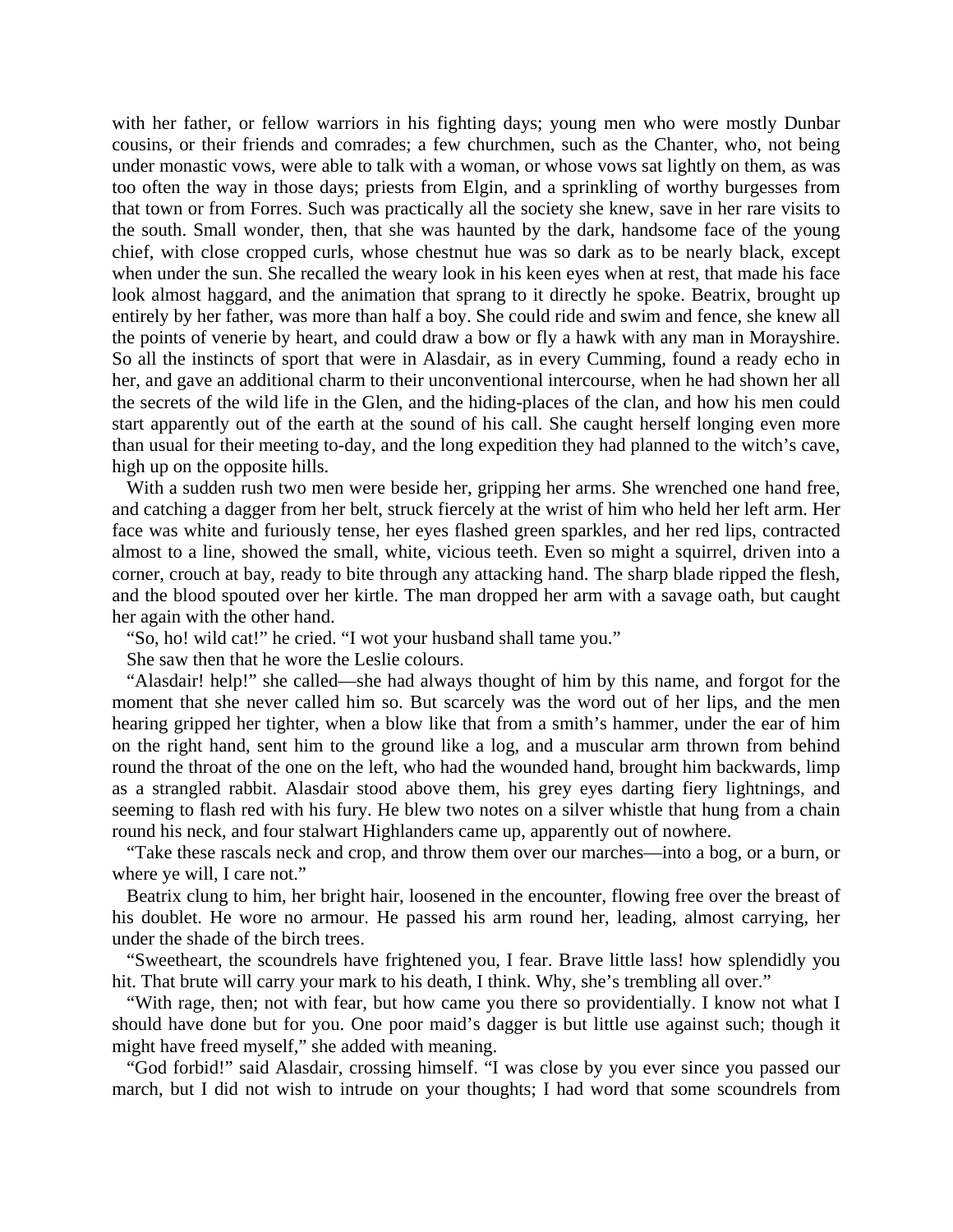Forres in the Leslie's pay were lurking too near, and I thought their intentions could not be honest."

As he spoke the trumpet sounded on the hill, answered by another faint and far away.

 "The Leslie's call," said Alasdair, "but I know that the other roads will not be safe till they have retired again. Honour me once more at the castle, and we will wait till all is clear."

 "Call me once more what you called me then, and I will come," she said, with a quaint, little, wilful air that was eminently fascinating—looking at him with her head on one side, like a very tame squirrel now."

"Sweetheart! wilt come?" he said, but with a queer catch in his voice as he said it.

"Yea, I will gladly."

 And side by side they walked down the hillside, seeing not Master Simon Tulloch, who was hurrying towards the castle, and hearing not the signals and answers that were interchanged from end to end of the Glen as Leslie and his clerical allies drew towards each other on the southern slope of Eildon hill.

### CHAPTER XIX

## LOVE AND FIGHT AT DALLAS CASTLE

They walked together down to the castle, but both were strangely silent. The rough encounter, and the obvious danger it revealed, like a sudden flash of lightning, had shown them to each other with a startling clearness. Alasdair remembered how in an unguarded moment he had called her "sweetheart," and hoped afterwards that she had not noticed it, till in sweet petulance she had insisted on making him call her the same again. He had held her in his arms for a moment, which he prolonged, and she seemed not anxious to terminate, as he led her into the tiny wood. Then how savagely she had struck at the cur who laid sacrilegious hands upon her. His heart acclaimed her exultantly, and gloried in her pluck, as he gloried in her warm softness to himself, yet of all this his face showed no sign; it was set in the same stern and somewhat weary lines it habitually wore in repose, as though from constant repression and concentration of will. Beatrix stepping along beside him thought too of that word "sweetheart" with a thrill that brought a flush to her sweet face, and of how she had longed to hear him say it again. Was he offended at her daring in bidding him repeat it? She could hardly think so, yet his face was stern and still.

 Alasdair Cumming was to do much good for her, so Eochain had said, and so evidently her father also had thought. She looked at him again, and knew that she eared not if he did good or did ill to her, whatever he did that she joyed in, even to be hurt by him were a joy;—and he had called her "sweetheart," yea, even though he never said another word of kindness, that were enough to live upon, and to dream of for all her life.

 So their thoughts drew near to each other, and revolved round each other, as they came up to the gateway now so familiar to Beatrix, with its quaint Rosicrucian emblem.

 "Once more you will take shelter here," he said. "'Twill soon be safe, I think, for you to return. My men have watched the Leslie's troop of spears for over a fortnight past. They come and gallop along the roads, and blow trumpets, and shout, but about sundown they are always away. I think the attractions of a drink in Forres are strong."

"Do you really want me to return so speedily?"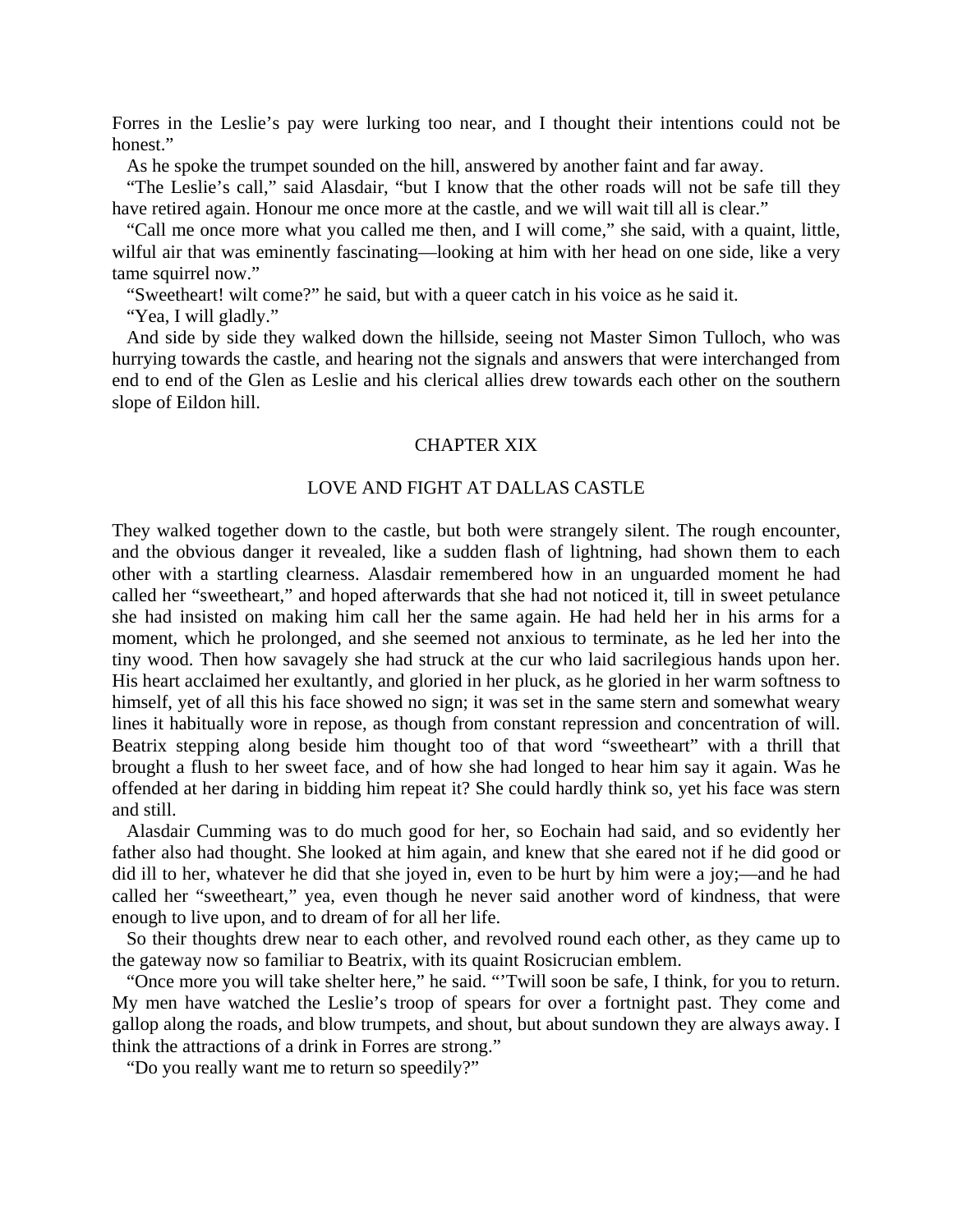"What I want matters not," he said. "It is what is safe and good for you that matters. Pass in, and pardon me for one brief space while I alter the disposition of the men a trifle. I mean after this to have a dozen or so always on guard in the castle; they will relieve each other and watch day and night. I mean that they shall wear your favour, and be under your orders if ever I am called away, so that in any emergency, or without any emergency, whenever you list, you may come to the castle, and find always a devoted band who would go into hell for you if you asked them."

 "You spoil me! But what would your men say? Those who have been used to follow a war lord would scarce like to be ordered by a simple maid."

 "Trust me, there's not a Cumming in the Glen but would be proud to be in your service. Pass in—sweetheart—" he lingered over the word as though loath to have done saying it, and for a moment their eyes met; then she passed into the castle, and Alasdair turned back on to the path towards the west.

Just rounding the castle wall he came upon Simon Tulloch.

 "Give you good day, Master Alasdair,"—then the old man raised his eyes and met the eyes of the chief, "Good God in Heaven! what do you here? I thought to find Master Alasdair Cumming."

 "You have found him," said Alasdair, "at your service, Master Simon. Alasdair, the son of Sir Alexander of Altyre am I, and now Chief of the Dallas branch of the Cummings by election as Tannist. In whatever other capacity you have known me, I charge you, now and for ever, hold your peace."

 He spoke sternly, and with a lowering of the straight brows and a wild gleam in the dark grey eyes, then changing instantly to a kindly tone and manner.

 "You and I have known various scenes together, Master Tulloch, and you have learned the virtue of a still tongue. Part of my life is behind me, and another, and with God's grace happier, time is dawning."

 "I understand," quoth Simon. "But tell me, Master Alasdair, since so I may call you (and none could doubt ye for a Cumming whatever dress ye wore), tell me know ye aught of the Lady Beatrix Dunbar? Sore I fear foul play, and on your own lands too; up in yonder little wood."

 "Allis well, old friend, by the grace of God I was close by, and two scoundrels have ere this been thrown over our marches, I trow not over gently. I commanded not gentleness for them, nor are my men accustomed to handle gently those who come unbidden on our lands. If ye inquire for the lady, she is now within the castle, by her own good will and content, to wait till that ruffian who calls himself Leslie of the Glen hath gone back to his carouses, or whatever form of deviltry amuses his evenings."

 "I thank God for that," said the other piously, doffing his bonnet as he spoke. "But in sooth she will now perchance have longer to wait than ye think for."

"What mean you? Speak plainly!"

 Why, just this, that the Church hath joined hands with the Leslie. God and the Devil on the same side for once, for the Church is determined to give him his wife, as they hold she is, and the Bishop's men-at-arms are even now riding up by Pluscarden to meet with the Leslie's men near the middle of the Glen, and sweep your men before them, and take the lady out of your hands. And, indeed, I leave to yourself to judge how far the Church will look with any favour on yourself."

 "Devilish little grace I'll get from Bishop or Abbot, I trow; my offence is past forgiveness. But 'tis well you told me. So they thought to sweep the Cummings out of their own Glen, did they?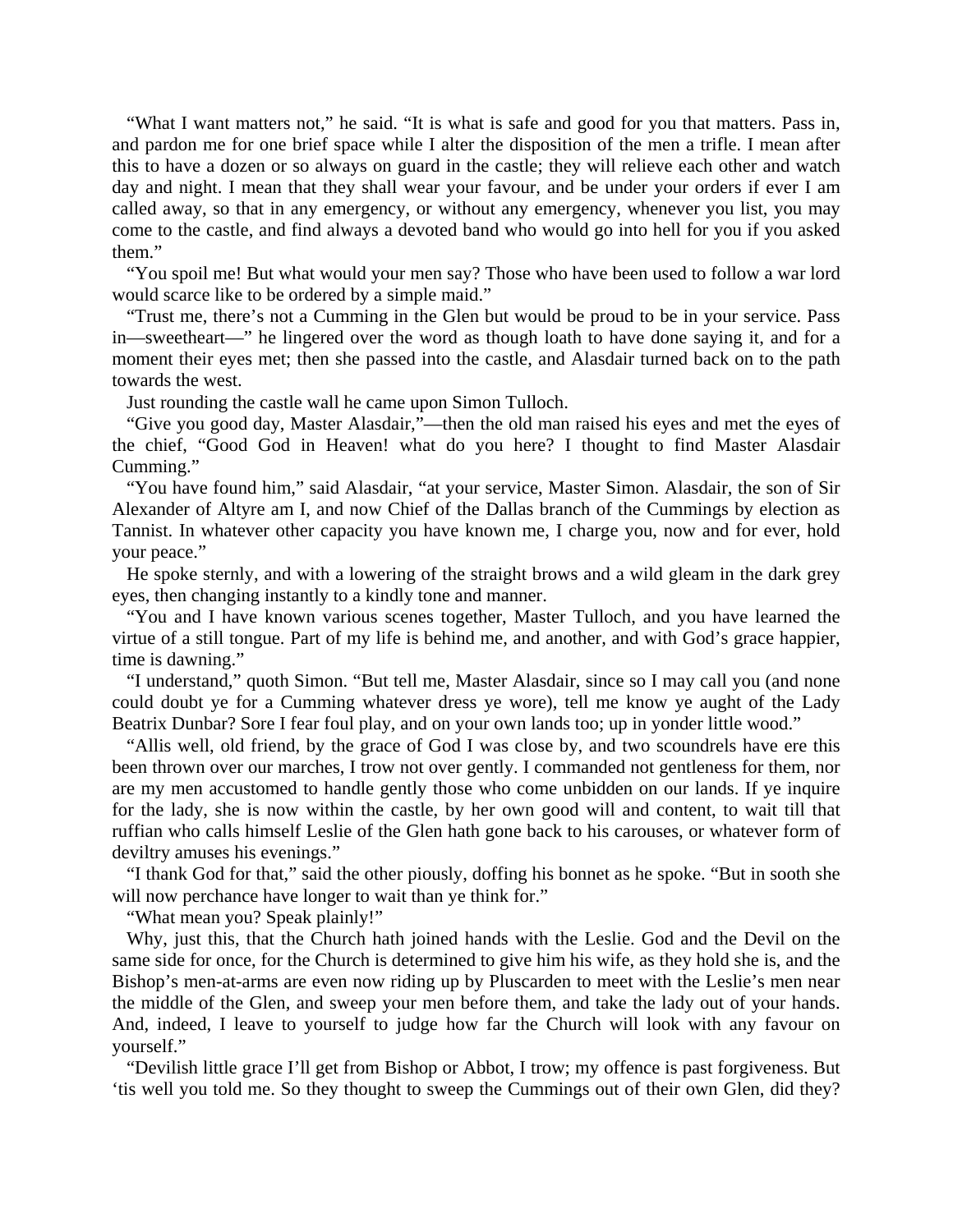Edward of England tried it, and half his men manure our lands, and we are here still. All the same, with a rush and a surprise—if we were unprepared—they might have stolen the lady from us. God's truth I every Cumming in broad Scotland would have joined to pull their old hornet's nest about their ears;—ay, and many friendly clans too, who love not shaven crowns, but it would have been too late. O Lord! God's blessing on you, Master Tulloch, for your news. Now I know. They shall have such a reception as they are little prepared for. Are Leslie's men and the Bishop's bound for the same bourne after death, think you? Well, we'll soon send a goodly company of them to find out. But now, I trow my good old Uncle Eochain and my lady's father, Sir Wilfred, will be sorely concerned at her absence. You must return at once, Master Simon, and reassure them."

"Master Alasdair, tell me, does Eochain Beag know who you are?"

 "Ay, does he. 'Twas he who bade me come. Many a tough argument had we. I brought him to the faith of Christ and he brought me to the Dallas Cummings. Tell him that Alasdair Oge greets him, and follows his counsels whithersoever they lead. Tell him and Sir Wilfred that the Lady Beatrix is safe, and that Leslie of the Glen may seek her in vain, though all the powers of the whole Church, and of Heaven and Hell to boot, were ranged on his side; so long as a Cumming remains alive in the Glen, and even were the very last of us slain, I think her own poniard would save her from the Leslie."

"I will go, and pray Heaven I may reach the tower in safety."

"Never mind Heaven just now. I'll take surer means."

 Three quick notes on his whistle, and two stalwart, red-headed giants rose from behind a whinbush.

 "Take Master Simon Tulloch, and give him safe conduct along the hollow way, and round by the back of Burdsyards, and so to Blervie. But have a care, the hillside is full of scoundrels who think to hunt Cummings like tods on the moor. We have a lesson to teach them; but not now. Keep out of sight—provoke no conflict. I would keep them on the hillside till I am ready for them. Now go, and send me Watty o' the Romach as ye pass. He learned his lessons at Flodden, and shall use them now."

 The trio passed away to the westward, and Simon recognised in one of his conductors a man whose wounds and broken head he had often patched up after the broils in which the Cummings of Dallas Glen were not infrequently engaged.

"Ye are bidden to guard well the Lady Beatrix Dunbar," he said.

 "Our Chief's lady is as sacred as the Chief himself," was all the reply, but it was all the reply that Simon needed. Spoken as it was, no assurance could be more convincing, for the loyalty of the Dallas men was as well known as their fierceness in fight and their unscrupulous thieving in foray. Beatrix went through the great gate of the castle into the triangular courtyard. She had become very familiar with the interior of this strange building, with its great central tower, and four cruciform arms, and the flanking walls that united their angles; the stables were on her right, and the house of the winds on her left. She climbed the winding stair to the room where she and Alasdair had often shared a simple meal, and talked of many things, and she recalled how she had longed to be in that little room again and with him; and now that only a few moments parted them, she would fain prolong those moments of anticipation, realising, as she did, how their meeting necessarily brought the inevitable parting so much the nearer.

 Then he came, and she stood up to greet him. He had held her in his arms up there in the little wood, after he had sent the two knaves sprawling. Would he hold her so again? She was conscious of wishing that he would; but he merely bowed with that grace of movement that was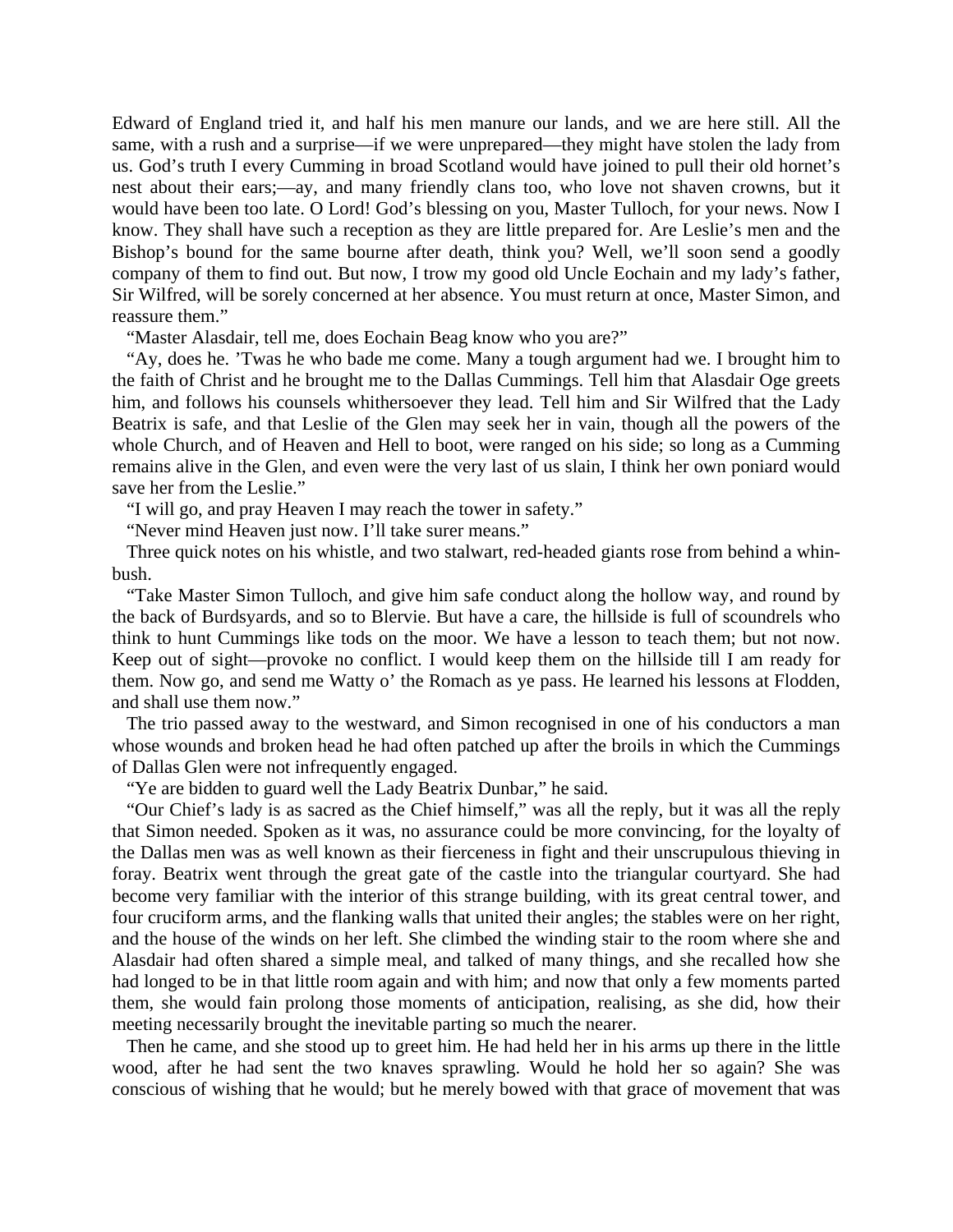habitual to him, and sat down on a settle near to the great chair, that had now come to be regarded between them as her special seat of honour. His Lace was grave with thought: he wished to warn her, without alarming her, of the mustering of men-at-arms on the hill, and the possibility of her return to Blervie being cut off. She noticed his abstraction.

 "Why so distraught?" she said, conscious of a little difficulty in the breathing that came quicker than it should. "I fear me I have come at a time inconvenient, when you have much else to do and think of. Send me away, or let me go on the battlements and muse, till my unworthy husband chooses to betake himself to more congenial amusement than wife-hunting."

 "Little lass, the longer you stay the better pleased am I, and I think you know it; but now, mayhap, your visit may of necessity be longer than you thought or meant."

 "Why, then, so much the better, so only that you be not tired of me." She spoke with evident sincerity, for her eyes gleamed and her lips laughed with joy. If fate prevented her leaving him for a while, fate was kind indeed. He noticed that she never troubled to ask the reason, yet he must tell her.

 "It is more of a serious hunting this time. The Church has joined forces in defence of her own marriage rites—and fees. The Bishop's men-at-arms are out as well as Leslie's, and it looks as though this old tower might have to stand a siege."

"Oh, glorious! and you and I will hold it."

 "Nay. I know not what it may come to. But meantime so large a force will not disperse as soon as we have seen the Leslie Command gallop off when drink time came. But for the present we will think not of this. You will be my guest for a little longer. I have sent to tell your father that he be not anxious, and I have scouts in all directions who will tell us every movement. We have time to spare, and we can sup a little more ceremoniously, if you will deign share my evening meal."

 "Not only so. You shall give me the privilege to cook it. I would fain show you that it is not only the Cummings who can cook. I know you are apt to think so. There are plump birds in the larder, and a glowing turf fire smoulders in the kitchen. Please let me try my skill while you go and give what orders you will, and find out what the enemy are doing."

 She put out her hand pleadingly. Alasdair took it and kissed it reverently, and she fled like a bright bird down the winding stair intent on her idea of preparing their meal. There was a delicious intimacy in it that set all her pulses dancing with joy.

 Alasdair went on the battlements and bent his keen eyes on the hillside. Dotted all along he could make out pennons, though not their devices, and the westering sun gleamed on steel breastplates and morions, and the points of spears. One man after another came up and received his orders, and the time slipped rapidly away. At last a step sounded on the stair, and a long lean youth, who looked all wire and whipcord, bent the knee before him.

"Ho, Farquhar! What tidings?"

 "Watty o' the Romach sent out three spies. They donned the MacIntosh tartan, and gave out that they were bound by an oath to slay the Cummings. Up yonder are three troops of the Bishop's men beside Leslie's Command. They design to descend at night, or at least after sunset, and attack the castle, but they are feared for the bogs and streams, and none know the way. So our three MacIntoshes are to find them a guide, and we think Tam Gow the Smith were as good as another: he knows the Glen."

 "Excellent! Watty has done well. Go tell him I must have a cordon of men round the castle, but none may enter till I whistle twice. Bid Tam lead them down deviously, but ever on hard smooth ground, so that they think themselves safe, to the black island near the big peat bog. Watty will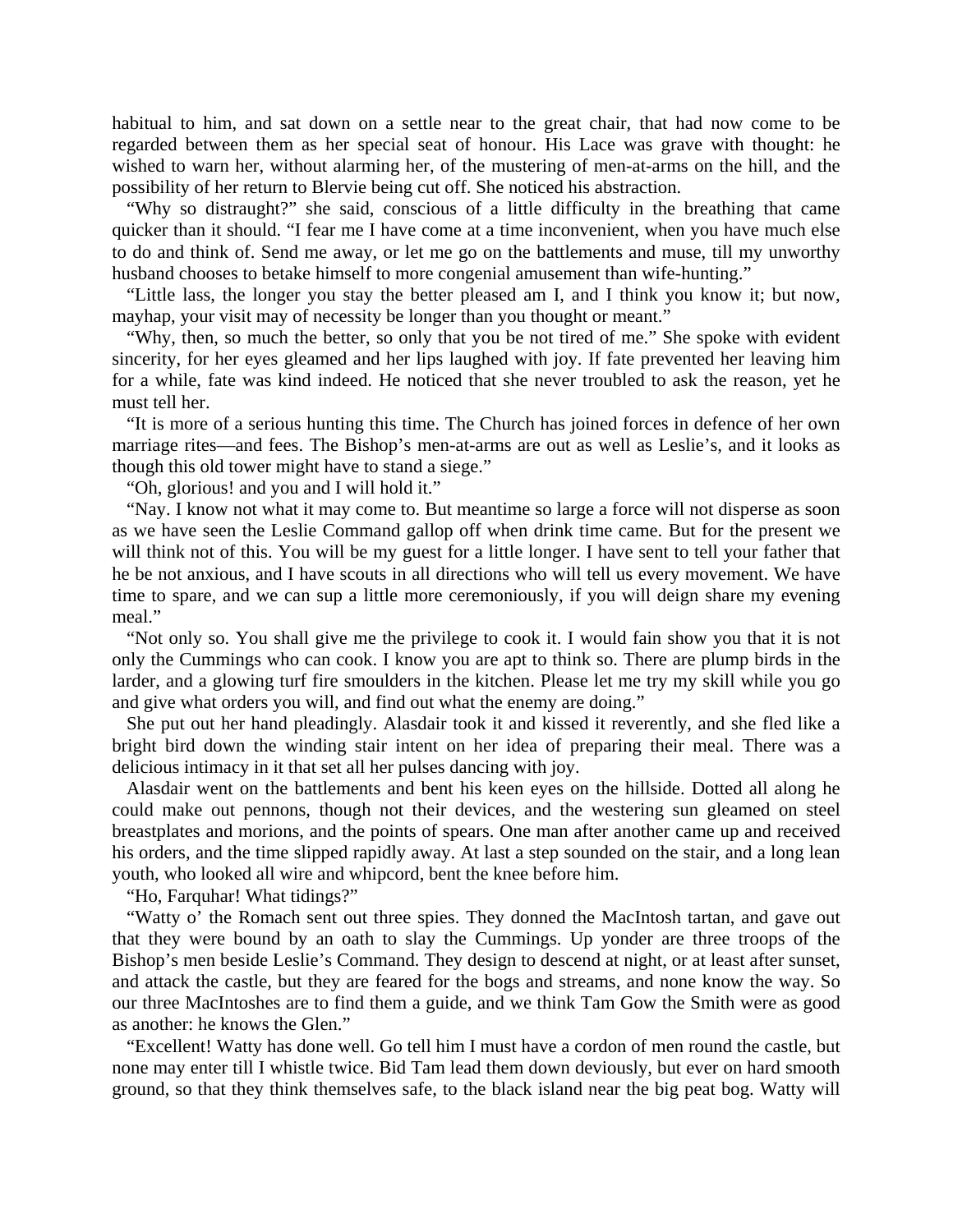have all our best men ready, and we will rush them there and teach them how to play with Cummings on their own ground. Now, go!"

 Farquhar disappeared down the stair, lithe and noiseless as a wraith. Alasdair followed more slowly, and entered the room that served for a dining-hall, just meeting Beatrix carrying in triumph a couple of blackcock, exquisitely dressed, which she placed on the board already decked with bannocks and other cakes, and a pile of ripe bramble-berries and a dish of rosy apples. Her face was somewhat flushed with her cookery, and she was in high glee over the adventure.

 "My Lord is served," she said. "Shall I minister to your wants? Methinks the hero should have a waiting damsel to tend on him."

 "You shall sit here in your throne, for choicer feast never man partook of. See you those apples, sweetheart? Ye may know them. One of my men was down in the Thigh this morning and brought them up. I think, from your cousin the Chanter. They will have a sweet savour to me. I think of the Chanter's garden as a home of ancient peace."

 Beatrix's memory went back to the Chanter's garden—recalling involuntarily the soldierly stride that seemed so inconsistent with the monkish habit of Father Ambrose. Altogether it was a merry meal. Alasdair was in great spirits, and told many stories of the old fights and loves and romances of the Cummings,—many tales, too, of his own youth and adventures; and Beatrix capped them with stories she had heard from Dunbar cousins, and weird fantasies picked up from her father of elves and witches and were-wolves. None would ever have imagined that these two, so gay and happy in each other's company, were in fact so strangely thrown together, and were even now expecting, almost with absolute certainty, the attack of a powerful enemy.

 Beatrix was trying with some difficulty to recall her early memories of Alasdair. Long ago in her childhood there had been a handsome, petulant boy with whom she had played at robbers, or some such matter, when her father had gone to see Sir Alexander of Altyre on some affair of business; also, that she had found him over-presuming, and had gripped him by the shoulders and flung him in the burn by Altyre, and then challenged him to meet her with a rapier, which he would not do, saying that the claymore was the only weapon fit for a gentleman. But that boy must have been about her own age. Alasdair looked full ten years older, and indeed must be at least that from the events he told her of in which he had borne a part. She asked about that boy, but he merely said—"That must have been my brother, much younger than I. I was in France at that time."

 Now and then, as they dined, there came blasts of trumpets from the distant hillside, but they heeded them not. Then came a long period of silence, during which they had finished their repast, and Alasdair had uncorked a flagon of rare old wine. Sooth to say, it was part of the store of some Jewish pedlars, journeying from the port of Findhorn with wares to offer for sale to my Lord of Moray at Darnaway, and whom a band of Cummings had intercepted and relieved of their loads.

Alasdair filled their glasses.

"Confusion to Bishop and bridegroom, and long may the bonny bride bide here!"

 She honoured the toast, just touching her lips to the glass, and Alasdair's eyes were caught by a ring she wore on the forefinger of the right hand.

"Tis a marvellous stone," he said.

 "A beryl, the stone that crowns the royal sceptre of Scotland. My father gave it me. It is a talisman against were-wolves, they say, and they who have the second sight can see strange visions in it."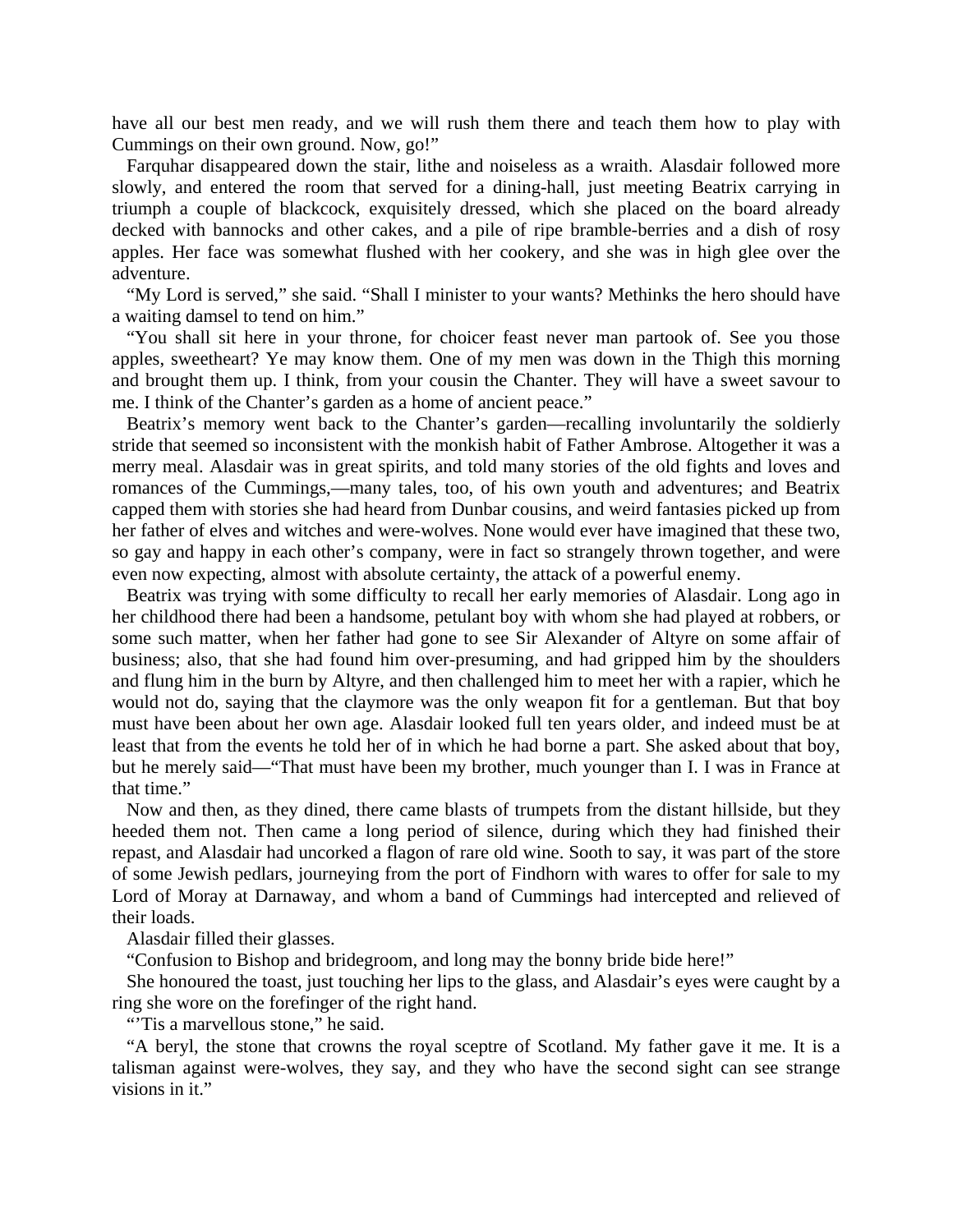Alasdair took the little strong white hand in his own sinewy brown one, and looked intently into the milky depths of the green opalescent stone, so full of strange fire,—f or he had the second sight, so his old nurse had told him, though the constant activity of a strenuous life had dulled the faculty. Beautiful and glowing pictures seemed to rise in the heart of it. But above all he saw Beatrix always with him, ever clinging to him, sharing good and ill fortune, happy and content to be with him. In the stone he could read the great love that had grown up in her heart for him; it was incredible, but it was true. His sweetheart—so in daring mood he had called her—and so she had loved to be called. Her life was now twined in his.

 He raised the little hand to his lips, and felt the fingers close round his in answeri~g pressure, as the green eyes looked full into the grey ones, and darkening, softening mists came over both. His left arm stole round her and held her close. Her head leaned back on his shoulder, the dainty flower-like face was close to his, the red lips pouting with the kiss for which his own so hungered. And so in supreme happiness they clung together, while a wild blast from three trumpets sounding close by was almost unheeded for the moment. Then he started from her embrace. The hour had come when he must lead his clan; the soft dalliance of love must wait till safety was reassured.

 "Sweetheart! my sweetheart! All mine at last. Promise me one thing now. By our new-found love I ask it, the first thing I have asked of you."

"What is it, Alasdair? Whatever you ask of me is granted already ere it be asked."

 "This, my dearest love. I must go forth and lead my men. I think we have the enemy in the hollow of our hand, and I know, I feel, how you would fain go forth with me, and share the danger and the fun. But I ask you, bide within the castle till I return. It may be the roads will not be safe for your return to-night, 'tis already past sunset by an hour. But Dame Gow, Watty's wife, waits below, and will be proud to be your tiring woman; she hath a chamber prepared for you."

 "Oh, Alasdair! may I not go with you? I will hinder you naught. I can hold sword or rapier, or fire a piece if you will. I will doff my petticoats and wear the belted plaid, or armour if you have a spare suit to fit me. You Cummings are not all giants, are you?"

 "Your promise, sweetheart! Besides, I have a post for you;—you can help me far better here in the castle than if you were down with me yonder. See you now, all the enemy, Leslie's men, and all the three troops of the Bishop's, are herded together down on an island between the streams. You can see it from here: my own men have guided the guileless souls into a pretty trap, and there we shall deal with them. But it is possible they may have told off some few picked men to rush the castle while the main body hold us in fight. Should they try this, the only path they can come is by the fairy knoll, and over its shoulder for a moment a passing man would be clearly visible in the moonlight. Keep a steady watch on that point, and if so much as a man s head should appear, blow one long blast on this whistle, and that man's head and his shoulders will part company before he can reach the gate. There are watchmen on the top of the tower and warders at the gate, otherwise you and Dame Gow have the castle to yourselves. I trust your promise, sweetheart."

 He handed her a whistle that hung with some accoutrements on the wall,—of a slightly deeper note than the one he used himself.

 "'Tis a hard thing you have asked me, Alasdair, but you shall always know and feel that you can trust your little love. Now, one kiss only, and go. But haste you back with victory."

 A moment he held her in his arms, a moment his lips rested on hers and felt her quick fluttering breath; then he was gone, and passed over the drawbridge, his clay-more in his hand, his great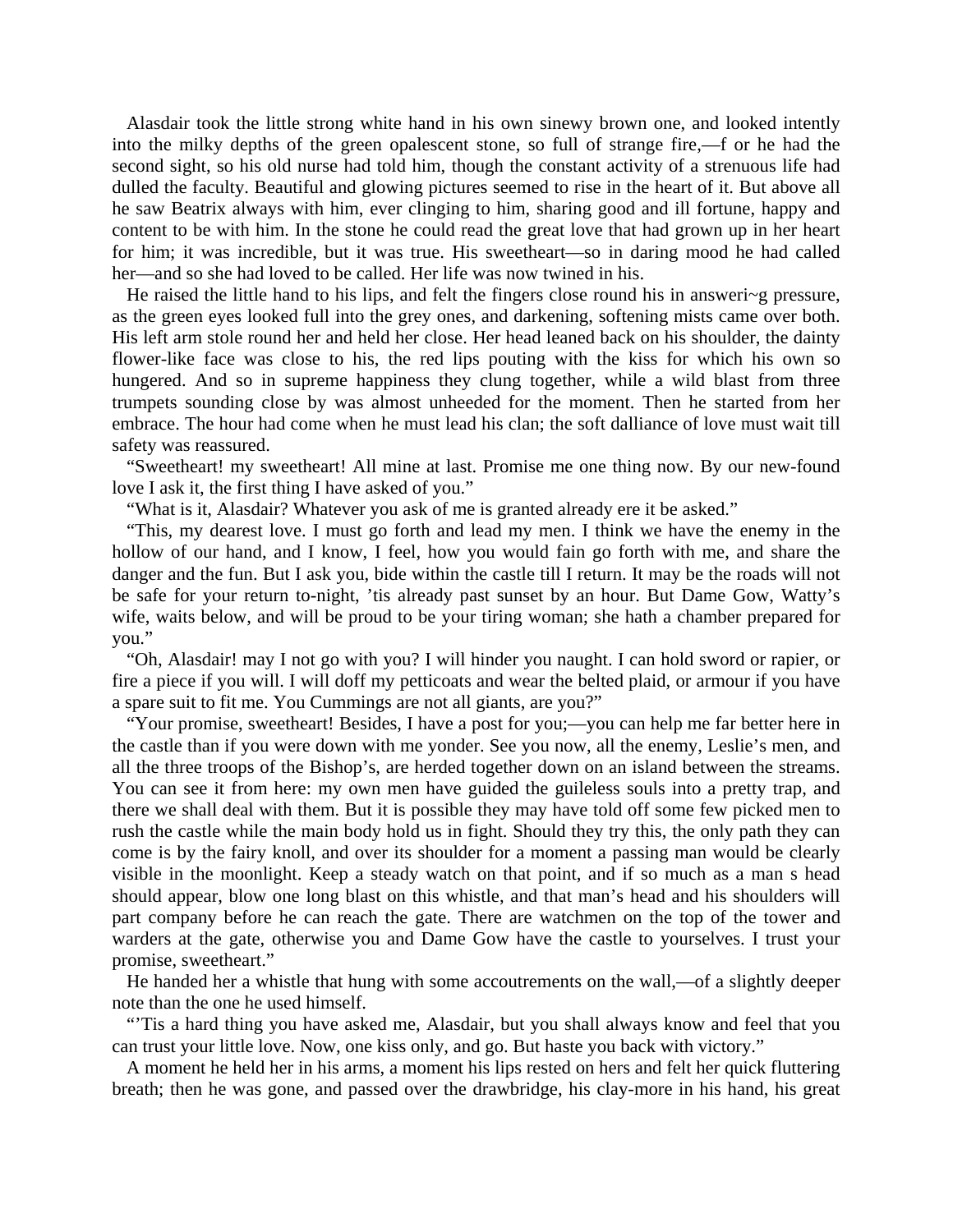leathern targe with three bosses and a central spike hung round his neck, and his eagle feather jauntily defiant, murmuring to himself as he went—"Well worth it! little sweetheart! Mine, all mine at last. Would she hate me if she knew? Nay, I think not."

Then blowing his whistle he ran rapidly down the path.

 On the island between the streams the four companies of men-at-arms stood to attention, waiting the signal to advance. So far, they had seen no sign of the Cummings. Their guide had indeed done splendidly, for he had brought them in absolute safety over an easy track almost to the very walls of the castle, and that without alarming the clansmen,—the castle rose before them only some two hundred yards distant. The spot on which they were drawn up was an island, but they did not know this, so craftily had Tam Gow lead them. On their left, to the north, was a peat bog, water-logged from recent rains, wherein the incautious traveller might sink knee-deep. In front and behind were tributary streams of the Lossie, that, flowing under heather and whins, were not to be seen in the uncertain moonlight. They were posted on a bare space of gravel and short grass, divided by a tiny rill. Southward of this rill the Bishop's bowmen (English mercenaries, many of them) were on the right flank. In the centre were Leslie's men, all mounted and in full armour, between two mounted companies of the Bishop's forces. His bill-men and pike-men were on the extreme left. Leslie himself, on his powerful black stallion, was in the rear of his own men, with his jackal Urquhart beside him, as usual.

 "Gad, Urquhart! I think we are right at last. I have certain knowledge that my wife was seen passing down the side of the hill by Rafford soon after midday, though where the devil she came from I cannot guess. She is not on the hillside, that I swear. She hath not emerged on the other side of the Glen, that the Bishop's men and the Prior of Pluscarden are ready to swear. Therefore she is within you castle walls, unless she be out on the moor, and I give her credit for too much sense to suppose that. Hence, and ass as you are, you will follow my reasoning thus far: she is within, and ere another hour have passed we shall pull her out; and if this oaf of a Cumming have touched so much as a finger of Dame Leslie's hand, why, damn it! I'll hang him as high as Haman, and you, too, Urquhart, if you grin like that. Then hey! for Forres and the bridal feast, and the bridal night at your house, Urquhart, and you shall find the liquor. Devil blast me! we shall all be drunk as swine. An it had been my black-a-vised sweetheart, I would have provided liquor myself for all to swim in, and filled thy own pouch with gold pieces. Sound the trumpets. Damn you! Call the men to attention. At the second blast, a shower of arrows to clear the ground, and then rush the castle. We shall surround it wholly, then face outwards and shoot any man who appears. The bill-men will open the gate for us, and so the game is won and done."

 The trumpets blared out their first call, and, as if by magic, several ranks of men with the Cumming tartan, steel caps, and leathern targes, rose, as it were, out of the ground between them and the castle. The bowmen drew shaft to ear, but before they could loosen a string the men disappeared again as suddenly as they had risen, and with a wild yell two or three score leaped on them from behind, dragging them down, throttling them with bare hands, slashing and stabbing with dirk or broadsword, and cutting their bowstrings as fast as their keen blades could rip.

 The mounted men, taken by surprise, wheeled their horses to the right to charge the foe who had so suddenly sprung upon them; but in their haste and confusion the manœuvre was badly executed, and as the right company of the Bishop's men attempted to jump the little rill, their horses crashed against each other, and many a stark man-at-arms went down tangled in the harness of his steed; others plunged among the scared and disorganised bowmen whom they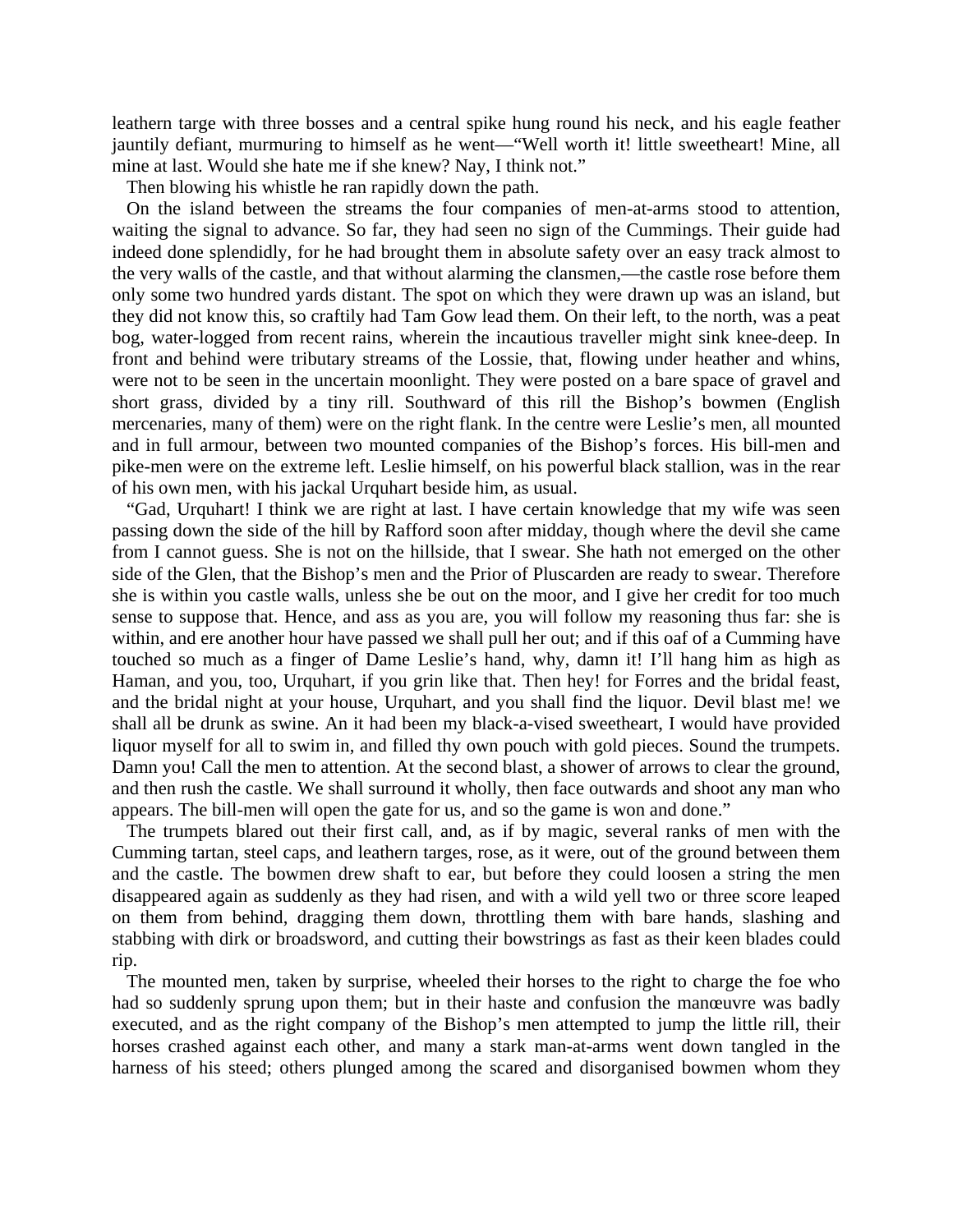thought to deliver, and the wild Highlandmen, throwing themselves flat on the ground, hamstrung the horses and stabbed the riders low in the groin with the keen dirk or the skean-dhu.

 Meantime the Leslie had seen how the fight went, and had held in his own men and the left company of the Bishop's forces, and at this instant, clear against the rising moon, was seen the eagle feather of Alasdair Cumming as he walked over the ground where the mysterious appearance of the clansmen had so startled and disorganised the attacking force. The trick, indeed, was excessively simple. Several small burns ran deep under the heather, entirely hidden by the rank growth, and in these the men crouched out of sight till the signal was given to draw the archer's fire, then they stepped on the banks, and on another signal stepped down again, while their comrades took the bewildered bowmen in the rear.

 Now clear before them stood the Cumming chief, surrounded by his men in battle array, and, heedless of the fate of the right company and the unfortunate bowmen, Leslie gave the order to charge.

 In the meantime, fired by the hope of a rich reward for himself, and partly being unwilling to be caught in the mêlée of a night-charge, and thus endanger his own precious skin, Master Urquhart left his patron's side and crept out from the companies, followed by two of his creatures. Chance favoured him, for seeking how to reach the castle he spied a lightly trodden path, that, as it happened, led over comfortably firm ground to the fairy knoll. As he passed the shoulder of this hill two arrows sang past his ear, causing him to crouch close to the ground at the very point where, according to Alasdair's directions, the head of an approaching enemy would be visible from the castle. Even so he might have been seen, but that just at that moment Beatrix, who till then had been watching intently, for a single instant let her mind wander to her beryl, and pressed her lips on the gleaming stone.

 "Come on, lads," whispered Urquhart, "there are no Cummings here. All are the other side; while they fight we may get the prize and a rich reward. I used to play here as a boy when it was an open ruin, and methinks I know a way in that even the Cumming does not know. Softly now, there are stepping-stones here, and a masked door by that angle. Oh, rare luck, not even a door; they have never found this way. Now, six steps down, then turn to the right and along an underground passage, and you reach the stair. Lord, what are they at?"

 It was a furious din that struck his ear. Prompt on the signal, the centre and left companies started to gallop, but had scarce got twenty yards when the foremost horse crashed down on his head, tumbling his rider like a sack of meal head-foremost on the soft moss. In another moment a dozen were sprawling among their struggling horses, those behind vainly trying to rein their steeds so as not to trample on the front rank. Then with yells of triumph the Cumming clansmen arose from the heather where they were hidden, and headed by their young chief dashed into the struggling mass. This was the noise that Urquhart had heard, and which for a moment drew Beatrix's attention off her watch on the fairy knoll. She was playing carelessly with Alasdair's dress dirk, worn only at Court and on occasions of ceremony, which he had been showing her during their dinner, and which be had changed for a more serviceable weapon. Gently the door opened, and a man first peeped cautiously round, then jumped into the room, raising his arm to sweep aside the tapestry that hung from the lintel.

 Quick as a flash Beatrix flung the dirk,—a trick she had learned in childhood from her father,—and as the ruffian raised his arm the sharp point caught him, and, sped by the force of the throw and the heavy hilt, it found his heart, and he tumbled like a log on the stone floor, vomiting streams of blood. Urquhart immediately behind, and expecting to find men on guard,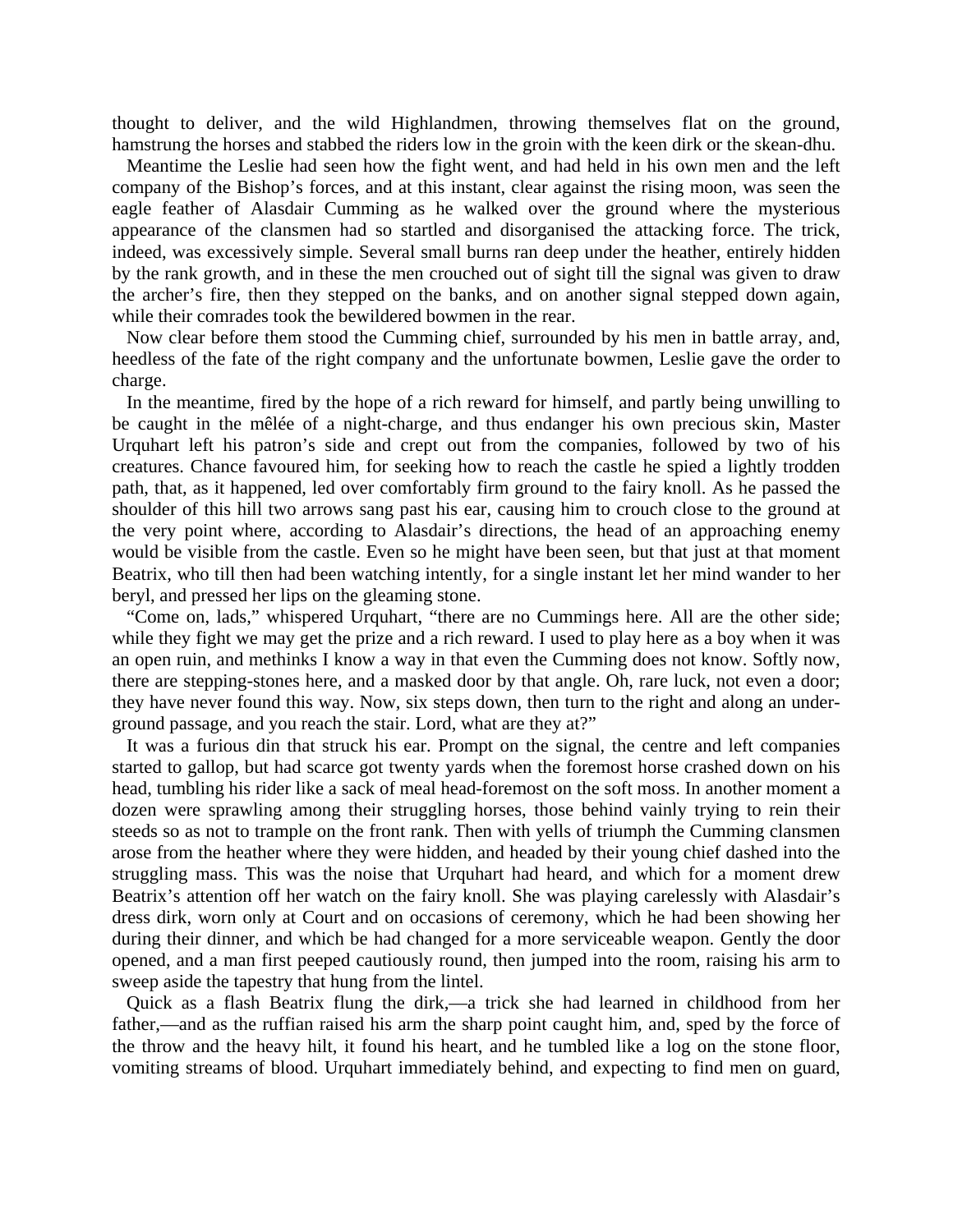stepped over his follower's body with his weapon bared. Beatrix caught a rapier from the wall and stood on guard.

"So! wild cat," he said.

 "Touch not the cat, but a glove," she cried, crossing his sword. In an instant Urquhart's blade clattered against the wall and fell, as a lunge from the rapier pierced his shoulder and a second quick thrust grazed his cheek, snicking the point of an ear.

 "Take up thy carrion and begone," she called to him, but he was already out of the room and bolting down the stair, followed by his remaining ruffian.

 Dame Gow heard the clash of weapons, and came running, stumbling over the dead man on the floor.

 "Faith, my lady, ye should have been born in Clan Chattan. Our cats scratch shrewdly when they meet with swine. See ye now, from this window the moon shows all clear. They who would attack us are away like a herd of roe deer when the wolf howls. See them fleeing up the hillside. I trow they'll not readily meddle with the Cummings again. But hearken ye, my bonny doo, my man hath just come in with a message from the chief: he is busied with the affairs of the clan, and seeing to the posting of the guards, and to the burial of some poor fellows of our own who have fallen, and he begs that you will now retire to rest, and he will himself bring his greetings in the morning."

 "I promised him implicit obedience," said Beatrix, "and he shall not deem that I fail in my word, though I doubt I shall sleep but little this night."

 "Aye, faith, 'tis not every day that ye kill one foul brute and wound another. God's truth, but I'm proud of ye. I would ye were daughter o' mine. Come away, my bonny wean, till I tuck ye up, that ye show your bonniest to the chief the morn. God bless him!"

 In spite of her forebodings, Beatrix was no sooner put to bed by Dame Gow than she was sound asleep, wearied out with all the events and excitements of the day.

 Waking at daybreak, she peeped from her window and saw Alasdair pacing up and down in front of the great gate, his drawn claymore over his shoulder as one on guard.

### CHAPTER XX

#### THE WITCH'S CAVE

She watched him with great admiration, rejoicing in the strength and beauty of him, for indeed he was a splendid figure of a man in all his warlike accoutrements. He was considerably over six feet in height, broad and well-knit, with a supple grace of movement that partially masked his great stature and strength. "Little sweetheart," he had called her—but Beatrix herself was tall as women go, though her head only reached his shoulder. So absorbed was she in watching him as he paced to and fro that she forgot the scantiness of her own attire, and heard not Dame Gow's entry.

 "Save us, my bonny wean! are ye afoot already; and it's real lovely ye look after your sleep, like a fresh rose-bud with snow around it. Wat ye that lawn that ye slept in belonged to the chief's mother, God rest her soul! Eh, sirs, but I would the chief could see ye now."

Beatrix blushed warmly as the kindly, talkative old dame proceeded with her tiring.

"The chief is early astir," she said.

 "Early astir! Him! Deed, and it's no bed that the chief has seen the night. Ever since he dismissed the last of his men to rest he has himself kept guard over ye. Well I wat he thinks ye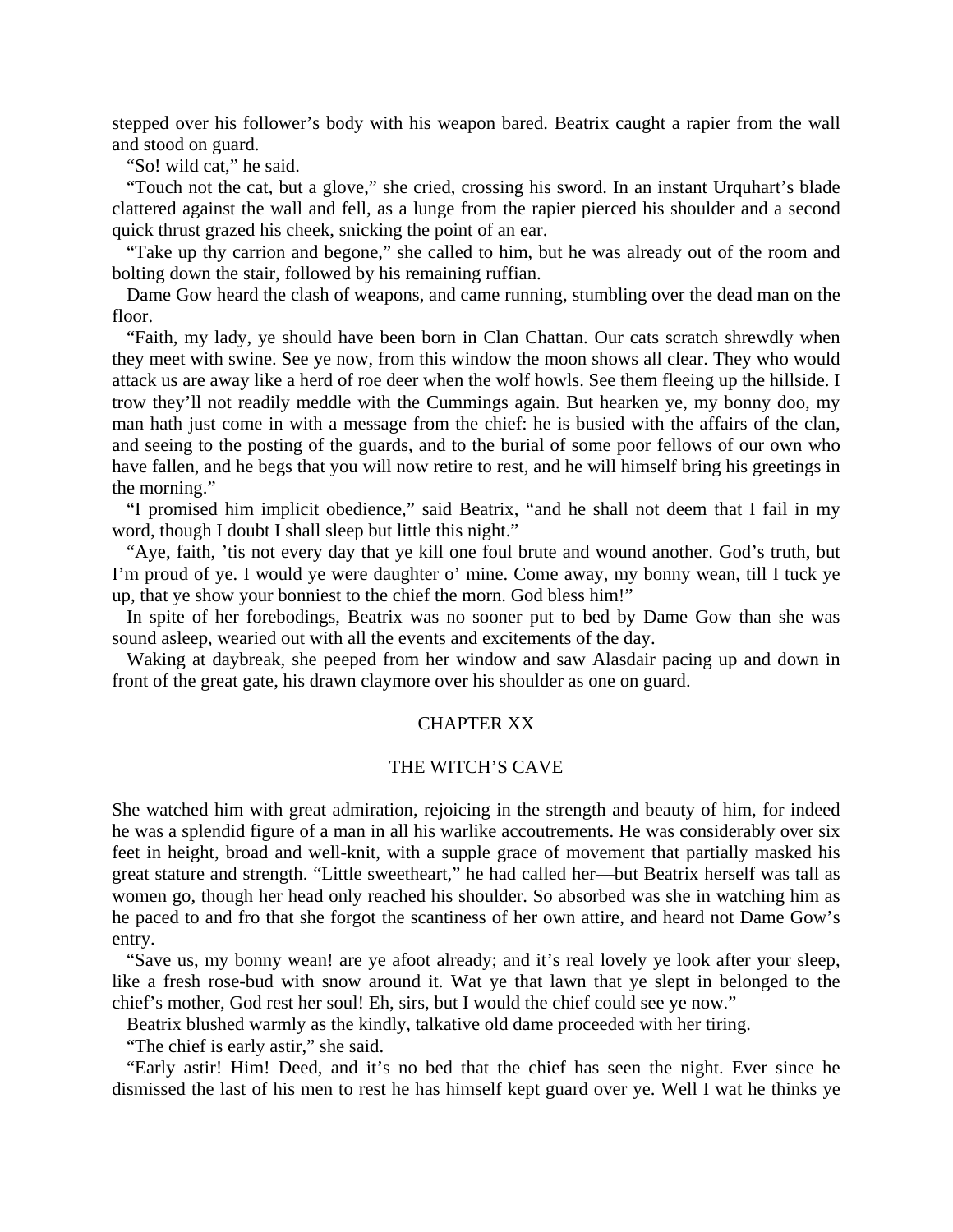more precious than any of his possessions. See ye now, I nursed Master Alasdair myself when he was a wee toddling bairn, after his mother died (rest her soul, she was a saint on earth, and is a saint in glory now), and never did I see him much taken with a woman before, though mightily were they taken with him, some of them, But deed, I wonder not he should be mad for ye. I would be so myself if I were twenty years younger and a man. My man tells me 'tis your husband that's hunting ye. Faith, from what Tam tells me ye are well quit of him."

 "The Church calls him my husband, but indeed I think not so myself. Would the chief hold by the Church's rule, think ye, Dame Gow?"

 Nay, for why then? The Cummings hold not much by the Church's rules anyway, or by any rules indeed except their own, and ye wat the chief's own mother—"

"You spoke of his mother as dead, Mistress Gow, but I know the Dame Cumming of Altyre."

 "Eh, save the bairn, Dame Cumming of Altyre is not the chief's mother; fancy that ye should think o' such a thing. Why, her eldest is ten years younger than lie. Nay, his mother was Helen Grant, daughter to the Laird of Grant; handfasted were she and Alexander now of Altyre (his father was alive then), and married they were to have been if she bore him a boy. 'Twas an old custom, as ye may know, and the Cummings had adhered to it maybe longer than others. Well, her boy was born, and proudly she looked forward to showing him to Alexander, for he was away at some fighting or another, and ere he could win back she had died. I was with her, rest her sainted soul, and so I took the boy as she wished, and Alexander was proud to own him, and presented him to the Dallas Cummings as their Tannist; and later on, when he showed what was in him, they adopted him as such, but Alexander soon after married Janet Fraser of Philorth bonnie Jennie they called her,—and she brought him two boys, and the present Dame has three. Never a daughter has Alexander of Altyre. But he will always acknowledge our chief as the best and the favourite, though there have been hot words between them, as indeed there will ever be where there are Cummings, so long as the world stands."

 As she talked the garrulous old dame was busy attiring Beatrix, and when she had completed the task to her own satisfaction, she turned her around, saying—"There, my bonnie doo, now go your ways and greet the chief; its fine and pleased he'll be to see ye, that I warrant."

 Beatrix ran rapidly down the stairs, just as Alasdair, who had turned in at the great gate and crossed the triangular courtyard, met her at the entrance to the Tower. Almost she sprang to his arms, so much had she been hungering to feel the protective strength of that warm embrace. He held her close with fierce passion, as though he would crush her very being into his, covering her sweet face with his eager kisses, and clinging to her joyfully-yielded lips. Then holding her at arm's length with his strong hands on her shoulders, his eyes devoured her beauty.

 "Little sweetheart, you are as fresh as a wild rose. What other maiden in Scotland could look so, after smiting so shrewdly last night. I heard of your prowess from Dame Gow."

 Beatrix shivered ever so slightly—the killing of a man looked a trifle gruesome in the cold light of morning; but Alasdair approved, and that was all that really mattered. There was a delicious feeling of intimacy in the morning meeting that was infinitely sweet.

 "And you were watching all night, my hero. How weary you must be. See, now, I go to prepare your meal,—breakfast, supper,—what is it? Then you must go and rest. You see I have constituted myself your cook, while you do the fighting, and I shall take care of you; indeed, I am sure you need it. When all this danger is passed you shall cook a meal for me before I return."

Alasdair's face gloomed.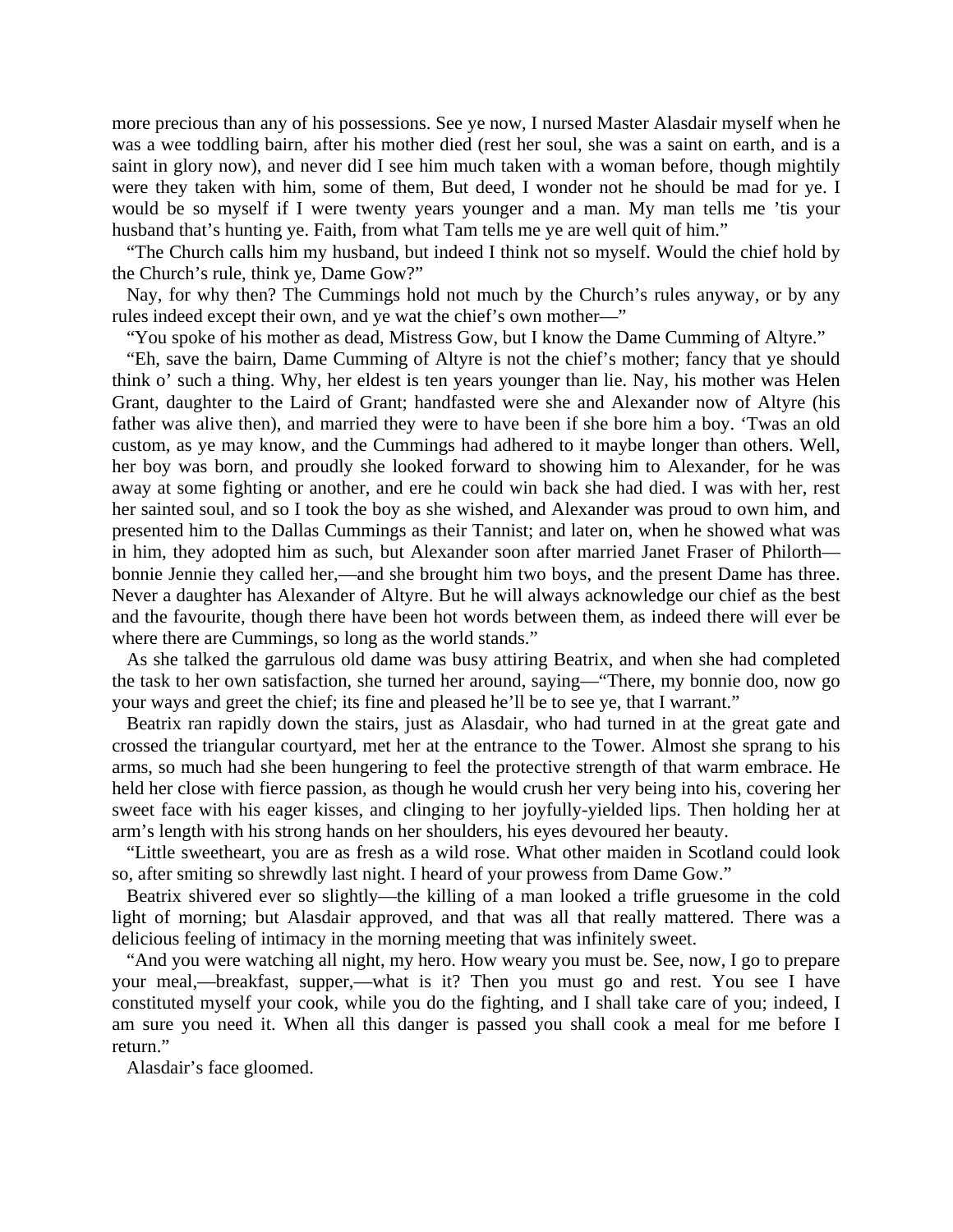"Speak not of it, sweetheart. To-day is ours, yesterday and to-morrow are with the gods. They exist not. And to-day you are under my roof, and it is a gleam of light bright enough to illumine all a man's life."

 "To me too. Alasdair, I want to think of nothing save that I am under your roof. I want to be nowhere' else. Now spare me for half an hour, and come back to me."

 "For half an hour, sweetheart. I must interview some men who went for me to spy out what the enemy are doing, and what they intend. A novice from Kinloss, who preferred a roving life to a shaven crown, and followed me here when I came to take up the leadership of the Dallas Cummings, and who hath been at Spynie, has resumed his habit and gone to mingle with the Bishop's men to learn their plans. He knows the Captain of the Bishop's troop, and will feign to come from the Abbey. Farewell for the present, sweetheart. I shall return with news; meanwhile, I bless the danger that keeps you here."

"Why, so do I," she replied, as she kissed him again, and they parted.

 Half an hour later the morning meal was spread by Beatrix' own hands, and Alasdair came in with a weary and drawn look in his eyes from the strain of the past two days.

 "But little news yet," he said, as he drained a huge flagon of Spanish wine. "Some of my scouts are back, and they report confusion and anxiety in the enemy's camp all night, and there be wild counsels, for the more the Leslie is crossed the more determined he groweth to get his own way; and Bishop Hepburn is not the man to stomach an affront. The Bothwell blood is hot, as I have good occasion to know. All seemingly agree that something must be done, but none know what."

 "Meanwhile, Alasdair, it is good for me. For I bide with you, and indeed I care for naught else. But what tale brings your novice in the priest's frock? He was to bring the surest tidings."

"Yea, so, but he hath not yet come in.

 "Then shall your little sweetheart take charge of you. See, now, if I am your queen, as you say, you must e'en obey my orders, and they are now that you do lie down on that couch of skins where you have made me rest before now, and do sleep while I watch, and give you the word at the faintest indication of anything you should transact yourself. Come, now, set the example of obedience."

 With a pretty assumption of authority she led him to the couch, and scarce was he stretched thereon than exhausted nature claimed her due, and he was sound asleep.

 Beatrix sitting close by his head, with eyes and ears and every sense alert, knew in herself that now at last life had realised itself to her in its fullness, and was very good.

 But short was the space allowed the weary man to sleep. Dame Gow peeped in, and made a sign of benediction over the pair, and left as silently; then a step sounded in the courtyard. Beatrix rose quietly and stole on tiptoe to the window. A slim, close-shaven man in the Cumming tartan, carrying a bundle, was crossing the triangle. In an instant it flashed on her that this was the novice, and he was carrying his robe, which she had irreverently called the priest's frock. She bent over Alasdair, stroking his hair gently as she kissed him.

"I fear you must wake, there comes one to see you."

In a moment he was broad awake, and kissed her back.

 "Good little sweetheart! No man need fear aught with you on watch. 'Tis my novice," he said, as he looked from the window. Then he ran hastily down the stairs to learn the news.

He was grave and anxious looking when he came back;

 "We must take instant measures. The talk was of deforcement of the King's authority in Consistorial matters, as vested in the Bishop. Of rapine in carrying off the wife of an Officer of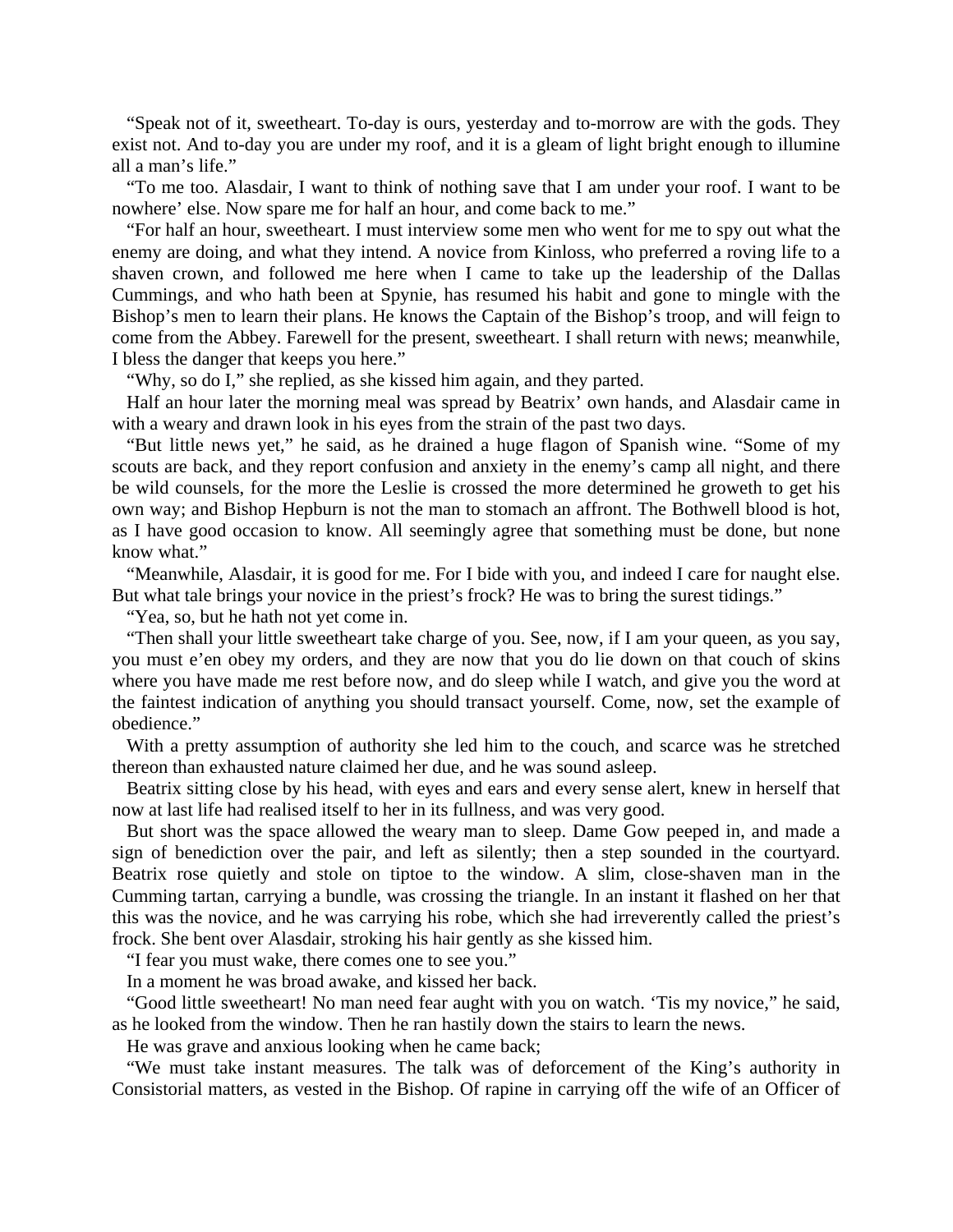the King (save the mark, this of Leslie who skulked at Flodden, and brought not his command to help the King). I know not how the law on all this may be, but certain it is that messengers rode last night to the Sheriff, and to the Earl of Moray, and there is talk of other forces also. The Glen of Dallas will no longer be safe, neither can you return. There is but one possibility, we must make our expedition to the witch's cave a reality."

 "But how, Alasdair? You can never leave your men, neither would I leave them. Every Cumming in the glen is dear to me now."

 "I know it, Beatrix, my sweet! But know you not how readily we Highlandmen take to the mountains. Few could find the witch's cave; and with my men around on Cairn na Caileach none could reach it,—not a whole army. Give me twenty-four hours and there will not be a Cumming in the Glen. The Earl and the Sheriff and the Bishop and all the armies of Scotland may gallop through if they like, and break their horses' legs in our bogs and streams,—they will do us no harm. The only danger is from spies. I know there are some hidden around, but where or how many I know not. They know you to be here; they will watch for your exit. We must baffle them. If they know not where you are we may rest in peace."

"I shall rest in peace with you anywhere, Alasdair, my love. Only tell me what I must do."

 "For the nonce, sweetheart, you must become a clansman of the Cummings. You must, as you said last night, in jest perchance then, don the belted plaid, but 'twill be an old and ragged one. Dame Gow shall clip your hair,—what a sin it seems. No hose, but an old pair of brogues to protect your feet; so will we walk out, two of the clansmen taking to the hills. They will certainly not recognise yell, and if they should know me they will think I am leaving you in the castle, and gladly let me go, thinking to take you easily. Some miles we must foot it over the heather to the base of the hills; there I have ponies ready just as we planned, and you shall ride up the greater part of the way. Then a short scramble and we are in safety, till I find a way to restore you to your father."

 "May that day be long distant, unless you tire of me. I care not how long fate prevents my leaving you. But, truth, 'tis a splendid scheme. Come quickly. I am on fire till we start. Yet, no! You are wearied out Alasdair, you must rest."

 "Nay, sweetheart! Time enough to rest when we reach the cave. My orders have gone out already; in less than an hour's time the clan will have begun to move to the hills. The word goes from mouth to mouth, and swift runners carry the signals. Watty is to bring me in some of the little Earl of Moray's cattle; they shall serve our needs while he raids our glen. So 'tis all fair. Now away with you, sweetheart, and change. Ha! there is Dame Gow. Now, mistress, ply your skill, and transform this dainty lady to a stripling boy of our clan."

"Save us, Master Alasdair, what mad frolic is this?"

 "No frolic, i 'faith, but a very serious saving of our skins. The Sheriff and the Lord knows who are to raid the Glen, and in the meantime the Cummings take to the hills as they have often done before. The rascals seek my lady here, but while she prefers to bide with me, I trow it is not the part of a Cumming to give her up. So we are for the witch's cave, and you must make a boy of her, so that their spies know her not."

 "And well I wat she'll make a bonny boy. Come away then, my wean; ye'll look braw in the belted plaid, I'll wager."

 Alasdair, busied over his final arrangements and dispositions, hardly noted the flight of time, and scarcely at first recognised Beatrix in the tall, handsome boy who joined him at the castle gate, though 'tis true the knees were somewhat whiter than those of a boy of the clan might be expected to be, and Dame Gow, with a coquettish eye to effect, had draped the plaid a thought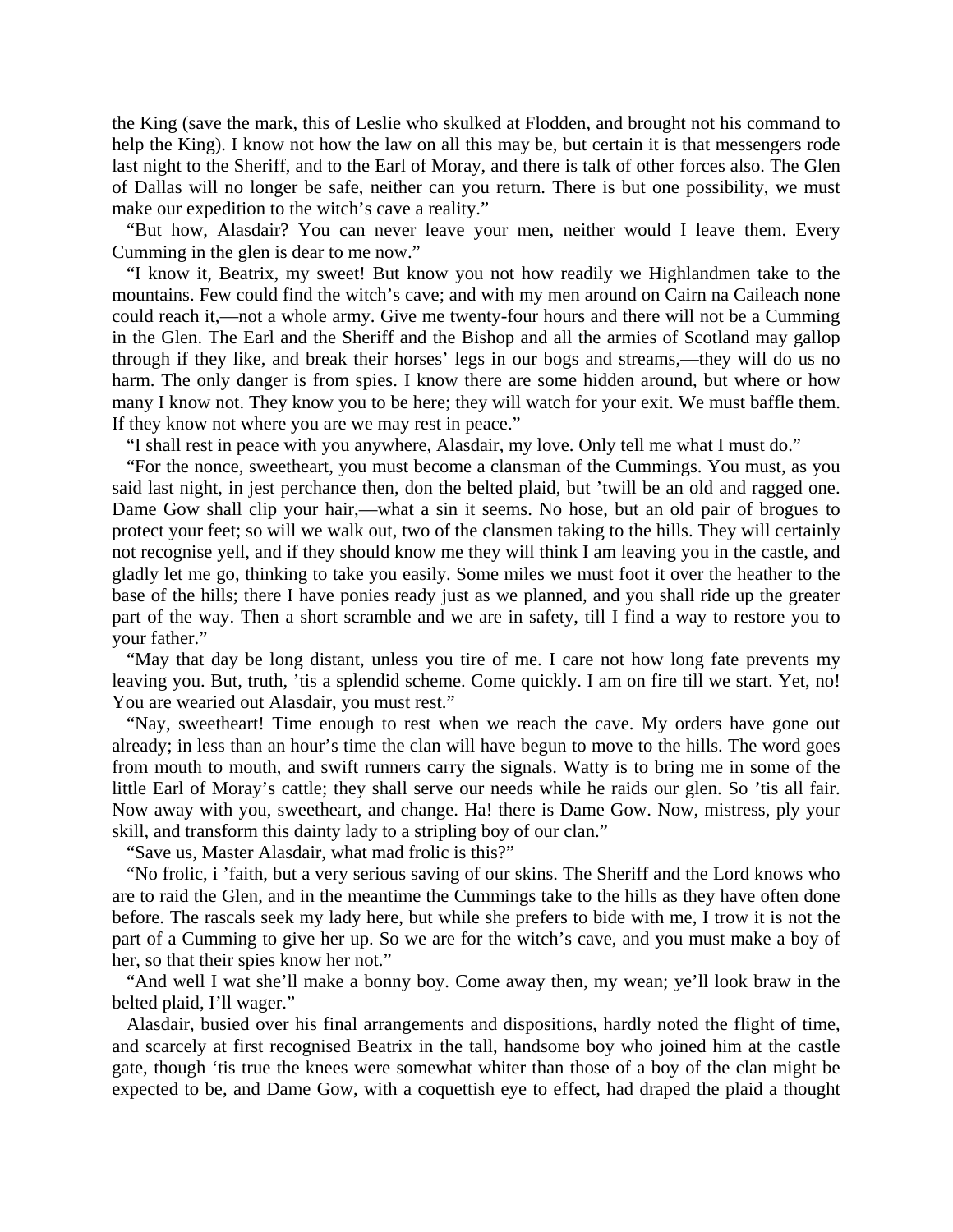high to show the shapely limb; and in answer to a shy remonstrance from Beatrix, she said—"Eh, sirs, and they'll just think ye are a callant that's outgrown his kilts. Wae's me, but an I had the time to get a little of the peat water, to give a bit colour to your leg—but eh! ne'er fash yourself about that. There's many a braw lad that's as white as ye are, and ne'er will they dream that ye are a lassie, with the kilts as short as you. Now go ye, and glad the eyes of the chief, for it's himself that thinks all the world of ye, for as little as he says."

 And indeed she looked an exceedingly handsome boy, with the squirrel-coloured curls cropped, but still thick and abundant, as a boy's might be, tied with a scrap of ribbon over the ear, as boys often tied them in these days when they were going courting. An old and somewhat ragged plaid of the Cumming tartan was belted over a loose and light doublet, and caught with an unobtrusive brooch on the shoulder; a fox-skin sporan was hung round her waist, and a hornhandled dirk girded to her side; her feet were cased in good, serviceable deerskin brogues. The plaid folded across her shoulders and chest gave a look of breadth and strength, proportioned to her height; and though the shapely legs still looked somewhat slender, she might well pass for a slim, growing youth, not greatly to be distinguished, save by his good looks, from any other stripling of the clan.

 Alasdair looked at her with unfeigned admiration, and one moment in the shadow of the gate he clasped her close, murmuring—

 "That is the farewell to my sweetheart, till we reach the witch's cave. In the meantime—it is Donald Bean, my comrade."

 A number of the clansmen were thronging into the courtyard. Rory among them whispered to Alasdair—"There be spies among us—not here, but lurking in the heather. We have killed two, but I doubt there be others."

 Alasdair himself was dressed now as one of the humblest of the clansmen, and so, mingling with the throng, he and Beatrix passed out together, unnoticeable by the keenest eyes among the spies of the enemy.

 Urquhart's jackal reported that a great throng of ragamuffin Cummings gathered in the castle courtyard and went off to the mountains, but there was no woman among them; that a woman, presumably the Lady Beatrix, had been seen in the castle after the crowd had departed, but where the chief was, none could tell. They had, in fact, seen Dame Gow, who, after the chief and Beatrix had left, made her few simple preparations, and wrapped in a tartan screen, as it was called, with a largish bundle in her hand, took her way through Forres to Altyre, where she found a cousin who took her on his horse across to Cairn na Cailleach.

 Meantime two humble clansmen of the Cummings were walking southward across the glen, indistinguishable from any other pair of youths. Most of the boys and striplings of the clan went bare-legged and bare-footed, but it seemed the younger stripling, Donald Bean, felt. the rough heather more than usual, for his companion tore some strips off his plaid and wound them around the boy's legs above the deerskin brogues, forming a sort of makeshift hose.

 Not without adventure, however, were they destined to reach the foot of the hills, for soon after they had passed the burn of Carrhatnich, a stranger wearing the Stuart tartan, and a silver brooch in his bonnet, emerged from behind a knoll and stood in front of them.

"Halt, in the King's name," he cried.

"Who are you, who make free with our King's name?" retorted Alasdair fiercely.

 "I am James Stuart, henchman of the Earl of Moray, and in his name as lieutenant of the King, and in the name of the King I arrest you, Alasdair Cumming." Half a dozen in Stuart tartan were panting over the heather twenty yards behind.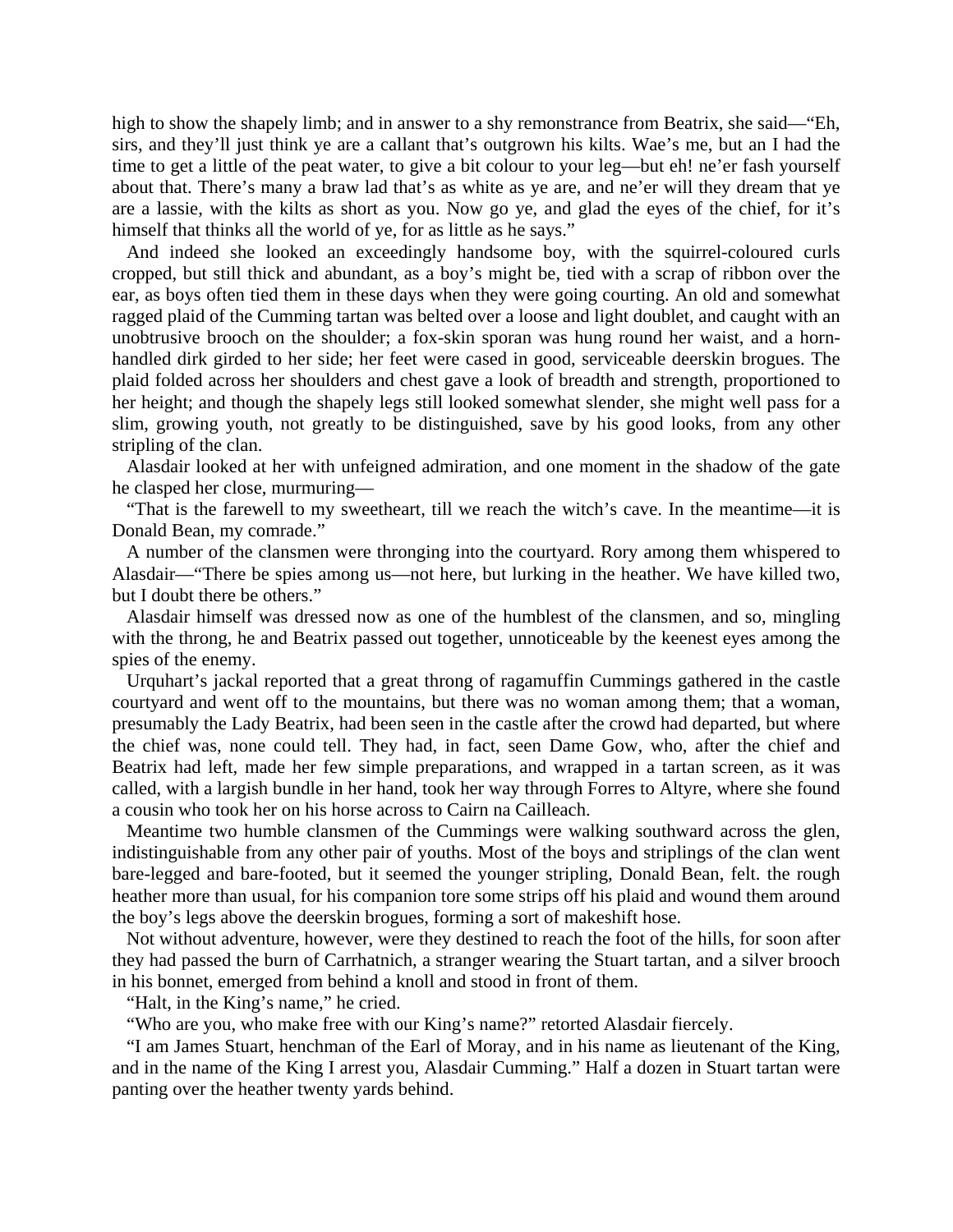The stripling's dirk flashed, and the stranger's blade gleamed as he made a pass that clashed on the dirk. Alasdair sprang in front of his companion, and caught the next thrust on his left arm wrapped round with his plaid. In an instant, before the weapon could be with-drawn from the tangling folds, his own sword in a rapid pass went clean through his assailant, just as the followers came in sight around the knoll, and seeing their leader dead, turned and fled.

 "A vermin," said Alasdair. "He was at Flodden with Lord Moray, and was in the pay of the English. I caught him, and he never forgave me. He would have sold our King to England; this is his revenge on me. But it has miscarried!"

 He was busy binding up his arm, that had been gashed with James Stuart's sword; but ere he could do so his companion's cool skilful fingers had taken the bandage and adjusted it over the wound. In doing so a tiny spot of blood showed on the light doublet.

"Good Heavens! You are wounded."

"Nay, only a scratch, 'tis nothing."

 "Scratch or no, it must be bound. We can take no risks. Come, I shall be your surgeon. I have some skill of wounds."

 The blood spot was below the right shoulder, and just above where the plaid crossed the breast. Rapidly Alasdair opened the doublet, and found the wound, which was but slight, yet needed stanching.

 "Dame Gow taught me in my boyhood never to move without some linen for bandages and salves for healing. Often I have blessed her forethought, but never more than now."

 The little wound had been dressed and bandaged, and Alasdair turning down the shirt, pressed a kiss that seemed an unusual mark of affection towards a stripling boy.

"Donald Bean, at your service, till we reach the witch's cave."

"Donald Bean again, now the wound is stanched and bound."

 So on they fared till they reached the foot of the hills, and there, as Alasdair had ordered, a few of the clansmen waited with ponies, and right glad were the two weary travellers to mount and ride up the steep slopes to the base of a precipitous craig, that looked absolutely inaccessible; but by scrambling up a sort of crevice, that made what rock climbers call a chimney, it was possible to reach a ledge invisible from below which, running along the face of the craig, and with sundry awkward scrambles, led eventually at the top, which was a grassy slope of some dozen yards broad at the base of another craig, in which was the mouth of the witch's cave, so often talked of between Beatrix and Alasdair.

 It was a fairly spacious hollow in the living rock, with two openings to the north and the west. Alasdair's men had been already on the spot and had provided some rude comforts, though for couch there was as yet naught but a heap of dried moss, covered with plaids and skins, and no table but a few boards set on trestles. However, a peat fire was burning outside, and a cauldron of broth sent forth a savoury smell that was very welcome after the long tramp. Two of the clansmen were in attendance to wait on them.

 "You must feed first, my sweetheart, and then you shall rest and forget all your fatigues. It is Donald Bean no longer now; he has played his part, now it is my sweet."

Two smoking bowls were placed before them, to which they did ample justice.

"Why the witch's cave. Alasdair? Is there any story?"

 "A very vague one. A woman once fled up here from Forres, they say, when the citizens wanted to burn her. She could made herself into a fox, or a wolf, and it was said she was in love with one of the Cummings, and killed his enemies. I was shown this cave by an old shepherd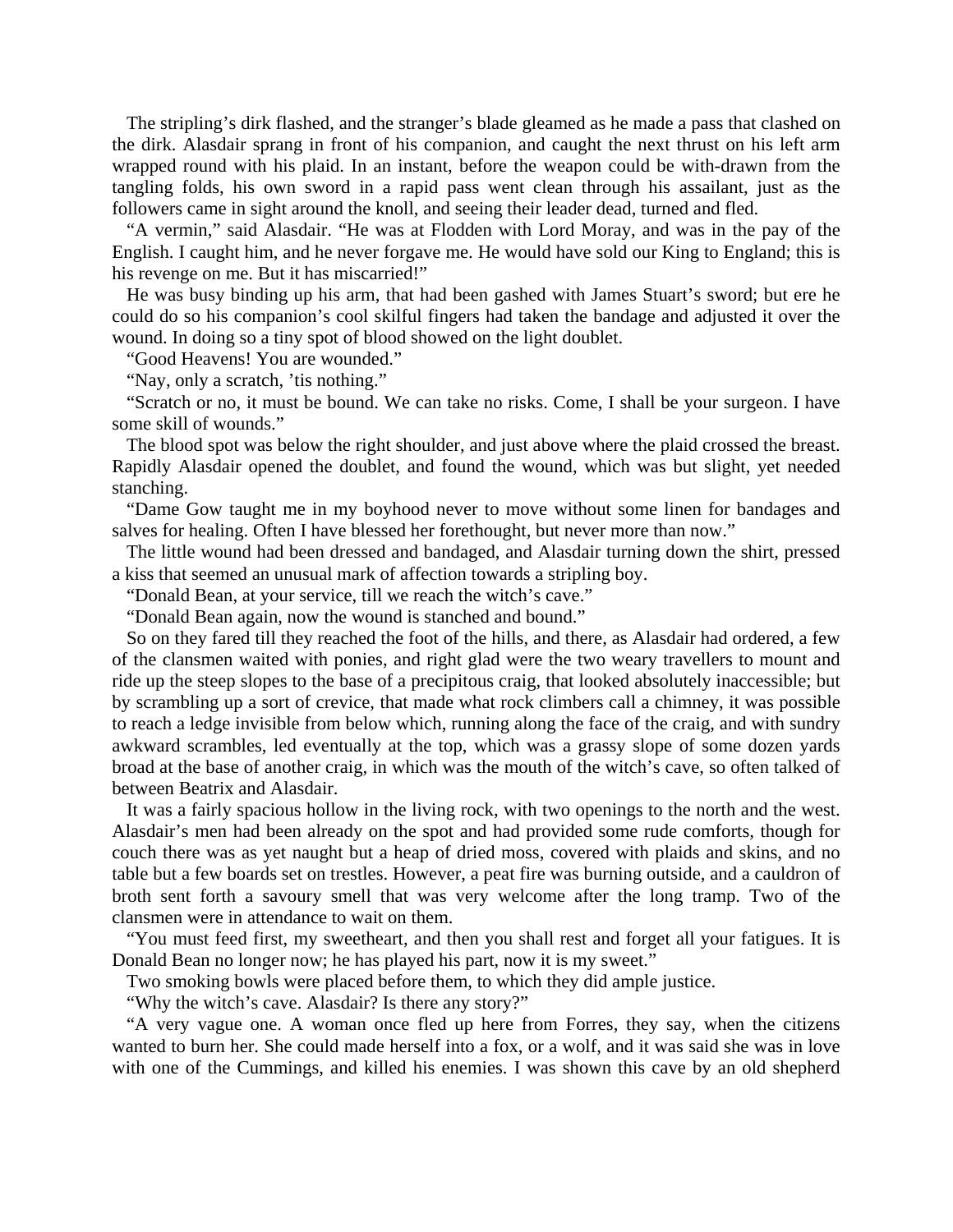when I was a boy, and dreamed then of some adventurous hiding here in time of danger. I didn't dream of hiding my sweetheart, though."

 The sun had set, and the evening was closing in as they finished their meal, and a few brilliant stars already began to spangle the pale expanse of heaven that was rapidly darkening towards the zenith.

 "Lie down and rest, my Beatrix," he said, "you are utterly safe here. I will watch, and these two brave friends are close within call, and a hundred of the clan are at the foot of the rock."

 She looked at him, at the dark circles round his eyes, at the lips that drooped in spite of himself, and the lips set with the tense will that would not give way. His hand that grasped hers was hot, and shook somewhat. He was wearied out and feverish; in pain, too, from his wound, she judged.

 "Not yet, my hero, my love. See you, the night is early yet, and I slept well last night. I am fresh as a bird. If you go to watch now you will but fall asleep, then where may we all be? You shall rest for an hour. I' heard Dame Gow say she would borrow a pony and be here e'er nightfall" (this, be it said, was a pure fiction of Beatrix' brain, but it served its turn). "She brings me a few necessaries. Now, if I am your Queen, obey my orders."

 Still holding his hand she led him to the couch, and gently pressed him down, and spread the deerskin over him, as, resting her hand on his head, she sat on the ground beside him, crooning low an old lullaby. Weariness prevailed, and in two minutes he was sound asleep.

 Beatrix rose softly, and went to the mouth of the cave, looking forth on the beauty of the gathering night, and the crowding stars momently increasing in number and brilliance, that came out over the dark, solemn shapes of the mountains, and away eastward toward the sea the first gleam of the moon now dwindled to half her full circle. Wondrous was the eerie hush of the starshine over the sleeping world, and Beatrix felt that Fate was indeed very good. The wild blood in her had waked and called, and her whole being responded. Now for the first time out in the absolute wild, alone with nature and with the man she loved, she felt as though her whole self expanded. All that was cramped and confined and artificial fell away like a garment; she could look all creation in the face with her own eyes.

 A stir within the cave roused her from her musings. By the tiny lamp that was the only light she saw that Alasdair was tossing feverishly, and moaning in evident pain. She laid a soft, cool hand on his head, stroking the brow, and replaced the wounded arm tenderly in an easier position. With a long, deep sigh of content he passed again into calm slumber. For a while she sat by him crooning gently, then went forth again to the starlight and the rising moon, but shortly another weary moaning cry caught her watchful ear, and returning to the couch she saw that a fevered movement had displaced the bandage, and the arm had broken out bleeding afresh. She knew where the salves and bandages were in his pouch, and very quickly she had them replaced, while for utter weariness he was unconscious all the time. She put her arm under his head, letting him rest against her shoulder, and watched the drawn, haggard look pass from his face, but he shivered a little from the chill of exhaustion, and the loss of blood. And all this he had done for her. But for her and the unlucky entanglements of the Leslie, he might have remained happy in his surroundings, at the head of his devoted clan. Woman-like she exaggerated everything, not realising his toughness of fibre, his joy in fight and in effort, and his overmastering devotion to herself that made the fight all seem a piece of rollicking play to him, his services to her an honour and a privilege. She only was conscious of his present weakness and weariness. No sooner did she move than he grew restless again, and so terribly cold and lifeless. She must give him of her vitality somehow, who had given so much for her.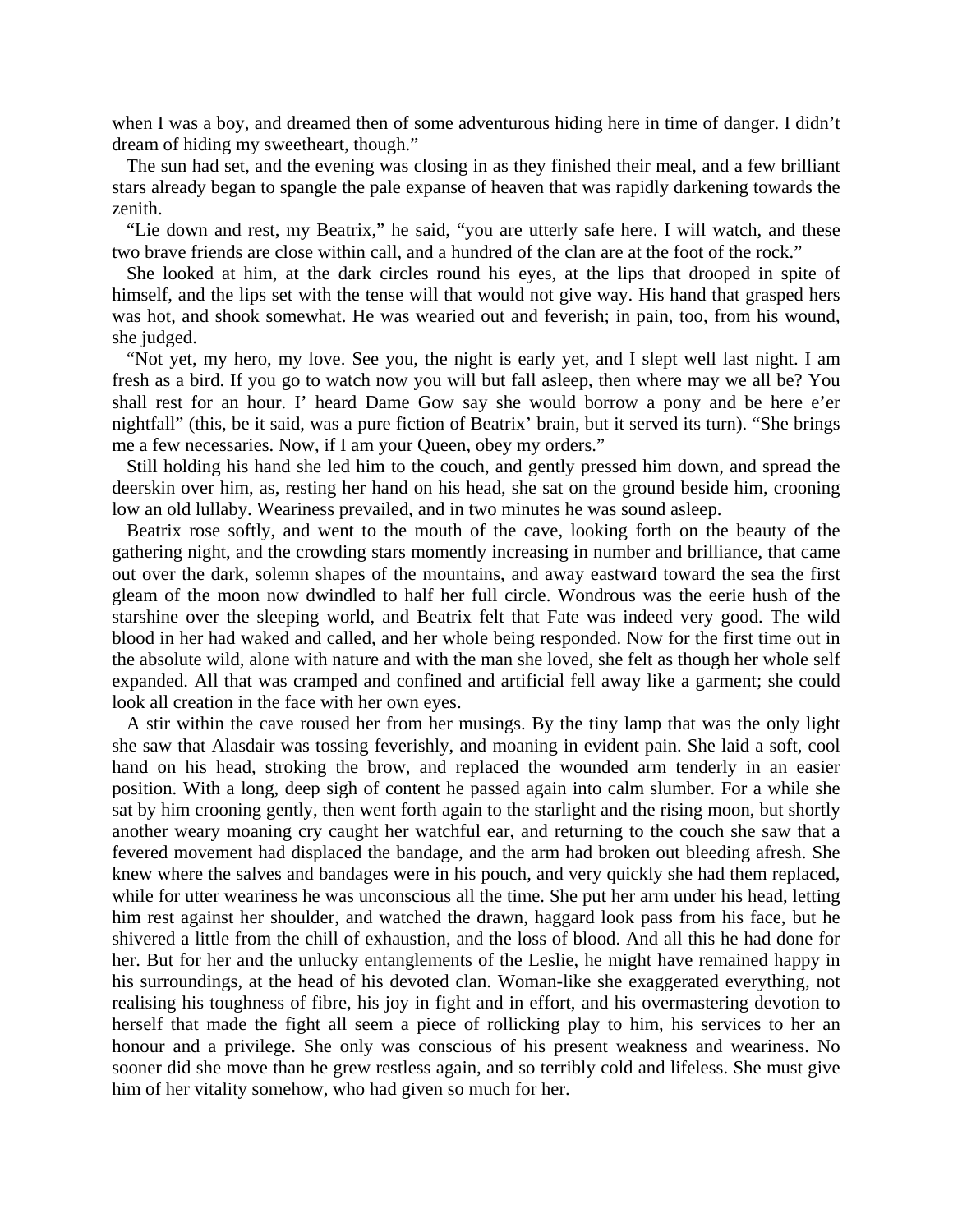Closer she crept beside him, holding him ever fast in her arms as the warmth seemed to come back to his limbs, and his breath came deep and calm and even; and Beatrix, nestling close to him beneath the deerskin rug and his own great plaid, cherished him with the vigorous warmth of her own young blood—till she too fell sound asleep.

\* \* \*

The sun was already high in the heaven when Alasdair awoke as from a dream of paradise.

 "Ah! little sweetheart, art really there? I verily thought I had taken the journey to Tir nan Oge. Nay, then, now nor Church nor Crown nor Heaven nor Hell can ever tear us asunder more."

 "But rest still," she murmured, as she nestled on his arm. "You are wounded and weary. 'Twill be days e'er you are fit to rise."

 "Ah! little one, you know not much of the grit of a Cumming. Faith! my men would disown me if a night's rest cured not such a day as yesterday. Yet God be thanked for it, since it, and your sweet solicitude, have given you to me now and for ever. Say once more, sweetheart, that you have really come to me."

 "Whom God liath joined, shall no man put asunder," she said solemnly, and with deep conviction.

He cast back the deerskin, and rose strong and vigorous as ever.

 "Now for a plunge in Nature's shower-bath—the cascade that tumbles over the rocks round the corner, then hey, for breakfast! and the dawn of our new life—our new paradise, I will rather say. Why, Mistress Gow, how won you up here?"

 "Deed, Master Alasdair, and think ye the Dame Gow is old and feeble and played out yet. I came by the same way that ye came yourselves, to take care of my bonny wean here. Now away wi' ye, Master Alasdair. Faith, I trow ye are just the same wild devil that ye ever were; there's naught will tame ye. Come away then, my bonny doo; the breakfast is a-preparing outside, and I have brought ye some apparel more suitable, and maybe more comfortable, too, than the belted plaid, well as it becomes ye. Come away."

### CHAPTER XXI

#### HOW THE CUMMINGS TOOK TO THE HILLS

It was no unfamiliar experience of the Dallas Cummings to take to the hills. Lying, as their land did, on the edge of the lowlands, where the Sheriff and the Earl of Moray were supposed to preserve order, the wild and lawless clansmen were in constant risk of being punished for some of their forays. All the same, used as they were to the hills, thought and arrangement were needed to provide for the comfort of all the families, and for security in case of attack; and Alasdair was veritably a father to his people. In all that he did, Beatrix was a most efficient helper. She it was who saw that the women and the young children and the very old were taken care of and comfortably housed. Caves and old bothies and turf shelters they had occupied before were repaired and made habitable, the men doing the rough work, while the women lighted peat fires and disposed the poor stores of household goods they had brought with them, Beatrix often helping with her own hands. To all the clansmen she was a queen, more than amply she shared in their devotion to their chief; her beauty, her pluck and endurance, above all her obvious and proudly acknowledged love for the chief, appealed irresistibly to the romantic imagination of the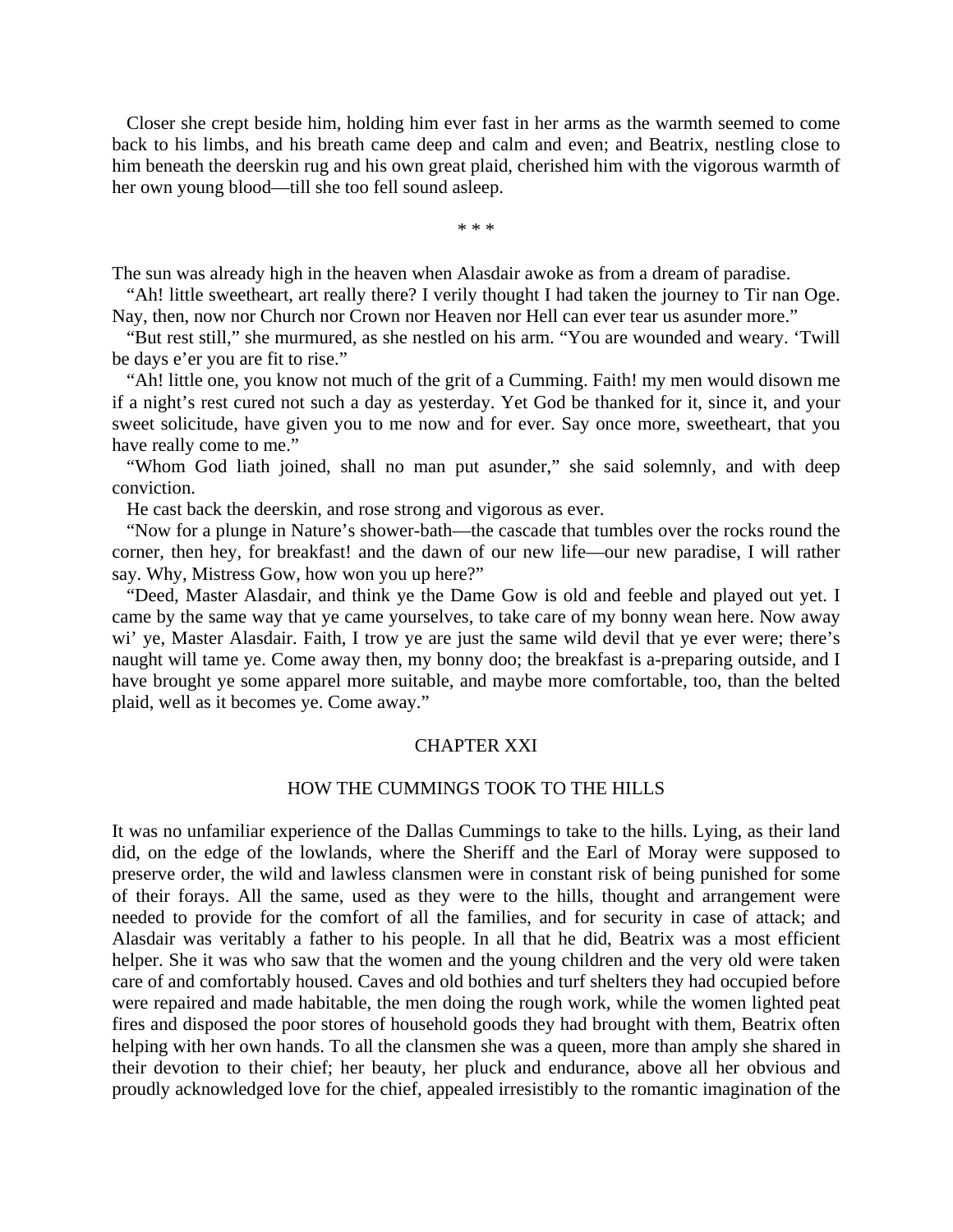wild half-savage Sons of the mountains. To herself, it was almost as though her soul had passed into a new body altogether—the old life at Blervie Tower seemed so far away and dreamlike that it was scarcely credible that it should have been her own, rather it looked, whenever she thought of it at all, which was seldom, like the faint memory of some romance she had read but heeded very little. The wild hills and the wild clan, their joys and their dangers, their hopes and fears, were now her life. Since that night when the sudden fear had smitten her heart that Alasdair, her king, her love, was dying, and dying for her sake, and she had crept in under the deerskin to give him the vitality and warmth of her own sweet body, and had wakened in his arms to dreams of joy, she had been a part of him; her separate identity appeared a foolish fiction. The wild blood had awakened in her and called to the wild life of the moors and the mountains, till it seemed to her as if she could never really have lived any other life. The clan and all their traditions and customs were familiarly part of herself, and the lowland civilised life a dream.

 There was always much to do, and both Beatrix and Alasdair found the day barely long enough. The disposition of the clansmen had to be arranged with care and forethought, for there were enemies on all sides; scouts and watchers had to be continually on the look out, a system of signals and calls different from those used down in their own glen had to be devised, their food had to be provided for. The herd of cattle driven in by Watty o' the Romach from the little Earl of Moray fed securely at the foot of the cliffs below the witch's cave, but these would only last a short while, it was but a small herd—others must be driven up. The lochs and streams yielded a plentiful supply of fish, and Beatrix could grill a dainty dish of loch trout for breakfast.

 The moors also were full of game, and a fine fat stag gave variety to their bill of fare, to say nothing of the mountain hares, moorfowl, and grouse; and sacks of meal from the low-lying farms provided materials for bannocks. At last she had come to her own. Every detail of the life of the hills was a keen joy. The feel of the Cumming tartan folded over her breast was a delight, and the little knot of ribbon that tied her crisp short curls. She loved the dances on the heather to the skin of the pipes, and listened with a glow of pride to the stories of clan fights and of raids on the lowlands.

 When memories of the old life did come back, and its pictures were vividly contrasted with the present, they served but to deepen her happiness. It came about in this way. Alasdair had been leading a foray against some farmers of the town of Forres who had plundered outlying cottages of the clan, and Beatrix ran down the hill below the cliffs to meet him on his return, for this time she had not gone with him, as there was a sick woman to be made comfortable. Alasdair was in great delight, the foray had been wholly successful. They had not only levied the usual contribution paid for protection given by the clan which had fallen into arrear, but had taken beasts and meal sacks and other matters in retribution for plundering, "to teach these rascal farmers," as Alasdair said, "not to interfere rashly with the Clan Cumming." One of the clansmen had brought a big bunch of white heather for Beatrix, another a plume of the soft and downy feathers under the wing of an eagle.

 "Sweetheart," said Alasdair after the first greetings, "I have a message from Uncle Eochain. He hath always been in touch with the clan, and you know well how they have always adored him. So hath he heard of our taking to the hills, and of your safety, but both he and Sir Wilfred crave further news, and he thinks that you, too, would fain hear how it fares with them. To this end then have I sent trusty men of the clan to fetch up Master Simon Tulloch, who shall bring us all the news, and take our news and our greeting back to Blervie Tower."

 "How good you are to me, Alasdair; but in truth since we have been here I have hardly cast a thought back on Blervie. Am I a very ungrateful wretch? Of course I love to hear that they are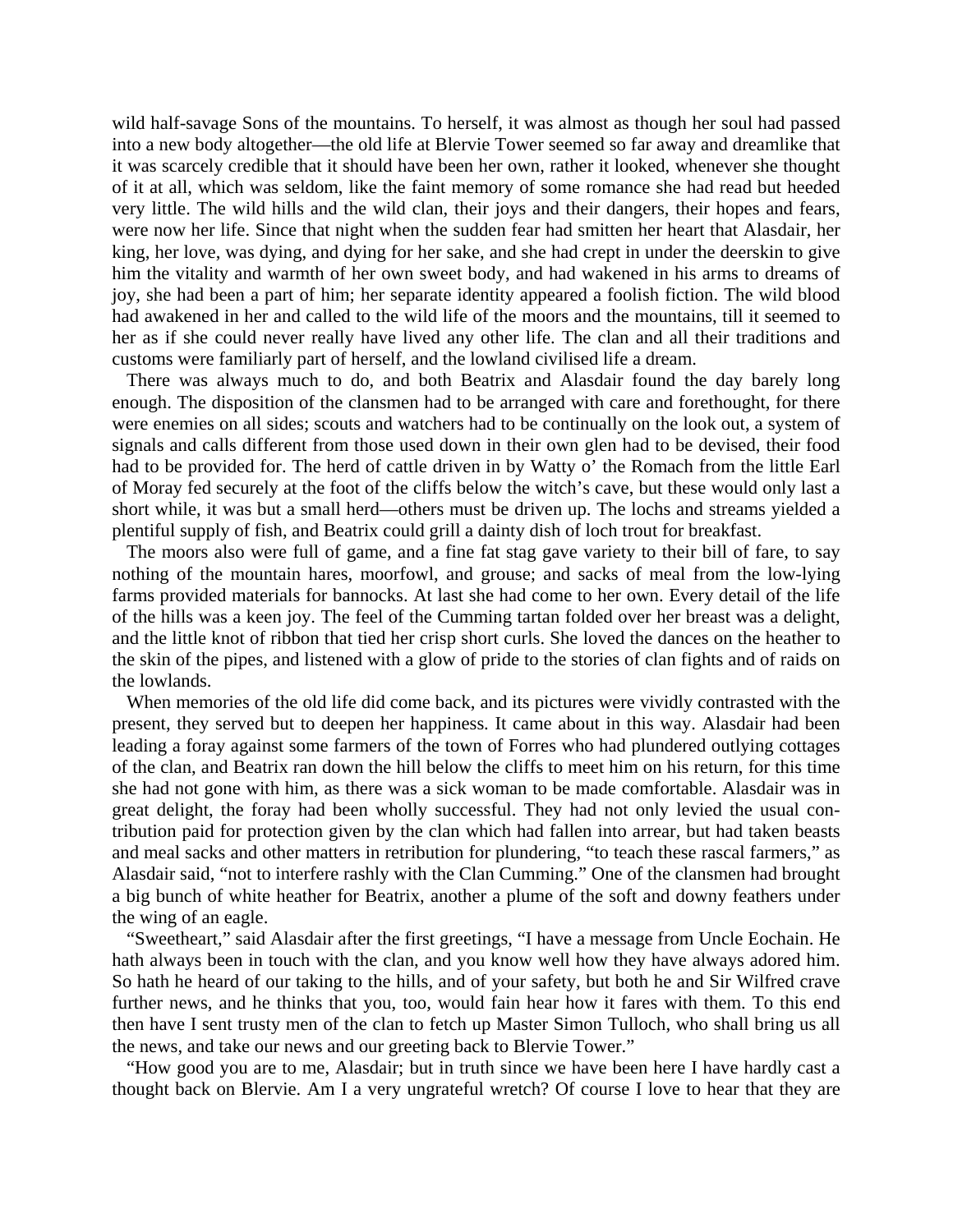well, but beyond that my life is here with the clan. But tell me, Alasdair, can Master Simon come in safety? I would not that any harm should chance to the dear old man."

 "No harm can come possibly, sweetheart. My men will bring him round by Rafford, and through the hollow way where there are ponies waiting, so he shall ride up the steep part; and now that we have the windlass over the cliff we can draw him up into the witch's cave, and entertain him in a manner worthy of the Clan Cumming, and send him home with a wallet full of wonders to recount. The scouts tell me that a troop of the Earl of Moray's horse are encamped in our glen, somewhere betwixt the Black Burn and the Kellas, and the Bishop's men gallop through frequently, and your Lord of Leslie divides his time between riding up and down with his company of spears, and much cursing and blasphemy, and in the intervals drinking in Master Urquhart's house in Forres. He still lodgeth at the Abbey, where, as I gather, they are heartily sick of him, but dare not send him away.

 "How chances it, I wonder," she said, "that such a man as he, who hath neither religion nor common decency, should be in high favour with the Church?"

 "Know you not, sweet, that he hath an uncle a cardinal, who did much to procure the election of the present Pope, and who may himself be Pope one day. Rome is ruled by Cardinal Leslie. Furthermore, his mother was a Bothwell, and James Hepburn, Bishop of Moray, hath ever held that blood is thicker than water. The Abbot of Kinloss dare not cross Norman Leslie. But for these small matters he would have been excommunicated long since."

 "He ought to have been excommunicated ages ago. But come up now and rest, dear one; you must be sore weary. I would I could have ridden with you. Poor old Marsaly is quite comfortable now. I made broth for her, and kept up the fire; the niece is with her now, so she'll do well."

"You are an angel, my Beatrix."

 "Not a bit of it, Alasdair; a very unworthy daughter of the clan, I fear me. Nothing I can do is enough, after all the goodness of the clan to me. And I sorely wanted to be with you to-day. I believe I love a fight as much as any of you, Alasdair. I would give something to meet Master Urquhart again, and see how he liked the prick in the shoulder I gave him. It was worth a king's ransom to see him turn tail and run."

 Alasdair put his arm tenderly round her, and together they walked up to the foot of the craigs, whence they climbed the rift to the witch's cave, now rendered much more habitable than it had been at first; for various packs of Jew merchants had been raided to supply stuffs and curtains, and even rude couches, and the primitive carpentry of the clansmen had provided shelters against the wind at the openings. Alasdair threw himself on a couch, and was asleep almost instantly, while Beatrix watched by his head alert for the faintest sound.

 As she watched memory and fancy were busy. The sudden mention of Simon Tulloch had revived the fading pictures of Blervie and the old life. She remembered how Simon had come to her aid when her father had been so mysteriously attacked, and then carried off. How it had all happened was still a mystery to her. She remembered now the speculations as to possibilities of witchcraft, and the power of the Church in dealing with such matters, their visit to the Chanter's house, and her first sight of Father Ambrose in the Chanter's garden. What had become of the monk now, she wondered, and why was his personality still such a potent spell to move her? Whenever she thought of the scene by the old sundial, when the Father passed by with his soldierly stride, she seemed again to be conscious of those hidden eyes of which she had often dreamed, and to wonder what the face was like that she had never seen. How odd Cecily had been, too, that day. Of all the images in that old life she desired Cecily—the strange, weird girl, with the white face and midnight hair, had never seemed quite to belong to the decorous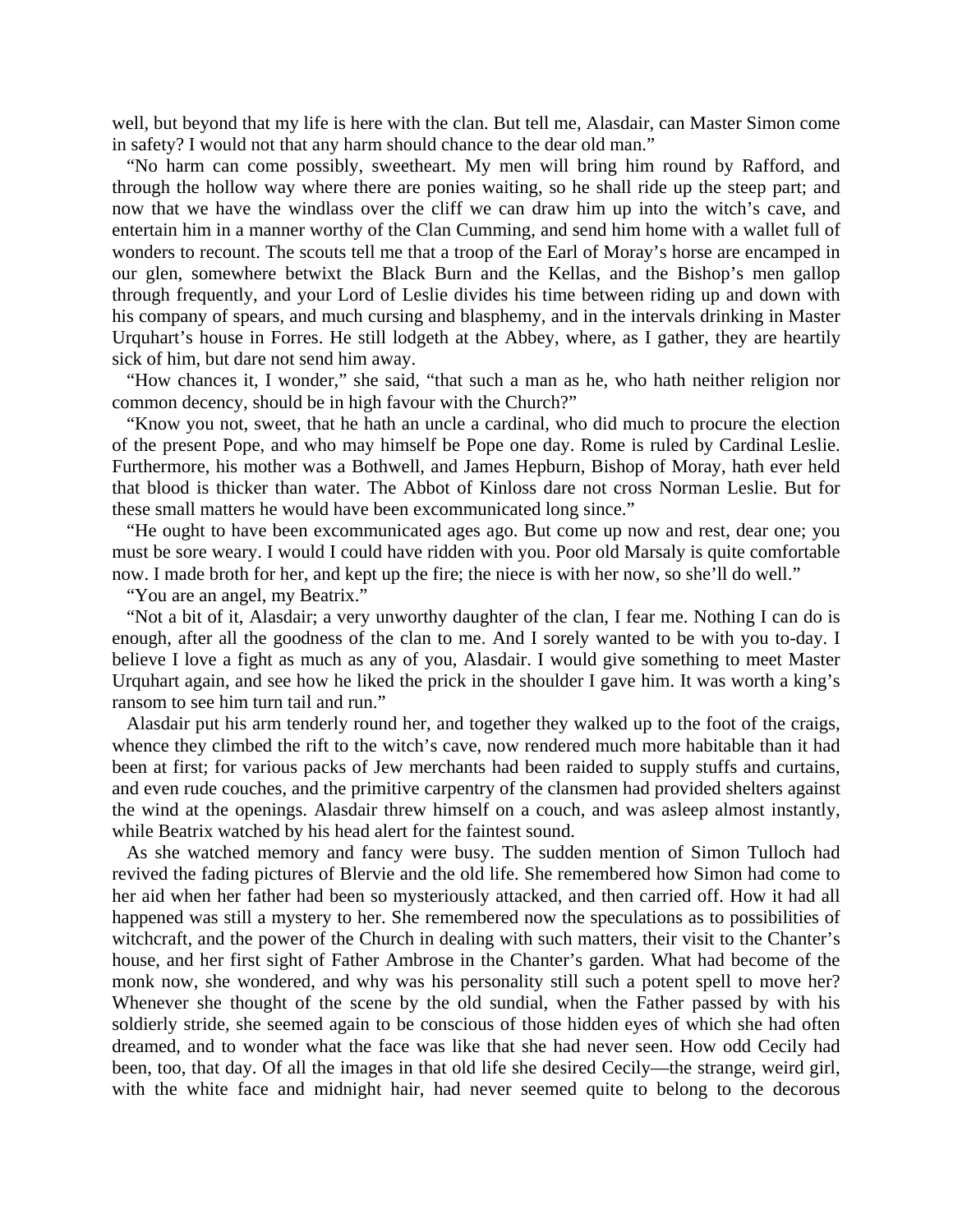conventional life of Blervie. Perhaps that was the reason of her romantic devotion to her friend. Perhaps it was just because Cecily seemed not to belong there that she missed her now. Cecily had disappeared before the ceremony of exorcism took place; Beatrix' dreams now strangely mixed Cecily with Leslie's hunting of herself. Then her mind pictured her escape, her finding of her father, Cecily's return, and then her meeting with Alasdair. *Then she knew*. All her life she had been a squirrel in a cage, a very comfortable cage certainly, wadded and lined with wool, warm and protected, plenty of nuts, and a delicate wheel to exercise in, along the familiar conventional track, but then there came a touch,—the door of the cage was open—she had peeped out half timidly—sniffed the open air—then the sudden rush of spearmen to take her and force her to the arms of her husband was the final push—the little squirrel that had stood hesitating by the cage door was emptied out unceremoniously on to the moss and the tree trunks—and was free.

 Free! What mattered it that there was but a cave to sleep in, and that the wind blew shrewdly sometimes across the hills, the food might be scarce, and the softnesses of life unknown? It was life, it was freedom; the little, wild red thing had found her mate, and no more could return to the conventional bars, and the routine of the dull old wheel. She looked at Alasdair, and her heart swelled with pride in his strength and manhood as she thought of all the joys and labours they shared, how she had donned the belted plaid of the Cumming tartan, and marched by his side with the eagle plume in her bonnet, on a foray to drive in some cattle—or in light armour had ridden with him on the hardy little hill ponies when they were bound on some more distant expedition, or in her own robes, the queen and darling of the clan, she had gone among them like an angel of light, helping, nursing, comforting the worn and weary. Glorious! But what would Father Ambrose think of it? The thought would force itself 'on her mind. Somehow she felt he would not condemn.

 Then came the long cry over the moors, and gently she laid her hand on Alasdair's head. It was the call of the clan announcing an arrival in peace and friendship. The men escorting Simon Tulloch had arrived at the foot of the craigs. Alasdair sprang up, the arras hung over the mouth of the cave was thrown back, the rope lowered by the windlass which they had rigged up to facilitate their own access to their stronghold, and in very short space the old man stumped into the cave with a low reverence to Beatrix and to the chief.

 "God save your Ladyship!" he said. "Father! *pax vobiscum*. Pardon me, my tongue tripped over the rules of the Abbey. I should say—greeting to the chief."

 Alasdair, standing behind Beatrix, had flashed a glance on him with a gesture commanding silence. But Beatrix had caught the first words, and instantly pictures rushed on her brain resolving long pent up and half-formed queries. The form of greeting she had so often heard addressed to monks of the Abbey brought up the Laigh of Moray and her very last ride down into the level lands when they went to the Chanter's house of Windyhills. That was where she had heard that greeting last—and addressed to She felt again the hidden eyes that so persistently haunted her, saw again the tall, soldierly form of him who had fought at Flodden, who had walked by her side through the terrors of the haunted wood at Callifer, who had stood with Eochain, one on each side of her, when she found her father again. Then the picture of her meeting with Alasdair, and how he seemed as an old friend, though she met him for the first time. Could monks come out as Master Luther had said? The thought rushed through her with the thrill of a great joy; yet she gave no outward sign, and greeted Master Tulloch calmly as though his tongue had made no slip.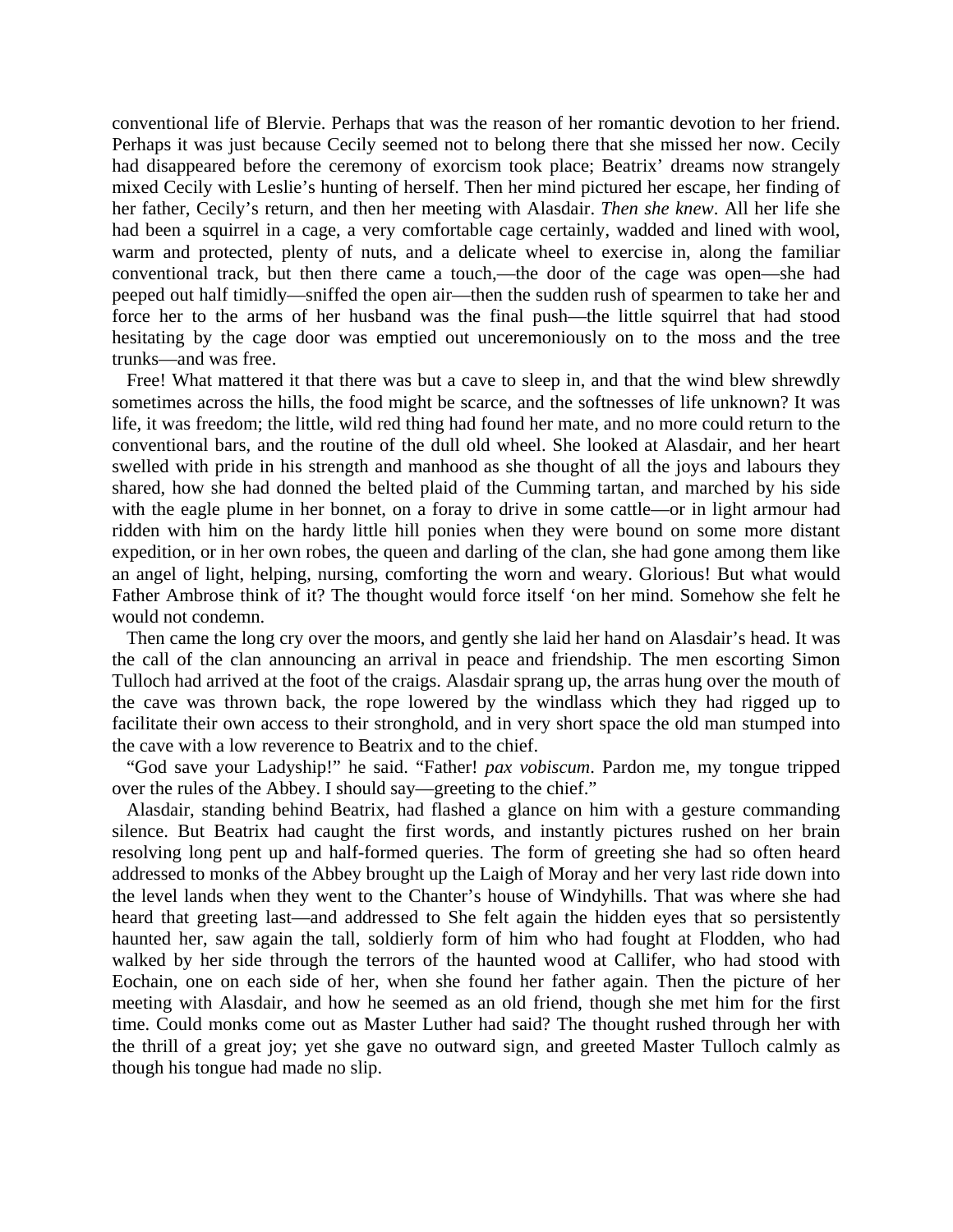"Welcome, Master Simon," she said, "you find us here taken to the hills like robbers, as they say, but in fair comfort. And I bid you tell my father that though his intent (planned all for my good, as I well know, yet mistaken, as I know also), and all the powers of the Church behind, would make a Leslie of me, yet by my own choice I am and will remain a Cumming, and the clan hath received me with kindness and honour far beyond my dessert. Yet entreat for me my father's forgiveness, if I seem to have gone against his wishes."

 "And indeed, my lady, no forgiveness need be asked, for ever hath it been Sir Wilfred's chief desire that ye should be free from that brute and blackguard Leslie of the Glen, and well I wot both he and Master Eochain Beag will rejoice that ye have found a shelter among the Clan Cumming, for indeed ye could not in safety return to the Tower of Blervie, nor do I think ye can with safety bide much longer here."

"What mean you, Master Simon?"

 "Marry! this it is, that you shall not defy the Holy Church with impunity, and this is precisely what ye have set out to do, and the Cardinal Legate is most justly incensed, and hath called on the forces of both Church and State, the Bishop, and the Sheriff, and the Earl of Moray, and others beside. And furthermore hath made agreements with sundry of your hereditary foes among the clans to harry and destroy the Cummings of Dallas until the Lady Beatrix be given up. I hear that several families of the MacIntoshes, with their following, are already burning the heather for a raid on the Cummings."

 "This chimes well with a message I have but now received," said Alasdair, "a cordial proposal for an alliance and an offer of hospitality from the Laird of Grant. As ye may perhaps know, my mother was his sister, and he enjoyeth now a large share of the old Cumming lands brought to his family a hundred years ago or more, when Sir John, the Sheriff of Inverness, married Bigla Cumming of Glencharnie. He is a powerful chief, and is high in favour at Court, and bears small love to the MacIntoshes. He offers me for the sake of our kinship and the old alliance of our families and for common protection against thieves (whereby, as I think, he signifies MacIntoshes), that we should occupy some of our old lands in Badenoch, with the Castle of Lochindorbh, which is not even yet wholly dismantled. As ye may know, 'tis but a short distance from Freuchie, and his son, my cousin James, whom they call Shemishnan-Creach, the boldest and strongest captain living, adds a message bidding us welcome, and guaranteeing our peaceable possession of the lands till we may return to our own. I pray you, Master Simon, tell this news to my Uncle Eochain, for I think it will greatly please him."

 "That truly will I, and I know it will greatly please Master Eochain, for often hath he said there should be an alliance between the Cummings and the Grants of Freuchie, and even himself thought of journeying down to try and bring it about."

 "He shall come and visit us at Lochindorbh. But. now I pray you, Master Simon, tell us more of the affairs of Blervie and Callifer, and of our friends there."

 "What I have told ye cometh from the Abbey, which, as well ye know, is the centre of all the gossip of the Laigh."

 "Nay, man, what should I know of your Abbey; get on with thy tale," said Alasdair, impatiently.

 Beatrix smiled. His secret was no secret to her now. "I crave pardon! An old man will forget at times. This missive is from Master Eochain Beag."

 Alasdair took it and read eagerly. The fantastic script of the old man, as though he were trying to draw serpents, was a little modified, but it was still quaint. It ran thus—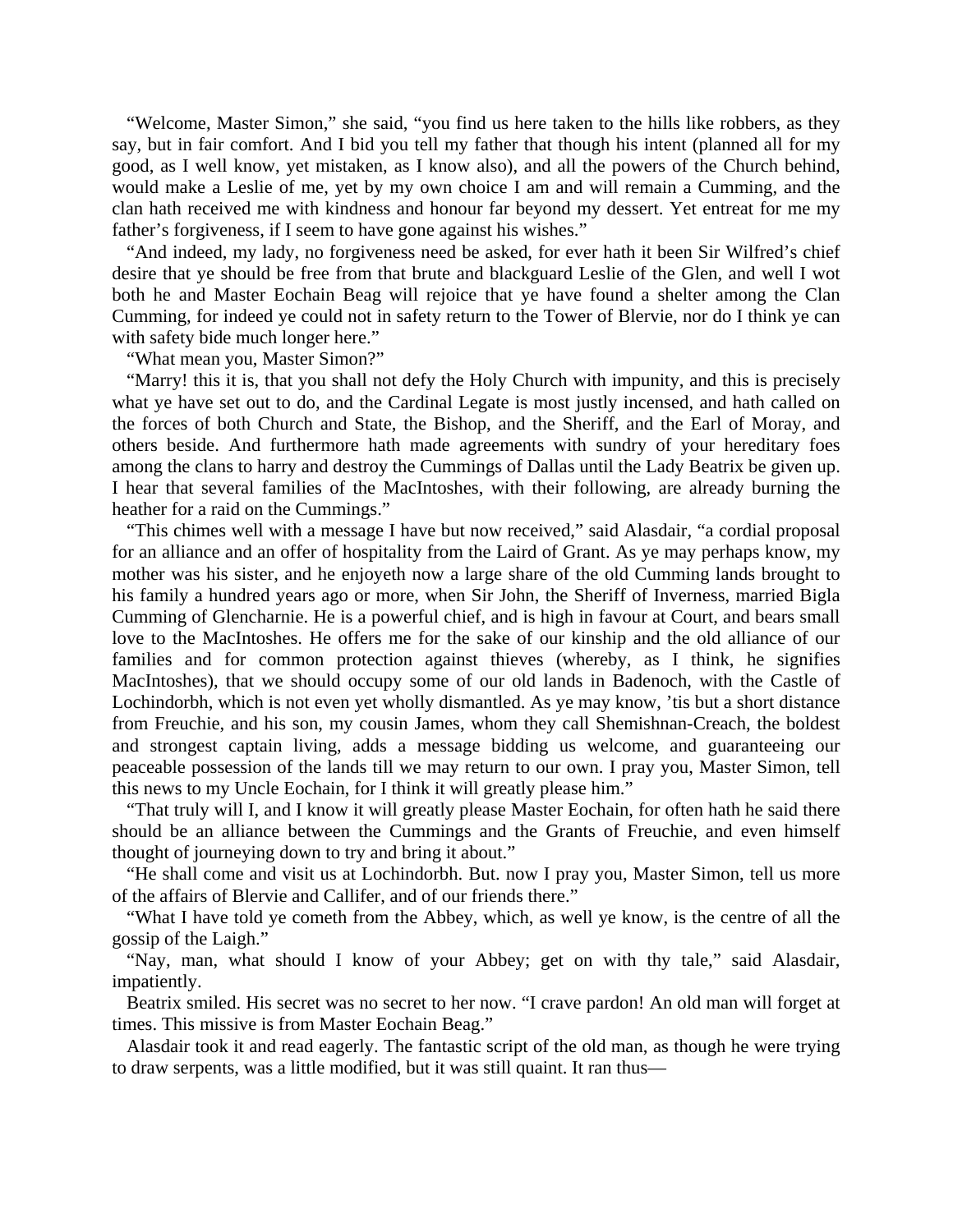"Dear Nephew,—With much joy I learn that thou hast changed thy habit, and now livest as befits a Cumming. Ere long I hope to visit thee. I rejoice further that the clan have given hospitality and protection to the daughter of my old and true friend, Wilfred Dunbar. I know how thou, nephew, hast loved her, and I know no other lady whom I would more gladly see taken into our clan. Sir Wilfred is now wholly recovered, and would return to his own house of Blervie were it safe for him to do so. But as thou knowest, the times are troublous. Mistress Cecily Ross still abides with us, and is most sedulous in caring for the comfort and welfare of two old men. She is gentle and saintly. But for three days, when the moon was but little past her full, I verily thought that Elspet Simpson must, in spite of me, rejoin Sir Norman Leslie. I conquered, but it was after a hard struggle. Greatly I fear for the future. Yet I am told that Sir Norman must very shortly return to his own house of the Glen, and postpone for this season his vengeance on the MacIntoshes. He sought two things—to punish them, and to capture the Lady Beatrix, who is now by God's grace under thy protection. He hath accomplished neither, but hath drunk himself into wild savagery in Forres, and honest men had best stand clear of him. Adieu, my good nephew, from your loving

# "UNCLE EOCHAIN."

 "Carry my duty to my revered uncle," said Alasdair to Simon, "and say to him that in Lochindorbh I shall expect to welcome him, and shall look to his aid and experience in ruling the clan, and there my lady and I will entertain him royally, being, as he is of right, the chief, though he refused to take it, and I trust he will bring with him Mistress Cecily Ross."

 "Yea, entreat him," said Beatrix, "that he brings my dear Cecily with him, and say to her that my spirit pines for her. Convey also my loving greetings to my father, and tell him of my welfare. Soon I trust he may be able to return to his own home at Blervie."

 "That, my lady, may well be soon, for if, as I hear is likely, Sir Norman Leslie taketh his departure, there will be no more occasion for all these wild men-at-arms who have so troubled our peaceful land of late, and if your ladyship is away in Badenoch there will be no searching for you in the Laigh of Moray, for all which things we may give thanks to the God of all good."

 "Aye, Master Tulloch, ye may well give thanks that I shall be removed from troubling the fair land. Methinks I have ever been far more of the wild hawk than the domestic dove, but I have striven to conceal it. Farewell, Master Tulloch, ye have been more than good to me in the past, and when these troubles are gone, as ere long they will be, I shall hope to see you often, and that the clan may profit by your skill and your ministrations when there are broken heads among us. I fear that will be as long as there is a Cumming left alive."

 She gave a merry glance at Alasdair as she spoke, and Master Tulloch with a low salutation took his leave and was lowered to the foot of the cliffs, and once more taken in charge by his guides to be conducted back to the Laigh, and to his work at the Abbey of Kinloss.

Beatrix leaned back on the great pile of cushions, looking somewhat quizzically at Alasdair.

 "Have I found you out, my hero, surprised your secret. Who could ever have deemed that those great limbs had been hidden under a monk's frock? This is better than Kinloss, I trow."

 Alasdair looked gloomy and perturbed. This was the moment that he had dreaded for long. The revelation that he had continually put off.

 "Can you ever forgive me, Beatrix! I had hoped I had left the old life entirely behind me, and that I might begin again."

"Forgive, Alasdair! Nay, what is there to forgive?"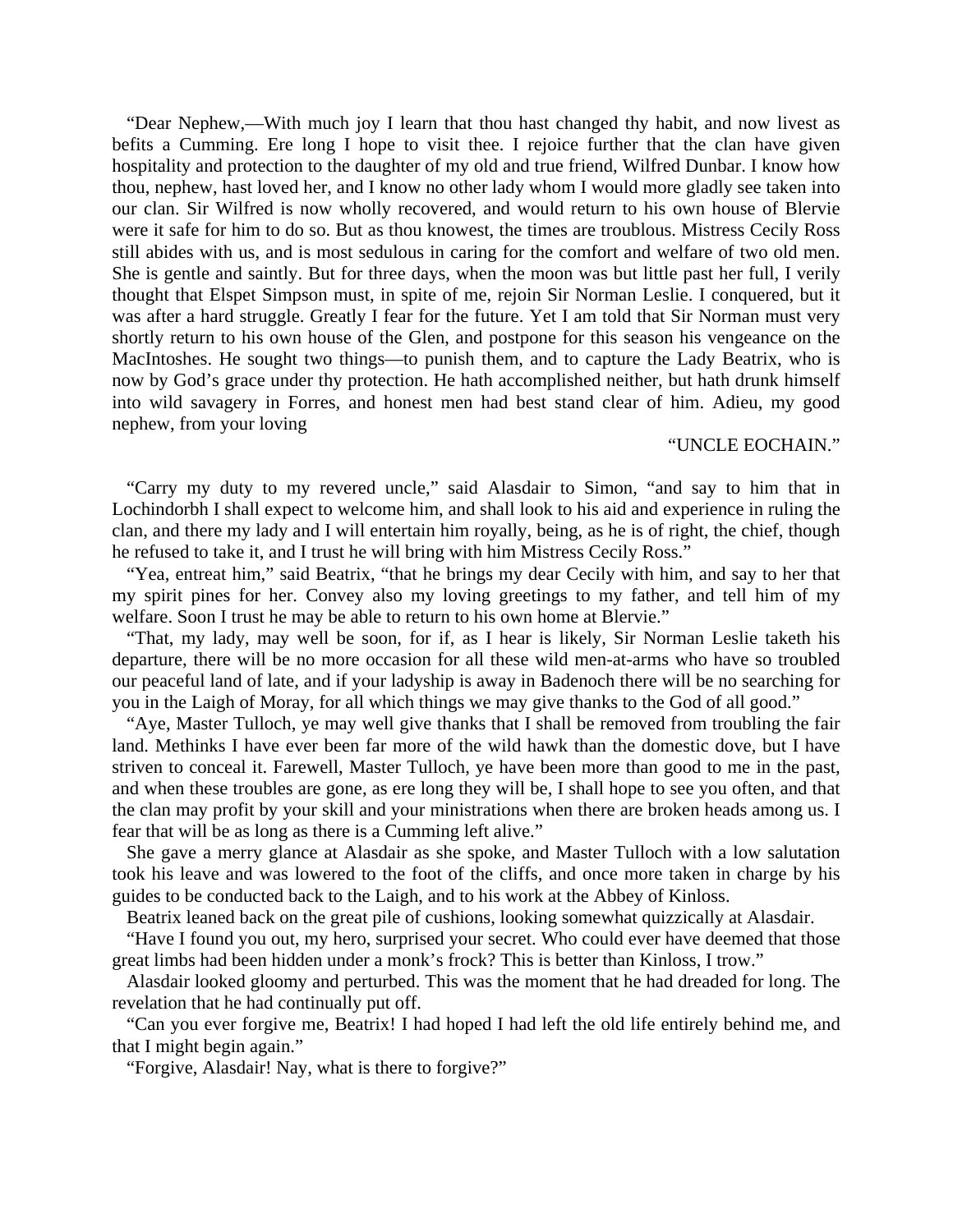I have done you a grievous wrong, Beatrix. You know now that I am, or rather that I was, Father Ambrose of Kinloss, through the slip of that old man's tongue. Can you love any longer one who has broken his vows

 "How can you speak of a wrong, Alasdair. I am a daughter of the clan now, and I know its stories. Do we not both love the memory of your sainted mother, though you never knew her, any more than I did."

 "But that was different. My dear mother would have been married had she lived. I often have words with my father. As you know, we agree not over well, but he is a true, loyal man, better by far than I. Beatrix, do you realise that there is not a priest in all Scotland, or in Europe maybe, who would dare join our hands."

 "And you think I care, Alasdair! I heed the mumbling of priests as little as any Cumming in Badenoch. The Leslie, who calls himself my husband, and his precious Cardinal uncle, may frighten all the priests in Christendom, but that doesn't alter matters. Do you know, Alasdair, my father taught me many things women do not know usually, and a little bit of law among them, and I know that in this realm of Scotland, at any rate, it is the consent that makes the marriage, and nothing else is needed."

 "*Consensus facit connubium*. Yes, you are right there, Beatrix, and a learned clerk in Padua expounded to me once that the Sacrament of the Eucharist was administered only by a priest, the Sacrament of Baptism by any one, priest or layman, or woman it may be, but the Sacrament of Marriage was self-administered by the parties to themselves and each other, in the exchange of consent. The priest merely gave the blessing of the Church, and the witnesses were merely for proof, but neither were really necessary."

 "Then are you and I our own priests, Alasdair. That is what Uncle Eochain would say, and no need to heed Pope or Cardinal."

Her exultant delight was ringing through her voice, but Alasdair's face gathered gloom again.

 "You are sweet and true, my Beatrix; nevertheless I know I have done you a grievous wrong. For consider only—in the eyes of the Church, that you and I both believe in, and belong to, I am a monk under the solemnest vows, and you a married woman, our coupling can be nothing but the deadliest sin."

 "I pray you understand, Alasdair, how little 1 heed' all this. To me it is nothing but a light wind blowing over the brae, hardly enough to lift my hair. The one real thing I know—you are my mate—until you weary of me, and then I will go seek the rest of the clan who have crossed over the dark valley, and wait for you there. But now—at times I fear that something terrible must be impending. I am too happy. You and I have both sworn vows. Oh, yes! I know; but Master Luther hath shown us how wicked such vows are, and how right it is to break wicked vows taken in ignorance."

 "I heed not Master Luther, Beatrix, a heretic, excommunicate and condemned. I must needs believe the Church, and the Church says that for broken vows such as ours the end is Hell. Yet truly for myself I say, if Hell be the price for winning you, it is well worth it. Right gladly now would I go down to the pit chanting God's praises, if I but knew that your sweet soul passed upwards to His glory."

"Yea so, and no otherwise, think I of you, Alasdair, my lord and my love. So banish now those dark, gloomy looks, and if the Church refuse her blessing, the blame must rest with Cardinal Leslie, and with those who bind burdens impossible to be borne and lay them on the shoulders of men. Now, come! tell me all about that wonderful Lochindorbh, which is to be our home for the present, as it seems."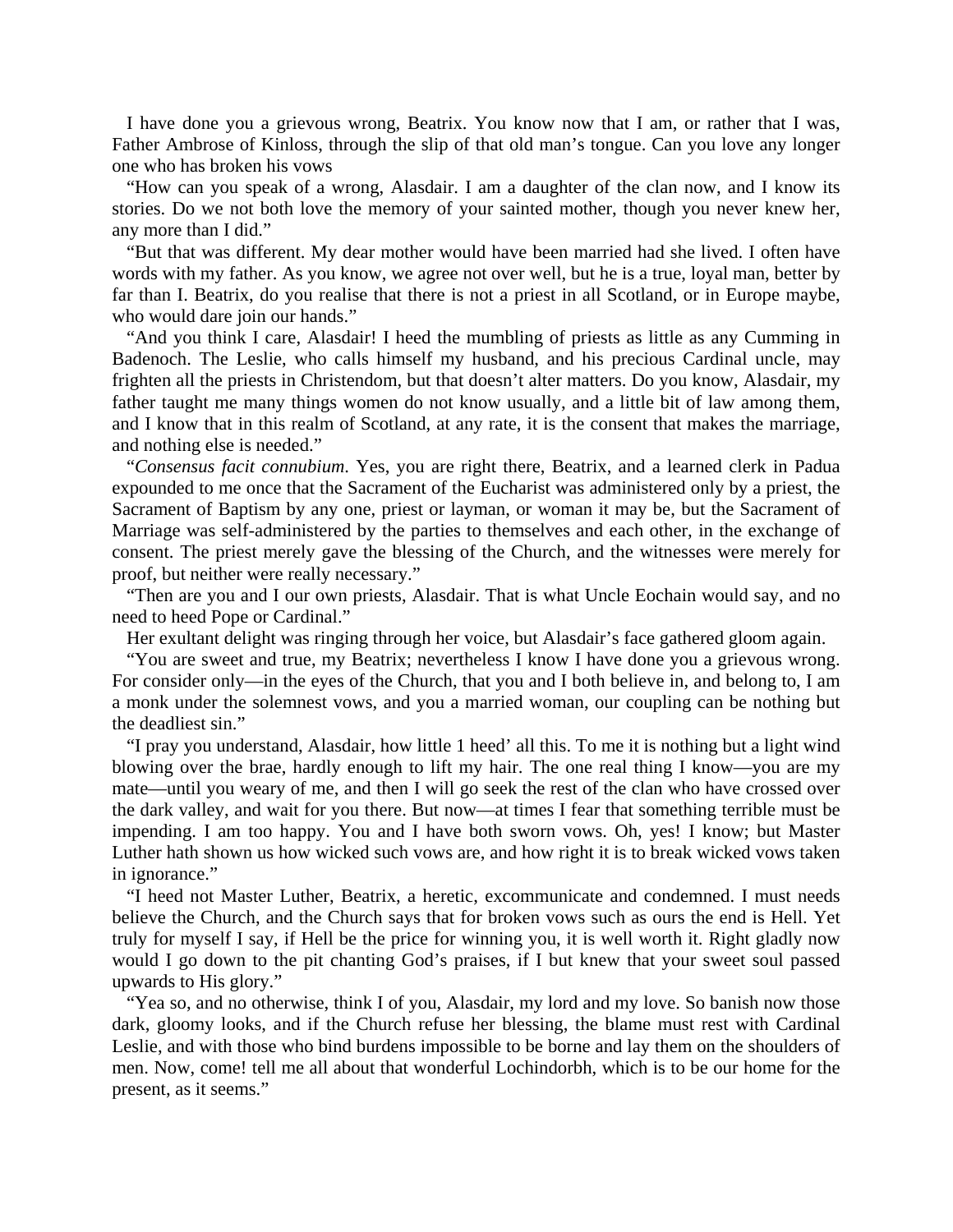Alasdair leant back on the cushions with a long sigh of profound satisfaction. The discovery which he had dreaded, and which he thought was to blow all his dreams of happiness into the air, had come and passed; and lo! he and his sweetheart were more than ever one. No secrets were between them now, and no more doubt could ever enter."

 "Lochindorbh," he said, "the old home of our race, you will love every stone of it, sweetheart. An old castle—so old no man knows when it was built. It stands in the middle of a Loch, and the walls rise straight from the water. All the armies of England and Scotland could not get into it. The Danes besieged it a thousand years ago or so, and couldn't get in, and both sides were wearied out, and then the Cumming's daughter fell in love with the Dane king's son, and they eloped together, just when the chief and the King had agreed to make peace and marry their balms together. And so the Cumming chief pursued them, and overtook them by the Findhorn banks, but the lovers thought he had come to part, them, and the young Dane pricked the sides of the horse they rode, and he reared and jumped, but fell short, and sank in the river, that was in full spate at the time. They lie at Glenferness, under the Lovers' Cairn. Edward the First of England, and his grandson after him, besieged Lochindorbh, but the English only took it at last by treachery. That is another love story."

 "Tell it me, Alasdair," she was nestling close to his side, and her squirrel-coloured head lay on his shoulder, where, as he was used to say, it belonged. "We shall make another love story ourselves to haunt those old walls, and perhaps some day another lover will tell it to his lady, and will wonder if any loved in the old time as well as they two will be loving then."

 He turned and kissed her parted lips, a long indrawn kiss, that never could be quite satisfied, and went on with his story.

 "It was the wife of the Cumming this time. She fell in love with a handsome officer in Edward's own guard. He swam the loch at first to talk to her below her window, and afterwards he came in a boat. At last they say she managed to get the key of the postern gate, and gave it to him that he might come into the castle by night unknown, and they fled together, but not before he had given the key to a comrade, who admitted the enemy privily by night, and that was the way that Lochindorbh was finally taken, and Cochrane who built our own castle, of Dallas was engaged to dismantle it, but there is still enough of it left to give us good shelter."

 "I think we do not need much room, Alasdair, we are never very far apart, about enough for one fat man." They both laughed merrily. "And was that how your people lost Lochindorbh?"

 "In a way I suppose it was. The castle was deserted after that, and the Earl of Moray held some of our lands as the King's Lieutenant, but some still remained in our possession, and Bigla was the last heiress of them all. The Earl wanted badly to get hold of her lands, and promised her in exchange all the lands she could see from a certain point. She rode to meet him there, and one of her followers carried the title deeds, but with instructions, if she were not satisfied with the Earl's good faith, she was to wave a red handkerchief, and the man who carried the title deeds was to ride for his life to Freuchie and deposit them there. The Earl, in fact, met her in a dense wood from which she could see but a few yards, so the red handkerchief was waved and the deeds were carried safe to Freuchie. Bigla afterwards married Sir John Grant, the Sheriff of Inverness, and so the Cumming lands, and Freuchie itself, passed to her son, and have been in the hands of the Grants ever since. That was a hundred years ago, but the Grants of Freuchie are proud of their Cumming descent, and they are especially good to me, because my mother was one of them!"

 "I shall love them all for your sake. They are kinsmen of mine, too. There have been many Dunbar-Grant marriages, you know. Is not Sir John, the present Laird, called the Bard?"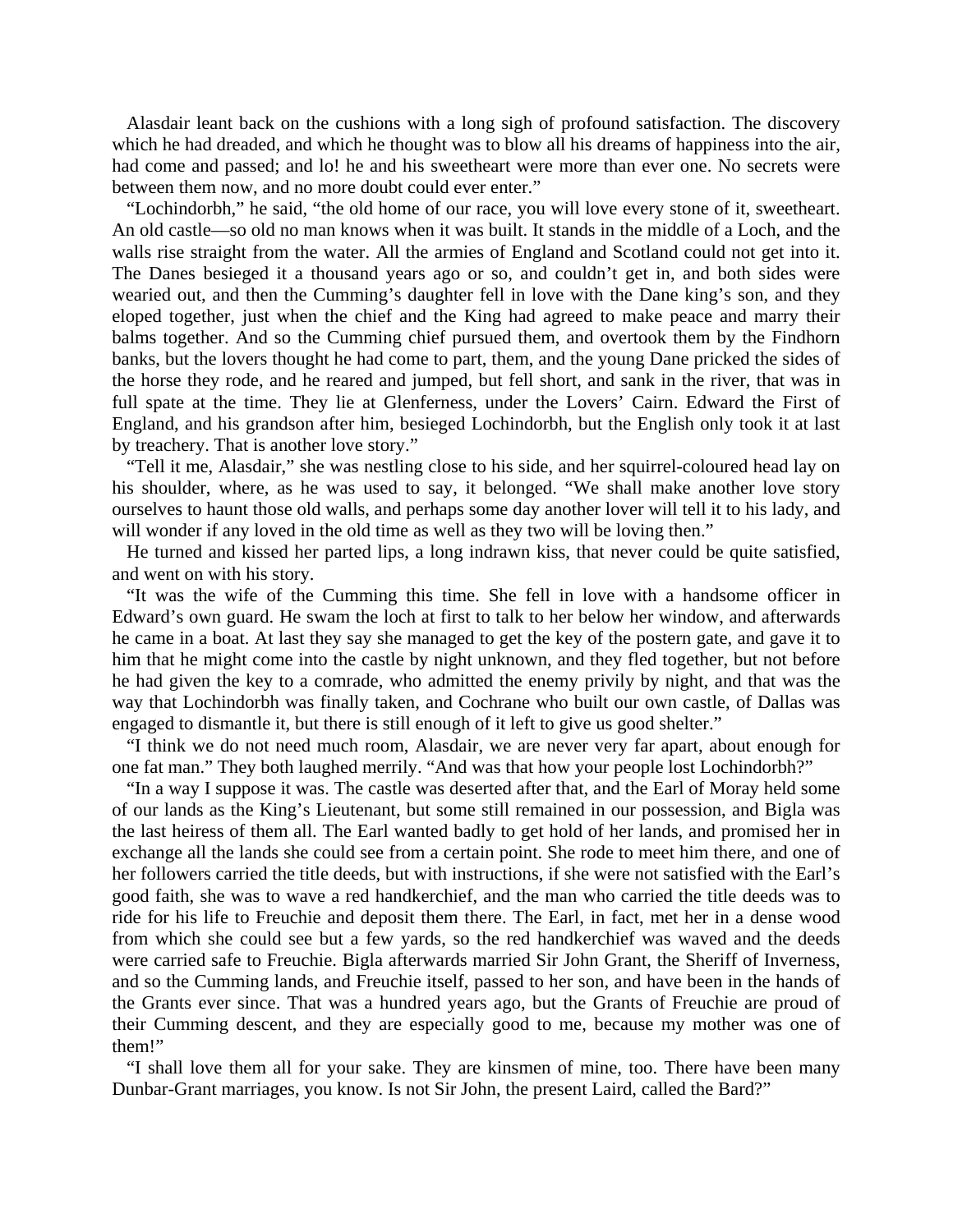"He is, and well deserves the name: true man and true poet, if ever there was one. He married one of the Rothes Leslies,—a good family they are, not like your unworthy Lord. His son, James, is a warrior. I think he has a touch of imagination, too, but it doesn't find much outlet."

 "Alasdair, it is all too delightful. What times we will have in that old castle. I shall people it with all the ghosts you have told me of. I am all impatience till we start."

"Twill not be long, then, sweetheart. My acceptance of Sir John's offer hath already gone. Our scouts go across the hills to-night. In two days we shall start ourselves."

 Far into the night they sat talking and planning, seeing to the departure of the scouts, arranging for the transfer of their own belongings. The bulk of the clan were to remain on the hills, but they would move to hills nearer to the Spey. The few who were their own special attendants would be quartered close round the loch, and in constant touch with the main body. So with thought and care all was planned out, supplemented with many old yarns and legends, till the shades of sleep fell on Alasdair and Beatrix, happy and content with their life and with each other, as might be a pair of wild kestrels out on the craigs.

## CHAPTER XXII

#### LIFE AT LOCHINDORBH

Fore some time but little occurred that was worth recounting. The migration to Lochindorbh was accomplished without any special incident, for none of those who were bent to harry the clan knew of the move until it had been some time completed. Their route lay through the wild hills away from the glen of Dallas, to the south-west, where none but Cummings or Grants were to be found, and in the rugged districts of Badenoch the Church had but little power or influence. The castle itself, though dismantled and largely demolished, yet contained within the circling walls that rose sheer from the loch, enough of the old buildings to make a habitable shelter for Alasdair and Beatrix, with a fair-sized banqueting hall where they could entertain friends and dependants, and quarters for their serving-men. Dame Gow was installed as Beatrix's bower-woman, and seemed to grow continually more devoted to her lady, whom she regarded as the most fitting mate that Providence had ever planned for a Cumming. This being in her view the highest destiny to which any woman could possibly aspire, especially when it was a mate for her own nursling and particular darling, Alasdair. Most of the clansmen who had farms in the Glen of Dallas remained there, and as the chief and Beatrix, for whom Church and State were especially hunting, were gone, they were left undisturbed. Others removed to farms in the Grants' country. The younger men, warriors who wished to wet their spears and prove their manhood, and older men, too, who looked on fighting as the only trade, haply because it was the only one they knew, adhered to the chief, and quartered themselves close round the loch or within the flanking walls that surrounded the castle. To arrange and settle all these was a matter of time. It was like a shipload of colonists settling down in a new country, and the approach of winter made it very desirable that all details should be completed as quickly as possible.

 In the Laigh, too, things settled down into comparative peace. Sir Norman Leslie being convinced that Beatrix had gone from the Dallas Glen, whatever had become of her, and that there were no Cummings left there, had reluctantly for the time abandoned his pursuit. And since he had matters that required his attention at his own house of the Glen, though he by no means abandoned his projects of vengeance against the MacIntoshes, he rode away, grumbling heavily,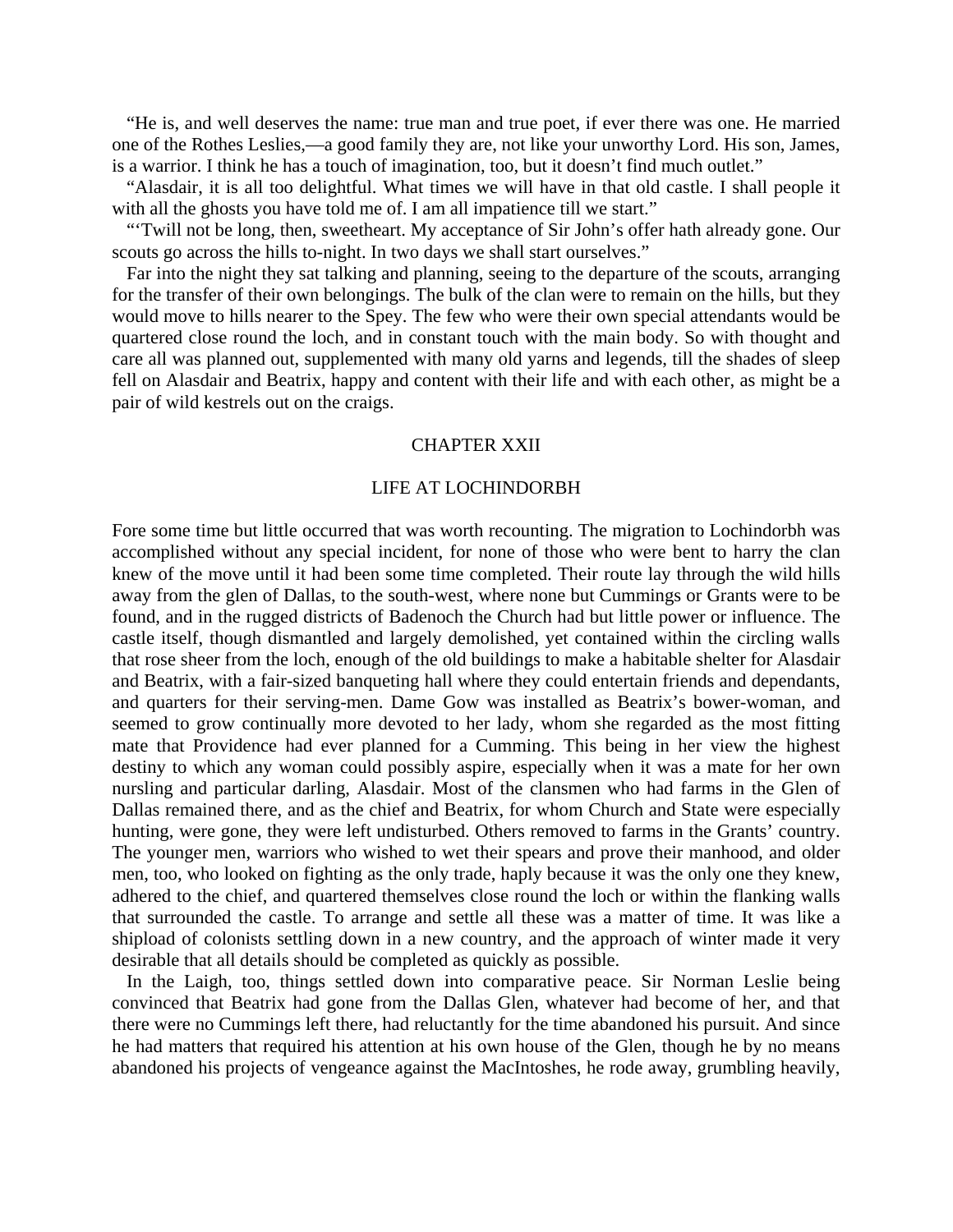not, however without solemnly charging Master Urquhart of Forres to search high and low for Elspet Simpson.

 "I need the wench in the MacIntosh country," he said. "Indeed, I cannot ride there without her. Damn her! But when I seek my wife I must leave her behind. Then there'll be trouble, I warrant."

"But if your lady hath made a flitting with the Cumming? Such things have been before now."

 "Good Lord, Urquhart! What a fool you be! Of course, it may be so. Women have confoundedly bad taste; but what matters it? I must kill him. No great loss that. And I shall get her lands all the same, and she shall bear me an heir to the Glen. I'll look out that that's all right. No lovers can get in there. And by that time I shall have my black-a-vised sweetheart back with me again. Confound you, Urquhart, don't meddle with things you don't understand. Damned little you could meddle with at that rate, eh!"

 So growling he rode off; and not many days later the Bishop's men, and the Earl of Moray's men, and the Sheriff's men, and all the spearmen that had been riding about the Glen of Dallas, having no one's injuries to redress, and no runaway bride to catch, were quietly withdrawn. Only some bands of MacIntoshes who had been promised pay and plunder for attacking their old hereditary foes of the House of Cumming, still lurked about the neighbourhood, but dared not venture into Badenoch. Kinloss Abbey, relieved of the irksome presence of Sir Norman Leslie, resumed its wonted calm under the wise sway of Abbot Chrystal, and the Sub-Dean Robert Reid, now returned from his important mission, and gravely annoyed at the absence of Father Ambrose, for whom he had a special favour on account of memories of Flodden. But Father Ambrose was gone, and none knew where. He had started under the Abbot's orders for Strathisla, had been diverted by the Bishop's orders (whereat the Abbot chafed somewhat), and none knew whither he was gone. He had not arrived at Strathisla, nor been heard of in any other place. He must have fallen in with enemies, and been set upon and murdered. Such was the opinion at Kinloss.

 With the restoration of quiet and peace Sir Wilfred Dunbar was able to return to his own good house at Blervie, where for a time Mistress Cecily Ross came often to see him, and tended him like a daughter, indeed in many ways more of a daughter than Beatrix had been, for always the wild had lurked somewhere in her blood, and made certain slight yet marked friction with her scholar father, whom, in spite of his training of her, to which she owed so much of her character, she never quite understood. Cecily, however, seemed instinctively to comprehend every mood of the old man, and the fascination of studying a real live witch at close quarters was irresistible to him. So he watched her without her knowledge, and she tended and honestly loved him, and the queer pair got on very well. Her home was still for the most part in the same little hut beside the old stone circle, under the care of Eochain Beag, but sometimes she stayed at the Tower, where Beatrix's bower-maiden still remained, and took charge of Mistress Cecily as of old.

 Master Simon Tulloch had returned, as Alasdair had said, with a wallet full of wonders; but remembering how much the wisdom of a wise man lies in holding his tongue, he said nothing to any human soul either at the Abbey or at Blervie Tower, of his recognition of Father Ambrose. So he passed by all the wonder and the comments as to the Father's fate with a stolid stare, as of one who has not even a theory to propound. Often, however, he went up to the Tower, and regaled them there with tales of the witch's cave, to which the boy Hubert listened with open mouth, and to Sir Wilfred and Eochain he would tell much of the Grants' invitation, and of his own knowledge of Badenoch.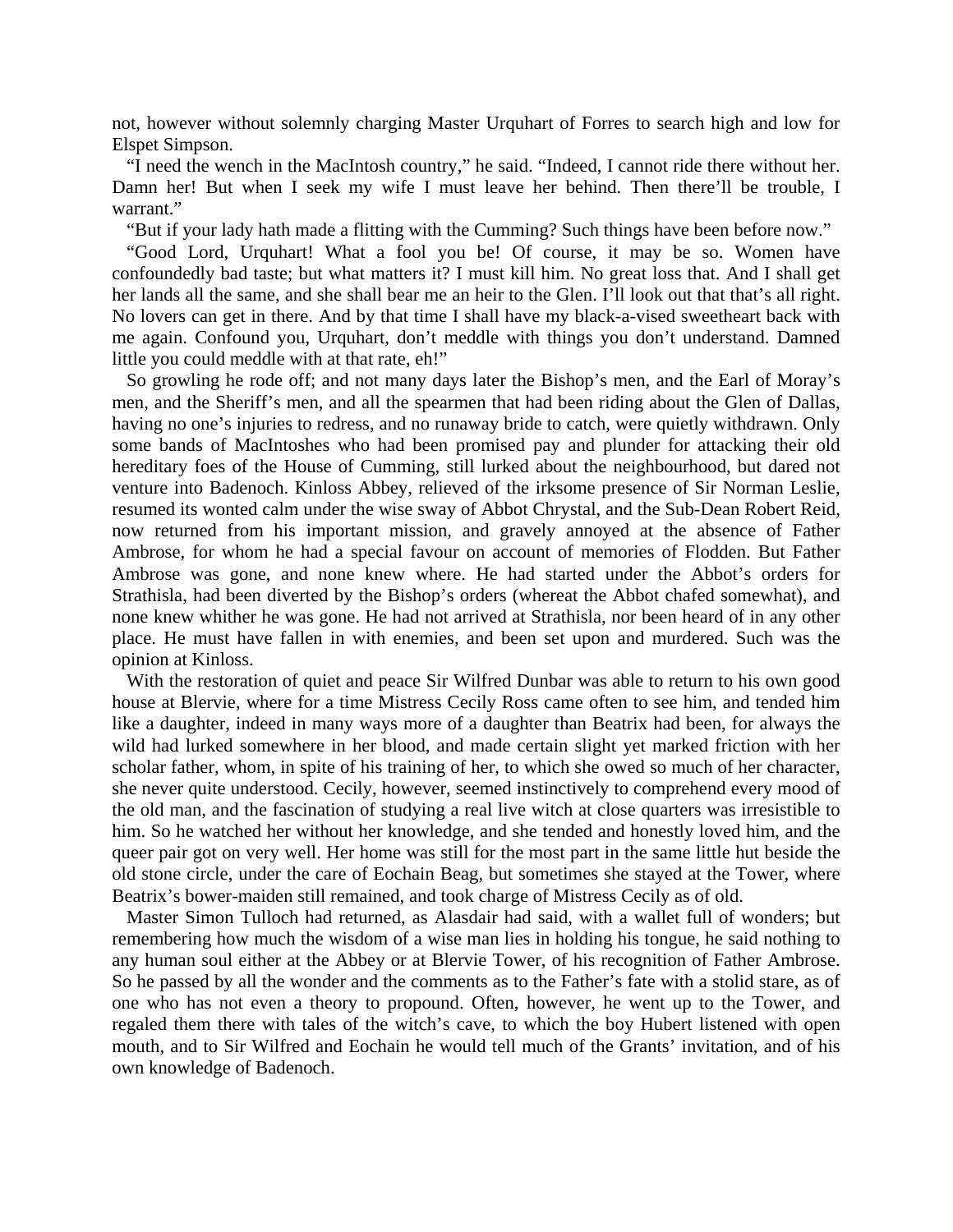Time and again Mistress Cecily Ross, by Eochain's desire, went to the Convent in Elgin on a visit, where her glorious voice and her knowledge of music made her always welcome. But he never failed to recall her before the full moon. The girl herself grew calmer, her nightmare dreams were (or seemed to be) passing away, and she was even growing to look more normal.

 At Lochindorbh the first months of the sojourn of Beatrix and Alasdair within its ancient walls belong rather to the story of Clan Grant, and may be read in the chronicles of that family, if ever they are unearthed from the muniment-room at Freuchie, where they have lain unheeded for several hundred years. Much is there told of the help given by Alasdair to the Clan Grant in repelling the raids of rival clans, and in consolidating their own authority in their district. Not very much of Beatrix, though she is mentioned with great honour. In particular, there is a long account of a hard-fought fight on Dava Moor against a strong force of raiders of the Macintoshes. Beatrix was there at Alasdair's side, and for the first time saw the fierce hand-tohand struggle of men in dead earnest, bent to kill,—heard for the first time the hiss of the claymores, the yells of the slogans of the clans, and the wild squeal of the pipes. Left to herself, she would have been fighting among the foremost, for the mad excitement was in her blood. But Alasdair, more even than usually careful of her, because of a certain secret she had whispered in his ear not long since, had placed her behind him, with a ring of the biggest and strongest of the Cummings as a body-guard around. Once, however, it chanced that a gigantic and desperate MacIntosh forced through the guard, and springing at Alasdair clung round his neck, and would have borne him to the ground, had not Beatrix, with a remembrance of her old skill, flung her dirk with unerring aim, and pierced his heart. That dirk hung for over a hundred years in the great hall at Freuchie, and may perchance be there yet, but the story of it has been forgotten.

 Sir John the Bard made a poem of that battle, whereat the MacIntoshes were thoroughly worsted; and his son, Shemish nan Creach, bade his piper compose a pibroch in honour of the big fight. It is still played by old pipers on Badenoch, and is called, "The Lady's Salute," but there are very few who know it; yet it is a fine old tune, the tramp of armed men: the whiz of the claymores, the fierce struggles, the cries of the wounded, are all in that wild music which peals out with a terrible intensity, but ever and anon it sinks quaintly into the veriest love coo that ever was breathed by Highland lass on the moors among the heather in courting time.

 For weeks after this battle heavy snow wreaths lay over Badenoch, though the weather was open and mild on the Laigh, and the proposed visit of Eochain Beag to Alasdair and Beatrix had to be deferred. The intercourse between Lochindorbh and Freuchie was constant and intimate. Some of the letters that passed from one house to the other on every possible subject on earth were long preserved among the archives of Freuchie,—possibly they are there still. The correspondence between Beatrix and the Poet Laird of Grant is especially interesting, showing the high culture and ripe understanding which she had attained under her father's tuition, and the deliciously ideal friendship that had grown up between the old man and the girl.

 But at last the snow melted, the flooded burns and rivers rushed down in spate; then the earth dried again, and word came that Eochain proposed to walk across the hills from Blervie to Lochindorbh. Nothing else would serve the vigorous old Druid, who scorned riding-horses and serving-men and all the paraphernalia of wealth and rank. Mistress Cecily Ross, however, so the message came, would ride on her own horse with her serving-man and the Lady Beatrix's bowermaid to attend her. Alasdair ordered an escort of Cummings to meet her at the march and convoy her safe over the hills; though, indeed, there was nothing now to fear, for the glens were quiet, and since the battle of Dava Moor there had been no MacIntoshes, nor any other hostile clan, in the whole of the Spey valley, from the Romach to Kinrara, where the Clanquhele hold the hills.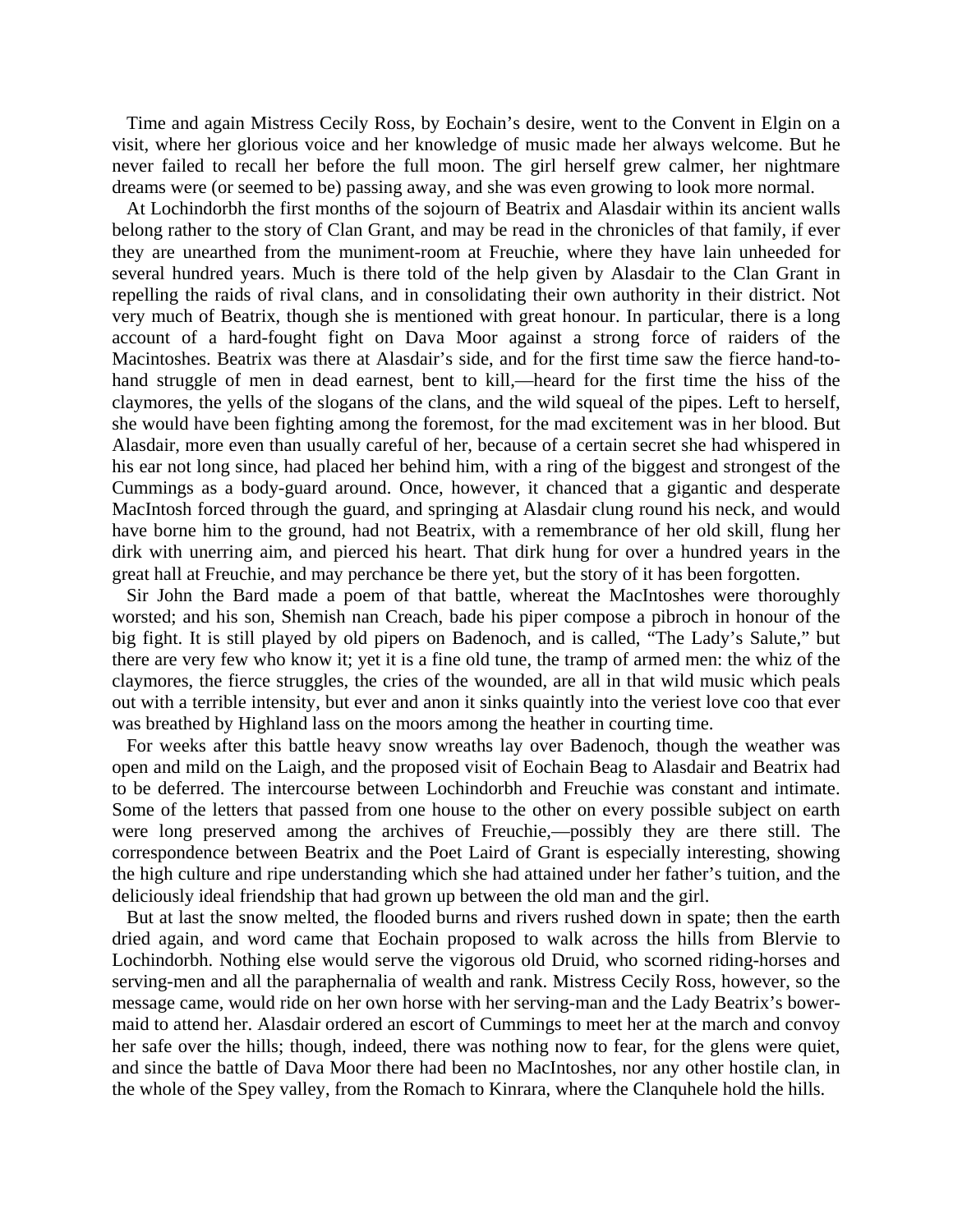It was a warm and delighted greeting the old man received. The moment the tall sturdy figure with the black robe and long white beard, looking like a palmer new come from the Holy Land, appeared descending the hill to the shore of the loch, Alasdair himself put off in the boat with four strong rowers to bring him over to the castle, and Beatrix stood at the great gate to welcome him. The old Laird of Grant and his stalwart son were within, eager to greet the man of whom they had heard so much, "the Apostate" of the old days when Sir John Grant was young, since then the mysterious and learned traveller of whom weird tales were told; then the darling of the clan come back to them, but wholly refusing to take any position among them; above all, the uncle of Alasdair, who had so entirely now won their hearts and their confidence.

 But that night after the Grants had gone back to Freuchie, and Beatrix had retired,- the two men sat long talking, and Alasdair could not fail to see that there was great anxiety on his uncle's mind.

 "I am much troubled for Cecily," he said at length, after a long pause, wherein he seemed debating how far he ought to speak. "I fear, in spite of all my care, the evil fit hath again taken her, and she became Elspet Simpson. You know, perhaps, that I sent her at times to the holy sisters at Elgin, deeming thus to accustom her gradually to remain always in the person of Cecily, even when away from me. But ever I took care to recall her at the dangerous time of the full moon. The last time, however, when I recalled her, she came not, the moon was within five days of her full. I sent to Elgin and found that she had left, ostensibly to return to Blervie, but had not come;—then I heard that a strange woman had presented herself at the Chanter's house, seeking to confess to Father Ambrose. The Chanter himself had gone out to see her, and had recognised the woman who went there last autumn with his cousin the Lady Beatrix Dunbar. He further sent a message to the Abbey, but the woman came no more. Then I heard of her round about the Abbey of Kinloss, asking of the lay-brethren and labourers there for news of Sir Norman Leslie. Still, I could get no definite trace of her whereabouts; but two days after the full moon I heard that the people of Forres had seen the tracks of a wolf in the' new fallen snow, and had organised a wolf-hunt with clubs and sticks and torches. All night they hunted, but found nothing, and some there were who spoke not obscurely of witchcraft. But next morning I came on our poor Cecily worn out and faint with exhaustion on the road, just where the path turns up to the tower. Nothing in the world knew she, but spoke of the terrible dreams that had come on her again, and how she started at once to get to me as the only protection, and had sunk exhausted by the roadside. All the rest had passed from her mind."

 "A strange tale," said Alasdair. "Do you indeed credit that a human being can put on the form of a wild animal?"

 "In part it must be true. Since you and I spoke last together I have had opportunities of studying this strange girl closely, and the result has entirely confirmed the teachings of the ancient sages of that faith which they call Druidic. See, now, I will explain if I can, but it is very difficult. With the ordinary person like ourselves, moods and feelings are ever subtly blended, like the tints of the face; but with these strange beings they are sharply divided like the patches of red and white on the face of a guisard in a masquerade. Thus I have heard that it is of great merit in a woman that she have strong sex-passions, yet with marked modesty, and purity, and restraint. 'Cold to the world, but warm to me,' says her lover,—and these qualities are intimately blended and form an ideal character. Yet in Cecily they are entirely distinct,—as we know her, she is a mystic visionary, cold as ice, chaste as snow, but the other side is there, only absolutely dormant,—as Elspet Simpson she becomes a sex-mad wanton. Again, most women have a vein of cruelty coupled with a divine compassion, and the two are intimately blended, but Cecily is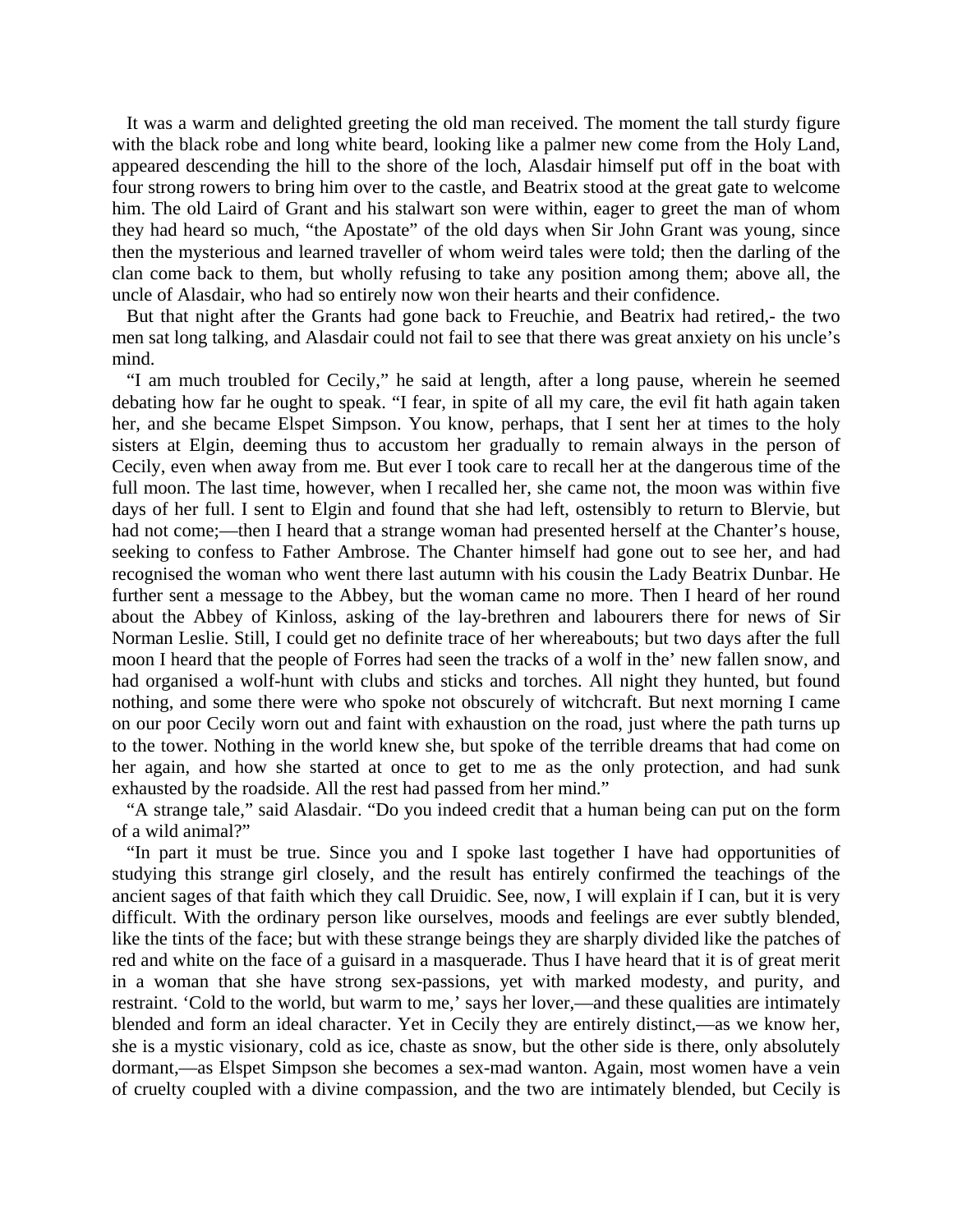incapable of even a cruel thought. Elspet rejoices in all forms of savagery and wanton bloodshed and cruelty, and the giving of pain for its own sake. Now, as love is a power for good, so is hate and cruelty an equal power for evil, and hence the power of the witch.

 "Consider now that people grow to look like what they think themselves, so do we see men resemble the animals whose dispositions are akin to them: dogs, pigs, monkeys, and the like, and if a man strongly think himself a hero, he will look one. The stronger the thought, the more marked will be the resemblance. In such a case as we have imagined, the concentration of the thoughts and feelings wholly on certain lines amounts to madness, and gives the strength of madness. Elspet is mad, and both her body and her fancy have the strength of madness. The lust of cruelty and bloodshed comes strongly upon her: she thinks of a wolf; she longs to gratify her desires as a wolf; she fancies herself a wolf—madness gives her the physical strength of a wolf, and her mad imaginings are stronger than anything you or I, sane men, can picture; she imitates a wolf, and actually appears to be like a wolf, or indeed to an ignorant peasant's imagination actually to be a wolf. On her last escapade I heard that two children in Forres had been found literally torn and mangled by a wolf's fangs."

Alasdair had listened with absorbed attention to the old man's discourse.

 "It sounds a wild story, like one of those romances of dwarfs and giants. Is it conceivable that it can be true?"

 "I have myself seen Cecily become Elspet, and Elspet become a wolf," and therewith the old man betook himself to his chamber, leaving Alasdair greatly bewildered.

 And the next day Cecily came, and the big ferry-boat went over to fetch her, and her horses and serving-man; Alasdair was out when she arrived, and Beatrix greeted her with all the old warmth and delight.

 "Such a strange vision, Beatrix darling, as I came in sight of your wonderful castle. The bright angels I always see guarding and caring for you, but this time they were bearing you up in their arms, and two were holding a sheltering rosy veil over you; but behind there were terrible stormclouds, that seemed to have demon faces in them, and persistently a man racing as if for his life with some cruel and savage beast, and I thought I saw myself mourning disconsolate over some hideous mangled heap."

"Cecily dear, what a fearful vision, not like your usual dreams of beauty."

 "But all was fair round you, my Beatrix, and even in my dream I delighted that it should be so. The angels carried you away from all the horrors. So you are really married, Beatrix. How strange it seems!"

 "Well, I suppose most would say not really, Cecily. The Church devotes me to Sir Norman Leslie, and would refuse to couple me to any other; besides—well, never mind that; at any rate, we have to do without the Church's blessing, and so far we have done very well. Thanks to your Master Luther. I see how wicked it may be to keep vows that ought never to have been taken, and that the Church would hold us to."

"But, Beatrix, Master Luther never sanctioned the breaking of marriage vows."

 "He sanctioned the breaking of far more solemn ones, taken to God at God's own altar—if they were vows that should not be taken, binding men to impossible and unnatural lives. He had no occasion to speak of the marriage vows as yet, but of course that must follow naturally as the greater includes the less." Unconsciously she was repeating Cecily's own words and arguments.

 "I know not. You are beyond me now, as you know love and marriage come not into my life, pledged as I am to Our Lord. But I am longing to see this wonderful Alasdair of yours, Beatrix, in whom Uncle Eochain told me I should find an old friend, though how or when I have seen him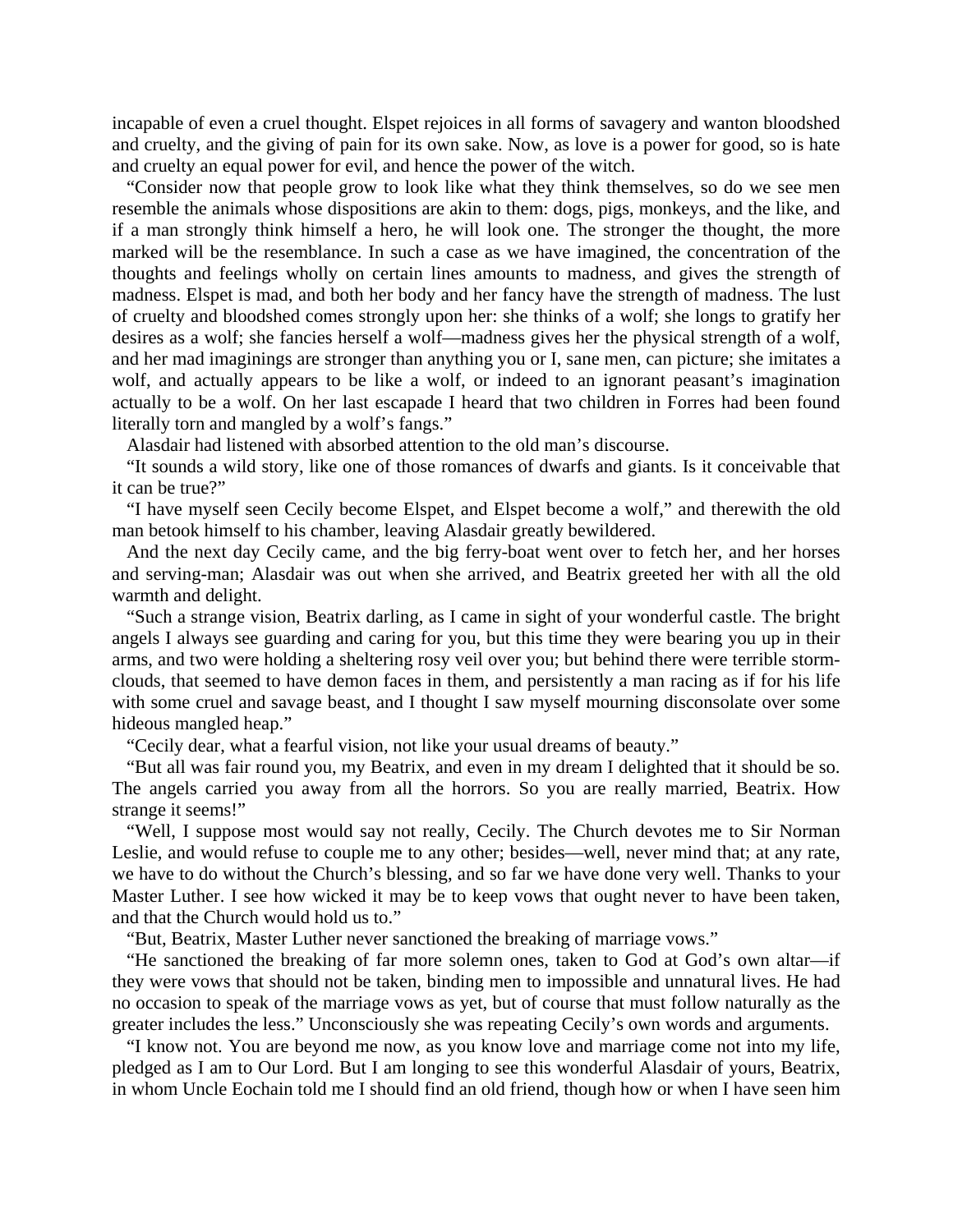he would not say, nor can I guess." Then Eochain Beag came in, and Beatrix and Cecily were instantly all anxiety to provide for the comfort of the old man. Soon he was comfortably ensconced in a huge chair beside the ample fire.

 "Come now, and resolve our doubts, O man of wisdom," said Beatrix merrily; "Cecily hath expounded to me the new learning of Master Luther, and partly I agree to it. Yet now she saith that though ye may break solemn vows taken before God at the altar, if they be too hard to keep, yet may ye not break the marriage vows taken, to a man which to me seem not so solemn or sacred, and often may be even more hard to keep, and more likely to be taken in ignorance. It affecteth Alasdair and me, though, as you know, uncle, I heed these scholastic questions but little."

 "There is much to commend in Luther's doctrine," replied Eochain. "But also I think there is much danger therein. His arguments in favour of monks and priests being no longer bound by their vows of seclusion and celibacy were good and sound, yet their soundness depended rather on the present corruption of the Church than their own merit; and if inconvenient pledges can thus be broken, I see not where faith can hold any longer among men, or where we can stop, and for marriage vows I say the same. In our ancient faith, which men now call Druidic, the Arddruid had always the power to dispense any vow, and such power I understand is possessed now by the Pope, but in the corrupt Church is used only for money. If the vows be unbreakable there is much misery; if the parties may themselves dispense themselves, or if any power save the head of the religion of the country may dispense them, then I foresee the time must come when the sanctity of the home will disappear, when divorce will become common, notwithstanding that the founder of Christendom forbade it, and marriage in this country will become a thing of no account. This was, indeed, foretold by some of our old seers, as among the troubles that would fall on Scotland when our Druidic worship had ceased from the land. All this, however, concerns you not, my child, as I think. For I hold that whatever the Church for its own purposes may decree, no consent was ever given by you to your union with Leslie, and were he not as high in favour at Rome as he is, a decree of nullity must be granted. As matters stand, unless there be such a degree, or Providence in mercy should will the death of Leslie, your union with Alasdair is, I well wot, good in sight of God, yet it cannot be legal by the laws of Scotland."

 "But what matters it, uncle? I care not, and Alasdair cares not, and the clan cares not, and the Grants care not; there are no priests in the hills, nor do we desire any, and who is there that matters?"

"Truly, none now; yet ye might have children to whom it might be of moment."

Beatrix blushed brightly.

"Yea, then," she said; "but what of Alasdair's own vows?"

"What vows?" said Cecily. "I knew not that he too was a rebel."

 "Here he is to answer for himself," said Beatrix, as Alasdair entered. Cecily sprang up to greet him, then stood stock-still as though petrified.

 "Father Ambrose!" she cried in amazement and more than half in dismay. This sudden and dramatic illustration of Luther's doctrine startled her beyond the power of further speech.

 "The very same," said Alasdair, as he ungirded his claymore and hung it on the wall, unbraced his pistols, and threw himself on a couch. "The same that heard your confession and gave you good advice in the Chanter's chapel; the same who found he had taken vows in over much of a hurry that he could not ever hope to keep, and took his courage in both hands and came out, by the advice of my good Uncle Eochain there, thinking, however, only to do my duty as chief of my clan. But Providence sent an angel in my way, in such manner, moreover, as to give me no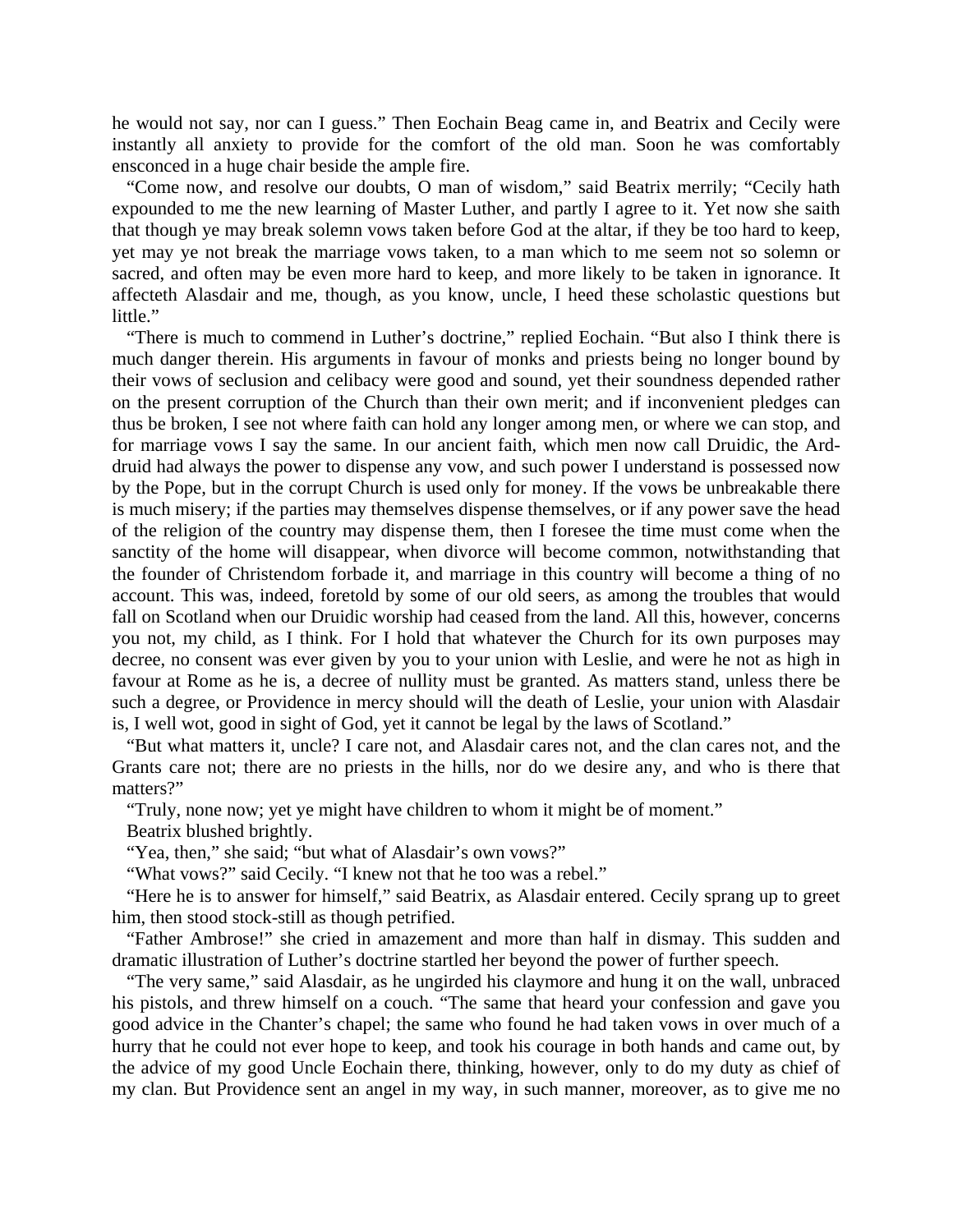choice. He who would refuse an angel were an ass, and such an ass the Gracious Providence allowed me no chance to be. Am I not right, sweetheart?"

Beatrix blushed again; she remembered the deerskin in the witch's cave, but she said nothing.

"Truly," said Eochain, "I think ye were not made for a monk, nephew."

 "Yea, but that under certain conditions was I. The trouble was, the conditions were not fulfilled. Ye might not think it, but I have been from my earliest recollections a man of emotions, and the religious emotions were strong, but the love of fun and fighting was stronger. So went I as a page to Buccleugh, though my father desired me to enter the Church, wishing, I think, to get me out of the way when his family were growing up. Then it was I first met the King, and I loved him from the moment I saw him, and I think he loved me too. But women I never loved, though oft-times the King rallied me; and there were many fair women at Court, and they were not cold, for everyone had her lover; but I cared not for this playing at love, though I blamed not. I loved better to fly a hawk at a heron, than to run mazes after some Court beauty who wanted to be caught in some secluded place. And so said I one day to the King. 'Ay, Alasdair,' said he, 'so think I, and methinks there's a dainty little heron will stoop to my lure ere long, but be mum, man. I understood not then what he meant, though his glance was merry, and I knew there was some game afoot; but later, when I saw the lovely Lady Heron at Court, I knew. There was no woman in my life then. Better, perhaps, for me if there had been. So when my King was slain, the world was at an end, and the religious emotions woke, and the cloister was the only refuge. I rushed to Melrose as soon as my wounds were healed, passed my novitiate, and was transferred to Kinloss. There, as I worked in the Chanter's garden, my fate met me. My lady there walked through."

 "And indeed, Alasdair," said Beatrix, "though I saw not your face, your eyes through your cowl might well have burned up the heart of any young maid they dwelt on."

 "They expressed but little of my fire, sweetheart. But ye see from that moment I could not remain a monk. Hard though I fought with myself, I had to come out, thinking but to drag out a lone and loveless life in the world. Then Fate flung the very rarest jewel of her basket in my lap. So, come what may, I am the favoured of the gods. So ye see, uncle, being as I say a man of emotion, I was made for a monk—but equally I was made for love. The monastery had a hard try for me, but I had not known love, and when Love came he took me captive. Now enough of my own history, which hath little of interest in it. Listen to my news from Freuchie. The Leslie purposes in the spring seriously to ride against the MacIntoshes. He hath asked for leave to pass from Rothes up the Spey, which Sir John hath refused for our sakes, sworn foe though he is to all MacIntoshes; and though my father doth not love me, yet I trow he will now withdraw the permission to pass through Altyre, and so will Sir Norman have no help for it but to ride through the lands of Darnaway and up the Findhorn, where it is odds but he rouse the whole Clan MacIntosh, and not only old Farquhar, who dwells in his hill fastness with his seven sons. 'Tis no affair of mine, but I think if he come not back from that ride there are few would weep."

Cecily had been sitting motionless as an image, staring fixedly from her. Now she spoke.

 "I see it all in vision!—he will die, but not by sword or spear, and she will weep sore who slays him. I see the monk in the dim old garden—prison bars are round him—the bars melt away! I see him avenging and bright as a warrior angel—I see him bathed in the sunshine of love. But ah! the mists of sorrow close round him! Long black robes trail to the ground and hide his bleeding feet—a crown of thorns is on his brow—he hath drained the cup of joy. Ah, Lord! must I be the instrument in all this? Let me save and not destroy!"

Eochain rose and laid his hand gently on her brow.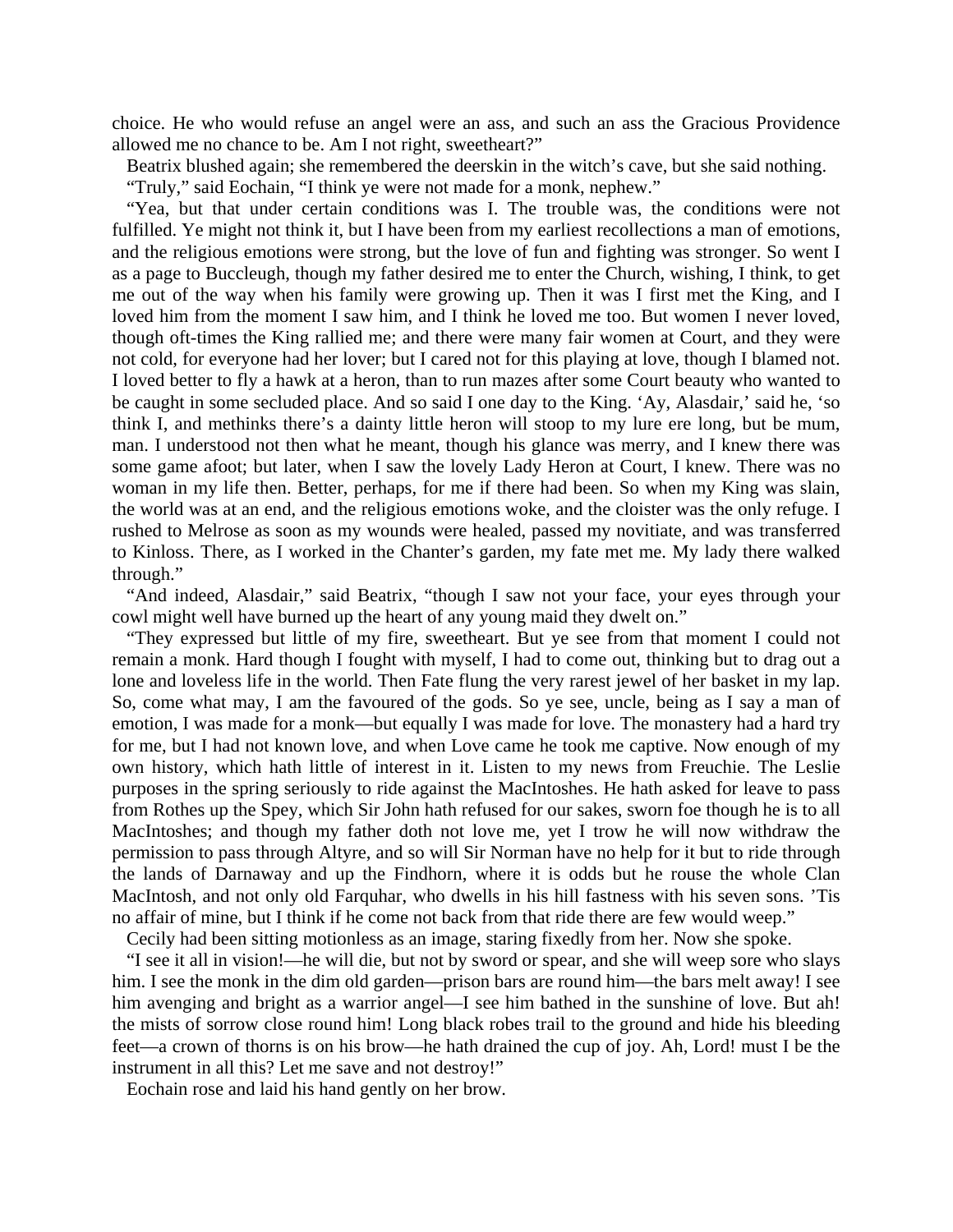"Peace! peace!" he said. "I scatter these visions of fear. Angels are round you, or mayhap the gods of our old race—I have come to think they are much the same."

 "How beautiful!" murmured Cecily. "The great golden and rose-winged angels are cradling my Beatrix with their wings—she lies dreaming, I think, waiting for her lover. Ah! now I see no more.

 She leant back rigid, with closed eyes and drawn face. Eochain held his hand over her head, saying sternly, "Wake! wake!" Gradually the set muscles relaxed, the eyes opened; she drew a long breath, and sat up with a sort of apologetic look.

 "I fear the learned talk of you men sent me asleep—I crave pardon. Come, Beatrix! you promised to show me all your domain, and then to take me to catch fish in your loch, or to ride over the moor.

 "Come! we will all go," said Alasdair; and the party set forth exploring, and intent to show both Cecily and Eochain all the wonders of the wonderful Castle.

 As they passed out, Alasdair and Eochain were a little behind, as Beatrix and Cecily in eager delight ran forward to examine the old buildings.

 "Why said you, uncle, just now," quoth Alasdair, "that the angels and the gods of the old race were perchance the same?"

 "Much have I thought since our talks in the old circle, after you left Kinloss, and I have come to see that my father's fat little tame priest at Altyre knew but little of the faith taught by his Master. I have looked also into our own old records and prophecies, and the more I have studied and thought the more clearly I have seen that our seers and wise men of old taught the same thing that Christ your Master taught. But the Church teaches mostly the conventional customs of the time, or the matters of which it makes merchandise."

"The Church is the vehicle of Christ's teaching," replied Alasdair.

 "In our ancient rites," said the old Druid, "there came at Beltane a lumbering ox waggon into the sacred circle. In it was a huge chest of rough wood, and inside this another; innermost of all was a golden box within which was an enamel jewel—the holy serpent's egg, it was called. Your Church is the' ox waggon, a vehicle it is true, and it carries the Divine egg, yet no man can see that. But our wise men foretold that a new revelation should come, when what they foreshadowed should actually take place; and so it is, for even as the Ard-druid died symbolically once a year, so did Christ the Master actually die, and rise again, and fulfil all the prophecies. Nephew, I am a Christian of the pure faith of the Master."

 "Then I thank God," said Alasdair simply. "For this cause did the Bishop send me to you when I left Kinloss."

 "And for this cause did I send you here, to father the clan and to rescue our dear lady from a grievous wolf set on by the Church, and sent her to be rescued by you, and to break the infamous bonds they bound round ye both. Now come, nephew! I see the horses are embarking—they are for a ride on the moor. Old as I am—yea, Druid priest as I am—I can still back a horse and love a gallop, though for a journey I would walk with my staff and naught else."

 Alasdair that night was moody and out of spirits. Like most men who are extra-sensitive, he was subject to moods, and it was sweet to see how perfectly Beatrix adapted herself to every change—his comrade in fight or in the chase; in council over the affairs of the clan her wise little head and her ready sympathy solved many a difficulty. Now she was loving and receptive, seeking only the cause of his gloom.

"Disaster hangs over us, sweetheart. I believe Cecily can see truly."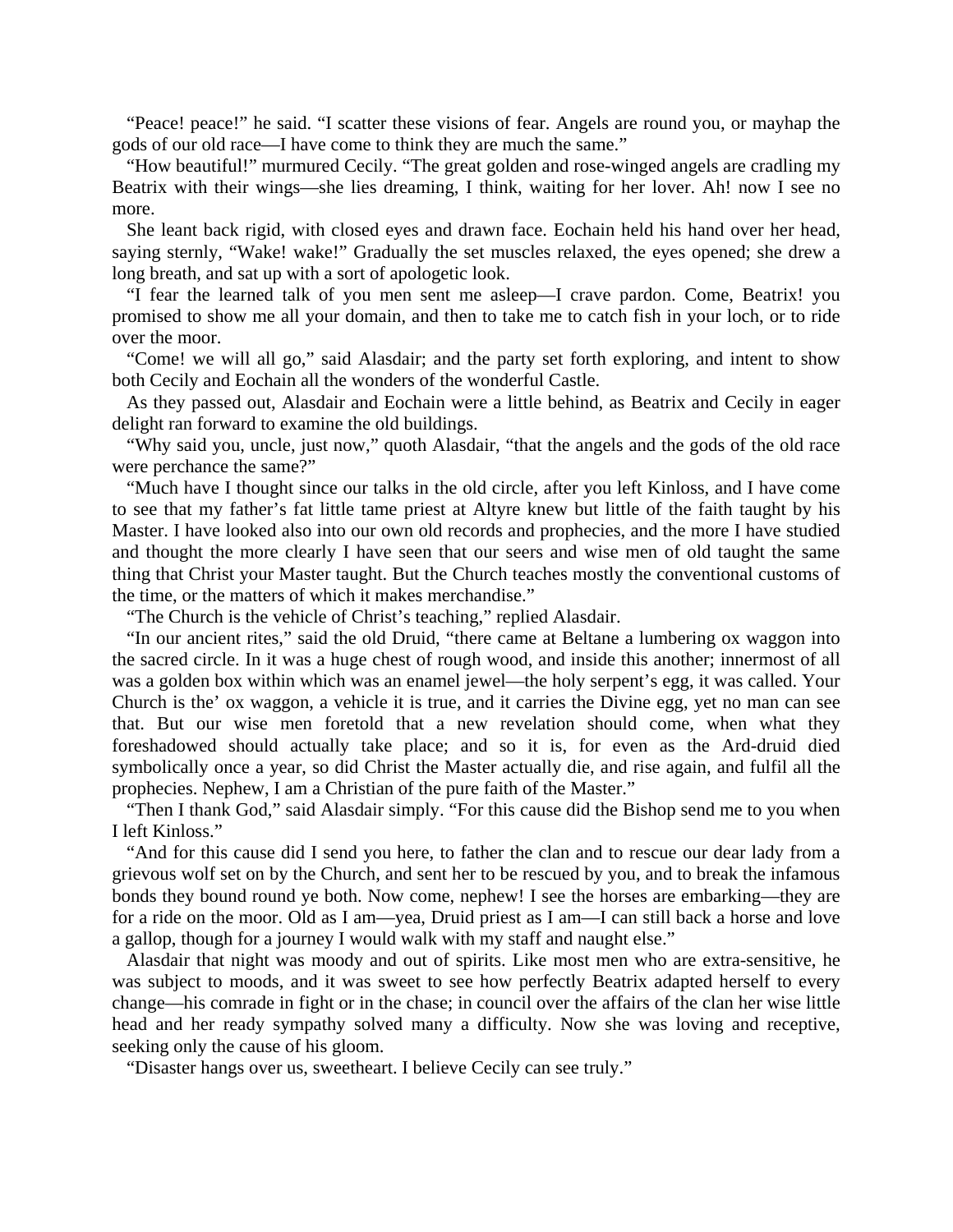"Nay, dear! she saw but Leslie's death; and if that comes we can be wed, if you desire it—I own I care not myself. The sentence of the Church or the law can make no difference. Only if it please you, dear heart, I would do anything in the world to obtain it."

 "For your sake, Beatrix, I desire it—and," he whispered low, "for our son's"; and so saying he lifted her in his mighty arms as though she had been a child, and bore her to their chamber.

 And day grew to day and week to week, and still no definite news. All the fortunes of the little group in Badenoch seemed to hinge on what Sir Norman Leslie should do. In the chronicles of Clan Grant, so far as known, this season is almost a blank—a few obscure clan fights, a few little MS. poems by Sir John in honour of Beatrix, a few missives to Shemish nan Creach from the Court on political matters, and foreshadowing his future greatness, that is all; yet there were, and perhaps are still, at Freuchie diaries, letters, and other papers, telling us much. Among other things is a treatise by Eochain, setting forth fully how the so-called Druidism of the British Islands was the forerunner of Christianity, and how he himself, the last of the Druids, became a sincere and convinced Christian. Archæologists and students of comparative religions would give much for a sight of this manuscript. Then we have reports brought by spies of Leslie's preparations; notes kept by Beatrix of Cecily's visions, bright and beautiful angels around herself, but otherwise increasing gloom and tragedy, with occasional lapses towards the old nightmare dreams, and notes scrawled in the margin by Eochain of how he had put the spell of sleep on her to counteract these.

 One day, Beatrix and Cecily riding on Dava Moor, had passed an old Jew pedlar. They did not know that he was the same whose pack had been raided by the Clan Cumming, but he had seen them both before, and had heard certain inquiries in the town of Forres, and a sly gleam came into his little red eyes as he louted low; and that nigh a message passed to 'a tramp who slunk along the road like a jackal, and Master Urquhart jingling a couple of guineas in his breeches pocket and wondering where their companions were to come from, or how a decent dinner could be paid for, heard news that caused him to broach a bottle of Spanish wine and troll a song by his window, whereat decent citizens hurried their daughters out of hearing as fast as they might.

 When the June sun shone on the mountains, and the whins hung their golden blooms like jewels on the breasts of the Bens, ere yet the snows had wholly melted on their tops, Sir John Grant and his son were summoned to Inverness, and went attended by a goodly following of the clan. Shortly after came the news that Leslie had passed through the town of Forres and was taking the road across the fords of the Findhorn into the Earl of Moray's land, taking advantage of the strong June moonlight to make forced marches up through the lands of Darnaway.

 Then came a morning when there was grief and dismay at Lochindorbh, for Cecily was gone. Her room was empty, her bed unslept in. The watch had been somewhat careless; two warders whose duty it was to guard the gate had seen a black dog trot out in the direction of the boathouse, and had been overcome with sleep.

"Heaven guard all honest men!" said Eochain, when he heard it,—"that's one of Finn's spells. It's a form of the spell of sleep, and produces delusion. The evil time is on her again. God grant we find and bring her back before she can join Leslie!"

 Meantime it was abundantly plain that she had slipped out and taken the boat, which she could manipulate perfectly, and had rowed herself ashore and disappeared on the wild moors—nor, for all their searching, could Alasdair or any of his men find the least trace of her.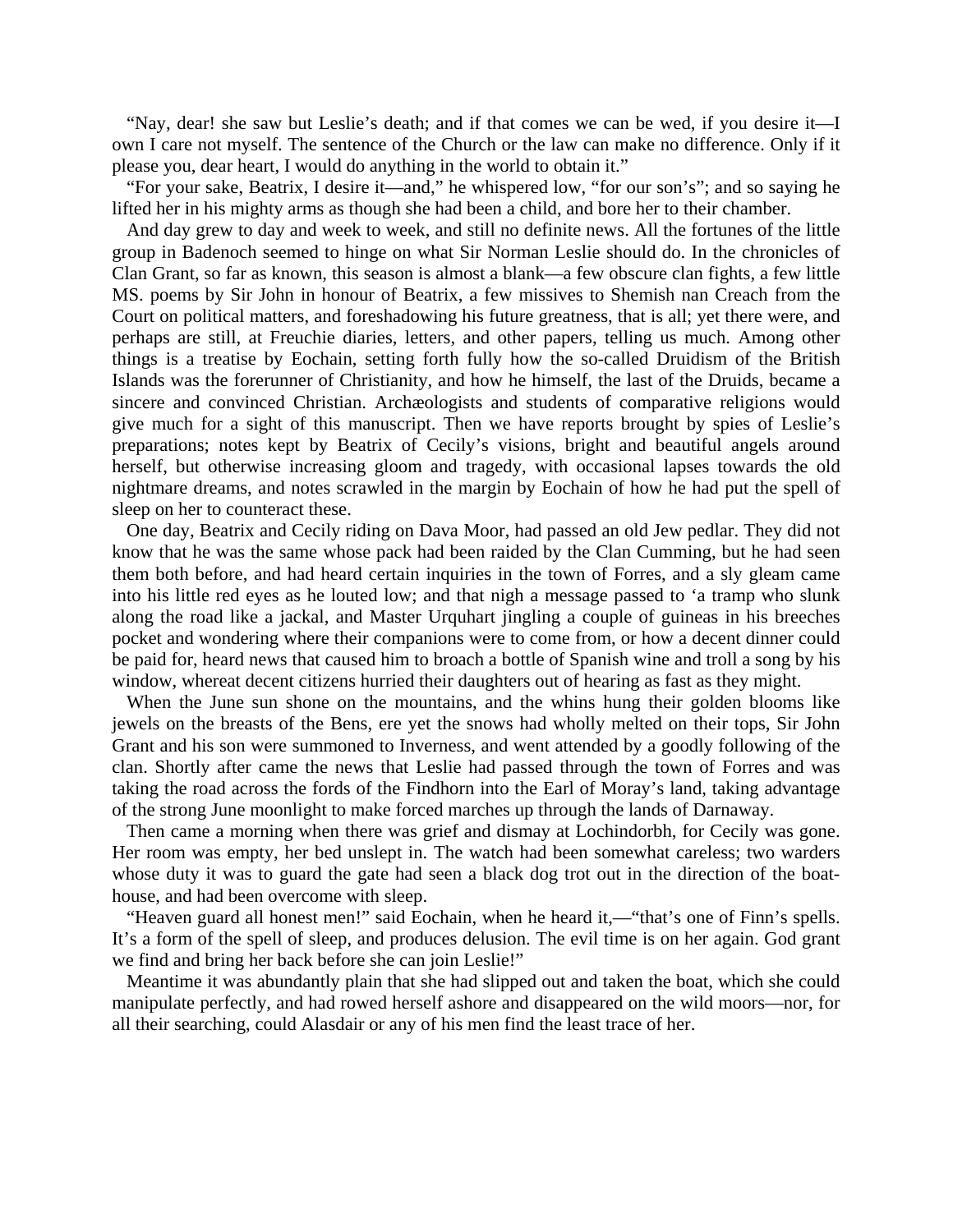### CHAPTER XXIII

# THE WHITE WOLF OUT TO KILL

The hot air of June hung heavily over the glens. For some time there had been great peace and quiet. No clan fights nor even cattle raids had disturbed the serenity of Badenoch. One day Alasdair rode down into Forres, chiefly to see that some people of the Dallas Cummings living on the outskirts of the town towards Burdsyards were diligent in their duty, but partly also to get whatever news there might be. Notwithstanding all his efforts and the inquiries of his scouts, not a trace of Cecily had been found, and he grew anxious. Eochain also was full of apprehension; her disappearance, coincident with the report of the Leslie's march through Forres, was disquieting.

 Beatrix rode not with him now—indeed, she went seldom abroad, remaining for the most part in the care of Mistress Gow, sometimes fishing in the loch from the great flat-bottomed boat, or in long talks with Uncle Eochain, wherein every subject on earth seemed to come under review; and Alasdair, missing her sorely from his side, yet went about his daily avocations with a great joy, and feeling that the world was a far better place than ever he had thought in his younger days.

 He was no stranger in the town of Forres. In his boyhood, before he joined the Buccleugh household, he had played many impish pranks on the worthy and respectable bailies and their stout and comely wives; later on, and before Flodden, he had more than once made a dash upon the town at the head of an unruly crowd of Dallas Cummings, and then, as at a later time, in the days of the famous Donald Caird, it had been a case of "Steek the aumbry, lock the kist," but also (for they loved him in spite of all), it had been "Dinna let the Shirra ken,"—and so now, as the handsome young giant took the causeway, and walked down the street with his swinging stride, having left his horse at the inn, and with his men at his heels, the bail ies and other honest folk got quietly within their doors; but many a sonsy wife had some secret little offering to press upon the Chief, and the lassies peering from door and window gazed after him with looks that promised warmer welcome if he chose to take it, and roused mighty indignation in the breasts of their rustic swains, who, however, kept discreetly out of the path of the Highlanders.

 The news he heard was disquieting. From one and another he learned that Leslie had passed through the town, and Master Urquhart had joined him, and that a Jew pedlar had been brought by a noted rascal of the place who was Urquhart's creature, and was closeted for hours in Urquhart's house—that Leslie had taken a large company of his men into the Darnaway woods and was camped there many days, and there was word of a woman with him, said to be a witch. There had been tales of a witch about the neighbourhood, but none knew for certain; only Master Keir, who was a grand witch-finder, had dreamed he heard the cry of "Horse and Hattock!" and had seen a woman astride of a broomstick fleeing against a thundercloud over the town. There had been a number of citizens out some few weeks ago, or months it might be, at the time of the full moon, after a wolf, and some of them were sure it was a witch, but they caught her not, whereat they were sure the Devil must be at the bottom of it. One of the Earl of Moray's men, being full of liquor, had told how he had seen Leslie riding with a woman on his left hand, who, when he made the sign of the cross, shrank to the form of a hare and fled through the grass. But he was very drunk at the time. Still, if there were a witch about, the good folk of Forres would know all about it, and would render service to Heaven by sending her to Hell. Leslie, they believed, had ridden on the previous day, meaning to cross the Findhorn somewhere above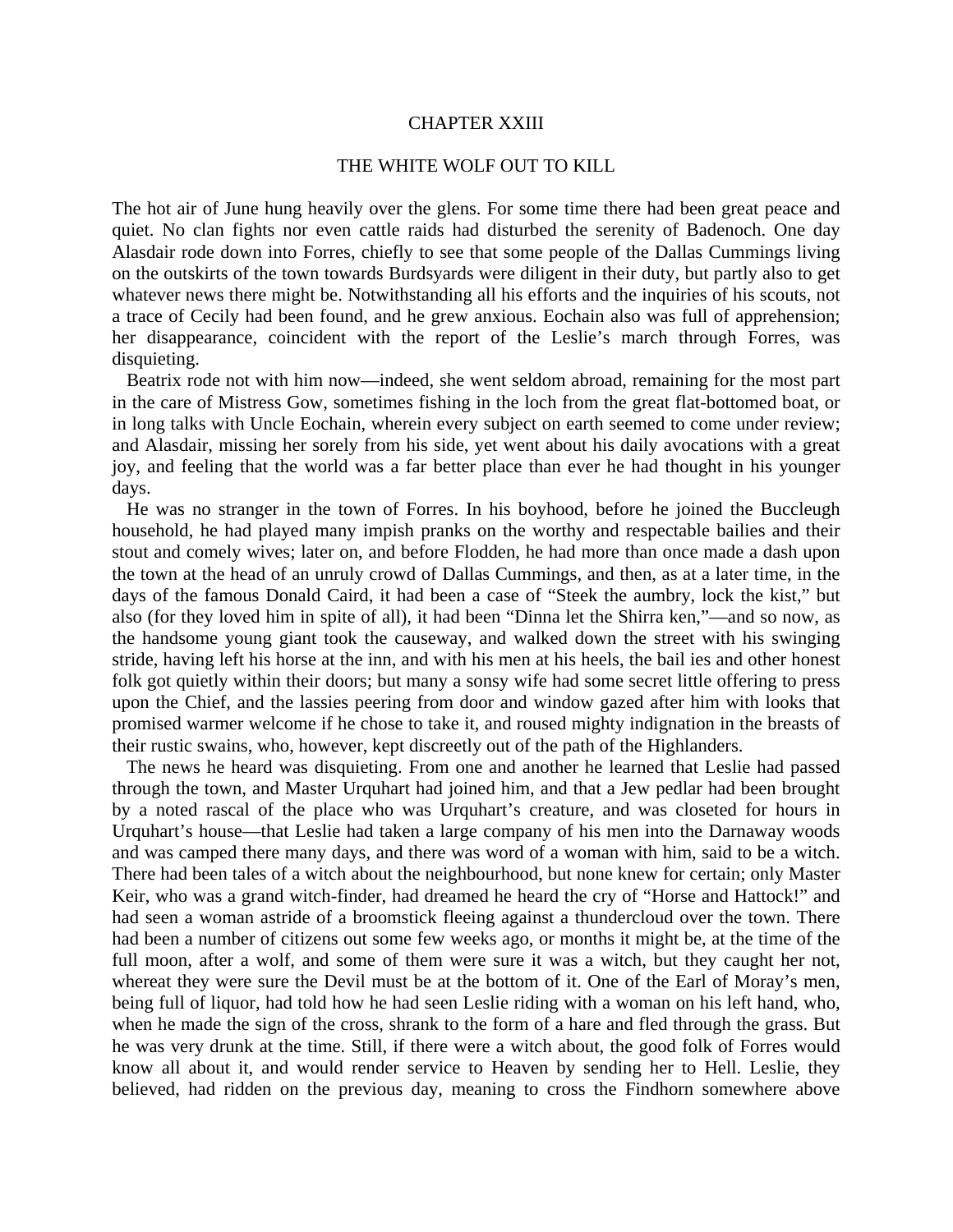Glenferness, and so, passing northwestward of Altyre, where he was not allowed to enter, would reach the MacIntosh country by devious routes. Some Forres men had wished to go and warn the MacIntoshes, for the ill-will they bore to Leslie, but the others would not permit them, for the memory of MacIntosh raids was still fresh in their memories.

 All these things caused Alasdair great anxiety. He could not doubt now that Cecily had joined Leslie, and it seemed hopeless to attempt to rescue her. His men could deal with Leslie's troop, especially with the help of the Grants. But even if he could reach them, it would be in the heart of the MacIntosh country, among his own hereditary and inveterate foes. It would be impossible for him to meet and engage Leslie without rousing the Chief of Moy, and bringing the whole clan about his ears, when without question both he and Leslie would be swept away, and the fiercest clan fight and blood feud known for centuries would be started.

 True, he might rouse the whole of Clan-Chattan to punish the lawless depredations of the MacIntoshes. But this would take time, and the Leslie would have accomplished his errand and ridden away. As a fact, the assembling of Clan-Chattan for this purpose took place some years later, as is well known to students of Highland history. Leslie, left to himself, might avoid Moy and reach the Dune where Farquhar dwelt with his seven sons, execute his vengeance on them, and ride away before his presence in the MacIntosh country was known. He had Cecily with him, and Alasdair recalled the account of Finn's spells, and believed in Cecily's power to produce delusions. He might certainly get killed in the fight with Farquhar, who was a noted warrior. In this case all would be well; but he might not—and if not he would surely next ride down into Badenoch in search of Beatrix, and with Cecily in her insane mood to guide him, and the Grants away, none could foresee what might happen, and further than this Beatrix' present delicate state of health gave extra anxiety.

 No wonder that as he rode homeward he was heavy and perturbed. One course of action alone presented itself to his mind as feasible. He could establish some communication with the Grants at Inverness, and his scouts, working through Altyre, could get some information along the MacIntosh boundaries. He might thus get to know what chanced to the Leslie troop. If they were successful against Farquhar, there was but one road by which they could ride from his Dune to Lochindorbh. Along this road Alasdair and his men would lie in wait, and would stop them there. Perhaps they might take Uncle Eochain with them, who would know and be able to neutralise any witch spells that might be practised by Cecily, and he might even be able, in spite of Sir Norman Leslie, to bring her back to her sane and normal self. This plan promised well, and he had just developed it in his mind as he rode down the last slope to Lochindorbh, where his heart thrilled with a great tenderness as he saw Beatrix with Uncle Eochain in the great flat-bottomed boat fishing in the loch, and waiting for his return.

 Not a hint of all his anxiety did Alasdair allow to escape in his blithe, cheery greeting; not a word of the disquieting news he had heard was in his boyishly humorous account off his visit to Forres, of the audaciously amorous glances of the women, and the sullen timidity or smouldering hostility of the men, the boisterous welcome of his own people, and the reluctance with which those who had to pay blackmail disgorged their hoarded coins, at all of which Beatrix laughed merrily. But Alasdair and Eochain sat long that night discussing the situation. There were dangers all round, and unknown dangers, which are always the worst to face, and clearly the most dangerous element lay in Cecily. Without her Leslie might fail to find Beatrix, or might fail to penetrate into Badenoch. She knew where they were and could guide him. Moreover, none could tell, not even Eochain, precisely what spells she had acquired from Finn, or the exact extent and validity of her compact with the powers of evil. Certain it was that the wolf nature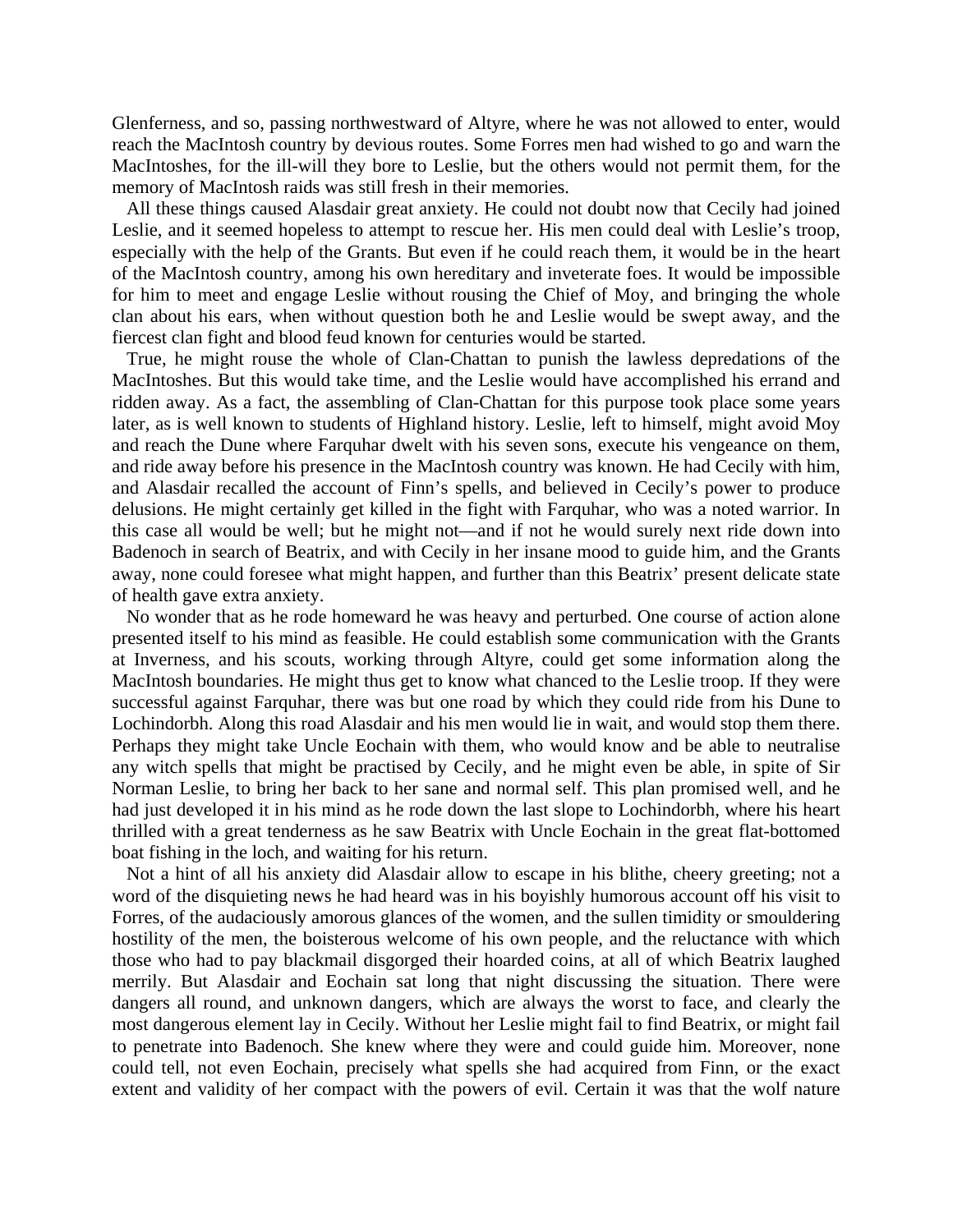that came at times upon her was very real and terrible; and even supposing that Leslie were vanquished or killed by Farquhar or his men, there was still the chance that Cecily alone, in the wolfish nature of Elspet, might make her way to Lochindorbh. That she should then attack Beatrix, whom in her sane self she loved so well, was more than probable. That Eochain, even if he were immediately at hand, should be able to stop and control her in the full tide of her madness, was doubtful.

 On the whole, the only thing to do seemed to be to carry out Alasdair's scheme, and to wait on events, Alasdair undertaking the task of stopping Leslie, if his victorious troop were to ride down into Badenoch, and Eochain promised never under any condition to quit his post as Beatrix's guard, never to lose sight of her, and thus to wait for what fortune might bring.

 After days of anxious waiting, a scout came down who had scaled the hills lying between Findhorn and Spey, and crouched in a burn-course under the heather, and who reported that he had seen a gallant company of spearmen ride past, accoutred in the Leslie colours, and bearing the gold buckle. At their head was Sir Norman himself and a wonderful white woman rode beside him. The scout reported he had to turn his head, for her loveliness would cause him to forget his errand, forget whence he came—forget almost his Christianity; but he wrenched himself away. And thereafter, hiding in the heather, he came on another man, whom he recognised as a miserable creature in the pay of Master Urquhart of Forres. Him he seized, and by dint of threats to wring his neck, coupled with tempting bribes, he extracted some information. They had, it appeared, slipped unheeded through the MacIntosh country, and that so far Moy knew naught of them. Farquhar's Dune was only just over the next hill in front of them, and the inhabitants were quite unsuspicious. Two of Urquhart's men were watching there, with orders to light the heather if there were the least sign of Farquhar's people knowing anything. It was to be a sudden assault on unprepared men, and butchery without sparing age or sex. Much of Leslie's success was attributed to the woman who was with him; all obstacles seemed to melt before her. She was the Leslie's star of fortune without doubt. Having learned this much the scout had come away. Questioned if he had ever seen the woman before, he was sure he had not. In a certain sense she resembled Mistress Ross, who had stayed at Lochindorbh, but quite different, far more beautiful, but wicked, and, the man had told him, cruel beyond measure, delighting in pain and bloodshed.

 It was clear now that the time brooked no delay. Alasdair gathered his men and rode out to the point he had selected, the only one by which a troop coming from Farquhar's Dune could conveniently reach Lochindorbh. Signals were arranged so that he might be able to return to the castle, and not let Beatrix be aware of his absence more than was absolutely necessary. He wished to spare her every cause of anxiety.

 The scout was right. Sir Norman Leslie and his men had ridden up the last hill that overlooked Farquhar's Dune, and were quite unperceived and unnoticed by any of the MacIntoshes. The dark gipsy girl rode beside Sir Norman, a Highland bonnet of white velvet on her night-black hair, with an eagle plume fastened by the golden buckle of Leslie. White fur was round her throat, her black eyes burned with strange fire in her white face, and her red lips looked like a splash of blood.

 "Say now, Norman, if I have not guided well There's something in gipsy cunning after all, is there not? Confess now."

 "There's the Devil's own witchcraft in it, an I mistake not. Gad! sweetheart, art a very witch. Thou hast cast spells on me, and I trow thou hast cast spells on all this false brood of MacIntoshes. They drowse, and let their foes ride through their very midst. Eh! by the Lord, but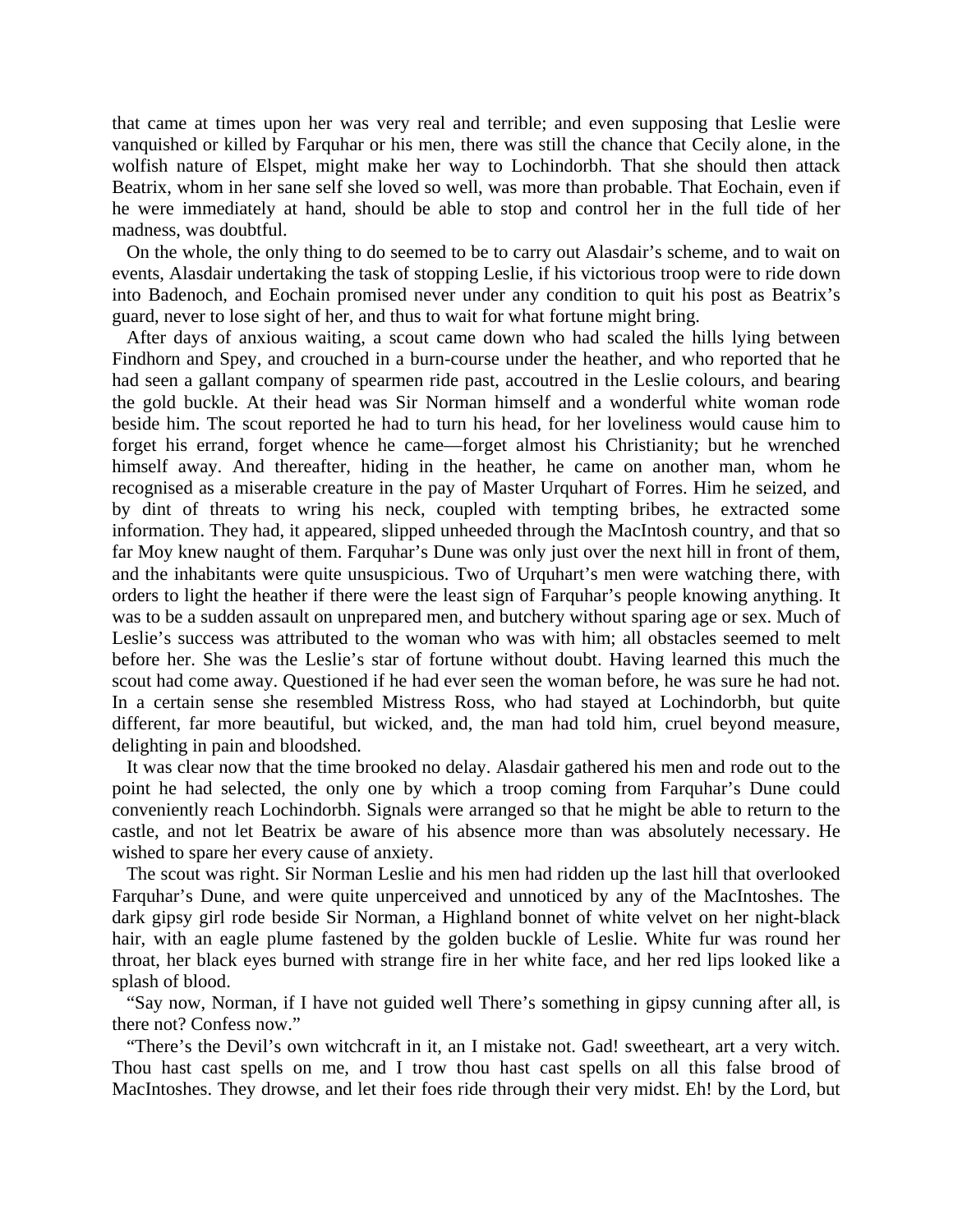we'll carouse when this is over. Thou art savage as I, my wench. Blood stings thee to excess of passion. Eh! the Devil take it! Blood and wine till we are well-nigh mad—then rolled in one another's arms, we love as tigers in the jungle, and can never have enough. Gad! 'tis life, this. But now, how win we inside of yonder Dune? Tell me that, thou witch wife, for faith I see not."

 "Leave it to me, Norman. Let me only get forward and go in. Wait you till you hear the signal—a wolf's cry. You know it. My hunting cry. Then rush the Dune. Don't let your trumpets sound till you are inside, then kill! and kill! and kill! Norman, you will let me kill too, won't you?"

 "You fierce little Devil! Yes, I know how killing whips you up, even as it does me. By Gad! but we shall be mad ere we are out of this. Oh, but it is worth ten years of life to have you with me again. We know each other, we two. Now away with you."

 She slipped from her horse, and glided like a grey shadow over the heather, so that those nearest to Sir Norman scarce marked that she was gone, only they saw that her horse was riderless. Leslie beckoned up Urquhart to ride beside him.

 "See here, Urquhart! We are near the close of this business, for by Gad my sweetheart will find us a way in, and we shall bring fire and sword on this damned crew, and teach them to interfere with Leslies, and then we will have such feasting, and drinking, and lovemaking as shall stir even thy froggy blood, for indeed I hold thee but half a man. Yet thou hast been a faithful beast, and I will fill thy pouch with gold pieces even as I promised thee. But when that is done there is a work more difficult to do, and it must be done by thee. I ride from here to claim my wife, who lieth now at Lochindorbh. The Cumming thinks to stop me at the Pass. He is a fool. I have three times his men, and well armed, and in hard condition. Besides we fight down hill, he will have to fight up. We could smash him with half his men. But what I have to say now is this. For the time I have to leave my black-a-vised sweetheart behind. She must not come near my wife till all is made safe. Gad! she'd savage an archangel if she got jealous. You'll have to keep her, Urquhart. Damn it! I wish you joy of the job. But I'll pay you well. I have paid you well—the Devil catch you!"

 Meantime in Farquhar's Dune there was feasting and merriment. It was a rude makeshift fortification, timber beams and earth for flanking walls, a rough stone building where Farquhar himself and his seven sons held a sort of state, turf hovels around. A crooning song with a twangling accompaniment sounded outside, and a boy reported that a singing gipsy sought leave to entertain the noble chief at the board.

"Bring her in and welcome," roared old Farquhar. "She'll help us be merry."

 Men and women sat or lay about the smoke-grimed hall, a butt of Spanish wine newly broached was in their midst, and flagons and horns were filled as fast as they were emptied. A sleepy, lazy song, to the dreamy tinkling of a rebec, came on their ears, and the loud voices of the revellers sank, their wine cups fell unheeded from their grasp as they listened spell-bound. The music talked to the dreamy, music-loving Celts, telling them of the heather, and the hill, the tinkle of the burns, the cry of the wild fowl, the myriad scents of the moorland, 'of the girls' lips they had kissed in dreamy heather-scented dells. Softly the song ended with no definite end. Old Farquhar raised his drinking horn.

 "Come, lass! sit here and pledge me. Nay, sit on my knee. Lord, but thou art a morsel for a chief, none other shall touch thee. Gipsy or no, art the handsomest wench ever came to the Dune."

The gipsy sat on his knee, her arm round his neck, stroking his great shaggy head.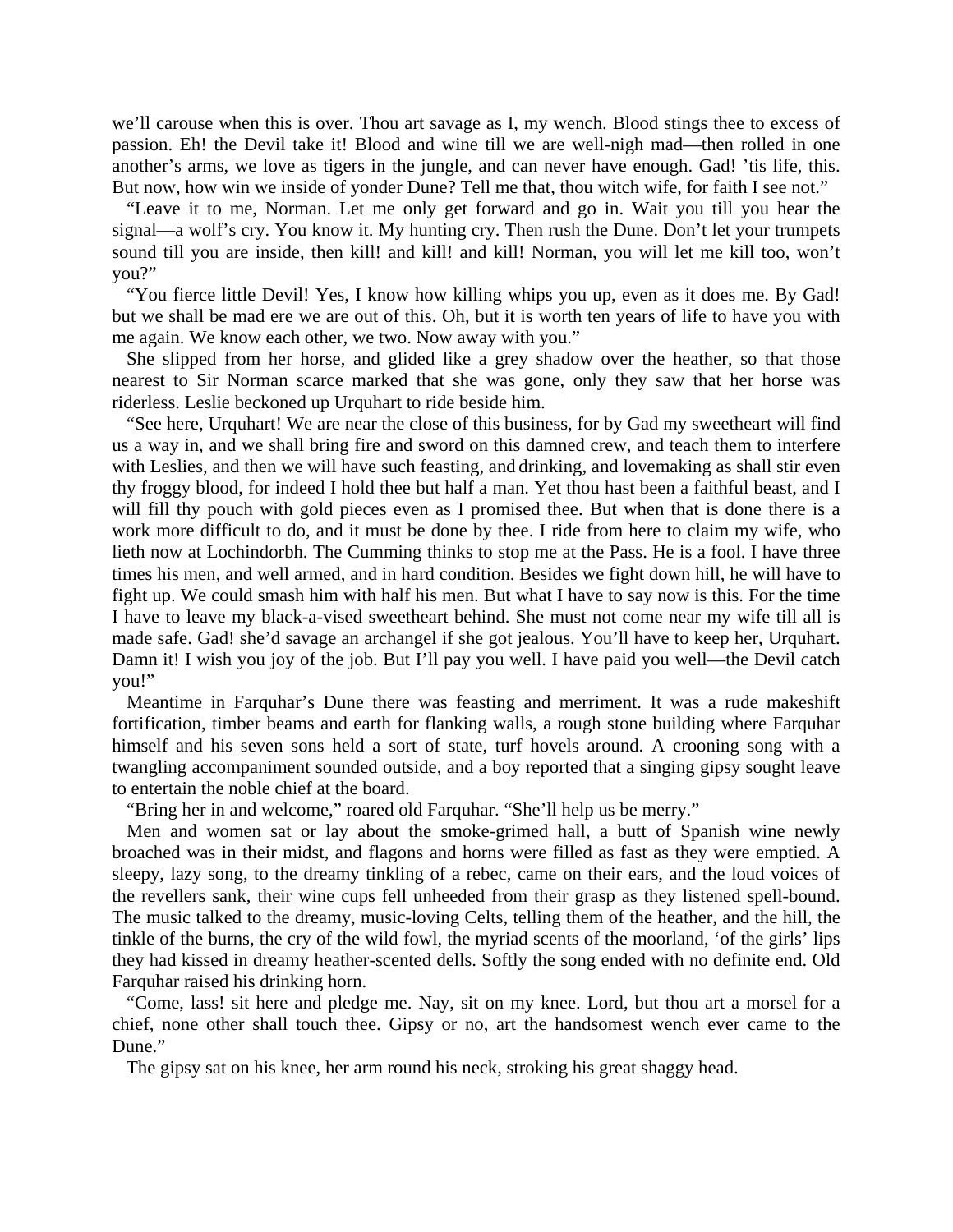"Sing again, wench!" She caressed him softly, and raising his drinking horn she drank a long draught. Then she sang a lilting song, that spoke of youth and joy, of love and sunshine, and the rough warriors melted, and sat dreaming as they followed the tune below their breath, and Farquhar hardly noticed when the gipsy slid off his knees, and a grey shadow passed through the hall. Till the wild howl of a wolf in the outer court startled them all to sudden sobriety, but too late. Two guards sprang to the gate, left carelessly open, but with a savage growl and yelp something rushed on them, the blow of an impact of a huge animal body sent one reeling to the ground, the other felt the rip of claws and teeth as half his face, his shoulder and arm were torn open, gashed, and mangled. Then a wild rush of men, shouts and cries, "Grip fast! Grip fast!" the blare of trumpets, and the Dune was in the hands of its foes. Farquhar swung himself out, a stalwart old giant with a giant's strength, and threw the two who tried to seize him pell-mell into a corner. In vain. Before he could reach his great claymore, flung down beside him for ease in his feasting, the Leslie gripped him. Both were huge men, but Leslie was armed.

"Villainous old fox, wouldst dare to raid on the Leslies. Let this teach thee."

"Coward! at least come out and fight like a man."

"Never, old rascal! Die like a dog!"

 A swift downward stroke and the keen dirk drank eagerly the life-blood of the old man, and Leslie spurned with his foot a huddled heap on the floor.

 What followed was not good to see, even for savage men used to savage sights. It was no fight. It was simply a brutal massacre of unarmed men, and the women who were feasting with them, and other women and children who had been driven in by the spearsmen in their rush for the enclosure. The banqueting hall became a very shambles. Rough and brutal as they were, even the savage spearsmen shuddered to see the Gipsy with fierce hands and teeth tear away the quivering life from the body of a woman on whom she had thrown herself in the mad lust of blood. Madly they seized the flagons and drained great draughts of the fiery Spanish wine, and shouting their slogan, "Grip fast," they reeled forth drunkenly from the terrible slaughter-house which they had made of old Farquhar's hall, leaving it in flames behind them.

 Leslie seized the Gipsy girl in his mighty arms and carried her bodily to a cottage that stood near to their camp. It was a place of the unfortunate MacIntoshes, and had evidently been built in expectation of hostile raiding, for the windows had iron stanchions, and the door was of stout old oak. Possibly the Leslie in the exultation over his executed vengeance was disposed to be luxurious, so, at any rate, thought his followers, as they carried thither under his directions all the best of his camp furniture, and many flagons of the best old Spanish wine, Malmsey, and Sack, and others, wherewith he caroused till a late hour with the Gipsy girl, and Master Urquhart and some of his choicest boon convives, while the full moon looked down in reproach on the scene of drunken revelry. Next morning the Gipsy still lay sleeping heavily when the sun was already high in the heavens, like a tired-out animal. At length she turned and moaned for drink, but halfawake. Urquhart, rousing himself heavily from a couch in the next room, brought a horn of wine; she knocked it from his hand.

"Water, you fool! hast no sense."

 Obediently he brought a large goblet of pure cold water, which she drained thirstily, turned over, and slept again. An hour later she sprang up and called. "Norman!" Urquhart appeared at the door.

 "Sir Norman has ridden forth to reconnoitre. He bade me assure your ladyship that he would soon return. Meantime to ask you to take some food, and tarry not for him."

She looked at him inquiringly, then in angry incredulity—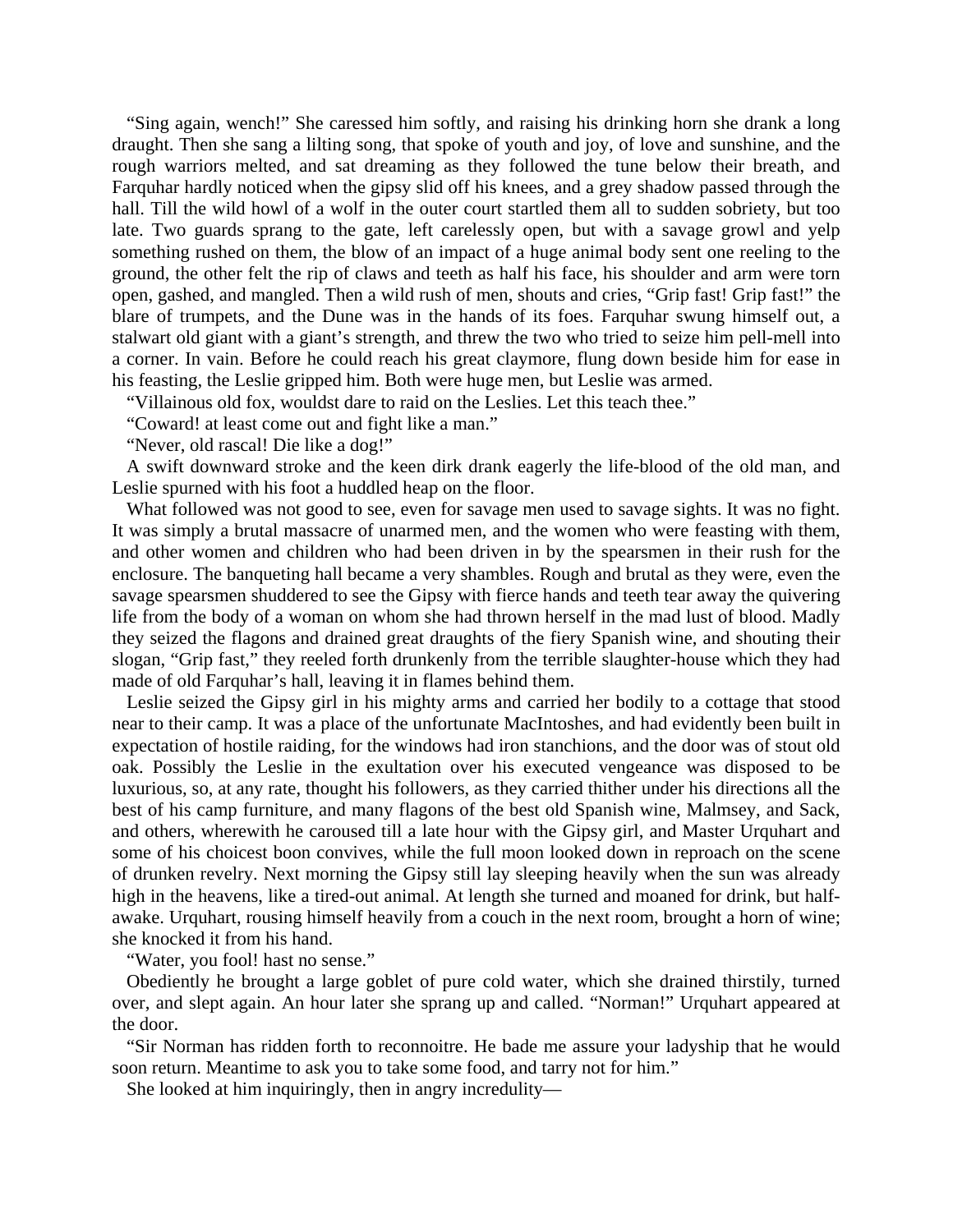"Liar! Clumsy liar! He never rode forth without me. Never in his life did he leave a message like that for me. You, who are his jackal, his doer of all dirty work, might know him better than that."

Her eyes blazed with indignation. She rushed to the window and looked out.

 "Where is the camp? All gone this morning, and no word to me. I will see for myself. Out of my way, you scurvy fool!"

 She ran to the door. It was locked. The iron gratings of the window would scarce let a cat through.

"So I am a prisoner, and you my gaoler. Pitiful cur, hand over the key."

 Urquhart stood irresolute for a moment. If he released her the Leslie would probably slay him at best; if he saved his life, he would lose his reward, for the sake of which he had walked through such leagues of filth at the Leslie's bidding. But on the other hand, to face this she-fury was more than he dared, sooner face a tigress robbed of her young. Probably even then if he had stood his ground firmly, and lied convincingly, he might have held her. As it was, in his terror he did the worst thing he could.

 "Patience! my lady," he said. "My Lord indeed gave me such a word to say to you. But in sooth he will soon return, he has but gone to claim his wife."

Then her wrath blazed like the white heat of the levin bolt—

 His wife! say you—His wife! Low, mean hound, the fires of hell blast you for that word. An he have a wife, I will slay him and her too with my own hand. What! that he, Norman Leslie, who has known me, should seek a wife. Ha! Samael! Behemoth! aid me."

 To Urquhart's senses, partly perchance bemused with the wines of last night, and on edge with terror, it seemed that she grew taller than mortal, and a lambent blue flame played round her, while a dark sinister shadow gloomed behind her. Her midnight hair crackled and curled with lurid sparks, and her eyes flamed like a panther's in the dark. No more could he remember, for one buffet as it were from a beast's paw knocked him senseless on the ground, the key was snatched from the pocket of his jerkin. When found afterwards his arm was broken and mauled, but he was still living; the door stood open, and from the threshold went the spoor as of a wolf, marked in blood. A small child missed in the massacre and left alive had seen a wonderful white woman run from the cottage, oh! so fast! crying as she emerged, "Tell them the white wolf is out to kill, but kills not carrion like that." Then she cast up her head and sniffed the morning wind, and ran three circles, then gave a long wailing cry and ran away towards the hills. So said the child, when some MacIntoshes attracted by the smoke of the blazing Dune came up to see what was the matter. A dropped surcoat with the three buckles settled beyond all question who was the doer of the deed, and no time was wasted in useless laments; but the fiery cross went forth that day to call the clan to bring fire and sword against the perpetrators of the outrage. For old Farquhar, though an outlaw, and even more of a thief and raider than most of his family, was beloved in the glens for a genial old rascal, and every MacIntosh was indignant.

 Meanwhile Leslie, neither knowing of nor caring for the vengeance brewing behind him, was riding rapidly over the moors, making for the Pass, at the foot of which he knew that Alasdair was waiting for him, and he chuckled at the idea of how his men would wipe out the Cummings. Yet had he known, he might have been more anxious than merry, for Alasdair knew all the ground by heart, and was not waiting at the foot of the Pass, but a little farther in, where the path they had to traverse rose slightly between two great cliffs. Here they ambushed on ground where a dozen determined men might stop an army. But knowing not of this, Leslie chuckled, and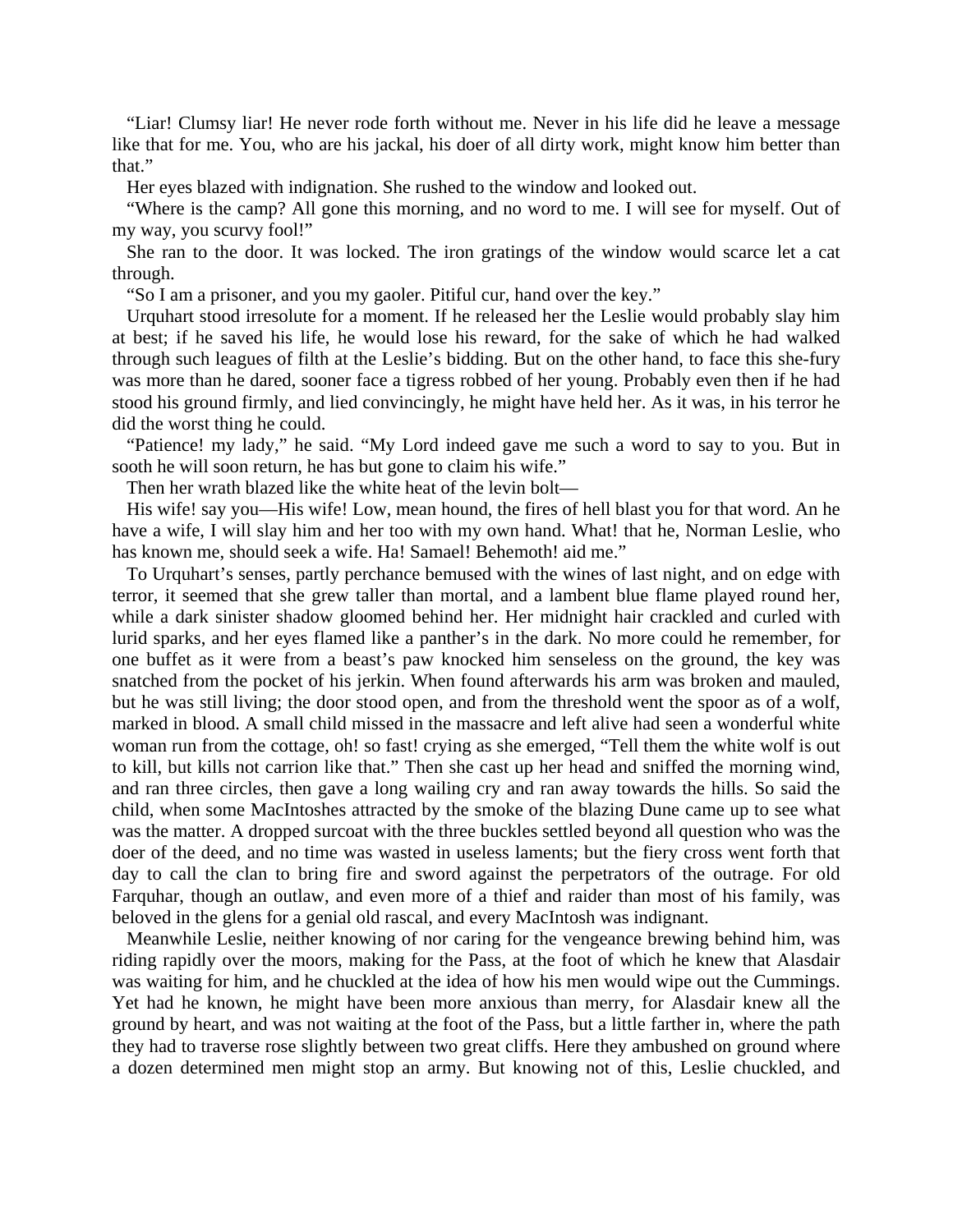chuckled also as he thought of Master Urquhart, his jackal, and the butt of his humour, left in the lonely hut to face the Gipsy's fury. Bolts and bars were strong, however, and he chuckled.

 On a knoll beside the path there stood an old, old woman, her grey hair fluttered in the wind, her rags scarcely held together.

"Hail! Sir Norman Leslie!" she cried in a thin, piping voice. "Ye ride for a wife."

"By Gad! that I do, Beldame! what of it?',

"Ye shall not win unless ye hearken to me; there lies an ambush in your path."

"That, too, I know, and we shall wipe them out."

 "That ye will not do, unless ye hearken to me. The winding-sheet clingeth around thy breast and covers thy mouth, and thy wraith hath haunted these moors this many a day. Come ye aside, and I can show thee how thou mayest attain, for I bear thee goodwill."

 Leslie had all the superstitions of his time and class. He signalled to his men to halt, which they gladly did, for the day was hot and the ride had been long and fast, and followed the old wife to a lonely hut lying off the road, wondering as he did so why her form seemed familiar, and why there was a suggestion of a wolf about her.

 Alasdair's ambush was but two miles farther on. A low whistle and the chirk of a crow from the hilltop warned him that the Leslie was approaching, and had halted. Alasdair had been there himself now for two days. He was growing anxious to have this fight over and to return to Beatrix, for her white drawn face had haunted him, and the fire seemed gone out of the green eyes. He was very confident of the result of the fight; his dispositions had been planned with a skill that left nothing to chance. But this halt was inexplicable. Covering himself with a long plaid, whose colours were so exactly those of the heather that at a dozen yards distance he was indistinguishable, he Lay down on the moor and crawled forward to reconnoitre. On and on he crept. Now the Leslie troop were in full sight, many of them sprawling on the ground; the dregs of the fiery wine of last night were in them still, and few of them had the head of their chief, who could swallow three or four flagons with no apparent effect. Alasdair skirted the company unperceived; he saw that Leslie himself was not there. The lonely hut was some few hundred yards before him. He lay still and watched. Suddenly a wild yell of panic fear came down the wind, and an ugly sound of mingled yelp and snarl: he looked at the men, they sprawled and lounged contentedly as though they had heard nothing. Then there came the long wailing cry of a beast in utter pain, the howl of a caged wolf, when anger has died and only hopeless misery is left. Something leaped from the window, a great grey body, and ran round the house, crouching close to the ground, with long padding steps. He could not see very clearly, there seemed a sort of heavy mist, but surely it was, it must be, a large white wolf. He ran to the cottage, careless for the moment of cover or disguise, and looked in through the window. The ghastliness of the sight staggered even his trained nerves, for there on the floor, still covered with what remained of his bravery of apparel, lay a torn and mangled mass, all that was left of Norman Leslie of the Glen. In an instant his memories of the Border, and Elspet Simpson, Eochain's account of his experiments in the stone circle, Cecily's flight, the witch woman who had been seen with the Leslie, focused themselves in his brain into a horrible certainty. He had abandoned her; she had followed him. Here was her vengeance: the were-wolf was now loose on the mountains, loose, and, Heaven help all true men! making for Lochindorbh.

 The spoor lay straight from the cottage door; his eyes followed it, and far away up the hill he saw a figure—a wolf—no! a woman. He must have been mistaken, then; yet if this was Cedlly, and Cecily in the person of Elspet Simpson, there was deadly danger, but there was this of hope in it, he could outrun a woman! Though a wolf would distance him, he could overtake her before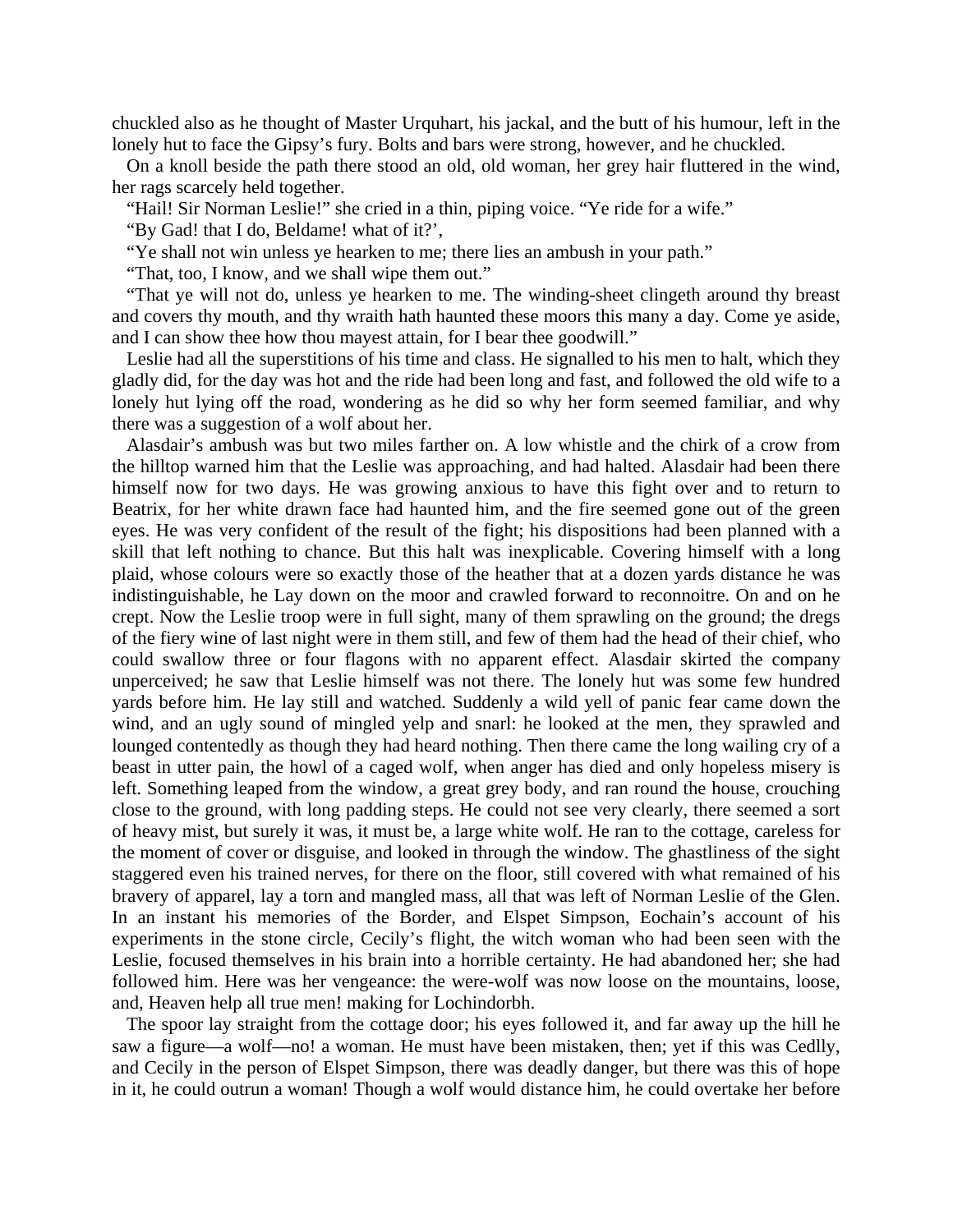she could reach Lochindorbh, stop her, and hand her over to Uncle Eochain, who would restrain her in some way and prevent mischief. He was a splendid runner, and in perfect training. Leslie's men would not now attempt the Pass; even if they did, his own company could deal with them. Nothing now mattered, but to overtake Cecily. He swung off easily with his long stride in pursuit; the heather was short and running easy; he was gaining on her continually. As he drew nearer and nearer he saw her more and more plainly.

 The wolf story was a fable,—that was Cecily beyond a doubt; mad, possibly, but a woman, and no wolf. Yet she was taking the difficult way over the hills instead of the Pass. The air was insufferably hot. Still he raced on, quickening his pace, but not drawing up so fast as he had hoped; she seemed to go quicker too. He was gaining a little as he neared the crest of the hill, and saw her beginning the descent. The sweat was pouring from his body, his eyes were growing dim, his sinews felt as though they must crack with the fatigue. But he drew a deep breath, shut his teeth hard, and yet more forced his pace. She was only a hundred yards before him now, running easily as though merely in play. Faster and faster he urged his muscles, holding back his labouring breath lest he should pant and fall. One great bound—now he was running beside her. Tense as the string of a cross bow, his arm was round her, and for a moment swept her from her feet.

"Cecily! Thank God I've caught you!"

 "Fool!" A buffet as from a hammer smote his head. He felt something rip and tear his leg, and fell stunned to the ground.

"Fool! The white wolf is out to kill."

 These were the last words he heard before darkness closed over his eyes and unconsciousness on his brain.

# CHAPTER XXIV

### A WITCH HUNT

All through that night of the massacre in Farquhar's Dune and the brutal carouse of Leslie and his men, Eochain Beag had been troubled by ghastly dreams. Gifted as he was by race and heredity with the second sight, he had cultivated the powers to a very high pitch by the methods practised among the priests of that old faith that worshipped in the stone circles. In his dreams that night he knew of the were-wolf waiting, ever waiting, in its lair, ready to rush forth and kill He saw Norman Leslie with the winding sheet slowly rising, till it covered his chin; then he saw the werewolf ranging the desolate hillsides, and to his ear came the wild cry, "The white wolf is out to kill."

 When he woke he thought over his dreams. The were-wolf beyond doubt was Cecily. If Sir Norman was dead, howsoever killed, she would likely be wholly mad, and in her insane jealousy her vengeance would fall on Beatrix. She would be certain to head for Lochindorbh, from whence she had started to join Leslie. Stay, though; would she? She had never been there in the Elspet personality, and in that condition she entirely forgot all that she knew as Cecily. She would therefore much more likely make for Blervie, and perhaps attack old Sir Wilfred again. It was a disquieting thought, for she knew the secret entrance to the tower, but it was impossible to warn Sir Wilfred. Not for one moment must he leave his charge of Beatrix, and there was no one to send. If only Alasdair were at home, he might go himself, failing any other. One hope remained—on the way to Blervie were many streams, and if a were-wolf once gets thoroughly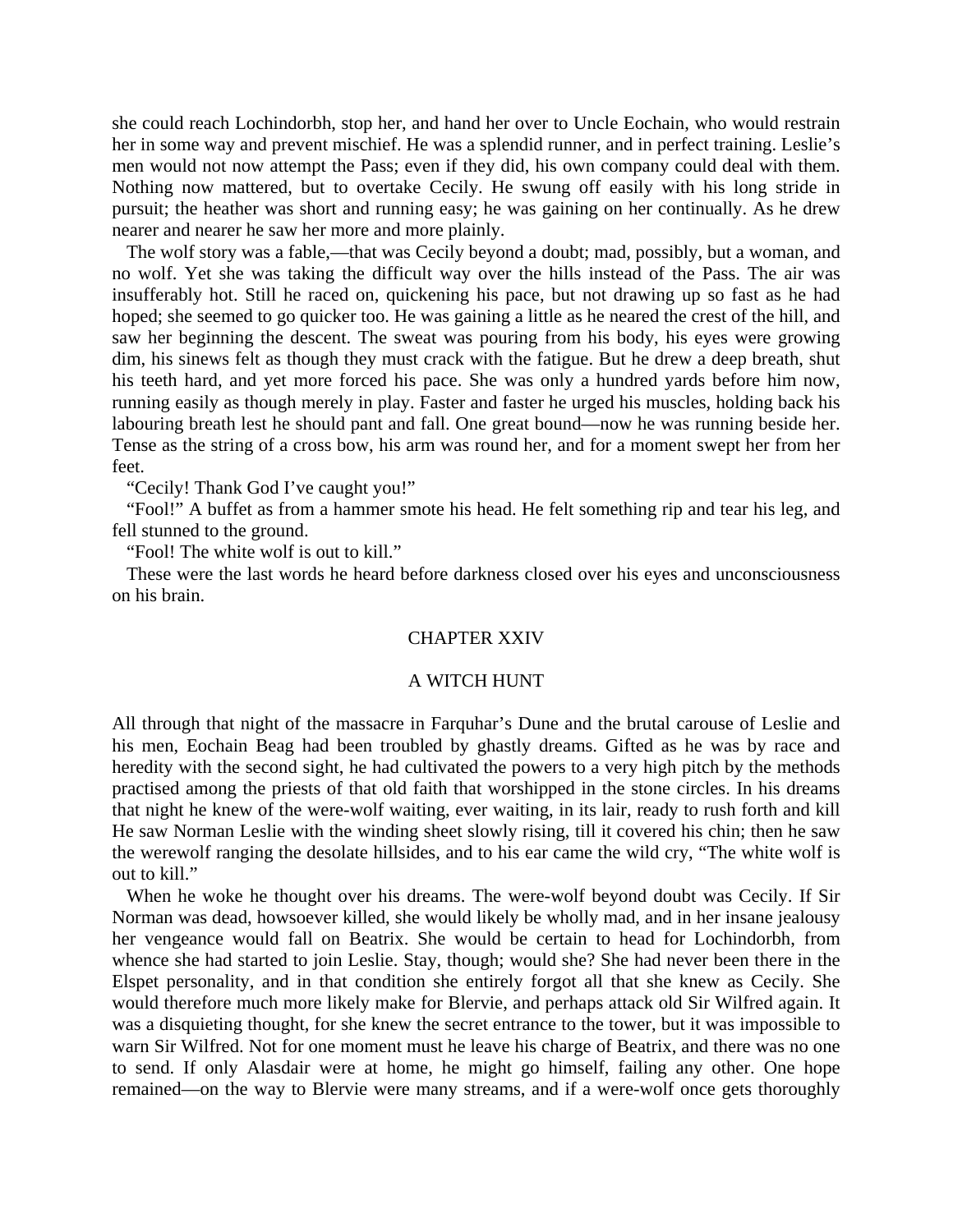plunged in water the wolfish nature will depart for the time. The country people thought that crossing a running stream would break the spell, but Eochain knew that though this would stop many witches of small power, nothing but complete immersion would force the were-wolf to resume her proper form.

 Occupied with these thoughts, he barely noticed the glad and proud expression of Mistress Gow and of Beatrix' bower-maid, till a faint little wailing cry struck a triumphant chord of joy into his heart. He knew now that all their wishes were fulfilled.

 "A lovely boy, master!" said Mistress Gow,—"born at six o'clock precisely—and a Cumming every inch of him. Bless the dear long head!—as like as two peas to his father when I took him away from his dead mother's arms and nursed him. And my lady looks so sweet—like one of the blessed angels! Who would think now that ever she had worn the belted plaid, and ridden with Master Alasdair, and handled the dirk like a man, too! Little I thought that ever I should see a woman that was a proper mate for my boy, but she's that, and more."

 Eochain held up his hand—the garrulous old woman would have talked till next morning. Then he went forth and took the small boat and rowed himself over the loch to the western shore, and wandered away into the woods, praising God in deep thankfulness, but with a queer ritual of his own, compounded of immemorial pagan forms, but adapted to the Christianity he had come to believe in. Then he yielded himself to visions. He seemed to see that the old life was changing and passing away—all familiar things had come to their termination. He, the last of the Druids, had been able to see how Christ the Master had come to fulfil all the great teachings of their Order—how the Church was a vehicle, but like their old ox wain, a vehicle that concealed the jewel within, which some day the traditions of the Druid faith might reveal. Alasdair the soldier and monk had come out of the cloister, had realised that hasty vows made against nature were better broken than kept; but the old man seemed to see a further and painful step for him to higher lessons yet. He had won the ideal of loyalty to his King, he had won the ideal of religious devotion, he had won the ideal of love, the three sacred rays of the Druids united to the one central spiritual sun of Divine, selfless love, wherein all three were absorbed. Beatrix, again, had dared to break free from a cramping and dead convention. She had learned her lesson, and won to the highest happiness that mortal woman can reach—what more for her? So all around them he saw the forces of destruction and dissolution gathering. The were-wolf was loose on the hills—what might that betide? And the were-wolf herself, the witch, the child of the Devil, mad with blood-lust and sex, was a saint warped and disguised, and obsessed by powers of evil, that had laid hold of her unwitting. He had fought hard for her soul—he had striven (himself, and the angels only knew how strenuously) to cast out the Devil and restore her to her own self. Just now he seemed to be beaten, but none could tell. Would this were-wolf be the instrument of destruction and of breaking up the present order of things? He cast his eyes on the far mountains of the MacIntosh country, and there he seemed to see the preparations for war, fire and sword, the heather on fire, the gathering of the clan for vengeance. Northward again he looked, and over the town of Forres there brooded a shadow as of superstition and cruelty—the spirit that will torture and mutilate savagely that which it fears, from the sheer mad impulse of fright. He thought of the stories of witch-hunts, and his eyes grew grave.

Then, like the rolling away of mists, the visions closed.

 Over Lochindorbh he felt the spirit of peace and goodness like an influence or emanation—that which to poor Cecily's eyes formulated itself as angels in rose or gold or green. Then he thought of Beatrix with her boy beside her—surely now she had attained the very fulness of joy! Did the future hold trouble and sorrow for her, as was the common lot of mortals? The visions were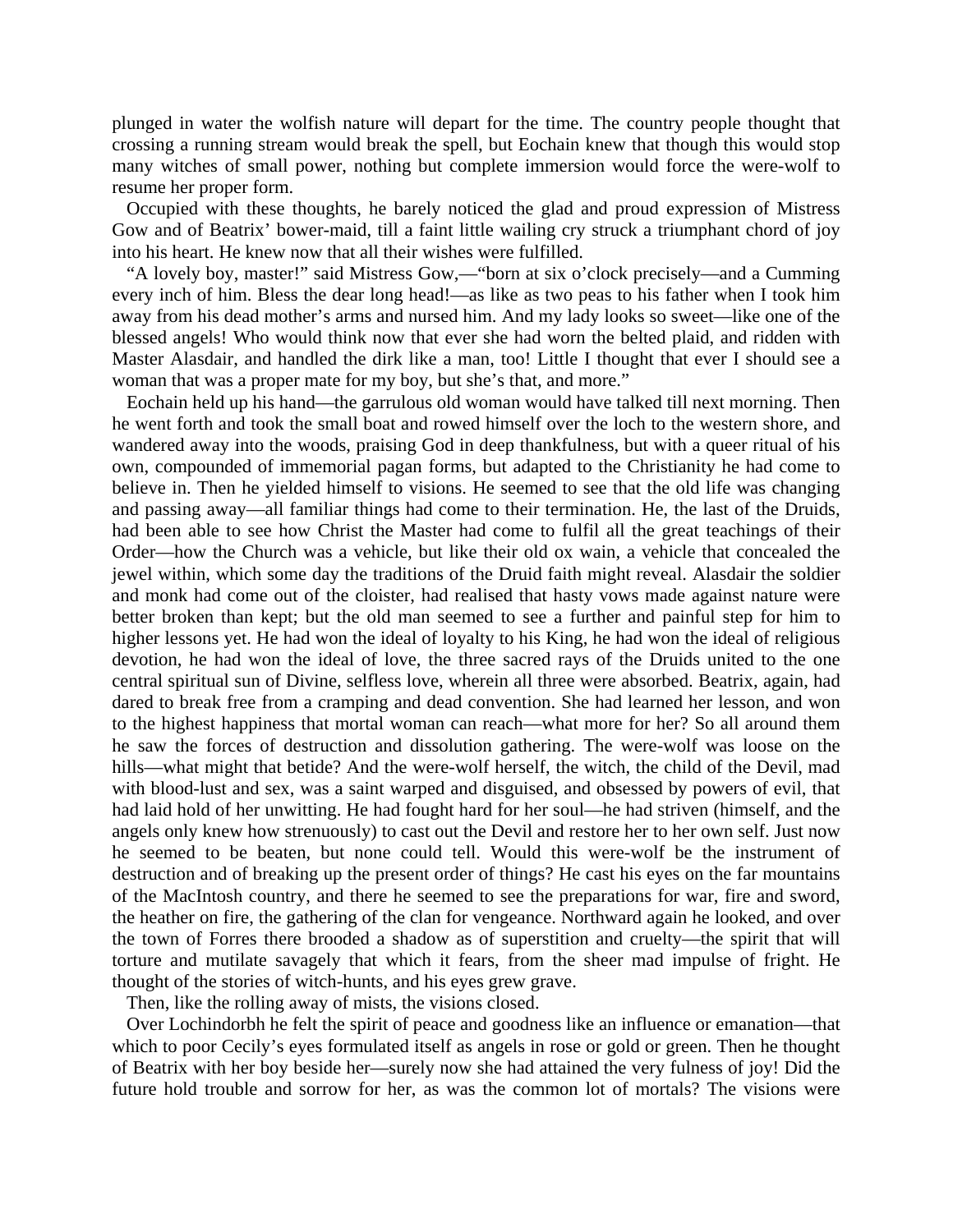closed—his sight could tell him nothing. With one final brief prayer, he turned and passed back to the loch. The sun was now climbing high in the heavens. He knew that Beatrix would have asked for him, and would look for him to sit beside her and admire the boy, and tell her old yarns of his mighty ancestors, whom he was to grow up to resemble. Full of these thoughts, he rowed himself back over the loch, and banishing all his forebodings and his visions, he delighted himself with the light he got from the sweet, thin pale face that beamed upon him, and the tiny red morsel nestled against her breast; and for over an hour he sat there, charming her ears with old Cumming legends, till she grew weary, and he saw the green eyes closing. Then he went to the window and looked over the lone hillside.

 Some moving speck was coursing over the purple heather. Eochain strained his eyes to see more clearly. A cold fear came over him as he remembered the werewolf loose on the hills. This shape was certainly heading downward towards the Castle. Now it was lost among some trees, then it emerged clearer. It was a wild beast of some kind, large and white. Nay, it was a woman running close to the ground. Involuntarily he thought of Cecily as she ran round the old stone circle in the form of Elspet Simpson. Even his clear and trained eyes began to be glamoured—he saw a great white wolf, and only with effort could he force himself to see a woman. On his ear came a long-drawn howl, remembered only too well—and was it fancy, or did the howl actually fashion itself into the words, "The white wolf is out to kill"? Rapidly he counselled with himself what to do. There was no man left in the Castle. All were away with Alasdair at the foot of the pass, waiting to stop Leslie, who lay dead and mangled in the hut on the hillside. One of the boats was at the boat-house on the farther side, ready for Alasdair, so that there might be no delay in his getting back to Beatrix—the very plan his love had devised might be the means of disaster, for Cecily could work the boat as well as a man.

 Nearer and nearer came that fleeing white phantom—now looking like a woman cowering close to the ground, now to his bewildered eyes like a white wolf, with paws and muzzle dabbled with blood, louping in that long awkward canter of a wolf which is faster than a horse's gallop and practically tireless. She came down the hill to the boat-house, but apparently she saw it not, or did not recognise it, for she plunged into the loch and swam towards the postern gate. For some moments Eochain stood dazed, the glamour still on him, then suddenly realising the danger, and that the postern was open in the entire security they felt, and in order that nothing might even for a moment delay Alasdair on his return, he ran as fast as he could across the room and down the stair and through the enclosed space within the wide flanking walls. Too late! She had landed, and was coming quickly over the open among the ruins of the demolished buildings, drenched and dripping, the water running from her hair, from her dress, making runnels and pools as she came—but it was Cecily, sane, soft, and gentle, as ever they had known her. He recalled the traditions, as he had known them, of the effect of water on a were-wolf—the same wave that washed away the bloodstains from paw and muzzle washed away the wolf nature, for the time at any rate.

She looked wholly dazed, and ran up to him with the frank impulsiveness of a child.

 "Oh, Uncle Eochain! I am so glad to see you! A terrible thing happened to me. I had a fearful nightmare, one of those awful dreams—the very worst I ever had, I think—and somehow I must have walked in my sleep, and got out. I suppose they were not guarding the postern properly, and I must have fallen into the water, and waked myself. I just remember struggling and sinking, and then I was wide awake, and found myself swimming in the loch. Isn't it lucky that I swim so easily? Of course I made for the postern at once, and fortunately found it open. I have been so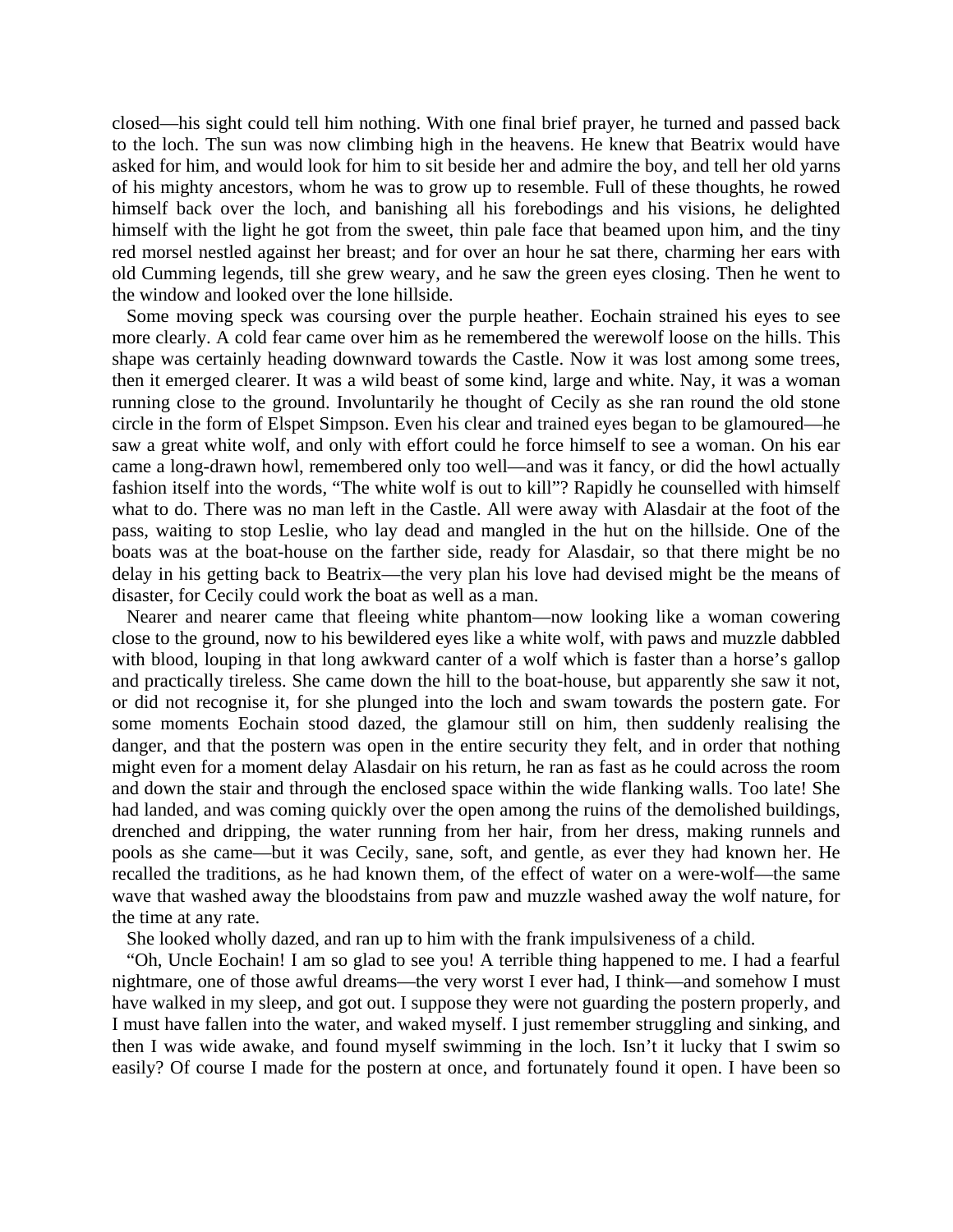seared since that I might have alarmed dear Beatrix. She wasn't frightened about me—was she, Uncle Eochain?"

 "She knew nothing," said Eochain, lying glibly, for conscience' sake,—"and we don't want her to know, so keep a still tongue in your head. Her boy was born this morning. Now get away, and get some dry things on. Mistress Gow, or the bower-maid, or some one, will rub you down."

 In his agitation he spoke as though she were a tired horse, and Cecily never noticed it. Eochain accompanied her into the Castle, summoned Mistress Gow, and found means unperceived to convey to her to say nothing to Cecily of her disappearance. This instruction the old woman punctually fulfilled, garrulously enlarging on Beatrix and the birth of the baby, and how close she had to be in attendance, till Cecily, warmed and dried, was taken in to see Beatrix, whom Eochain had already told to keep absolute silence. If only Cecily could be kept from knowing anything of her lapse into the witch personality, all might yet be well. Eochain, of course, did not yet know the terrible events of the last few days, nor how Alasdair was lying stunned and wounded on the heather at that moment.

 All, however, was safe at present, and time passed happily in baby-worship and in the exchange of multifarious confidences.

 When the sun was sinking low in the west, as Eochain was pacing to and fro in the wide open space inside the flanking walls, the boat grated against the landing by the portal, and Alasdair came in, supported between two of his men. The company whom he had deposited in ambush, after waiting long for him, had grown anxious. Wattie o' the Romach had sent scouts on to see what was wrong. They had found Leslie's troop in full flight, back the way they had come, carrying with them the ghastly remains of their late leader; but of Alasdair there was not a trace. They separated widely, therefore, examining all the ground as they came, till they found him under the whin bush where the blow of the were-wolf's paw had left him. A dash of cold water and a few simple restoratives revived him—he was only stunned, and not seriously hurt. Ten minutes' rapid exchange of words put him and Eochain in full possession of the situation, and Eochain went in to tell Beatrix of Alasdair's return safe and sound—only a knock on the head that doesn't signify much to a Cumming, those long heads of theirs are thick. Beatrix was all agog to see him and show him the boy.

 "Safe and sound am I, sweetheart," he said, after the youngster had been duly admired and given back to Dame Gow. "A crack on the head more or less is no matter."

 "You should have had me with you, Alasdair, to throw my dagger. I warrant I would have felled the varlet ere ever his foul blow got in on your head. But tell me, what of my rascal husband, as he calls himself?"

 "Dead, Beatrix," he replied, crossing himself as he remembered the ghastly mangled heap in the hut. "He will trouble us no more.

"Why, then, if you will, Alasdair—"

He understood.

 "Uncle Eochain, and you, Dame Gow, in your presence I declare that the Lady Beatrix Dunbar is my wedded wife."

 "And Alasdair my wedded husband," she smiled. "Do you feel any different, Alasdair? I can't say I do."

 Eochain had been writing as they spoke—now he handed them a paper. Beatrix was propped up in Cecily's arms to sign it. Alasdair and the two witnesses added their names. It was nearly thirty years later when that certificate turned up again, when a patent of nobility was applied for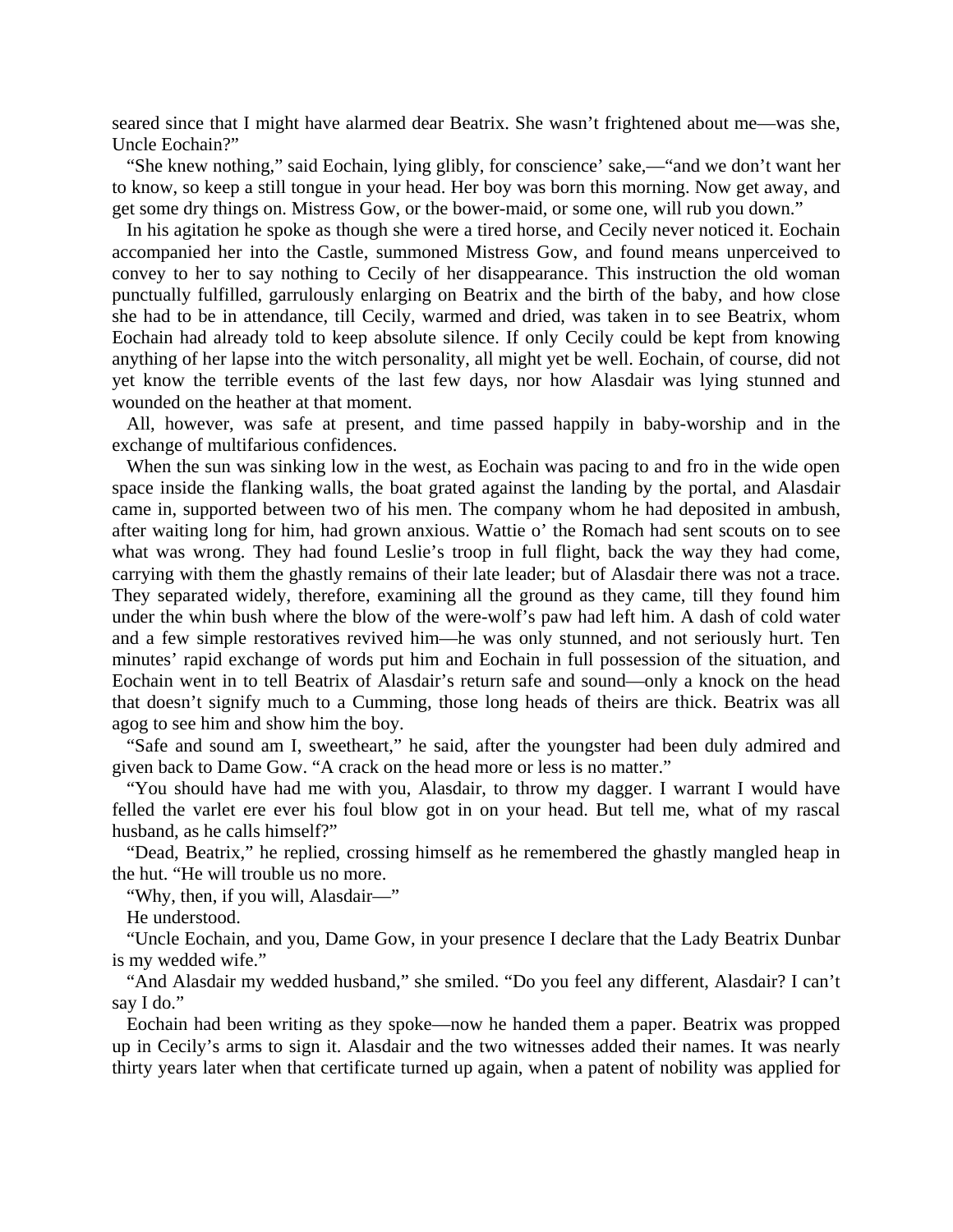and granted to the small red speck of humanity who now howled vigorously in Dame Gow's motherly arms.

Alasdair and Eochain went out arm in arm.

 "We shall still need all our care," said the latter. "Poor Cecily is not really recovered yet, though I think I can hold her now; but the madness is still upon her. The shock of the cold water, or may be some other more subtle influence, has for the time banished the evil, but it must recur. Also I heard just now that the people of Forres have heard the story of Leslie's attack on the MacIntoshes, which seems to have been more grizly than either you or I know of, and that the woman with him was a witch, and they are to go out in force witch-hunting. I think I can keep Cecily by the spell of sleep, but we must hold her also with bolts and bars if necessary. I have seen a Forres witch-hunt in my young days, and not for the wealth of all Scotland would I willingly see another. The savagery that I was told of Leslie's butchery of the MacIntoshes is faint compared with the zeal of worthy burgesses, maddened by terror, doing a helpless woman to death."

"The Lord help us!" said Alasdair,—"that must not be. We will double the guards, and none shall go in or out of the Castle. By Our Lady's grace, but if the Forres witch-hunters come here on their foul errand they shall have a warm reception! They have had some experience of the Dallas Cummings before now. But by the Lord! before they should touch a hair of our Cecily, I would burn their rubbishy little Burgh, and every man and woman in it. All will be safe to-night, and tomorrow the men will all be in again, and we will make perfectly secure. There is another thing, too—after that slaying of Farquhar and his sons, all the MacIntoshes will be up, and it will go hard with Leslie's men; they will retreat the way they came, through Forres, so we may expect to hear of some clan raids on the Burgh, and if the fools are out witch-hunting the Burgh may be burned without my having to take any trouble about it. Well, now, there is no more to see about to-night. My head still rings a bit from that pat that Cecily gave me. I tell you, uncle, the wench smites shrewdly!—I think a horn of Spanish wine before we go to rest will do no harm."

 Long they talked that night, but at last sleep came over them, and perhaps it was natural that both should dream vividly of witch hunting, of savage cruelty perpetrated on poor old women after the fashion of the time, and of bloody clan raids and burning of towns.

 In the morning they looked at each other in blank dismay. All their confidence was premature, their precautions too late. Cecily was gone, and a note left on her window-sill explained.

"DEAREST AND KINDEST FRIENDS,—You would save me in spite of myself I know. But I know all now. A few chance words that I overheard gave me the clue. I could not help it. I listened, and partly from talk of the men and maids, but chiefly from yourselves, bit by bit I learned it all. I know that my dreams are not fancy, but a too horrible reality. I know what I was to Sir Norman Leslie, and I know that I killed him. I know that I go mad and become a wolf, and I know only too well that for such women as I there is nothing but death. Dear friends! I go from you, lest in my madness I do you a worse mischief. I feel the madness coming over me again. Farewell! Pray only for me that death may come to me swiftly, and if it be Heaven's will, as painlessly as possible. God bless my Beatrix, and give you all many happy days. These few last words from your loving and unfortunate

"CECILY."

 The two men were stricken dumb with the horror of it. The were-wolf was loose on the hills, as they had dreaded; but far worse even than this, their poor Cecily was lost, and the superstitious folk of Forres, mad with their terror of a witch, were out in their masses with clubs and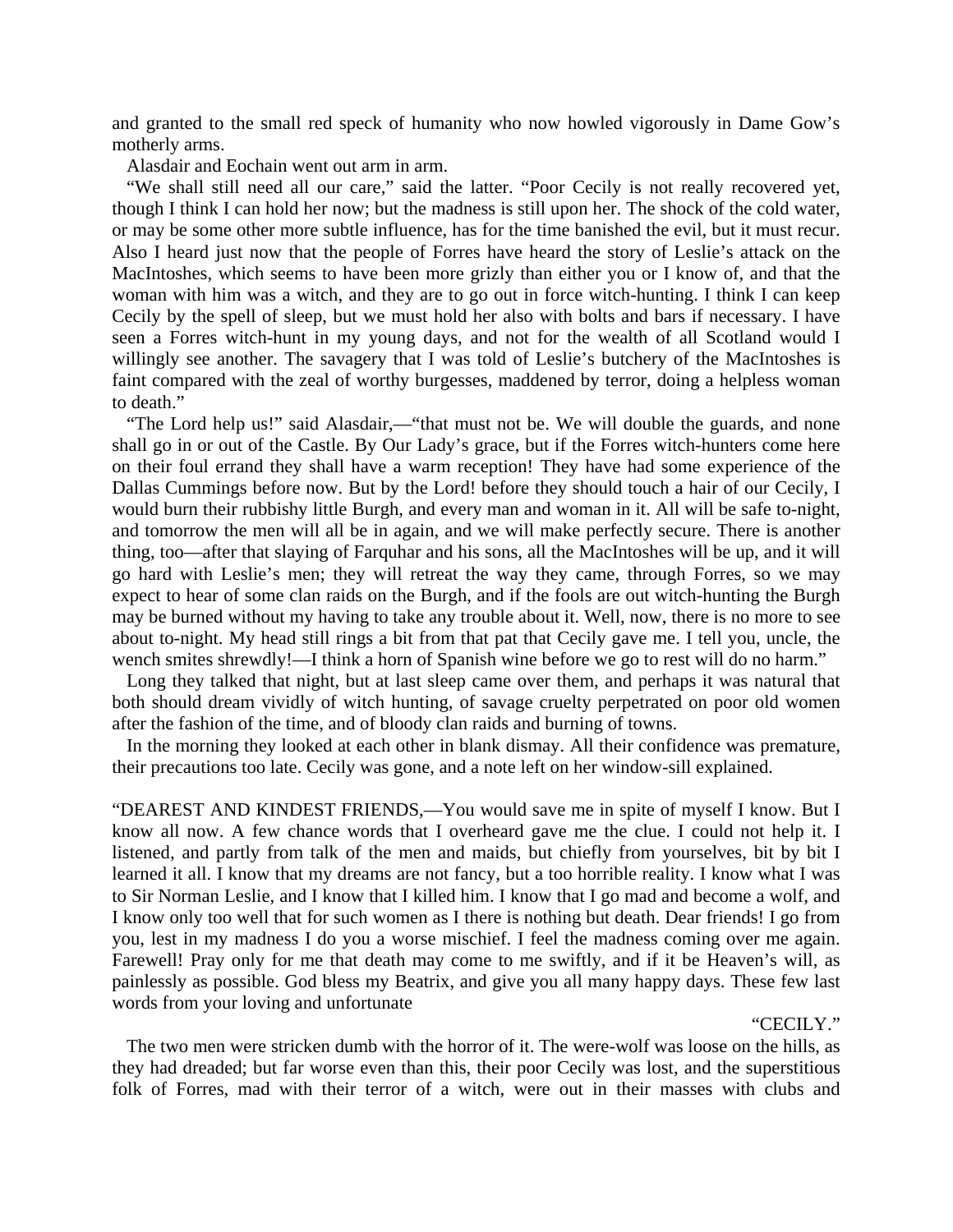pitchforks, and Heaven knows what else, hunting for her life. Something must be done, but what? Clearly Beatrix must know nothing. Clearly also no time was to be lost. Alasdair's men were straggling in now; some of them had been all night searching for their chief on the hills. One of them brought in word that the whole town of Forres was seething with excitement. A witch, a were-wolf, the Devil himself, had been seen. Master Keir knew all about it. He was guiding and marshalling them. There was to be such a witch hunt as never was known in Forres before, and when the witch was caught she was to be put in a barrel full of spikes and rolled down the Cluny Hill, and there was to be a stake and a bonfire at the bottom. Several citizens had already sent quantities of tar. Oh! be sure it would be the rarest sport.

 "Look here," said Alasdair. "This must not be! I know all about it. 'Tis no witch they hunt; 'tis an innocent woman, an old friend of mine, who hath saved my life. These vermin of Forres do it to spite me and the Dallas Cummings. 'Tis Master Urquhart hath set them on." Here he spoke at a venture, knowing the opinion they held of Urquhart in the Glen of Dallas. The word went home. "We allow no witch hunt," they shouted.

 "Half of our men will stay here to guard the castle, lest these fools come this way, the other half will go over the hills and intercept this mad crowd. Bring the witch under strict guard here, but whip off the curs in any case.

They departed to execute his orders.

 "She will head for Blervie now, beyond a doubt," said Eochain. "Give me your fastest and surest-horse, Alasdair. I will ride thither, and endeavour to check them."

 "Take anything in the stables. You know them all. I will ride myself through Altyre, and bring all I can get of my father's men. Then on through Forres, and so I will join you at Blervic, and between us we shall get these frantic idiots in a net. Surround them and hold them till we can rescue our Cecily, and bring her home."

Alasdair went in to say good-bye to Beatrix before he rode.

"Once more I must ride, my Beatrix! The last time, as I hope, before we ride together again."

 "Joyful, Alasdair! if it may be so. I know not; my dreams were dark last night. I felt dimly something impending. But this I say, Alasdair! I have lain long here thinking, and I have wanted to say this to you. Bear with roe, dear. Sometime or other we must part, for a time at least. You know death conies to all, and we cannot avoid it. But whenever it comes we two can always know that all that is best and sweetest in life has come to us. We never can know in this world anything better than we have known, because in all the world there can be nothing better. And I feel that I am sure in the future, wherever and whatever it may be, we shall still be together. Whichever of us goes first to that far shore will wait patiently till the other is ready to follow. Kiss me once, Alasdair. Whatever comes, we have known the best that mortals could know. So think of me as one to whom you have brought perfect happiness."

 A long close embrace and he was gone. With foreboding at his heart, Eochain rode hard straight across Dallas Glen to reach Blervie as quickly as might be, while Alasdair struck through the Altyre woods, sending scouts out on either side to gather in men. The estrangement between him and his father had been largely healed by the good offices of the Laird of Grant, and Sir Alexander was willing to help him as far as he reasonably could. Moreover, he hated the witchhunting superstitions of the time, and was ready enough to do anything to counteract them. Alasdair, therefore, clattered through Forres with a fairly large company behind him, as the moon, little past her full, rose slowly to the east behind the distant Broch, finding the little town well-nigh empty.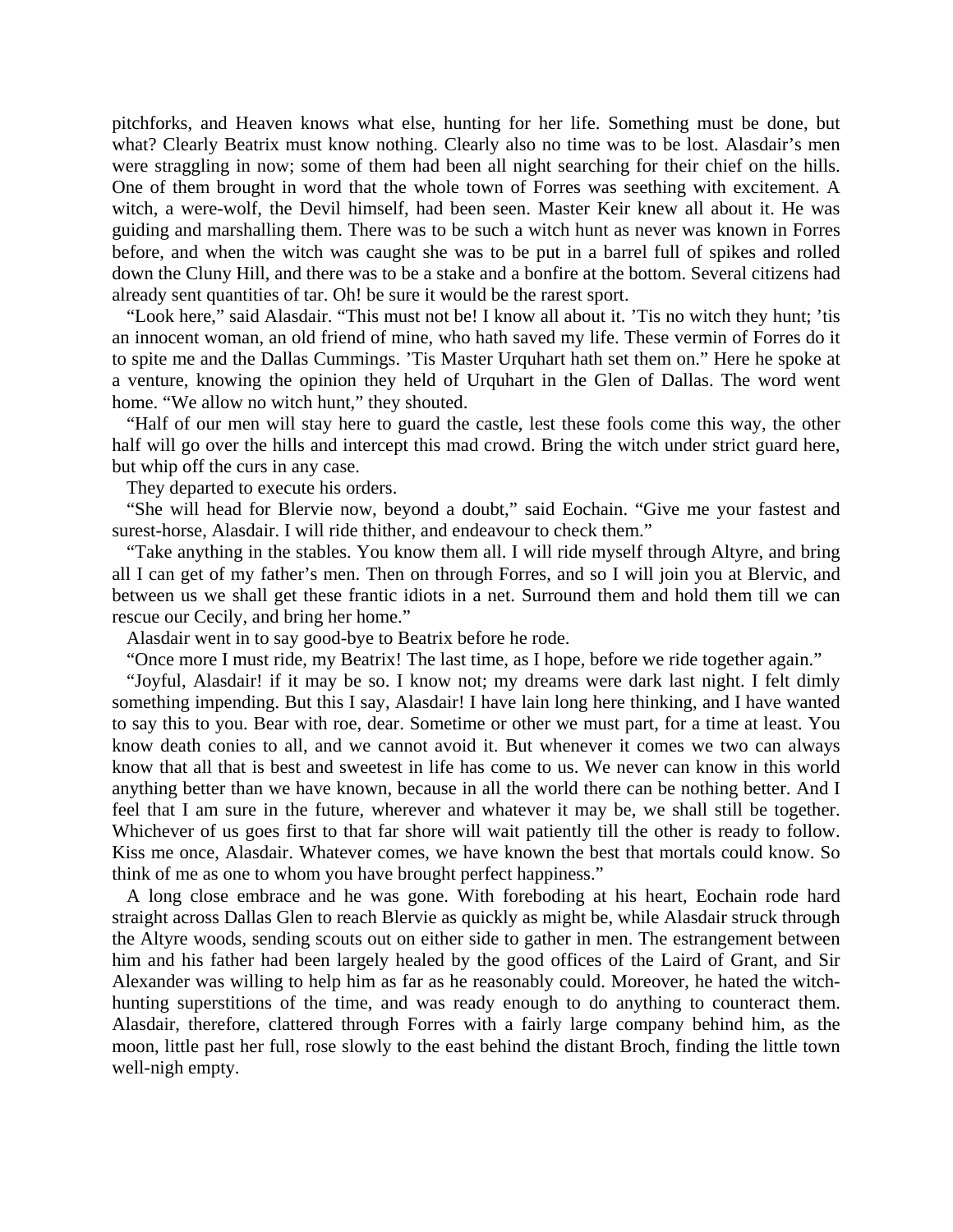Away behind the Cluny Hills they rode. Before them Blervie Tower stood dark and stern, silhouetted against the clear obscure of the summer night. A rosy flush was in the northern sky, throwing up in pale tints of grey and blue the masses of Wyvis, and the hills that stretched away to the westward, till the flush of morning almost met the flush of sunset. It was a calm and peaceful night, and the Cummings trotted gently, with loose rein, having ridden hard through the heat of the day, and surrendered themselves to the influences of the hour and the season. The pale cold moonlight slept on the Laigh of Moray, and outlined in silver the distant hills that looked so dark where their bases merged into the Altyre woods. Beneath that flood of silver light, as on a chessboard, various forces were moving, pregnant with great events in the distant future. In the old Tower of Blervie Sir Wilfred sat, still studying his old manuscripts, and trying to decipher magical formulæ, trying hard to find a reasonable and possible explanation for what had been going on under his very eyes, and of which he was partially aware. The moon looked in at his chamber window from over the shoulder of the great Dune of Callifer. It was not yet a year since he had been attacked and almost killed by the were-wolf in this very room. And that great Dune held the secrets of this, and many another mysterious event, and would be the grave of many more.

 Away on the Passes leading from the MacIntosh country into Badenoch the Leslie company had found and taken up the body of their chief. They were sore perplexed what to do. Not obscurely they were aware that the whole MacIntosh clan were agog to avenge the assault on Farquhar's Dune. Here and there behind them rose the smoke of burning heather, telling its own tale plainly. They were only just emerging from the MacIntosh country—to return the way they came, as they had at first attempted, would have been annihilation. Through Altyre, which lay handy enough, they were forbidden to pass. The only possible route lay down the Spey valley, and so back to their own country, for most of them were from the Rothes district. Then one of their scouts suggested to the Captain that the castle of Lochindorbh lay on their way, dismantled and empty, as he believed. It was many years since he had been there, but it was still a good serviceable castle, where at least they might rest for a night or two, and be safe from any foemen. "On then, in Heaven's name! guide us there, for indeed we are sore bestead." And not far behind them through the hills, closer than they had any idea of, came the bands of the MacIntoshes, gathering from various directions over the hills, and all intent to catch and exterminate the Leslie company and avenge old Farquhar's death.

 Between Forres and Rafford also there came a wild and tumultuous assembly. Master Keir, at the head of half the rabble of Forres, with clubs and pitchforks, torches, knives, every kind of implement, men and women howling in mad fury that was more than half blind terror. The white wolf had verily been seen, fleeing before them up into the woods on Monaughty, or some said heading down into the Glen of Dallas. Anyhow she had been in sight, and they could not fail to find the tracks. Then some cried out again, "See, there's the wolf," and plainly the wolf was visible running before them, but limping; a paw was wounded, she was weary and ran lame. "If only she crosses running water she must take her own shape again." "Nay, fool! she cannot cross running water. The Kellas is before her; she must turn." "There she is now—panting up the hill. On, boys, we have her—we can't miss her now." Then a woman's shrill voice, "Eh! but we'll have a rare bonfire to-night," and another, "Gad! but we'll have some sport with her first. Oh, 'tis the rarest game to bait a witch. Give me but my old kitchen poker red-hot, I'll tickle her up, I warrant ye."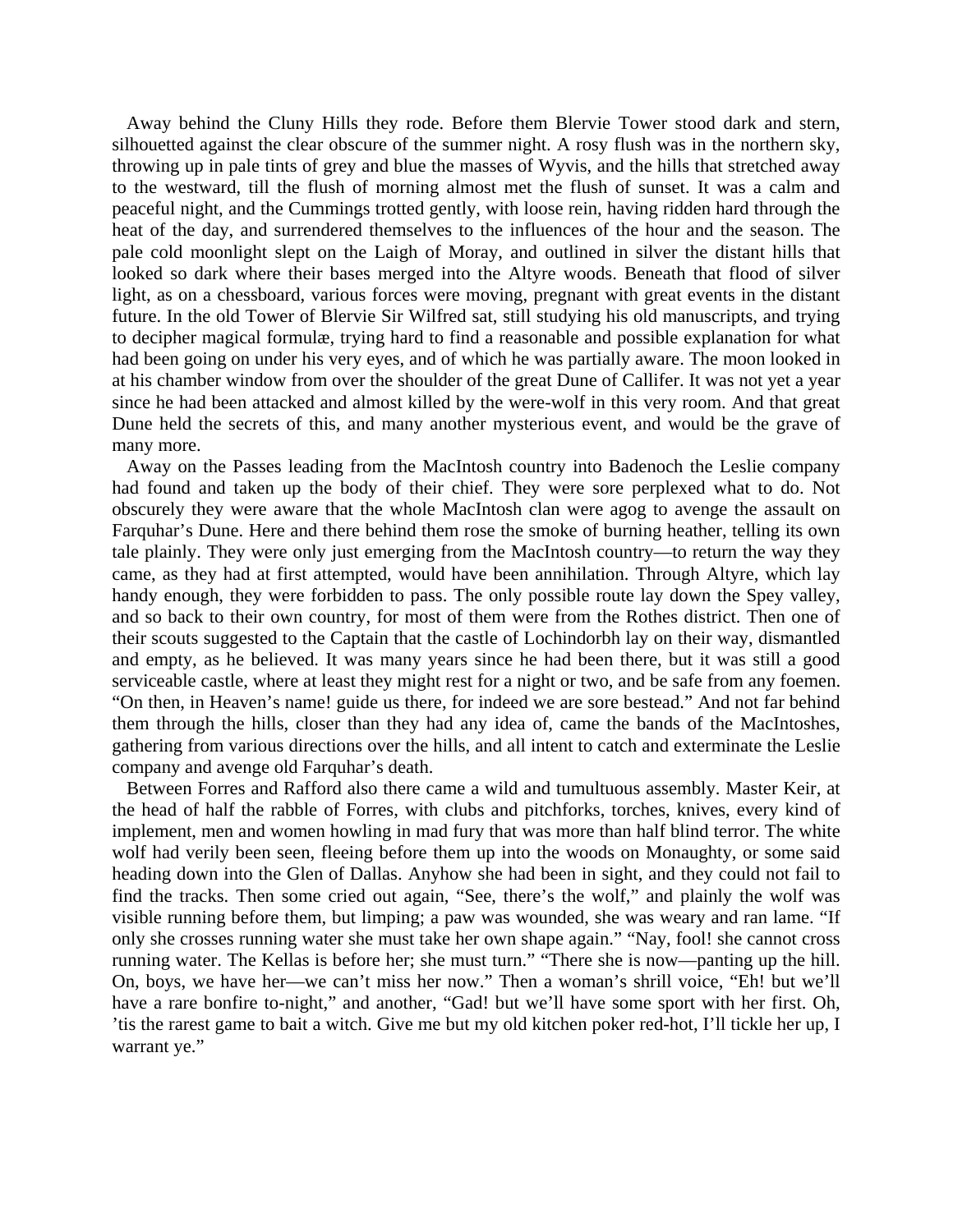"Nay, wench! a kitchen spit is the thing; there's no fun with a witch till ye draw her blood. But tak' ye heed that ye don't kill her before we get to the bonfire, or ye miss the choicest of the sport."

 "There she is now, against the sky on the crest of the hill—rush in, men! ye can't miss her now."

 "Oh, the devil, where is she? Clean disappeared. Nay, 'tis impossible. Separate, men! Search every inch of the ground—she can't have gone. Master Keir, did ye chance to see the Devil? Has he carried her away?"

 So then it happened that Alasdair and his men, as they reached the summit of the hill, came on a large company of the worthy citizens of Forres hunting about hither and thither, like a pack of terriers, all over the level swampy grounds at the top.

 Sternly he bade them disperse and go home' to their Burgh in peace, and sullenly and reluctantly the half-mad folk obeyed. There was in truth no resisting the stalwart and well-armed Highlanders, and a disorderly rabble ran pell-mell down the slopes by Rafford, never halting nor looking back till they got safe within their own houses. But of Cecily there was no trace. Alasdair, returning from chasing the Forres rabble, met Eochain who from the safe shelter of his haunted wood had watched the mob. He had seen the white wolf pass up the hill, and had stood ready to rescue her, but she avoided the old familiar path to the Druid circle, and ran on eastward; then suddenly he lost her, and knew nothing but the raving crew of witch-hunters. Long they searched and looked, while the placid moon scaled higher and higher in the Heavens until Alasdair's men drove them home like frightened sheep. Then all at once a light broke on Eochain—"The Dune!" he cried; "that is where she has gone. Of course, she knew the secret of the opening. But she must have come back to her own self. As Elspet she never knew."

 Eagerly they ran over the intervening space, and Eochain swung up the door. There, sure enough, on the couch that had been Sir Wilfred's, lay poor Cecily, conscious, and in all her sane self, but worn out and dying. She smiled on them as they entered.

 "Thank God you have come," she said; "I had made up my mind I was to die alone. I know all now, and all is well. I came to myself in time to get in here and close the door. Then I saw the fair angels round me, and the hosts of the Devil taking flight, Finn and all his evil crew. They have held me captive for long, but their power is broken now. Were there but a priest to absolve me, I should die happy."

 "Unworthy as I am, I am a priest," said Alasdair. "We are told the unworthiness of the minister hinders not the Sacrament. But however it be, so far as my poor words have power, dear sister! part in peace. I absolve you in the Name of the most High, The Infinite Supreme." He laid his hand on her head, and that moment, with a long sigh, her spirit left the body.

 The two men reverently uncovered and passed out of the Dune, closing the massive stone over the entrance.

 "Her most fitting-resting place," said Eochain. "I have striven hard for a year to save the soul of a witch. If my weak efforts had aught to do with her winning to peace at last, may this be my thank-offering for my own attainment to the faith of the Master."

"And my thank-offering," said Alasdair, "for a year of joy far beyond mortal deserts."

 Even as he was speaking, though he knew it not, the joy passed out of his life, and the eternal shadows closed down.

 Far away on Dava Moor the fleeing Leslies were striving to reach Lochindorbh, deserted, as they thought, and the fierce detachments of the MacIntoshes, gathering from all points of their wide territory, were fast gaining on them. Already down the glen came the wild slogan, "Loch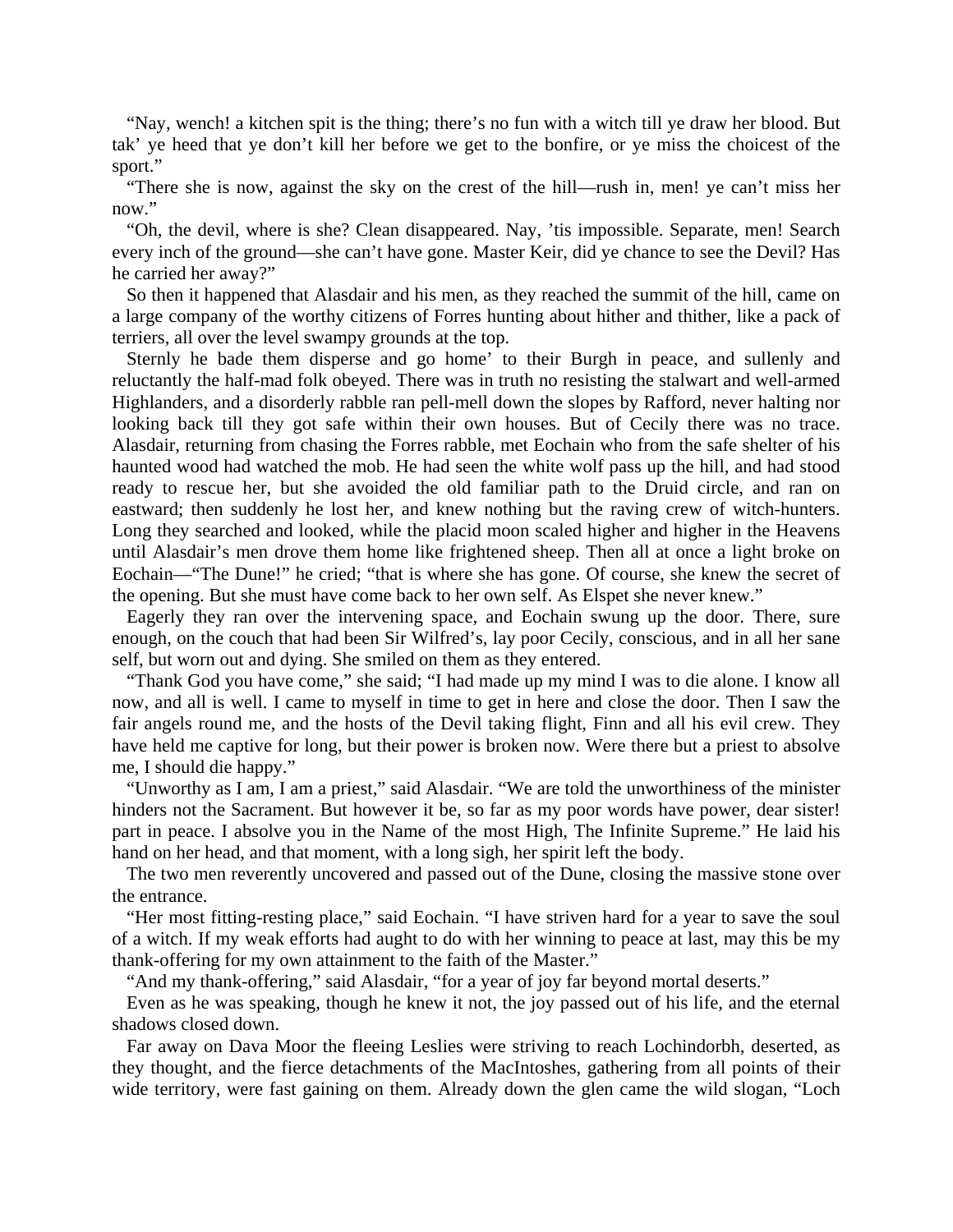Moidheidh! Loch Moidheidh!" The Leslies made a gallant effort to rally, and shouted back, "Grip Fast," while they made all haste they could to gain the shelter of Lochindorbh, impregnable though a ruin. But as they reached the last slope leading down to the shore, the detachment of Clan Cumming left to guard the castle were upon them. Fierce and desperate was that fight, for the Leslies, caught between two hostile clans, could only sell their lives as dearly as possible, and down on the struggling masses of men swept the wild and furious MacIntoshes. The shores of the loch were wild confusion, the pealing of the war pipes, the shouts of slogans and rallying calls, the shrieks of the wounded and dying, the whiz of the cross-bow bolts through the air, made an utter Pandemonium under the calm cold moonlight.

 Beatrix, sleeping with her boy beside her, was wakened by the din. Well she knew the slogans of the clans, and heard the "Grip Fast" with much apprehension, relieved somewhat when the joyous shout of the Cummings overpowered it. A cross-bow shaft whizzed through the window and buried itself in the opposite wall. She sat up and listened, hoping to hear Alasdair's battlecry. Then a second shaft, following the first, struck her temple and she fell back dead, without a moan or sigh. Dame Gow coming in to take care of her charge, found her lying peaceful as though asleep, with the baby sleeping beside her. Hurriedly she caught up the boy and fled. Unperceived in the confusion, she got a boat and crossed the loch, and took her way down the Spey to some of her own people. She doubted not that Alasdair had been killed in the savage fight, and to her faithful old soul but one duty seemed clear and prominent, to save the boy by all means.

 Thus it chanced that when Alasdair and Eochain came down from Blervie to Lochindorbh the following day, there lay a guard of dead men of three clans around the castle, keeping watch and ward over a dead women who lay within, and the silence of death lay over all.

 So Cecily slept her last sleep in the Dune of Callifer, and many long years after, when the Dune was demolished for the sake of the stones, wherewith the farmers around built their dykes, they were astonished to find a heap of bleached human bones lying within, and great was the speculation of the learned on the subject.

 Beatrix sleeps at Lochindorbh, waiting, as one believes, and as she ever hoped, for her beloved Alasdair to join her. But Alasdair and Eochain pass for the time out of all mortal ken. It is supposed they went together on pilgrimage. And as years went on Robert Reid, the Sub-Dean, became Abbot of Kinloss, and the best and greatest, as he was the last of all the Abbots, and he sought earnestly for Alasdair, whom he loved greatly for the sake of help given to his father on the field of Flodden. And so men say it came about that, after years had passed by, there grew up a tiny hermitage in the woods above Burgle, where dwelt two anchorites, accounted of rare sanctity; yet never would they join the Church, or associate themselves with any Order, but professed to follow the pure faith of the Master as He had taught it. And the elder died, and the younger laid him in the grave behind their little cell. And some years later, as the news of the world filtered through, came tidings of a Cumming who had done bravely in the service of the lovely and unfortunate Queen Mary, and been knighted on the field. And then the old Hermit raised his dim eyes and said, "Lord, now lettest thou thy servant depart in peace."

## THE END